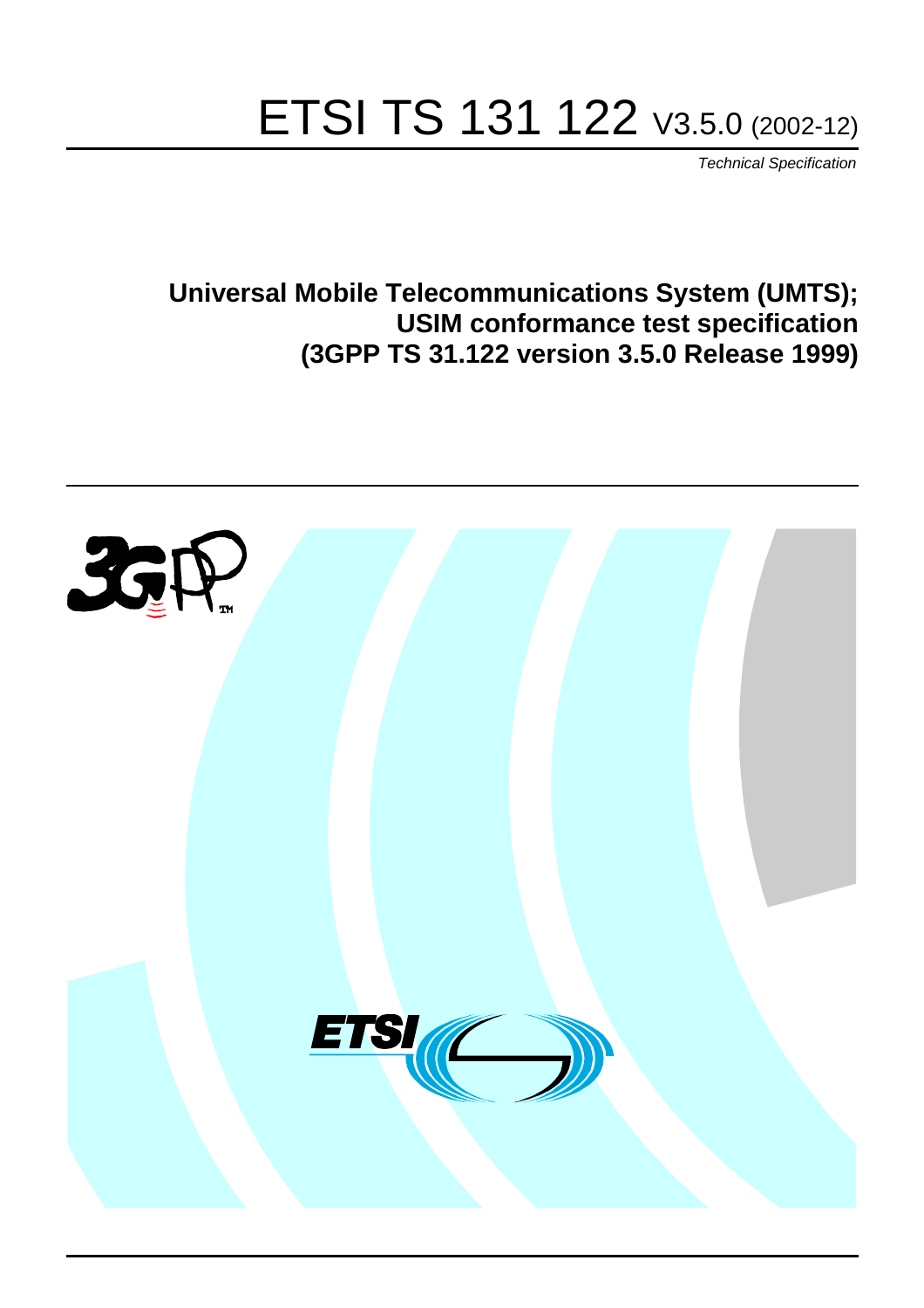Reference RTS/TSGT-0331122v350

> Keywords UMTS

#### **ETSI**

#### 650 Route des Lucioles F-06921 Sophia Antipolis Cedex - FRANCE

Tel.: +33 4 92 94 42 00 Fax: +33 4 93 65 47 16

Siret N° 348 623 562 00017 - NAF 742 C Association à but non lucratif enregistrée à la Sous-Préfecture de Grasse (06) N° 7803/88

#### **Important notice**

Individual copies of the present document can be downloaded from: [http://www.etsi.org](http://www.etsi.org/)

The present document may be made available in more than one electronic version or in print. In any case of existing or perceived difference in contents between such versions, the reference version is the Portable Document Format (PDF). In case of dispute, the reference shall be the printing on ETSI printers of the PDF version kept on a specific network drive within ETSI Secretariat.

Users of the present document should be aware that the document may be subject to revision or change of status. Information on the current status of this and other ETSI documents is available at <http://portal.etsi.org/tb/status/status.asp>

> If you find errors in the present document, send your comment to: [editor@etsi.org](mailto:editor@etsi.org)

#### **Copyright Notification**

No part may be reproduced except as authorized by written permission. The copyright and the foregoing restriction extend to reproduction in all media.

> © European Telecommunications Standards Institute 2002. All rights reserved.

**DECT**TM, **PLUGTESTS**TM and **UMTS**TM are Trade Marks of ETSI registered for the benefit of its Members. **TIPHON**TM and the **TIPHON logo** are Trade Marks currently being registered by ETSI for the benefit of its Members. **3GPP**TM is a Trade Mark of ETSI registered for the benefit of its Members and of the 3GPP Organizational Partners.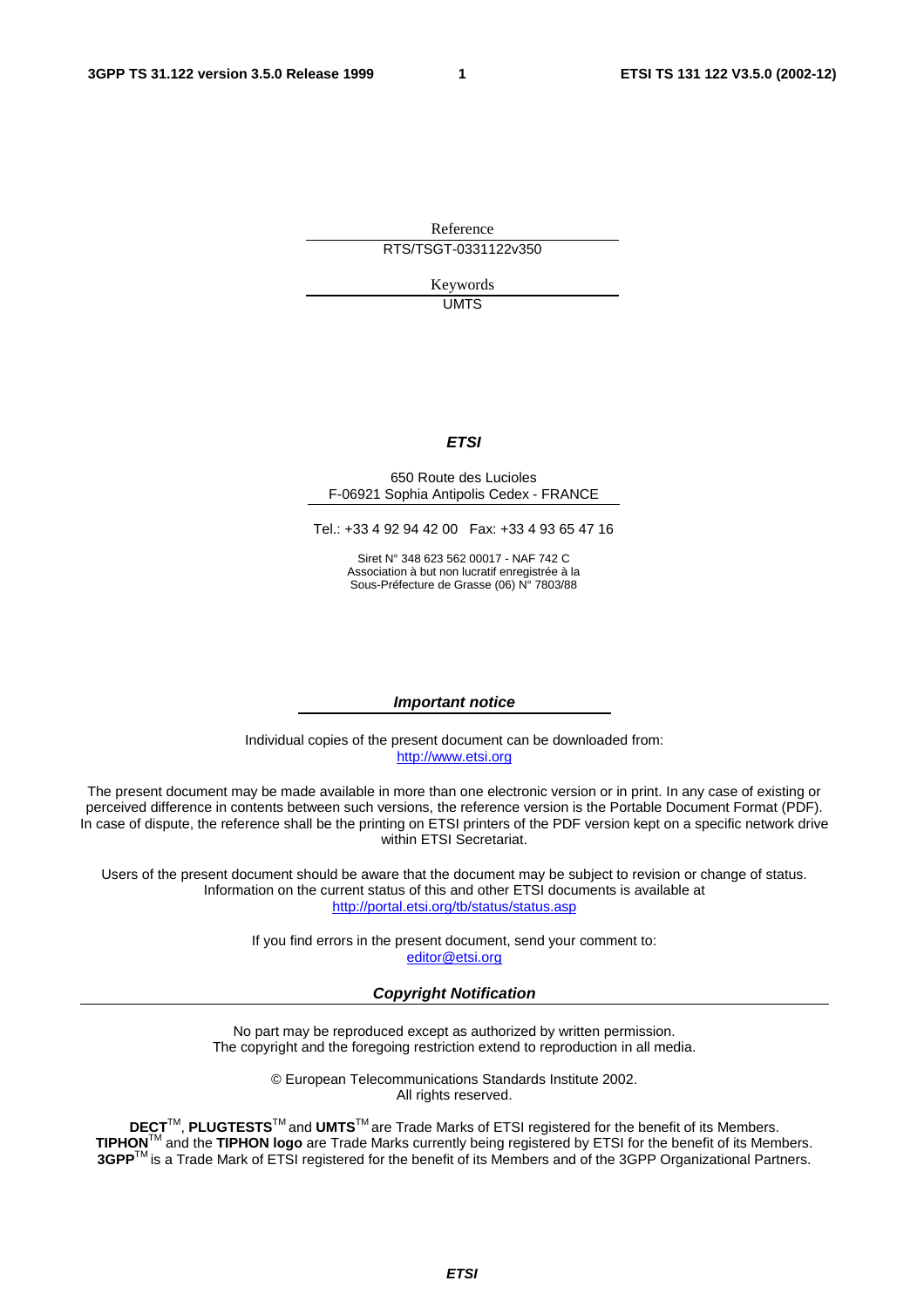### Intellectual Property Rights

IPRs essential or potentially essential to the present document may have been declared to ETSI. The information pertaining to these essential IPRs, if any, is publicly available for **ETSI members and non-members**, and can be found in ETSI SR 000 314: *"Intellectual Property Rights (IPRs); Essential, or potentially Essential, IPRs notified to ETSI in respect of ETSI standards"*, which is available from the ETSI Secretariat. Latest updates are available on the ETSI Web server ([http://webapp.etsi.org/IPR/home.asp\)](http://webapp.etsi.org/IPR/home.asp).

All published ETSI deliverables shall include information which directs the reader to the above source of information.

### Foreword

This Technical Specification (TS) has been produced by ETSI 3rd Generation Partnership Project (3GPP).

The present document may refer to technical specifications or reports using their 3GPP identities, UMTS identities or GSM identities. These should be interpreted as being references to the corresponding ETSI deliverables.

The cross reference between GSM, UMTS, 3GPP and ETSI identities can be found under <http://webapp.etsi.org/key/queryform.asp>.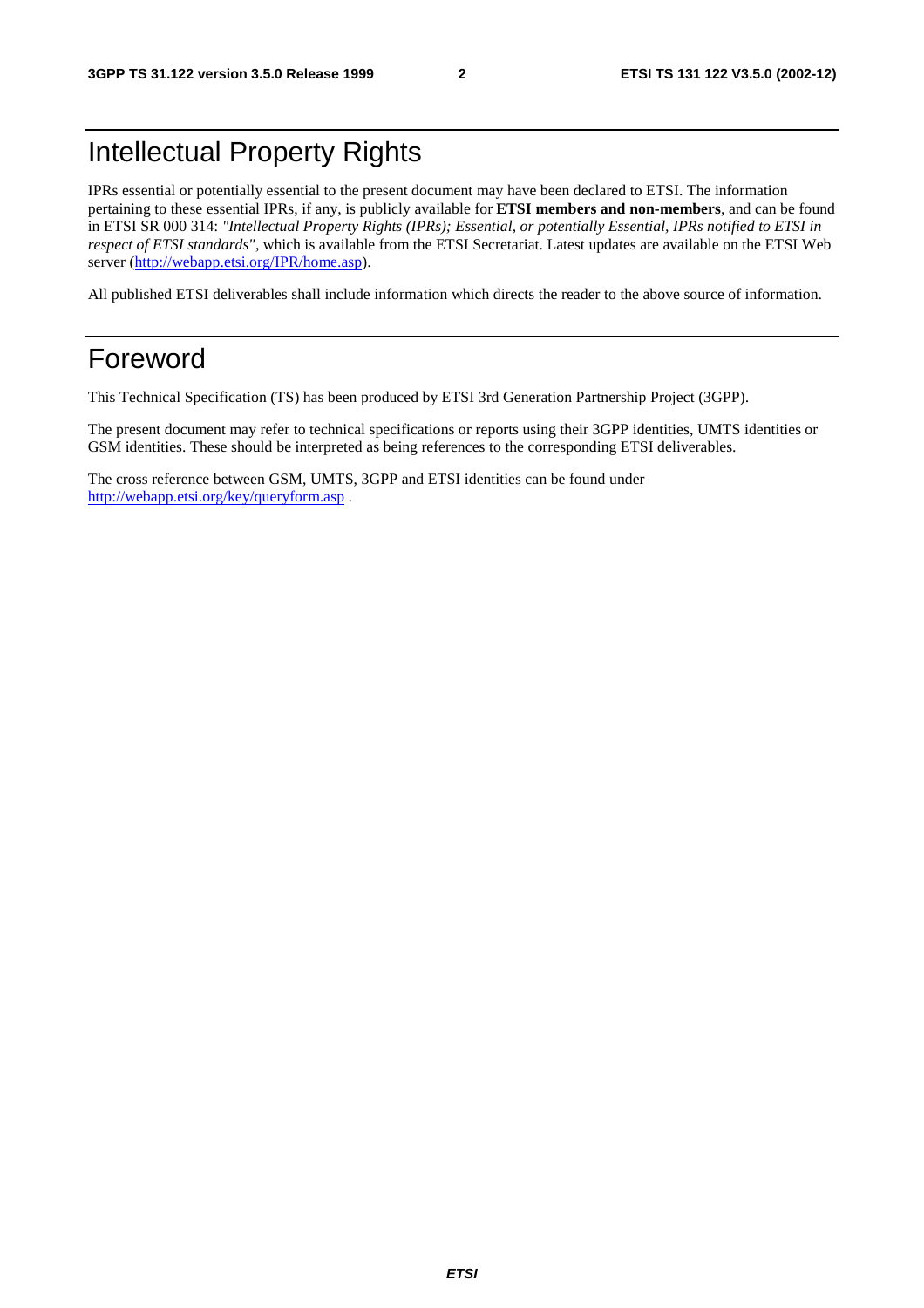$\mathbf{3}$ 

## Contents

| 1              |  |
|----------------|--|
| $\overline{2}$ |  |
| 3              |  |
| 3.1            |  |
| 3.2            |  |
| 3.3            |  |
| 3.4            |  |
| 4              |  |
| 4.1            |  |
| 4.1.1          |  |
| 4.1.2          |  |
| 4.1.2.1        |  |
| 4.1.2.2        |  |
| 4.1.2.3        |  |
| 4.1.2.4        |  |
| 4.1.3          |  |
| 4.1.4<br>4.1.5 |  |
| 4.1.6          |  |
| 4.1.7          |  |
| 4.1.8          |  |
| 4.1.9          |  |
| 4.2            |  |
| 4.3            |  |
| 4.4            |  |
| 4.5            |  |
| 4.6            |  |
| 4.7            |  |
| 5              |  |
| 5.1            |  |
| 5.2            |  |
| 5.3            |  |
| 5.4            |  |
| 5.5            |  |
| 5.6            |  |
| 5.7            |  |
| 5.8            |  |
| 5.9            |  |
| 5.10           |  |
| 5.11           |  |
| 5.12           |  |
| 5.13           |  |
| 5.14           |  |
| 5.15           |  |
| 5.16           |  |
| 5.17           |  |
| 6              |  |
| 6.1            |  |
| 6.1.1          |  |
|                |  |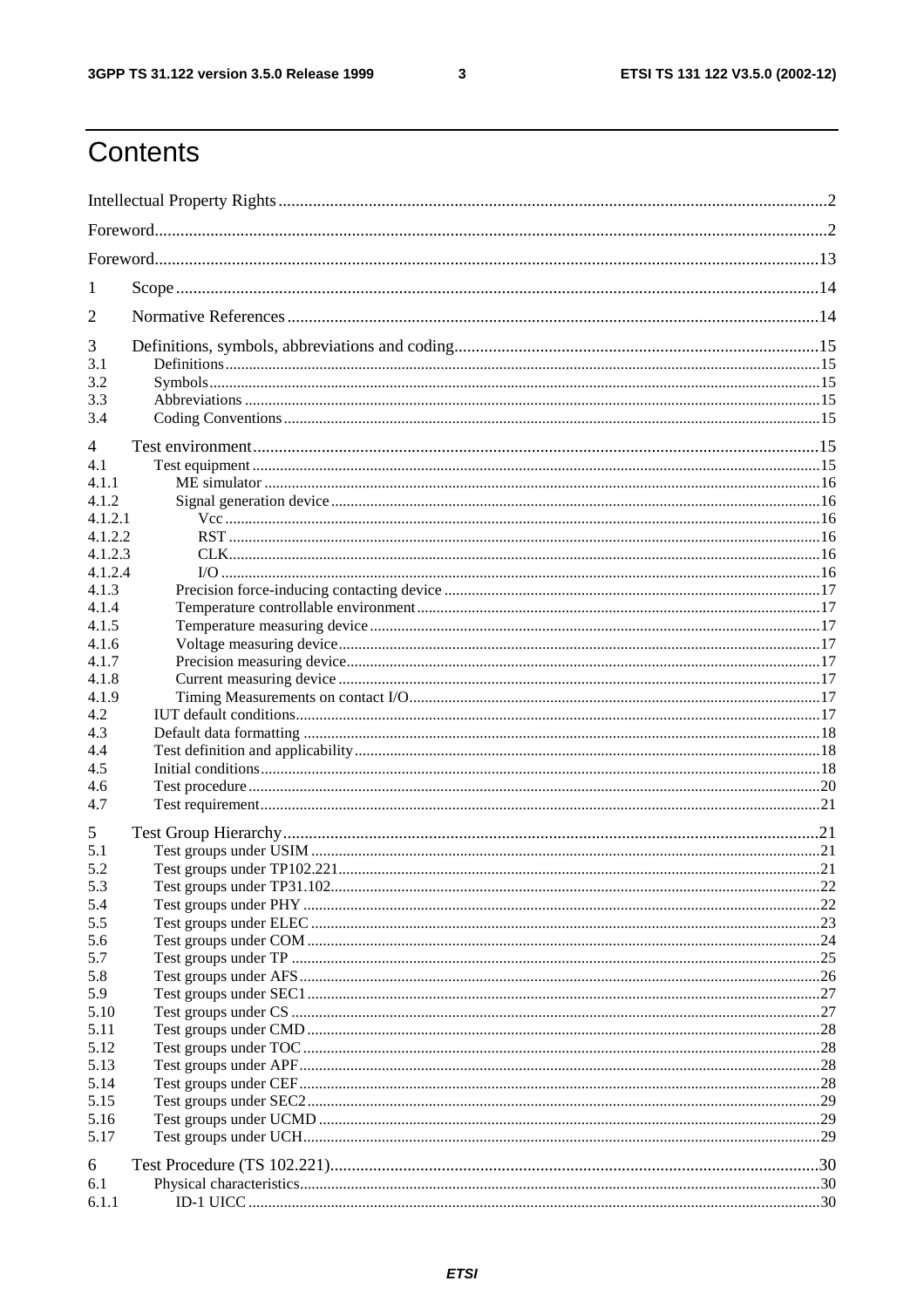$\overline{\mathbf{4}}$ 

| 6.1.1.1                |  |
|------------------------|--|
| 6.1.1.2                |  |
| 6.1.1.3                |  |
| 6.1.1.4                |  |
| 6.1.2                  |  |
| 6.1.2.1                |  |
| 6.1.2.2                |  |
| 6.1.2.3                |  |
| 6.1.2.4                |  |
| 6.1.3                  |  |
| 6.1.3.1                |  |
| 6.1.3.2                |  |
| 6.1.3.3                |  |
| 6.1.3.4                |  |
| 6.1.4                  |  |
| 6.1.4.1                |  |
| 6.1.4.2                |  |
| 6.1.4.3                |  |
| 6.1.4.4                |  |
| 6.2                    |  |
| 6.2.1                  |  |
| 6.2.1.1                |  |
| 6.2.1.1.1              |  |
| 6.2.1.1.2              |  |
| 6.2.1.1.3              |  |
| 6.2.1.1.4              |  |
| 6.2.1.2                |  |
| 6.2.1.2.1<br>6.2.1.2.2 |  |
| 6.2.1.2.3              |  |
| 6.2.1.2.4              |  |
| 6.2.1.3                |  |
| 6.2.1.3.1              |  |
| 6.2.1.3.2              |  |
| 6.2.1.3.3              |  |
| 6.2.1.3.4              |  |
| 6.2.2                  |  |
| 6.2.2.1                |  |
| 6.2.2.1.1              |  |
| 6.2.2.1.2              |  |
| 6.2.2.1.3              |  |
| 6.2.2.1.4              |  |
| 6.2.3                  |  |
| 6.2.3.1                |  |
| 6.2.3.1.1              |  |
| 6.2.3.1.2              |  |
| 6.2.3.1.3              |  |
| 6.2.3.1.4              |  |
| 6.2.4                  |  |
| 6.2.4.1                |  |
| 6.2.4.1.1              |  |
| 6.2.4.1.2              |  |
| 6.2.4.1.3              |  |
| 6.2.4.1.4              |  |
| 6.2.4.2                |  |
| 6.2.4.2.1              |  |
| 6.2.4.2.2              |  |
| 6.2.4.2.3              |  |
| 6.2.4.2.4              |  |
| 6.2.5                  |  |
| 6.2.5.1                |  |
| 6.2.5.1.1              |  |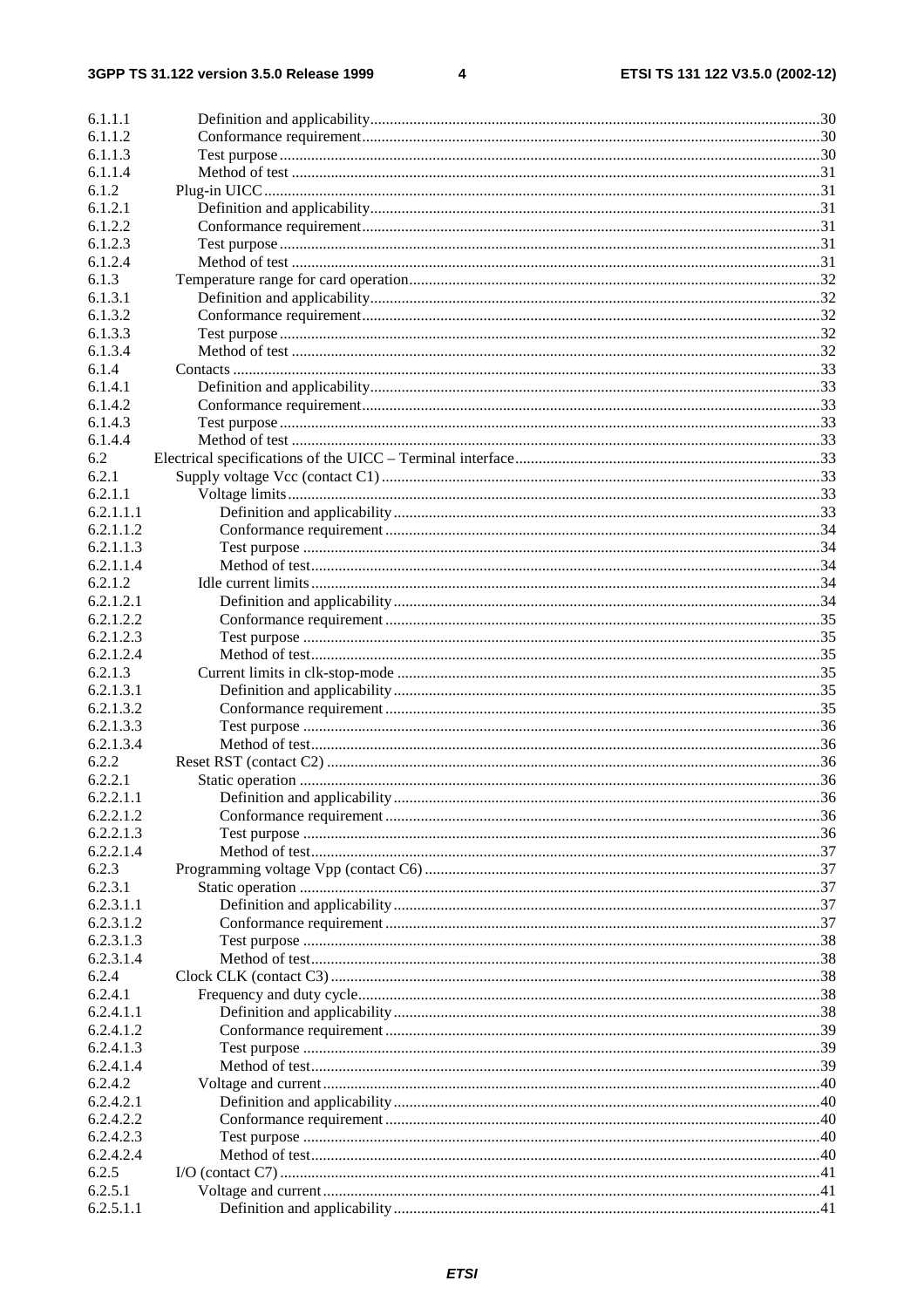#### $5\phantom{a}$

| 6.2.5.1.2              |    |
|------------------------|----|
| 6.2.5.1.3              |    |
| 6.2.5.1.4              |    |
| 6.3                    |    |
| 6.3.1                  |    |
| 6.3.1.1                |    |
| 6.3.1.1.1              |    |
| 6.3.1.1.2              |    |
| 6.3.1.1.3              |    |
| 6.3.1.1.4              |    |
| 6.3.1.2                |    |
| 6.3.1.2.1              |    |
| 6.3.1.2.2              |    |
| 6.3.1.2.3              |    |
| 6.3.1.2.4              |    |
| 6.3.1.3                |    |
| 6.3.1.3.1              |    |
| 6.3.1.3.2              |    |
| 6.3.1.3.3              |    |
| 6.3.1.3.4              |    |
| 6.3.2                  |    |
| 6.3.2.1                |    |
| 6.3.2.1.1              |    |
| 6.3.2.1.2              |    |
| 6.3.2.1.3              |    |
| 6.3.2.1.4              |    |
| 6.3.2.2                |    |
| 6.3.2.2.1              |    |
| 6.3.2.2.2              |    |
| 6.3.2.2.3<br>6.3.2.2.4 |    |
| 6.3.3                  |    |
| 6.3.3.1                |    |
| 6.3.3.2                |    |
| 6.3.3.3                |    |
| 6.3.3.4                |    |
| 6.3.4                  |    |
| 6.3.4.1                |    |
| 6.3.4.2                | 48 |
| 6.3.4.3                |    |
| 6.3.4.4                |    |
| 6.3.5                  |    |
| 6.3.5.1                |    |
| 6.3.5.2                |    |
| 6.3.5.3                |    |
| 6.3.5.4                |    |
| 6.3.6                  |    |
| 6.3.6.1                |    |
| 6.3.6.2                |    |
| 6.3.6.3                |    |
| 6.3.6.4                |    |
| 6.3.7                  |    |
| 6.3.7.1                |    |
| 6.3.7.2                |    |
| 6.3.7.3                |    |
| 6.3.7.4                |    |
| 6.3.8                  |    |
| 6.3.8.1                |    |
| 6.3.8.2                |    |
| 6.3.8.3                |    |
| 6.3.8.4                |    |
| 6.4                    |    |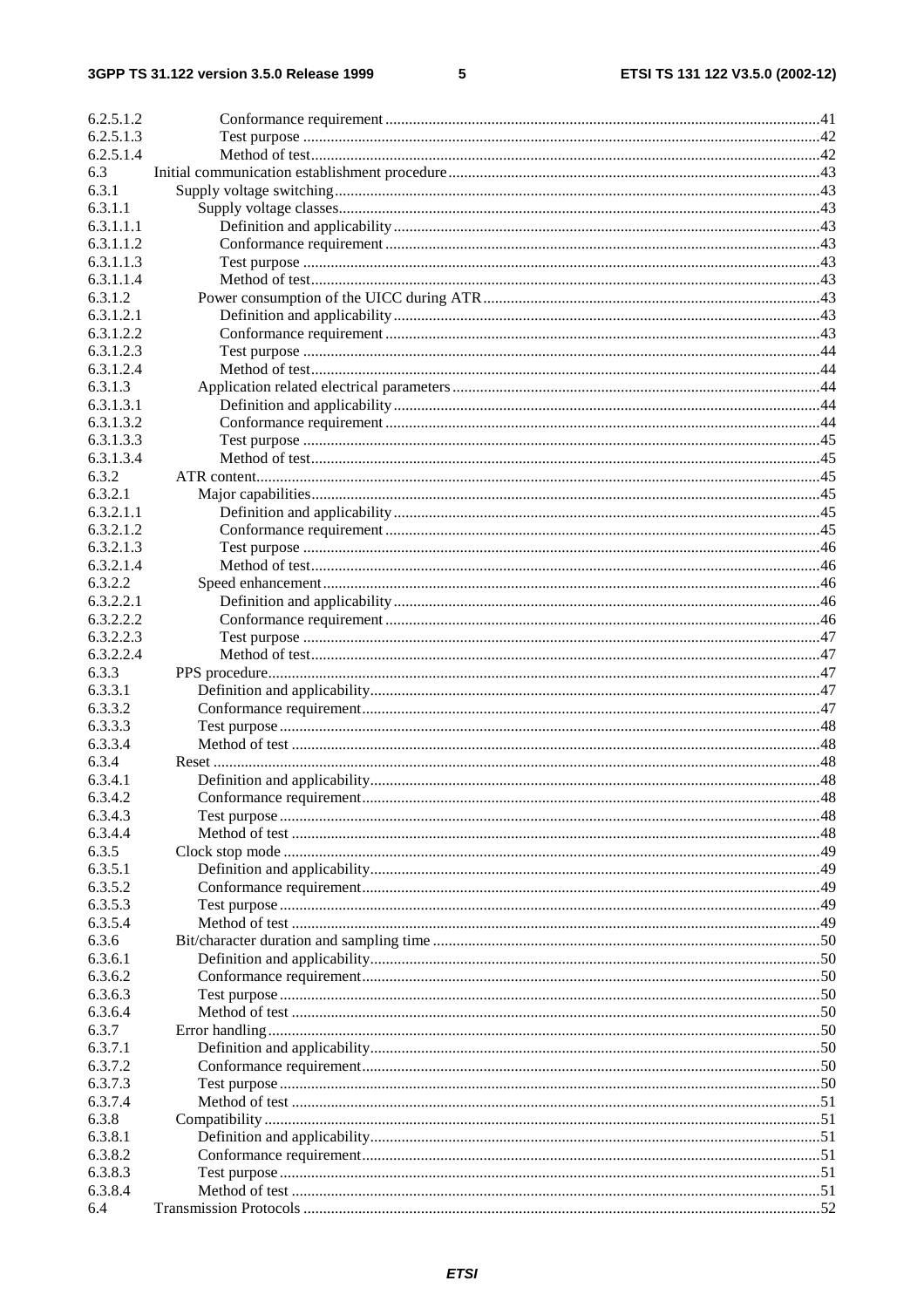$\bf 6$ 

| 6.4.1                          |     |
|--------------------------------|-----|
| 6.4.1.1                        |     |
| 6.4.1.2                        |     |
| 6.4.1.3                        |     |
| 6.4.1.4                        |     |
| 6.4.2                          |     |
| 6.4.2.1                        |     |
| 6.4.2.1.1                      |     |
| 6.4.2.1.2                      |     |
| 6.4.2.1.3                      |     |
| 6.4.2.1.4                      |     |
| 6.4.2.2                        |     |
| 6.4.2.2.1                      |     |
| 6.4.2.2.2                      |     |
| 6.4.2.2.3                      |     |
| 6.4.2.2.4                      |     |
| 6.4.2.3                        |     |
| 6.4.2.3.1                      |     |
| 6.4.2.3.1.1                    |     |
| 6.4.2.3.1.1.1                  |     |
| 6.4.2.3.1.1.2                  |     |
| 6.4.2.3.1.1.3                  |     |
| 6.4.2.3.1.1.4                  |     |
| 6.4.2.3.1.2                    |     |
| 6.4.2.3.1.2.1                  |     |
| 6.4.2.3.1.2.2                  |     |
| 6.4.2.3.1.2.3                  |     |
| 6.4.2.3.1.2.4                  |     |
|                                |     |
| 6.4.2.3.1.3                    |     |
| 6.4.2.3.1.3.1                  |     |
| 6.4.2.3.1.3.2                  |     |
| 6.4.2.3.1.3.3                  |     |
| 6.4.2.3.1.3.4                  |     |
| 6.4.2.3.1.4                    |     |
| 6.4.2.3.1.4.1                  |     |
| 6.4.2.3.1.4.2                  |     |
| 6.4.2.3.1.4.3<br>6.4.2.3.1.4.4 |     |
| 6.4.2.3.1.5                    |     |
| 6.4.2.3.1.5.1                  | .61 |
| 6.4.2.3.1.5.2                  |     |
|                                |     |
| 6.4.2.3.1.5.3                  |     |
| 6.4.2.3.1.5.4                  |     |
| 6.4.2.3.1.6                    |     |
| 6.4.2.3.1.6.1                  |     |
| 6.4.2.3.1.6.2<br>6.4.2.3.1.6.3 |     |
| 6.4.2.3.1.6.4                  |     |
| 6.4.2.3.2                      |     |
| 6.4.2.3.2.1                    |     |
| 6.4.2.3.2.1.1                  |     |
| 6.4.2.3.2.1.1.1                |     |
| 6.4.2.3.2.1.1.2                |     |
| 6.4.2.3.2.1.1.3                |     |
| 6.4.2.3.2.1.1.4                |     |
| 6.4.2.3.2.1.2                  |     |
| 6.4.2.3.2.1.2.1                |     |
| 6.4.2.3.2.1.2.2                |     |
| 6.4.2.3.2.1.2.3                |     |
| 6.4.2.3.2.1.2.4                |     |
| 6.4.2.3.2.1.3                  |     |
| 6.4.2.3.2.1.3.1                |     |
|                                |     |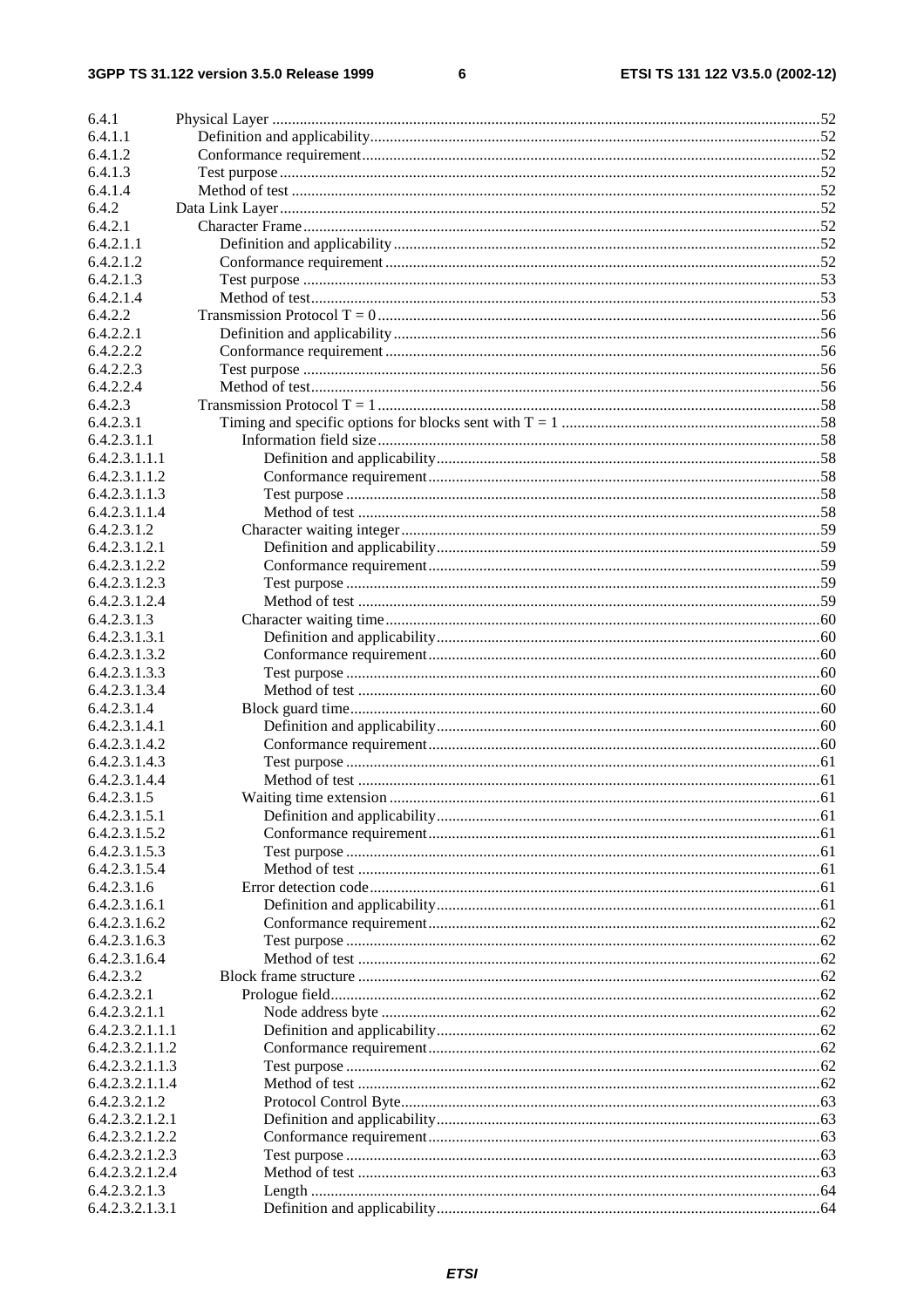$\overline{7}$ 

| 6.4.2.3.2.1.3.2 |  |
|-----------------|--|
| 6.4.2.3.2.1.3.3 |  |
| 6.4.2.3.2.1.3.4 |  |
| 6.4.2.3.2.1.4   |  |
| 6.4.2.3.2.1.4.1 |  |
| 6.4.2.3.2.1.4.2 |  |
| 6.4.2.3.2.1.4.3 |  |
| 6.4.2.3.2.1.4.4 |  |
| 6.4.2.3.2.3     |  |
| 6.4.2.3.2.3.1   |  |
| 6.4.2.3.2.3.2   |  |
| 6.4.2.3.2.3.3   |  |
| 6.4.2.3.2.3.4   |  |
| 6.4.2.3.3       |  |
|                 |  |
| 6.4.2.3.3.1     |  |
| 6.4.2.3.3.2     |  |
| 6.4.2.3.3.3     |  |
| 6.4.2.3.3.4     |  |
| 6.4.2.3.4       |  |
| 6.4.2.3.4.1     |  |
| 6.4.2.3.4.1.1   |  |
| 6.4.2.3.4.1.2   |  |
| 6.4.2.3.4.1.3   |  |
| 6.4.2.3.4.1.4   |  |
| 6.4.2.3.4.2     |  |
| 6.4.2.3.4.2.1   |  |
| 6.4.2.3.4.2.1.1 |  |
| 6.4.2.3.4.2.1.2 |  |
| 6.4.2.3.4.2.1.3 |  |
| 6.4.2.3.4.2.1.4 |  |
| 6.4.2.3.5       |  |
| 6.4.2.3.5.1     |  |
| 6.4.2.3.5.2     |  |
| 6.4.2.3.5.3     |  |
| 6.4.2.3.5.4     |  |
| 6.4.3           |  |
| 6.4.3.1         |  |
| 6.4.3.1.1       |  |
| 6.4.3.1.1.1     |  |
| 6.4.3.1.1.2     |  |
| 6.4.3.1.1.3     |  |
| 6.4.3.1.1.4     |  |
| 6.4.3.1.2       |  |
| 6.4.3.1.2.1     |  |
| 6.4.3.1.2.2     |  |
| 6.4.3.1.2.3     |  |
| 6.4.3.1.2.4     |  |
| 6.4.3.1.3       |  |
| 6.4.3.1.3.1     |  |
| 6.4.3.1.3.2     |  |
| 6.4.3.1.3.3     |  |
| 6.4.3.1.3.4     |  |
| 6.4.3.1.4       |  |
| 6.4.3.1.4.1     |  |
|                 |  |
| 6.4.3.1.4.2     |  |
| 6.4.3.1.4.3     |  |
| 6.4.3.1.4.4     |  |
| 6.4.3.1.5       |  |
| 6.4.3.1.5.1     |  |
| 6.4.3.1.5.1.1   |  |
| 6.4.3.1.5.1.2   |  |
| 6.4.3.1.5.1.3   |  |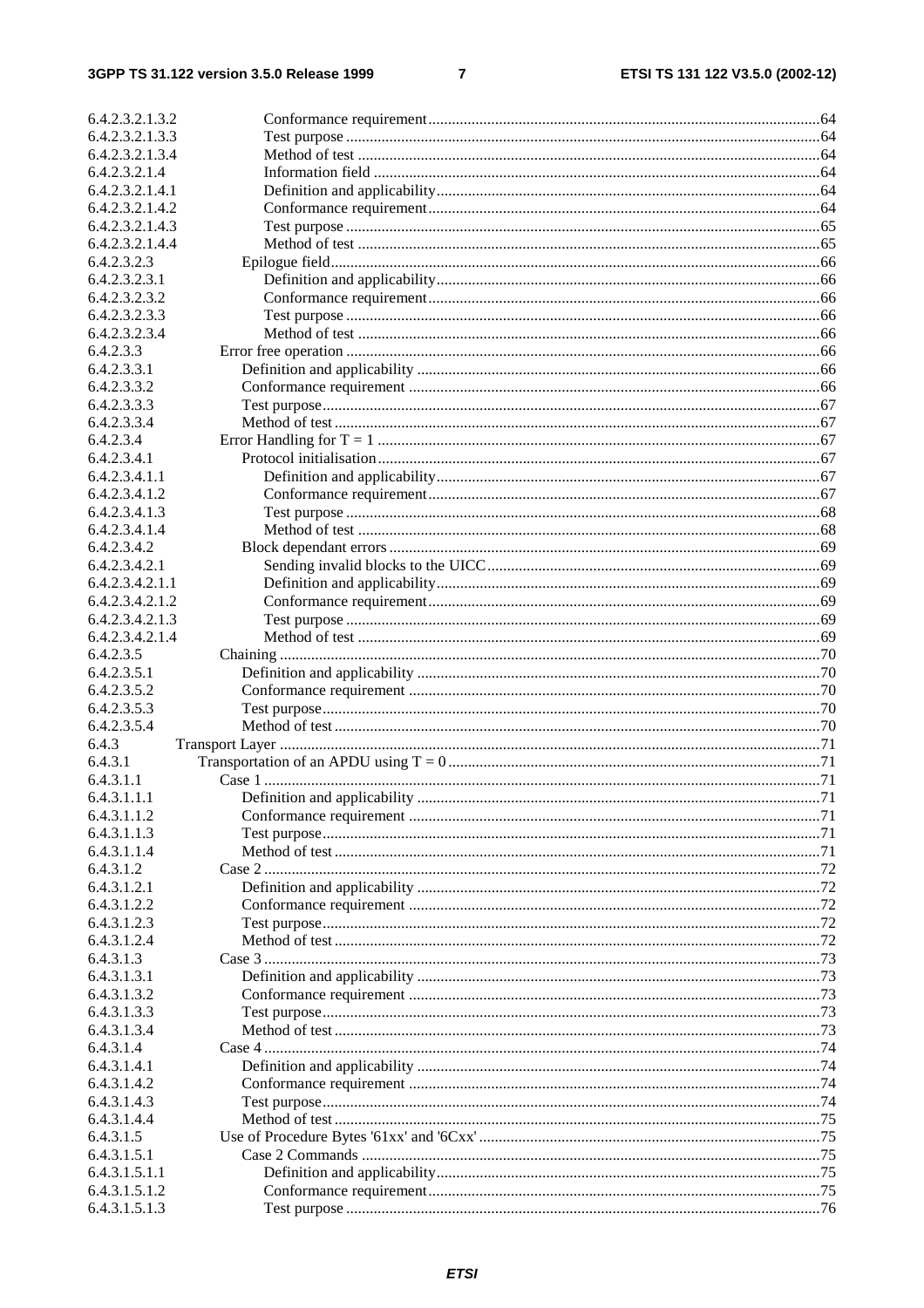$\bf 8$ 

| 6.4.3.1.5.1.4              |  |
|----------------------------|--|
| 6.4.3.1.5.2                |  |
| 6.4.3.1.5.2.1              |  |
| 6.4.3.1.5.2.2              |  |
| 6.4.3.1.5.2.3              |  |
| 6.4.3.1.5.2.4              |  |
| 6.4.3.2                    |  |
| 6.4.3.2.1                  |  |
| 6.4.3.2.1.1                |  |
| 6.4.3.2.1.2                |  |
| 6.4.3.2.1.3                |  |
| 6.4.3.2.1.4                |  |
| 6.4.3.2.2                  |  |
| 6.4.3.2.2.1                |  |
| 6.4.3.2.2.2                |  |
| 6.4.3.2.2.3                |  |
| 6.4.3.2.2.4                |  |
| 6.4.3.2.3                  |  |
| 6.4.3.2.3.1                |  |
| 6.4.3.2.3.2                |  |
| 6.4.3.2.3.3                |  |
| 6.4.3.2.3.4                |  |
| 6.4.3.2.4                  |  |
| 6.4.3.2.4.1                |  |
| 6.4.3.2.4.2                |  |
|                            |  |
| 6.4.3.2.4.3<br>6.4.3.2.4.4 |  |
| 6.4.4                      |  |
|                            |  |
| 6.4.4.1                    |  |
| 6.4.4.2<br>6.4.4.3         |  |
|                            |  |
| 6.4.4.4                    |  |
| 6.5                        |  |
| 6.5.1                      |  |
| 6.5.1.1                    |  |
| 6.5.1.2                    |  |
| 6.5.1.3                    |  |
| 6.5.1.4                    |  |
| 6.5.2                      |  |
| 6.5.2.1                    |  |
| 6.5.2.1.1                  |  |
| 6.5.2.1.2                  |  |
| 6.5.2.1.3                  |  |
| 6.5.2.1.4                  |  |
| 6.5.2.2                    |  |
| 6.5.2.2.1                  |  |
| 6.5.2.2.1.1                |  |
| 6.5.2.2.1.2                |  |
| 6.5.2.2.1.3                |  |
| 6.5.2.2.1.4                |  |
| 6.5.2.2.2                  |  |
| 6.5.2.2.2.1                |  |
|                            |  |
| 6.5.2.2.2.2                |  |
| 6.5.2.2.2.3                |  |
| 6.5.2.2.2.4                |  |
| 6.5.2.2.3                  |  |
| 6.5.2.2.3.1                |  |
| 6.5.2.2.3.2                |  |
| 6.5.2.2.3.3                |  |
| 6.5.2.2.3.4                |  |
| 6.5.3                      |  |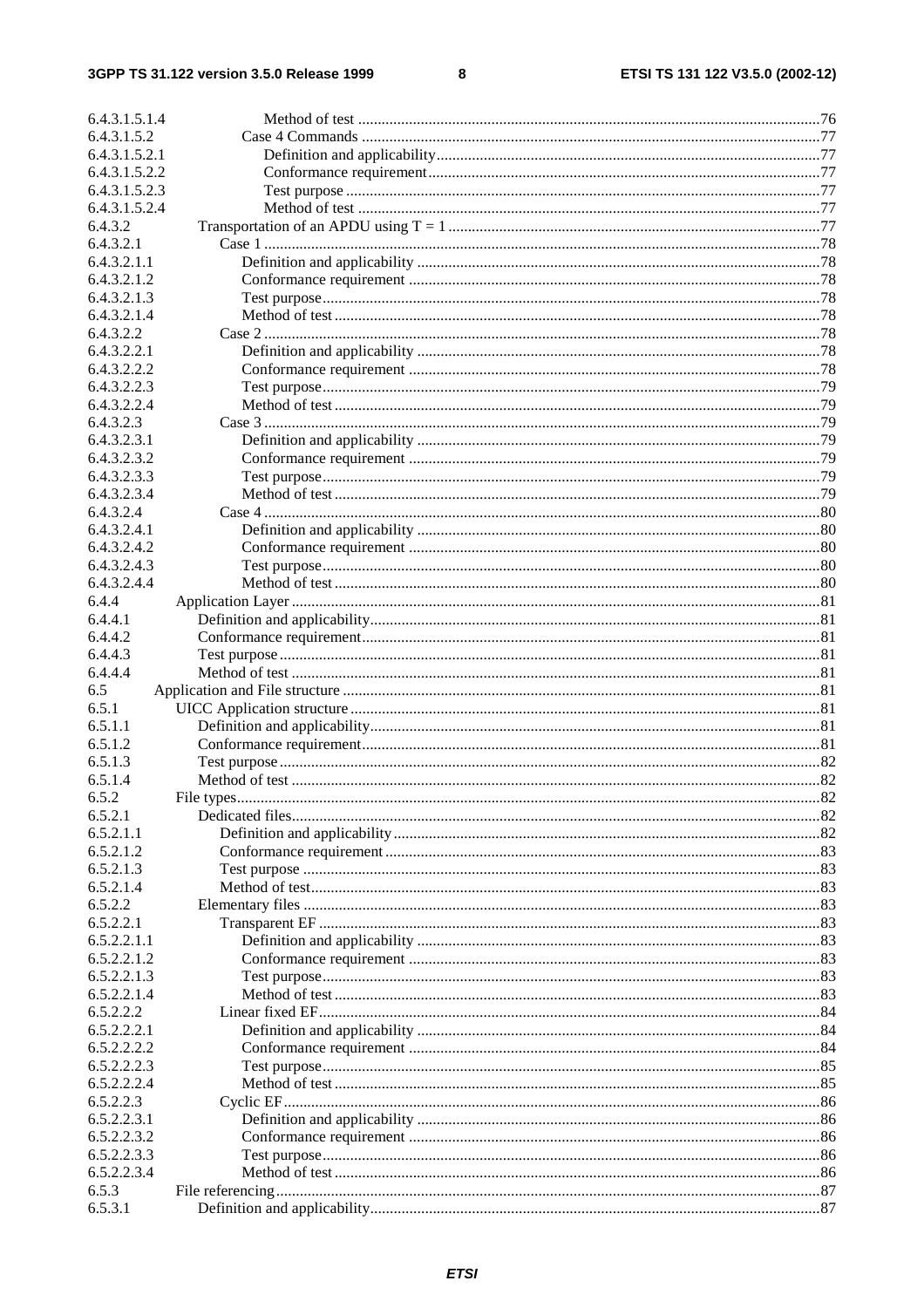#### $\boldsymbol{9}$

| 6.5.3.2     |  |
|-------------|--|
| 6.5.3.3     |  |
| 6.5.3.4     |  |
| 6.5.4       |  |
| 6.5.4.1     |  |
| 6.5.4.1.1   |  |
| 6.5.4.1.2   |  |
|             |  |
| 6.5.4.1.3   |  |
| 6.5.4.1.4   |  |
| 6.5.4.2     |  |
| 6.5.4.2.1   |  |
| 6.5.4.2.2   |  |
| 6.5.4.2.3   |  |
| 6.5.4.2.4   |  |
| 6.5.4.3     |  |
| 6.5.4.3.1   |  |
| 6.5.4.3.2   |  |
| 6.5.4.3.3   |  |
| 6.5.4.3.4   |  |
| 6.5.5       |  |
| 6.5.5.1     |  |
| 6.5.5.1.1   |  |
| 6.5.5.1.1.1 |  |
| 6.5.5.1.1.2 |  |
| 6.5.5.1.1.3 |  |
| 6.5.5.1.1.4 |  |
| 6.5.5.1.2   |  |
| 6.5.5.1.2.1 |  |
| 6.5.5.1.2.2 |  |
| 6.5.5.1.2.3 |  |
| 6.5.5.1.2.4 |  |
| 6.5.5.2     |  |
| 6.5.5.2.1   |  |
| 6.5.5.2.2   |  |
| 6.5.5.2.3   |  |
| 6.5.5.2.4   |  |
| 6.5.5.3     |  |
| 6.5.5.3.1   |  |
| 6.5.5.3.2   |  |
| 6.5.5.3.3   |  |
| 6.5.5.3.4   |  |
| 6.5.5.4     |  |
| 6.5.5.4.1   |  |
| 6.5.5.4.2   |  |
| 6.5.5.4.3   |  |
| 6.5.5.4.4   |  |
| 6.5.5.5     |  |
| 6.5.5.5.1   |  |
| 6.5.5.5.2   |  |
| 6.5.5.5.3   |  |
| 6.5.5.5.4   |  |
| 6.5.6       |  |
| 6.5.6.1     |  |
| 6.5.6.2     |  |
| 6.5.6.3     |  |
| 6.5.6.4     |  |
| 6.6         |  |
| 6.6.1       |  |
| 6.6.1.1     |  |
| 6.6.1.2     |  |
| 6.6.1.3     |  |
| 6.6.1.4     |  |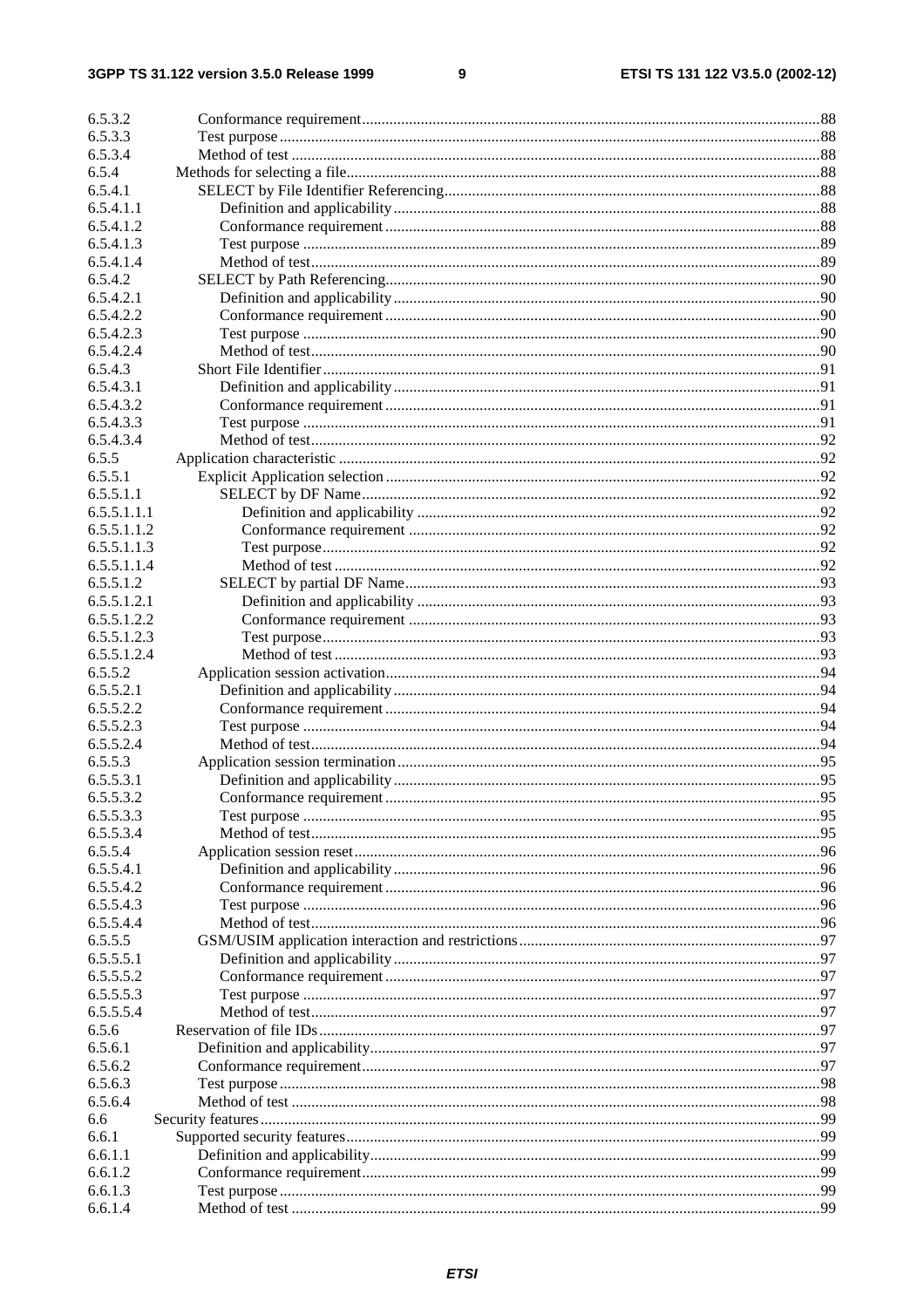$10$ 

| 6.6.2     |  |
|-----------|--|
| 6.6.2.1   |  |
| 6.6.2.2   |  |
| 6.6.2.3   |  |
| 6.6.2.4   |  |
| 6.6.3     |  |
| 6.6.3.1   |  |
| 6.6.3.2   |  |
| 6.6.3.3   |  |
| 6.6.3.4   |  |
| 6.6.4     |  |
| 6.6.4.1   |  |
| 6.6.4.2   |  |
| 6.6.4.3   |  |
| 6.6.4.4   |  |
| 6.6.5     |  |
| 6.6.5.1   |  |
| 6.6.5.2   |  |
| 6.6.5.3   |  |
| 6.6.5.4   |  |
| 6.7       |  |
| 6.7.1     |  |
| 6.7.1.1   |  |
| 6.7.1.2   |  |
| 6.7.1.3   |  |
| 6.7.1.4   |  |
| 6.7.2     |  |
| 6.7.2.1   |  |
| 6.7.2.1.1 |  |
| 6.7.2.1.2 |  |
| 6.7.2.1.3 |  |
|           |  |
| 6.7.2.1.4 |  |
| 6.7.2.2   |  |
| 6.7.2.2.1 |  |
| 6.7.2.2.2 |  |
| 6.7.2.2.3 |  |
| 6.7.2.2.4 |  |
| 6.8       |  |
| 6.8.1     |  |
| 6.8.1.1   |  |
| 6.8.1.1.1 |  |
| 6.8.1.1.2 |  |
| 6.8.1.1.3 |  |
| 6.8.1.1.4 |  |
| 6.8.1.2   |  |
| 6.8.1.2.1 |  |
| 6.8.1.2.2 |  |
| 6.8.1.2.3 |  |
| 6.8.1.2.4 |  |
| 6.8.1.3   |  |
| 6.8.1.3.1 |  |
| 6.8.1.3.2 |  |
| 6.8.1.3.3 |  |
| 6.8.1.3.4 |  |
| 6.8.1.4   |  |
| 6.8.1.4.1 |  |
| 6.8.1.4.2 |  |
| 6.8.1.4.3 |  |
| 6.8.1.4.4 |  |
| 6.8.1.5   |  |
| 6.8.1.5.1 |  |
| 6.8.1.5.2 |  |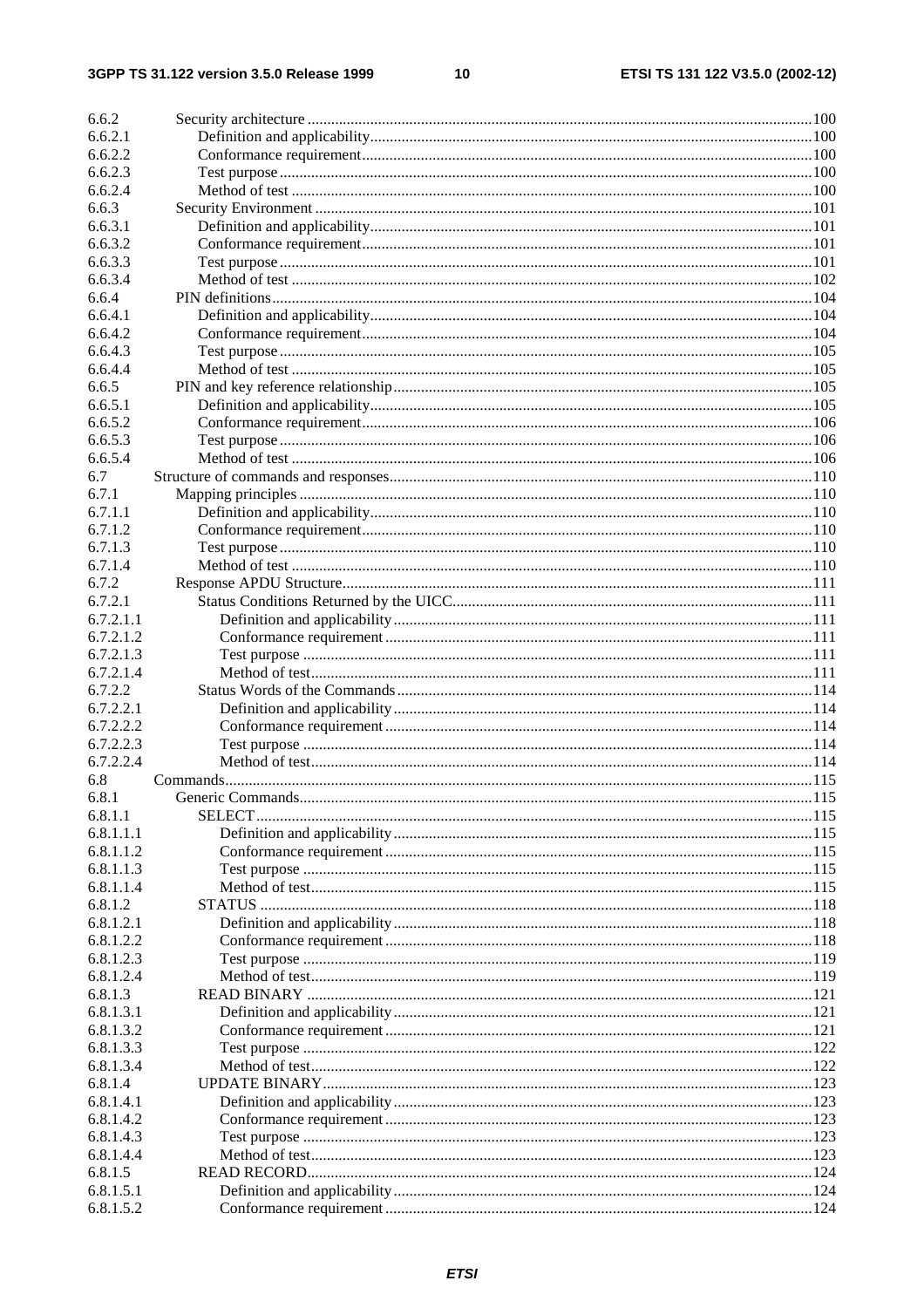#### $11$

| 6.8.1.5.3  |  |
|------------|--|
| 6.8.1.5.4  |  |
| 6.8.1.6    |  |
| 6.8.1.6.1  |  |
| 6.8.1.6.2  |  |
| 6.8.1.6.3  |  |
|            |  |
| 6.8.1.6.4  |  |
| 6.8.1.7    |  |
| 6.8.1.7.1  |  |
| 6.8.1.7.2  |  |
| 6.8.1.7.3  |  |
| 6.8.1.7.4  |  |
| 6.8.1.8    |  |
|            |  |
| 6.8.1.8.1  |  |
| 6.8.1.8.2  |  |
| 6.8.1.8.3  |  |
| 6.8.1.8.4  |  |
| 6.8.1.9    |  |
| 6.8.1.9.1  |  |
| 6.8.1.9.2  |  |
|            |  |
| 6.8.1.9.3  |  |
| 6.8.1.9.4  |  |
| 6.8.1.10   |  |
| 6.8.1.10.1 |  |
| 6.8.1.10.2 |  |
| 6.8.1.10.3 |  |
| 6.8.1.10.4 |  |
|            |  |
| 6.8.1.11   |  |
| 6.8.1.11.1 |  |
| 6.8.1.11.2 |  |
| 6.8.1.11.3 |  |
| 6.8.1.11.4 |  |
| 6.8.1.12   |  |
| 6.8.1.12.1 |  |
| 6.8.1.12.2 |  |
|            |  |
| 6.8.1.12.3 |  |
| 6.8.1.12.4 |  |
| 6.8.1.13   |  |
| 6.8.1.13.1 |  |
| 6.8.1.13.2 |  |
| 6.8.1.13.3 |  |
| 6.8.1.13.4 |  |
| 6.8.1.14   |  |
|            |  |
| 6.8.1.14.1 |  |
| 6.8.1.14.2 |  |
| 6.8.1.14.3 |  |
| 6.8.1.14.4 |  |
| 6.8.1.15   |  |
| 6.8.1.15.1 |  |
| 6.8.1.15.2 |  |
|            |  |
| 6.8.1.15.3 |  |
| 6.8.1.15.4 |  |
| 6.8.1.16   |  |
| 6.8.1.16.1 |  |
| 6.8.1.16.2 |  |
| 6.8.1.16.3 |  |
| 6.8.1.16.4 |  |
| 6.8.1.17   |  |
|            |  |
| 6.9        |  |
| 6.9.1      |  |
| 6.9.1.1    |  |
| 6.9.1.1.1  |  |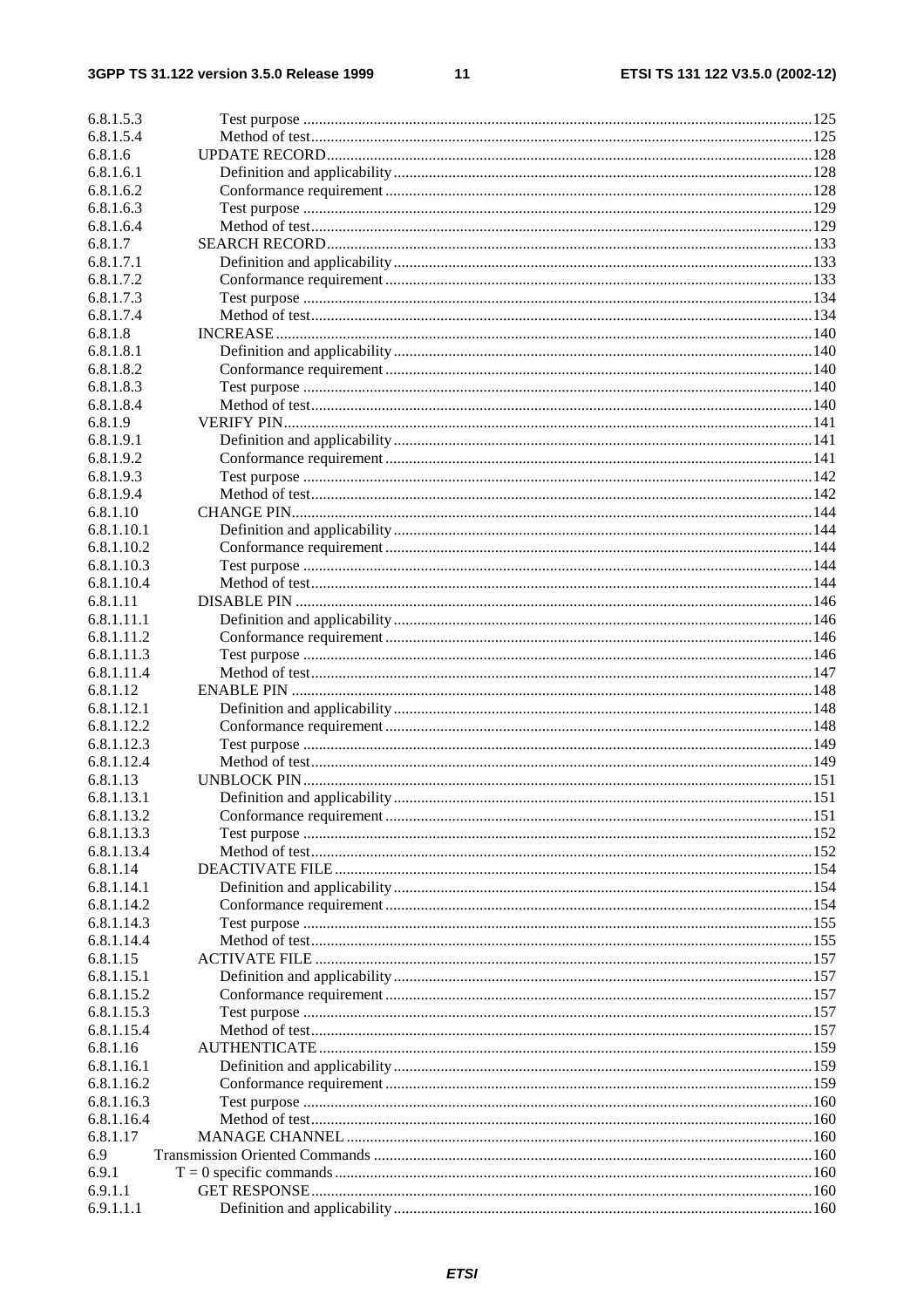$12$ 

| 6.9.1.1.3<br>6.9.1.1.4<br>6.10<br>6.10.1<br>6.10.2<br>6.10.3<br>6.10.4<br>7<br>7.1<br>7.1.1<br>7.1.2<br>7.1.3<br>7.1.4<br>7.2<br>7.2.1<br>7.2.2<br>7.2.3<br>7.2.4<br>7.3<br>7.3.1<br>7.3.1.1<br>7.3.1.2<br>7.3.1.3<br>7.3.1.4<br>7.3.2<br>7.3.2.1<br>7.3.2.1.1<br>7.3.2.1.2<br>7.3.2.1.3<br>7.3.2.1.4<br>7.3.2.2<br>7.3.2.2.1<br>7.3.2.2.2<br>7.3.2.2.3<br>7.3.2.2.4<br>7.3.3<br>7.3.3.1<br>7.3.3.2<br>7.3.3.3<br>7.3.3.4<br>7.4<br>7.4.1<br>7.4.1.1<br>7.4.1.2<br>7.4.1.3<br>7.4.1.4 | 6.9.1.1.2 |  |
|---------------------------------------------------------------------------------------------------------------------------------------------------------------------------------------------------------------------------------------------------------------------------------------------------------------------------------------------------------------------------------------------------------------------------------------------------------------------------------------|-----------|--|
|                                                                                                                                                                                                                                                                                                                                                                                                                                                                                       |           |  |
|                                                                                                                                                                                                                                                                                                                                                                                                                                                                                       |           |  |
|                                                                                                                                                                                                                                                                                                                                                                                                                                                                                       |           |  |
|                                                                                                                                                                                                                                                                                                                                                                                                                                                                                       |           |  |
|                                                                                                                                                                                                                                                                                                                                                                                                                                                                                       |           |  |
|                                                                                                                                                                                                                                                                                                                                                                                                                                                                                       |           |  |
|                                                                                                                                                                                                                                                                                                                                                                                                                                                                                       |           |  |
|                                                                                                                                                                                                                                                                                                                                                                                                                                                                                       |           |  |
|                                                                                                                                                                                                                                                                                                                                                                                                                                                                                       |           |  |
|                                                                                                                                                                                                                                                                                                                                                                                                                                                                                       |           |  |
|                                                                                                                                                                                                                                                                                                                                                                                                                                                                                       |           |  |
|                                                                                                                                                                                                                                                                                                                                                                                                                                                                                       |           |  |
|                                                                                                                                                                                                                                                                                                                                                                                                                                                                                       |           |  |
|                                                                                                                                                                                                                                                                                                                                                                                                                                                                                       |           |  |
|                                                                                                                                                                                                                                                                                                                                                                                                                                                                                       |           |  |
|                                                                                                                                                                                                                                                                                                                                                                                                                                                                                       |           |  |
|                                                                                                                                                                                                                                                                                                                                                                                                                                                                                       |           |  |
|                                                                                                                                                                                                                                                                                                                                                                                                                                                                                       |           |  |
|                                                                                                                                                                                                                                                                                                                                                                                                                                                                                       |           |  |
|                                                                                                                                                                                                                                                                                                                                                                                                                                                                                       |           |  |
|                                                                                                                                                                                                                                                                                                                                                                                                                                                                                       |           |  |
|                                                                                                                                                                                                                                                                                                                                                                                                                                                                                       |           |  |
|                                                                                                                                                                                                                                                                                                                                                                                                                                                                                       |           |  |
|                                                                                                                                                                                                                                                                                                                                                                                                                                                                                       |           |  |
|                                                                                                                                                                                                                                                                                                                                                                                                                                                                                       |           |  |
|                                                                                                                                                                                                                                                                                                                                                                                                                                                                                       |           |  |
|                                                                                                                                                                                                                                                                                                                                                                                                                                                                                       |           |  |
|                                                                                                                                                                                                                                                                                                                                                                                                                                                                                       |           |  |
|                                                                                                                                                                                                                                                                                                                                                                                                                                                                                       |           |  |
|                                                                                                                                                                                                                                                                                                                                                                                                                                                                                       |           |  |
|                                                                                                                                                                                                                                                                                                                                                                                                                                                                                       |           |  |
|                                                                                                                                                                                                                                                                                                                                                                                                                                                                                       |           |  |
|                                                                                                                                                                                                                                                                                                                                                                                                                                                                                       |           |  |
|                                                                                                                                                                                                                                                                                                                                                                                                                                                                                       |           |  |
|                                                                                                                                                                                                                                                                                                                                                                                                                                                                                       |           |  |
|                                                                                                                                                                                                                                                                                                                                                                                                                                                                                       |           |  |
|                                                                                                                                                                                                                                                                                                                                                                                                                                                                                       |           |  |
|                                                                                                                                                                                                                                                                                                                                                                                                                                                                                       |           |  |
|                                                                                                                                                                                                                                                                                                                                                                                                                                                                                       |           |  |
|                                                                                                                                                                                                                                                                                                                                                                                                                                                                                       |           |  |
|                                                                                                                                                                                                                                                                                                                                                                                                                                                                                       |           |  |
|                                                                                                                                                                                                                                                                                                                                                                                                                                                                                       |           |  |
|                                                                                                                                                                                                                                                                                                                                                                                                                                                                                       |           |  |
|                                                                                                                                                                                                                                                                                                                                                                                                                                                                                       |           |  |
|                                                                                                                                                                                                                                                                                                                                                                                                                                                                                       |           |  |
|                                                                                                                                                                                                                                                                                                                                                                                                                                                                                       |           |  |
|                                                                                                                                                                                                                                                                                                                                                                                                                                                                                       |           |  |
|                                                                                                                                                                                                                                                                                                                                                                                                                                                                                       |           |  |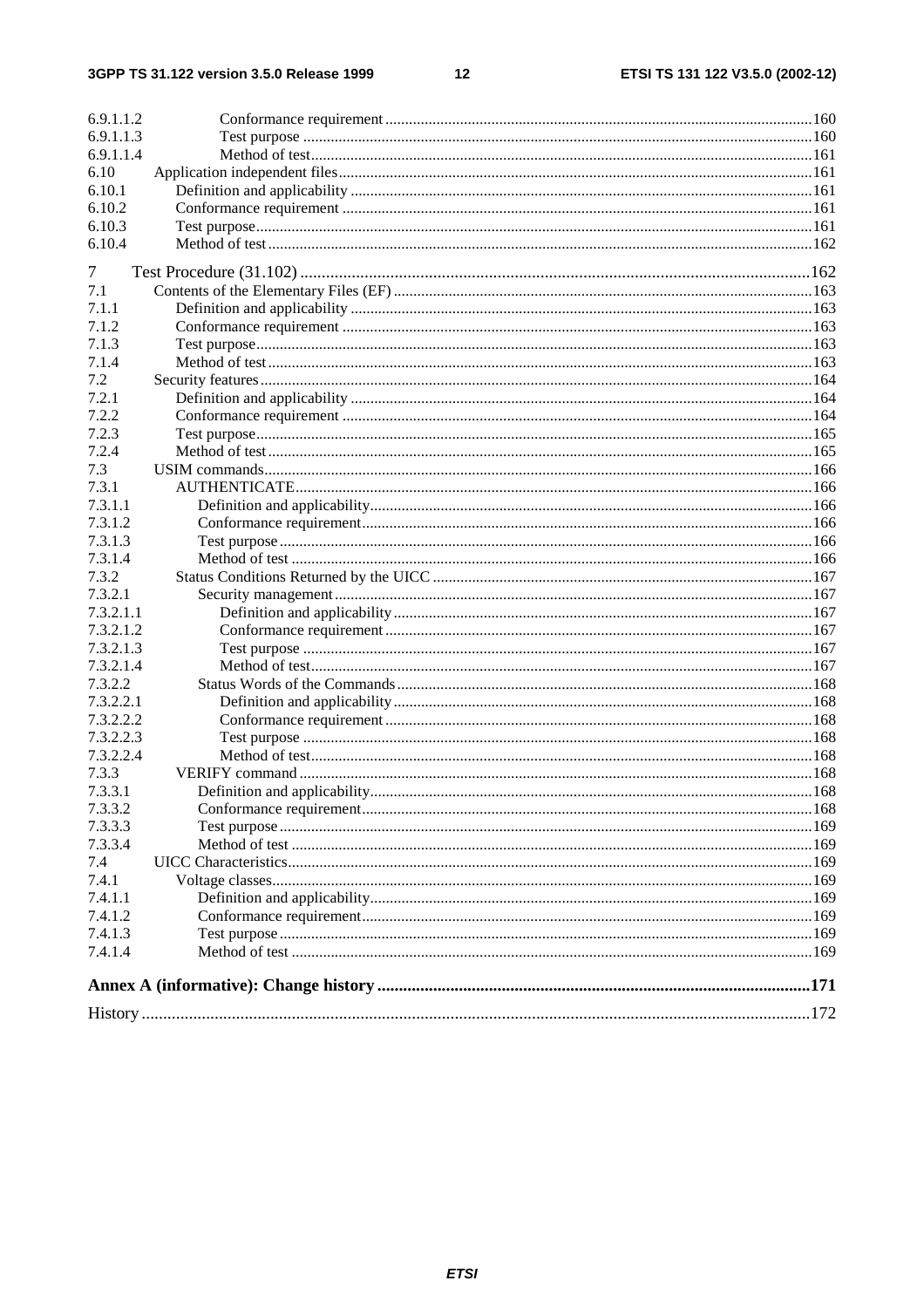### Foreword

This Technical Specification has been produced by the 3<sup>rd</sup> Generation Partnership Project (3GPP).

The contents of the present document are subject to continuing work within the TSG and may change following formal TSG approval. Should the TSG modify the contents of the present document, it will be re-released by the TSG with an identifying change of release date and an increase in version number as follows:

Version x.y.z

where:

- x the first digit:
	- 1 presented to TSG for information;
	- 2 presented to TSG for approval;
	- 3 or greater indicates TSG approved document under change control.
- y the second digit is incremented for all changes of substance, i.e. technical enhancements, corrections, updates, etc.
- z the third digit is incremented when editorial only changes have been incorporated in the document.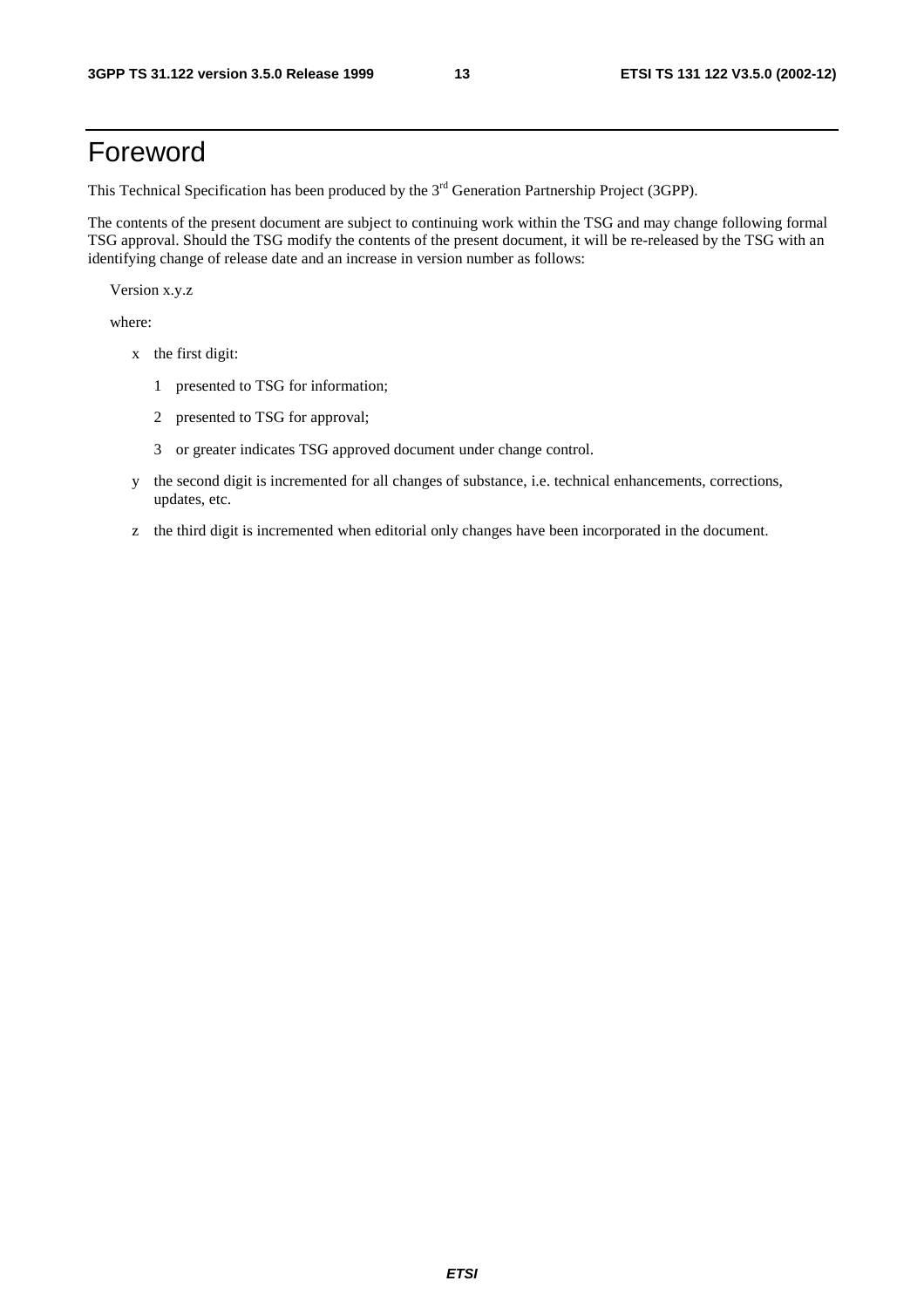### 1 Scope

The present document provides the Conformance Test Specification for a Universal IC Card (UICC) defined in 3G TS 31.101 [2] with Universal Subscriber Identity Module (USIM) defined in 3G TS 31.102 [3].

### 2 Normative References

The following documents contain provisions, which through reference in this text, constitute provisions of the present document.

- References are either specific (identified by date of publication, edition number, version number, etc.) or non-specific.
- For a specific reference, subsequent revisions do not apply.
- For a non-specific reference, the latest version applies. In the case of a reference to a 3GPP document (including a GSM document), a non-specific reference implicitly refers to the latest version of that document *in the same Release as the present document*.
- [1] ETSI TS 102.221: "UICC-Terminal Interface; Physical and Logical Characteristics".
- [2] 3GPP TS 31.101: "UICC-Terminal Interface; Physical and Logical Characteristics".
- [3] 3GPP TS 31.102: "Characteristics of the USIM application".
- [4] ISO/IEC 7816-1 (1998): "Identification cards Integrated circuit(s) cards with contacts, Part 1: Physical characteristics".
- [5] ISO/IEC 7816-2 (1999): "Identification cards Integrated circuit(s) cards with contacts, Part 2: Dimensions and locations of the contacts".
- [6] ISO/IEC 7816-3 (1997): "Identification cards Integrated circuit(s) cards with contacts, Part 3: Electronic signals and transmission protocols".
- [7] ISO/IEC 7816-4 (1995): "Identification cards Integrated circuit(s) cards with contacts, Part 4: Interindustry commands for interchange".
- [8] ISO/IEC 7816-5 (1994): "Identification cards Integrated circuit(s) cards with contacts, Part 5: Numbering system and registration procedure for application identifiers".
- [9] ISO/IEC 7816-6 (1996): "Identification cards Integrated circuit(s) cards with contacts, Part 6: Interindustry data elements".
- [10] ISO/IEC 7816-8 (1999): "Identification cards Integrated circuit(s) cards with contacts, Part 8: Security related Interindustry commands".
- [11] ISO/IEC 7816-9 (2000): "Identification cards Integrated circuit(s) cards with contacts, Part 9: Additional Interindustry commands and security attributes".
- [12] ISO/IEC 7811-1 (1995): "Identification cards Recording technique Part 1: Embossing"
- [13] ISO/IEC 7811-3 (1995): "Identification cards Recording technique Part 3: Location of embossed characters on ID-1 cards"
- [14] GSM 11.11: "Digital cellular telecommunications system (Phase 2+); Specification of the Subscriber Identity Module - Mobile Equipment (SIM - ME) interface".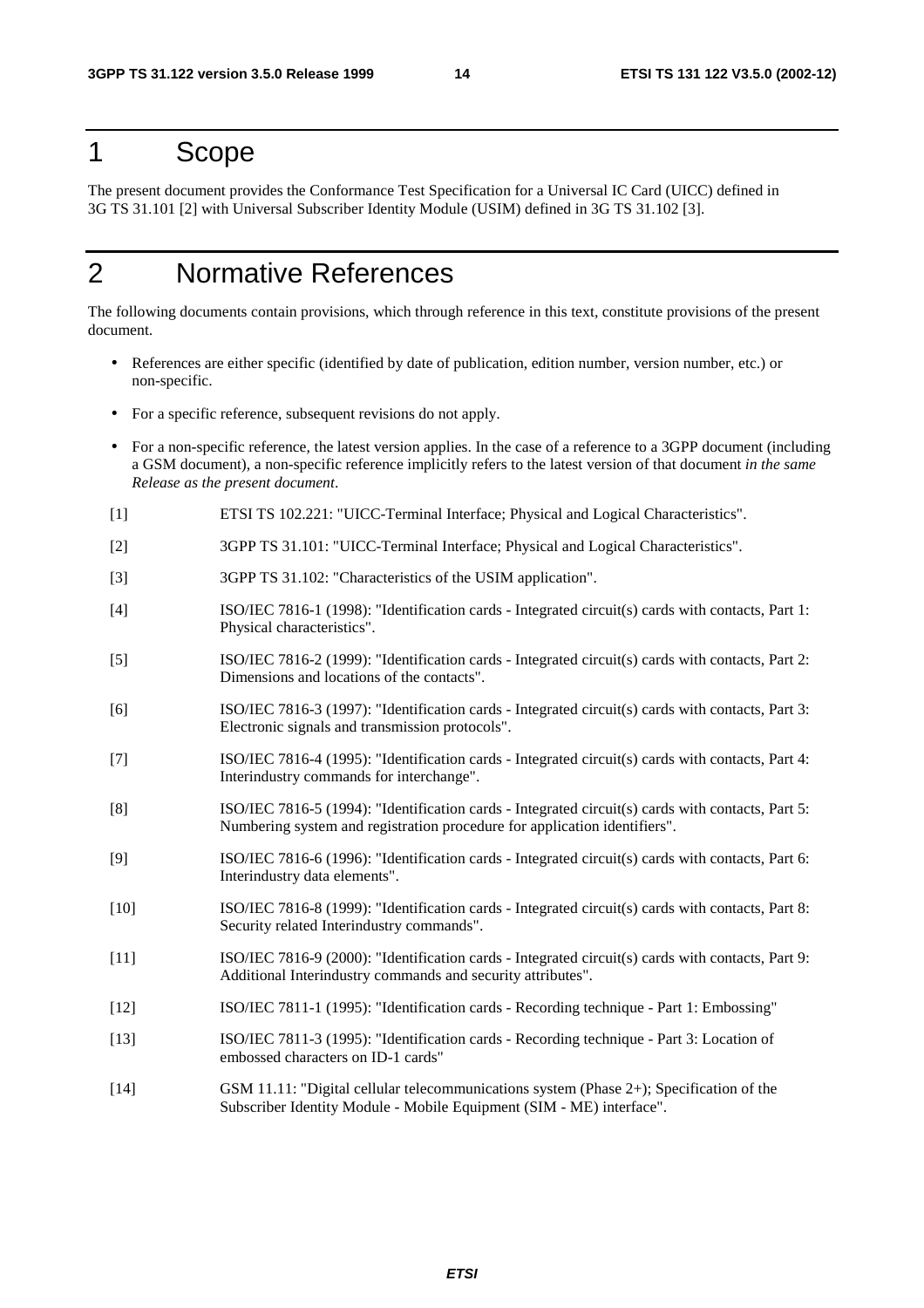### 3 Definitions, symbols, abbreviations and coding

### 3.1 Definitions

For the purposes of the present document, the following definitions apply in addition to the terms defined in TS 102.221 [1] and 3G TS 31.102 [3].

**Implementation Conformance Statement (ICS):** A statement made by the supplier of an implementation or system claimed to conform to a given specification, stating which capabilities have been implemented. The ICS can take several forms: protocol ICS, profile ICS, profile specific ICS, information object ICS, etc.

**ICS proforma:** A document, in the form of a questionnaire, which when completed for an implementation or system becomes an ICS.

### 3.2 Symbols

For the purposes of the present document, the following symbols apply:

| $t_{\rm F}$  | fall time             |
|--------------|-----------------------|
| $\rm t_R$    | rise time             |
| $V_{IH}$     | Input Voltage (high)  |
| $V_{\rm II}$ | Input Voltage (low)   |
| $V_{OH}$     | Output Voltage (high) |
| $V_{OL}$     | Output Voltage (low)  |

### 3.3 Abbreviations

For the purposes of the present document, the following abbreviations apply:

| <b>CRn</b>  | Conformance Requirement 'n'          |
|-------------|--------------------------------------|
| <b>IUT</b>  | <b>Implementation Under Test</b>     |
| <b>ME</b>   | Mobile Equipment                     |
| TS          | <b>Test Specification</b>            |
| <b>UICC</b> | Universal Integrated Circuit Card    |
| <b>USIM</b> | Universal Subscriber Identity Module |

### 3.4 Coding Conventions

The following coding conventions apply to the present document:

All lengths are presented in bytes, unless otherwise stated. Each byte is represented by bit b8 to b1, where b8 is the most significant bit (MSB) and b1 is the least significant bit (LSB). In each representation, the leftmost bit is the MSB.

### 4 Test environment

This clause specifies several requirements which shall be met, and a number of rules which shall be adhered to before testing can proceed.

### 4.1 Test equipment

This subclause recommends a minimum specification for each of the items of test equipment referenced in the tests.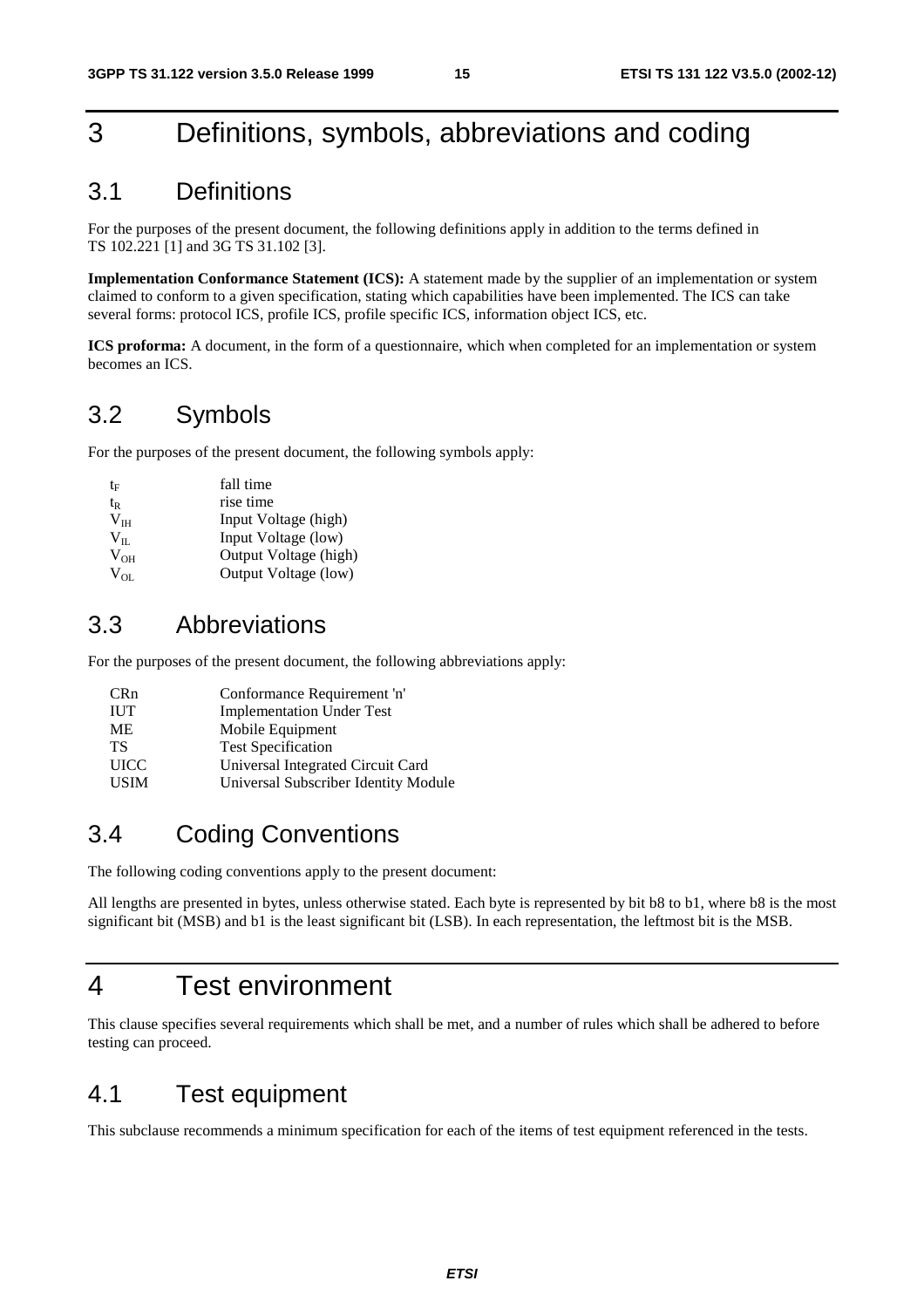### 4.1.1 ME simulator

This item of equipment shall allow  $T = 0$  and  $T = 1$  protocol communications to take place on both ID-1 and plug-in UICCs. It shall be able to generate and send any command APDU and receive any of the possible responses. These commands may be generated manually, one at a time, or automatically from a predefined batch procedure containing one or more commands.

The ME simulator shall be able to support clock stop modes.

The ME simulator shall be able to accept an external clock signal to drive CLK (contact C3) of the UICC.

It shall be possible to access all the UICC contacts either directly or through test points.

### 4.1.2 Signal generation device

#### 4.1.2.1 Vcc

The voltage level for Vcc (contact C1) of the UICC shall be adjustable between  $-0.5$  V and  $6.0$  V to an accuracy of 1% of the nominal Vcc voltage (e.g. 50 mV for class A operating conditions).

The ME simulator shall be able to source current on the Vcc contact in the range -2 mA to 12 mA statically and to deliver charges of > 400 nAs without lowering the Vcc voltage for more than 10 % of Vcc nominal.

#### 4.1.2.2 RST

The generated voltage level for RST (contact C2) of the UICC shall be adjustable between -0,5 V and 6,0 V to an accuracy of 50 mV.

The rise and fall times shall be adjustable from 0 µs to 500 µs with an accuracy of 5 µs. *(to check if the USIM works with the defined rise and fall times.)*

The beginning of the rising edge shall be programmable from 1 clk-cycle to 50,000 clk-cycles after enabling the clkline.

#### 4.1.2.3 CLK

This item of equipment shall be able to generate square wave signals for the clock on the UICC, any of which can be a single-shot or continuous signal, in the range 1 MHz to 5 MHz. The voltage levels for both high and low states shall be adjustable between -0,5 V and 6,0 V to an accuracy of 0,1 V. The duty cycle of the clock signal shall be adjustable between 40 % and 60 % to an accuracy of 1 %. It shall also provide control over the following parameters:

The voltage levels for both high and low states shall be adjustable between 0 V and 6 V to an accuracy of 1% of the nominal Vcc voltage. The duty cycle of the clock signal shall be adjustable between 40 % and 60 % to an accuracy of 1 % or 5 ns whichever is the worst.

It shall also provide control over the following parameters:

- rise and fall time to an accuracy of 1 % or 5 ns whichever is the worst. *(5 ns = 2,5 % accuracy for f<sub>max</sub> = 5 MHz)*.

#### 4.1.2.4 I/O

The equipment shall be able to generate I/O-Signals according to TS 102.221 [1]

The voltage levels for high and low states shall be adjustable between -0,5 V and 6,0 V to an accuracy of 1 % of the nominal Vcc voltage. The I/O line in transmission mode (high bit) shall be programmable between state A (active driven output) and state Z (I/O-voltage-driver inactive, current source I-I/O-high active).

It shall also provide control over the rise and fall time of 100 ns to 1 000 ns with an accuracy of 50 ns.

The ME simulator shall be able to source and sink currents on the I/O contact in the range -20  $\mu$ A to +20  $\mu$ A in state high and 0 mA to -1 mA in state low (receiving mode) and shall be able to switch in transmission mode (outputting a high bit) between voltage and current driving mode.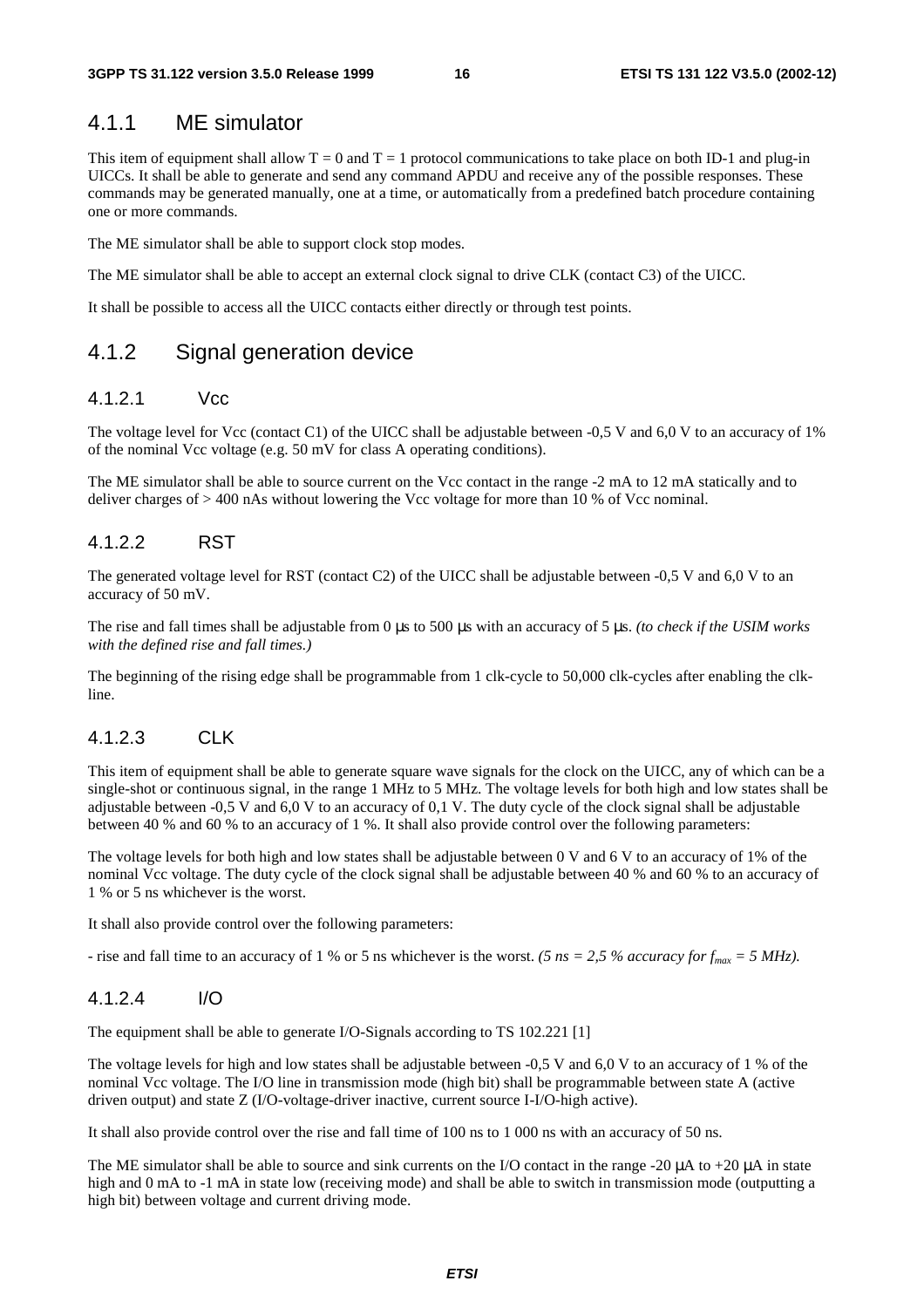The timing of the bitstream (jitter, guardtime, etu-value, etc.) on the I/O-Line shall be programmable with an accuracy of ≤ 0,01 etu or 2 clk-cycles whichever is the worst.

### 4.1.3 Precision force-inducing contacting device

This item of equipment shall be able to apply a prescribed and maintained level of force onto one or more contacts of the UICC. The range shall be between 0 and 0,5 N and accurate to 0,01 N.

### 4.1.4 Temperature controllable environment

This item of equipment shall be able to control the temperature of a chamber large enough to enclose the UICC and the card reader. The range of temperature control shall be between -25  $^{\circ}$ C and +85  $^{\circ}$ C to an accuracy of 0,5  $^{\circ}$ C.

### 4.1.5 Temperature measuring device

This item of equipment shall be able to measure the temperature of the UICC to within 0,5 °C. The range of this device shall allow measurement of temperatures between -25 °C and +85 °C.

### 4.1.6 Voltage measuring device

This item of equipment shall be able to measure static and transient voltages on any one of the contacts of the UICC. The measurable voltage range shall be between  $-2$  V and  $+7$  V to an accuracy of 1% of the nominal Vcc voltage (e.g. 30 mV for class B operating conditions) with a timebase accuracy of 25 ns.

### 4.1.7 Precision measuring device

This item of equipment shall be able to measure both linear and radius of curvature dimensions to an accuracy of 0,01 mm.

### 4.1.8 Current measuring device

This item of equipment shall be able to supervise the current levels for any one of the contacts of the USIM.

The simulator shall be able to detect an over - or underload with a time resolution of  $\leq 100$  ns.

| <b>Channel</b>    | <b>Minimum</b> | <b>Maximum</b> | <b>Resolution</b> |  |  |  |  |
|-------------------|----------------|----------------|-------------------|--|--|--|--|
| Vcc high          | $-2$ mA        | $+12,5$ mA     | $125 \mu A$       |  |  |  |  |
| Vcc low           | -2 mA          | $+12,5$ mA     |                   |  |  |  |  |
|                   |                |                |                   |  |  |  |  |
| Vcc Burst         | 12 mA          | $+250$ mA      | $2.5 \text{ mA}$  |  |  |  |  |
| <b>RST/CLK</b>    | $-50 \mu A$    | $+50 \mu A$    | $1 \mu A$         |  |  |  |  |
| <b>High state</b> |                |                |                   |  |  |  |  |
| RST/CLK           | $-250$ $\mu$ A | $+250 \mu A$   | $2,5 \mu A$       |  |  |  |  |
| Low state         |                |                |                   |  |  |  |  |
| I/O high state    | -50 µA         | +50 µA         | 1 µA              |  |  |  |  |
| I/O low state     | $-1500 \mu A$  |                | 15 µA             |  |  |  |  |

### 4.1.9 Timing Measurements on contact I/O

To verify the timing of the I/O transmission from the UICC, the ME simulator shall be able to measure the I/O-Bit-Timing in clk-cycles with an accuracy of  $\leq 0.01$  etu or 2 clk-cycles whichever is the worst.

### 4.2 IUT default conditions

Unless otherwise stated, the following is default:

- The voltage level for Vcc (contact C1) shall be set to  $3.0$  V.
- The voltage levels for CLK (contact C3) shall be set to 0 V and 3,0 V for low and high respectively.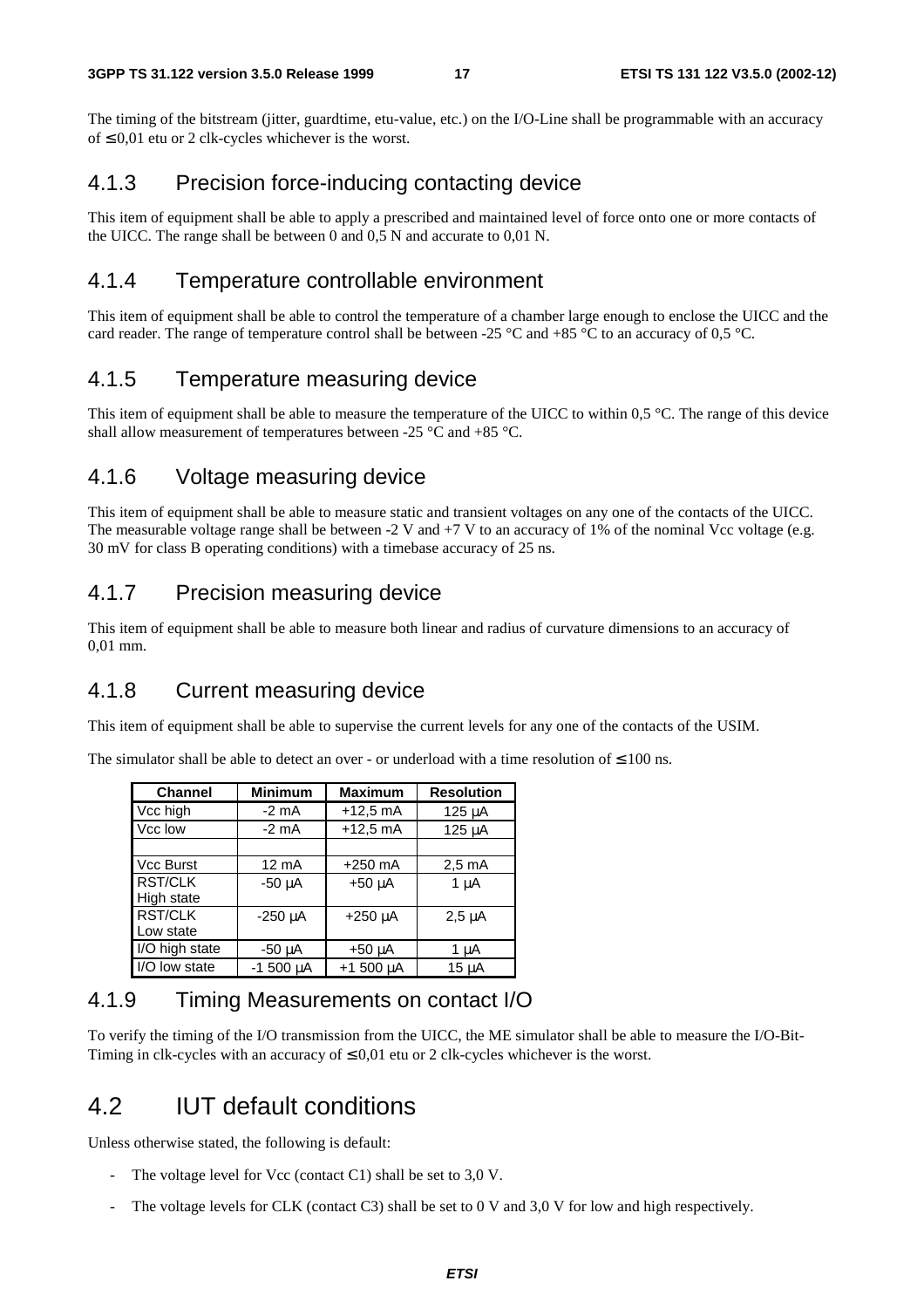- The clock frequency CLK (contact C3) shall be set to 5 MHz with duty cycle 50  $\%$ .
- The ME simulator generated low transmission voltage level for I/O (contact C7) shall be set to 0 V and the current sources for high transmission and reception shall be set to -20 µA and +20 µA respectively
- Any level 1 user verification requirement (PIN) on the UICC shall be enabled with three VERIFY PIN attempts and ten UNBLOCK PIN attempts remaining.
- Any level 2 user verification requirement (PIN2) on the UICC shall be enabled with three VERIFY PIN2 attempts and ten UNBLOCK PIN2 attempts remaining, if assigned.
- A Universal PIN on the UICC shall be enabled, if IUT is a multi-verification capable UICC.

### 4.3 Default data formatting

All numeric data enclosed in single quotes (' ') in this document are hexadecimal data.

Where 'X' is used in place of a hexadecimal digit, X ranges from '0' to 'F'. For example, the data '6X' ranges from '60' to '6F' inclusive.

Where data is expressed as a group of bytes, it shall be in the following format: 'XX XX XX... XX', indicating first byte, second byte, third byte etc. in that order.

A string of digits shall be formatted with a continuous string of numeric data and enclosed with single quotes. For example, the string 'XXXXXXXX' where X ranges from 0 to 9 inclusive.

### 4.4 Test definition and applicability

The following statements are applicable to the test definition and applicability clause for all test purposes contained within the present document:

- Unless otherwise stated, tests apply to both plug-in and ID-1 UICC cards.
- Unless otherwise stated, tests apply to each protocol supported by the UICC.
- The tests are performed on a UICC as defined in 3G TS 31.101 [2] with a USIM application as defined in 3G TS 31.102 [3]. The tests to check the requirement of 3G TS 31.101 [2] use the files as defined in 3G TS 31.102 [3].
- Unless otherwise stated, the tests apply to single and multi-verification capable UICCs with USIM application(s). In the case of a multi-verification capable UICC, there shall be only one application.

### 4.5 Initial conditions

Unless otherwise stated, all the PINs used in the test procedures shall be initially enabled.

Figure 1 shows the files in the UICC which shall be used for the test procedures, in the case where the EFs are not mandatory, they may be replaced with other EFs of the same file structure.

Unless otherwise stated, all the EFs used in the test procedure shall be activated.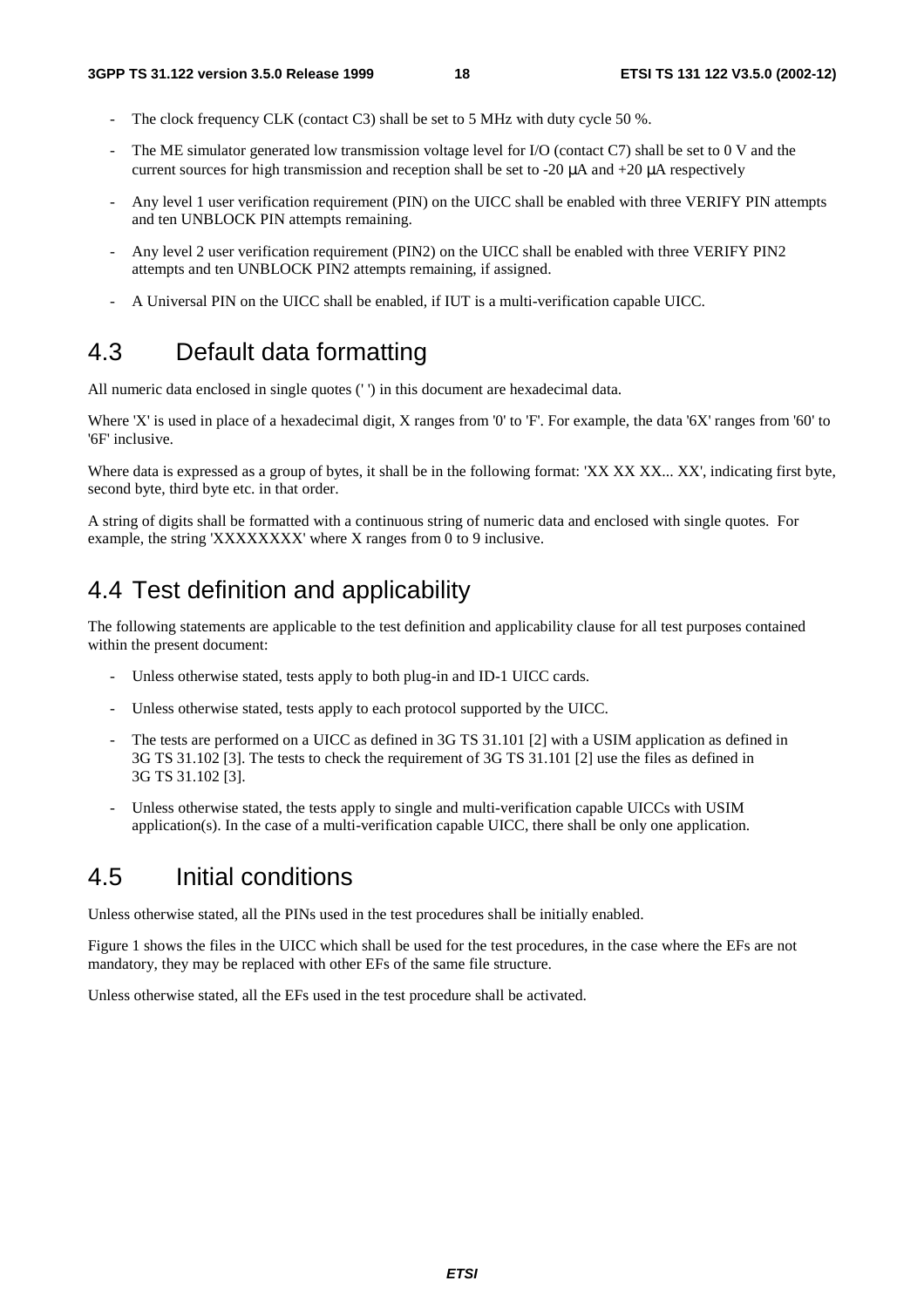

#### **Figure 1: File identifiers and directory structures of UICC**

The initial conditions for some of the EFs are given in the followings:

- PIN shall be set to '00000000'.
- PIN2 shall be set to '11111111'.
- Universal PIN shall be set to '22222222', if supported.
- EF<sub>FPLMN</sub> shall contain the data string: '55 AA 0F 00 F0 FF 00 F0 FF 00 F0 FF'.
- $EF_{LOCI}$  shall contain the data string: 'A1 A2 A3 A4 A5 A6 A7 A8 A9 00 00'.
- The records in EF<sub>SMS</sub> shall contain the following data for the first 20 bytes:

|                                                                                           | $1^{st}$ record $\rightarrow$ 40 A1 A2 B0 B1 B2 A0 A1 A2 A0 A1 A2 FF A0 A1 A2 A3 A4 A5 A6                                                                                                                                                                                                                                     |  |  |  |  |  |  |  |  |  |  |  |  |  |  |
|-------------------------------------------------------------------------------------------|-------------------------------------------------------------------------------------------------------------------------------------------------------------------------------------------------------------------------------------------------------------------------------------------------------------------------------|--|--|--|--|--|--|--|--|--|--|--|--|--|--|
|                                                                                           | $2nd$ record $\Box$ BO B1 B2 AO A1 A2 AO A1 A2 BO B1 B2 FF BO B1 B2 B3 B4 B5 B6                                                                                                                                                                                                                                               |  |  |  |  |  |  |  |  |  |  |  |  |  |  |
|                                                                                           | $3^{rd}$ record $\,$ 'BO B1 B2 AO A1 A2 BO B1 B2 AO A1 A2 FF CO C1 C2 C3 C4 C5 C6'                                                                                                                                                                                                                                            |  |  |  |  |  |  |  |  |  |  |  |  |  |  |
|                                                                                           | $4th$ record $\overline{a}$ and $\overline{a}$ and $\overline{a}$ be $\overline{b}$ be $\overline{b}$ be $\overline{b}$ be $\overline{b}$ be $\overline{b}$ be $\overline{b}$ be $\overline{b}$ be $\overline{b}$ be $\overline{b}$ be $\overline{b}$ be $\overline{b}$ be $\overline{b}$ be $\overline{b}$ be $\overline{b}$ |  |  |  |  |  |  |  |  |  |  |  |  |  |  |
| The data for the remainder of these four records and for all other records shall be 'FF'. |                                                                                                                                                                                                                                                                                                                               |  |  |  |  |  |  |  |  |  |  |  |  |  |  |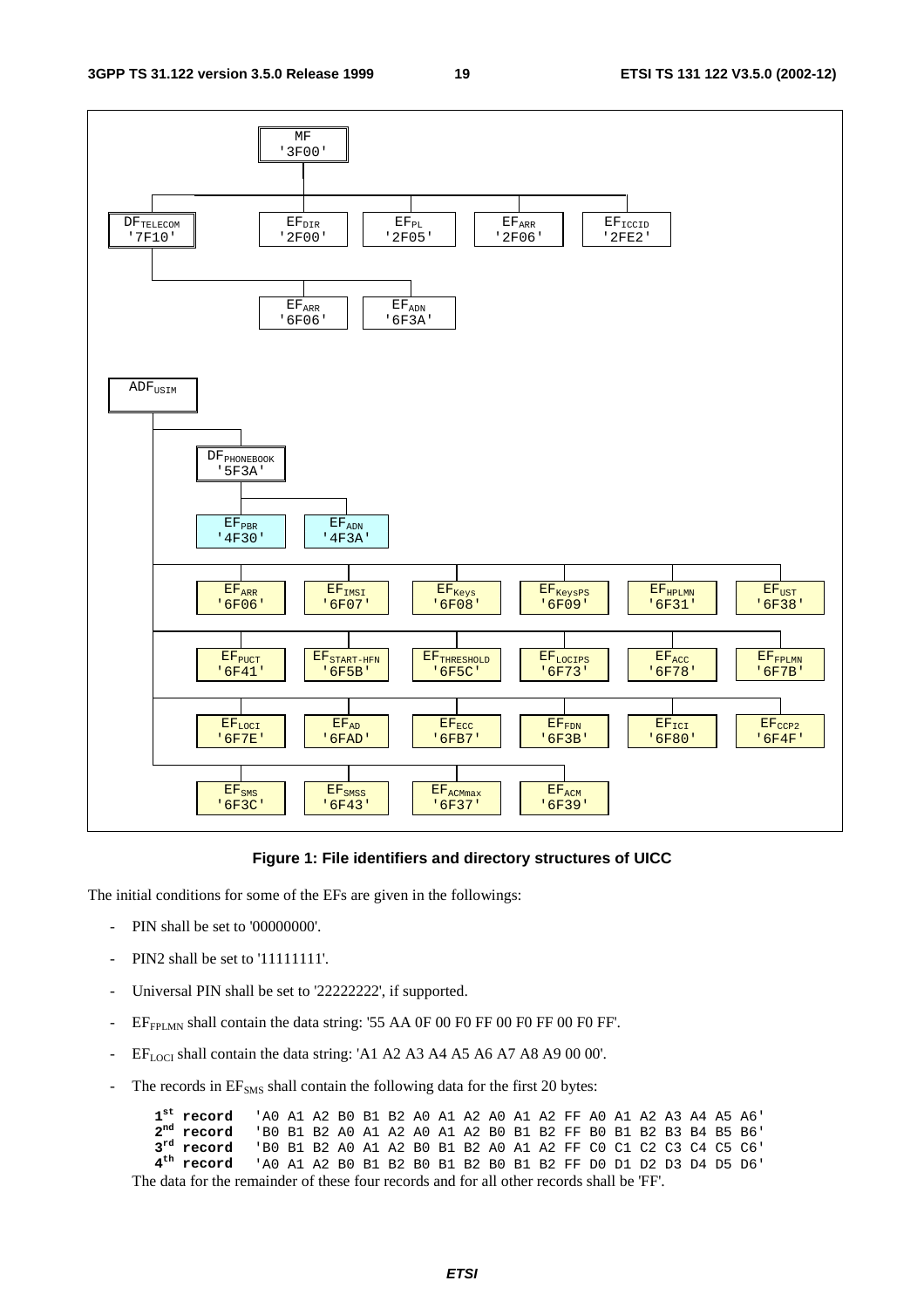The records in  $EF_{FDN}$  shall contain the following data for the first 10 bytes:

**1st record** 'A0 A1 A2 B0 B1 B2 A0 A1 A2 A0' **2nd record** 'B0 B1 B2 A0 A1 A2 A0 A1 A2 B0' **3rd record** 'B0 B1 B2 A0 A1 A2 B0 B1 B2 A0' **4th record** 'A0 A1 A2 B0 B1 B2 B0 B1 B2 B0' The data for the remainder of these four records and for all other records (if any) shall be 'FF'.

The records in  $EF_{CCP2}$  shall contain the following data:

```
1<sup>st</sup> record <sup>'10</sup> 11 12 13 14 15 16 17 18 19 1A 1B 1C 1D 1E'<br>
2<sup>nd</sup> record <sup>'20</sup> 21 22 23 24 25 26 27 28 29 2A 2B 2C 2D 2E'
2nd record '20 21 22 23 24 25 26 27 28 29 2A 2B 2C 2D 2E'
                          2nd last record 'E0 E1 E2 E3 E4 E5 E6 E7 E8 E9 EA EB EC ED EE'
Last record 'F0 F1 F2 F3 F4 F5 F6 F7 F8 F9 FA FB FC FD FE'
```
The records in  $EF_{ACM}$  shall contain the following data, if it is supported:

```
1^{\text{st}} record 1000001'(last updated record)<br>2^{\text{nd}} record 1000002'
     2<sup>nd</sup> record '00 00 02'<br>
3<sup>rd</sup> record '00 00 03'
     3^{rd} record<br>X<sup>th</sup> record
                           '00 00' followed by byte value X (first updated record)
The records in EF<sub>ICI</sub> shall contain the following data:
```
1<sup>st</sup> record '01' for all bytes<br>2<sup>nd</sup> record '02' for all bytes 2<sup>nd</sup> record '02' for all bytes<br>3<sup>rd</sup> record '03' for all bytes **3rd record** '03' for all bytes **Xth record** byte value X for all bytes

### 4.6 Test procedure

The following statements are applicable to the test procedure clause for all test purposes contained within the present document:

- Unless otherwise stated, all steps within the test procedure shall be carried out in order.
- Unless otherwise stated, all test procedures shall be applicable to both  $T = 0$  and  $T = 1$  protocols.
- Where steps indicate that a ME simulator shall select a particular DF or EF using an unspecified number of SELECT commands, the ME simulator is to send the correct sequence of SELECT commands in order to select the required file ID from the current file ID (this may be achieved most easily by selecting from the MF down each time).
- Unless otherwise stated, the Le (P3) for all READ RECORD commands and Lc (P3) for all UPDATE RECORD commands sent by the ME simulator is to be that of the record length of the EF currently selected. In the case where an EF is not currently selected, the length sent is to be 1 unless otherwise stated.
- Unless otherwise stated, the offset for all READ BINARY and UPDATE BINARY commands sent by the ME simulator is to be '00 00'.
- Unless otherwise specified, when the  $T = 0$  protocol is used, the necessary GET RESPONSE commands are assumed to be sent, or the same command header is assumed to be resent with  $P3 = L_{UICC}$  at the transport layer level in order to retrieve the available response data from the UICC.
- Unless otherwise stated, the length (Le) for all SELECT, STATUS and GET RESPONSE commands sent by the ME simulator is to be such that all available data is read.
- Unless otherwise stated, the PIN and Unblock PIN presented for VERIFY PIN, CHANGE PIN, DISABLE PIN, ENABLE PIN and UNBLOCK PIN commands sent by the ME simulator is to be correct.
- Unless otherwise stated, a SELECT command sent to the UICC to select ADF<sub>USIM</sub> is with the application's AID, indicating in the command parameter that the application shall be activated.
- Unless otherwise stated, a SELECT command sent to the UICC is with  $P2 = '04'$ , indicating that the FCP shall be returned.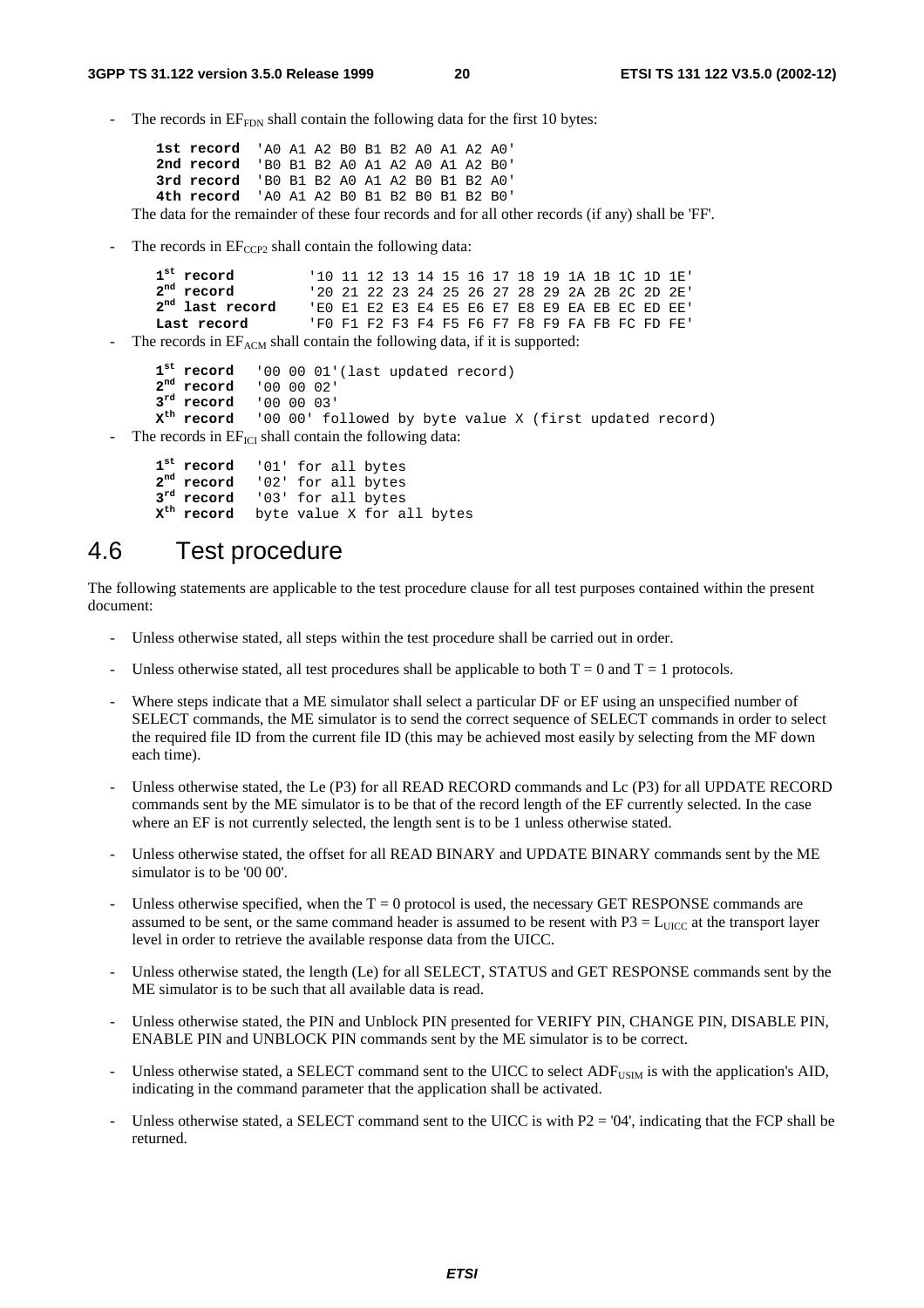### 4.7 Test requirement

Where steps within a test procedure involve a ME simulator sending one or more commands to the UICC, these commands are required to be correctly executed, with the UICC responding with status conditions of '90 00', unless otherwise stated in the subclause for the test.

### 5 Test Group Hierarchy

This clause contains the Test Group Hierarchy diagrams which provide a structure for the test purposes and also a correlation between the base specification, ICS and the present document.

The information contained in each node for each of the diagrams is as follows:



As the Test Group Hierarchy for the UICC is large, it has been broken into sections to aid presentation.

### 5.1 Test groups under USIM



#### **Figure 2: Top Level Test Group Hierarchy**

The mnemonics chosen for this test group are as follows:

- TP102.221: Test Procedure TS 102.221 [1]
- TP31.102: Test Procedure 3G TS 31.102 [3]

The Test Groups "TP102.221 " and "TP31.102", shown in figure 1, are broken down further, as shown in the following diagrams.

### 5.2 Test groups under TP102.221



**Figure 3: Breakdown of "TP102.221 " Test Group**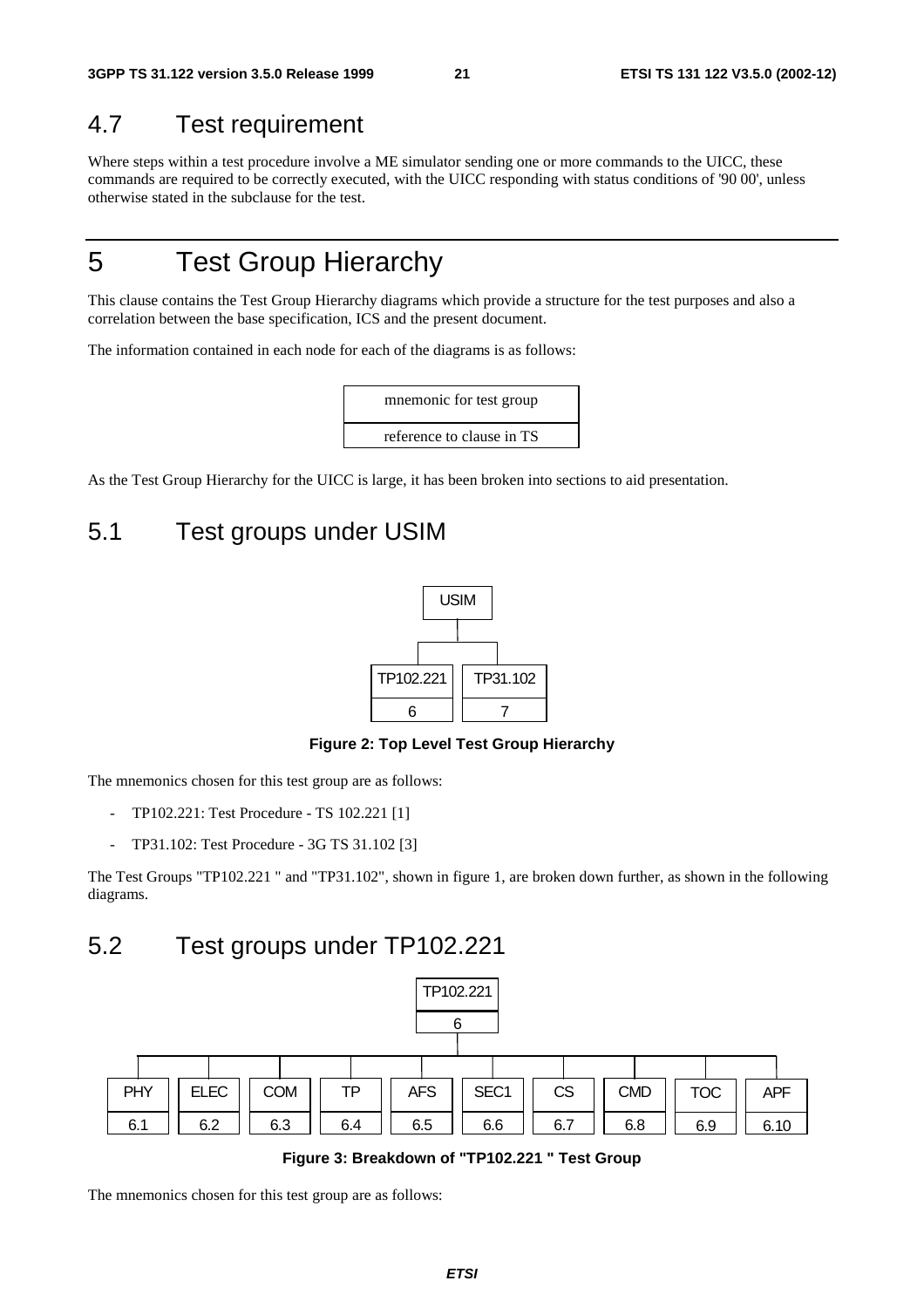- PHY: Physical characteristics TS 102.221 [1], clause 4
- ELEC: Electrical specifications of the UICC Terminal interface TS 102.221 [1], clause 5
- COM: Initial communication establishment procedure TS 102.221 [1], clause 6
- TP: Transmission protocols TS 102.221 [1], clause 7
- AFS: Application and File structure TS 102.221 [1], clause 8
- SEC1: Security features TS 102.221 [1], clause 9
- CS: Structure of commands and responses TS 102.221 [1], clause 10
- CMD: Commands TS 102.221 [1], clause 11
- TOC: Transmission Oriented Commands TS 102.221 [1], clause 12
- APF: Application independent files TS 102.221 [1], clause 13

The Test Groups "PHY", "ELEC", "TP", "AFS", "SEC1", "CS", "CMD", "TOC" and "APF", shown in figure 2, are broken down further, as shown in the following diagrams.

### 5.3 Test groups under TP31.102



**Figure 4: Breakdown of "TP31.102" Test Group** 

The mnemonics chosen for this test group are as follows:

- CEF: Contents of the Elementary Files- 3G TS 31.102 [3], clause 4
- SEC2: Security Features supported by USIM Terminal interface 3G TS 31.102 [3], clause 6
- UMCD: USIM commands- 3G TS 31.102 [3], clause 7
- UCH: UICC Characteristics- 3G TS 31.102 [3], clause 8

The Test Groups "CEF", "SEC2" and "COM", shown in figure 3, are broken down further, as shown in the following diagrams.

### 5.4 Test groups under PHY



**Figure 5: Breakdown of "PHY" Test Group**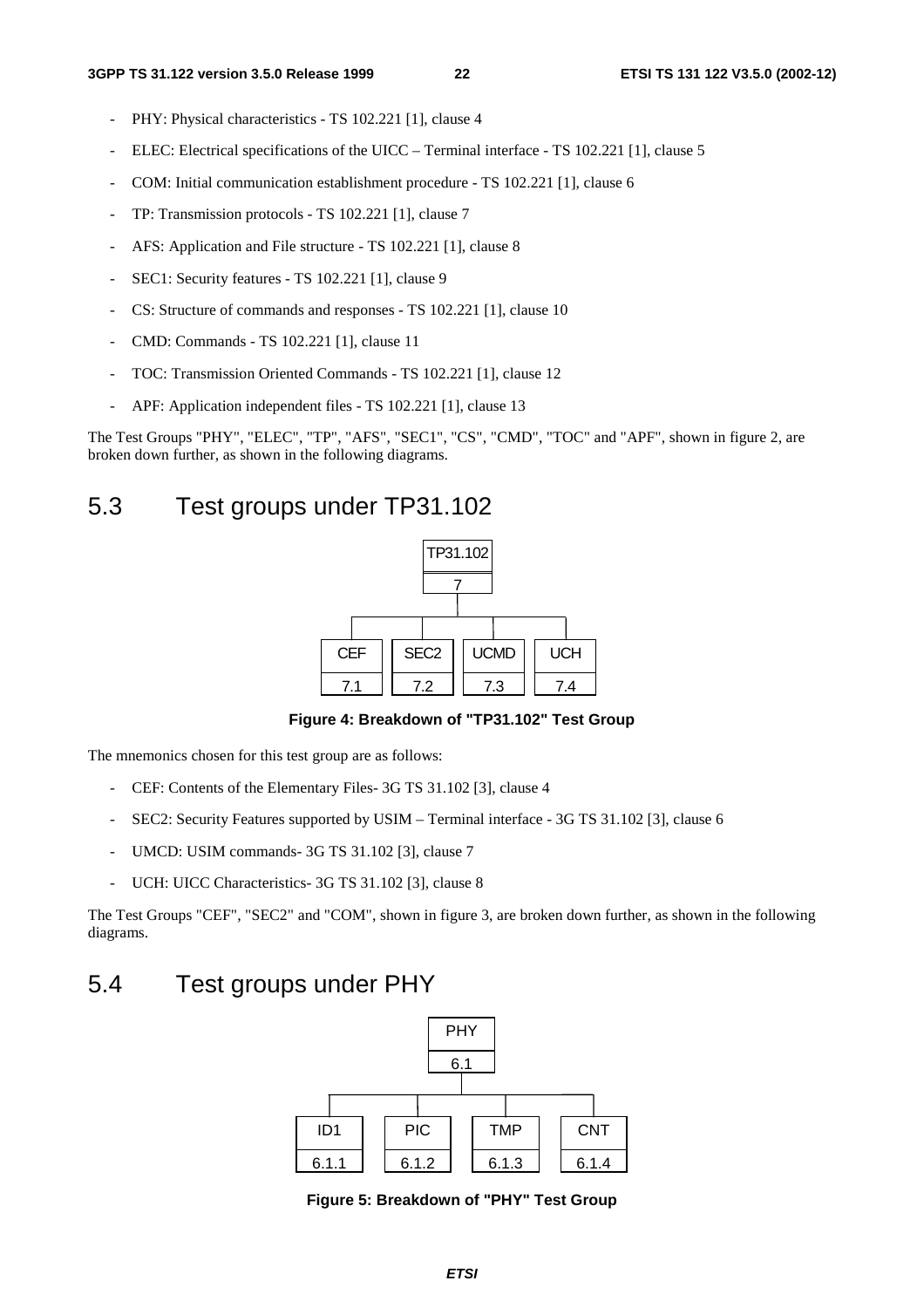The mnemonics chosen for this test group are as follows:

- ID1: ID-1 UICC TS 102.221 [1], subclause 4.1
- PIC: Plug-in UICC TS 102.221 [1], subclause 4.2
- TMP: Temperature range for card operation TS 102.221 [1], subclause 4.3
- CNT: Contacts TS 102.221 [1], subclause 4.4

### 5.5 Test groups under ELEC



**Figure 6: Breakdown of "ELEC" Test Group** 

- VCC: Supply voltage Vcc (contact C1) TS 102.221 [1], subclause 5.1.1, 5.2.1 and 5.3.1
- VL: Voltage limits TS 102.221 [1], subclause 5.1.1, 5.2.1 and 5.3.1
- ICL: Idle current limits TS 102.221 [1], subclause 5.1.1, 5.2.1 and 5.3.1
- CL: Current limits in clock-stop-mode TS 102.221 [1], subclause 5.1.1, 5.2.1 and 5.3.1
- RST: Reset RST (contact C2) TS 102.221 [1], subclause 5.1.2, 5.2.2 and 5.3.2
- PV: Programming voltage VPP (contact C6) TS 102.221 [1], subclause 5.1.3, 5.2.3 and 5.3.3
- CLK: Clock CLK (contact C3) TS 102.221 [1], subclause 5.1.4, 5.2.4 and 5.3.4
- FDC: Frequency duty cycle TS 102.221 [1], subclause 5.1.4, 5.2.4 and 5.3.4
- VC: Voltage and current TS 102.221 [1], subclause 5.1.4, 5.2.4 and 5.3.4
- IO: I/O (contact C7) TS 102.221 [1], subclause 5.1.5, 5.2.5 and 5.3.5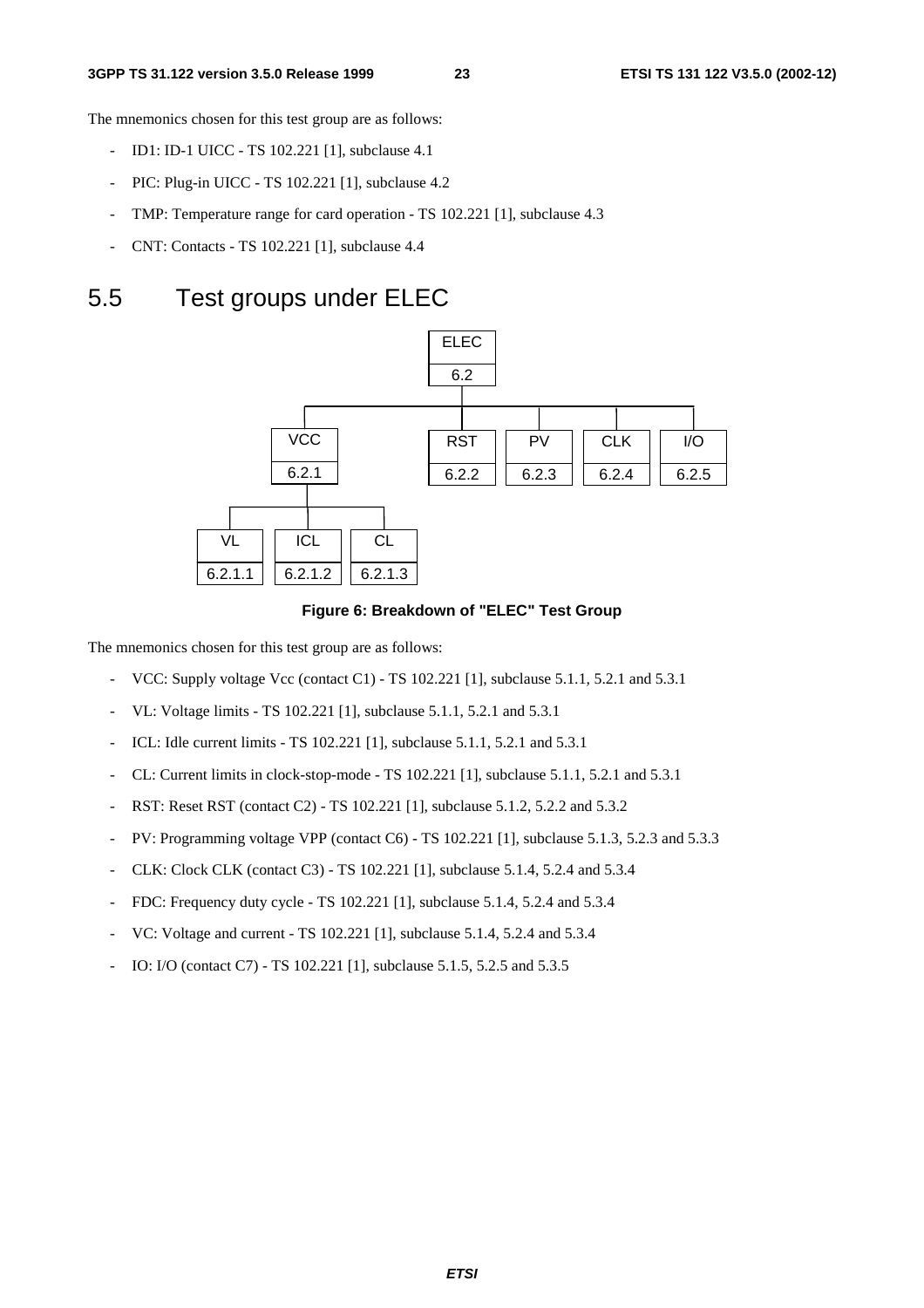### 5.6 Test groups under COM



#### **Figure 7: Breakdown of "COM" Test Group**

- SVS: Supply voltage switching TS 102.221 [1], subclause 6.2
- SVC: Supply voltage classes TS 102.221 [1], subclause 6.2.1
- PC: Power consumption of the UICC during ATR TS 102.221 [1], subclause 6.2.2
- AREP: Application Related Electrical Parameters TS 102.221 [1], subclause 6.2.3
- ATRC: ATR content TS 102.221 [1], subclause 6.3
- MC: Major capabilities TS 102.221 [1], subclause 6.3
- SE: Speed enhancement TS 102.221 [1], subclause 6.3.2
- PPS: PPS procedure TS 102.221 [1], subclause 6.4
- RST: Reset TS 102.221 [1], subclause 6.5 and 6.6
- CSM: Clock stop mode TS 102.221 [1], subclause 6.7
- BDS: Bit/character duration and sampling time TS 102.221 [1], subclause 6.8
- EH: Error handling TS 102.221 [1], subclause 6.9
- CM: Compatibility TS 102.221 [1], subclause 6.10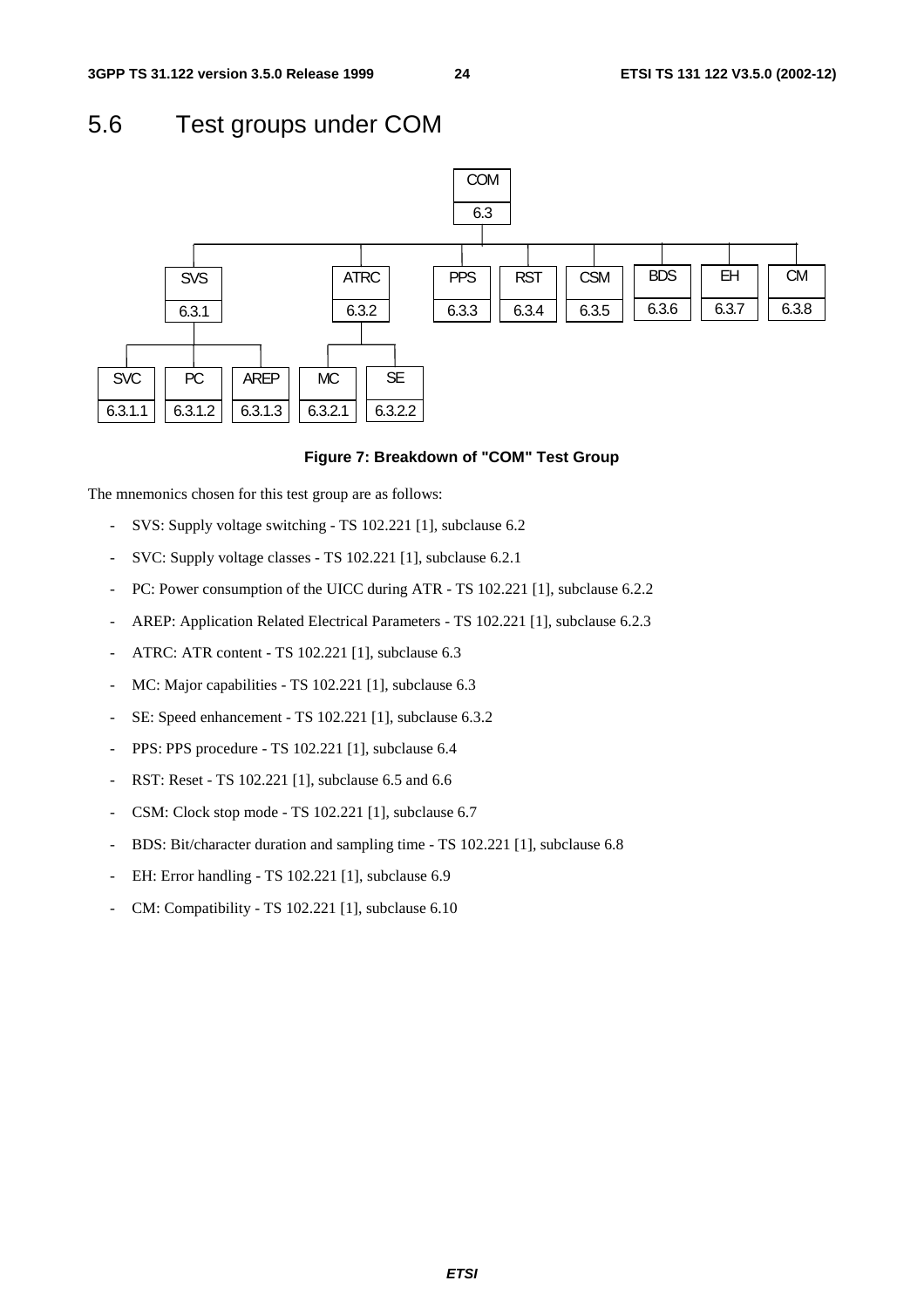### 5.7 Test groups under TP



#### **Figure 8: Breakdown of "TP" Test Group**

- PL: Physical Layer TS 102.221 [1], subclause 7.1
- DLL: Data Link Layer TS 102.221 [1], subclause 7.2
- CF: Character Frame TS 102.221 [1], subclause 7.2.1
- TP0: Transmission Protocol T =  $0$  TS 102.221 [1], subclause 7.2.215
- TP1: Transmission Protocol T = 1 TS 102.221 [1], subclause 7.2.3
- TL: Transport Layer TS 102.221 [1], subclause 7.3
- TAPDU0: Transportation of an APDU using  $T = 0 TS 102.221$  [1], subclause 7.3.1
- TAPDU1: Transportation of an APDU using  $T = 1 TS 102.221$  [1], subclause 7.3.2
- AP: Application Layer TS 102.221 [1], subclause 7.4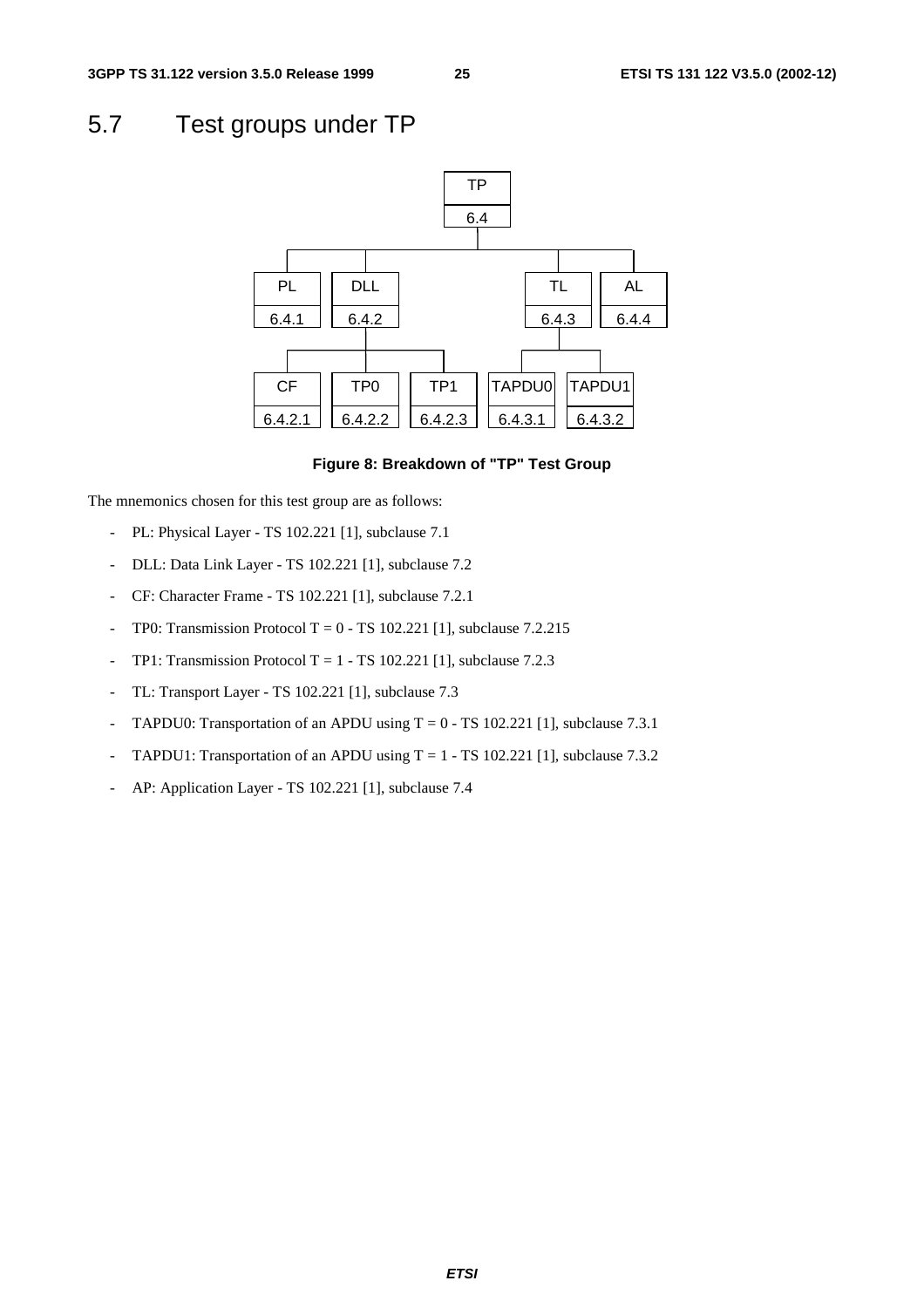### 5.8 Test groups under AFS



#### **Figure 9: Breakdown of "AFS" Test Group**

- UAS: UICC Application structure TS 102.221 [1], subclause 8.1
- FTP: File type TS 102.221 [1], subclause 8.2
- DF: Dedicated files TS 102.221 [1], subclause 8.2.1
- EF: Elementary files TS 102.221 [1], subclause 8.2.2
- TF: Transparent EF TS 102.221 [1], subclause 8.2.2.1
- LF: Linear EF TS 102.221 [1], subclause 8.2.2.2
- CF: Cyclic EF TS 102.221 [1], subclause 8.2.2.3
- FR: File referencing TS 102.221 [1], subclause 8.3
- MSF: Method of selecting a file TS 102.221 [1], subclause 8.4
- SFIR: SELECT by File Identifier Referencing TS 102.221 [1], subclause 8.4.1
- SPR: SELECT by Path Referencing TS 102.221 [1], subclause 8.4.2
- SFI: Short File Identifier TS 102.221 [1], subclause 8.4.3
- AC: Application characteristic TS 102.221 [1], subclause 8.5
- EAS: Explicit Application selection TS 102.221 [1], subclause 8.5.1
- ASA: Application session activation TS 102.221 [1], subclause 8.5.2
- AST: Application session termination TS 102.221 [1], subclause 8.5.3
- ASR: Application session reset TS 102.221 [1], subclause 8.5.4
- GUAIR: GSM/USIM application interaction and restriction TS 102.221 [1], subclause 8.5.5
- RID: Reservation of file IDs TS 102.221 [1], subclause 8.6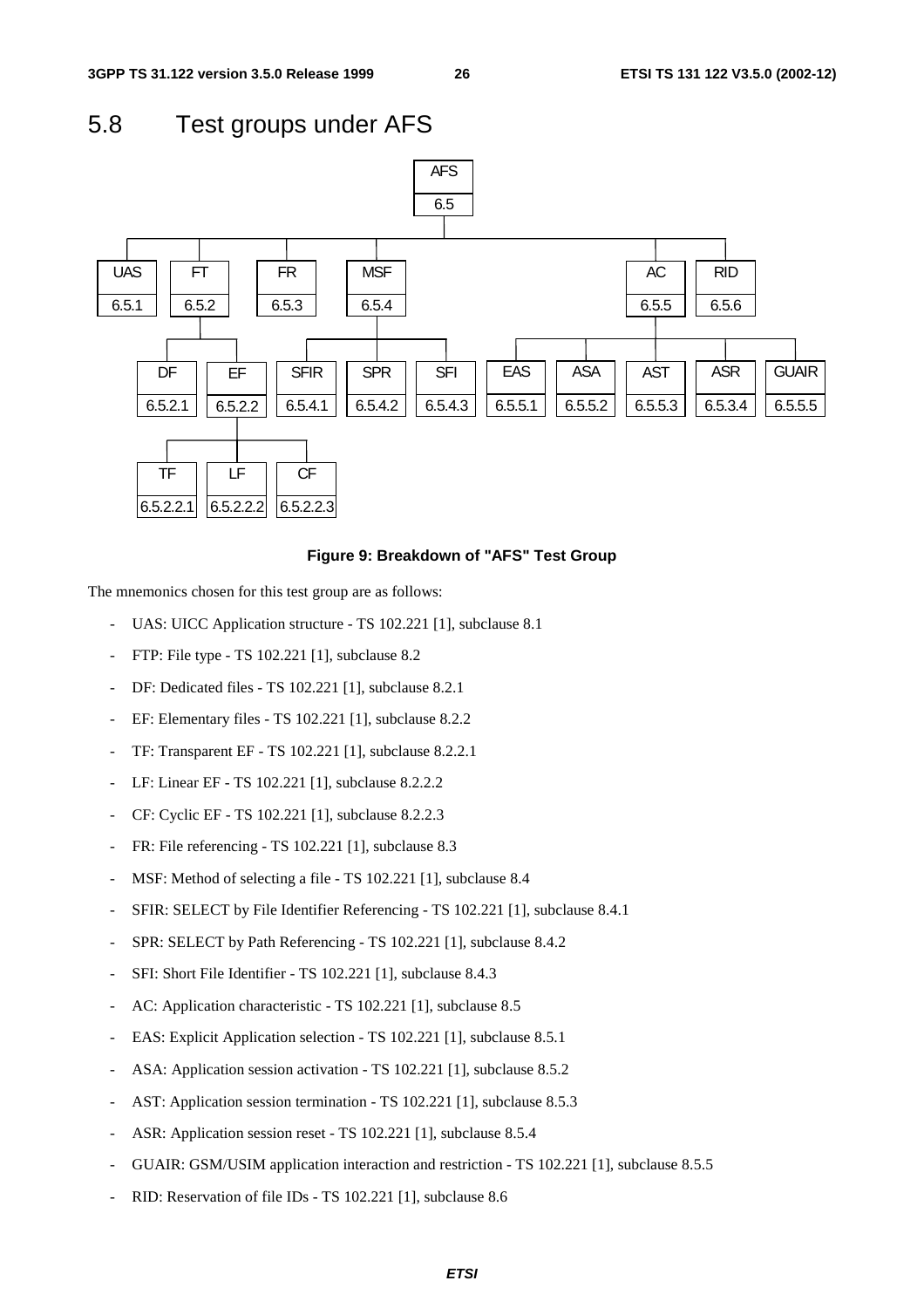### 5.9 Test groups under SEC1



#### **Figure 10: Breakdown of "SEC1" Test Group**

The mnemonics chosen for this test group are as follows:

- SSF: Supported security features TS 102.221 [1], subclause 9.1
- SC: Security architecture TS 102.221 [1], subclause 9.2
- SE: Security environment TS 102.221 [1], subclause 9.3
- PIND: PIN definitions TS 102.221 [1], subclause 9.4
- PKRR: PIN and key reference relationship TS 102.221 [1], subclause 9.4.5

### 5.10 Test groups under CS



#### **Figure 11: Breakdown of "CS" Test Group**

- MP: Mapping principles TS 102.221 [1], subclause 10.1
- RS: Response APDU Structure TS 102.221 [1], subclause 10.2
- SC: Status Conditions Returned by the UICC TS 102.221 [1], subclause 10.3
- SW: Status Words of the Commands TS 102.221 [1], subclause 10.3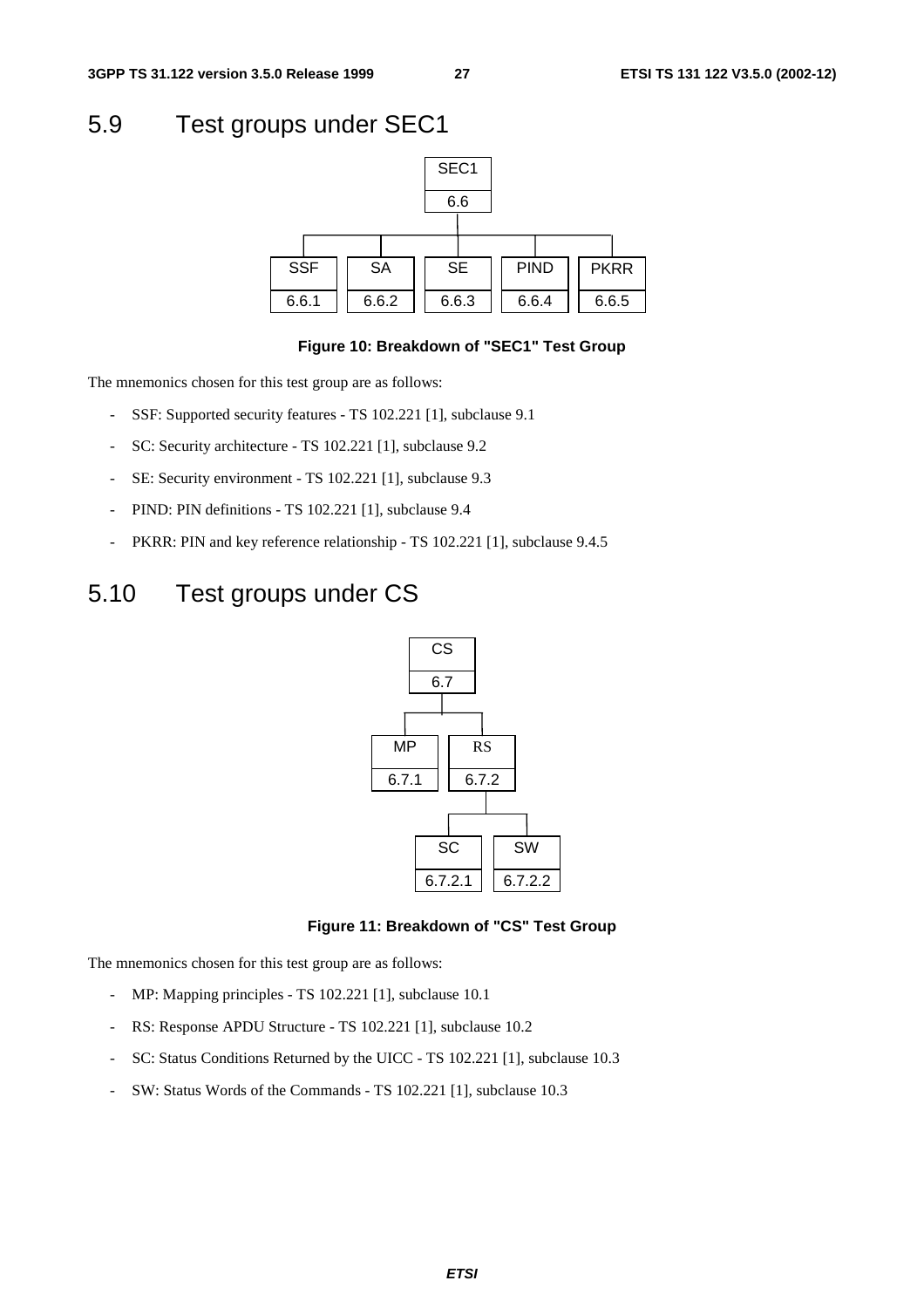### 5.11 Test groups under CMD



#### **Figure 12: Breakdown of "CMD" Test Group**

The mnemonics chosen for this test group are as follows:

- GC: Generic Commands - TS 102.221 [1], subclause 11.1

### 5.12 Test groups under TOC



#### **Figure 13: Breakdown of "TOC" Test Group**

All of the tests in the "TOC" test group relate to TS 102.221 [1], clause 12.

### 5.13 Test groups under APF

| μ<br>L |  |
|--------|--|
| ວິ.1   |  |

#### **Figure 14: Breakdown of "APF" Test Group**

All of the tests in the "APF" test group relate to TS 102.221 [1], clause 13.

### 5.14 Test groups under CEF

| =<br>┍ |  |
|--------|--|
|        |  |

#### **Figure 15: Breakdown of "CEF" Test Group**

All of the tests in the "CEF" test group relate to 3G TS 31.102 [3], clause 4.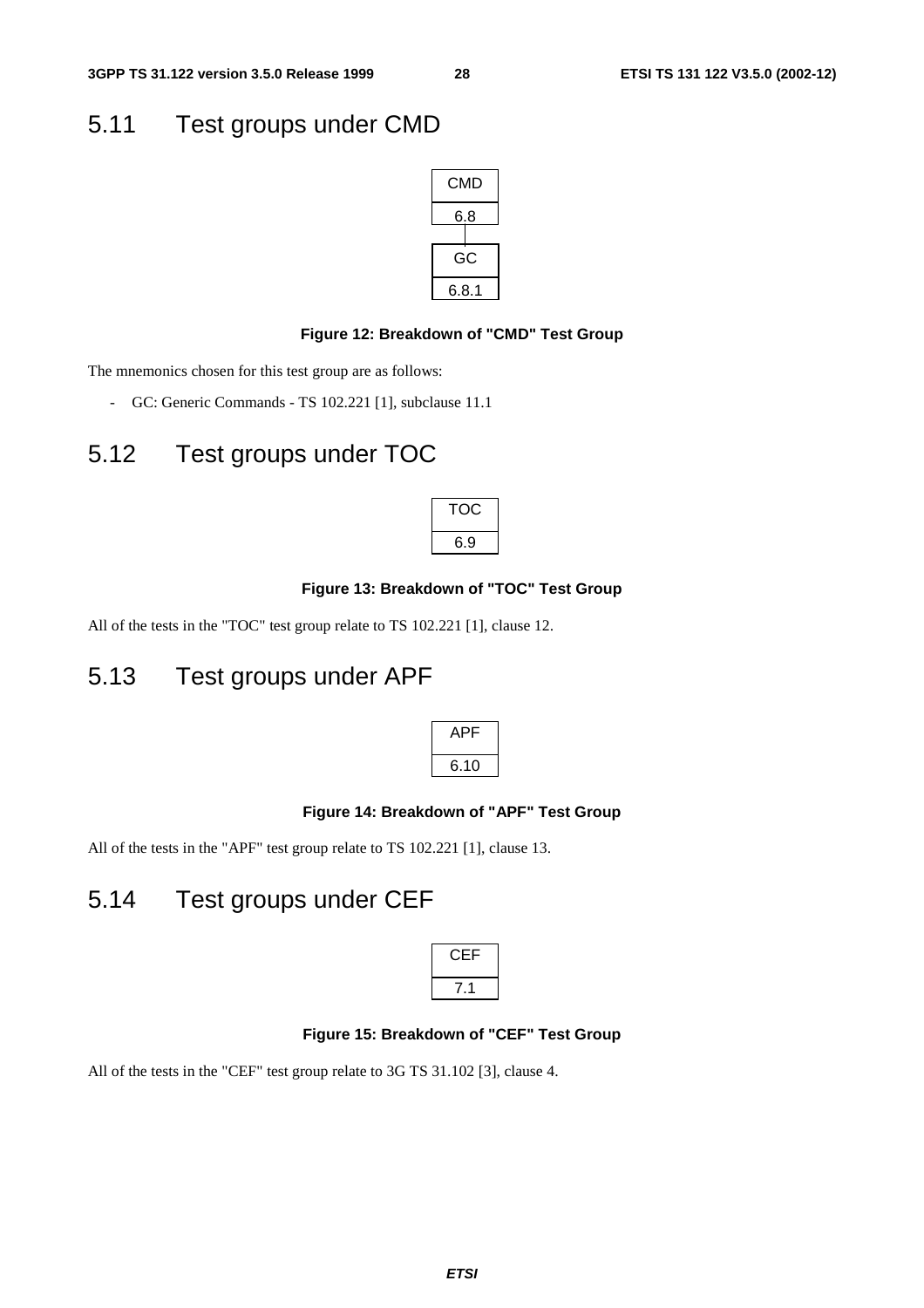### 5.15 Test groups under SEC2

| SE<br>じン |
|----------|
| ン        |

#### **Figure 16: Breakdown of "SEC2" Test Group**

All of the tests in the "SEC2" test group relate to 3G TS 31.102 [3], subclause 6.4.

### 5.16 Test groups under UCMD



**Figure 17: Breakdown of "UCMD" Test Group** 

The mnemonics chosen for this test group are as follows:

- AUTH: AUTHENTICATION function 3G TS 31.102 [3], subclause 7.1
- SCR: Status Conditions Returned by the UICC 3G TS 31.102 [3], subclause 7.3
- SM: Security management 3G TS 31.102 [3], subclause 7.3.1
- SW: Status Words of the Commands 3G TS 31.102 [3], subclause 7.3.2
- VER: Verify command 3G TS 31.102 [3], subclause 7.4

### 5.17 Test groups under UCH

| UCH     |
|---------|
| 4.′     |
| C       |
| 7.<br>1 |

#### **Figure 18: Breakdown of "UCH" Test Group**

<sup>-</sup> VC: Voltage classes - 3G TS 31.102 [3], subclause 8.1.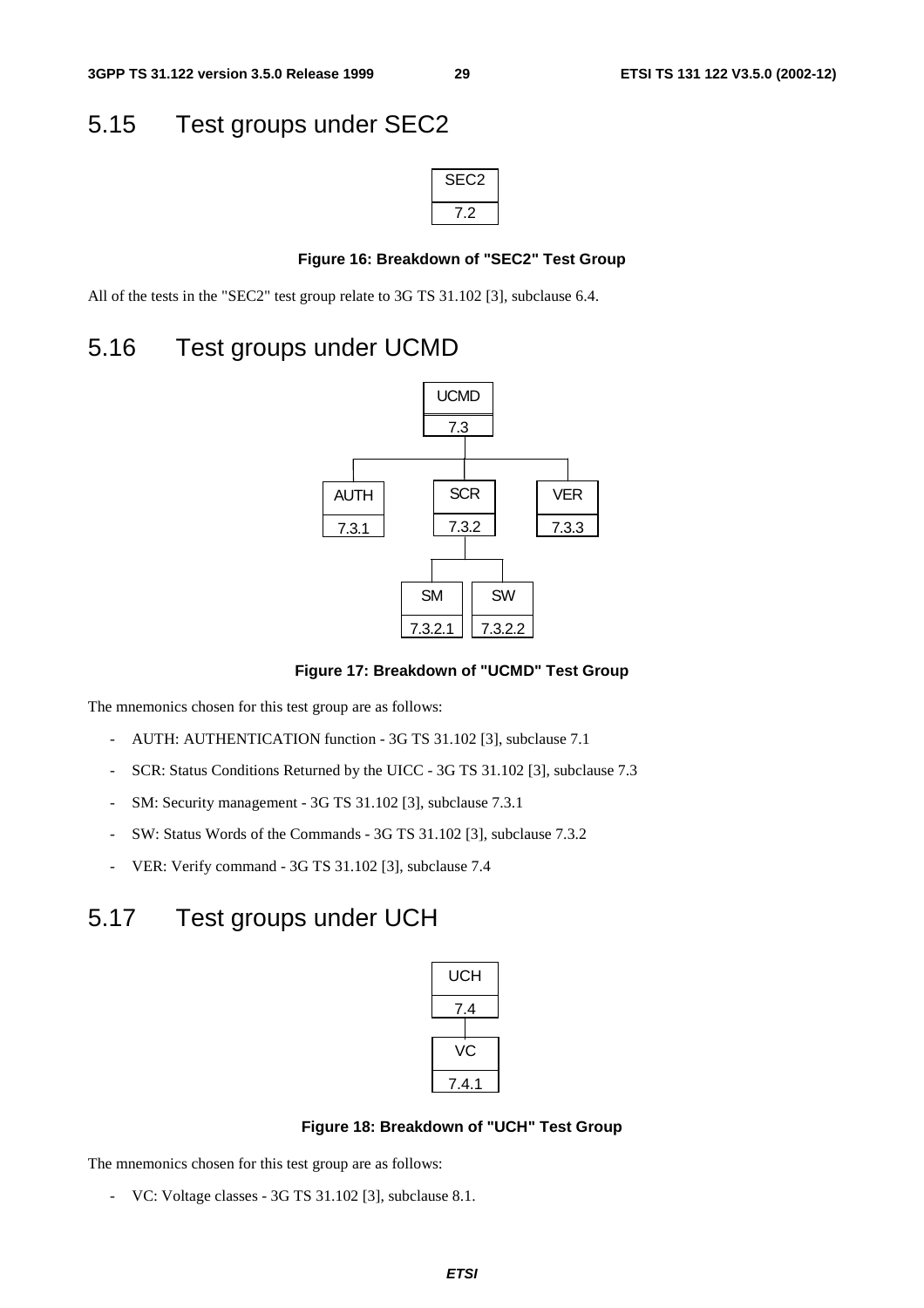### 6 Test Procedure (TS 102.221)

This clause details each of the tests in each of the test groups within the Test Group TP102.221. This test suite allows testing of the IUT against the base specification with respect to:

- Physical characteristics
- Electrical specifications of the UICC Terminal interface
- Initial communication establishment procedure
- Transmission protocols
- Application and File structure
- Security features
- Structure of commands and responses
- **Commands**
- Transmission Oriented Commands
- Application independent files

### 6.1 Physical characteristics

The tests in this subclause ensure that the IUT conforms to the specification for both format and layout and contacts.

### 6.1.1 ID-1 UICC

#### 6.1.1.1 Definition and applicability

The format and layout characteristics shall be adhered to, in order to ensure proper operation in the Telecom environment.

This test applies to ID-1 UICCs.

#### 6.1.1.2 Conformance requirement

- CR1 Format and layout of the ID-1 UICC shall be in accordance with ISO 7816-1 [4] and ISO 7816-2 [5], unless otherwise specified.
- CR2 Any embossing on the card shall be in accordance with ISO 7811-1 [12] and ISO 7811-3 [13] (conditional).
- CR3 The contacts shall be located on the front (embossed face) of the card.

Reference: TS 102.221 [1], clause 4 and subclause 4.1.

Test Group Reference (TGR): TGR\_USIM\_TP102.221\_PHY\_ID1

Test Procedure Reference (TPR): TPR\_USIM\_TP102.221\_PHY\_ID1

#### 6.1.1.3 Test purpose

To verify that the UICC conforms to the above requirements.

- NOTE 1: The testing of CR1 is outside the scope of the present document. Please refer to the TS for ISO/IEC 7816-1 [4] and ISO/IEC 7816-2 [5].
- NOTE 2: The testing of CR2 is outside the scope of the present document. Please refer to the TS for ISO 7811-1 [12] and ISO 7811-3 [13].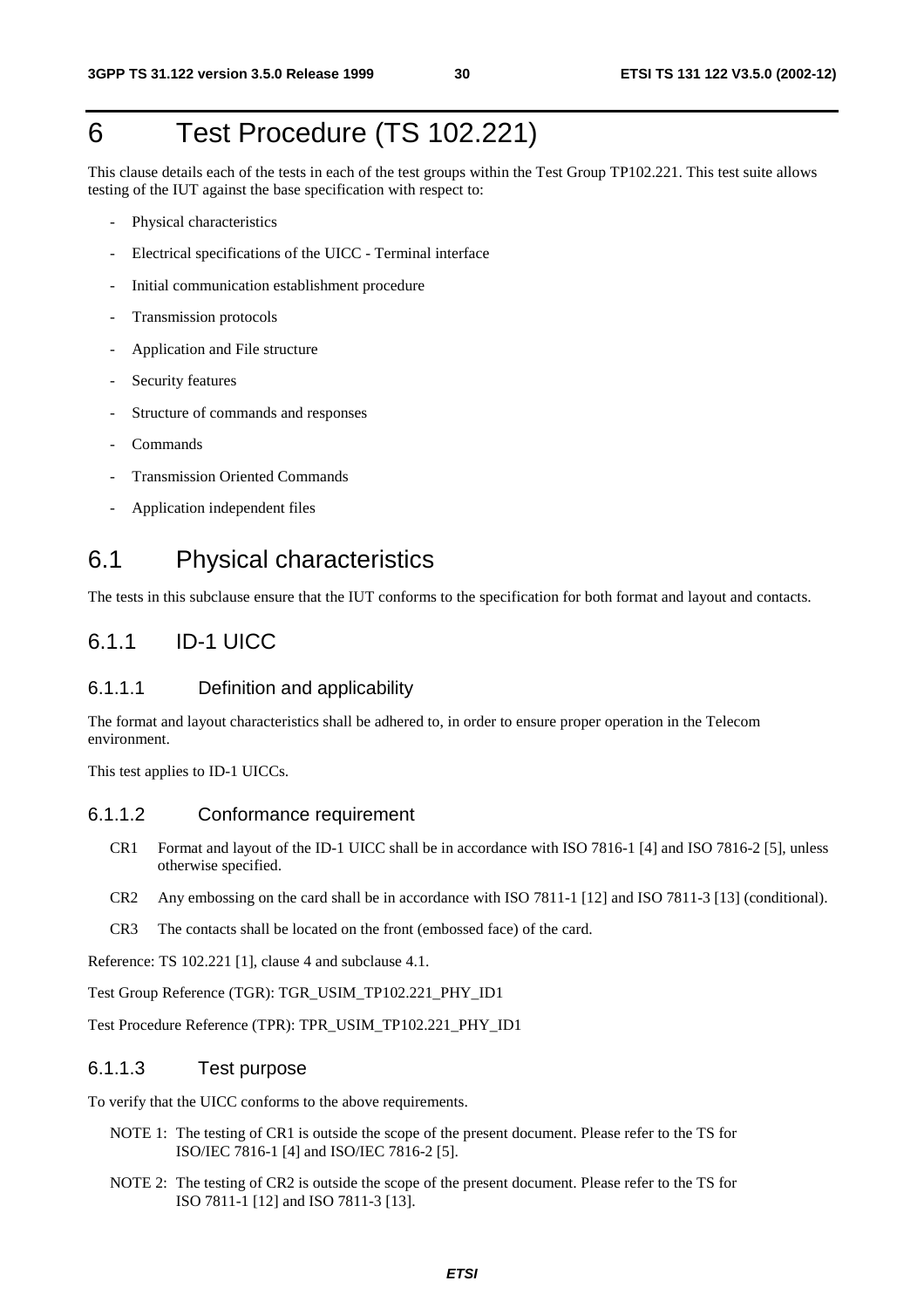#### 6.1.1.4 Method of test

#### **Initial conditions**

N/A

#### **Test procedure**

a) The card is examined for the following:

- contact location.

*The card shall have been observed to exhibit the following [CR3]:* 

*- contact location on the front of the card.* 

### 6.1.2 Plug-in UICC

#### 6.1.2.1 Definition and applicability

The format and layout characteristics shall be adhered to, in order to ensure proper operation in the Telecom environment.

This test applies to plug-in UICCs.

#### 6.1.2.2 Conformance requirement

- CR1 Format and layout of the plug-in card shall be in accordance with ISO 7816-1 [4] and ISO 7816-2 [5], unless otherwise specified.
- CR2 The dimensions of the plug-in UICC shall be in accordance with Figure 4.1 of TS 102.221 [1].

Reference: TS 102.221 [1], clause 4 and subclause 4.2.

Test Group Reference (TGR): TGR\_USIM\_TP102.221\_PHY\_PIC

Test Procedure Reference (TPR): TPR\_USIM\_TP102.221\_PHY\_PIC

#### 6.1.2.3 Test purpose

To verify that the UICC conforms to the above requirements.

NOTE: The testing of CR1 is outside the scope of the present document. Please refer to the TS for ISO/IEC 7816-1 [4] and ISO/IEC 7816-2 [5].

#### 6.1.2.4 Method of test

#### **Initial conditions**

N/A

#### **Test procedure**

- a) The card is examined for the following:
	- width;
	- height;
	- feature for orientation.

*The card shall have been observed to exhibit the following [CR2]:*

*- correct width and height;*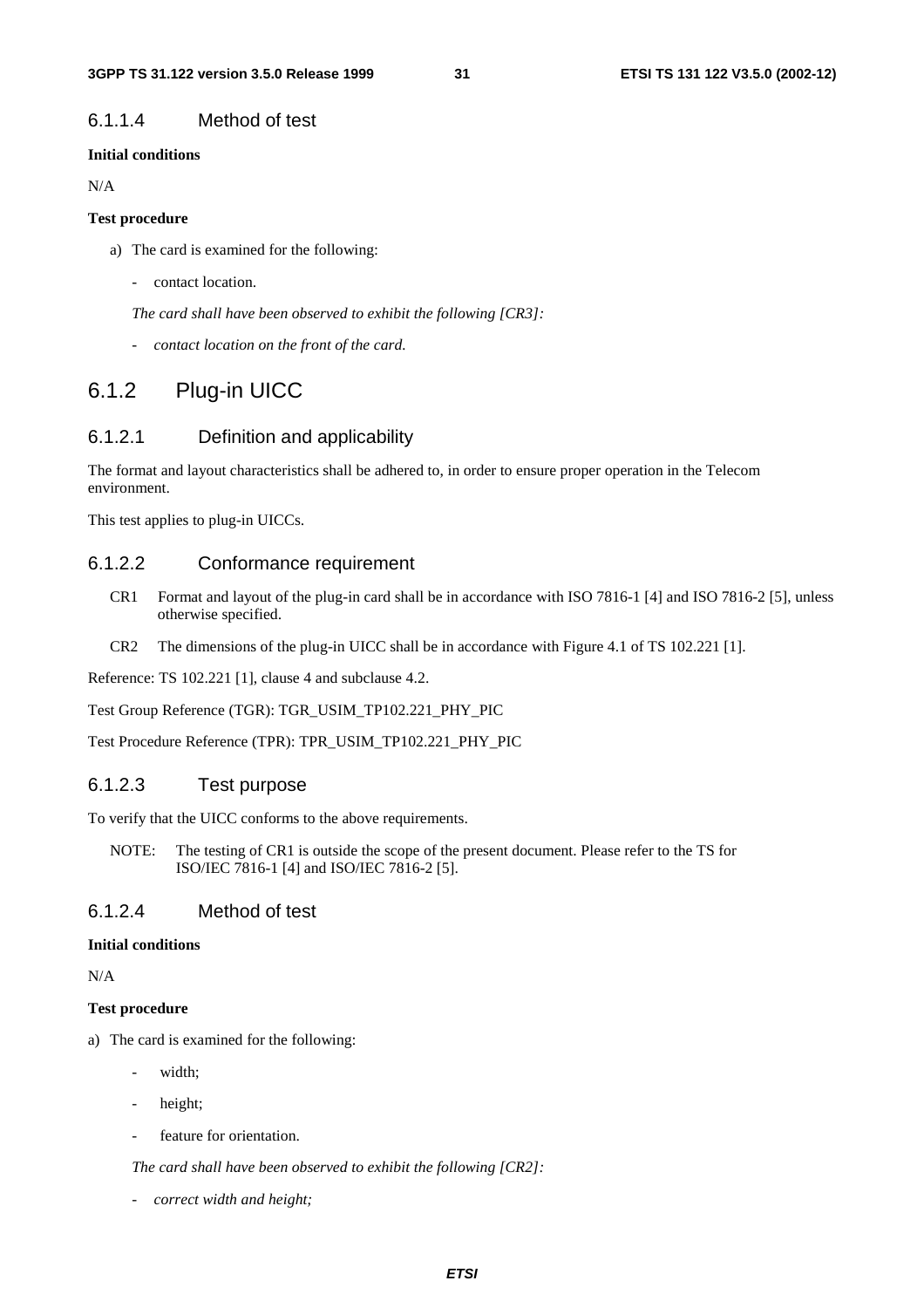*- feature for orientation.*

#### 6.1.3 Temperature range for card operation

#### 6.1.3.1 Definition and applicability

The temperature range for full operational use shall be adhered to, in order to ensure proper operation in the Telecom environment.

#### 6.1.3.2 Conformance requirement

CR1 The temperature range for full operational use shall be between –25  $\degree$ C and +70  $\degree$ C with occasional peaks of up to +85 °C, where "occasional" means not more than 4 hours each time and not over 100 times during the life time of the card.

Reference: TS 102.221 [1], subclause 4.3.

Test Group Reference (TGR): TGR\_USIM\_TP102.221\_PHY\_TMP

Test Procedure Reference (TPR): TPR\_USIM\_TP102.221\_PHY\_TMP

#### 6.1.3.3 Test purpose

To verify that the UICC conforms to the above requirements.

#### 6.1.3.4 Method of test

#### **Initial conditions**

- 1) The UICC shall be placed in a temperature-controllable environment and connected to a ME simulator.
- 2) A temperature measuring device shall be connected to the surface of the UICC.
- 3) The UICC shall have passed the Format and Layout tests in subclauses 6.1.1 or 6.1.2.

#### **Test procedure**

- a) The temperature of the UICC shall be set to  $+25$  °C.
- b) The ME simulator shall reset the UICC.
- c) The ME simulator shall perform the USIM initialisation procedure, as defined in 3G TS 31.102 [3], subclause 5.1.1.

*The UICC shall operate successfully [CR1].*

- d) The temperature of the UICC shall be reduced to –25 °C.
- e) Steps b) and c) shall be repeated.

*The UICC shall operate successfully [CR1].*

- f) The temperature of the UICC shall be increased to  $+70$  °C.
- g) Steps b) and c) shall be repeated.

*The UICC shall operate successfully [CR1].*

- h) The temperature of the UICC shall be increased to  $+85$  °C.
- i) Steps b) and c) shall be repeated continuously for a period of 4 hours.

*The UICC shall operate successfully [CR1].*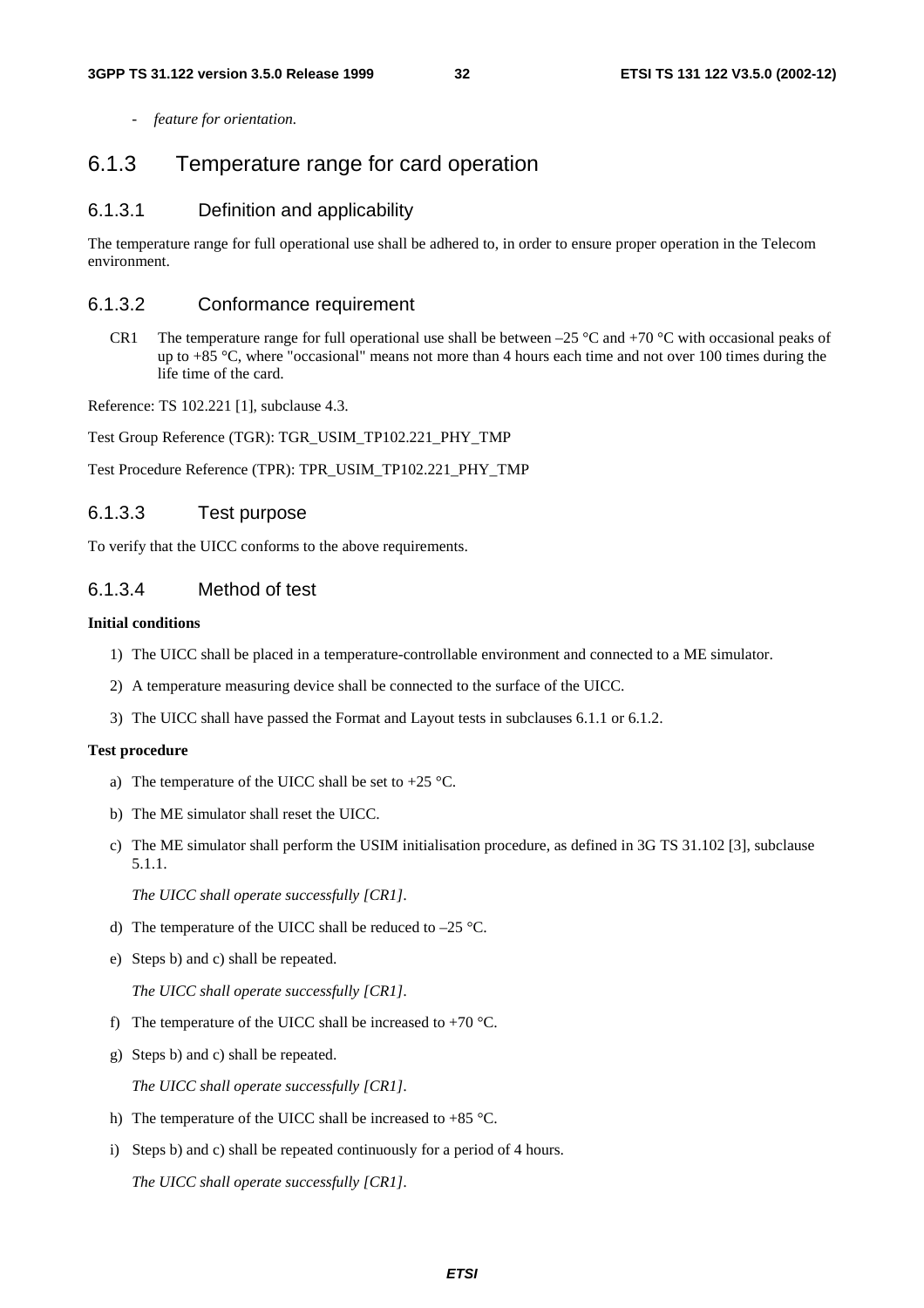- j) The temperature of the UICC shall be reduced to  $+25$  °C.
- k) Steps h), i) and j) shall be repeated a further 99 times.

*The UICC shall operate successfully [CR1].*

*The UICC shall satisfy the test requirements of subclauses 6.1.1 or 6.1.2 [CR1].*

### 6.1.4 Contacts

#### 6.1.4.1 Definition and applicability

The shape, robustness and provision of contacts shall be adhered to, in order to maintain good electrical contact with the ME, ensuring proper operation in the Telecom environment.

#### 6.1.4.2 Conformance requirement

- CR1 If contacts C4 and C8 are provided, they shall not be connected internally in the UICC if the UICC only contains a Telecom application.
- CR2 Contact C6 shall not be bonded in the UICC for any function other than supplying Vpp.
- CR3 Contact C6 on a UICC not supporting class A operating conditions shall be RFU.

Reference: TS 102.221 [1], subclause 4.4.1.2.

Test Group Reference (TGR): TGR\_USIM\_TP102.221\_PHY\_CNT

Test Procedure Reference (TPR): TPR\_USIM\_TP102.221\_PHY\_CNT

#### 6.1.4.3 Test purpose

To verify that the UICC conforms to the above requirements.

#### 6.1.4.4 Method of test

#### **Initial Conditions**

N/A

#### **Test Procedure**

N/A

### 6.2 Electrical specifications of the UICC – Terminal interface

The tests in this subclause ensure that the IUT conforms to the electrical specification for each of the contacts and the protocol.

### 6.2.1 Supply voltage Vcc (contact C1)

6.2.1.1 Voltage limits

#### 6.2.1.1.1 Definition and applicability

In addition to the electronic signals and transmission protocols defined in ISO/IEC 7816-3 [6], the UICC shall operate within the following supply voltage conditions to ensure proper operation in the Telecom environment.

This test applies to all UICC implementations with class A, B and C operating conditions.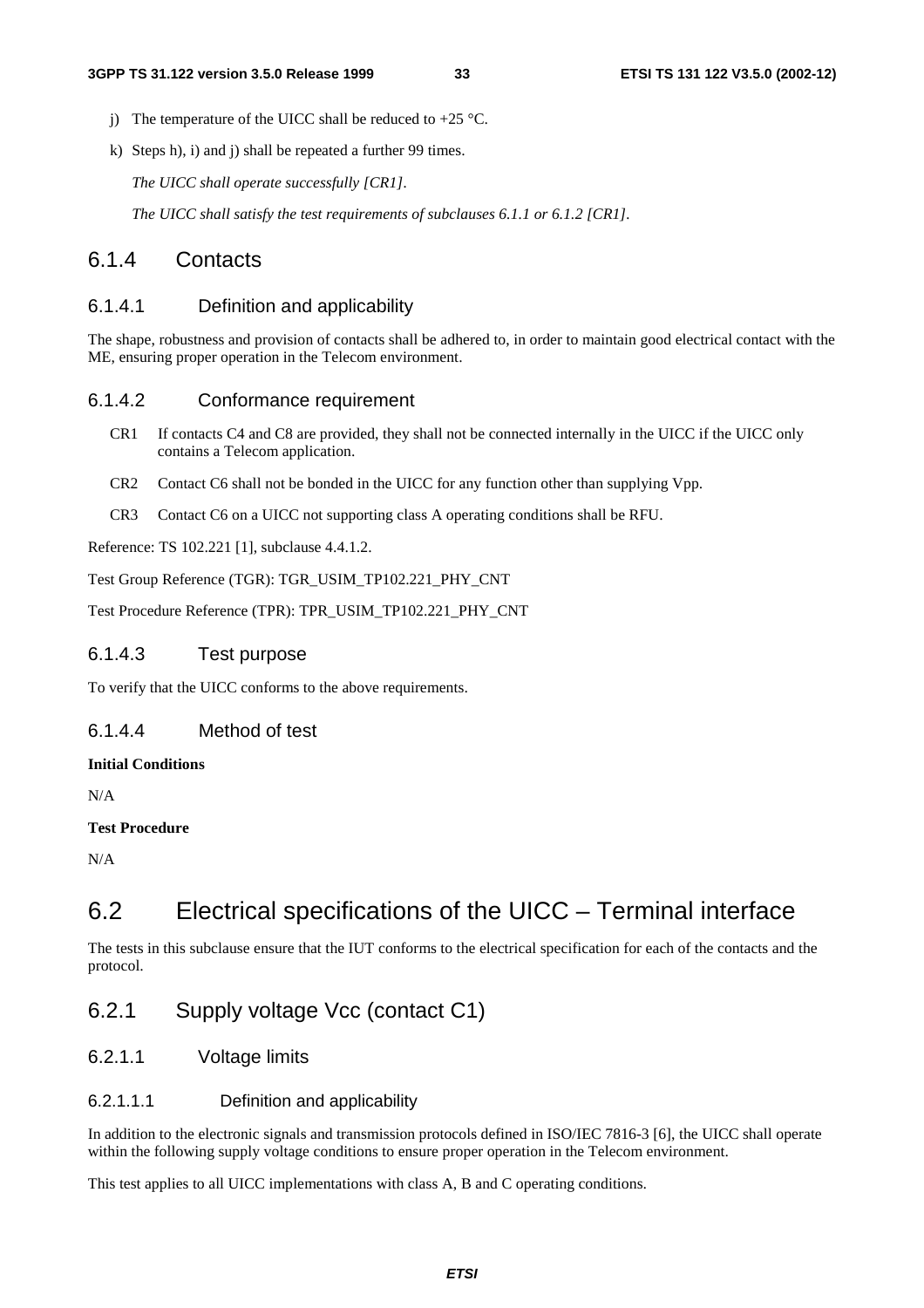#### 6.2.1.1.2 Conformance requirement

CR1 The UICC shall operate when the supply voltage on contact C1 (Vcc) is in the following ranges:

#### **Table 1: Electrical characteristics of Vcc under normal operating conditions**

| <b>Operating Conditions</b>         | Vmin $N$ | $V$ max $N$ |
|-------------------------------------|----------|-------------|
| <b>Class A Operating Conditions</b> | 4.5      | 5,5         |
| <b>Class B Operating Conditions</b> | 2.7      | 3.3         |
| <b>Class C Operating Conditions</b> | 1.62     | 98. ا       |

Reference: TS 102.221 [1], subclause 5.1.1, 5.2.1 and 5.3.1.

Test Group Reference (TGR): TGR\_USIM\_TP102.221\_ELEC\_VCC\_VL

Test Procedure Reference (TPR): TPR\_USIM\_TP102.221\_ELEC\_VCC\_VL

#### 6.2.1.1.3 Test purpose

To verify that the UICC conforms to the above requirements.

#### 6.2.1.1.4 Method of test

#### **Initial conditions**

1) The UICC shall be connected to a ME simulator.

#### **Test procedure**

NOTE: The voltage Vcc min/max depends on the voltage class the UICC provides.

- a) The following steps shall be repeated for every voltage class which the UICC provides.
- b) The voltage source for contact C1 (Vcc) shall be set to Vcc min, and the UICC interface signals shall be powered from a Vcc min source.
- c) The ME simulator shall reset the UICC.

*The UICC shall send the correct ATR sequence.*

d) The ME simulator shall send a CHANGE PIN command to the UICC with new PIN value of 8 zeros.

*The status condition returned by the UICC shall be SW1 = '90', SW2 = '00' – normal ending of the command.*

e) The ME simulator shall reset the UICC.

*The UICC shall send the correct ATR sequence.*

f) The ME simulator shall send a CHANGE PIN command to the UICC to return the PIN to its original value.

*The status condition returned by the UICC shall be SW1 = '90', SW2 = '00' – normal ending of the command.*

- g) The voltage source for contact C1 (Vcc) shall be set to Vcc max.
- h) Steps c) to f) shall be repeated for all the operating conditions supported by the UICC.

#### 6.2.1.2 Idle current limits

#### 6.2.1.2.1 Definition and applicability

In addition to the electronic signals and transmission protocols defined in ISO/IEC 7816-3 [6], the current consumption shall not exceed the specified limit under idle conditions to ensure proper operation in the Telecom environment.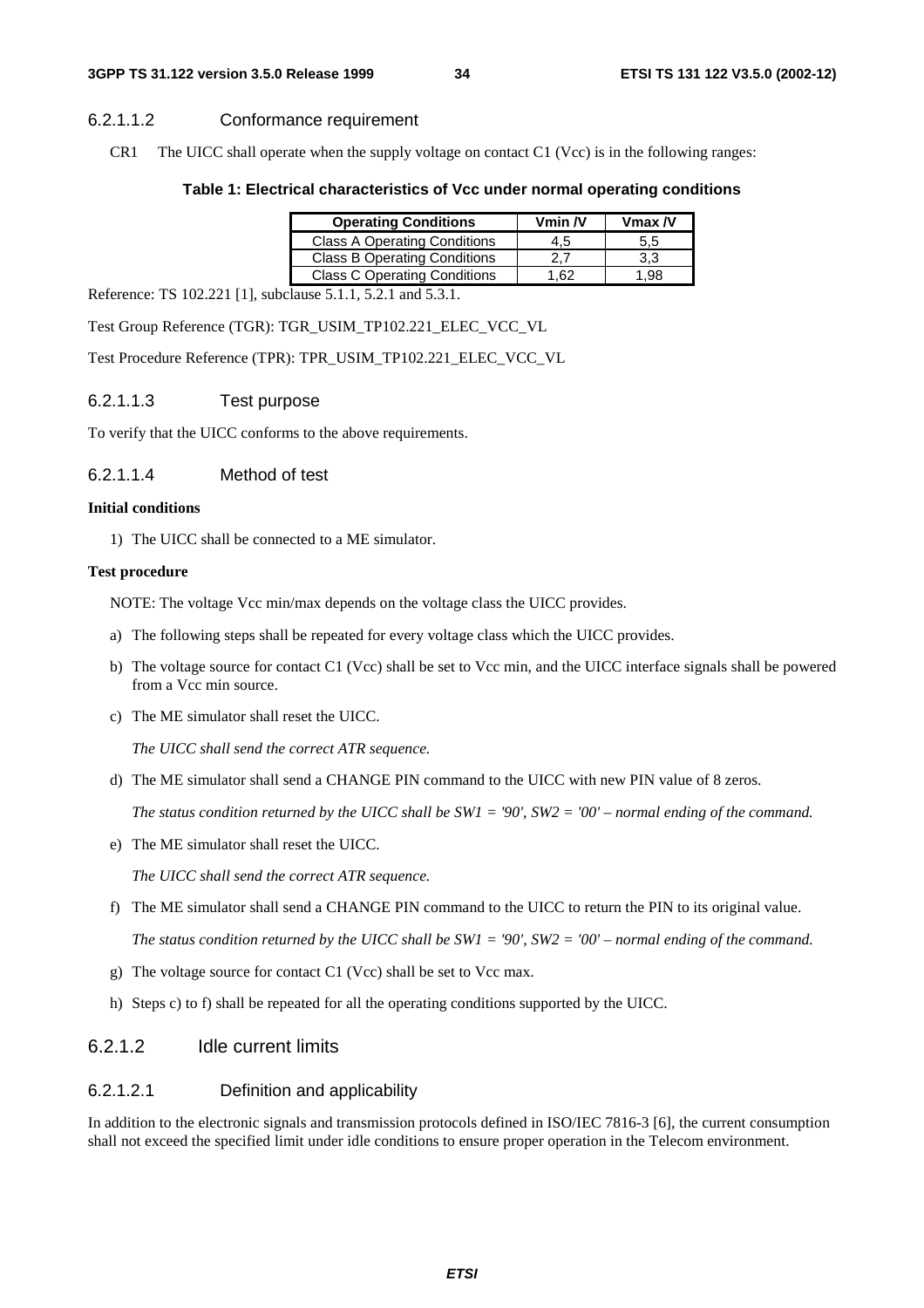#### 6.2.1.2.2 Conformance requirement

CR1 The idle current consumption of the UICC shall not exceed  $I_{max}$  at 1 MHz, +25 °C and Vcc<sub>max</sub>.

#### **Table 2: Current consumption in idle mode**

| <b>Operating Conditions</b>         | $Imax/\mu A$ in idle state<br>clk frequency 1 MHz | Vcc <sub>max</sub> /V<br>maximum voltage on VCC during testing |
|-------------------------------------|---------------------------------------------------|----------------------------------------------------------------|
| <b>Class A Operating Conditions</b> | 200                                               | 5.5                                                            |
| <b>Class B Operating Conditions</b> | 200                                               | 3.3                                                            |
| <b>Class C Operating Conditions</b> | 200                                               | 1.98                                                           |

Reference: TS 102.221 [1], clause 5, subclauses 5.1.1. 5.2.1, and 5.3.1

Test Group Reference (TGR): TGR\_USIM\_TP102.221\_ELEC\_VCC\_ICL

Test Procedure Reference (TPR): TPR\_USIM\_TP102.221\_ELEC\_VCC\_ICL

#### 6.2.1.2.3 Test purpose

To verify that the UICC conforms to the above requirements.

#### 6.2.1.2.4 Method of test

#### **Initial conditions**

- 1) The UICC shall be connected to a ME simulator.
- 2) The frequency of the clock source shall be set to 1 MHz.
- 3) The temperature of the UICC shall be +25 °C.
- 4) The voltage on Vcc shall be set to  $Vec_{max}$ .

#### **Test procedure**

- a) The ME simulator shall reset the UICC.
- b) The idle current consumption shall be measured after receiving the ATR over a period of ten seconds.

*The current consumption of the UICC shall not exceed Imax [CR1].*

c) Steps a) and b) shall be repeated for all the operating conditions supported by the UICC.

#### 6.2.1.3 Current limits in clk-stop-mode

#### 6.2.1.3.1 Definition and applicability

In addition to the electronic signals and transmission protocols defined in ISO/IEC 7816-3 [6], the current consumption shall not exceed the specified limit under clk-stop conditions to ensure proper operation in the Telecom environment.

#### 6.2.1.3.2 Conformance requirement

CR1 The clk stop mode current consumption of the UICC shall not exceed  $I_{max}$  if clk stop mode is delivered by the UICC.

|                                     | Imax / $\mu$ A in clk-stop mode | $\mathsf{Vcc}_{\max}$ /V<br>maximum voltage on VCC during testing |
|-------------------------------------|---------------------------------|-------------------------------------------------------------------|
| <b>Class A Operating Conditions</b> | 200                             | 5.5                                                               |
| <b>Class B Operating Conditions</b> | 100                             |                                                                   |
| <b>Class C Operating Conditions</b> | 100                             | 1.98                                                              |

#### **Table 3: Current consumption in clk stop mode**

Reference: TS 102.221 [1], clause 5 and subclause 5.1.1, 5.2.1, and 5.3.1.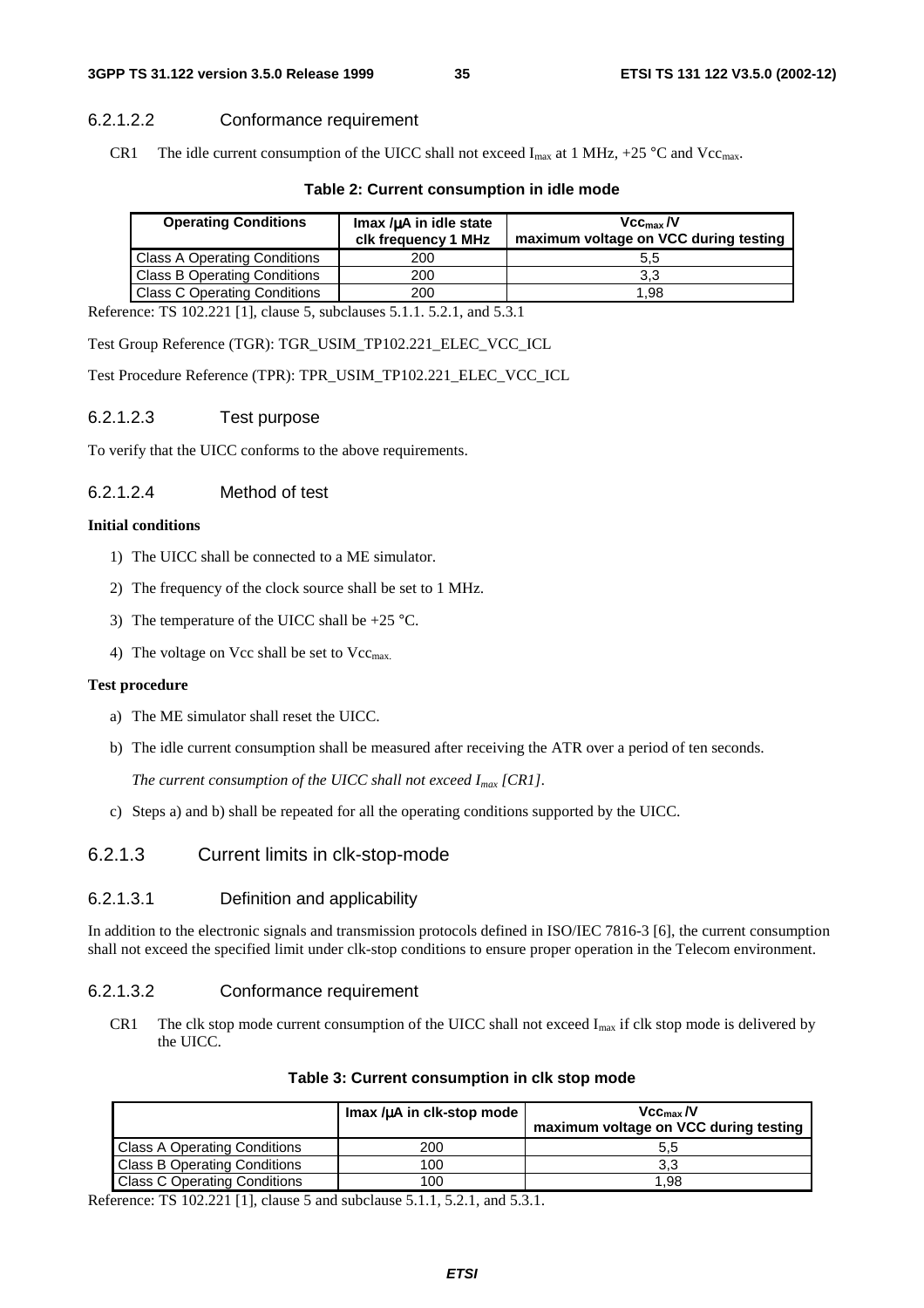Test Group Reference (TGR): TGR\_USIM\_TP102.221\_ELEC\_VCC\_CL

Test Procedure Reference (TPR): TPR\_USIM\_TP102.221\_ELEC\_VCC\_CL

## 6.2.1.3.3 Test purpose

To verify that the UICC conforms to the above requirements.

## 6.2.1.3.4 Method of test

## **Initial conditions**

1) The UICC shall be connected to a ME simulator.

## **Test procedure**

- a) The ME simulator shall reset the UICC.
- b) The ME simulator shall wait at least for 1 860 clocks.
- c) The ME simulator shall stop the clock according to the clock stop mode which was read in the ATR.
- d) The current consumption shall be measured during clk stop mode over a period of ten seconds.

*The current consumption of the UICC shall not exceed Imax in average during clk stop mode [CR1].* 

e) Steps a) to d) shall be repeated for all the operating conditions supported by the UICC.

## 6.2.2 Reset RST (contact C2)

6.2.2.1 Static operation

## 6.2.2.1.1 Definition and applicability

In addition to the electronic signals and transmission protocols defined in ISO/IEC 7816-3 [6], the UICC shall operate within the following limits regarding the reset RST signal to ensure proper operation in the Telecom environment.

## 6.2.2.1.2 Conformance requirement

CR1 The UICC shall operate within the following limits for RST:

## **Table 4: Electrical characteristics of RST under normal operating conditions**

| Operating<br><b>Conditions</b>         | $V_{OL}$ min/V | $V_{OL}$ max/V   | $I_{OL}$ max/ $\mu$ A | $V_{OH}$ min/V   | $V_{OH}$ max/V | $I_{OH}$ max/ $\mu$ A |
|----------------------------------------|----------------|------------------|-----------------------|------------------|----------------|-----------------------|
| Class A Operating<br>Conditions        | $-0.3$         | 0,6              | $-200$                | $Vec - 0.7$      | $Vcc +0.3$     | $+20$                 |
| <b>Class B Operating</b><br>Conditions | $-0.3$         | $0.2 \times$ Vcc | $-200$                | $0.8 \times$ Vcc | $Vec + 0.3$    | $+20$                 |
| <b>Class C Operating</b><br>Conditions | $-0.3$         | $0.2 \times$ Vcc | $-200$                | $0.8 \times$ Vcc | $Vec + 0.3$    | $+200$                |

NOTE:  $t_R$  and  $t_F$  shall not exceed 400  $\mu$ s, with C<sub>out</sub> and C<sub>in</sub> equal to 30 pF.

Reference: TS 102.221 [1], subclauses 5.1.2, 5.2.2 and 5.3.2.

Test Group Reference (TGR): TGR\_USIM\_TP102.221\_ELEC\_RST

Test Procedure Reference (TPR): TPR\_USIM\_TP102.221\_ELEC\_RST

## 6.2.2.1.3 Test purpose

To verify that the UICC conforms to the above requirements.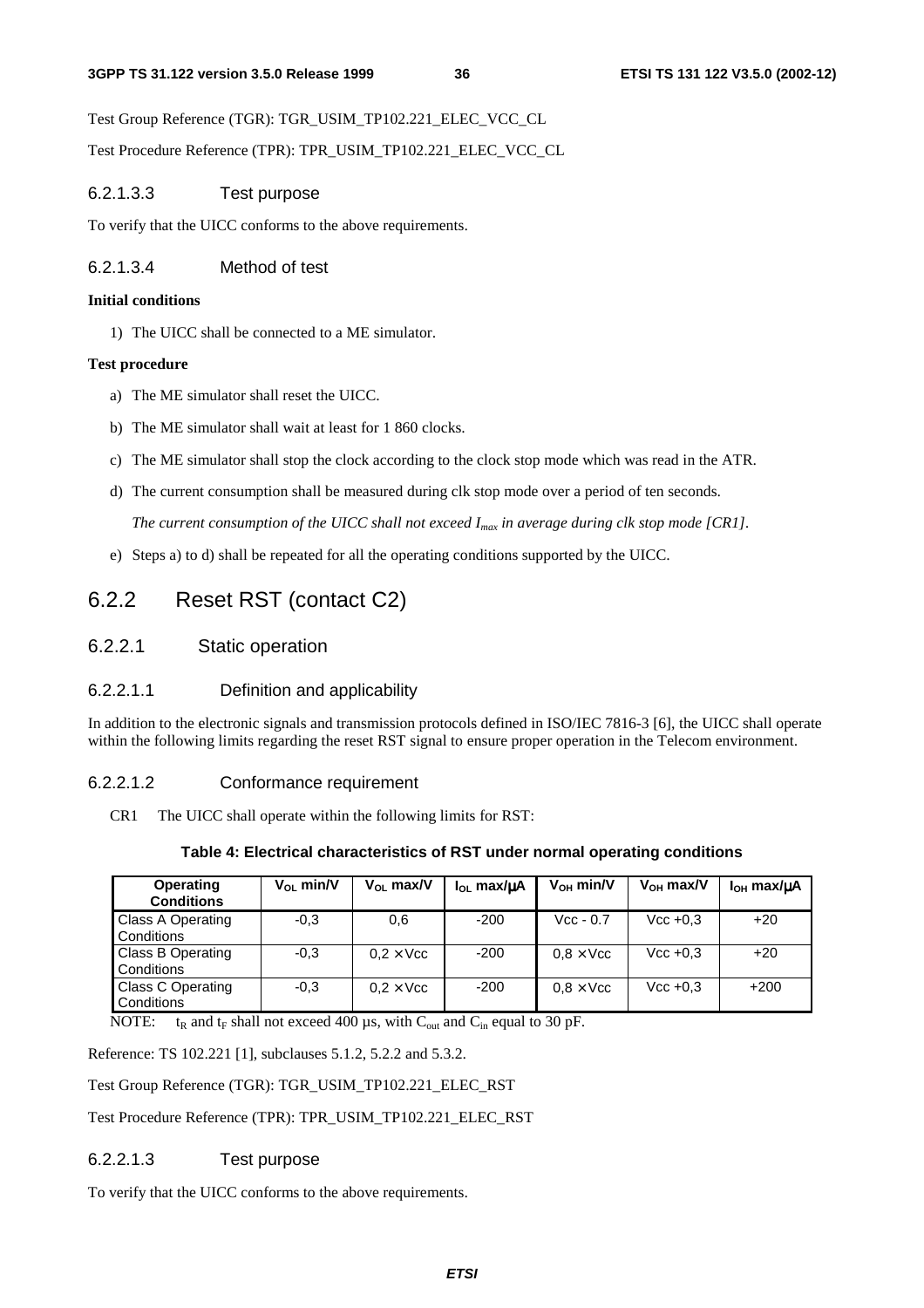### 6.2.2.1.4 Method of test

### **Initial conditions**

- 1) The UICC shall be connected to a ME simulator.
- 2) A current measuring device shall be connected to RST (contact C2) of the UICC.
- 3) The capacitance,  $C_{in}$ , of RST (contact C2) shall be measured to be 30 pF.

### **Test procedure**

- a) The following parameters shall be set for RST:
	- $V_{OH}$  of the RST signal shall be set to  $V_{OH}$  min;
	- $V_{OL}$  of the RST signal shall be set to  $V_{OL}$  min;
	- $t_R$  and  $t_F$  shall be set to 400  $\mu$ s.
- b) The ME simulator shall reset the UICC.

*The UICC shall send the correct ATR sequence [CR1].*

- c) The following parameters shall be set for RST:
	- $V_{OH}$  of the RST signal shall be set to  $V_{OH}$  max;
	- $V_{OL}$  of the RST signal shall be set to  $V_{OL}$  max;
	- $t_R$  and  $t_F$  shall be set to 400  $\mu$ s.
- d) The ME simulator shall reset the UICC.

*The UICC shall send the correct ATR sequence [CR1].*

e) Steps a) to d) shall be repeated for all the operating conditions supported by the UICC.

*The following shall be true for all tests [CR1]:*

- *IOLmax measured to be less than or equal to IOL max;*
- $I_{OHmax}$  measured to be less than or equal to  $I_{OH}$  max.

## 6.2.3 Programming voltage Vpp (contact C6)

### 6.2.3.1 Static operation

### 6.2.3.1.1 Definition and applicability

In addition to the electronic signals and transmission protocols defined in ISO/IEC 7816-3 [6], the UICC shall operate within the following limits regarding the programming voltage Vpp signal to ensure proper operation in the Telecom environment.

### 6.2.3.1.2 Conformance requirement

- CR1 The UICC shall not require any programming voltage on Vpp.
- CR2 If the Terminal supporting class A operating conditions only, provides contact C6, the same voltage shall be supplied on Vpp as on Vcc.

Reference: TS 102.221 [1], subclause 5.1.3.

Test Group Reference (TGR): TGR\_USIM\_TP102.221\_ELEC\_PV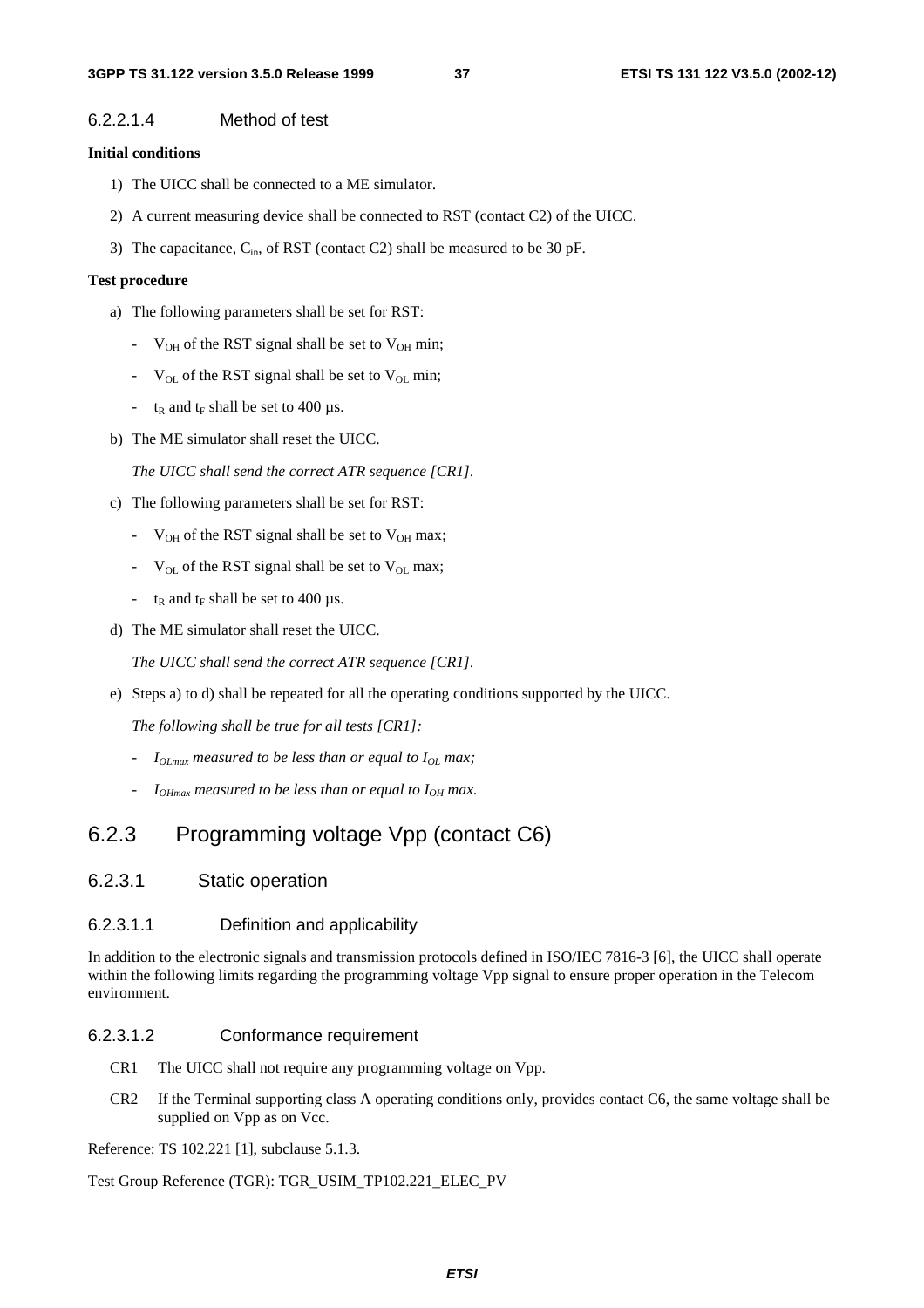Test Procedure Reference (TPR): TPR\_USIM\_TP102.221\_ELEC\_PV

### 6.2.3.1.3 Test purpose

To verify that the UICC conforms to the above requirements.

### 6.2.3.1.4 Method of test

#### **Initial conditions**

1) The UICC shall be connected to a ME simulator.

### **Test procedure**

- a) Contact C6 shall be connected to ground by the ME simulator.
- b) Vcc shall be applied to contact C1.
- c) Contact C2 (RST) shall be kept at low level, ground.
- d) A valid clock signal shall be applied to Contact C3.

*The dc power consumption on Contact C1 shall not exceed 10 mA under any condition [CR1, CR2].* 

- NOTE: This test ensures that Vpp and Vcc are not bonded together in the UICC, if this would be the case Vpp would also supply the UICC with current for its operation.
- e) Contact C6 shall not be connected to the ME simulator.
- f) The ME simulator shall reset the UICC.
- g) The ME simulator shall send a CHANGE PIN command to the UICC with new PIN value of 8 zeros.

*The UICC operates successfully without requiring to set Vpp at programming state in protocol level [CR1].*

- h) The ME simulator shall reset the UICC.
- i) The ME simulator shall send a CHANGE PIN command to the UICC to return the PIN to its original value. *The UICC operates successfully without requiring to set Vpp at programming state in protocol level [CR1].*
- j) Contact C6 shall be connected to Vpp which has the same voltage as Vcc.
- k) The ME simulator shall reset the UICC.
- l) The ME simulator shall send a CHANGE PIN command to the UICC with new PIN value of 8 zeros.

*The UICC operates successfully without requiring to set Vpp at programming state in protocol level [CR2].*

- m) The ME simulator shall reset the UICC.
- n) The ME simulator shall send a CHANGE PIN command to the UICC to return the PIN to its original value. *The UICC operates successfully without requiring to set Vpp at programming state in protocol level [CR2].*

## 6.2.4 Clock CLK (contact C3)

## 6.2.4.1 Frequency and duty cycle

## 6.2.4.1.1 Definition and applicability

In addition to the electronic signals and transmission protocols defined in ISO/IEC 7816-3 [6], the UICC shall operate within the following limits regarding the clock CLK signal to ensure proper operation in the Telecom environment.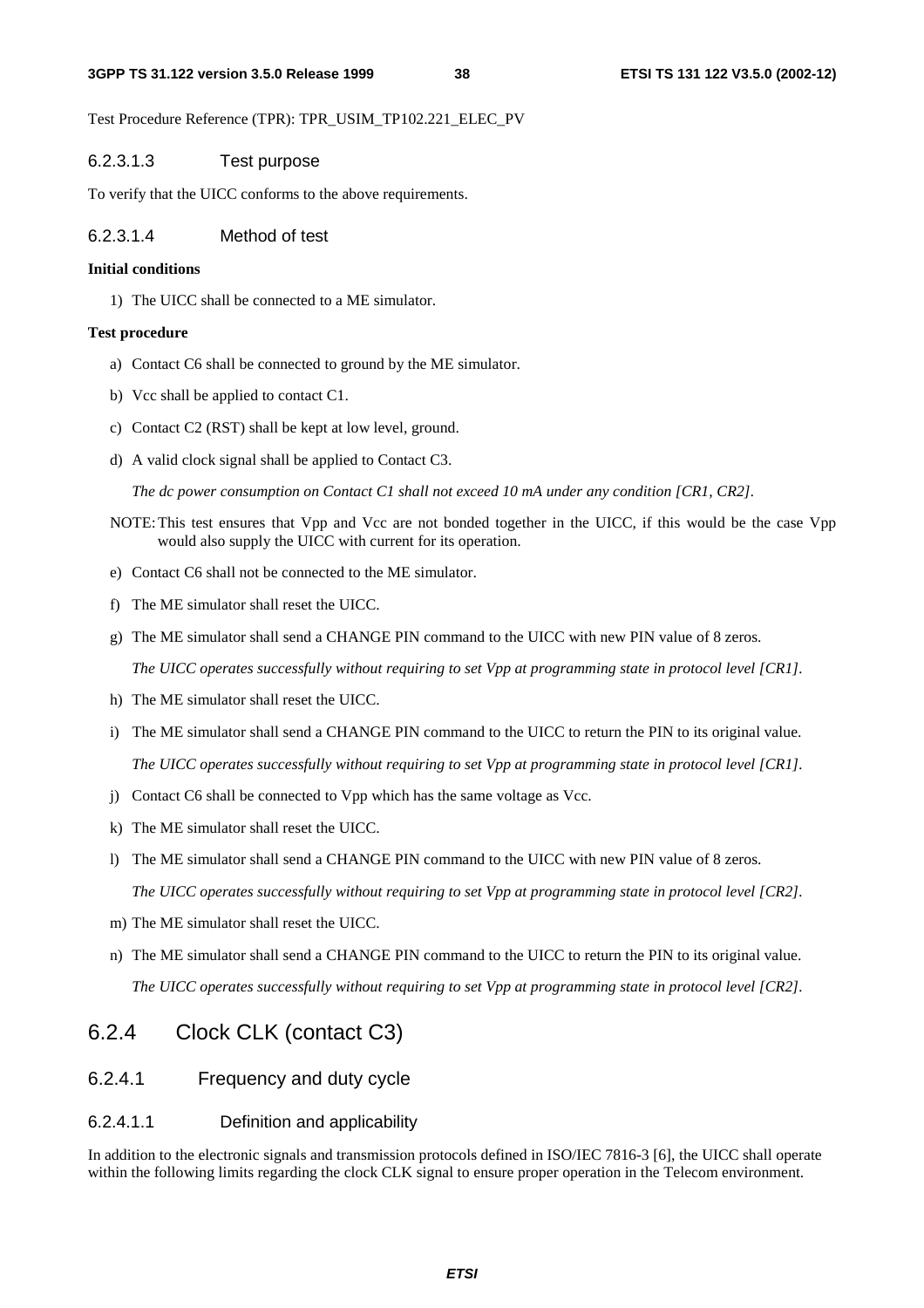## 6.2.4.1.2 Conformance requirement

- CR1 The UICC shall not support an internal clock.
- CR2 The UICC shall support a duty cycle between 40% and 60% of the period during stable operation.
- CR3 The UICC shall operate within the following limits for CLK:

## **Table 5: Electrical characteristics of CLK under normal operating conditions**

| <b>Operating Conditions</b>     | $V_{OL}$ min/V | $V_{\Omega}$ max/V | $V_{OH}$ min/V   | $V_{OH}$ max/V | $t_R$ & $t_F$ max             | fmax /MHz |
|---------------------------------|----------------|--------------------|------------------|----------------|-------------------------------|-----------|
| Class A Operating<br>Conditions | $-0.3$         | 0,5                | $0.7 \times$ Vcc | $Vec + 0.3$    | 9% with a<br>max. of $0.5$ us | 5         |
| Class B Operating<br>Conditions | $-0.3$         | $0.2 \times$ Vcc   | $0.7 \times$ Vcc | $Vec+0.3$      | $50$ ns                       | 5         |
| Class C Operating<br>Conditions | $-0.3$         | $0.2 \times$ Vcc   | $0.7 \times$ Vcc | $Vec + 0.3$    | $50$ ns                       | 5         |

NOTE:  $t_R$  and  $t_F$  have to be measured between 10 % and 90 % of  $V_{OL}$  and  $V_{OH}$ ; C<sub>in</sub> is equal to 30 pF.

Reference: TS 102.221 [1], subclauses 5.1.4, 5.2.3 and 5.3.3.

Test Group Reference (TGR): TGR\_USIM\_TP102.221\_ELEC\_CLK

Test Procedure Reference (TPR): TPR\_USIM\_TP102.221\_ELEC\_CLK

## 6.2.4.1.3 Test purpose

To verify that the UICC conforms to the above requirements.

NOTE: CR1 shall not be tested as the UICC supports an internal clock.

## 6.2.4.1.4 Method of test

## **Initial conditions**

1) The UICC shall be connected to a ME simulator.

## **Test procedure**

- a) The frequency of the clock source shall be set to 1 MHz.
- b) The duty cycle of the clock source shall be set to 40 % high.
- c)  $V_{OH}$  shall be set to  $V_{OH}$  max and  $V_{OL}$  shall be set to  $V_{OL}$  min.
- d) The ME simulator shall reset the UICC.

*The UICC shall send the correct ATR sequence [CR2, CR3].*

- e) The duty cycle of the clock source shall be set to 60 % high.
- f) The ME simulator shall reset the UICC.

*The UICC shall send the correct ATR sequence [CR2, CR3].*

- g) The frequency of the clock source shall be set to  $f_{\text{max}}$ .
- h) The duty cycle of the clock source shall be set to 40 % high.
- i) The ME simulator shall reset the UICC.

*The UICC shall send the correct ATR sequence [CR2, CR3].*

- j) The duty cycle of the clock source shall be set to 60 % high.
- k) The ME simulator shall reset the UICC.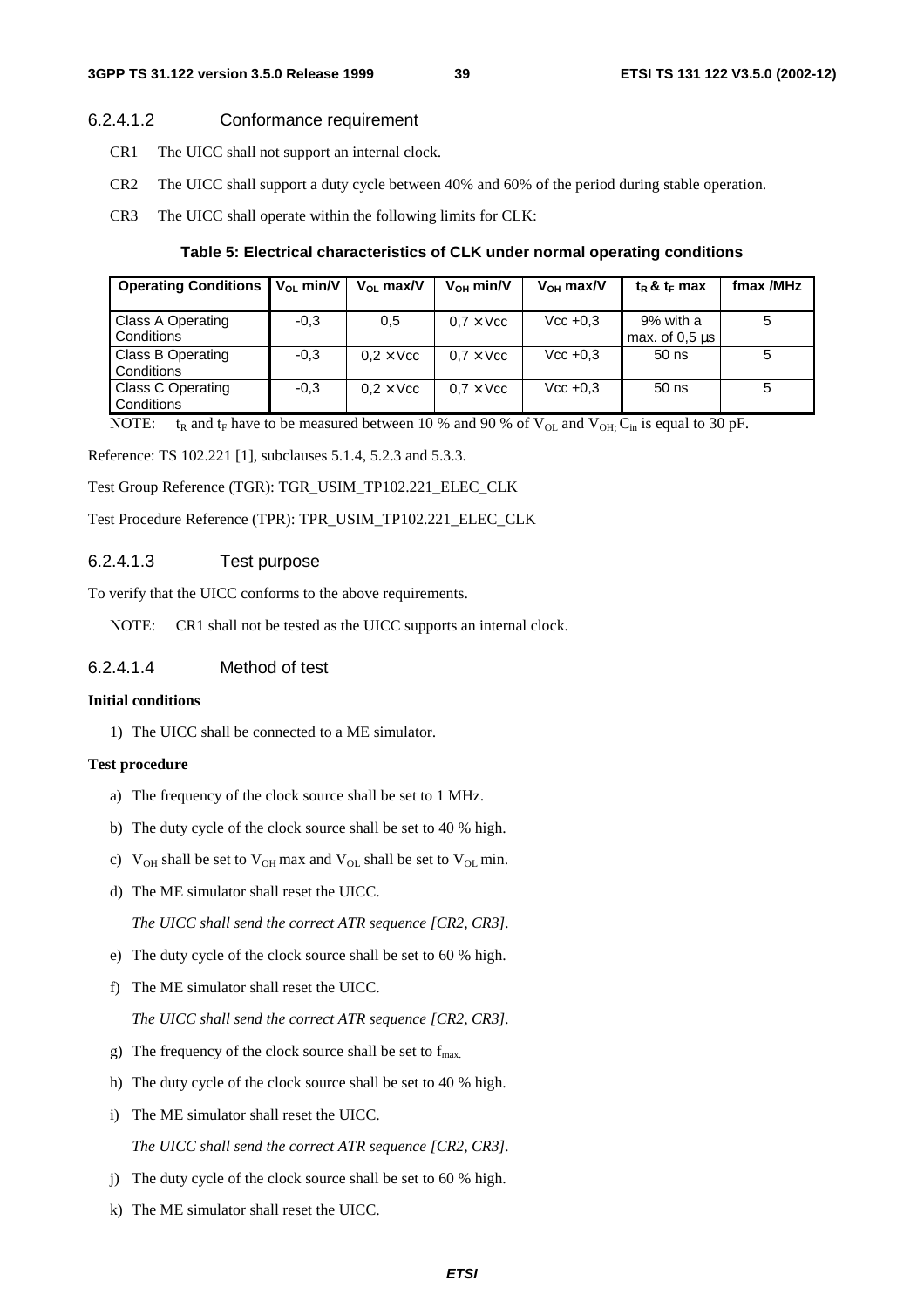*The UICC shall send the correct ATR sequence [CR2, CR3].*

l) Steps a) to j) shall be repeated with  $V_{OH}$  set to  $V_{OH}$  min and  $V_{OL}$  set to  $V_{OL}$  max.

m) Steps a) to k) shall be repeated for all the operating conditions supported by the UICC.

## 6.2.4.2 Voltage and current

### 6.2.4.2.1 Definition and applicability

In addition to the electronic signals and transmission protocols defined in ISO/IEC 7816-3 [6], the UICC shall operate within the following limits regarding the voltage and current condition to ensure proper operation in the Telecom environment.

### 6.2.4.2.2 Conformance requirement

CR1 The UICC shall operate within the following limits for CLK:

### **Table 6: Electrical characteristics of CLK with current limits under normal operating conditions**

| <b>Operating</b><br><b>Conditions</b> | V <sub>OL</sub><br>min/V | V <sub>OL</sub><br>max/V | <b>I</b> ol<br>max/uA | $V_{OH}$ min/V   | $V_{OH}$ max/V | Iон<br>max/uA | $t_R$ & $t_F$ max                               | fmax /MHz |
|---------------------------------------|--------------------------|--------------------------|-----------------------|------------------|----------------|---------------|-------------------------------------------------|-----------|
| Class A<br>Operating<br>Conditions    | $-0.3$                   | 0,5                      | $-200$                | $0.7 \times$ Vcc | $Vec+0.3$      | $+20$         | 9 % with a<br>max. of<br>$0.5 \,\mathrm{\mu s}$ | 5         |
| Class B<br>Operating<br>Conditions    | $-0.3$                   | $0.2 \times$ Vcc         | $-20$                 | $0.7 \times$ Vcc | $Vec + 0.3$    | $+20$         | $50$ ns                                         | 5         |
| Class C<br>Operating<br>Conditions    | $-0.3$                   | $0.2 \times$ Vcc         | $-20$                 | $0.8 \times$ Vcc | $Vec + 0.3$    | $+20$         | $50$ ns                                         | 5         |

Reference: TS 102.221 [1], subclauses 5.2.4, 5.2.3 and 5.3.3.

Test Group Reference (TGR): TGR\_USIM\_TP102.221\_ELEC\_VC

Test Procedure Reference (TPR): TPR\_USIM\_TP102.221\_ELEC\_VC

### 6.2.4.2.3 Test purpose

To verify that the UICC conforms to the above requirements.

### 6.2.4.2.4 Method of test

### **Initial conditions**

- 1) The UICC shall be connected to a ME simulator.
- 2) A current measuring device shall be connected to CLK (contact C3) of the UICC.
- 3) The capacitance of CLK (contact C3) shall be measured to be  $\leq 30$  pF.

### **Test procedure**

- a) The clock signal shall be set to 1 MHz.
- b) The following parameters shall be set for CLK:
	- $V_{OH}$  at  $V_{OH}$ max;
	- $V_{OL}$  at  $V_{OL}$  min;
	- $t_R$  and  $t_F$  shall be set to  $t_R$  max and  $t_F$  max.
- c) The ME simulator shall reset the UICC.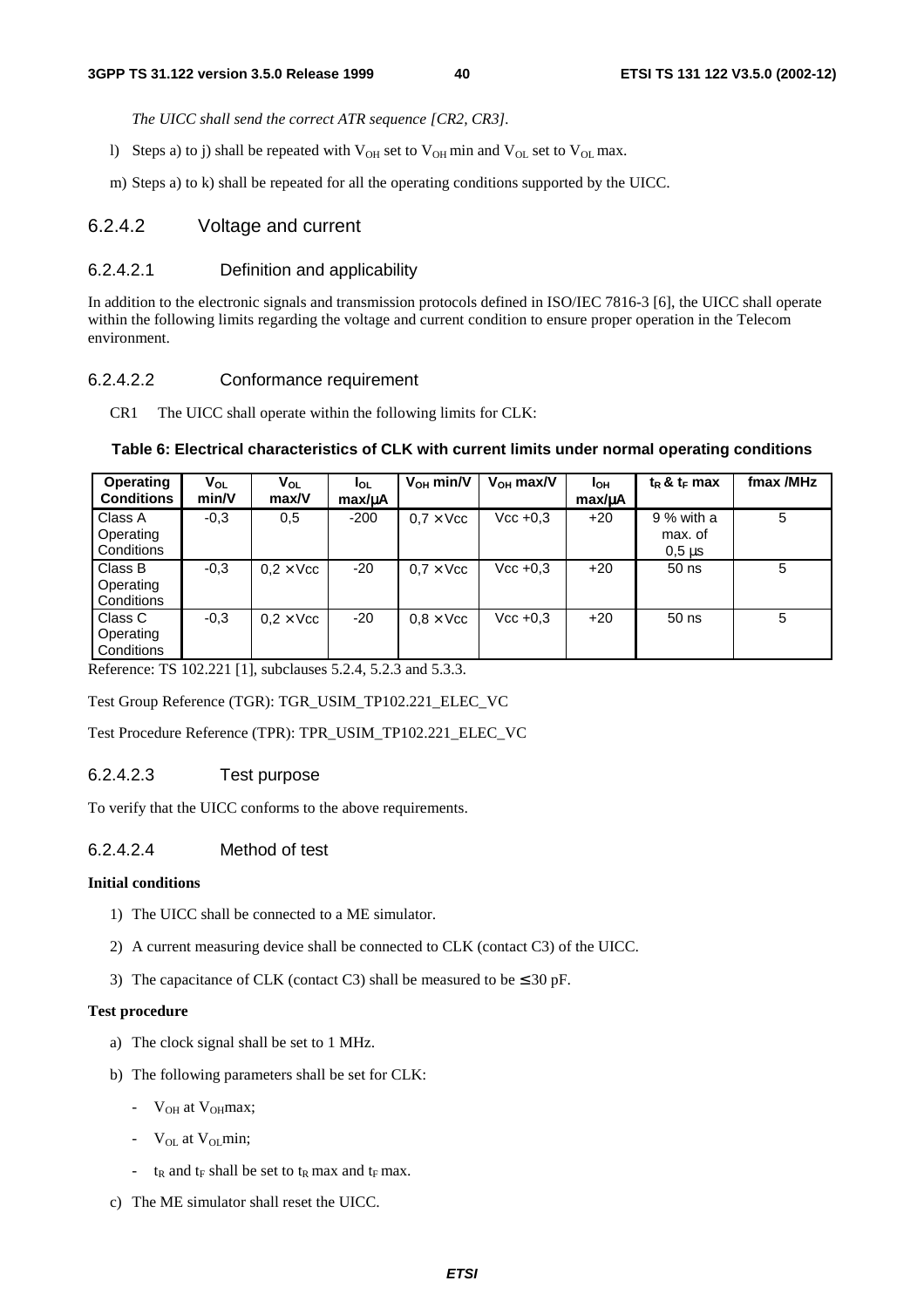*The UICC shall send the correct ATR sequence [CR1].*

- d) The following parameters shall be set for CLK:
- $V_{OH}$  at  $V_{OH}$ min;
- $V_{OL}$  at  $V_{OL}$  max.
- e) The ME simulator shall reset the UICC.

*The UICC shall send the correct ATR sequence [CR1].*

- f) Steps a) to e) shall be repeated with  $f_{clk} = f_{max}$ ,  $t_R = t_R$  max and  $t_F = t_f$  max.
- g) Steps a) to f) shall be repeated for all the operating conditions supported by the UICC.

*The following shall be true for all the operating conditions:*

- *IOHmax measured shall be less than or equal to +20* µ*A [CR1];*
- $I_{OImax}$  measured shall be less than or equal to –200  $\mu$ A [CR1];
- *The UICC shall send the correct ATR sequence after a reset [CR1].*

# 6.2.5 I/O (contact C7)

## 6.2.5.1 Voltage and current

## 6.2.5.1.1 Definition and applicability

In addition to the electronic signals and transmission protocols defined in ISO/IEC 7816-3 [6], the UICC shall operate within the following limits regarding the I/O signal to ensure proper operation in the Telecom environment.

## 6.2.5.1.2 Conformance requirement

CR1 The UICC shall operate within the following limits for I/O:

**Table 7: Electrical characteristics of the output of the I/O under normal operating conditions** 

| Operating<br><b>Conditions</b>                   | $V_{OL}$<br>min/V | $V_{OL}$ max/V | l <sub>OL</sub><br>$max/\mu A$ | $V_{OH}$<br>min/V | $V_{OH}$ max/V | $IOH$ max/ $\mu$ A | $t_R$ & $t_F$ max | fmax /MHz |
|--------------------------------------------------|-------------------|----------------|--------------------------------|-------------------|----------------|--------------------|-------------------|-----------|
| <b>Class A</b><br>Operating<br>Conditions        | $-0.3$            | 0,4            | $-1000$                        | 3,8               | $Vec + 0.3 V$  | $+20$              | 1 µs              | 5         |
| <b>Class B</b><br>Operating<br><b>Conditions</b> | $-0.3$            | 0,4            | $-1000$                        | $0.7 \times$ Vcc  | $Vec + 0.3 V$  | $+20$              | 1 μs              | 4         |
| Class C<br>Operating<br><b>Conditions</b>        | $-0.3$            | 0,3            | $-1000$                        | $0.7 \times$ Vcc  | $Vec + 0.3 V$  | $+20$              | 1 μs              | 4         |

## **Table 8: Electrical characteristics of the input of the I/O under normal operating conditions**

| <b>Operating</b><br><b>Conditions</b> | V <sub>IL</sub><br>min/V | $V_{II}$ max/V    | Ιıμ<br>max/uA | Vıн<br>min/V     | $V_{\text{H}}$ max/V | $I_{\text{H}}$ min/max<br>/µА | $t_R$ & $t_F$ max | fmax /MHz |
|---------------------------------------|--------------------------|-------------------|---------------|------------------|----------------------|-------------------------------|-------------------|-----------|
| Class A<br>Operating<br>Conditions    | $-0.3$                   | $0.15 \times$ Vcc | $+1000$       | $0.7 \times$ Vcc | $Vec + 0.3 V$        | ±20                           | 1 µs              | 5         |
| Class B<br>Operating<br>Conditions    | $-0,3$                   | $0.2 \times$ Vcc  | $+1000$       | $0.7 \times$ Vcc | $Vec + 0.3 V$        | ±20                           | 1 $\mu$ s         | 4         |
| Class C<br>Operating<br>Conditions    | $-0,3$                   | $0.2 \times$ Vcc  | $+1000$       | $0.7 \times$ Vcc | $Vec + 0.3 V$        | ±20                           | 1 µs              | 4         |

Reference: TS 102.221 [1], subclauses 5.1.5, 5.2.4 and 5.3.4.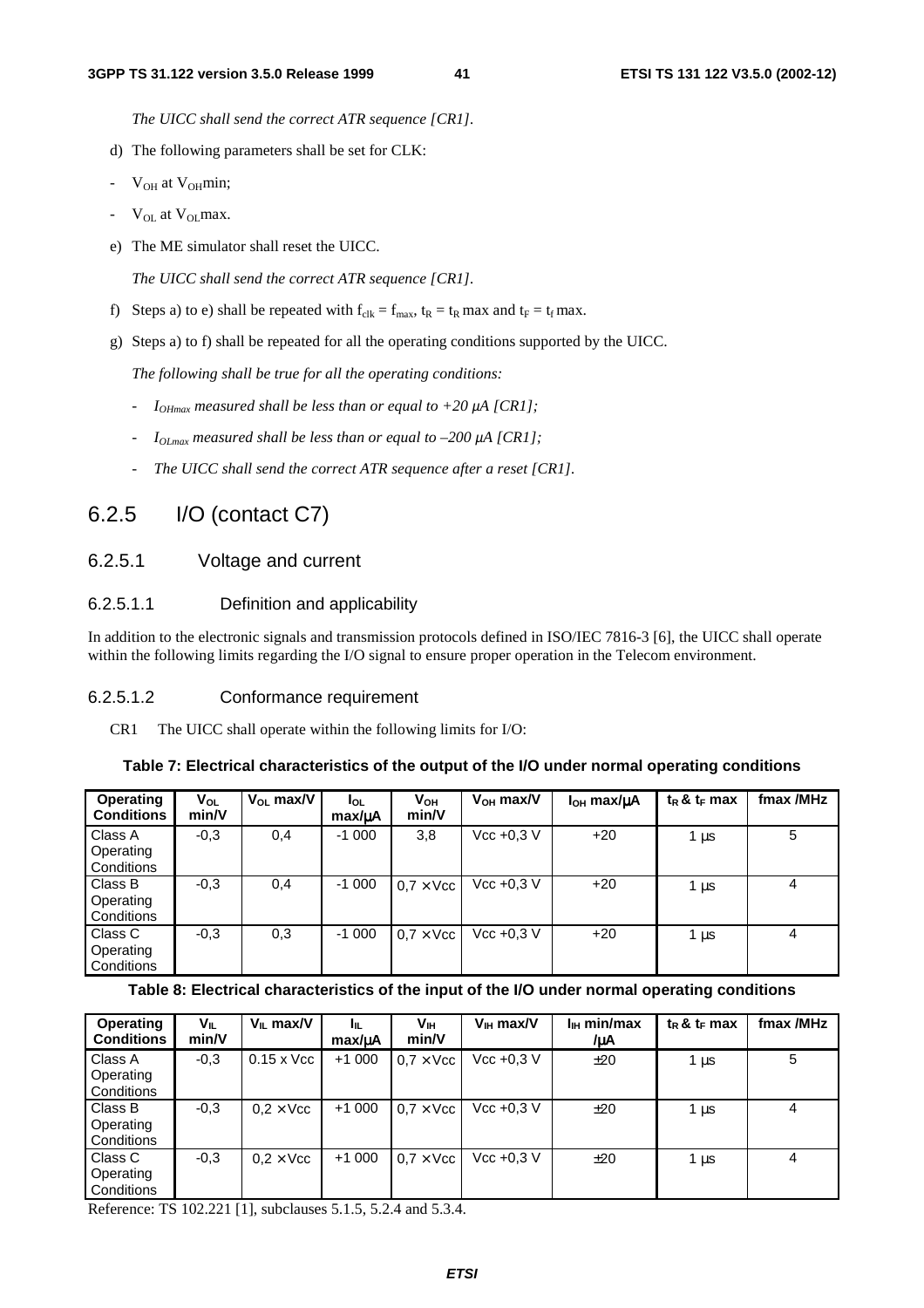Test Group Reference (TGR): TGR\_USIM\_TP102.221\_ELEC\_I/O

Test Procedure Reference (TPR): TPR\_USIM\_TP102.221\_ELEC\_I/O

### 6.2.5.1.3 Test purpose

To verify that the UICC conforms to the above requirements.

### 6.2.5.1.4 Method of test

### **Initial conditions**

- 1) The UICC shall be connected to a ME simulator.
- 2) A current measuring device shall be connected to I/O (contact C7) of the UICC.
- 3) The capacitance,  $C_{\text{out}}$  and  $C_{\text{in}}$ , of I/O (contact C7) shall be measured to be 30 pF.

### **Test procedure**

- a) The ME simulator shall be set to the following maximum range allowed by the UICC
	- Vcc to Vcc max;
	- $V_{OL}$  to  $V_{OL}$  min and  $V_{OH}$  to  $V_{OH}$  max;
	- $\rm{I_{IL}}$  to  $\rm{I_{IL}}$  max and  $\rm{I_{IH}}$  to  $\rm{I_{IH}}$  max;
	- $t_R$  to  $t_R$  max and  $t_F$  to  $t_F$  max.
- b) The ME simulator shall reset the UICC.
- c) The ME simulator shall send a STATUS command to the UICC.
- d) The ME simulator shall be set to the following minimum range allowed by the UICC with  $V_{OH}$  inactive:
	- Vcc to Vcc min;
	- $V_{OL}$  to  $V_{OL}$  max and  $V_{OH}$  to  $V_{OH}$  min;
	- $I_{IL}$  to  $I_{IL}$  max and  $I_{IH}$  to  $I_{IH}$  min;
	- $t_R$  to  $t_R$  max and  $t_F$  to  $t_F$  max.
- e) The ME simulator shall reset the UICC.
- f) The ME simulator shall send a STATUS command to the UICC.
- g) Steps a) to f) shall be repeated for all the operating conditions supported by the UICC.

*Acceptance criteria for all the operating conditions [CR1]:*

- *- I<sub>OL</sub>* shall be between 0 mA and I<sub>OL</sub> max;
- *-*  $I_{OH}$  shall be  $\leq I_{OH}$  max;
- *VIL shall be between VIL min and VIL max;*
- *VIH shall be between VIH min and VIH max;*
- *- t<sub>R</sub>* and *t<sub>R</sub>* generated by the UICC shall be  $\leq t_R$  and  $t_F$  max.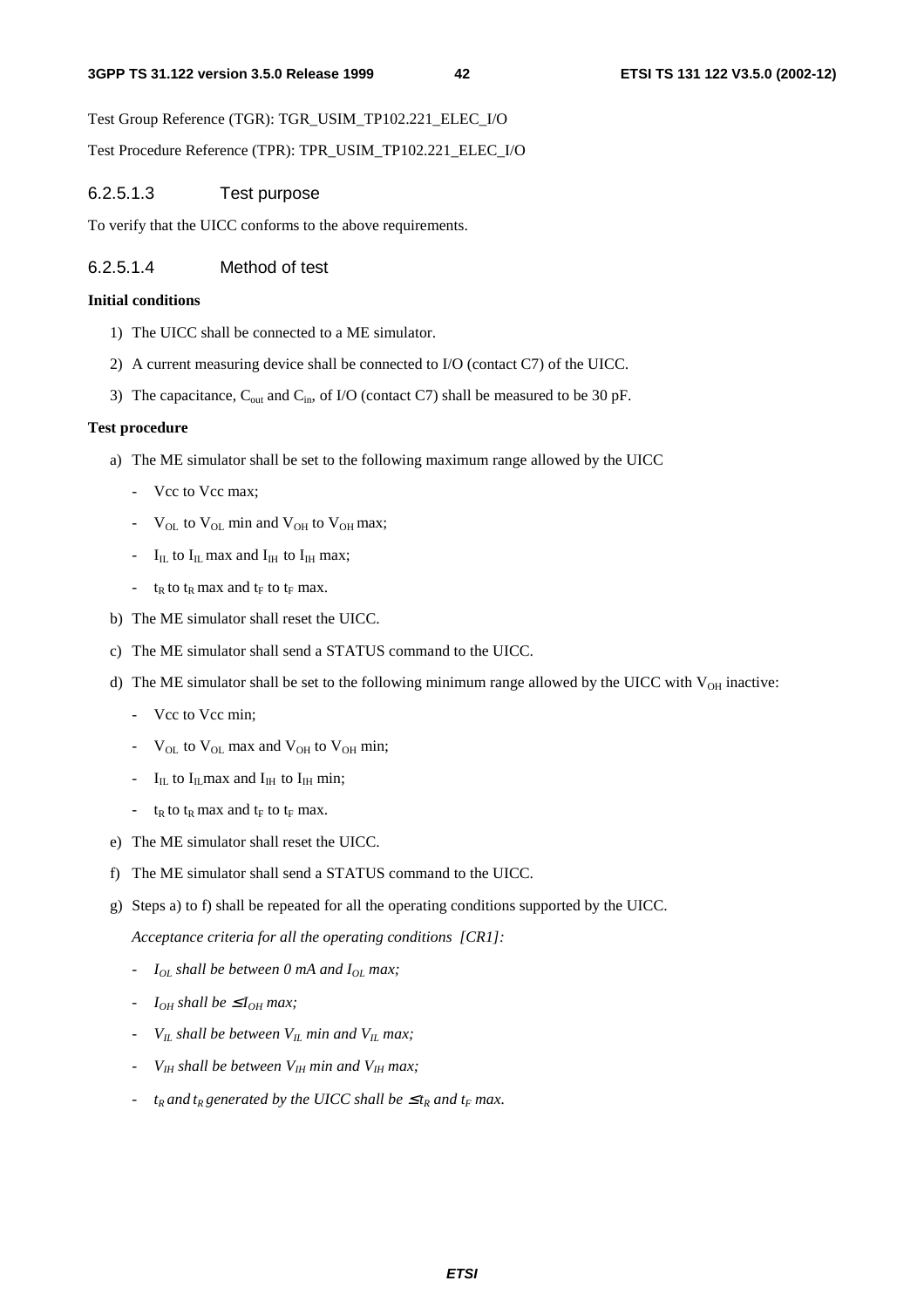## 6.3 Initial communication establishment procedure

## 6.3.1 Supply voltage switching

6.3.1.1 Supply voltage classes

## 6.3.1.1.1 Definition and applicability

The supply voltage class is indicated in the ATR to inform the ME of the classes of operating condition accepted by the UICC.

### 6.3.1.1.2 Conformance requirement

- CR1 The supply voltage class shall be indicated in the ATR.
- CR2 If the UICC supports several voltage classes, they shall be consecutive.

Reference: TS 102.221 [1], subclause 6.2.1.

Test Group Reference (TGR): TGR\_USIM\_TP102.221\_COM\_SVS\_SVC

Test Procedure Reference (TPR): TPR\_USIM\_TP102.221\_COM\_SVS\_SVC

## 6.3.1.1.3 Test purpose

To verify that the UICC conforms to the above requirements.

NOTE: CR1 and CR2 are tested in subclause 7.4.1.

## 6.3.1.1.4 Method of test

### **Initial conditions**

N/A

## **Test procedure**

N/A

## 6.3.1.2 Power consumption of the UICC during ATR

## 6.3.1.2.1 Definition and applicability

The current consumption shall not exceed the specified limit during ATR to ensure proper operation in the 3G environment.

## 6.3.1.2.2 Conformance requirement

- CR1 The UICC power consumption during the ATR at the maximum external clock CLK shall not exceed the value defined in the table 6.2a in TS 102.221 [1], subclause 6.2.2, for each voltage class indicated in the ATR.
- CR2 The UICC power consumption during the ATR at the 4MHz CLK shall not exceed the value defined in the table 6.2b in TS 102.221 [1], subclause 6.2.2, for each voltage class indicated in the ATR.
- CR3 The power consumption of the UICC is restricted to the values indicated in tables 6.2a and 6.2b TS 102.221 [1] until an application is selected.

Reference: TS 102.221 [1], subclauses 6.2.2 and 6.2.3.

Test Group Reference (TGR): TGR\_USIM\_TP102.221\_COM\_SVS\_PC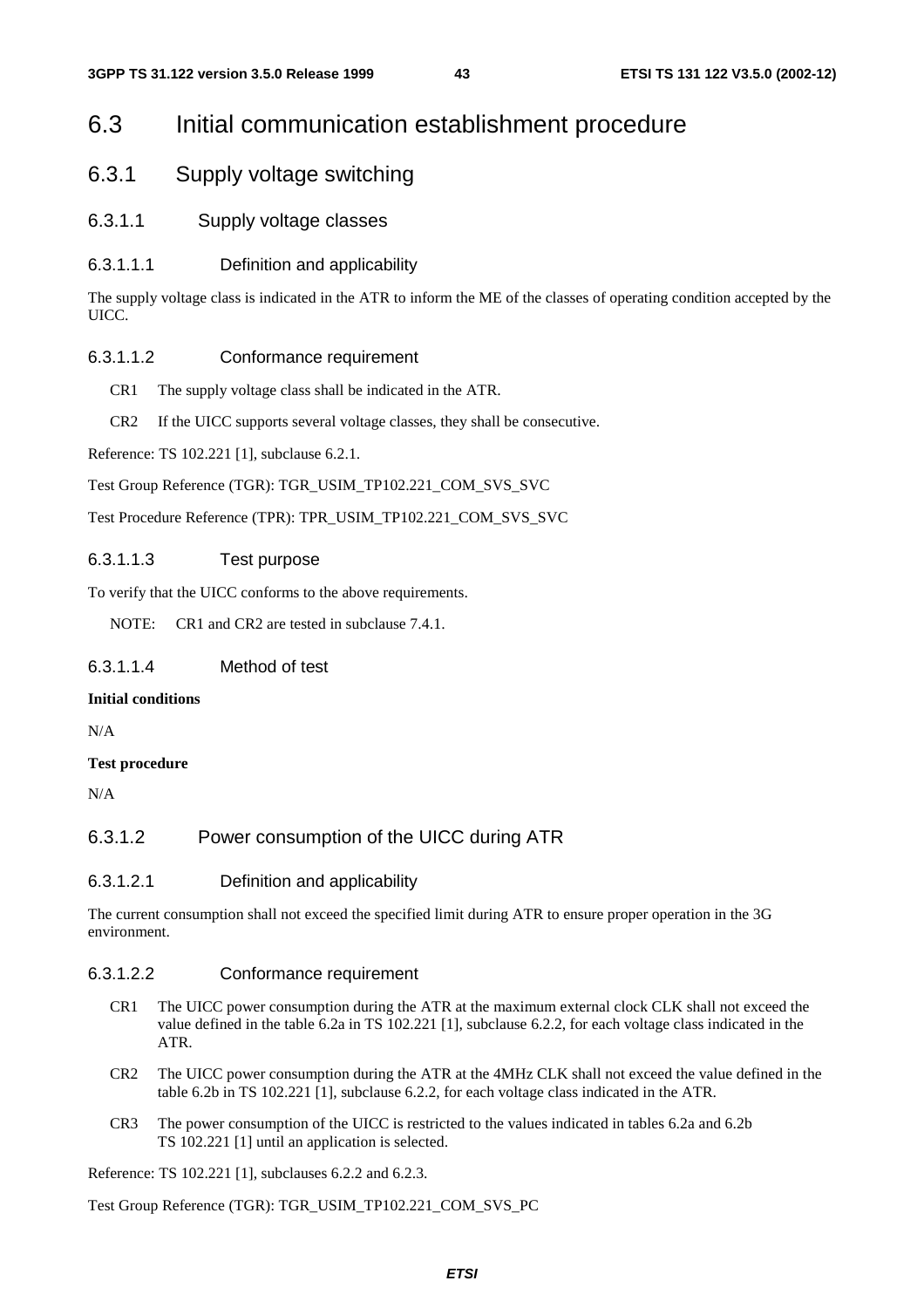Test Procedure Reference (TPR): TPR\_USIM\_TP102.221\_COM\_SVS\_PC

## 6.3.1.2.3 Test purpose

To verify that the UICC conforms to the above requirements.

## 6.3.1.2.4 Method of test

## **Initial conditions**

- 1) The UICC shall be connected to a ME simulator.
- 2) PIN of the UICC shall be set to '00000000'.

## **Test procedure**

- NOTE: Repeat the following steps for each voltage class supported by the UICC.
- a) The frequency of the clock source shall be set to 4 MHz.
- b) The ME simulator shall reset the UICC.

 *The UICC shall send the ATR sequence.*

- c) The ME simulator shall send a CHANGE PIN command to the UICC with new PIN value '10101010'.
- d) The ME simulator shall send a CHANGE PIN command to the UICC to return the PIN to its original value.

 *The current consumption of the UICC shall not exceed the maximum values given in table 6.2b in TS 102.221 [1], subclause 6.2.1 according to the voltage class during b), c) and d) [CR1].*

- e) The frequency of the clock source shall be set to the maximum frequency according to the voltage class.
- f) The ME simulator shall reset the UICC.

 *The UICC shall send the ATR sequence.*

- g) The ME simulator shall send a CHANGE PIN command to the UICC with new PIN value of '10101010'.
- h) The ME simulator shall send a CHANGE PIN command to the UICC to return the PIN to its original value.

 *The current consumption of the UICC shall not exceed the maximum values given in table 6.2a in TS 102.221 [1], subclause 6.2.1 according to the voltage class during f), g) and h) [CR2].*

## 6.3.1.3 Application related electrical parameters

## 6.3.1.3.1 Definition and applicability

The current consumption shall not exceed the specified limit during the application is activated to ensure proper operation in the 3G environment.

## 6.3.1.3.2 Conformance requirement

- CR1 If an application specifies its own maximum power consumption values, it shall not exceed the maximum value defined in table 6.3 in TS 102.221 [1], subclause 6.2.3.
- CR2 If an application specifies its own maximum power consumption values, the current consumption shall conform to the voltage class indicated in the response for STATUS/SELECT commands, while the application is selected.
- CR3 If an application does not specify its own maximum power consumption values, the current consumption shall conform to the values defined in table 6.4 in TS 102.221 [1], subclause 6.2.3, while the application is selected.

Reference: TS 102.221 [1], subclause 6.2.3.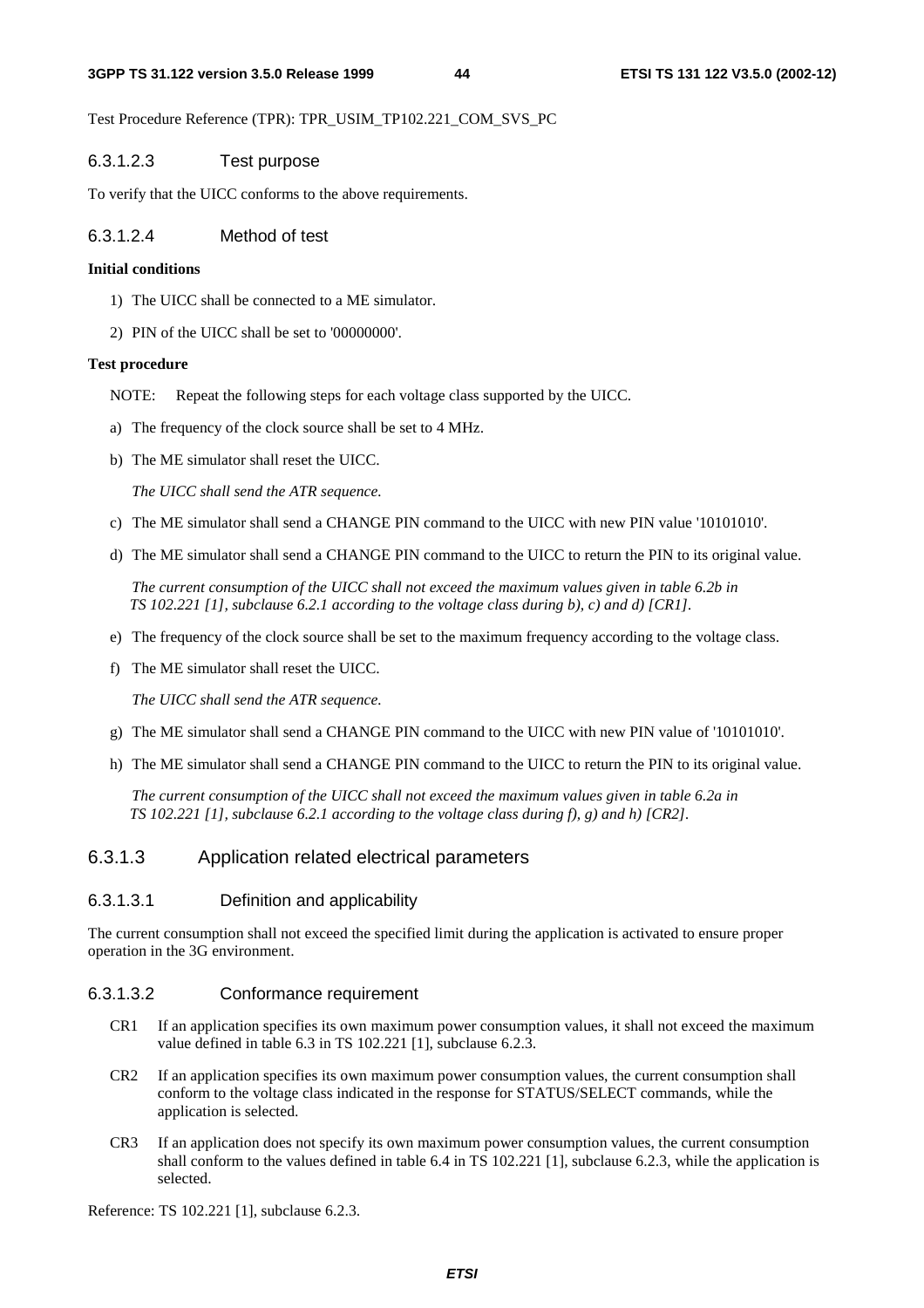Test Group Reference (TGR): TGR\_USIM\_TP102.221\_COM\_SVS\_AREP

Test Procedure Reference (TPR): TPR\_USIM\_TP102.221\_COM\_SVS\_AREP

## 6.3.1.3.3 Test purpose

To verify that the UICC conforms to the above requirements.

## 6.3.1.3.4 Method of test

### **Initial conditions**

1) The UICC shall be connected to a ME simulator.

### **Test procedure**

- NOTE: Following steps shall be repeated for each application in the UICC.
- a) The ME simulator shall reset the UICC.
- b) The ME simulator shall send a SELECT command to the UICC to select and activate USIM application.
- c) If the power consumption is present in the FCP, the following steps shall be performed.

 *The power consumption in the FCP does not exceed maximum values defined in table 6.3 in TS 102.221 [1], subclause 6.2.3 [CR1].*

- c-1) The ME simulator shall send a VERIFY PIN command with PIN to the UICC.
- c-2) The ME simulator shall send a SELECT command to select  $EF_{LOCI}$ .
- c-3) The ME simulator shall send an UPDATE BINARY command with data string '11 22 33 44 55 66 77 88 99 AA BB'.

 *The power consumption of the UICC shall not exceed the maximum values given in the response data at b) during c-1), c-2) and c-3) [CR2].*

- d) If the power consumption is not present in the FCP, following steps shall be performed.
- d-1) The ME simulator shall send a VERIFY PIN command with PIN to the UICC.
- d-2) The ME simulator shall send a SELECT command to select  $EF_{LOCI}$ .
- d-3) The ME simulator shall send an UPDATE BINARY command with data string '11 22 33 44 55 66 77 88 99 AA BB'.

 *The power consumption of the UICC shall not exceed the maximum values defined in table 6.4 in TS 102.221 [1], subclause 6.2.3 during d-1), d-2) and d-3) [CR3].* 

e) The ME simulator shall send an UPDATE BINARY command with data string 'A1 A2 A3 A4 A5 A6 A7 A8 A9 00 00'.

## 6.3.2 ATR content

## 6.3.2.1 Major capabilities

## 6.3.2.1.1 Definition and applicability

The ATR is the information presented by the UICC to the ME at the beginning of the card session and gives operational requirements.

## 6.3.2.1.2 Conformance requirement

CR1 The ATR shall be in accordance with ISO/IEC 7816-3 [6].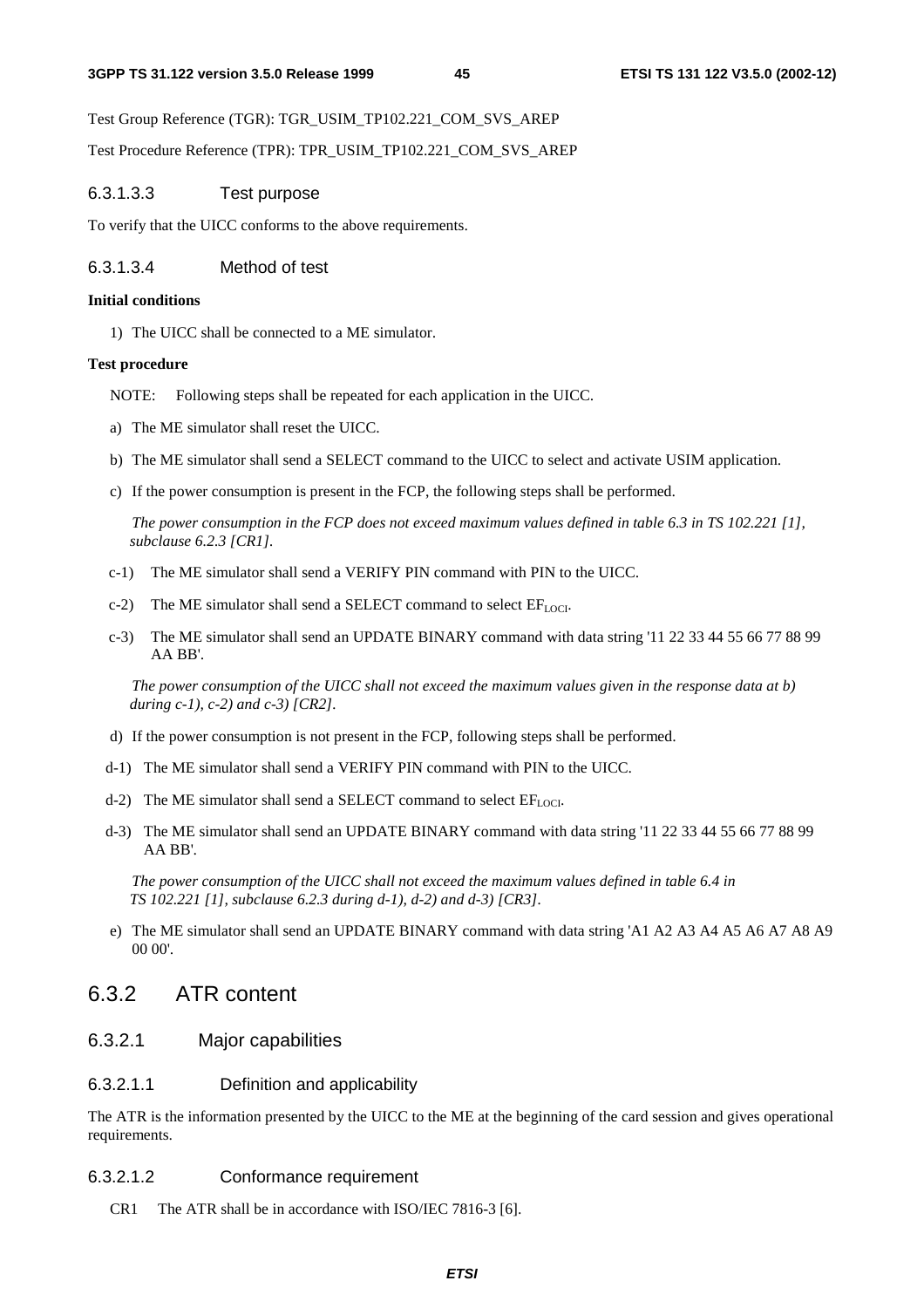- $CR2 \tT = 15$  parameters shall be present in the ATR.
- CR3 The category indicator in the historical bytes shall be '80'.
- CR4 The first information sent by the card in the historical byte shall be the "card service data" data object.
- CR5 The second information sent by the card in the historical shall be the "card capabilities" data object.
- CR6 The information carried by the historical bytes of the UICC shall follow clause 8 of ISO/IEC 7816-4 [7].

Reference: TS 102.221 [1], subclause 6.3 and 6.3.1

Test Group Reference (TGR): TGR\_USIM\_TP102.221\_COM\_ATRC\_MC

Test Procedure Reference (TPR): TPR\_USIM\_TP102.221\_COM\_ATRC\_MC

## 6.3.2.1.3 Test purpose

To verify that the UICC conforms to the above requirements.

NOTE: The testing of CR1 is outside the scope of the present document.

## 6.3.2.1.4 Method of test

## **Initial conditions**

1) The UICC shall be connected to a ME simulator.

### **Test procedure**

a) The ME simulator shall reset the UICC.

 *The UICC shall send the valid ATR sequence.* 

 *The ATR shall be in accordance with ISO/IEC 7816-3 [6].* 

 *The following parameters shall be present:* 

 *- T = 15 parameter [CR2].* 

 *The following parameters shall be present and in the following order in the historical bytes:* 

- *The category indicator = '80' [CR3]*;
- *"card service data" data object [CR4];*
- *"card capabilities" data object [CR5].*

 *The historical bytes shall follow clause 8 of ISO/IEC 7816-4 [7][CR6].* 

## 6.3.2.2 Speed enhancement

## 6.3.2.2.1 Definition and applicability

The UICC shall at least operate with all mandatory values of the transmission factors F and D described in TS 102.221 [1] to ensure proper operation in the 3G environment.

## 6.3.2.2.2 Conformance requirement

- CR1 The UICC shall at least support  $(F, D) = (512, 8)$  and  $(512, 16)$  in addition to  $(372, 1)$ .
- CR2  $(F, D) = (372, 1)$  shall be the default value.

Reference: TS 102.221 [1], subclause 6.3.2.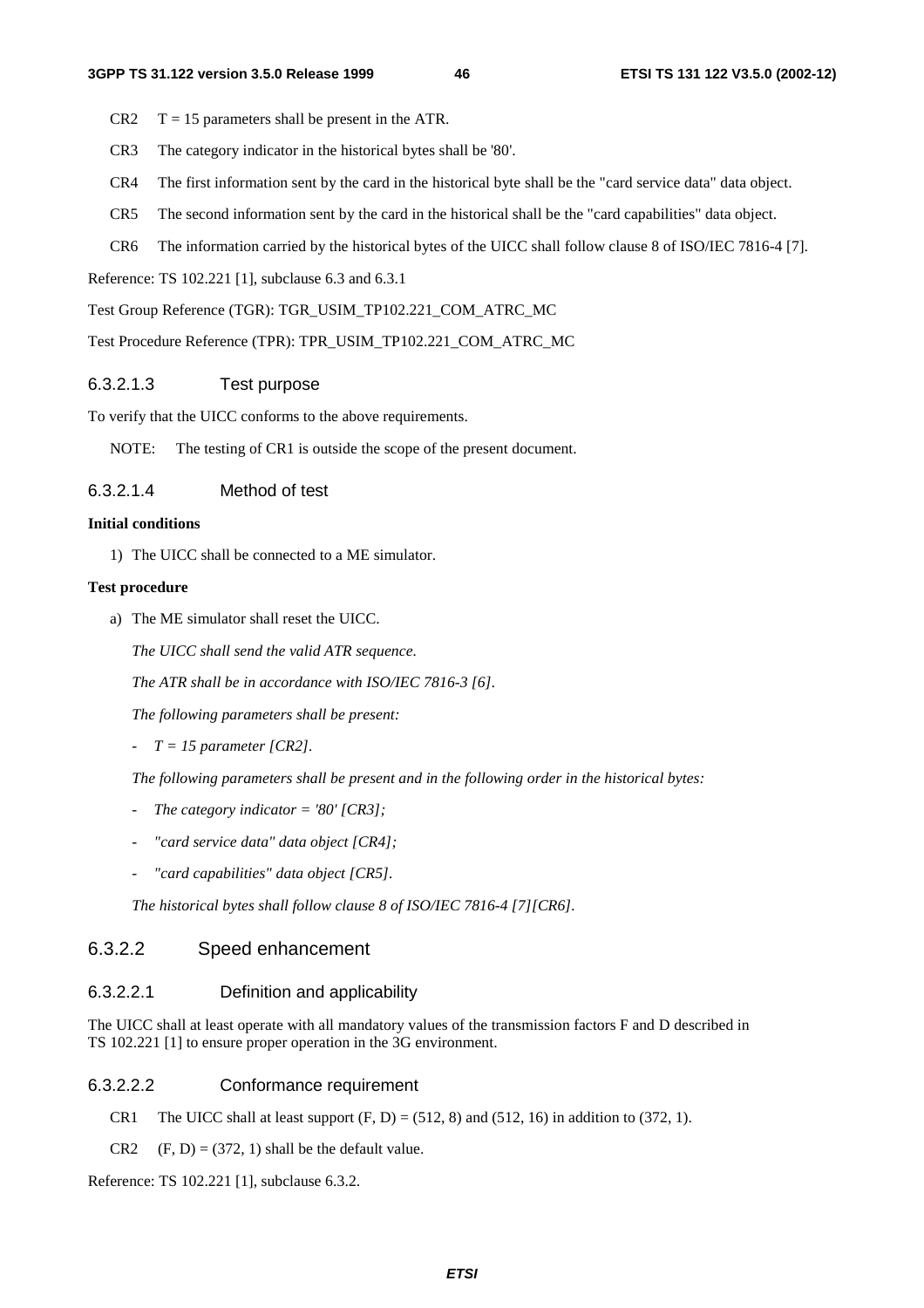Test Group Reference (TGR): TGR\_USIM\_TP102.221\_COM\_ATRC\_SE

Test Procedure Reference (TPR): TPR\_USIM\_TP102.221\_COM\_ATRC\_SE

## 6.3.2.2.3 Test purpose

To verify that the UICC conforms to the above requirements.

## 6.3.2.2.4 Method of test

## **Initial conditions**

1) The UICC shall be connected to a ME simulator.

## **Test Procedure**

- a) The ME simulator shall cold reset the UICC.
- b) The ME simulator shall send a PPS-Request to the UICC, selecting  $T = 0$  protocol and  $(F, D) = (512, 8)$ .  *The UICC shall send a valid PPS-Response indicating support for the requested parameters.*
- c) The ME simulator shall send a STATUS command with  $P2 = '00'$  at  $(F, D) = (512, 8)$ .

 *The UICC shall send a valid FCP [CR1].*

- d) The ME simulator shall cold reset the UICC.
- e) The ME simulator shall send a PPS-Request to the UICC, selecting  $T = 0$  protocol and  $(F, D) = (512, 16)$ . *The UICC shall send a valid PPS-Response indicating support for the requested parameters.*
- f) The ME simulator shall send a STATUS command with P2 = '00' at  $(F, D) = (512, 16)$ .  *The UICC shall send a valid FCP [CR1].*
- g) The ME simulator shall cold reset the UICC.
- h) The ME simulator shall send a STATUS command with  $P2 = '00'$  at  $(F, D) = (372, 1)$ .  *The UICC shall send a valid FCP [CR2].*
- i) The ME simulator shall cold reset the UICC.
- j) The ME simulator shall send a PPS-Request to the UICC, selecting  $T = 0$  protocol and  $(F, D) = (372, 1)$ .  *The UICC shall send a valid PPS-Response indicating support for the requested parameters.*
- k) The ME simulator shall send a STATUS command with  $P2 = '00'$  at  $(F, D) = (372, 1)$ .  *The UICC shall send a valid FCP [CR1].*

## 6.3.3 PPS procedure

## 6.3.3.1 Definition and applicability

The ATR indicates which protocols are available for use during a session. The PPS procedure allows one of the available protocol types to be selected.

## 6.3.3.2 Conformance requirement

- CR1 The UICC shall support the PPS procedure in order to use other transmission parameters.
- CR2 The UICC shall respond to a PPS-Request from the ME with a PPS-Response.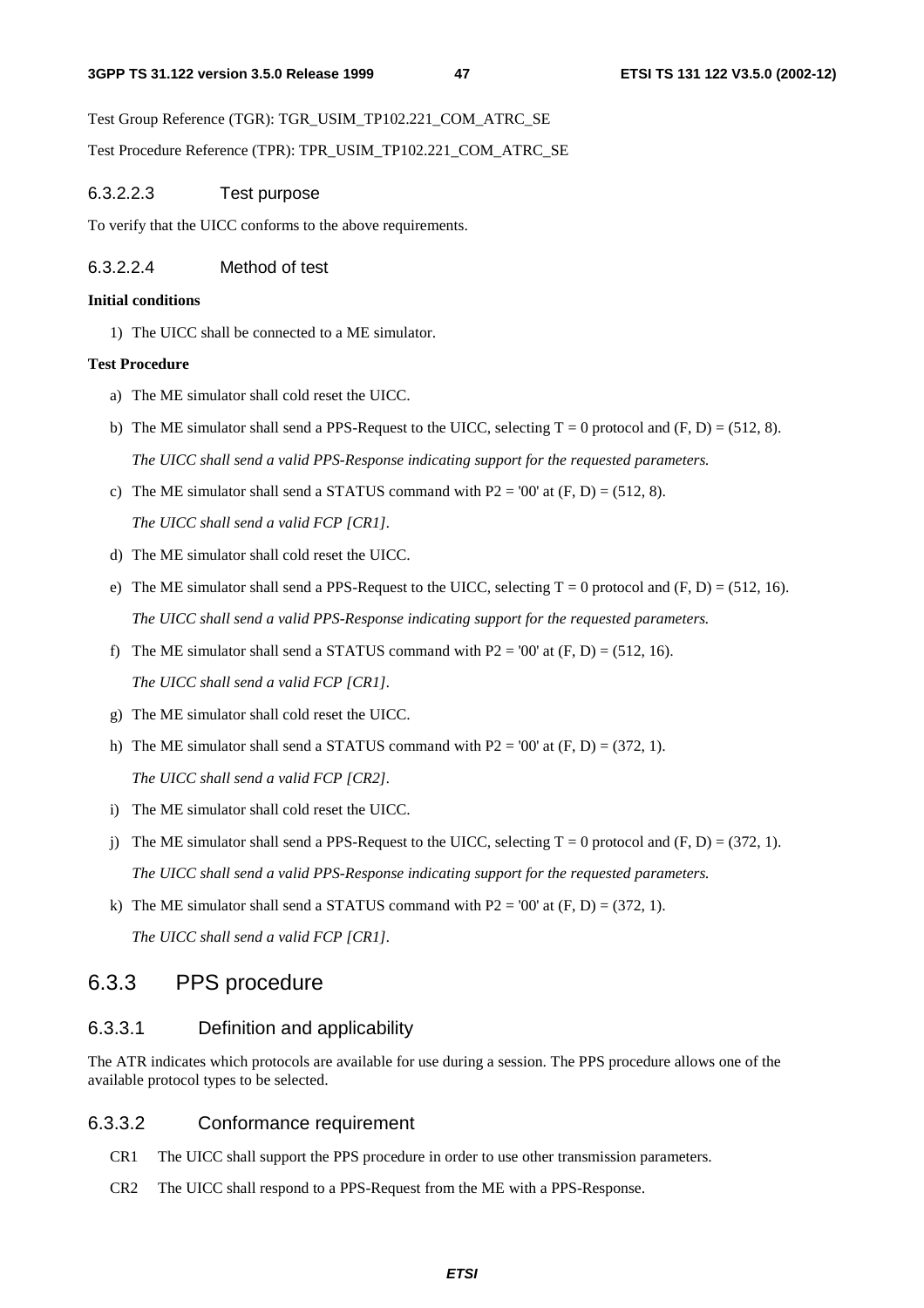#### **3GPP TS 31.122 version 3.5.0 Release 1999 48 ETSI TS 131 122 V3.5.0 (2002-12)**

CR3 If the transmission parameters are indicated in the ATR, these shall be interpreted in accordance with ISO/IEC 7816-3 [6].

Reference: TS 102.221 [1], subclause 6.4.

Test Group Reference (TGR): TGR\_USIM\_TP102.221\_COM\_PPS

Test Procedure Reference (TPR): TPR\_USIM\_TP102.221\_COM\_PPS

## 6.3.3.3 Test purpose

To verify that the UICC conforms to the above requirements.

NOTE 1: CR1 and CR2 are tested in subclause 6.3.2.2.

NOTE 2: CR3 is not tested as it is out of the scope of the present document.

## 6.3.3.4 Method of test

## **Initial conditions**

N/A

**Test Procedure**

N/A

## 6.3.4 Reset

## 6.3.4.1 Definition and applicability

The UICC shall support both cold and warm resets.

## 6.3.4.2 Conformance requirement

- CR1 After a cold reset, the UICC shall enter the negotiable mode and the security status shall be reset.
- CR2 After a warm reset, the UICC shall enter either the negotiable mode or the specific mode and the security status shall be reset.

Reference: TS 102.221 [1], subclauses 6.5 and 6.6.

Test Group Reference (TGR): TGR\_USIM\_TP102.221\_COM\_RST

Test Procedure Reference (TPR): TPR\_USIM\_TP102.221\_COM\_RST

## 6.3.4.3 Test purpose

To verify that the UICC conforms to the above requirements.

## 6.3.4.4 Method of test

### **Initial conditions**

1) The UICC shall be connected to a ME simulator.

### **Test Procedure**

- a) The ME simulator shall reset the UICC.
- b) The ME simulator shall send a VERIFY PIN command with PIN to the UICC.
- c) The ME simulator shall cold reset the UICC.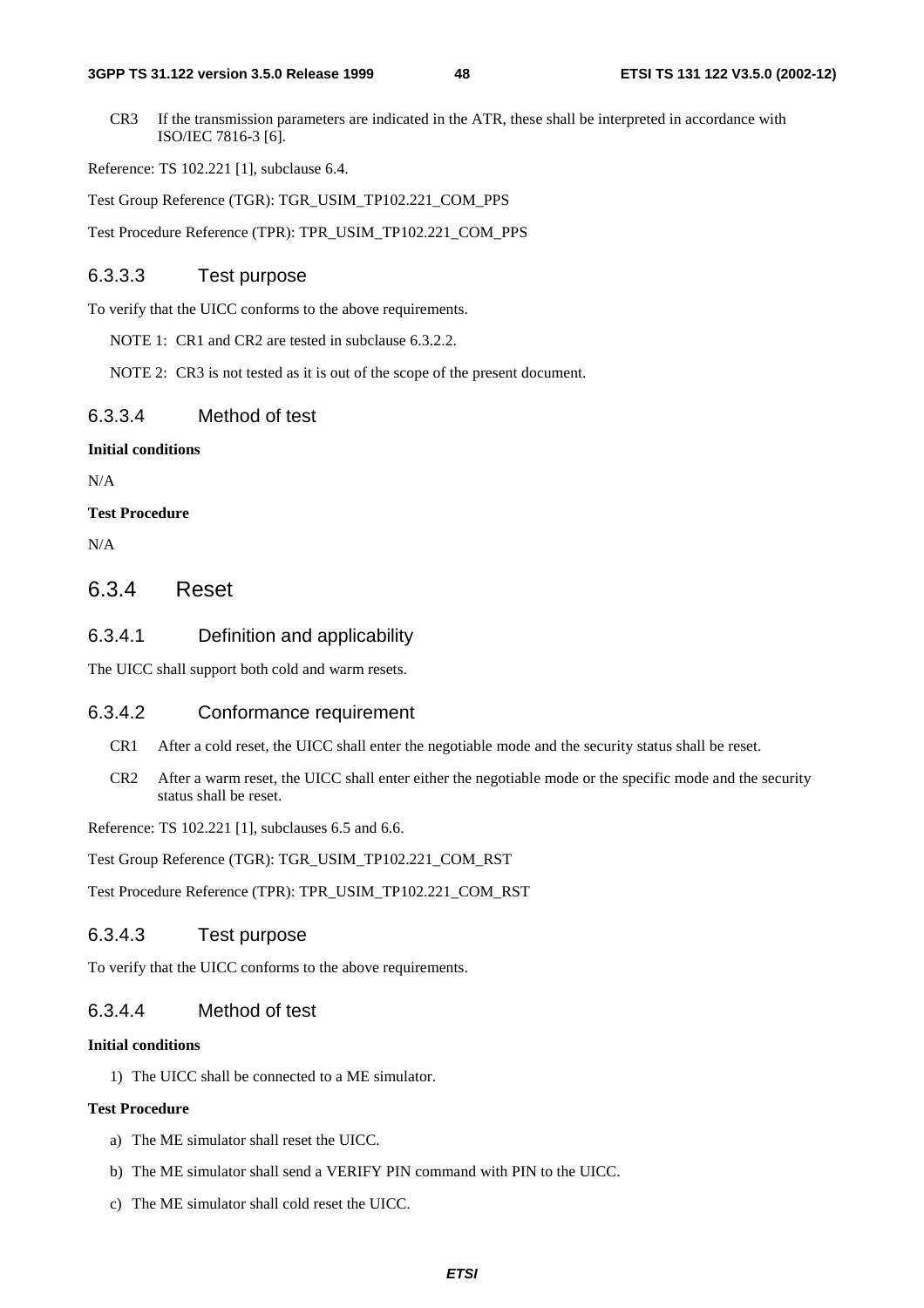*The UICC shall send the valid ATR sequence. The specific mode byte TA(2) shall not present within the ATR returned by the UICC [CR1].*

- d) The ME simulator shall send a SELECT command to the UICC to select  $EF_{PL}$ .
- e) The ME simulator shall send and UPDATE BINARY command using a length of 2 byte, and data string '00 00' to the UICC.

 *The status condition returned by the UICC shall be SW1 = '69', SW2 = '82' - Security status not satisfied [CR1].*

- f) The ME simulator shall send a VERIFY PIN command with PIN to the UICC.
- g) The ME simulator shall warm reset the UICC.

 *The UICC shall send the valid ATR sequence [CR2].*

- h) The ME simulator shall send a SELECT command to the UICC to select  $EF_{PL}$ .
- i) The ME simulator shall send an UPDATE BINARY command using a length of 2 bytes, and data string '00 00' to the UICC.

 *The status condition returned by the UICC shall be SW1 = '69', SW2 = '82' - Security status not satisfied [CR2].*

## 6.3.5 Clock stop mode

## 6.3.5.1 Definition and applicability

It shall be mandatory for all UICCs complying with TS 102.221 [1] to support clock stop mode described therein except for the UICC supporting class A operating conditions only.

### 6.3.5.2 Conformance requirement

CR1 The UICC shall support the clock stop procedure.

Reference: TS 102.221 [1], subclause 6.7.

Test Group Reference (TGR): TGR\_USIM\_TP102.221\_COM\_CSM

Test Procedure Reference (TPR): TPR\_USIM\_TP102.221\_COM\_CSM

## 6.3.5.3 Test purpose

To verify that the UICC conforms to the above requirements.

## 6.3.5.4 Method of test

#### **Initial conditions**

1) The UICC shall be connected to a ME simulator.

### **Test procedure**

a) The ME simulator shall reset the UICC.

 *The ATR shall contain a following character:* 

- *- TA(i)* after the first occurrence of  $T = 15$  in TD(i-1) for i>2;
- *Both b8 and b7 shall not be equal to zero [CR1].*
- b) The ME simulator shall stop the clock according to the clock stop mode after the ATR.
- c) The ME simulator shall pause for 10 seconds, then starts the clock again.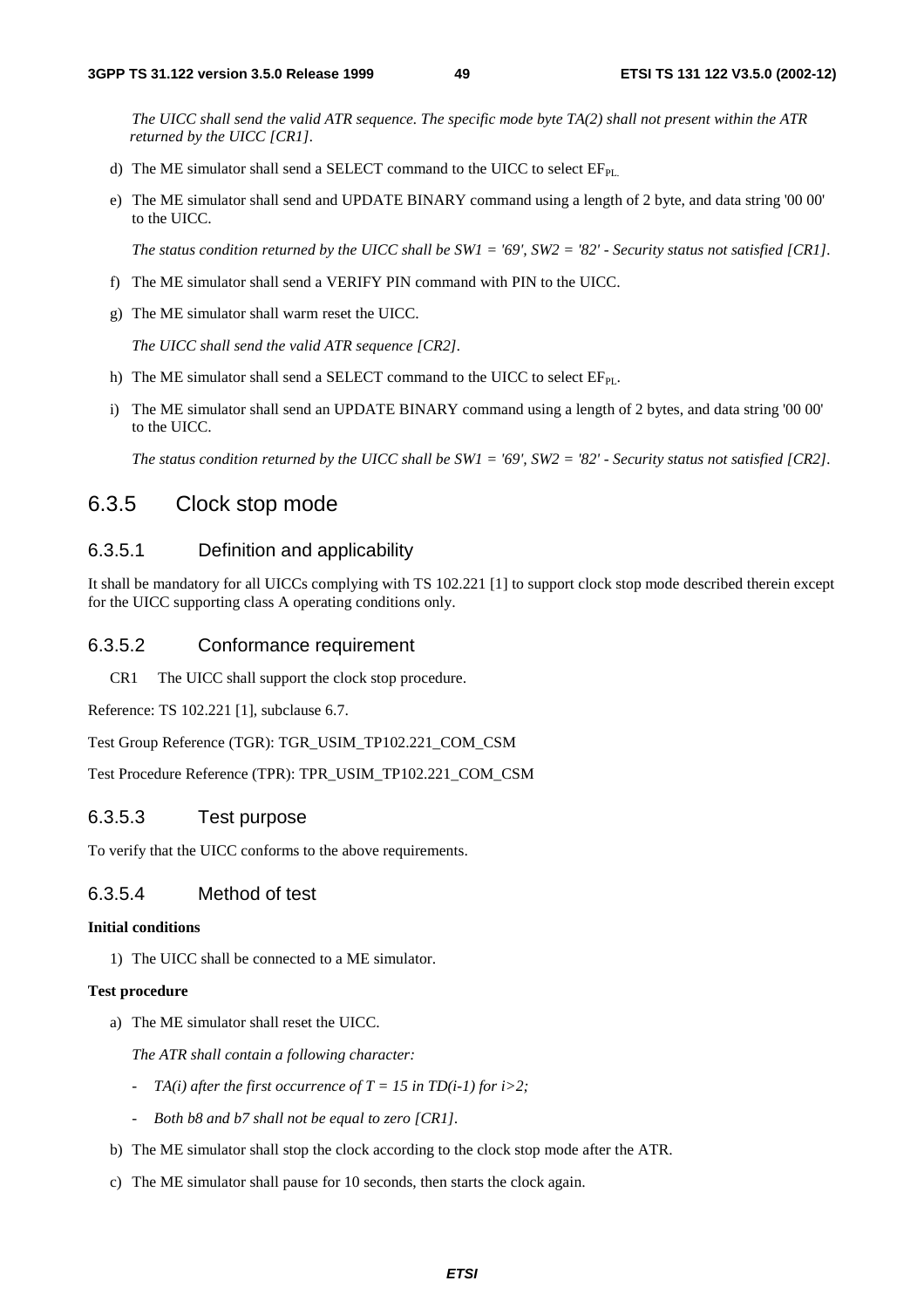d) The ME simulator shall wait for more than 744 clock cycles after having started the clock, and then shall send a SELECT command to the UICC to select the  $EF_{\text{ICCID}}$ .

 *The SELECT command shall be executed successfully [CR1].*

## 6.3.6 Bit/character duration and sampling time

## 6.3.6.1 Definition and applicability

The UICC shall adhere to the electronic signals and transmission protocols defined in TS 102.221 [1] and ISO/IEC 7816-3 [6] to ensure proper operation in the 3G environment.

### 6.3.6.2 Conformance requirement

CR1 The bit/character duration and sampling time specified in ISO/IEC 7816-3 [6], subclause 6.3.2 are valid for all communications.

Reference: TS 102.221 [1], subclause 6.8.

Test Group Reference (TGR): TGR\_USIM\_TP102.221\_COM\_BDS

Test Procedure Reference (TPR): TPR\_USIM\_TP102.221\_COM\_BDS

### 6.3.6.3 Test purpose

To verify that the UICC conforms to the above requirements.

NOTE: The testing of CR1 is outside the scope of the present document.

### 6.3.6.4 Method of test

### **Initial conditions**

N/A

### **Test procedure**

N/A

## 6.3.7 Error handling

### 6.3.7.1 Definition and applicability

The UICC shall adhere to the electronic signals and transmission protocols defined in TS 102.221 [1] and ISO/IEC 7816-3 [6] to ensure proper operation in the 3G environment.

### 6.3.7.2 Conformance requirement

CR1 Error detection and character repetition specified in ISO/IEC 7816-3 [6], subclause 6.3.3 is mandatory for the UICC for all communications using  $T = 0$ .

Reference: TS 102.221 [1], subclause 6.9.

Test Group Reference (TGR): TGR\_USIM\_TP102.221\_COM\_EH

Test Procedure Reference (TPR): TPR\_USIM\_TP102.221\_COM\_EH

## 6.3.7.3 Test purpose

To verify that the UICC conforms to the above requirements.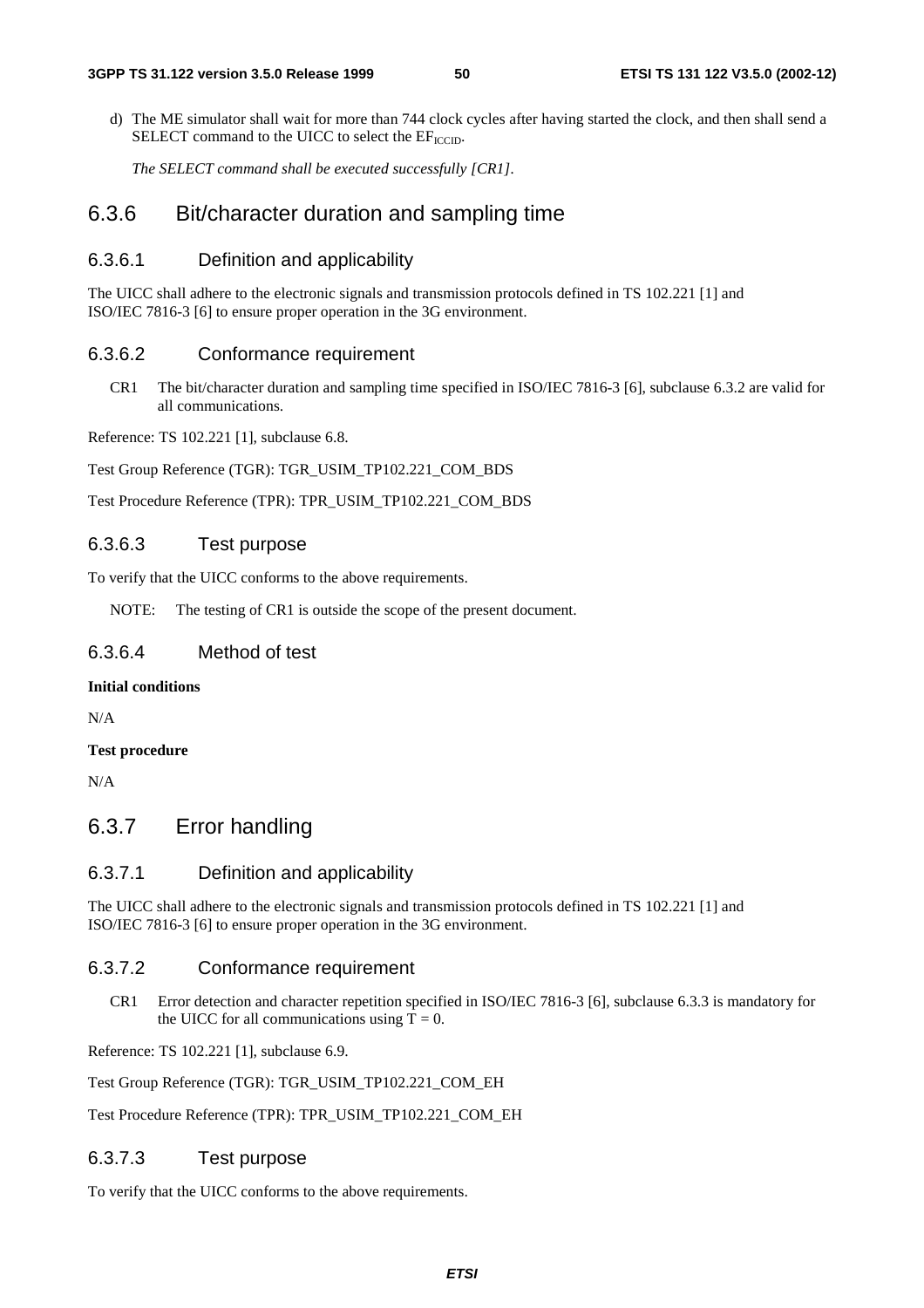## 6.3.7.4 Method of test

### **Initial conditions**

1) The UICC shall be connected to a ME simulator.

### **Test procedure**

- NOTE: The following steps shall be performed for each communication speed supported by the UICC for  $T = 0$ .
- a) The ME simulator shall cold reset the UICC.
- b) The ME simulator shall request character repetition (i.e. transmits an error signal during the guard time) to the UICC for all character frames during the ATR.

 *The UICC shall send the valid ATR with character repetition [CR1].*

- c) The ME simulator shall send a correct PPS request to the UICC (conditional).
- d) The ME simulator shall send a SELECT command to the UICC to select the MF with incorrect character parity for all character frames.

 *The UICC shall request character repetition (i.e. transmits an error signal during the guard time) for all character frames [CR1].*

e) The ME simulator shall receive the response from the UICC but request character repetition for all character frames.

 *The UICC shall send the valid FCP with character repetition [CR1].*

## 6.3.8 Compatibility

### 6.3.8.1 Definition and applicability

The UICC shall provide the voltage class indication defined in TS 102.221 [1] to the terminal to ensure proper operation in the Telecom environment.

### 6.3.8.2 Conformance requirement

CR1 UICCs that are used in applications where the supply voltage class detection is based on the STATUS response shall support this procedure in addition to the supply voltage class indication in the ATR.

Reference: TS 102.221 [1], subclause 6.10.

Test Group Reference (TGR): TGR\_USIM\_TP102.221\_COM\_CM

Test Procedure Reference (TPR): TPR\_USIM\_TP102.221\_COM\_CM

## 6.3.8.3 Test purpose

To verify that the UICC conforms to the above requirements.

- NOTE 1: The supply voltage class indication in the ATR and STATUS response are tested respectively in subclause 6.3.1 and subclause 6.8.1.2 in the present document as they are mandatory for all the UICCs except the UICCs supporting class A operating condition only.
- NOTE 2: The supply voltage class detection based on STATUS response for compatibility purpose is out of the scope of the present document.

### 6.3.8.4 Method of test

### **Initial conditions**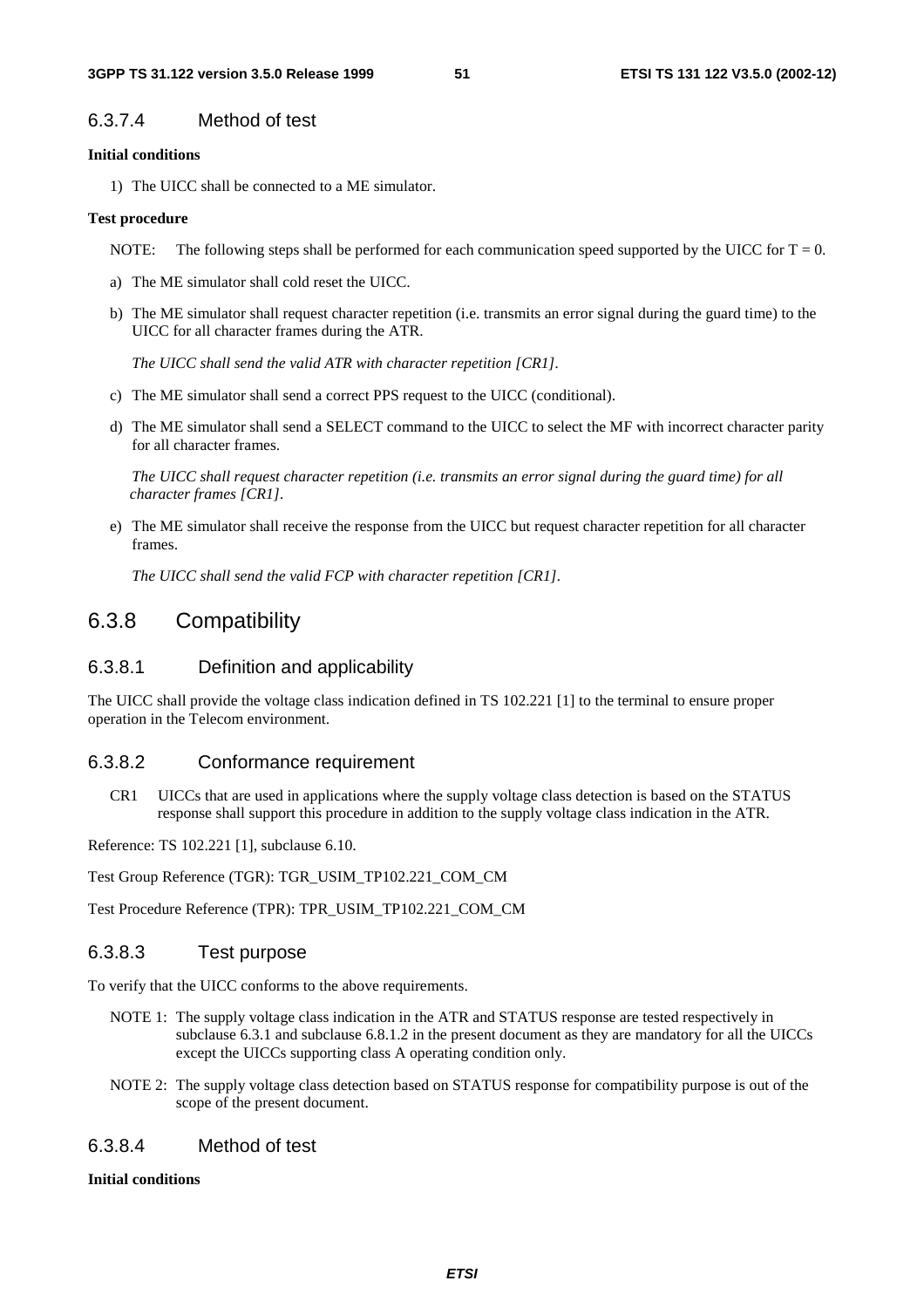N/A

## **Test procedure**

N/A

## 6.4 Transmission Protocols

## 6.4.1 Physical Layer

## 6.4.1.1 Definition and applicability

It shall be mandatory for all cards complying with TS 102.221 [1] to support all functions described therein.

## 6.4.1.2 Conformance requirement

CR1 Both protocols  $T = 0$  and  $T = 1$  shall use the physical layer and character frame as defined in subclause 7.2.1.

Reference: TS 102.221 [1], subclause 7.1.

Test Group Reference (TGR): TGR\_USIM\_TP102.221\_TP\_PL

Test Procedure Reference (TPR): TPR\_USIM\_TP102.221\_TP\_PL

## 6.4.1.3 Test purpose

To verify that the physical layer function conforms to the above requirements.

NOTE: CR1 is tested in the subclause 6.4.2.1

## 6.4.1.4 Method of test

## **Initial conditions**

N/A

## **Test procedure**

N/A

- 6.4.2 Data Link Layer
- 6.4.2.1 Character Frame

## 6.4.2.1.1 Definition and applicability

It shall be mandatory for all cards complying with TS 102.221 [1] to support all functions described therein.

## 6.4.2.1.2 Conformance requirement

- CR1 Before the transmission of a character, the I/O line shall be in state H.
- CR2 A character shall consist of 10 consecutive bits:
	- 1 start bit in state L;
	- 8 bits, which comprise the data byte;
	- 1 even parity checking bit.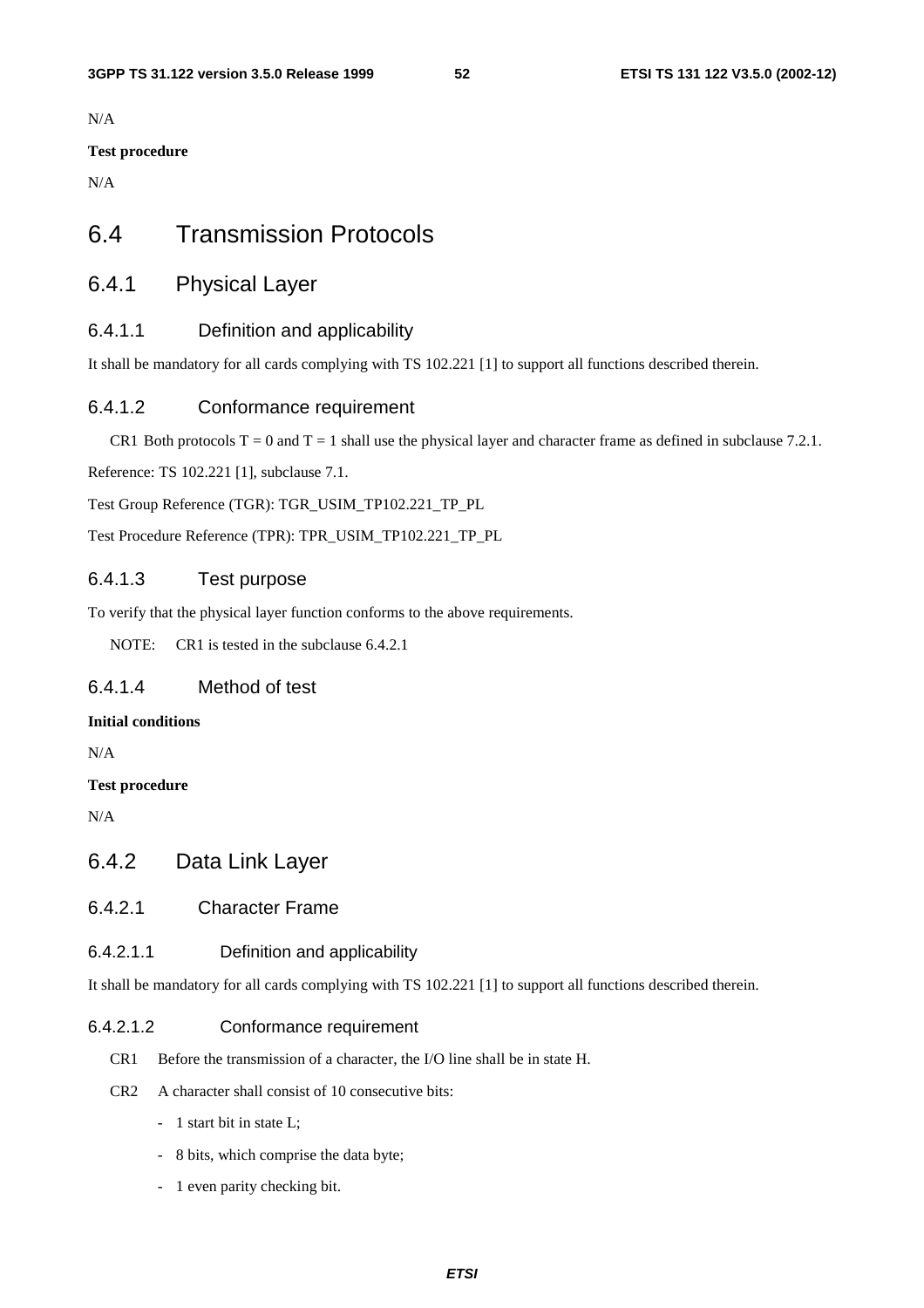- CR3 The parity bit shall be set, in a way, that there is an even number of bits set to '1' including the parity bit in the character frame.
- CR4 The receiver shall confirm the existence of a start bit before 0.7 etu (receiver time).
- CR5 Then the subsequent bits shall be received at intervals of  $(n + 0.5 \pm 0.2)$  etu (n being the rank of the bit).
- CR6 Within a character, the time from the leading edge of the start bit to the trailing edge of the nth bit shall be  $(n \pm 0.2)$  etu.
- CR7 The interval between the leading edges of the start bits of two consecutive characters shall comprise the character duration (10  $\pm$  0.2) etu, plus a guardtime.
- CR8 Under error free transmission, during the guardtime both the UICC and the ME shall be in reception mode (I/O line in state H).
- CR9 The data shall always be passed over the I/O line with the most significant byte first.
- CR10 The order of bits within a byte (that is, whether the least significant or most significant bit is transferred first) shall be specified in character TS returned in the answer to reset.

Reference: TS 102.221 [1], subclause 7.2.1.

Test Group Reference (TGR): TGR\_USIM\_TP102.221\_TP\_DLL\_CF

Test Procedure Reference (TPR): TPR\_USIM\_TP102.221\_TP\_DLL\_CF

### 6.4.2.1.3 Test purpose

To verify that the Physical Layer function conforms to the above requirements.

## 6.4.2.1.4 Method of test

### **Initial conditions**

1) The UICC shall be connected to a ME simulator.

### **Test procedure**

- a) The following steps b) to h) shall be repeated for the all communication speeds and protocols supported by the **IIICC.**
- b) The ME simulator shall cold reset the UICC.

*The UICC shall send a valid ATR [CR5].*

c) The ME simulator shall send a PPS-Request to select a valid protocol and communication speed to the UICC.

 *The UICC shall send a valid PPS-Response [CR5].*

- d) The ME simulator shall send a SELECT command to the UICC to select and activate USIM application.
	- *The status condition returned by the UICC shall be SW1 = '90', SW2 = '00' normal ending of the command [CR5].*
- e) The ME simulator shall send a VERIFY PIN command with PIN to the UICC.
- f) The ME simulator shall send a SELECT command to the UICC to select  $EF_{FPI, MN}$ .
- g) The ME simulator shall send an UPDATE BINARY to update  $EF_{FPLMN}$  with data string '55 AA 0F 00 F0 FF 00 F0 FF 00 F0 FF'

 *The following conditions shall be true for all character frames*:

- *Before the transmission of a character, the I/O line shall be in state H [CR1];*
- *It consists of 10 consecutive bits [CR2];*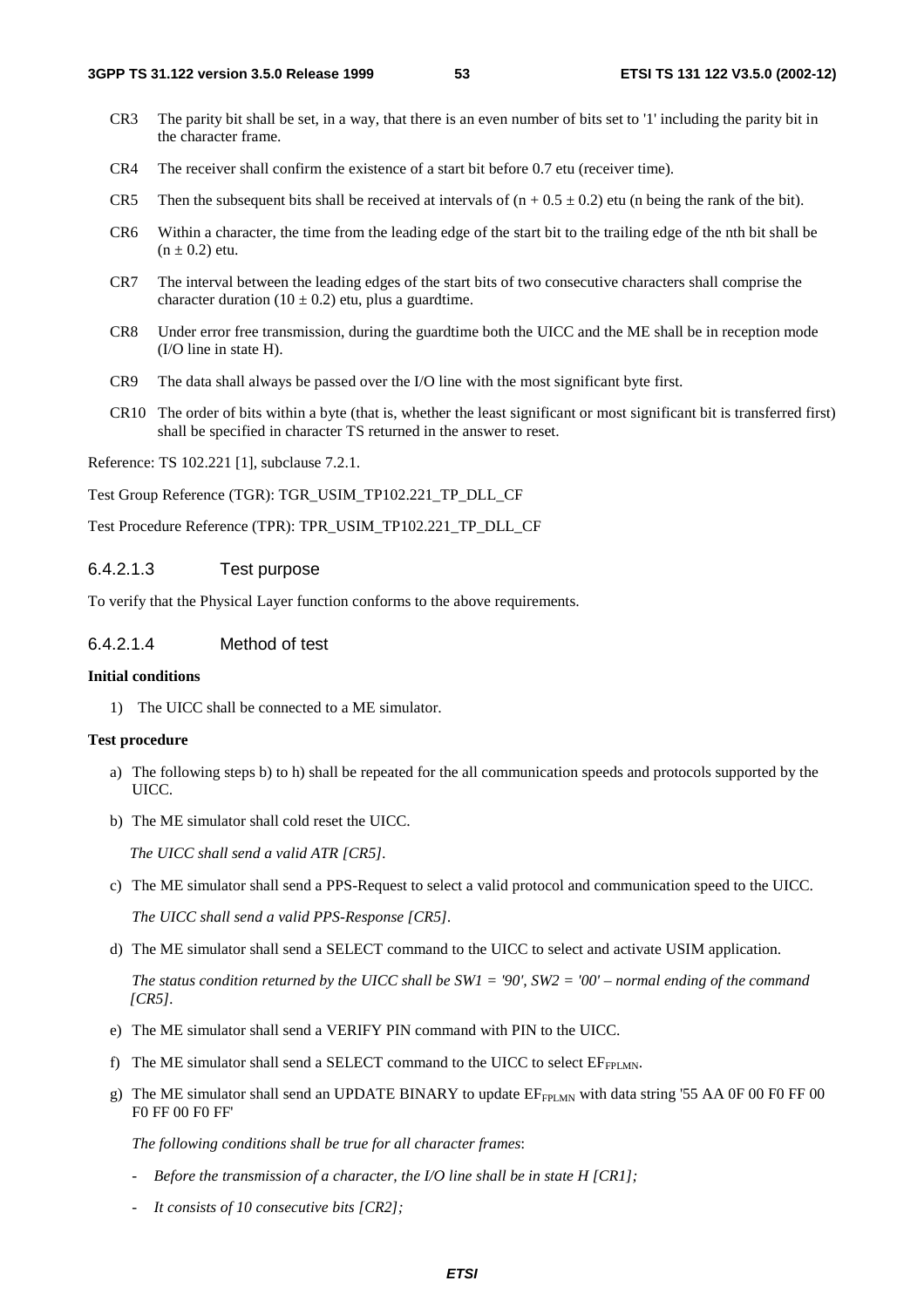- *There is an even number of bits set to '1' including the parity bit [CR3];*
- *The existence of the start bit shall be confirmed to be at least 0.7 etu [CR4];*
- *The subsequent bits shall be received at intervals of*  $(n + 0.5 \pm 0.2)$  *etu (n being the rank of the bit) [CR5];*
- The time from the leading edge of the start bit to the trailing edge of the Nth bit shall be  $(N \pm 0.2)$  etu [CR6];
- *The interval between the leading edges of the start bits of two consecutive characters shall comprise the character duration (10*  $\pm$  *0.2) etu, plus a guardtime [CR7];*
- *The data shall always be passed over the I/O line with the most significant byte first [CR8];*
- *The order of bits within a byte shall be specified in character TS returned in the ATR [CR10].*
- h) The ME simulator shall send a READ BINARY to the UICC.

*The data string returned by the UICC shall be '55 AA 0F 00 F0 FF 00 F0 FF 00 F0 FF'.* 

*The following conditions shall be true for all character frames:* 

- *Before the transmission of a character, the I/O line shall be in state H [CR1];*
- *It consists of 10 consecutive bits [CR2];*
- *There is an even number of bits set to '1' including the parity bit [CR3];*
- *The existence of the start bit shall be confirmed to be at least 0.7 etu [CR4];*
- *The subsequent bits shall be received at intervals of*  $(n + 0.5 \pm 0.2)$  *etu (n being the rank of the bit) [CR5];*
- The time from the leading edge of the start bit to the trailing edge of the Nth bit shall be  $(N \pm 0.2)$  etu [CR6];
- *The interval between the leading edges of the start bits of two consecutive characters shall comprise the character duration* (10  $\pm$  0.2) *etu, plus a guardtime* [CR7];
- *The data shall always be passed over the I/O line with the most significant byte first [CR8];*
- *The response data sent from the UICC shall be passed over the I/O line with the most significant byte first [CR9];*
- *The order of bits within a byte shall be specified in character TS returned in the ATR [CR10].*
- i) The time from the leading edge of the start bit to the trailing edge of the nth bit shall be set to be  $(n + 0.2)$  etu.
- j) The ME simulator shall cold reset the UICC.

*The UICC shall send a valid ATR [CR5].*

*[CR5].* 

- k) The ME simulator shall send a PPS-Request to select a valid protocol and communication speed to the UICC.  *The UICC shall send a valid PPS-Response [CR5].*
- l) The ME simulator shall send a SELECT command to the UICC to select and activate USIM application.  *The status condition returned by the UICC shall be SW1 = '90', SW2 = '00' – normal ending of the command*
- m) The ME simulator shall send a VERIFY PIN command with PIN to the UICC.
- n) The ME simulator shall send a SELECT command to the UICC to select  $EF_{FPIMM}$ .
- o) The ME simulator shall send a READ BINARY to the UICC.

*The data string returned by the UICC shall be '55 AA 0F 00 F0 FF 00 F0 FF 00 F0 FF';* 

*The following conditions shall be true for all character frames:* 

*- Before the transmission of a character, the I/O line shall be in state H [CR1];*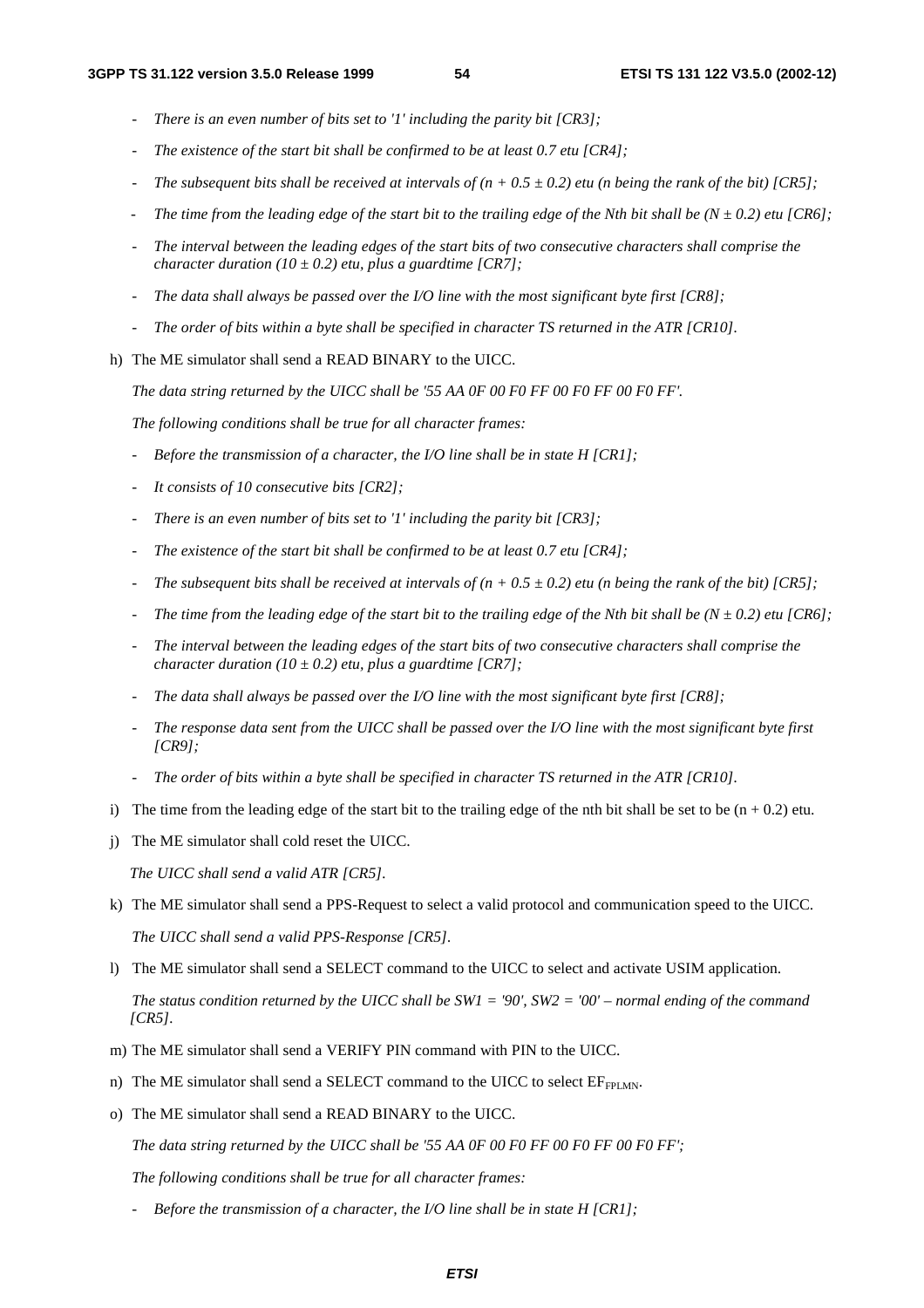- *It consists of 10 consecutive bits [CR2];*
- *There is an even number of bits set to '1' including the parity bit [CR3];*
- *The existence of the start bit shall be confirmed to be at least 0.7 etu [CR4];*
- *The subsequent bits shall be received at intervals of*  $(n + 0.5 \pm 0.2)$  *etu (n being the rank of the bit) [CR5];*
- The time from the leading edge of the start bit to the trailing edge of the Nth bit shall be  $(N \pm 0.2)$  etu [CR6];
- *The interval between the leading edges of the start bits of two consecutive characters shall comprise the character duration* (10  $\pm$  0.2) *etu, plus a guardtime* [CR7];
- *The data shall always be passed over the I/O line with the most significant byte first [CR8];*
- *The response data sent from the UICC shall be passed over the I/O line with the most significant byte first [CR9];*
- *The order of bits within a byte shall be specified in character TS returned in the ATR [CR10].*
- p) The time from the leading edge of the start bit to the trailing edge of the nth bit shall be set to be (n 0.2) etu.
- q) The ME simulator shall cold reset the UICC.

 *The UICC shall send a valid ATR [CR2, CR5].*

r) The ME simulator shall send a PPS-Request to select a valid protocol and communication speed to the UICC.

 *The UICC shall send a valid PPS-Response [CR4, CR5].*

s) The ME simulator shall send a SELECT command to the UICC to select and activate USIM application.

 *The status condition returned by the UICC shall be SW1 = '90', SW2 = '00' –normal ending of the command [CR4, CR5].* 

- t) The ME simulator shall send a VERIFY PIN command with PIN to the UICC.
- u) The ME simulator shall send a SELECT command to the UICC to select  $EF_{FPIMM}$ .
- v) The ME simulator shall send a READ BINARY to the UICC.

*The data string returned by the UICC shall be '55 AA 0F 00 F0 FF 00 F0 FF 00 F0 FF'.* 

*The following conditions shall be true for all character frames:* 

- *Before the transmission of a character, the I/O line shall be in state H [CR1];*
- *It consists of 10 consecutive bits [CR2];*
- *There is an even number of bits set to '1' including the parity bit [CR3];*
- *The existence of the start bit shall be confirmed to be at least 0.7 etu [CR4];*
- *The subsequent bits shall be received at intervals of*  $(n + 0.5 \pm 0.2)$  *etu (n being the rank of the bit) [CR5];*
- *The time from the leading edge of the start bit to the trailing edge of the Nth bit shall be (N*  $\pm$  *0.2) etu [CR6];*
- *The interval between the leading edges of the start bits of two consecutive characters shall comprise the character duration (10*  $\pm$  *0.2) etu, plus a guardtime [CR7];*
- *The data shall always be passed over the I/O line with the most significant byte first [CR8];*
- *The response data sent from the UICC shall be passed over the I/O line with the most significant byte first [CR];*
- *The order of bits within a byte shall be specified in character TS returned in the ATR [CR10].*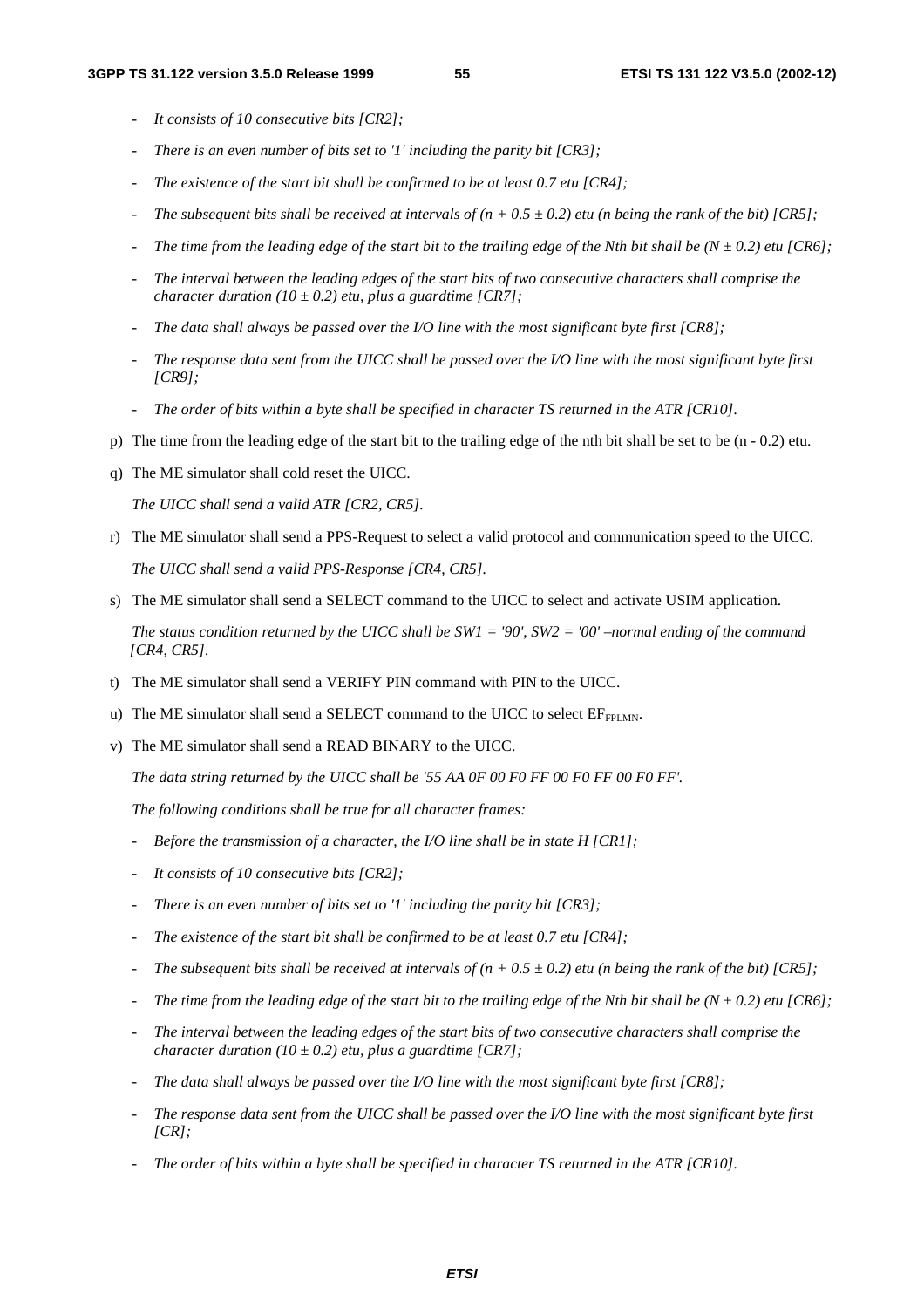## $6.4.2.2$  Transmission Protocol T = 0

## 6.4.2.2.1 Definition and applicability

It shall be mandatory for all cards complying with TS 102.221 [1] to support all functions described therein.

#### 6.4.2.2.2 Conformance requirement

- CR1 The  $T = 0$  protocol is mandatory for the UICC.
- CR2 The protocol shall start after either the ATR or a successful PPS exchange.
- CR3 The minimum interval between the leading edge of the start bits of two consecutive characters shall be at least 12 etus.
- CR4 The value of the WWT shall not exceed  $960 \times W I \times Fi/f$ .
- CR5 The minimum interval between the leading edges of the start bits of two consecutive characters sent in opposite direction shall be 16 etus.
- CR6 When the UICC has received the command header, a response containing a procedure byte shall be sent to the ME.
- CR7 Both the ME and the UICC shall be able to keep track of the direction of the data flow and who has the access to the I/O-line.
- CR8 Procedure bytes shall be used to keep up the communication between the ME and the UICC.
- CR9 The status bytes SW1 SW2 form an end sequence indicating the status of the UICC at the end of a command.
- CR10 A normal ending of a command shall be indicated by SW1 SW2 = '90 00'.
- CR11 The error detection and correction procedure shall be mandatory.
- CR12 The error is indicated on the I/O-line, which is set to state L after (10.5  $\pm$  0.2) etus after the leading edge of the start bit for the character, and the I/O line shall be in state L for a maximum of 2 etus and a minimum of 1 etu.
- CR13 If the UICC or ME as receiver detects a parity error within  $11 \pm 0.2$  etus starting from the leading edge of the start bit, in a character just received, it shall set I/O to state L to indicate the error to the sender.
- CR14 When the transmitter detects an error, the character shall be sent again after a minimum delay of 2 etus.

Reference: TS 102.221 [1], subclause clause 7, subclause 7.2.2.1, 7.2.2.3 and 7.2.2.4.

Test Group Reference (TGR): TGR\_USIM\_TP102.221\_TP\_DLL\_TP0

Test Procedure Reference (TPR): TPR\_USIM\_TP102.221\_TP\_DLL\_TP0

### 6.4.2.2.3 Test purpose

To verify that the Physical Layer function conforms to the above requirements.

NOTE : CR6 to CR10 are tested in the subclause 6.8.

### 6.4.2.2.4 Method of test

#### **Initial conditions**

- 1) The UICC shall be connected to a ME simulator.
- 2) EF<sub>FPLMN</sub> shall contain the data string: '55 AA 0F 00 F0 FF 00 F0 FF 00 F0 FF'.

### **Test procedure**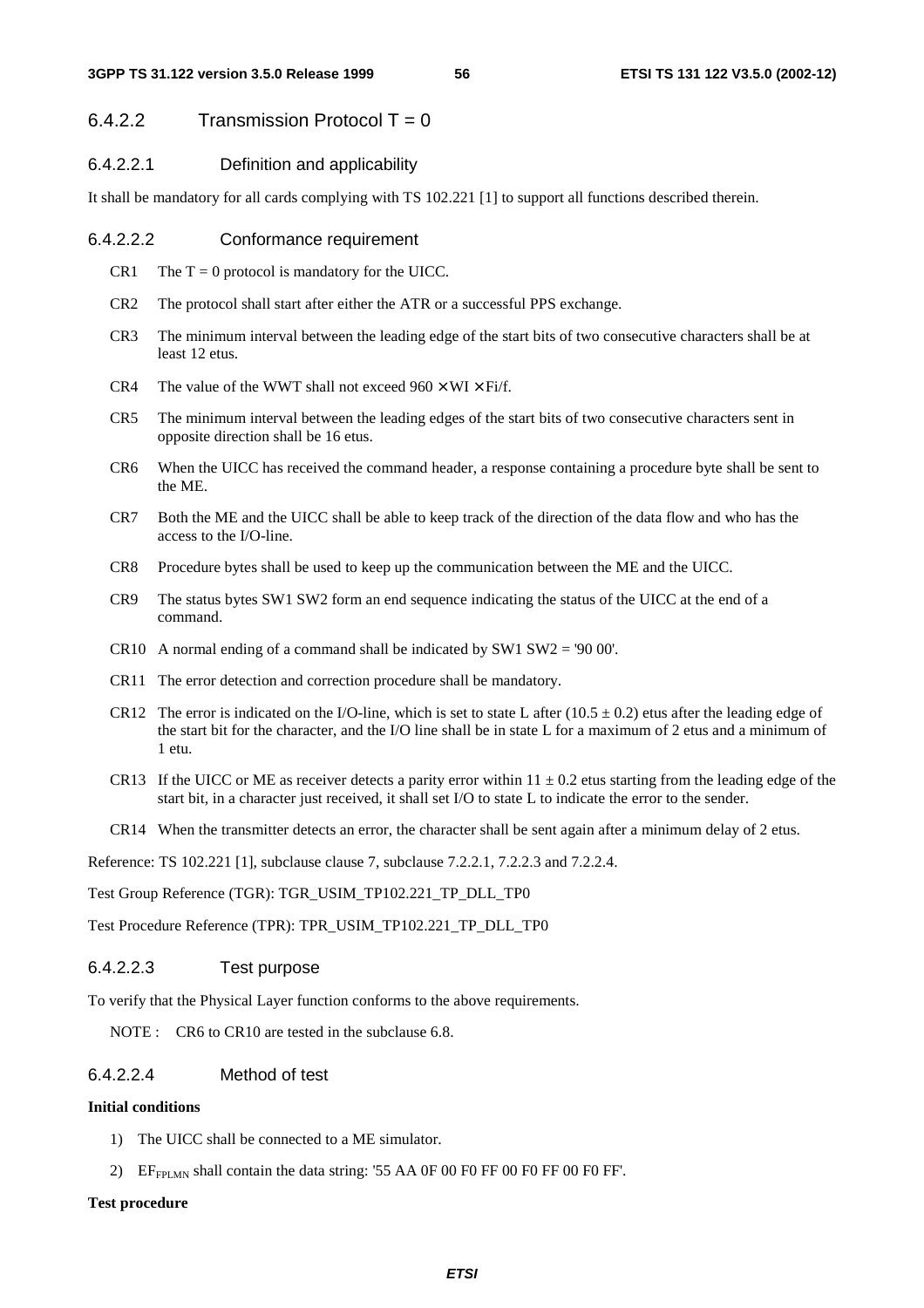- a) Steps b) to h) shall be repeated for the all communication speeds supported by the UICC.
- b) The ME simulator shall cold reset the UICC.
- c) The ME simulator shall send a PPS-Request to the UICC to select the  $T = 0$  protocol and the selected communication speed.

 *The UICC shall send a valid PPS-Response indicating support for the T=0 protocol and the selected communication speed [CR1].*

- d) The ME simulator shall send a SELECT command to the UICC to select and activate USIM application.
- e) The ME simulator shall send a VERIFY PIN with PIN to the UICC.
- f) The ME simulator shall send a SELECT command to the UICC to select  $EF_{FPI MN}$ .
- g) The ME simulator shall send a READ BINARY command to the UICC.

 *The UICC shall send the data string '55 AA 0F 00 F0 FF 00 F0 FF 00 F0 FF' followed by SW1 = '90' and SW2 = '00' – normal ending of the command [CR2].*

*The following shall be true of the response data:* 

- *The interval between the leading edge of the start bits of two consecutive characters shall be at least 12 etus [CR3];*
- *The value of the WWT shall not exceed 960* × *WI* × *Fi/f [CR4];*
- *The minimum interval between the leading edges of the start bits of two consecutive characters sent in opposite directions shall be at least 16 etus [CR5].*
- h) The ME simulator shall send a SELECT command to the UICC to select  $EF_{MSI}$  at 16 etu after the UICC send the last character in g).

*The status condition returned by the UICC shall be SW1 = '90', SW2 = '00' - normal ending of the command [CR5].* 

- i) The ME simulator shall cold reset the UICC.
- j) The ME simulator shall request character repetition (i.e. transmits an error signal during the guard time) to the UICC for all character frames during the ATR.

 *The UICC shall send the valid ATR with character repetition [CR11].* 

- k) The ME simulator shall send a PPS-Request to the UICC to select the  $T = 0$  protocol and the selected communication speed.
- l) The ME simulator shall send a SELECT command to the UICC to select and activate USIM application.
- m) The ME simulator shall send a VERIFY PIN with PIN to the UICC.
- n) The ME simulator shall send a SELECT command to the UICC to select EF<sub>FPLMN</sub>.
- o) The ME simulator shall send a READ BINARY command to the UICC with incorrect character parity for all character frames.

 *The UICC shall request character repetition (i.e. transmits an error signal during the guard time) for all character frames [CR11].*

- p) The ME simulator shall re-send a READ BINARY command to the UICC.
- q) The ME simulator shall request character repetition for all character frames to the UICC.

*The UICC shall send the data string '55 AA 0F 00 F0 FF 00 F0 FF 00 F0 FF' followed by SW1 = '90' and SW2 = '00' – normal ending of the command [CR11].*

*The following shall be true of the response data:*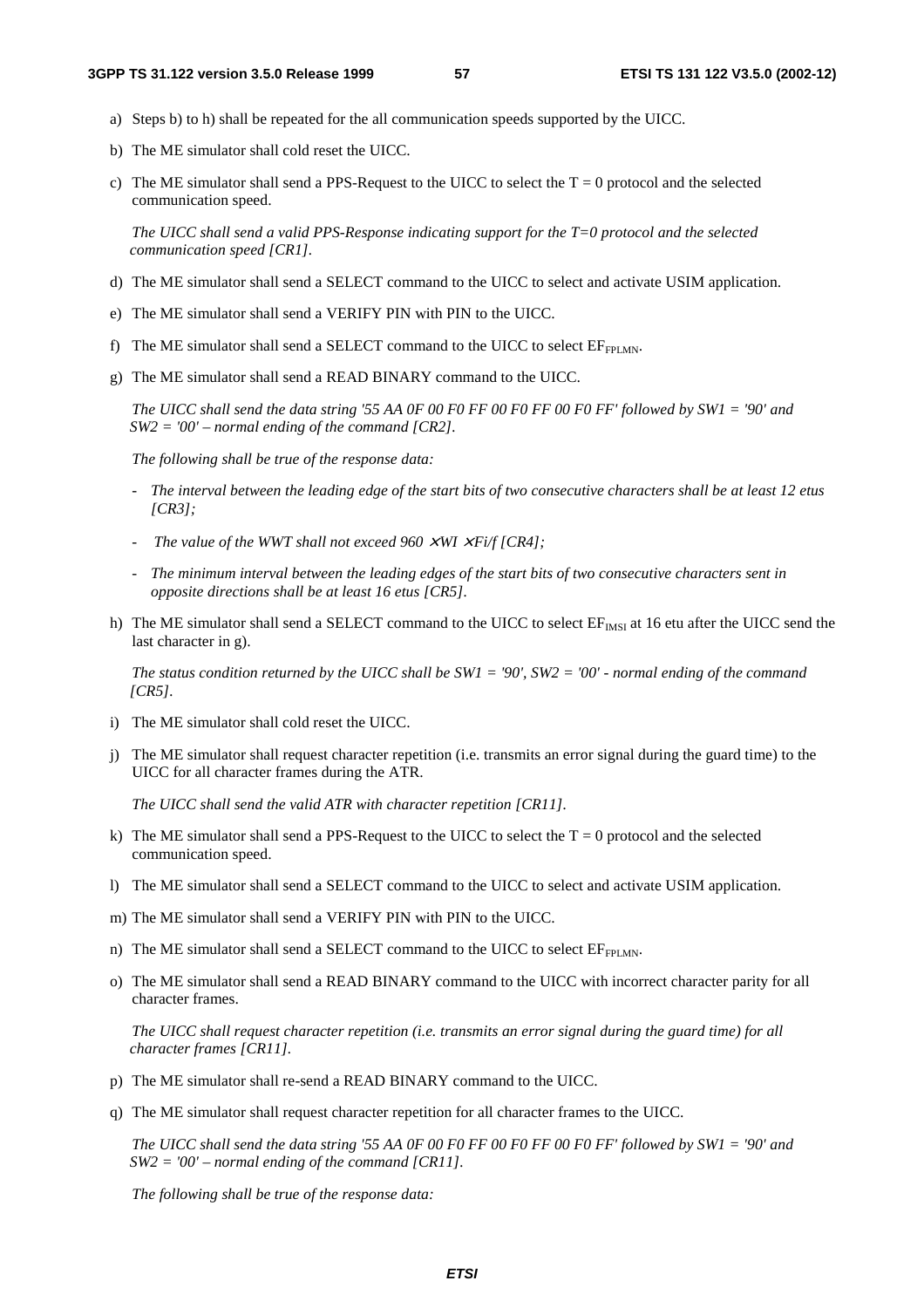- *The error is indicated on the I/O-line, which is set to state L after (10,5*  $\pm$  *0,2) etus after the leading edge of the start bit for the character, and the I/O line shall be in state L for a maximum of 2 etus and a minimum of 1 etu [CR12];*
- *The UICC as receiver detects a parity error within 11 ± 0,2 etus starting from the leading edge of the start bit. In a character just received, it shall set I/O to state L to indicate the error to the sender [CR13];*
- *When the UICC as transmitter detects an error, the character shall be sent again after a minimum delay of 2 etus [CR14].*

## $6.4.2.3$  Transmission Protocol T = 1

## 6.4.2.3.1 Timing and specific options for blocks sent with  $T = 1$

This subclause defines conformance tests regarding timing, information field sizes and error detection parameters for blocks sent with  $T = 1$ .

The tests defined in this subclause only apply where the UICC under test supports the  $T = 1$  protocol. If the UICC under test does not support the  $T = 1$  protocol, then these tests do not apply.

The tests in this subclause assume that the  $T = 1$  protocol is the first indicated protocol for the UICC. If the UICC under test supports  $T = 1$  but it is not the first indicated protocol, then each test must be extended to configure the UICC to employ the  $T = 1$  protocol, e.g. via the PPS mechanism.

6.4.2.3.1.1 Information field size

## 6.4.2.3.1.1.1 Definition and applicability

It shall be mandatory for all cards complying with TS 102.221 [1] to support all functions described therein.

## 6.4.2.3.1.1.2 Conformance requirement

- CR1 IFSC shall be the maximum length of information field of blocks that can be received by the UICC.
- CR2 The default value of the IFSC shall be 32 bytes and another value may be indicated in TA3 of the ATR.
- CR3 IFSD shall be the maximum length of information field of blocks that the terminal can receive.
- CR4 IFSD shall have a default value of 32 bytes and may be adjusted during the card session.
- CR5 The maximum value of the IFSD shall be 254 bytes.

Reference: TS 102.221 [1], subclause 7.2.3.1.1

Test Group Reference (TGR): TGR\_USIM\_TP102.221\_TP\_DLL\_TP1

Test Procedure Reference (TPR): TPR\_USIM\_TP102.221\_TP\_DLL\_TP1\_TS\_IFS

## 6.4.2.3.1.1.3 Test purpose

To verify that an I-block from the UICC has an INF field of length ≤ IFSD.

NOTE: CR1 and CR2 shall not be tested as it depends on the capability of the UICC.

## 6.4.2.3.1.1.4 Method of test

NOTE: When EF<sub>SMS</sub> is not supported by the UICC, any supported linear EF with record length more than or equal to 31 bytes may be chosen.

## **Initial conditions**

1) The UICC shall be connected to a ME simulator.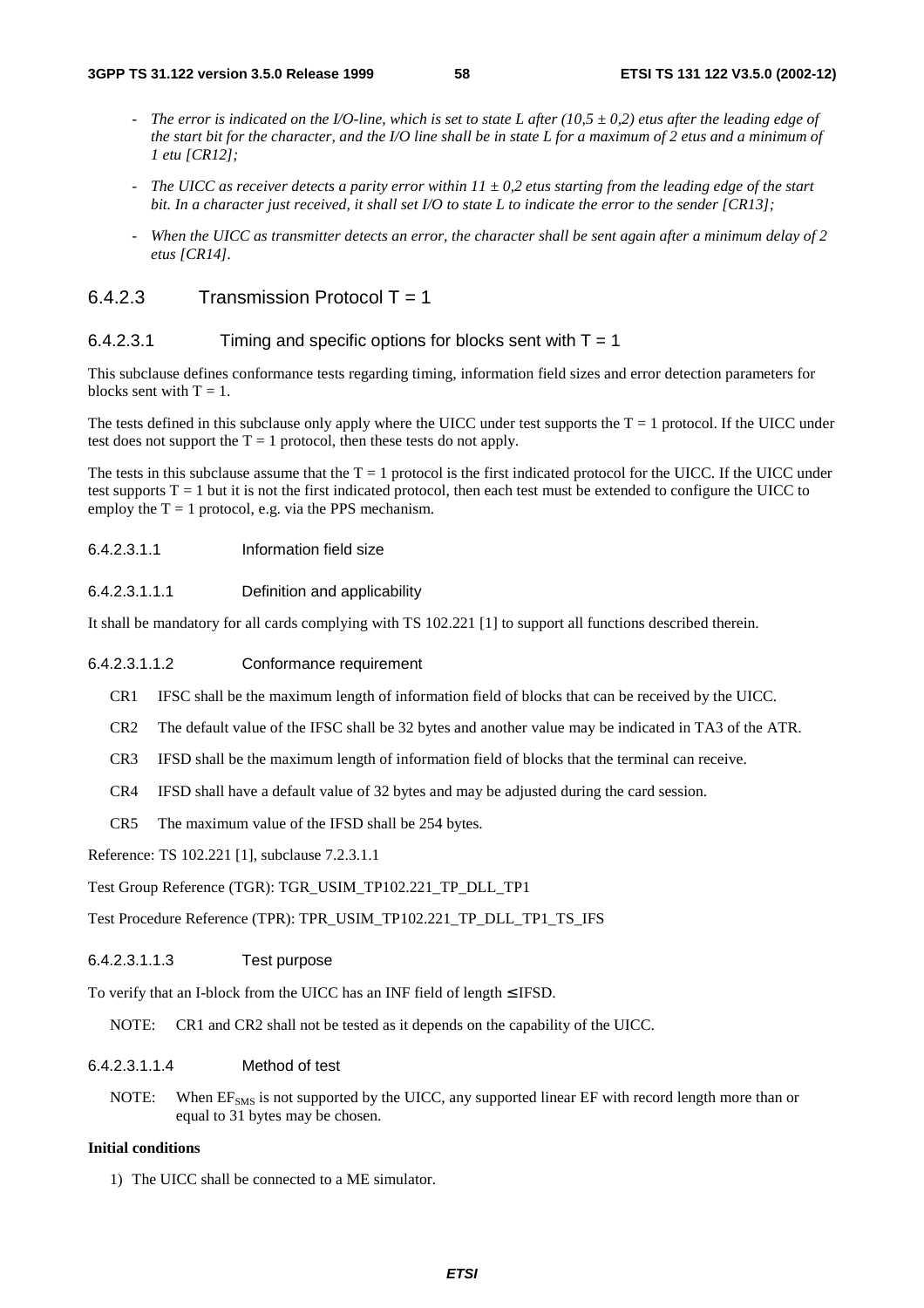#### **Test procedure**

- a) The ME simulator shall reset the UICC.
- b) The ME simulator shall send a SELECT command to the UICC to select and activate the USIM application.
- c) The ME simulator shall send a SELECT command to the UICC to select  $EF<sub>SMS</sub>$ .
- d) The ME simulator shall send a VERIFY command with PIN to the UICC.
- e) The ME simulator shall send a READ RECORD command to read record 1 from  $EF<sub>SMS</sub>$ .

*The UICC shall return the contents of record 1 in a series of chained I-blocks, whose INF fields are ≤IFSD, i.e. less than or equal to 32 bytes in length [CR3, CR4].* 

- f) The ME simulator shall reset the UICC.
- g) The ME simulator shall send an IFS REQUEST to the UICC, requesting an adjustment of IFSD to 255 bytes.

*The UICC shall reject the request and respond with an R-block with bits b1-b4 in the PCB-byte having a value of '2' – other errors [CR5].* 

- h) The ME simulator shall reset the UICC.
- i) The ME simulator shall send an IFS REQUEST to the UICC, requesting an adjustment of IFSD to 254 bytes.
- j) The ME simulator shall send a SELECT command to the UICC to select and activate the USIM application.
- k) The ME simulator shall send a SELECT command to the UICC to select  $EF<sub>SMS</sub>$ .
- l) The ME simulator shall send a VERIFY command with PIN to the UICC.
- m) The ME simulator shall send a READ RECORD command to read record 1 from EF<sub>SMS</sub>.

*The UICC returns the contents of record 1 in a single I-block or multiple I-blocks [CR5].* 

- 6.4.2.3.1.2 Character waiting integer
- 6.4.2.3.1.2.1 Definition and applicability

It shall be mandatory for all cards complying with TS 102.221 [1] to support all functions described therein.

This test case only applies to a UICC which issues the interface character, TB3

### 6.4.2.3.1.2.2 Conformance requirement

CR1 CWI is used to calculate CWT and shall be in the range from 0 to 5. The value shall be set in bits b4 to b1 in TB3.

Reference: TS 102.221 [1], subclause 7.2.3.1.2.

Test Group Reference (TGR): TGR\_USIM\_TP102.221\_TP\_DLL\_TP1

Test Procedure Reference (TPR): TPR\_USIM\_TP102.221\_TP\_DLL\_TP1\_ TS\_CWI

6.4.2.3.1.2.3 Test purpose

To verify that, if TB3 is present in the ATR, then the CWI, as coded in TB3, is in the range from 0 to 5.

### 6.4.2.3.1.2.4 Method of test

#### **Initial conditions**

1) The UICC shall be connected to a ME simulator.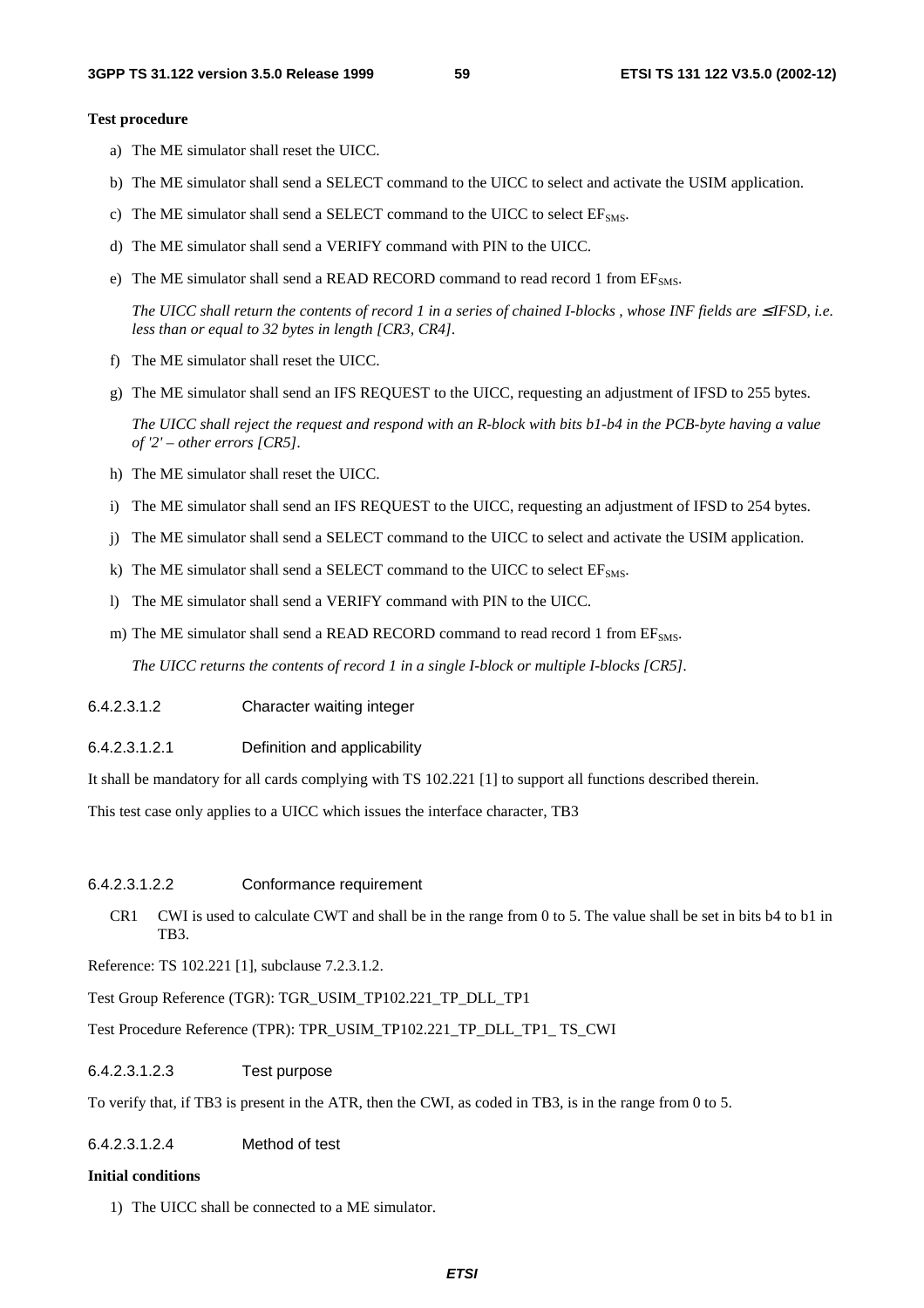### **Test procedure**

a) The ME simulator shall reset the UICC.

*The UICC shall respond with an ATR. If TB3 is present, bits b1-b4 shall be in the range 0 to 5 [CR1].* 

- 6.4.2.3.1.3 Character waiting time
- 6.4.2.3.1.3.1 Definition and applicability

It shall be mandatory for all cards complying with TS 102.221 [1] to support all functions described therein.

6.4.2.3.1.3.2 Conformance requirement

CR1 CWT is defined as the maximum delay between the leading edges of two consecutive characters in the block.

Reference: TS 102.221 [1], subclause 7.2.3.1.3.

Test Group Reference (TGR): TGR\_USIM\_TP102.221\_TP\_DLL\_TP1

Test Procedure Reference (TPR): TPR\_USIM\_TP102.221\_TP\_DLL\_TP1\_ TS\_CWT

6.4.2.3.1.3.3 Test purpose

To verify that the maximum delay between two consecutive characters in a block sent by the UICC is CWT.

6.4.2.3.1.3.4 Method of test

### **Initial conditions**

1) The UICC shall be connected to a ME simulator.

### **Test procedure**

- a) The ME simulator shall reset the UICC.
- b) The ME simulator shall send a SELECT command to the UICC to select and activate the USIM application.

*The ME simulator shall measure the delay between the leading edges of each pair of consecutive characters sent by the UICC in its I-block response to the SELECT command. The maximum delay between the leading edges of each pair of consecutive characters shall be < CWT [CR1].* 

- 6.4.2.3.1.4 Block guard time
- 6.4.2.3.1.4.1 Definition and applicability

It shall be mandatory for all cards complying with TS 102.221 [1] to support all functions described therein.

- 6.4.2.3.1.4.2 Conformance requirement
	- CR1 The delay between the last character of a block received by the UICC and the first character of the next block sent from the UICC shall be in the interval: BGT < delay < BWT.

Reference: TS 102.221 [1], subclause 7.2.3.1.5.

Test Group Reference (TGR): TGR\_USIM\_TP102.221\_TP\_DLL\_TP1

Test Procedure Reference (TPR): TPR\_USIM\_TP102.221\_TP\_DLL\_TP1\_TS\_BGT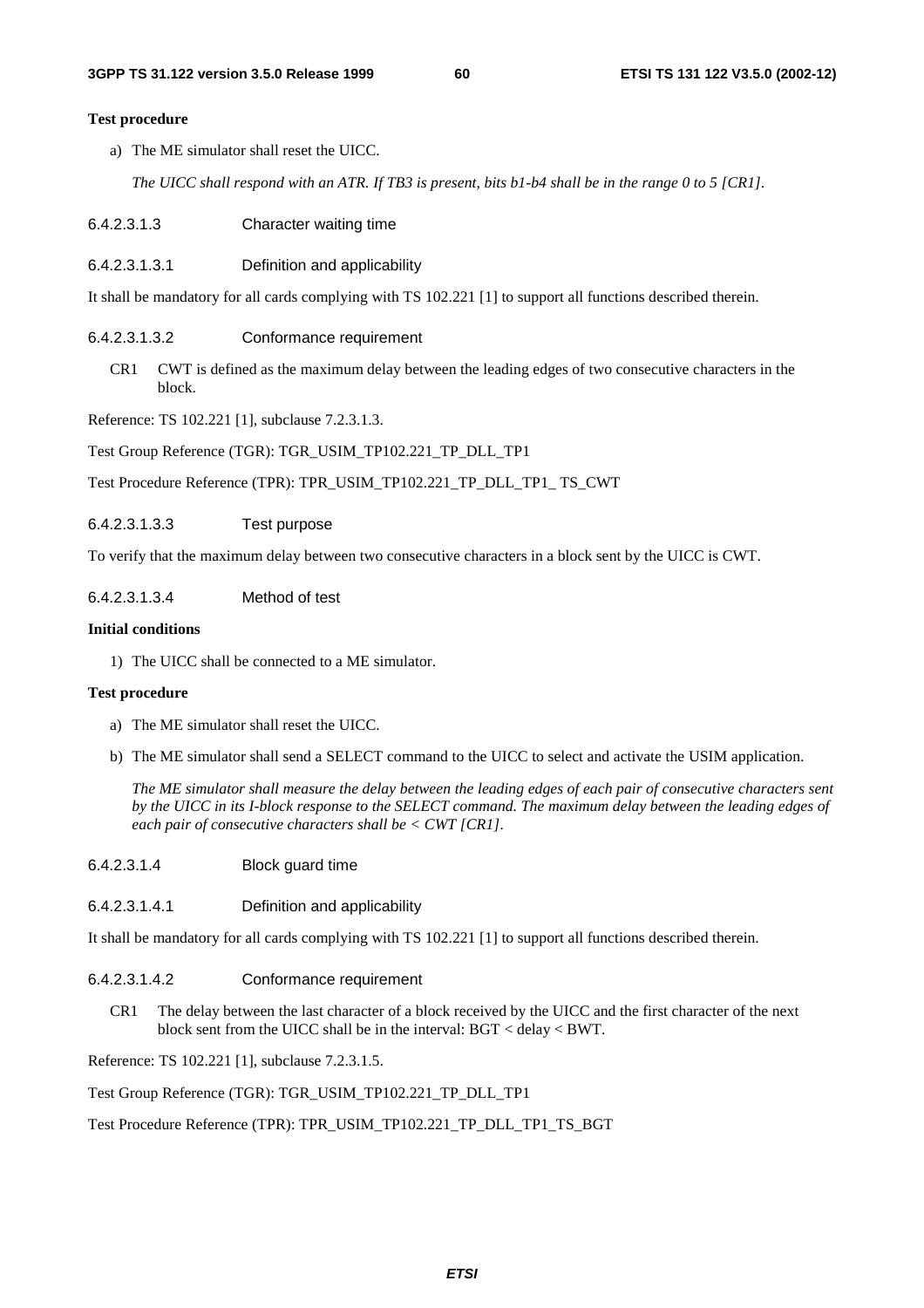### 6.4.2.3.1.4.3 Test purpose

To verify that, except after an S(WTX request) and S(WTX response), the delay between the last character of a block sent by the Terminal and the first character of a block sent by the UICC is between BGT and BWT.

### 6.4.2.3.1.4.4 Method of test

### **Initial conditions**

1) The UICC shall be connected to a ME simulator.

### **Test procedure**

- a) The ME simulator shall reset the UICC.
- b) The ME simulator shall send a SELECT command to the UICC to select and activate the USIM application.

*The ME simulator shall measure the delay between the leading edge of the last character in the I-block SELECT command received by the UICC and the leading edge of the first character in its I-block response to the SELECT command. The measured delay shall be in the range: BGT < delay < BWT [CR1].* 

c) The ME simulator shall send a SELECT command to the UICC to select and terminate the USIM application at 22 etu after the UICC send the last character in b).

*The status condition returned by the UICC shall be SW1 = '90', SW2 = '00' - normal ending of the command [CR1].* 

6.4.2.3.1.5 Waiting time extension

### 6.4.2.3.1.5.1 Definition and applicability

It shall be mandatory for all cards complying with TS 102.221 [1] to support all functions described therein.

### 6.4.2.3.1.5.2 Conformance requirement

CR1 WTX shall be used to ask for more time to process a command.

Reference: TS 102.221 [1], subclause 7.2.3.1.6.

### Test Group Reference (TGR): TGR\_USIM\_TP102.221\_TP\_DLL\_TP1

Test Procedure Reference (TPR): TPR\_USIM\_TP102.221\_TP\_DLL\_TP1\_TS\_WTX

### 6.4.2.3.1.5.3 Test purpose

To verify that the UICC conforms to the above requirements.

NOTE: CR1 shall not be tested as it is not possible to force the UICC to issue a WTX request.

6.4.2.3.1.5.4 Method of test

#### **Initial conditions**

N/A

### **Test Procedure**

N/A

6.4.2.3.1.6 Error detection code

6.4.2.3.1.6.1 Definition and applicability

It shall be mandatory for all cards complying with TS 102.221 [1] to support all functions described therein.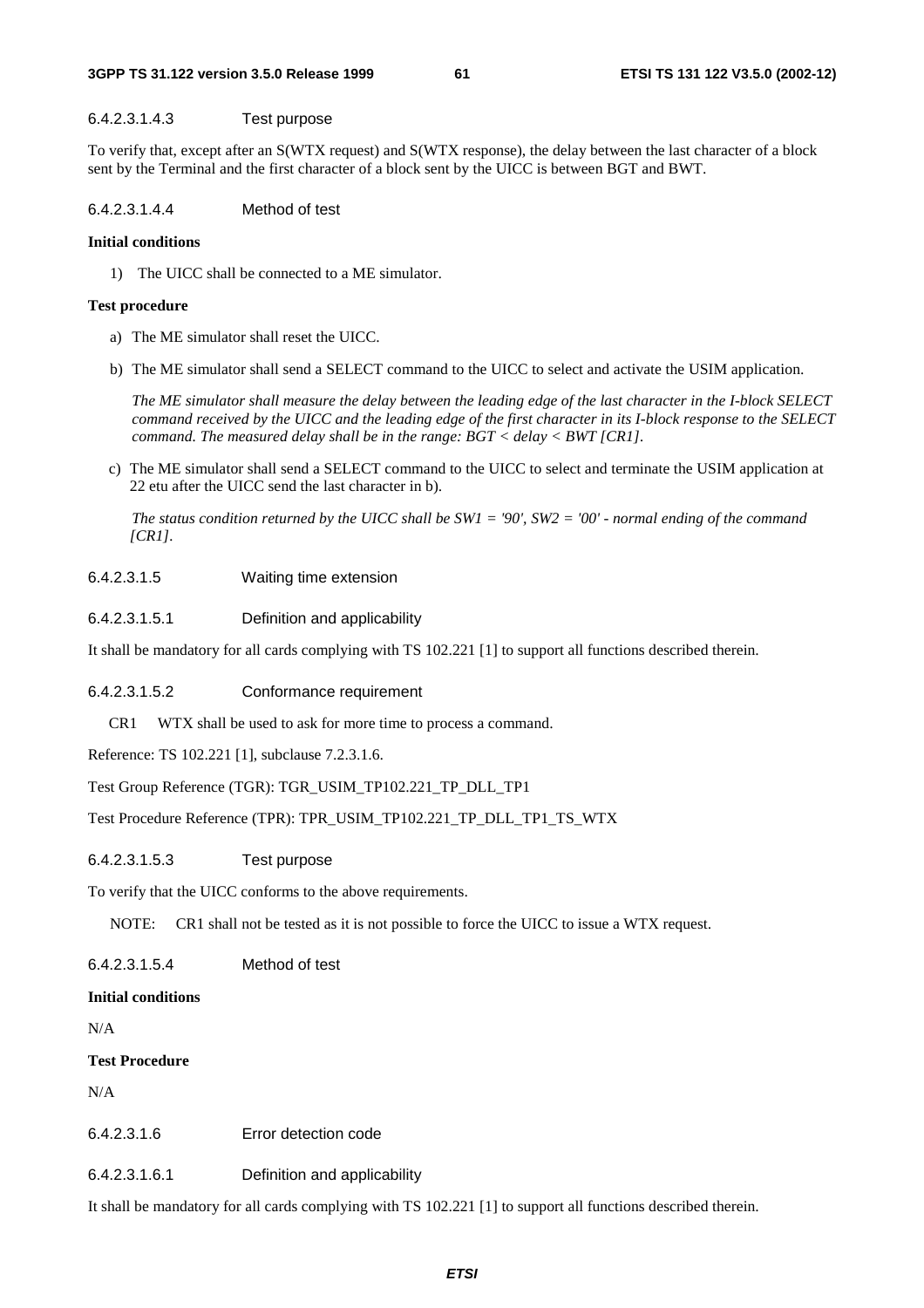### **3GPP TS 31.122 version 3.5.0 Release 1999 62 ETSI TS 131 122 V3.5.0 (2002-12)**

This test case only applies to a UICC which issues any of the interface characters, TCi.

## 6.4.2.3.1.6.2 Conformance requirement

CR1 LRC shall be used ( $b1 = 0$ ). All other bits in TCi are RFU and shall be set to 0.

Reference: TS 102.221 [1], subclause 7.2.3.1.7.

Test Group Reference (TGR): TGR\_USIM\_TP102.221\_TP\_DLL\_TP1

Test Procedure Reference (TPR): TPR\_USIM\_TP102.221\_TP\_DLL\_TP1\_TS\_EDC

## 6.4.2.3.1.6.3 Test purpose

To verify that TCi, if present, is equal to 0.

## 6.4.2.3.1.6.4 Method of test

## **Initial conditions**

1) The UICC shall be connected to a ME simulator.

## **Test procedure**

a) The ME simulator shall reset the UICC.

*The UICC shall respond with an ATR. All interface characters TCi which are present shall have a value of 0 [CR1].* 

## 6.4.2.3.2 Block frame structure

This subclause defines conformance tests regarding the  $T = 1$  block structure.

- 6.4.2.3.2.1 Prologue field
- 6.4.2.3.2.1.1 Node address byte
- 6.4.2.3.2.1.1.1 Definition and applicability

It shall be mandatory for all cards complying with TS 102.221 [1] to support all functions described therein.

6.4.2.3.2.1.1.2 Conformance requirement

CR1 Only the default value  $SAD = DAD = 0$  shall be supported.

Reference: TS 102.221 [1], subclause 7.2.3.2.1.1.

Test Group Reference (TGR): TGR\_USIM\_TP102.221\_TP\_DLL\_TP1

Test Procedure Reference (TPR): TPR\_USIM\_TP102.221\_TP\_DLL\_TP1\_BFS\_NDB

6.4.2.3.2.1.1.3 Test purpose

To verify that only  $SAD = DAD = 0$  is used.

## 6.4.2.3.2.1.1.4 Method of test

## **Initial conditions**

1) The UICC shall be connected to a ME simulator.

## **Test procedure**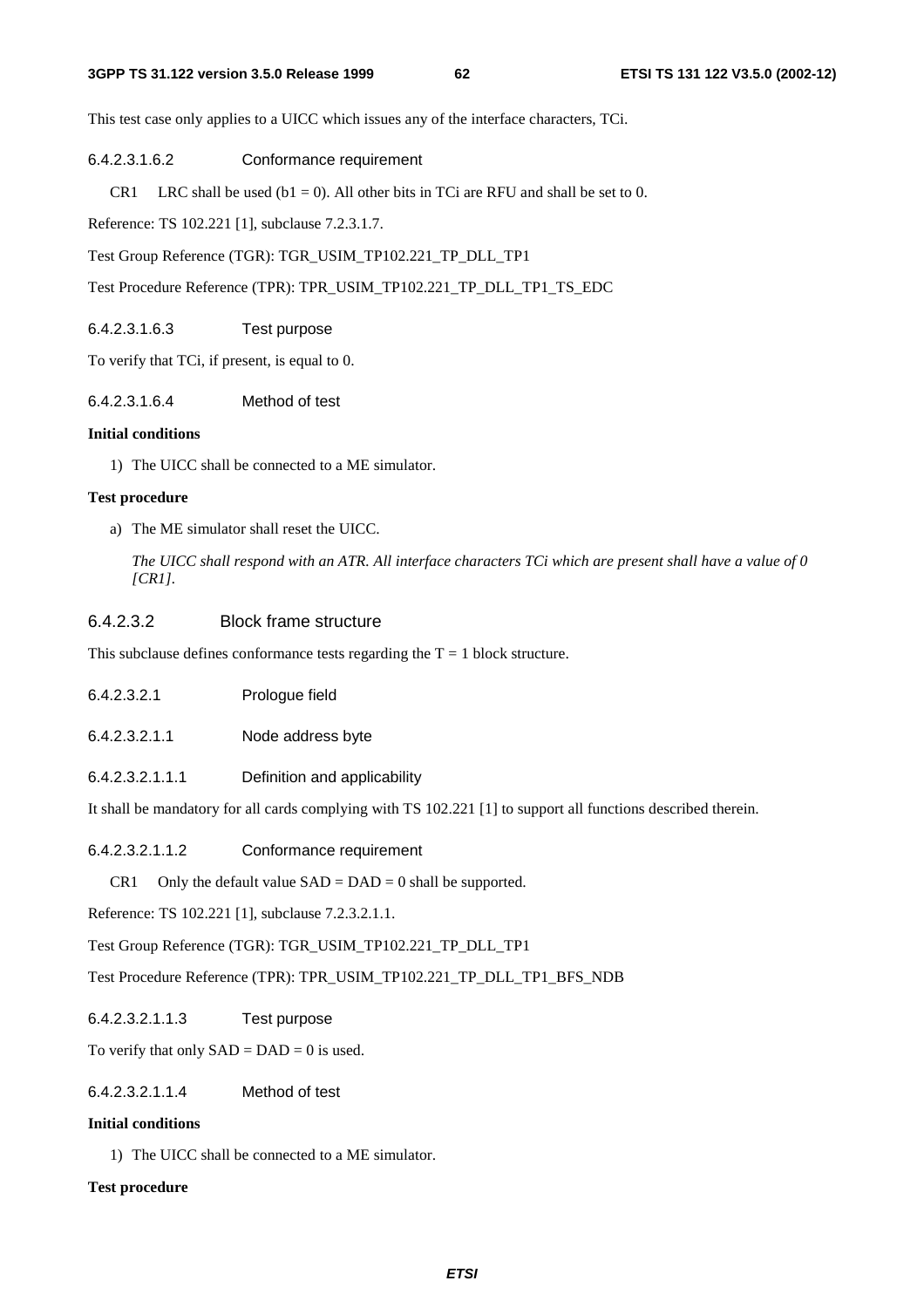- a) The ME simulator shall reset the UICC.
- b) The ME simulator shall send a SELECT command to the UICC to select and activate the USIM application.
- c) The ME simulator shall send a SELECT command to the UICC to select  $EF_{FCC}$ , where the SAD and DAD are set, as default, to 0.

*The UICC shall respond with an I-block where the SAD and the DAD are both set to 0 [CR1].* 

d) The ME simulator shall send a SELECT command to the UICC to select  $EF_{\text{ECC}}$ , where the SAD = 1and  $DAD = 0.$ 

*The UICC shall either return an R-block with N(R) equal to the next expected sequence number (ignoring the erroneous I-block), or not return any response [CR1].* 

e) The ME simulator shall send a SELECT command to the UICC to select  $EF_{ECC}$ , where the SAD = 0 and  $DAD = 1$ .

*The UICC shall either return an R-block with N(R) equal to the next expected sequence number (ignoring the erroneous I-block), or not return any response [CR1].* 

f) The ME simulator shall send a SELECT command to the UICC to select  $EF_{ECC}$ , where the SAD = 1 and  $DAD = 1$ .

*The UICC shall either return an R-block with N(R) equal to the next expected sequence number (ignoring the erroneous I-block), or not return any response [CR1].* 

6.4.2.3.2.1.2 Protocol Control Byte

### 6.4.2.3.2.1.2.1 Definition and applicability

It shall be mandatory for all cards complying with TS 102.221 [1] to support all functions described therein.

### 6.4.2.3.2.1.2.2 Conformance requirement

- CR1 All information needed to control the transmission shall be transferred in the protocol control byte PCB.
- CR2 The coding of the PCB byte shall specify the type of block.
- CR3 In the  $T = 1$  protocol, the following three different types of blocks shall be supported:
	- Information block, I-block which is used to transfer command and response APDUs;
	- Receive-ready block, R-block, which is used to transfer acknowledgements;
	- Supervisory block, S-block, which is used to send control information.
- CR4 The coding of the PCB byte for each block shall conform to the tables 7.5 7.9 in TS 102.221 [1].

Reference: TS 102.221 [1], subclause 7.2.3.2.1.2.

Test Group Reference (TGR): TGR\_USIM\_TP102.221\_TP\_DLL\_TP1

Test Procedure Reference (TPR): TPR\_USIM\_TP102.221\_TP\_DLL\_TP1\_BFS\_PCB

6.4.2.3.2.1.2.3 Test purpose

To verify that the UICC conforms to the above requirements.

NOTE: CR1 to CR4 are tested in subclauses 6.4.2.3.3, 6.4.2.3.4 and 6.4.2.3.5.

6.4.2.3.2.1.2.4 Method of test

**Initial conditions**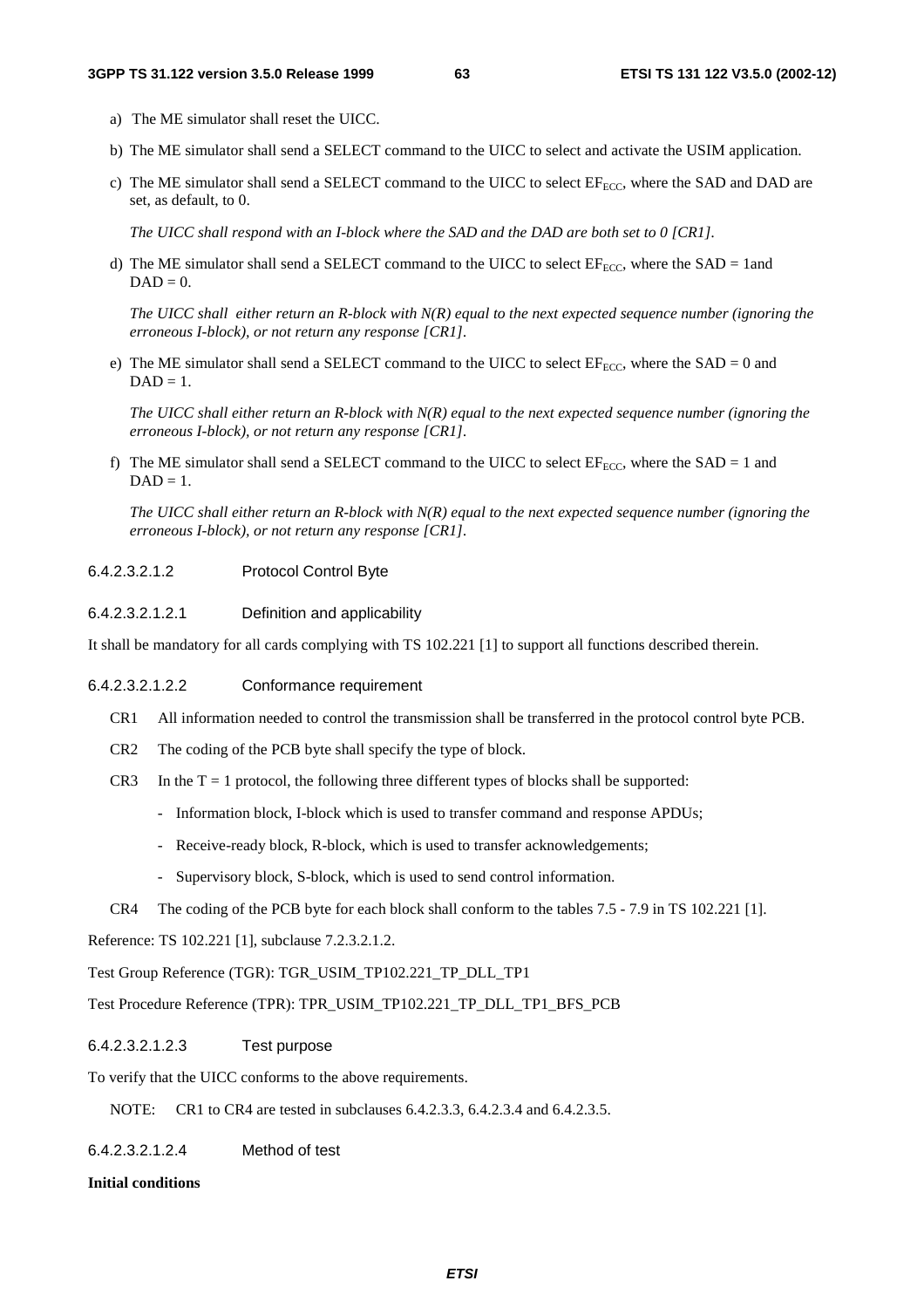N/A

### **Test procedure**

N/A

- 6.4.2.3.2.1.3 Length
- 6.4.2.3.2.1.3.1 Definition and applicability

It shall be mandatory for all cards complying with TS 102.221 [1] to support all functions described therein.

### 6.4.2.3.2.1.3.2 Conformance requirement

- CR1 The length byte shall code the number of bytes in the information field of the block.
- CR2 The number of bytes in the information field shall vary in the range from 0 to 254 bytes, depending on the type of block.

Reference: TS 102.221 [1], subclause 7.2.3.2.1.3.

Test Group Reference (TGR): TGR\_USIM\_TP102.221\_TP\_DLL\_TP1

Test Procedure Reference (TPR): TPR\_USIM\_TP102.221\_TP\_DLL\_TP1\_BFS\_LEN

6.4.2.3.2.1.3.3 Test purpose

To verify that the UICC conforms to the above requirements.

6.4.2.3.2.1.3.4 Method of test

#### **Initial conditions**

1) The UICC shall be connected to a ME simulator.

### **Test procedure**

- a) The ME simulator shall reset the UICC.
- b) The ME simulator shall send a SELECT command to the UICC to select and activate the USIM application.

*The UICC shall respond with an I-block containing the response to the SELECT command, where the I-block contain the LEN, length of the response data [CR1, CR2].* 

- 6.4.2.3.2.1.4 Information field
- 6.4.2.3.2.1.4.1 Definition and applicability

It shall be mandatory for all cards complying with TS 102.221 [1] to support all functions described therein.

### 6.4.2.3.2.1.4.2 Conformance requirement

- CR1 The information field, INF, shall be optional and it depends on the type of the block and what the field will be used for. As for I-block, INF shall be present to transfer command and response APDUs.
- CR2 The information field, INF, shall not be used for an R-block.
- CR3 The information field, INF, shall be optional and it depends on the type of the block and what the field will be used for. As for S-block, INF shall be present (single byte) to adjust IFS with WTX.
- CR4 The information field, INF, shall be optional and it depends on the type of the block and what the field will be used for. As for S-block, INF shall be absent to signal error on VPP, or managing chain abortion or resynchronisation.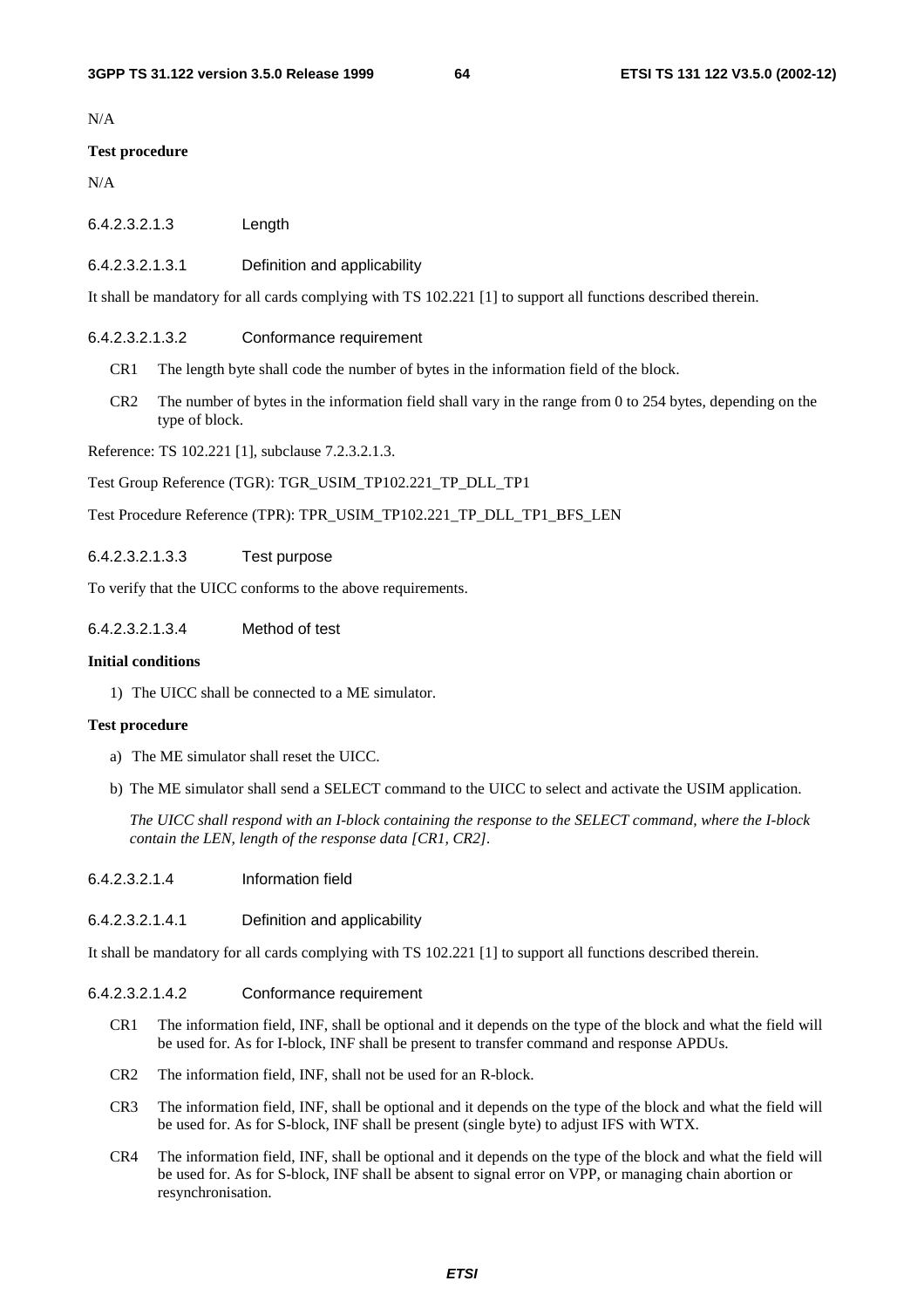Reference: TS 102.221 [1], subclause 7.2.3.2.1.4.

Test Group Reference (TGR): TGR\_USIM\_TP102.221\_TP\_DLL\_TP1

Test Procedure Reference (TPR): TPR\_USIM\_TP102.221\_TP\_DLL\_TP1\_BFS\_IF

6.4.2.3.2.1.4.3 Test purpose

To verify that the UICC conforms to the above requirements.

NOTE 1: CR3 shall not be tested as it is not possible to force the UICC to issue a WTX.

NOTE 2: CR4 shall not be tested as the Error on Vpp state S-block is not supported.

## 6.4.2.3.2.1.4.4 Method of test

### **Initial conditions**

1) The UICC shall be connected to a ME simulator.

### **Test procedure**

- a) The ME simulator shall reset the UICC.
- b) The ME simulator shall send a SELECT command to the UICC to select and activate the USIM application.
- c) The ME simulator shall send a SELECT command to the UICC to select the EF<sub>ECC</sub>, where the I-block has an invalid EDC.

*The UICC shall reject the command by sending an R-block response with bits b1-b4 in the PCB-byte having a value of '1' – EDC and/or parity error. The INF field shall be absent [CR1, CR2].* 

- d) The ME simulator shall send a SELECT command to the UICC to select the  $E_{\text{ECC}}$ .
- e) The ME simulator shall reset the UICC.
- f) The ME simulator shall send an IFS REQUEST S-block to the UICC, requesting an adjustment of the IFSD to 254 bytes.

*The UICC shall respond with an IFS RESPONSE S-block, whose INF field is present and has the value 254 [CR3].* 

- g) The ME simulator shall send a SELECT command to the UICC to select and activate the USIM application.
- h) The ME simulator shall reset the UICC.
- i) The ME simulator shall send a SELECT command to the UICC to select and activate the USIM application.
- j) The ME simulator shall send a RESYNCH request S-block to the UICC.

*The UICC shall respond with a RESYNCH response S-block, which shall not contain an INF field [CR4].* 

- k) The ME simulator shall send a SELECT command to the UICC to select  $EF_{ECC}$ .
- l) The ME simulator shall reset the UICC.
- m) The ME simulator shall send a SELECT command to the UICC to select and activate the USIM application.
- n) The ME simulator shall send a SELECT command to the UICC to select  $EF_{ECC}$ .
- o) The ME simulator shall send an IFS REQUEST S-block to the UICC, requesting an adjustment of the IFSD to the record length of  $EF_{ECC} - 1$  byte.
- p) The ME simulator shall send a READ RECORD command to read record 1 from  $EF_{\text{ECC}}$ .
- q) The ME simulator shall send an ABORT request S-block to the UICC after the  $1<sup>st</sup>$  chained I-block response is received from the UICC.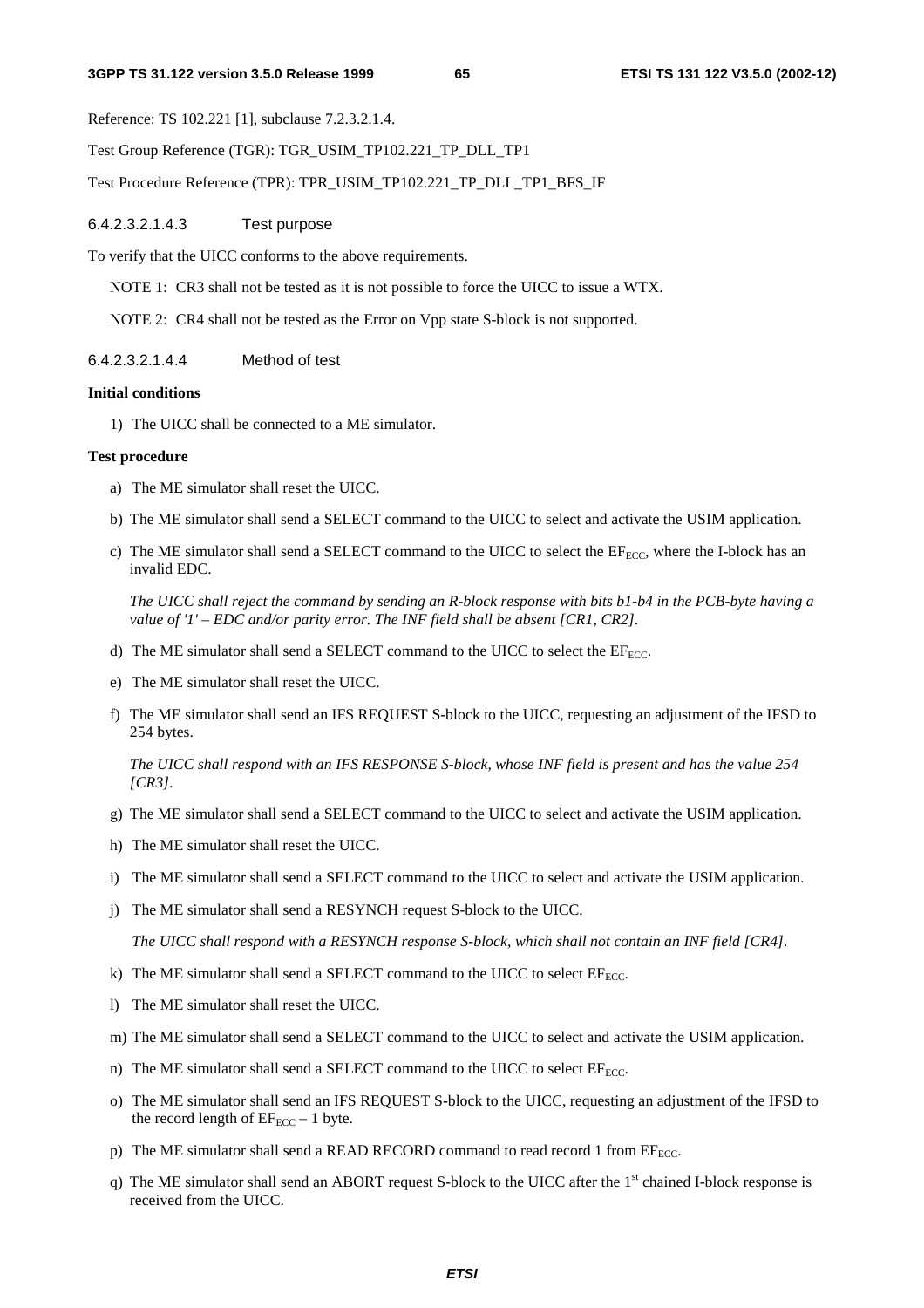*The UICC shall respond with an ABORT response S-block, which shall not contain an INF field [CR4].*

- r) The ME simulator shall send an IFS REQUEST S-block to the UICC, requesting an adjustment of the IFSD to 32 bytes.
- s) The ME simulator shall send a SELECT command to the UICC to select and activate the USIM application.
- 6.4.2.3.2.3 Epilogue field
- 6.4.2.3.2.3.1 Definition and applicability

It shall be mandatory for all cards complying with TS 102.221 [1] to support all functions described therein.

6.4.2.3.2.3.2 Conformance requirement

CR1 The LRC as defined in ISO/IEC 7816-3 [6] shall be used.

Reference: TS 102.221 [1], subclause 7.2.3.2.2.

Test Group Reference (TGR): TGR\_USIM\_TP102.221\_TP\_DLL\_TP1

Test Procedure Reference (TPR): TPR\_USIM\_TP102.221\_TP\_DLL\_TP1\_BSF\_EF

6.4.2.3.2.3.3 Test purpose

To verify that the LRC is calculated correctly.

6.4.2.3.2.3.4 Method of test

## **Initial conditions**

1) The UICC shall be connected to a ME simulator.

### **Test procedure**

- a) The ME simulator shall reset the UICC.
- b) The ME simulator shall send a SELECT command to the UICC to select and activate the USIM application.

*The UICC shall respond with an I-block containing the response to the SELECT command. The epilogue field shall contain a 1 byte EDC – of type LRC – which shall be set to the correct value for the block [CR1].* 

c) The ME simulator shall send a SELECT command to the UICC to select and terminate the USIM application with invalid EDC.

*The UICC shall reject the command by sending an R-block response of the format R(N), where N is the sequence number of the next expected I-block (ignoring the erroneous I-block) and with bits b1-b4 in the PCB-byte having a value of '1' – EDC and/or parity error [CR1].* 

### 6.4.2.3.3 Error free operation

### 6.4.2.3.3.1 Definition and applicability

It shall be mandatory for all cards complying with TS 102.221 [1] to support all functions described therein.

### 6.4.2.3.3.2 Conformance requirement

- CR1 To change the value of IFSD, the terminal sends an S(IFS request). The request shall be acknowledged by the UICC with an S(IFS response) with the same INF. The new IFSD is assumed to be valid as long as no new S(IFS request) has been received by the UICC.
- CR2 If a sender S sends  $I(N_s(S), 0)$ , the block is acknowledged by the receiver R with an  $I(N_r(S), M)$ .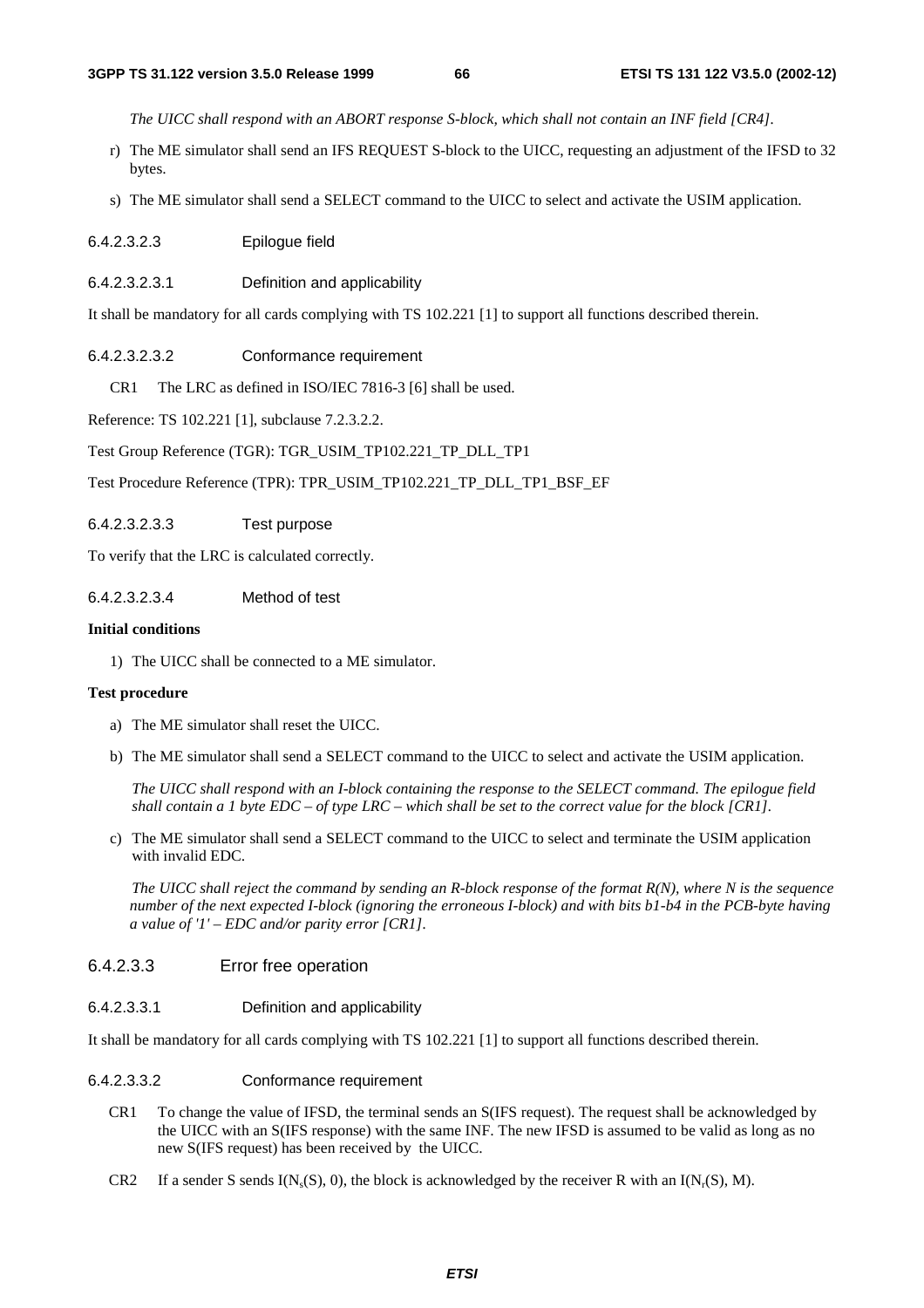CR3 If a sender S sends an I(N<sub>s</sub>(S), 1), it should be acknowledged by the receiver R with R(N<sub>r</sub>(R)), where N<sub>s</sub>(S)  $\neq$  $N_r(R)$ , to indicate that the received block was correct and that the receiver is ready to receive the next block.

Reference: TS 102.221 [1], subclause 7.2.3.3.

Test Group Reference (TGR): TGR\_USIM\_TP102.221\_TP\_DLL\_TP1

Test Procedure Reference (TPR): TPR\_USIM\_TP102.221\_TP\_DLL\_TP1\_EFO

6.4.2.3.3.3 Test purpose

To verify that the UICC conforms to the above requirements.

6.4.2.3.3.4 Method of test

### **Initial conditions**

1) The UICC shall be connected to a ME simulator.

#### **Test procedure**

- a) The ME simulator shall reset the UICC.
- b) The ME simulator shall send an IFS REQUEST S-block to the UICC, requesting an adjustment of the IFSD to 254 bytes.

*The UICC shall respond with an IFS RESPONSE S-block, whose INF field is present and has the value 254 [CR1].* 

c) The ME simulator shall send a SELECT command to the UICC to select and activate the USIM application.

*The UICC shall respond to the last I-block of the command*  $(I(N_S(S), 0))$  *with the response to the SELECT command, where the first I-block of the response is of the format*  $I(N_r(S), M)$  *where*  $N_r(S) = 0$  *[CR2].* 

d) The ME simulator shall send a SELECT command to the UICC to select  $EF_{ECC}$ .

*The UICC shall respond to the last I-block of the command*  $(I(N_S(S), 0))$  *with the response to the SELECT command, where the first I-block of the response is of the format I(N<sub>r</sub>(S), M) where*  $N_r(S) \neq N_r(S)$  *of the previous I-block sent by the UICC [CR2].* 

e) The ME simulator shall send a SELECT command to the UICC, with an invalid file ID whose length shall be 255 bytes long, where each byte shall be set to 'FF', split over at least 2 chained I-blocks.

*The UICC shall respond to the first I-block from the ME simulator with a receive ready R-block of the format*   $R(N_r(R))$  where  $N_s(S) \neq N_r(R)$  [CR3].

### $6.4.2.3.4$  Error Handling for T = 1

This subclause describes a number of conformance tests to test the control of the error handling for the  $T = 1$  protocol.

- 6.4.2.3.4.1 Protocol initialisation
- 6.4.2.3.4.1.1 Definition and applicability

It shall be mandatory for all cards complying with TS 102.221 [1] to support all functions described therein.

### 6.4.2.3.4.1.2 Conformance requirement

- CR1 If the terminal fails to receive an error free block, in the beginning of the protocol, a maximum of two consecutive attempts to receive the block shall be allowed before resetting or a deactivation of the card takes place.
- CR2 If the response on the first block sent by the terminal is not sent within the BWT, the terminal shall send a  $R(0)$ .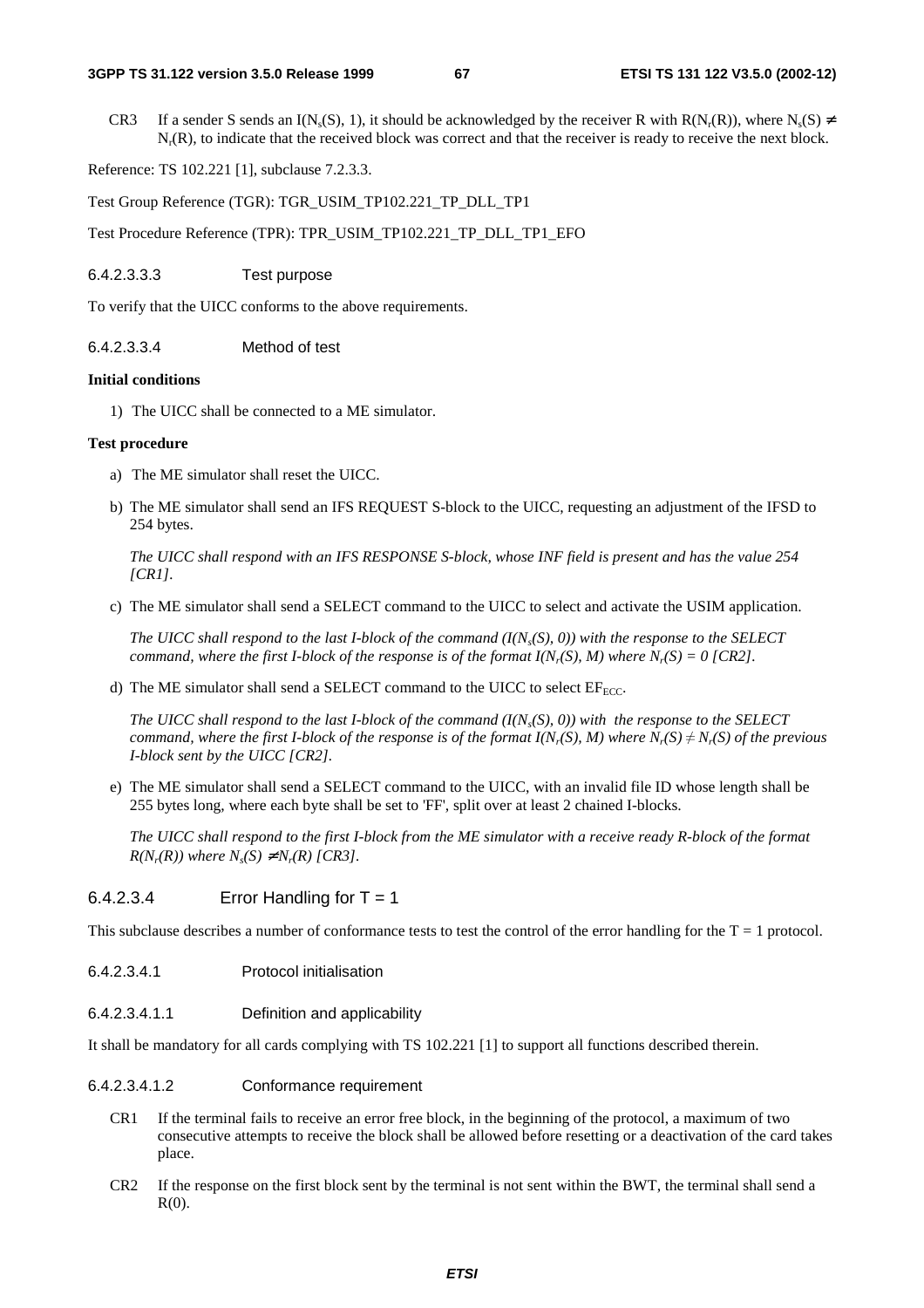- CR3 When the protocol has been initiated and the first block received by the UICC is invalid, the UICC responds with a  $R(0)$ .
- CR4 If the terminal fails to receive an error free block, a maximum of two consecutive attempts shall be allowed before a S(RESYNCH request) is sent.

Reference: TS 102.221 [1], subclause 7.2.3.4.1

Test Group Reference (TGR): TGR\_USIM\_TP102.221\_TP\_DLL\_TP1

Test Procedure Reference (TPR): TPR\_USIM\_TP102.221\_TP\_DLL\_EH1

### 6.4.2.3.4.1.3 Test purpose

To verify that the UICC conforms to the above requirements.

NOTE: CR2 shall not be tested as it is not possible to force the card to response longer than BWT

6.4.2.3.4.1.4 Method of test

#### **Initial conditions**

1) The UICC shall be connected to a ME simulator.

#### **Test procedure**

- a) The ME simulator shall reset the UICC.
- b) The ME simulator shall send a SELECT command to the UICC to select and activate the USIM application.
- c) The ME simulator shall send an R-block to the UICC, of the format R(0), to request the UICC to re-send the last block.

*The UICC shall re-send the I-block, the response to the first SELECT command [CR1].* 

d) The ME simulator shall send an R-block to the UICC, of the format R(0), to request the UICC to re-send the last block.

*The UICC shall re-send the I-block, the response to the first SELECT command [CR1].* 

- e) The ME simulator shall reset the UICC.
- f) The ME simulator shall send a SELECT command to the UICC to select and activate the USIM application, where the I-block has an invalid EDC.

*The UICC shall reject the command by sending an R-block response of the format R(0), with bits b1-b4 in the PCB-byte having a value of '1' – EDC and/or parity error [CR3].* 

- g) The ME simulator shall send a SELECT command to the UICC to select and activate the USIM application.
- h) The ME simulator shall send a SELECT command to the UICC to select  $EF<sub>IMSI</sub>$ .
- i) The ME simulator shall send an R-block to the UICC, of the format R(0), to request the UICC to re-send the last block.

*The UICC shall re-send the I-block, the response to the SELECT command in h) [CR4].* 

j) The ME simulator shall send an R-block to the UICC, of the format R(0), to request the UICC to re-send the last block.

*The UICC shall re-send the I-block, the response to the SELECT command in h) [CR4].* 

k) The ME simulator shall send a S(RESYNCH, request) to the UICC.

*The UICC shall return a S(RESYNCH, response) [CR4].*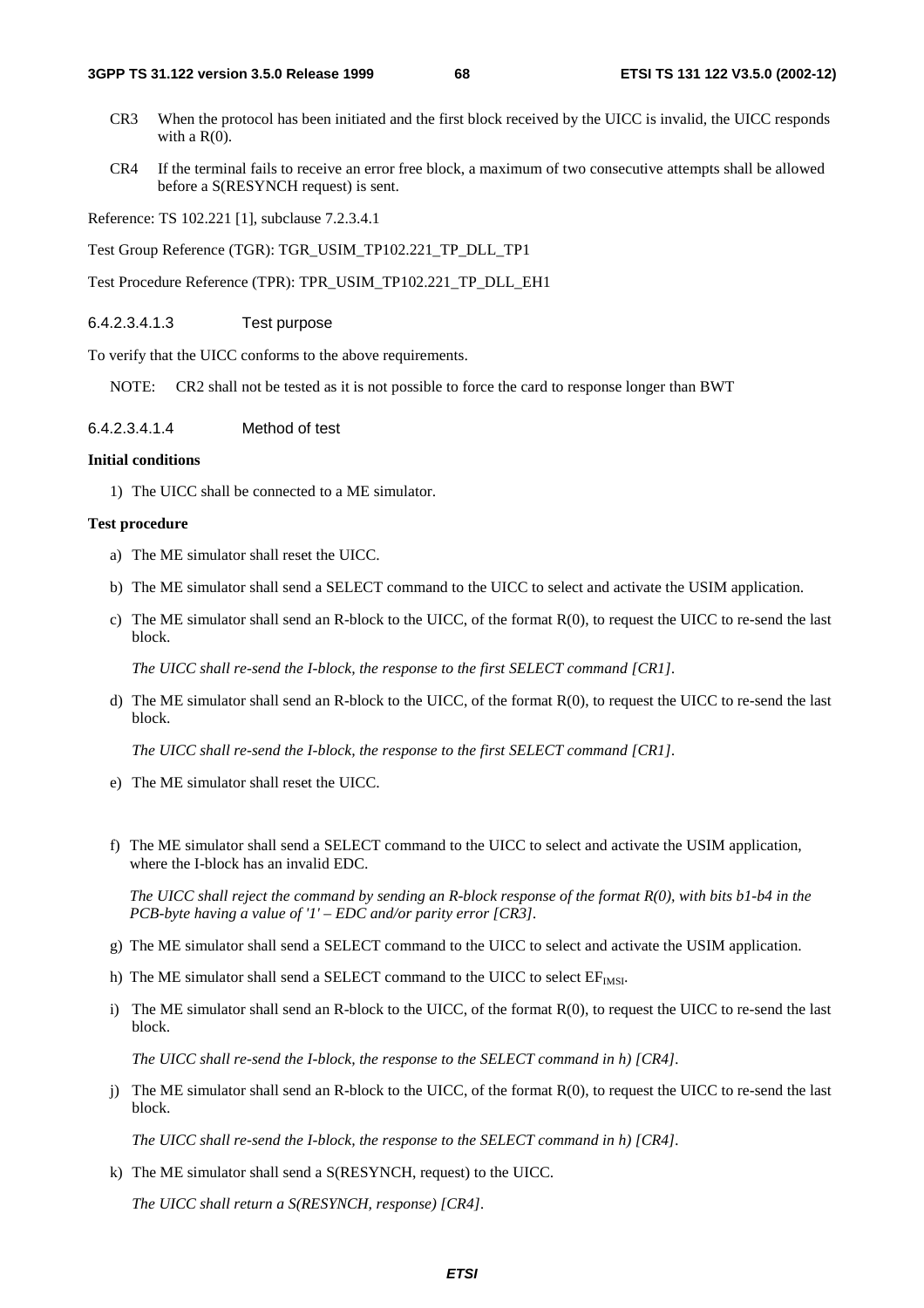l) The ME simulator shall send a VERIFY PIN command with PIN to the UICC.

m) The ME simulator shall send a READ BINARY command to the UICC.

*The UICC shall return the content of*  $EF_{MSI}$  *[CR4].* 

6.4.2.3.4.2.1 Sending invalid blocks to the UICC

6.4.2.3.4.2.1.1 Definition and applicability

It shall be mandatory for all cards complying with TS 102.221 [1] to support all functions described therein.

#### 6.4.2.3.4.2.1.2 Conformance requirement

- CR1 When an I-block has been sent and a BWT time-out occurs or an invalid block has been received (with the terminal), an R-block is sent, which request with its  $N(R)$  for the expected I-block with  $N(S) = N(R)$ .
- CR2 When an R-block was sent and an invalid block is received or BWT time-out, the R-block shall be resent.
- CR3 When an S(…request) has been sent and either a BWT time-out occurs or the received response is not a S(…response), the S(…request) shall be resent.
- CR4 But if an S(…response) has been sent and either an invalid block is received or a BWT time-out, an R-block shall be sent.
- CR5 When the UICC sends an S(IFS request) and receives an invalid block, the S(IFS request) shall be resent maximum one extra time to receive an S(IFS response). After the second failure to receive an S(IFS response), the UICC shall stay in reception mode.

Reference: TS 102.221 [1], subclause 7.2.3.4.2.

Test Group Reference (TGR): TGR\_USIM\_TP102.221\_TP\_DLL\_TP1

Test Procedure Reference (TPR): TPR\_USIM\_TP102.221\_TP\_DLL\_TP1\_EH1\_BDE\_SIB

### 6.4.2.3.4.2.1.3 Test purpose

To verify that the UICC conforms to the above requirements.

NOTE: CR3 and CR5 shall not be tested as it is not possible to meet the test criteria.

6.4.2.3.4.2.1.4 Method of test

#### **Initial conditions**

1) The UICC shall be connected to a ME simulator.

### **Test procedure**

- a) The ME simulator shall reset the UICC.
- b) The ME simulator shall send a SELECT command to the UICC to select and activate the USIM application.
- c) The ME simulator shall send an R-block to the UICC, of the format  $R(N(R))$  where  $N(R) = N(S)$  of the last Iblock sent by the UICC, to request the UICC to re-send the last block.

*The UICC shall re-send the last I-block of the response to the first SELECT command [CR1].* 

d) The ME simulator shall send another R-block to the UICC, of the format  $R(N(R))$  where  $N(R) = N(S)$  of the last I-block sent by the UICC, to request the UICC to re-send the last block.

*The UICC shall re-send the last I-block of the response to the first SELECT command [CR2].*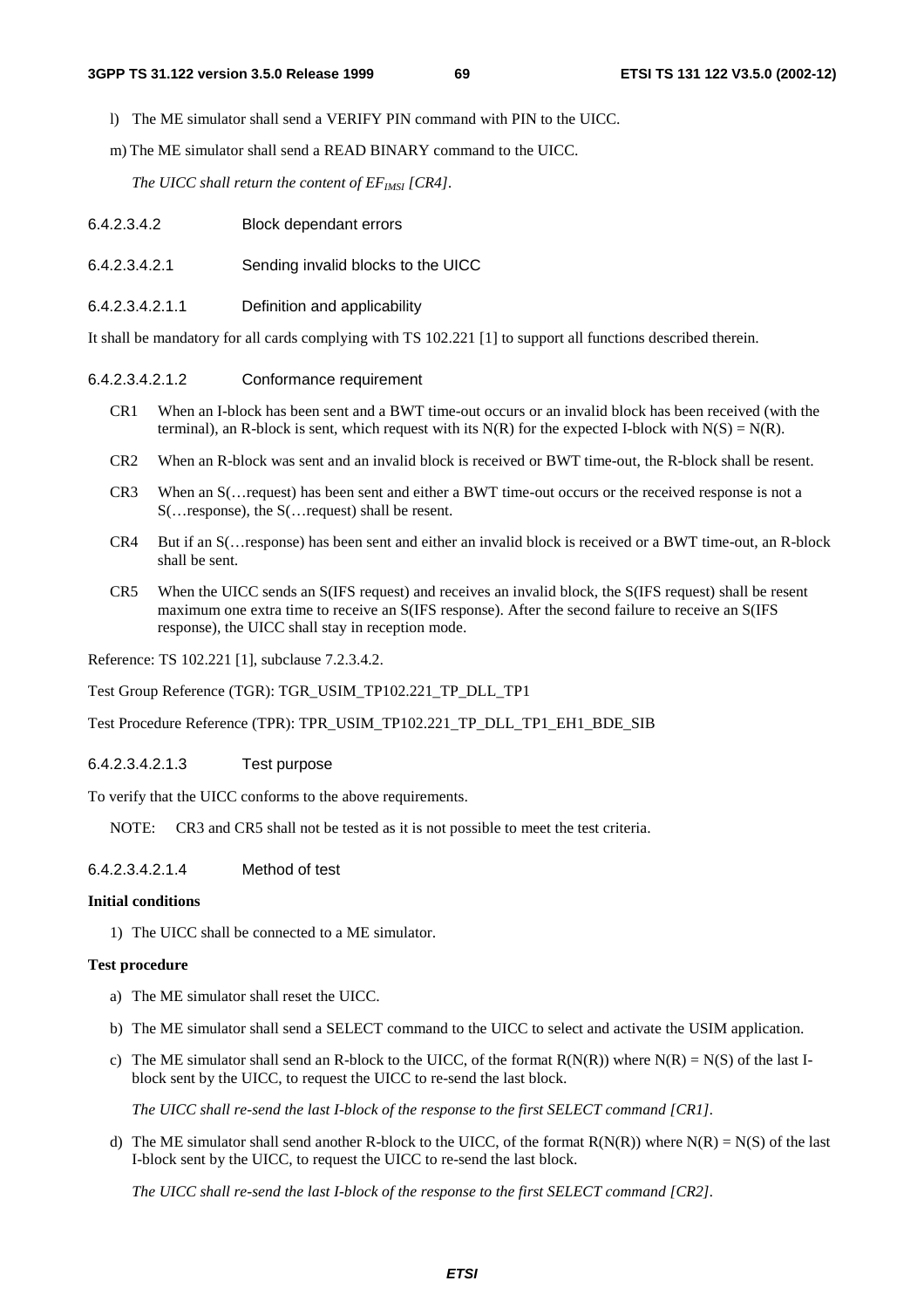- e) The ME simulator shall reset the UICC.
- f) The ME simulator shall send an IFS REQUEST S-block to the UICC, requesting an adjustment of the IFSD to 254 bytes.
- g) The ME simulator shall re-send an IFS REQUEST S-block to the UICC, requesting an adjustment of the IFSD to 254 bytes.

*The UICC shall re-send the IFS RESPONSE S-block, whose INF field shall have the value 254 [CR4].* 

h) The ME simulator shall send a SELECT command to the UICC to select and activate the USIM application.

### 6.4.2.3.5 Chaining

6.4.2.3.5.1 Definition and applicability

It shall be mandatory for all cards complying with TS 102.221 [1] to support all functions described therein.

- 6.4.2.3.5.2 Conformance requirement
	- CR1 When the UICC is the receiver, the UICC shall accept a sequence of chained I-blocks sent from the terminal. The length of each block shall be equal to the value of IFSC except for the last block whose length may be any value in the range 0 to IFSC.
	- CR2 When the UICC is the sender, all I-blocks of a chain shall have LEN  $\leq$  IFSD bytes per block.
	- CR3 When the UICC is the receiver and receives a block with LEN > IFSC, the block shall be rejected and acknowledged with an R-block with bits b1-b4 in the PCB-byte having a value of 2.

Reference: TS 102.221 [1], subclause 7.2.3.5.1.

Test Group Reference (TGR): TGR\_USIM\_TP102.221\_TP\_DLL\_TP1

Test Procedure Reference (TPR): TPR\_USIM\_TP102.221\_TP\_DLL\_TP1\_CHN

### 6.4.2.3.5.3 Test purpose

To verify that the UICC conforms to the above requirements.

### 6.4.2.3.5.4 Method of test

NOTE: When EF<sub>SMS</sub> is not supported by the UICC, any supported linear EF with record length more than or equal to 31 bytes may be chosen.

### **Initial conditions**

1) The UICC shall be connected to a ME simulator.

#### **Test procedure**

- a) The ME simulator shall reset the UICC.
- b) The ME simulator shall send a SELECT command to the UICC to select and activate the USIM application.
- c) The ME simulator shall send a SELECT command to the UICC, with an invalid file ID whose length shall be 255 bytes, where each byte shall be set to 'FF'. The SELECT command shall be spilt over at least 2 chained blocks.

For each I-block of format  $I(N<sub>s</sub>(S), 1)$  from the ME simulator (i.e all I-blocks apart from the last I-block), the *UICC shall respond with a receive ready R-block of the format*  $R(N_r(R))$  *where*  $N_r(R) \neq N_s(S)$ *.* 

For the last *I-block from the ME simulator (i.e of format I(N<sub>s</sub>(S), 0)), the UICC shall respond with an R-APDU containing a status word indicating an application level error regarding the SELECT command [CR1].*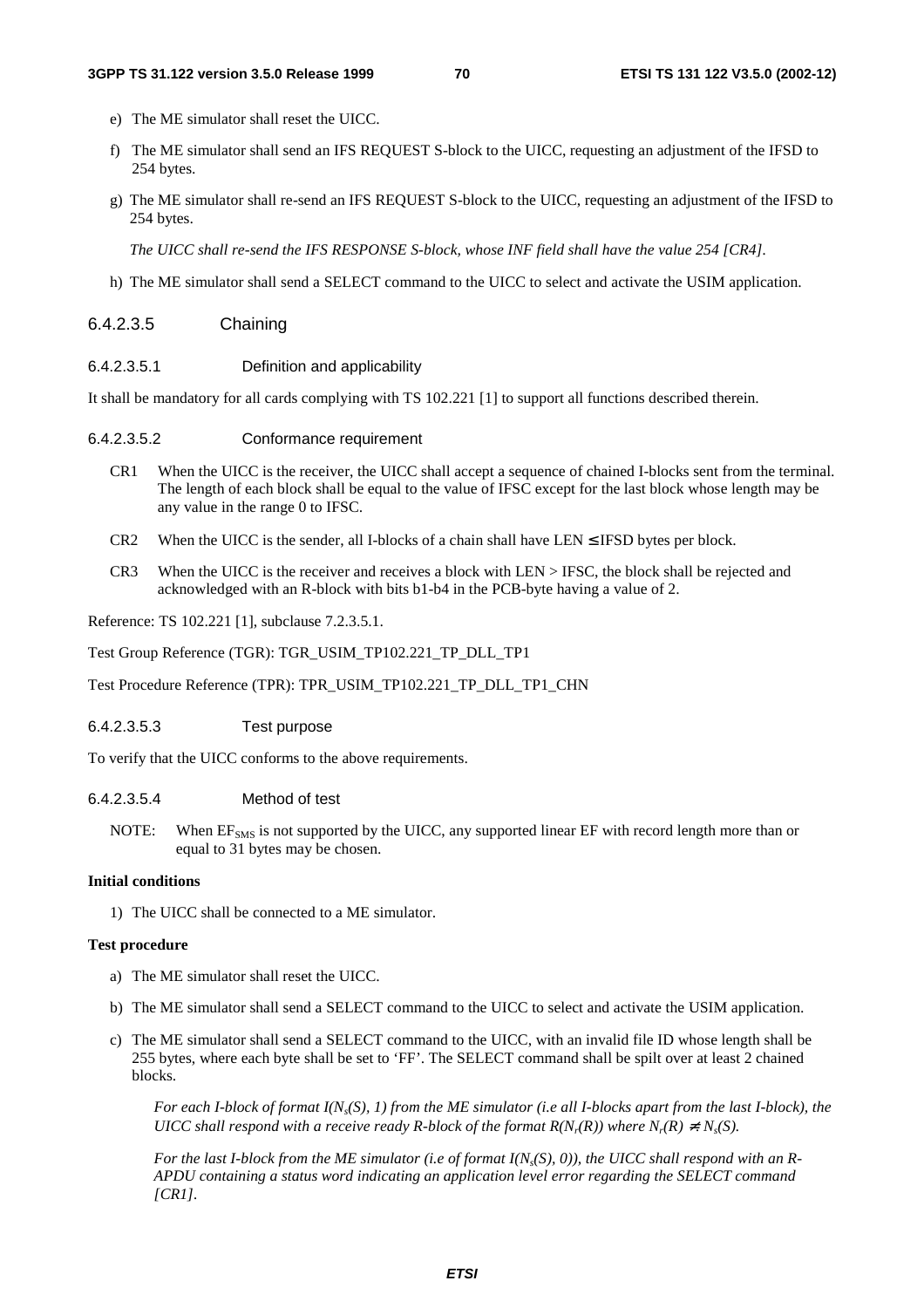- d) The ME simulator shall reset the UICC.
- e) The ME simulator shall send a SELECT command to the UICC to select and activate the USIM application.
- f) The ME simulator shall send a VERIFY PIN command with PIN to the UICC.
- g) The ME simulator shall send a SELECT command to the UICC to select  $EF<sub>SMS</sub>$ .
- h) The ME simulator shall send a READ RECORD command to read record 1 from EF<sub>SMS</sub>.

*The UICC shall return the contents of record 1 in a series of chained I-blocks, whose INF fields are ≤IFSD, i.e. less than or equal to 32 bytes in length [CR2].* 

- i) The ME simulator shall reset the UICC.
- j) The ME simulator shall send a SELECT command to the UICC to select and activate the USIM application.
- k) The ME simulator shall send a SELECT command to the UICC, with an invalid file ID whose length shall be 255 bytes long, where each byte shall be set to 'FF', where the INF field in the I-block shall be set to 255 bytes in length.

*The UICC shall reject the command by sending an R-block response of the formatR(N), where N is the sequence number of the next expected I-block (ignoring the erroneous I-block) and with bits b1-b4 in the PCB-byte having a value of '2' – other errors [CR3].* 

## 6.4.3 Transport Layer

## 6.4.3.1 Transportation of an APDU using  $T = 0$

This subclause describes conformance tests relating to the mapping of C-APDUs and R-APDUs for  $T = 0$  protocol, the APDU exchange and the use of the GET RESPONSE command for case 2 and case 4 commands.

6.4.3.1.1 Case 1

### 6.4.3.1.1.1 Definition and applicability

It shall be mandatory for all cards complying with TS 102.221 [1] to support all functions described therein.

6.4.3.1.1.2 Conformance requirement

- CR1 On receipt of the command header the UICC, under normal processing, shall return status to the Transport Layer of the Terminal.
- CR2 On receipt of the command header the UICC, under abnormal processing, shall return status to the Transport Layer of the Terminal.
- CR3 UICC shall analyse the  $T = 0$  command header to determine whether this is a case 1 command or a case 2 command requesting response data of maximum length.

Reference: TS 102.221 [1], subclause 7.3.1.1.1.

Test Group Reference (TGR): TGR\_USIM\_TP102.221\_TP\_TL\_TAPDU0

Test Procedure Reference (TPR): TPR\_USIM\_TP102.221\_TP\_TL\_TAPDU0\_C1

### 6.4.3.1.1.3 Test purpose

To verify that the UICC conforms to the above requirements.

6.4.3.1.1.4 Method of test

### **Initial conditions**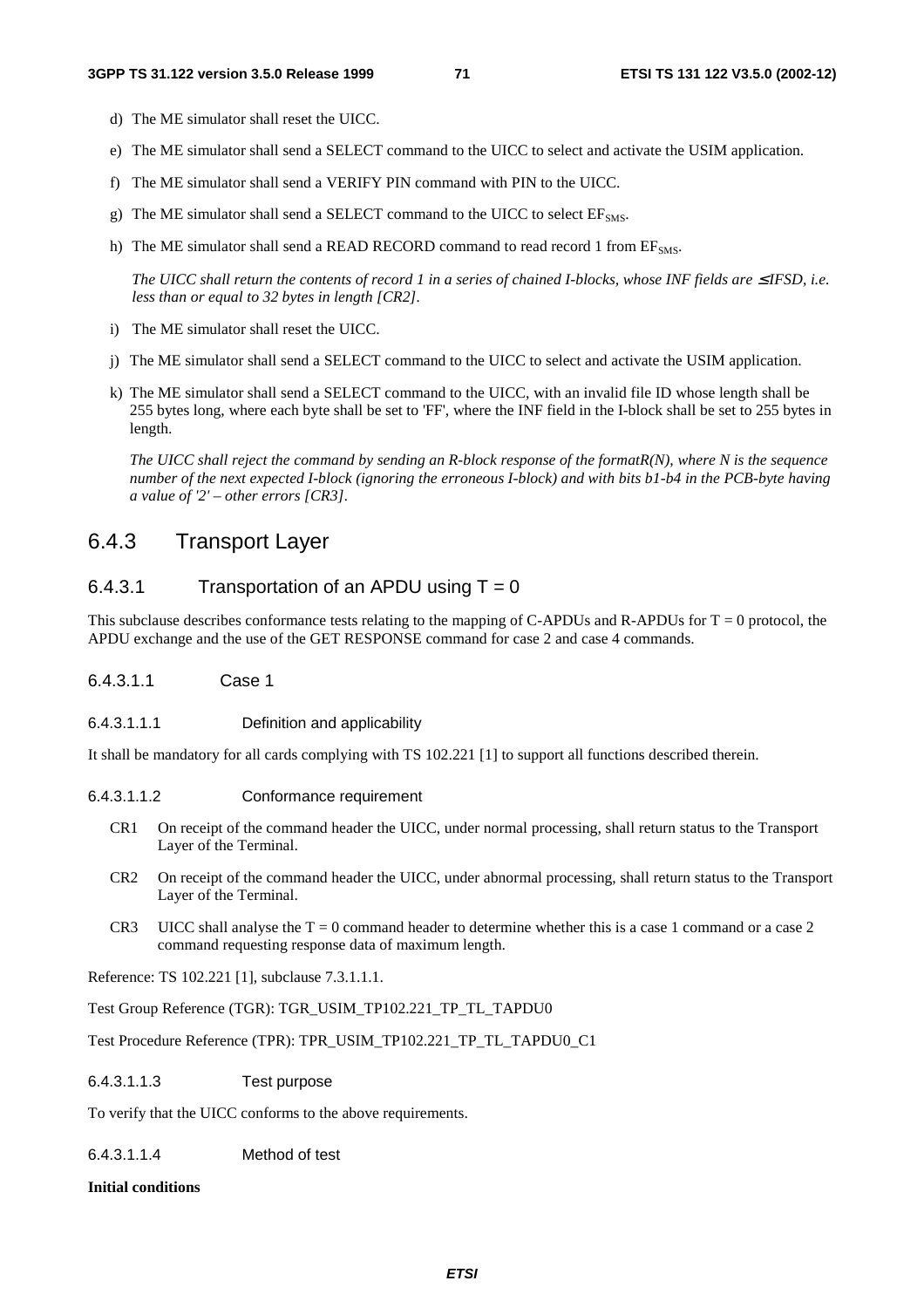1) The UICC shall be connected to a ME simulator.

#### **Test procedure**

- a) The ME simulator shall reset the UICC.
- b) The ME simulator shall send a SELECT command to the UICC to select and activate the USIM application.
- c) The ME simulator shall send a VERIFY PIN command with parameter P2 indicating PIN and with an empty data field to the UICC.

*The status condition returned by the UICC shall be SW1 = '63', SW2 = 'CX' - unsuccessful PIN verification, X attempts left [CR1, CR3].* 

d) The ME simulator shall send a VERIFY PIN command with an incorrect parameter P2 and with an empty data field to the UICC.

*The status condition returned by the UICC shall be SW1 = '6B', SW2 = '00' - wrong parameter(s) P1-P2, or SW1 = '6A', SW2 = '86' - incorrect parameters P1-P2 [CR2].* 

6.4.3.1.2 Case 2

#### 6.4.3.1.2.1 Definition and applicability

It shall be mandatory for all cards complying with TS 102.221 [1] to support all functions described therein.

#### 6.4.3.1.2.2 Conformance requirement

- CR1 On receipt of the command header the UICC, under normal processing shall return data and status to the Transport Layer of the Terminal.
- CR2 On receipt of the command header the UICC, under abnormal processing shall return status only to the Transport Layer of the Terminal.

Reference: TS 102.221 [1], subclause 7.3.1.1.2.

Test Group Reference (TGR): TGR\_USIM\_TP102.221\_TP\_TL\_TAPDU0

Test Procedure Reference (TPR): TPR\_USIM\_TP102.221\_TP\_TL\_TAPDU0\_C2

6.4.3.1.2.3 Test purpose

To verify that the UICC conforms to the above requirements.

6.4.3.1.2.4 Method of test

#### **Initial conditions**

- 1) The UICC shall be connected to a ME simulator.
- 2)  $E_{LOCI}$  shall contain the data string: 'A1 A2 A3 A4 A5 A6 A7 A8 A9 00 00'.

#### **Test procedure**

- a) The ME simulator shall reset the UICC.
- b) The ME simulator shall send a SELECT command to the UICC to select and activate the USIM application.
- c) The ME simulator shall send a SELECT command to the UICC to select  $EF_{LOCI}$ .
- d) The ME simulator shall send a VERIFY PIN command with PIN to the UICC.
- e) The ME simulator shall send a READ BINARY command using a length of 11 bytes to the UICC.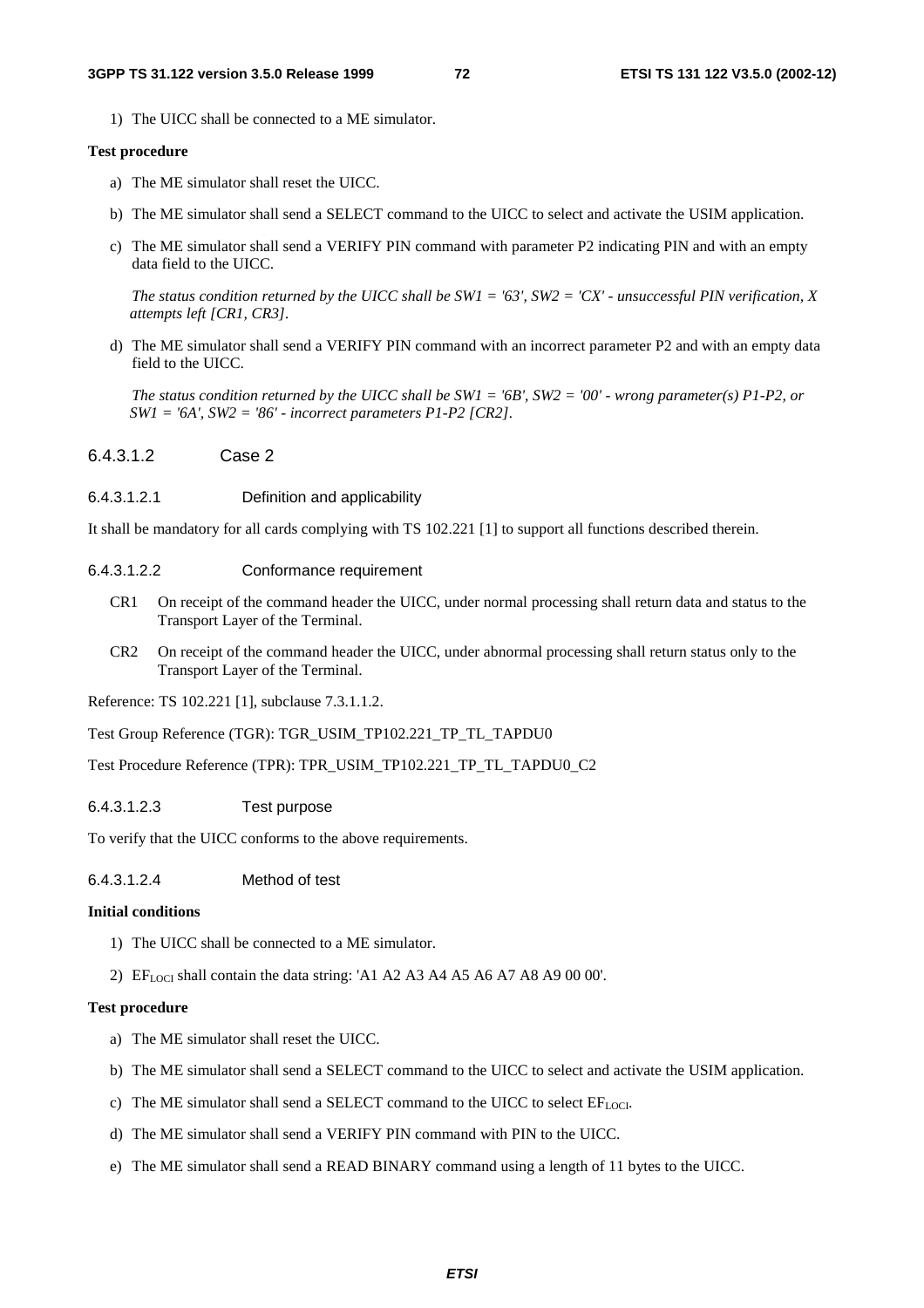*The UICC shall return the procedure byte 'B0' followed by the data string 'A1 A2 A3 A4 A5 A6 A7 A8 A9 00 00', ending with the status condition SW1 = '90', SW2 = '00' - normal ending of the command [CR1].* 

f) The ME simulator shall send a READ BINARY command with an incorrect P2 parameter and a length of 11 bytes to the UICC.

*The status condition returned by the UICC shall be SW1 = '6B', SW2 = '00' - wrong parameter(s) P1-P2, or SW1 = '6A', SW2 = '86' - incorrect parameters P1-P2 [CR2].* 

- 6.4.3.1.3 Case 3
- 6.4.3.1.3.1 Definition and applicability

It shall be mandatory for all cards complying with TS 102.221 [1] to support all functions described therein.

- 6.4.3.1.3.2 Conformance requirement
	- CR1 On receipt of the command header, if the UICC
		- returns a procedure byte, the Transport Layer of the Terminal shall send the data portion of the conditional body of the C-APDU to the UICC under the control of procedure bytes returned by the UICC;
		- returns status, the Transport Layer of the Terminal shall discontinue processing the command.
	- CR2 If the processing was not discontinued, the UICC shall return status following receipt of the conditional body of the C-APDU and completion of processing the command.
	- CR3 On receipt of status from the UICC, the Transport Layer of the Terminal shall discontinue processing the command.

Reference: TS 102.221 [1], subclause 7.3.1.1.3.

Test Group Reference (TGR): TGR\_USIM\_TP102.221\_TP\_TL\_TAPDU0

Test Procedure Reference (TPR): TPR\_USIM\_TP102.221\_TP\_TL\_TAPDU0\_C3

#### 6.4.3.1.3.3 Test purpose

To verify that, under normal processing of a case 3 command, the UICC reads the command header, reads the command data under control of procedure bytes and returns status.

#### 6.4.3.1.3.4 Method of test

#### **Initial conditions**

1) The UICC shall be connected to a ME simulator.

#### **Test procedure**

- a) The ME simulator shall reset the UICC.
- b) The ME simulator shall send a SELECT command to the UICC to select and activate the USIM application.
- c) The ME simulator shall send a SELECT command to the UICC to select  $EF_{LOCI}$ .
- d) The ME simulator shall send a VERIFY PIN command with PIN to the UICC.
- e) The ME simulator shall send an UPDATE BINARY command header using a length of 11 bytes to the UICC. *The UICC shall return the procedure byte 'D6' to the ME simulator [CR1].*
- f) The ME simulator shall send the data string '11 22 33 44 55 66 77 88 99 00 11' to the UICC.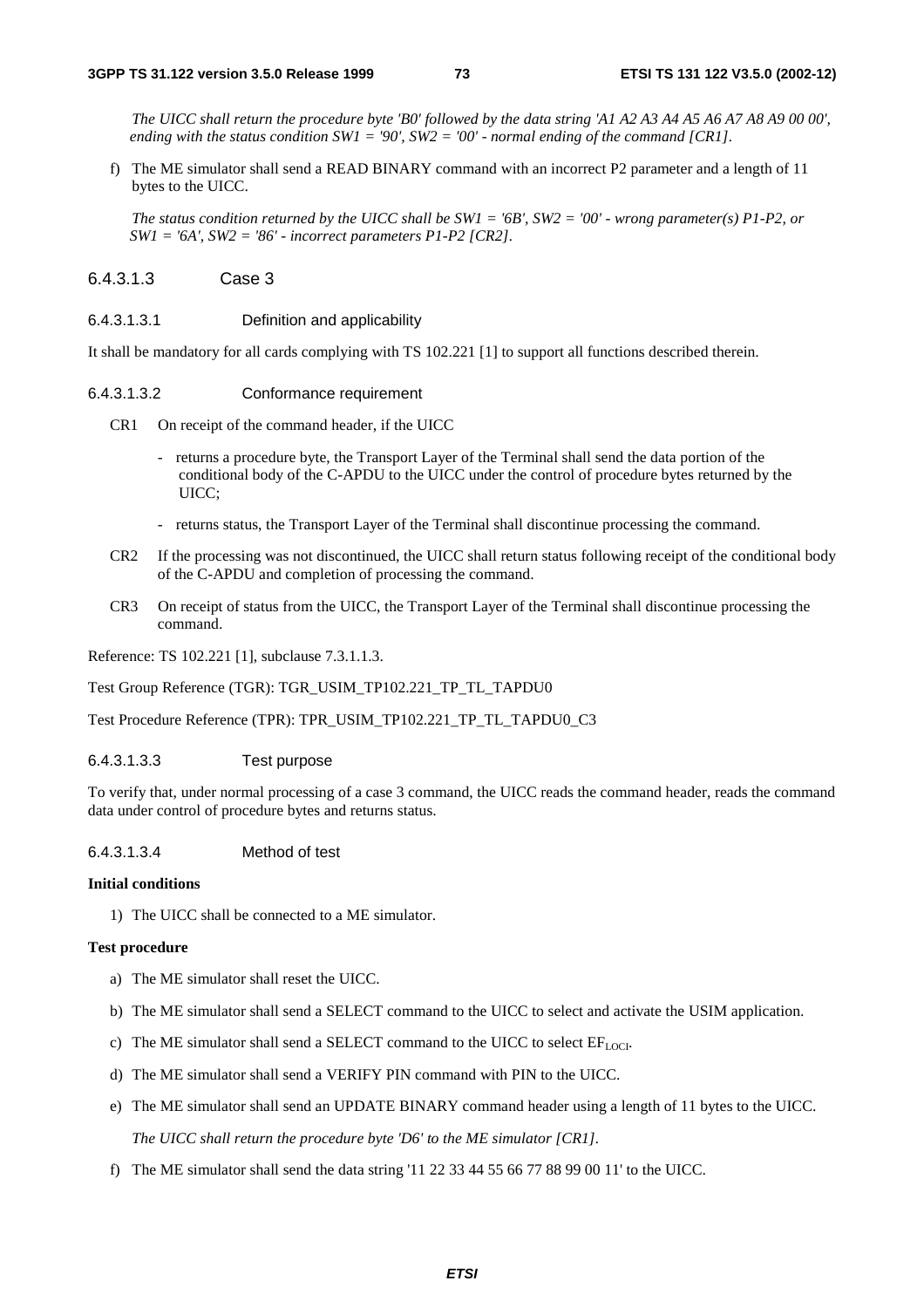*The status condition returned by the UICC shall be SW1 = '90', SW2 = '00' - normal ending of the command [CR2].* 

g) The ME simulator shall send an UPDATE BINARY command header with an incorrect P2 parameter, a length of 11 bytes and, if needed, data string '11 22 33 44 55 66 77 88 99 00 11' to the UICC.

*The status condition returned by the UICC shall be SW1 = '6B', SW2 = '00' - wrong parameter(s) P1-P2, or SW1 = '6A', SW2 = '86' - incorrect parameters P1-P2 [CR3].* 

- h) The ME simulator shall send an UPDATE BINARY command with the data 'A1 A2 A3 A4 A5 A6 A7 A8 A9 00 00' to the UICC.
- 6.4.3.1.4 Case 4

#### 6.4.3.1.4.1 Definition and applicability

It shall be mandatory for all cards complying with TS 102.221 [1] to support all functions described therein.

#### 6.4.3.1.4.2 Conformance requirement

- CR1 On receipt of the command header, if the UICC:
	- a) returns a procedure byte, the Transport Layer of the Terminal shall send the data portion of the conditional body of the C-APDU to the UICC under the control of procedure bytes returned by the UICC;
	- b) returns status, the Transport Layer of the Terminal shall discontinue processing of the command.
- CR2 If processing was not discontinued in CR1(b), following receipt of the conditional body of the C-APDU, the UICC:
	- a) under normal processing, shall return procedure bytes '61xx' to the Transport Layer of the Terminal requesting the Transport Layer of the Terminal to issue a GET RESPONSE command to retrieve the data from the UICC;
	- b) under abnormal processing, shall return status only to the Transport Layer of the Terminal.
- CR3 On receipt of the procedure bytes or status returned in CR2, if the UICC:
	- a) returned '61xx' procedure bytes as in CR2(a), the Transport Layer of the Terminal shall send a GET RESPONSE command header to the UICC with P3 set to a value less than or equal to the value contained in the 'xx' byte of '61xx' procedure bytes;
	- b) returned status as in CR2(b) that indicates a warning ('62xx' or '63xx'), or which is application related ('9xxx' but not '9000'), the Transport Layer of the Terminal shall send a GET RESPONSE command with  $Le = '00':$
	- c) returned status as in CR2(b) other than that described in CR3(b), the Transport Layer of the Terminal shall discontinue processing of the command.
- CR4 If processing was not discontinued in CR3(c), the GET RESPONSE command shall be processed according to the rules for case 2 commands.

Reference: TS 102.221 [1], subclause 7.3.1.1.4.

Test Group Reference (TGR): TGR\_USIM\_TP102.221\_TP\_TL\_TAPDU0

Test Procedure Reference (TPR): TPR\_USIM\_TP102.221\_TP\_TL\_TAPDU0\_C4

#### 6.4.3.1.4.3 Test purpose

To verify that the UICC conforms to the above requirements.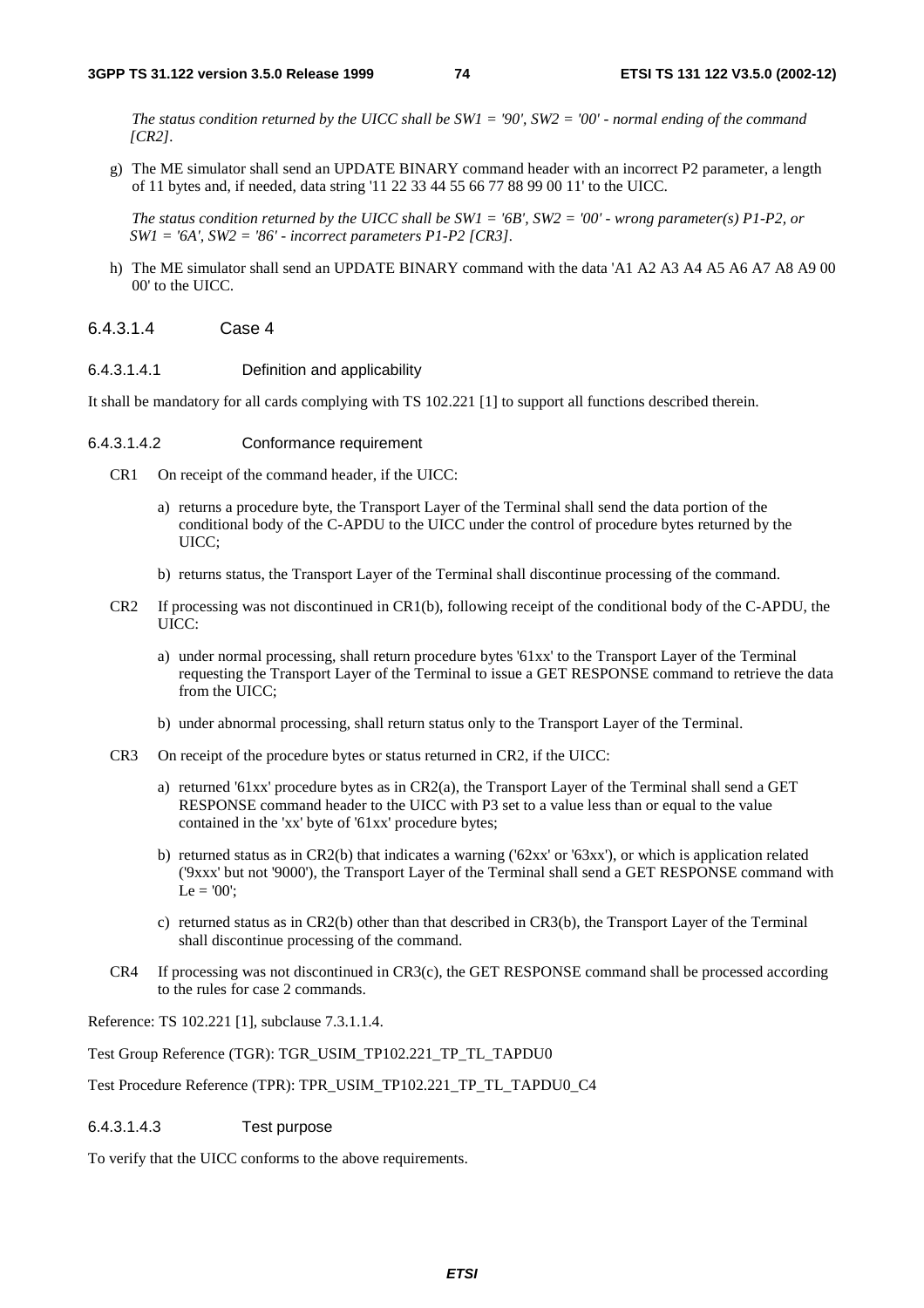6.4.3.1.4.4 Method of test

#### **Initial conditions**

1) The UICC shall be connected to a ME simulator.

#### **Test procedure**

- a) The ME simulator shall reset the UICC.
- b) The ME simulator shall send a SELECT command to the UICC to select and activate the USIM application.
- c) The ME simulator shall send a SELECT command header to the UICC with  $P2 = 04'$  and a length of 2 bytes to the UICC to select EF<sub>IMSI</sub>.

*The UICC shall return the procedure byte 'A4' to the ME simulator [CR1].* 

d) The ME simulator shall send the file ID of the  $EF_{MSI}$  to the UICC.

*The UICC shall return procedure bytes '61xx' to the ME simulator – where xx is the length of the FCP of the EFIMSI [CR2].* 

e) The ME simulator shall send a GET RESPONSE command header to the UICC with P3 set to length 'xx'.

*The UICC shall return the procedure byte 'C0' followed by the FCP of the EF<sub>IMSI</sub>, ending with the status condition SW1 = '90', SW2 = '00' - normal ending of the command [CR4].* 

f) The ME simulator shall send a SELECT command header to the UICC with an incorrect P1 parameter,  $P2 = '04'$ , a length of 2 bytes and, if needed, the file ID of  $EF_{LOCI}$  to the UICC.

*The status condition returned by the UICC shall be SW1 = '6B', SW2 = '00' - wrong parameter(s) P1-P2, or SW1 = '6A', SW2 = '86' - incorrect parameters P1-P2 [CR1].* 

g) The ME simulator shall send a SELECT command to the UICC to select  $EF_{MSE}$ .

*The UICC shall return procedure bytes '61xx' to the ME simulator – where 'xx' is the length of the FCP of the EF*IMSI *[CR2].* 

h) The ME simulator shall send a GET RESPONSE command to the UICC with P3 set to 'yy' where 'yy' is less than 'xx'.

The UICC shall return the first 'yy' bytes of the FCP of the EF<sub>IMSI.</sub>

*The status returned by the UICC shall be SW1 = '61', SW2 = 'zz' – where 'zz' is the remaining length of the FCP of the EF<sub>IMSI</sub>* [CR3].

i) The ME simulator shall send a GET RESPONSE command to the UICC with P3 set to 'zz'.

*The UICC shall return the next 'zz' bytes of the FCP of the*  $EF_{IMSL}$ 

*The status returned by the UICC shall be SW1 = '90', SW2 = '00' – normal ending of the command [CR3].* 

#### 6.4.3.1.5 Use of Procedure Bytes '61xx' and '6Cxx'

6.4.3.1.5.1 Case 2 Commands

#### 6.4.3.1.5.1.1 Definition and applicability

It shall be mandatory for all cards complying with TS 102.221 [1] to support all functions described therein.

#### 6.4.3.1.5.1.2 Conformance requirement

CR1 If the UICC receives a case 2 command header and Le = '00' (with Luicc  $\lt$  256 bytes) or Le > Luicc, under normal processing it shall return procedure bytes '6C Luicc' instructing the Transport Layer of the Terminal to immediately re-send the command header with P3 = Luicc.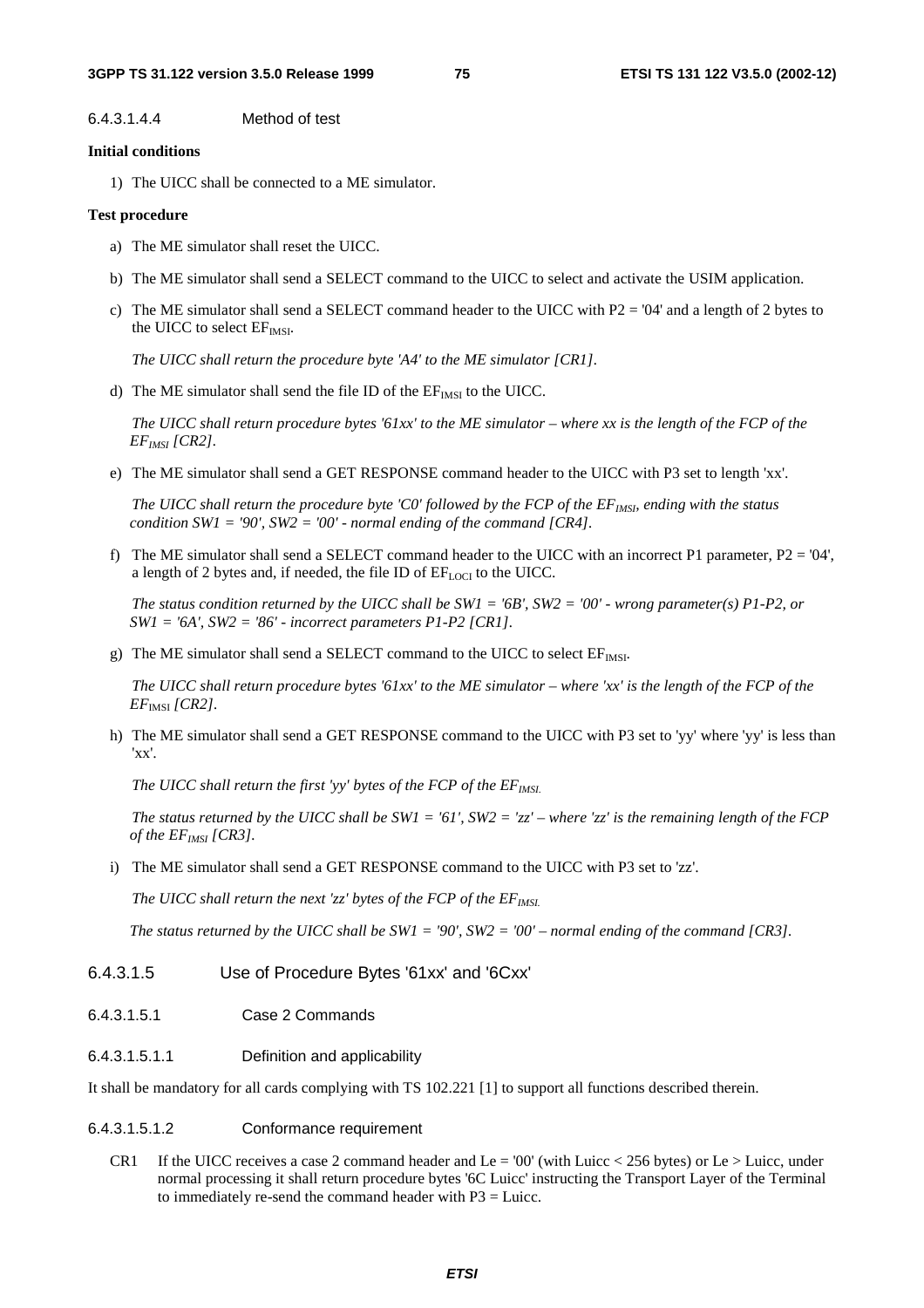- CR2 If the UICC receives a case 2 command header and Le = '00' (with Luicc  $\lt 256$  bytes) or Le> Luicc, under abnormal processing it shall return status indicating a warning or error condition (but not SW1 SW2 = '90 00').
- CR3 If the UICC receives a case 2 command header and Le = '00' (with Luicc = 256 bytes) or Le = Luicc, under normal processing it shall return data of length Le  $(=$  Luicc) under the control of the INS,  $\overline{INS}$ , or '60' procedure bytes followed by the associated status or procedure bytes '61xx'.
- CR4 If the UICC receives a case 2 command header and Le = '00' (with Luicc = 256 bytes) or Le = Luicc, under abnormal processing it shall return status indicating a warning or error condition (but not SW1 SW2 = '90 00').
- CR5 If the UICC receives a case 2 command header and Le < Luicc, under normal processing it shall return data of length Le under the control of the INS,  $\overline{INS}$ , or '60' procedure bytes followed by procedure bytes '61xx'.
- CR6 If the UICC receives a case 2 command header and Le < Luicc, under abnormal processing it shall return status indicating a warning or error condition (but not SW1 SW2 = '90 00').

Reference: TS 102.221 [1], subclause 7.3.1.1.5.1.

Test Group Reference (TGR): TGR\_USIM\_TP102.221\_TP\_TL\_TAPDU0

Test Procedure Reference (TPR): TPR\_USIM\_TP102.221\_TP\_TL\_TAPDU0\_PB\_C2

#### 6.4.3.1.5.1.3 Test purpose

To verify that the UICC conforms to the above requirements.

NOTE: For CR3 and CR6 the return of data from the UICC under the control of the  $\overline{INS}$ , '60' and '61xx' procedure bytes shall not be tested as it is not possible to force the UICC to behave in this way.

6.4.3.1.5.1.4 Method of test

#### **Initial conditions**

- 1) The UICC shall be connected to a ME simulator.
- 2)  $EF_{LOCI}$  shall contain the data string: 'A1 A2 A3 A4 A5 A6 A7 A8 A9 00 00'.

#### **Test procedure**

- a) The ME simulator shall reset the UICC.
- b) The ME simulator shall send a SELECT command to the UICC to select and activate the USIM application.
- c) The ME simulator shall send a SELECT command to the UICC to select  $EF_{LOCI}$ .
- d) The ME simulator shall send a VERIFY PIN command with PIN to the UICC.
- e) The ME simulator shall send a READ BINARY command header to the UICC with the P3 parameter set to '00'.

*The UICC shall return the procedure bytes '6C 0B' to the ME simulator [CR1].* 

f) The ME simulator shall send a READ BINARY command header to the UICC with the P3 parameter set to '0B'.

*The UICC shall return the procedure byte 'B0' followed by the data string 'A1 A2 A3 A4 A5 A6 A7 A8 A9 00 00', ending with the status condition SW1 = '90', SW2 = '00' - normal ending of the command [CR3].* 

g) The ME simulator shall send a READ BINARY command header to the UICC with an incorrect P2 parameter and the P3 parameter set to '00'.

*The status condition returned by the UICC shall be SW1 = '6B', SW2 = '00' - wrong parameter(s) P1-P2, or SW1 = '6A', SW2 = '86' - incorrect parameters P1-P2 [CR2].*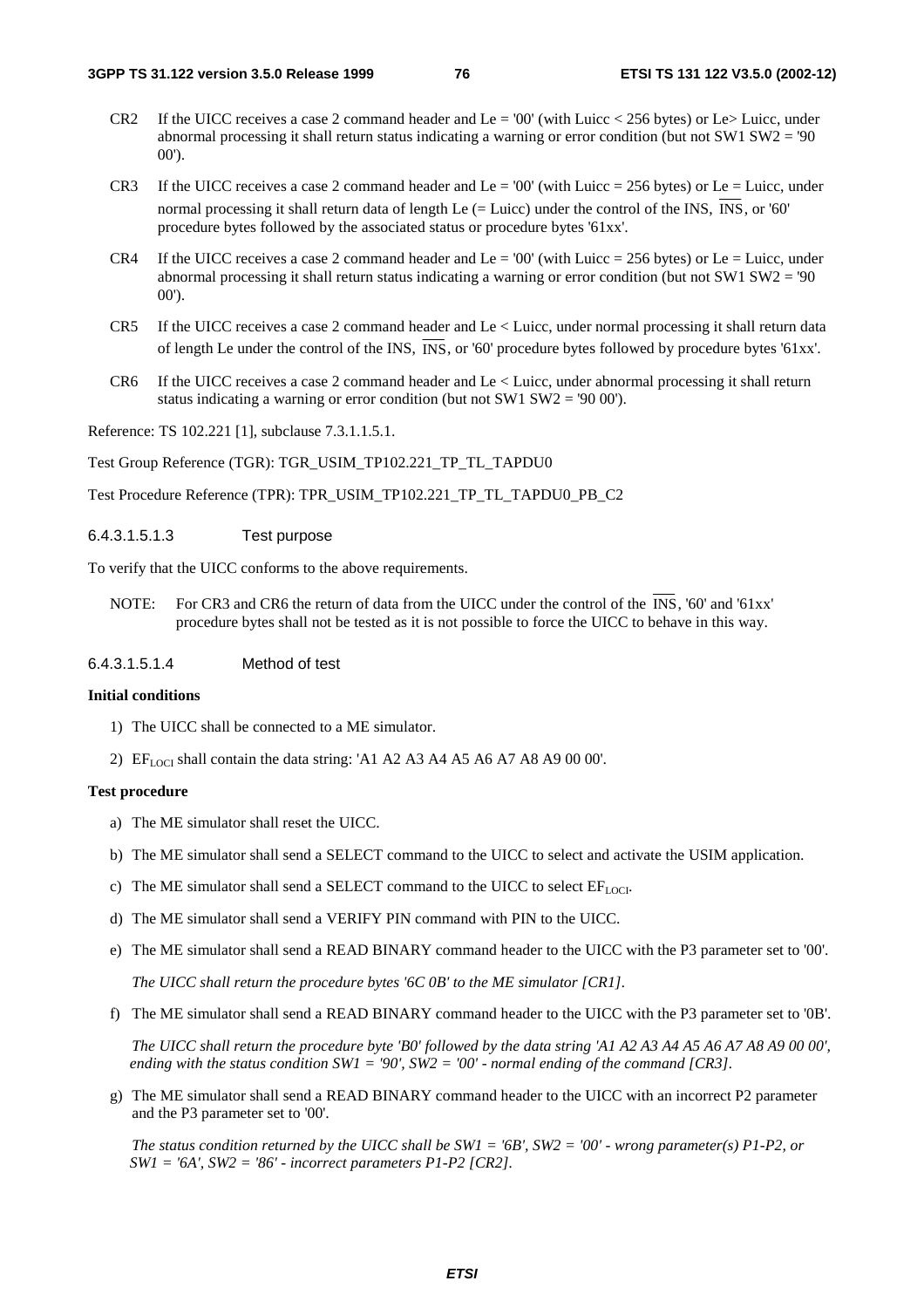h) The ME simulator shall send a READ BINARY command header to the UICC with an incorrect P2 parameter and the P3 parameter set to '15'.

*The status condition returned by the UICC shall be SW1 = '6B', SW2 = '00' - wrong parameter(s) P1-P2, or SW1 = '6A', SW2 = '86' - incorrect parameters P1-P2 [CR2].* 

i) The ME simulator shall send a READ BINARY command header to the UICC with an incorrect P2 parameter and the P3 parameter set to '0B'.

*The status condition returned by the UICC shall be SW1 = '6B', SW2 = '00' - wrong parameter(s) P1-P2, or SW1 = '6A', SW2 = '86' - incorrect parameters P1-P2 [CR4].* 

j) The ME simulator shall send a READ BINARY command header to the UICC with an incorrect P2 parameter and the P3 parameter set to '05'.

*The status condition returned by the UICC shall be SW1 = '6B', SW2 = '00' - wrong parameter(s) P1-P2, or SW1 = '6A', SW2 = '86' - incorrect parameters P1-P2 [CR6].* 

6.4.3.1.5.2 Case 4 Commands

#### 6.4.3.1.5.2.1 Definition and applicability

It shall be mandatory for all cards complying with TS 102.221 [1] to support all functions described therein.

### 6.4.3.1.5.2.2 Conformance requirement

- CR1 If the UICC receives a case 4 command, after processing the data sent with the C-APDU,
	- it shall return procedure bytes '61xx';
	- or
	- if the UICC receives a case 4 command, after processing the data sent with the C-APDU, it shall return status indicating a warning or error condition (but not SW1 SW2 = '90 00').

Reference: TS 102.221 [1], subclause 7.3.1.1.5.2.

Test Group Reference (TGR): TGR\_USIM\_TP102.221\_TP\_TL\_TAPDU0

Test Procedure Reference (TPR): TPR\_USIM\_TP102.221\_TP\_TL\_TAPDU0\_PB\_C4

#### 6.4.3.1.5.2.3 Test purpose

To verify that the UICC conforms to the above requirements.

NOTE: CR1 and CR2 are tested in subclause 6.4.3.1.4.

6.4.3.1.5.2.4 Method of test

#### **Initial Conditions**

N/A

#### **Test Procedure**

N/A

### 6.4.3.2 Transportation of an APDU using  $T = 1$

This subclause describes conformance tests relating to the transportation of an APDU using the  $T = 1$  protocol.

The tests defined in this subclause only apply where the UICC under test supports the  $T = 1$  protocol. If the UICC under test does not support the  $T = 1$  protocol, then these tests do not apply.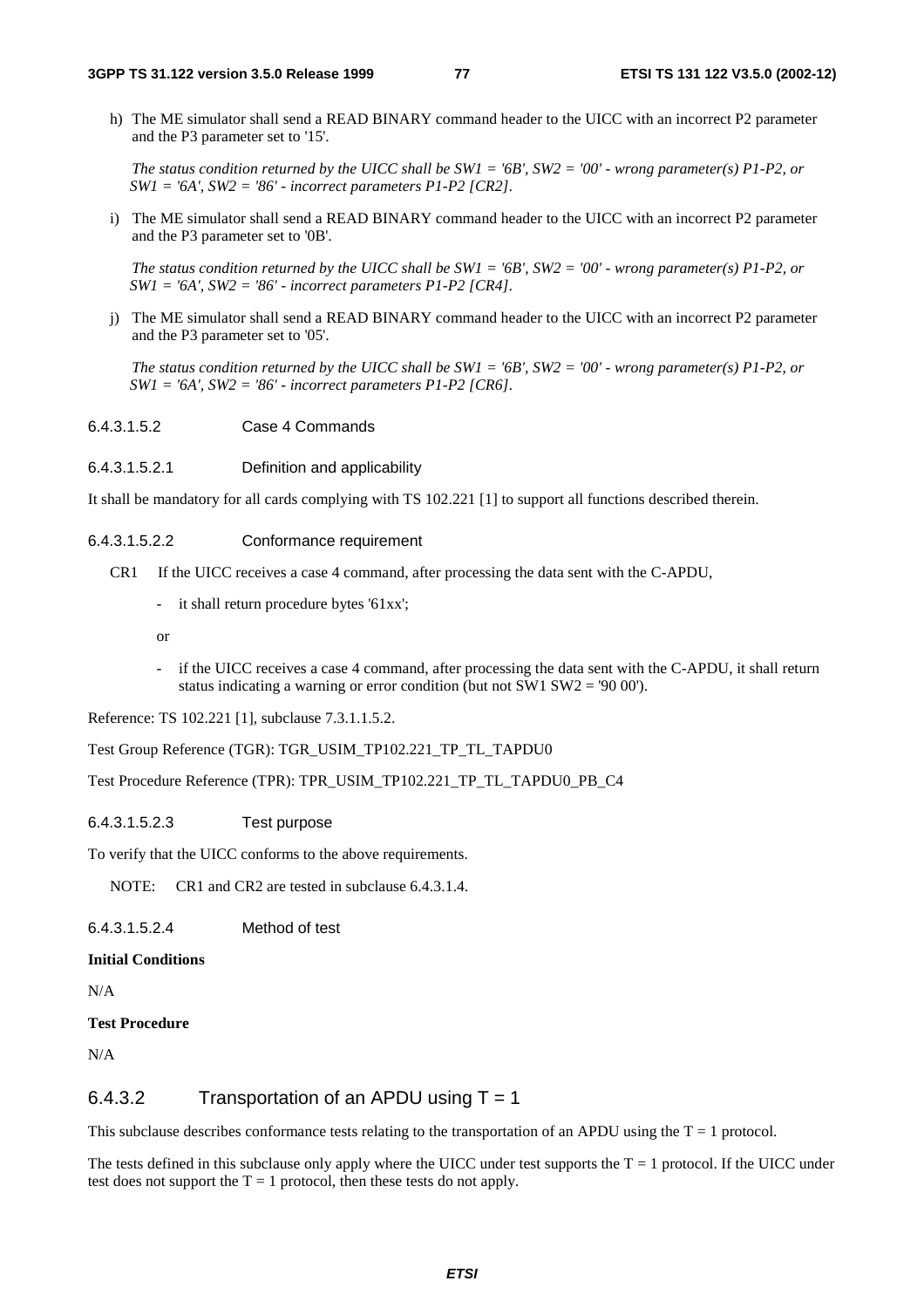The tests in this subclause assume that the  $T = 1$  protocol is the first indicated protocol for the UICC. If the UICC under test supports  $T = 1$  but it is not the first indicated protocol, then each test must be extended to configure the UICC to employ the  $T = 1$  protocol, e.g. via the PPS mechanism.

6.4.3.2.1 Case 1

6.4.3.2.1.1 Definition and applicability

It shall be mandatory for all cards complying with TS 102.221 [1] to support all functions described therein.

- 6.4.3.2.1.2 Conformance requirement
	- CR1 C-APDU shall be mapped to the INF of the I-Block and the received response from the INF in the I-Block shall be mapped to R-APDU according to Figure 7.10 in TS 102.221 [1].

Reference: TS 102.221 [1], subclause 7.3.2.1.

Test Group Reference (TGR): TGR\_USIM\_TP102.221\_TP\_TL\_TAPDU1

Test Procedure Reference (TPR): TPR\_USIM\_TP102.221\_TP\_TL\_TAPDU1\_C1

6.4.3.2.1.3 Test purpose

To verify that, under normal or abnormal processing of a case 1 command, the UICC returns status only.

6.4.3.2.1.4 Method of test

#### **Initial conditions**

1) The UICC shall be connected to a ME simulator.

#### **Test procedure**

- a) The ME simulator shall reset the UICC.
- b) The ME simulator shall send a SELECT command to the UICC to select and activate the USIM application.
- c) The ME simulator shall send a VERIFY PIN command with parameter P2 indicating PIN and with an empty data field to the UICC.

*The status condition returned by the UICC shall be SW1 = '63', SW2 = 'CX' - unsuccessful PIN verification, X attempts left [CR1].* 

d) The ME simulator shall send a VERIFY PIN command with an incorrect parameter P2 and with an empty data field to the UICC.

*The status condition returned by the UICC shall be SW1 = '6B', SW2 = '00' - wrong parameter(s) P1-P2, or SW1 = '6A', SW2 = '86' - incorrect parameters P1-P2 [CR1].* 

- 6.4.3.2.2 Case 2
- 6.4.3.2.2.1 Definition and applicability

It shall be mandatory for all cards complying with TS 102.221 [1] to support all functions described therein.

- 6.4.3.2.2.2 Conformance requirement
	- CR1 C-APDU shall be mapped to the INF of the I-Block and the received response from the INF in the I-Block shall be mapped to R-APDU according to Figure 7.11 in TS 102.221 [1].

Reference: TS 102.221 [1], subclause 7.3.2.2.

Test Group Reference (TGR): TGR\_USIM\_TP102.221\_TP\_TL\_TAPDU1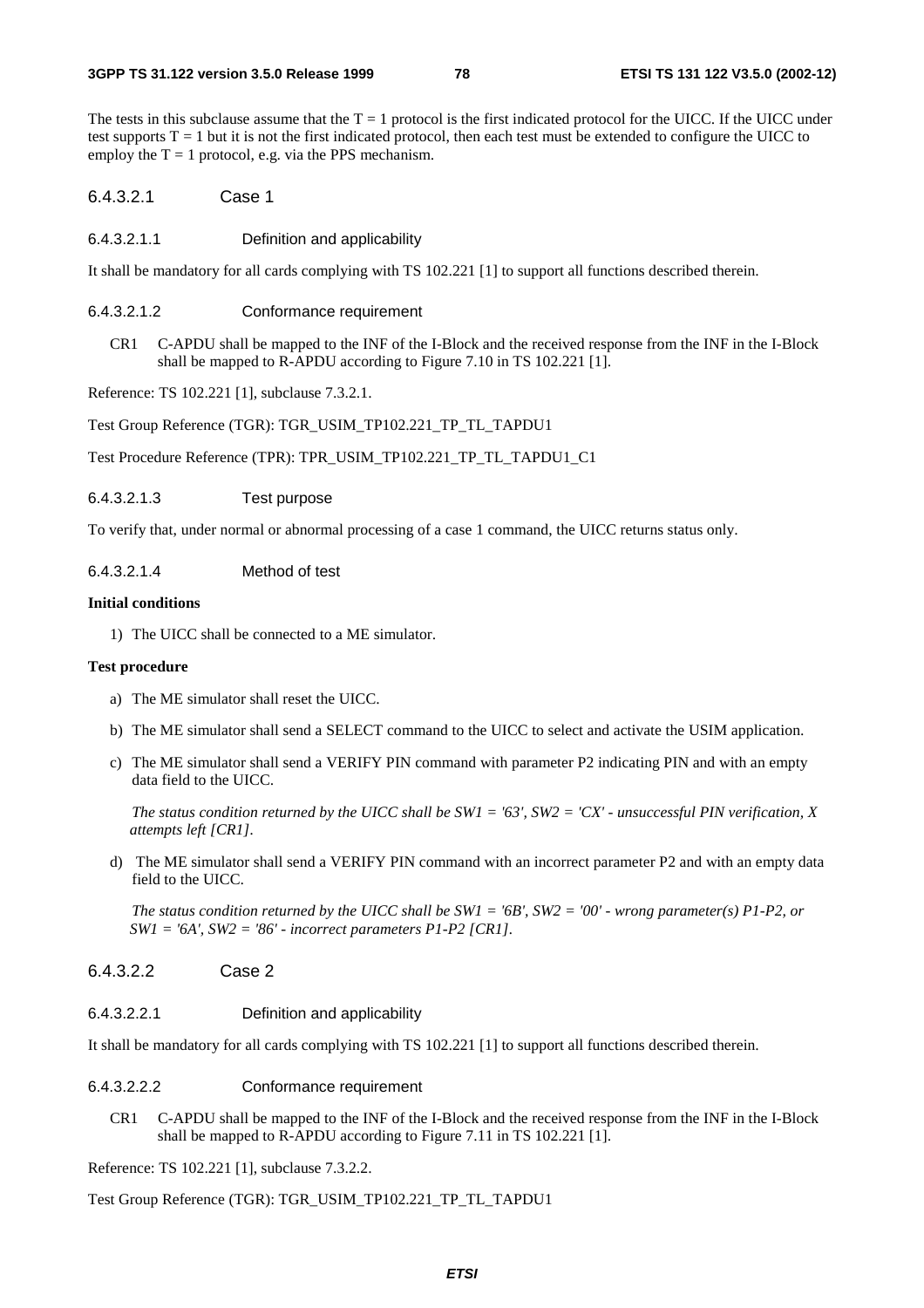#### **3GPP TS 31.122 version 3.5.0 Release 1999 79 ETSI TS 131 122 V3.5.0 (2002-12)**

Test Procedure Reference (TPR): TPR\_USIM\_TP102.221\_TP\_TL\_TAPDU1\_C2

### 6.4.3.2.2.3 Test purpose

To verify that, under normal processing of a case 2 command, the UICC returns data and status and that, under abnormal processing of a case 2 command, the UICC returns status only.

6.4.3.2.2.4 Method of test

### **Initial conditions**

- 1) The UICC shall be connected to a ME simulator.
- 2) EFLOCI shall contain the data string: 'A1 A2 A3 A4 A5 A6 A7 A8 A9 00 00'.

### **Test procedure**

- a) The ME simulator shall reset the UICC.
- b) The ME simulator shall send a SELECT command to the UICC to select and activate the USIM application.
- c) The ME simulator shall send a SELECT command to the UICC to select  $EF_{LOCI}$ .
- d) The ME simulator shall send a VERIFY PIN command with PIN to the UICC.
- e) The ME simulator shall send a READ BINARY command using a length of 11 bytes to the UICC.

*The UICC shall return the data string 'A1 A2 A3 A4 A5 A6 A7 A8 A9 00 00', ending with the status condition SW1 = '90', SW2 = '00' - normal ending of the command [CR1].* 

f) The ME simulator shall send a READ BINARY command with an incorrect P2 parameter and a length of 11 bytes to the UICC.

*The status condition returned by the UICC shall be SW1 = '6B', SW2 = '00' - wrong parameter(s) P1-P2, or SW1 = '6A', SW2 = '86' - incorrect parameters P1-P2 [CR1].* 

### 6.4.3.2.3 Case 3

6.4.3.2.3.1 Definition and applicability

It shall be mandatory for all cards complying with TS 102.221 [1] to support all functions described therein.

### 6.4.3.2.3.2 Conformance requirement

CR1 C-APDU shall be mapped to the INF of the I-Block and the received response from the INF in the I-Block shall be mapped to R-APDU according to Figure 7.12 in TS 102.221 [1].

Reference: TS 102.221 [1], subclause 7.3.2.3.

Test Group Reference (TGR): TGR\_USIM\_TP102.221\_TP\_TL\_TAPDU1

Test Procedure Reference (TPR): TPR\_USIM\_TP102.221\_TP\_TL\_TAPDU1\_C3

### 6.4.3.2.3.3 Test purpose

To verify that, under normal or abnormal processing of a case 3 command, the UICC returns status only.

# 6.4.3.2.3.4 Method of test

### **Initial conditions**

1) The UICC shall be connected to a ME simulator.

### **Test procedure**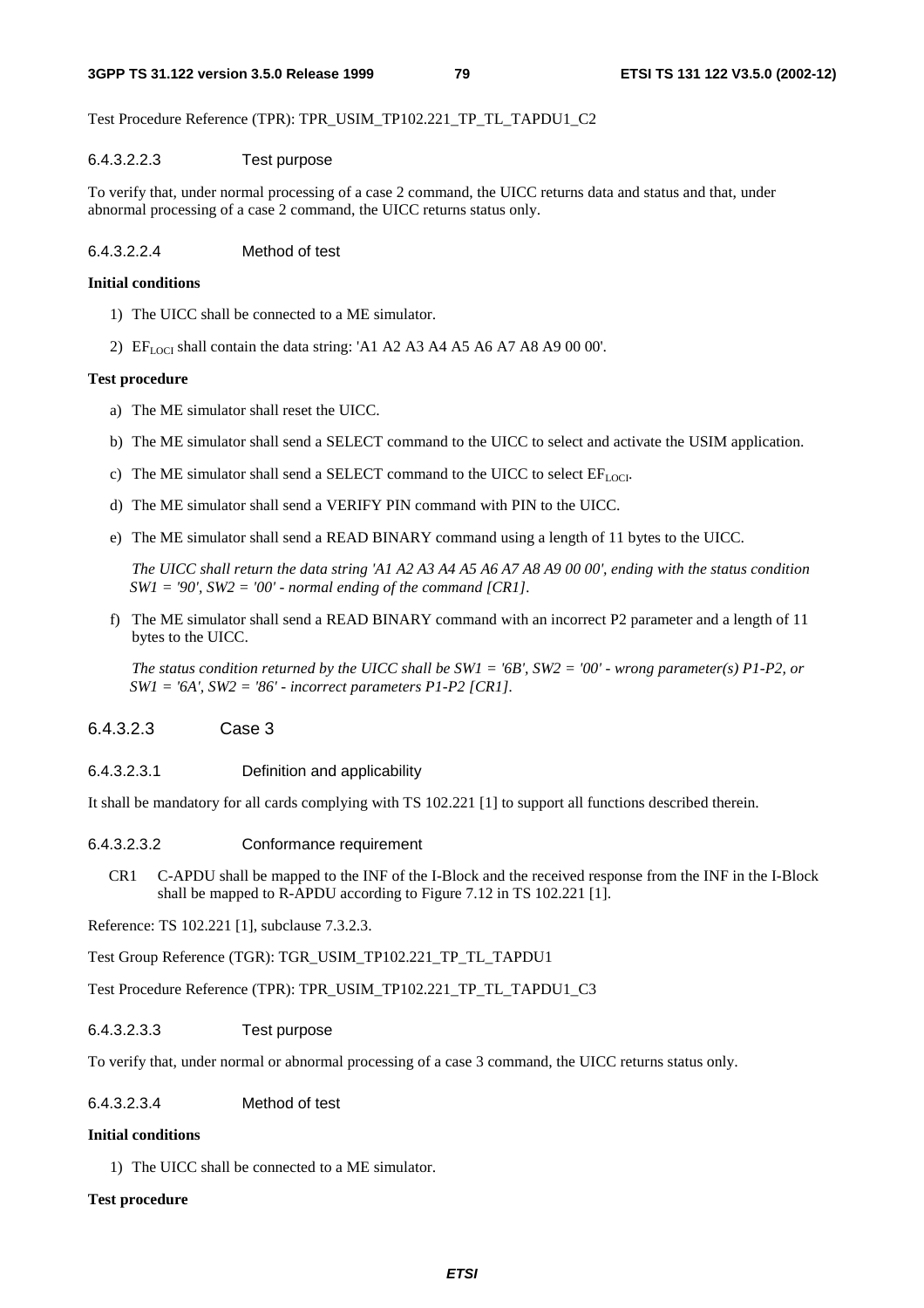- a) The ME simulator shall reset the UICC.
- b) The ME simulator shall send a SELECT command to the UICC to select and activate the USIM application.
- c) The ME simulator shall send a SELECT command to the UICC to select  $EF_{\text{LOCL}}$ .
- d) The ME simulator shall send a VERIFY PIN command with PIN to the UICC.
- e) The ME simulator shall send an UPDATE BINARY command with the data string '11 22 33 44 55 66 77 88 99 00 11' to the UICC.

*The status condition returned by the UICC shall be SW1 = '90', SW2 = '00' - normal ending of the command [CR1].* 

f) The ME simulator shall send an UPDATE BINARY command header with an incorrect P2 parameter and the data string '11 22 33 44 55 66 77 88 99 00 11' to the UICC.

*The status condition returned by the UICC shall be SW1 = '6B', SW2 = '00' - wrong parameter(s) P1-P2, or SW1 = '6A', SW2 = '86' - incorrect parameters P1-P2 [CR1].* 

- g) The ME simulator shall send an UPDATE BINARY command with the data 'A1 A2 A3 A4 A5 A6 A7 A8 A9 00 00' to the UICC.
- 6.4.3.2.4 Case 4
- 6.4.3.2.4.1 Definition and applicability

It shall be mandatory for all cards complying with TS 102.221 [1] to support all functions described therein.

#### 6.4.3.2.4.2 Conformance requirement

CR1 C-APDU shall be mapped to the INF of the I-Block and the received response from the INF in the I-Block shall be mapped to R-APDU according to Figure 7.13 in TS 102.221 [1].

Reference: TS 102.221 [1], subclause 7.3.2.4.

Test Group Reference (TGR): TGR\_USIM\_TP102.221\_TP\_TL\_TAPDU1

Test Procedure Reference (TPR): TPR\_USIM\_TP102.221\_TP\_TL\_TAPDU1\_C4

#### 6.4.3.2.4.3 Test purpose

To verify that, under normal processing of a case 4 command, the UICC returns data and status and that, under abnormal processing of a case 4 command, the UICC returns status only.

#### 6.4.3.2.4.4 Method of test

#### **Initial conditions**

1) The UICC shall be connected to a ME simulator.

#### **Test procedure**

- a) The ME simulator shall reset the UICC.
- b) The ME simulator shall send a SELECT command to the UICC to select and activate the USIM application.
- c) The ME simulator shall send a SELECT command with P2 = '04' to the UICC to select  $EF<sub>IMSI</sub>$ .

*The UICC shall return the FCP of the*  $EF_{MSI}$  *together with the status condition SW1 = '90', SW2 = '00' - normal ending of the command [CR1].* 

d) The ME simulator shall send a SELECT command with incorrect P1 parameter and P2 = '04' to the UICC to select  $EF_{LOCI}$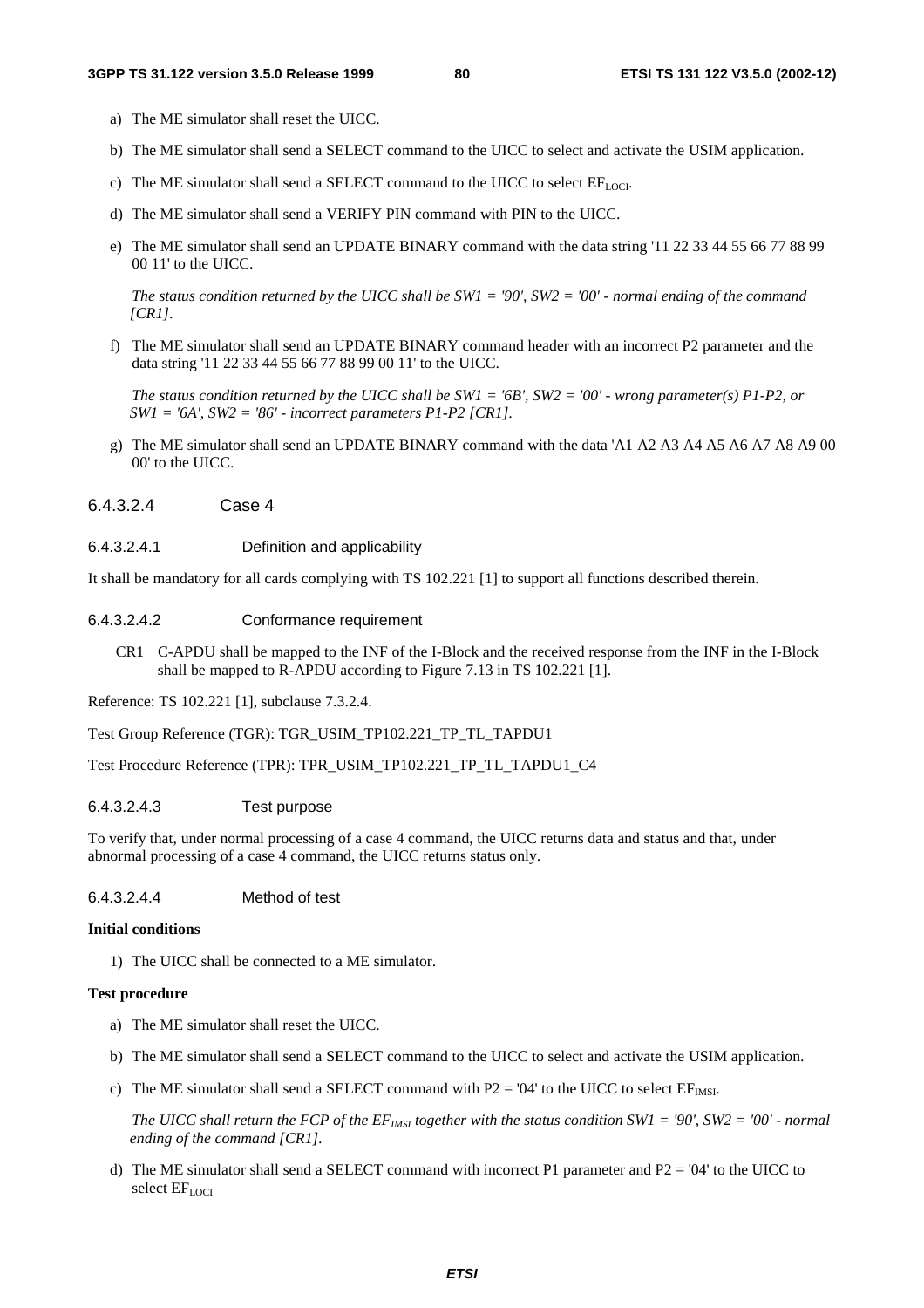*The status condition returned by the UICC shall be SW1 = '6B', SW2 = '00' - wrong parameter(s) P1-P2, or SW1 = '6A', SW2 = '86' - incorrect parameters P1-P2 [CR1].* 

# 6.4.4 Application Layer

### 6.4.4.1 Definition and applicability

It shall be mandatory for all cards complying with TS 102.221 [1] to support all functions described therein.

### 6.4.4.2 Conformance requirement

- CR1 Each step in an application layer exchange consists of a command-response pair, where the Application Layer of the ME sends a command to the UICC via the Transport Layer of the ME, and the UICC processes it and sends a response to Application Layer of ME using the Transport Layer of the UICC and the Transport Layer of ME.
- CR2 Four cases shall be managed by the transmission protocols via the transport layer.

Reference: TS 102.221 [1], subclause 7.4.

Test Group Reference (TGR): TGR\_USIM\_TP102.221\_TP\_AL

Test Procedure Reference (TPR): TPR\_USIM\_TP102.221\_TP\_AL

### 6.4.4.3 Test purpose

To verify that the Physical Layer function conforms to the above requirements.

NOTE: CR1 and CR2 are tested for each UICC commands described in subclause 6.8.

### 6.4.4.4 Method of test

#### **Initial conditions**

N/A

#### **Test procedure**

N/A

# 6.5 Application and File structure

The tests in this subclause ensure that the IUT is tested against the specification of the logical structure, for a UICC, the code associated with it, and the structure of the files used.

# 6.5.1 UICC Application structure

### 6.5.1.1 Definition and applicability

EF<sub>DIR</sub> provides the information of the application structure on the UICC in terms of application identifier(s). These application identifier(s) are used to select the relevant application.

#### 6.5.1.2 Conformance requirement

- CR1 The UICC shall contain  $EF_{DR}$  under MF.
- $CR2$  EF<sub>DIR</sub> shall contain application identifier(s) available on the UICC.
- $CR3$  The UICC shall contain  $EF_{PL}$  under MF.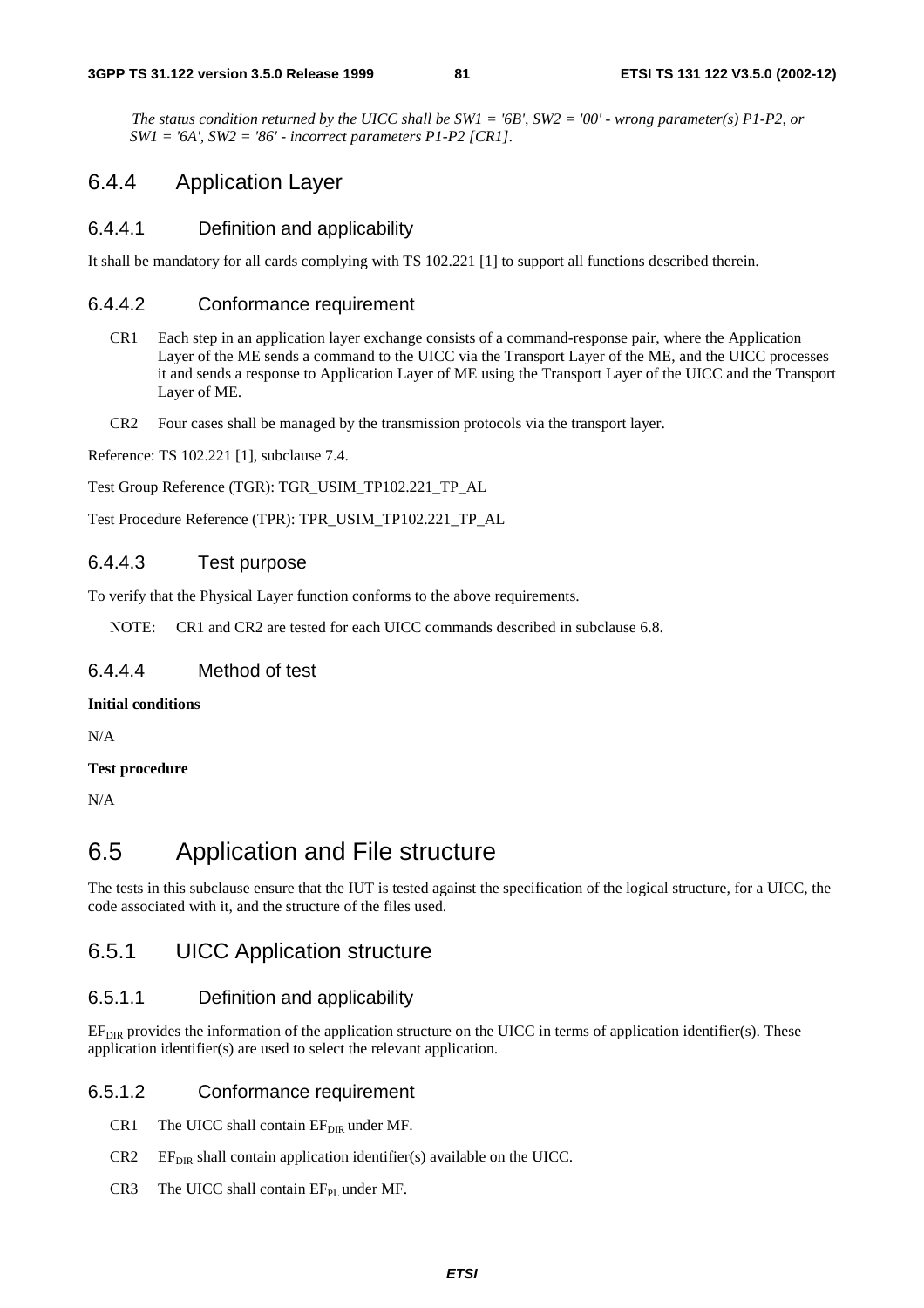- $CR4$  The UICC shall contain  $EF_{ICCD}$  under MF.
- CR5 The UICC shall contain  $DF_{TE\_ECOM}$  and the file identifier shall be '7F 10' (optional).

Reference: TS 102.221 [1], subclause 8.1.

Test Group Reference (TGR): TGR\_USIM\_TP102.221\_AFS\_UAS

Test Procedure Reference (TPR): TPR\_USIM\_TP102.221\_AFS\_UAS

### 6.5.1.3 Test purpose

To verify that the Elementary Files within the UICC application structure conform to the above requirements.

### 6.5.1.4 Method of test

#### **Initial conditions**

1) The UICC shall be connected to a ME simulator.

#### **Test procedure**

- a) The ME simulator shall reset the UICC.
- b) The ME simulator shall send a SELECT command to the UICC to select  $EF_{DIR}$ .

 *The status condition returned by the UICC shall be SW1 = '90', SW2 = '00' – normal ending of the command [CR1].*

- c) The ME simulator shall send a READ RECORD command to read record 1 of the  $E_{DIR}$ . The length used shall be that of bytes 5 and 6 in TLV DO with tag '82' of the response data in step b).
- d) The ME simulator shall send a SELECT command to the UICC to select and activate the ADF stated in  $EF_{DIR}$  of record 1.

 *The status condition returned by the UICC shall be SW1 = '90', SW2 = '00' – normal ending of the command [CR2].*

- e) The ME simulator shall reset the UICC.
- f) The ME simulator shall send a SELECT command to the UICC to select  $EF_{PL}$ .

 *The status condition returned by the UICC shall be SW1 = '90', SW2 = '00' – normal ending of the command [CR3].*

g) The ME simulator shall send a SELECT command to the UICC to select  $EF_{\text{ICCD}}$ .

 *The status condition returned by the UICC shall be SW1 = '90', SW2 = '00' – normal ending of the command [CR4].*

h) The ME simulator shall send a SELECT command to the UICC to select  $DF_{\text{TELECOM}}$ .

 *The status condition returned by the UICC shall be SW1 = '90', SW2 = '00' – normal ending of the command, if the UICC supports*  $DF_{TEECOM}$ *, otherwise the status condition returned by the UICC shall be SW1 = '6A', SW2 = '82' – file ID not found [CR5].*

# 6.5.2 File types

### 6.5.2.1 Dedicated files

### 6.5.2.1.1 Definition and applicability

Dedicated Files provide a functional grouping of Elementary Files. In this way a structured hierarchy of files can be established on the UICC.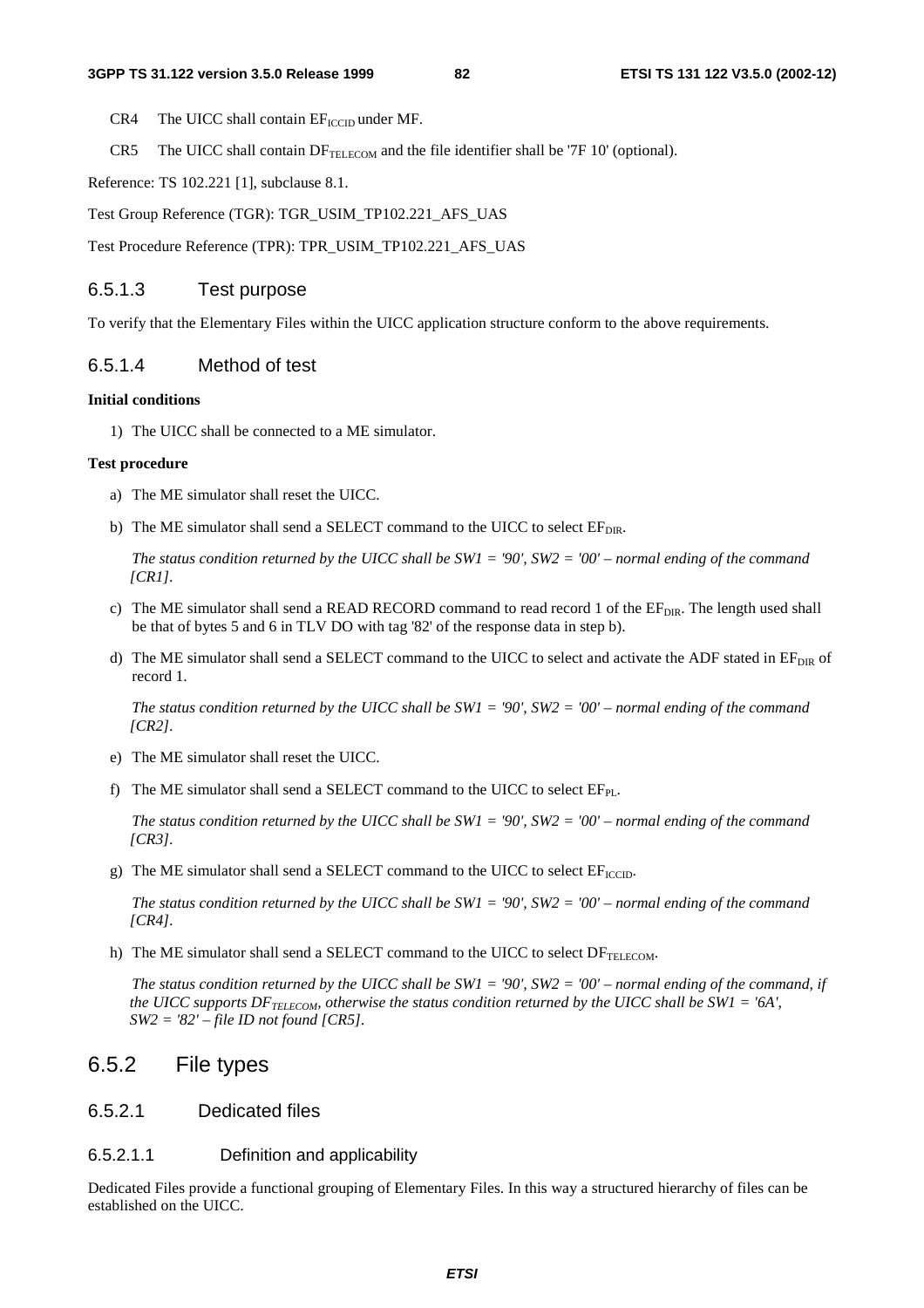#### 6.5.2.1.2 Conformance requirement

- CR1 DFs shall be referenced by file identifiers.
- CR2 The Application DF (ADF) shall be a particular DF containing all the DFs and EFs of the application.

Reference: TS 102.221 [1], subclause 8.2.1.

Test Group Reference (TGR): TGR\_USIM\_TP102.221\_AFS\_FT\_DF

Test Procedure Reference (TPR): TPR\_USIM\_TP102.221\_AFS\_FT\_DF

### 6.5.2.1.3 Test purpose

To verify that the Dedicated Files within the UICC file structure conform to the above requirements.

NOTE: CR1 and CR2 shall not be tested as the SELECT function requires the file ID in order to select the files.

#### 6.5.2.1.4 Method of test

#### **Initial conditions**

N/A

#### **Test procedure**

N/A

### 6.5.2.2 Elementary files

Elementary File structures the way in which information is held on the UICC and provides security on how this information is accessed.

### 6.5.2.2.1 Transparent EF

#### 6.5.2.2.1.1 Definition and applicability

Transparent Elementary Files structure the way in which information is held in a sequence of bytes format on the UICC and provide means on how this information is accessed.

#### 6.5.2.2.1.2 Conformance requirement

- CR1 The first byte of a transparent EF has the relative address '00 00'.
- CR2 The total data length of the body of an EF with transparent structure shall be indicated in the SELECT response of the EF.

Reference: TS 102.221 [1], subclause 8.2.2.1.

Test Group Reference (TGR): TGR\_USIM\_TP102.221\_AFS\_FT\_EF\_TF

Test Procedure Reference (TPR): TPR\_USIM\_TP102.221\_AFS\_FT\_EF\_TF

#### 6.5.2.2.1.3 Test purpose

To verify that the EFs within the UICC file structure conform to the above requirements.

### 6.5.2.2.1.4 Method of test

### **Initial conditions**

1) The UICC shall be connected to a ME simulator.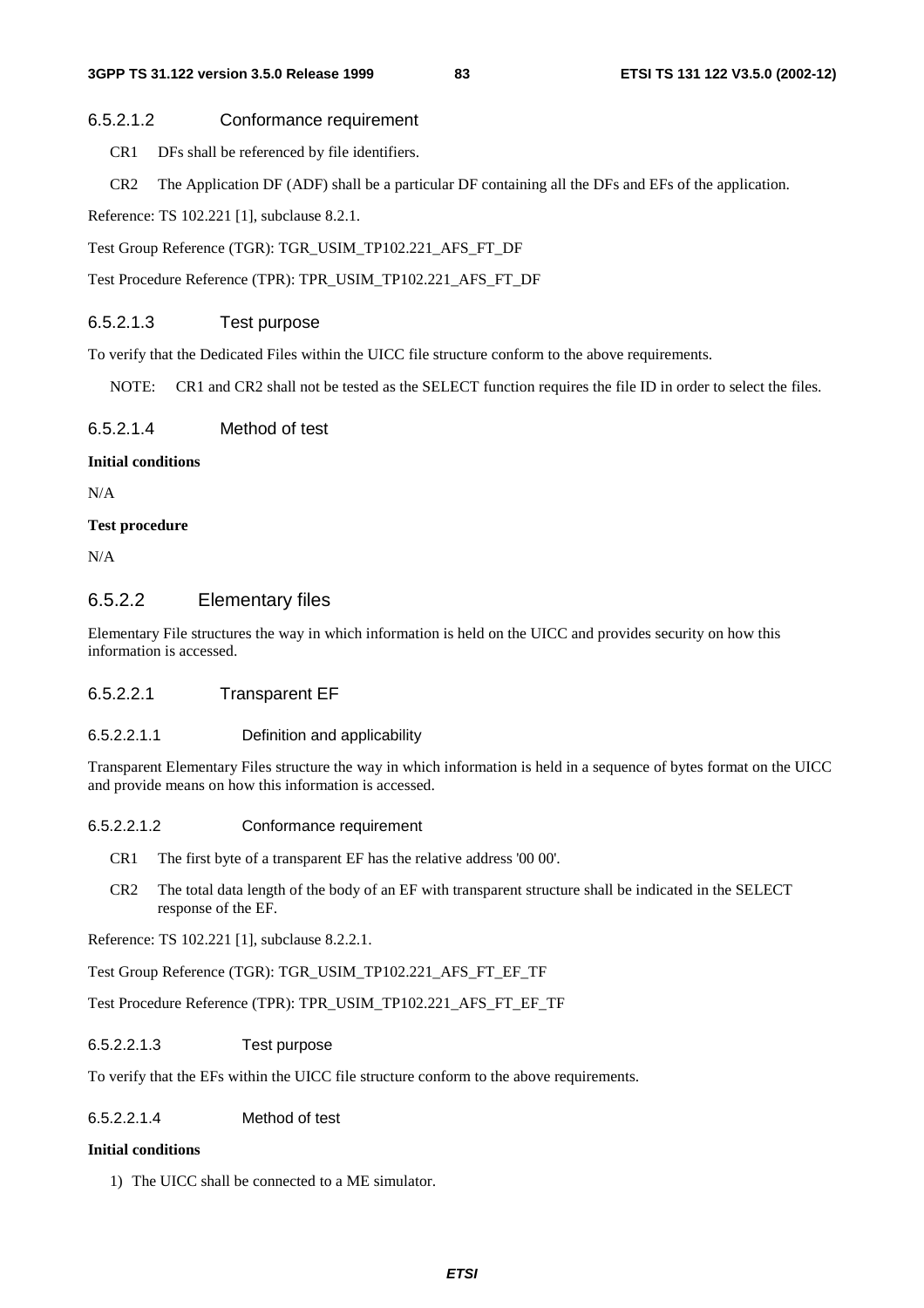#### **Test procedure**

- a) The ME simulator shall reset the UICC.
- b) The ME simulator shall send a SELECT command to the UICC to select and activate USIM application.
- c) The ME simulator shall send a SELECT command to the UICC to select  $EF_{UST}$ .
- d) The ME simulator shall fulfil the READ access condition of the  $EF<sub>UST</sub>$ .
- e) The ME simulator shall send a READ BINARY command to the UICC. The length used shall be the TLV DO with tag '80' of the response data in step c).

*The status condition returned by the UICC shall be SW1 = '90', SW2 = '00' - normal ending of the command [CR2].*

f) The ME simulator shall send a READ BINARY command with offset '00 01' to the UICC. The length used shall be the TLV DO with tag '80' of the response data in step c) minus 1.

*The length of data returned shall be Le and the status condition returned by the UICC shall be SW1 = '90', SW2 = '00' - normal ending of the command [CR1].* 

g) The ME simulator shall send a READ BINARY command with offset '00 01' to the UICC. The length used shall be the TLV DO with tag '80' of the response data in step c).

*When T = 0 protocol is used:* 

*The UICC shall return procedure bytes '6C Le-1'; or status indicating a warning or error condition (but not SW1 SW2 = '90 00').* 

*When T = 1 protocol is used:* 

*The length of data returned shall be Le minus 1 and the status condition returned by the UICC shall be SW1 = '62', SW2 = '82' – end of file/record reached before reading Le bytes [CR1, CR2].*

#### 6.5.2.2.2 Linear fixed EF

#### 6.5.2.2.2.1 Definition and applicability

Linear fixed Elementary Files structure the way in which information is held in a sequence of the same length of record format on the UICC and provide means on how this information is accessed.

#### 6.5.2.2.2.2 Conformance requirement

- CR1 A linear fixed EF consists of a sequence of records all having the same (fixed) length.
- CR2 The first record shall be record number 1.
- CR3 The length of a record shall be indicated in the SELECT response of the EF.
- CR4 The length of a record multiplied by the number of records shall be indicated in the SELECT response of the EF.
- CR5 The UICC shall be able to access records within a linear fixed EF using all of the following:
	- absolutely using the record number;
	- when the record pointer is not set, it shall be possible to perform an action on the first or the last record by using the NEXT or PREVIOUS mode;
	- when the record pointer is set it shall be possible to perform an action on this record, the next record (unless the record pointer is set to the last record) or the previous record (unless the record pointer is set to the first record);
	- by identifying a record using pattern search.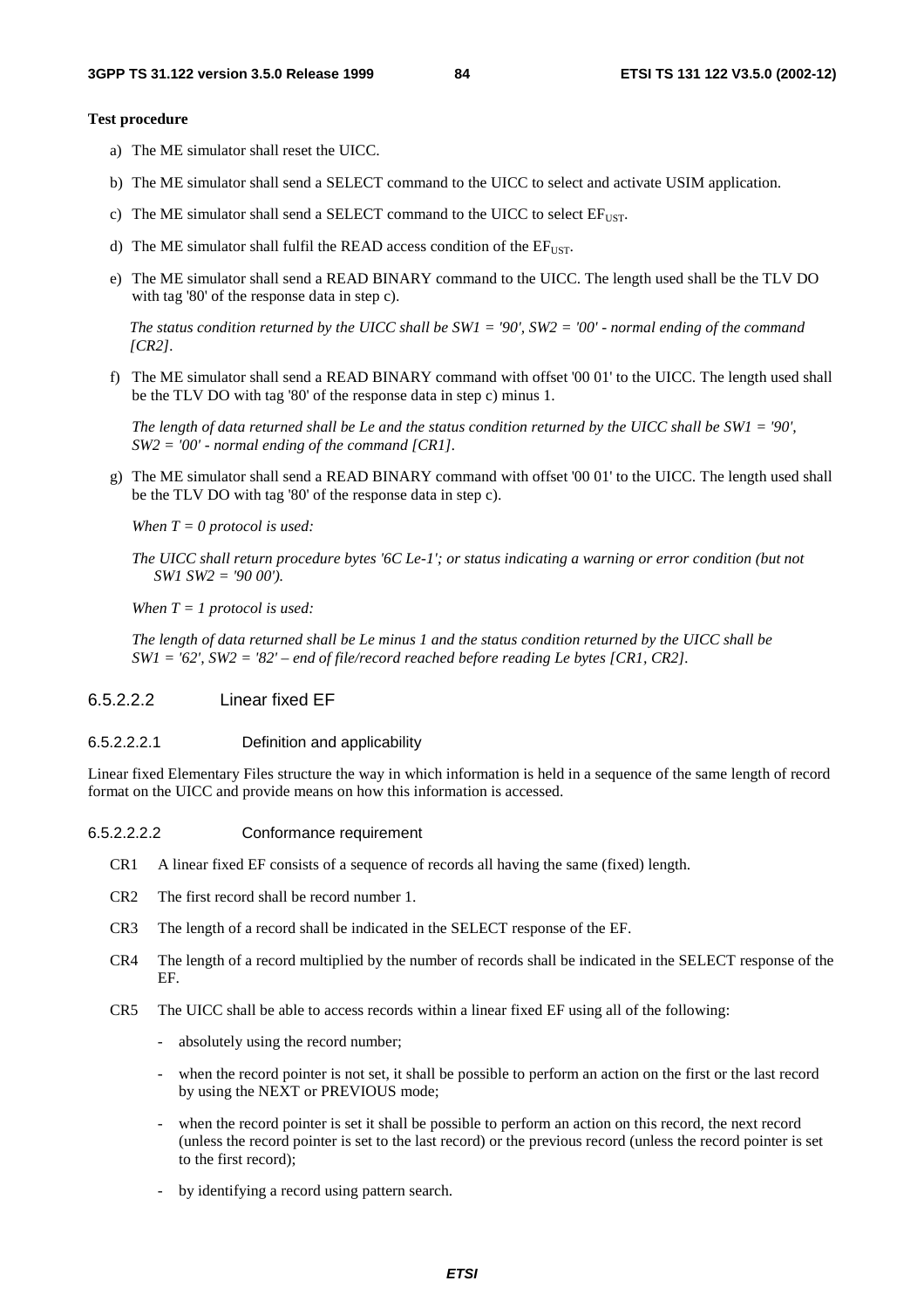CR6 If an action following selection of a record is aborted (e.g. due to an unsuccessful execution of a command), then the record pointer shall remain set at the record at which it was set prior to the action.

Reference: TS 102.221 [1], subclause 8.2.2.2.

Test Group Reference (TGR): TGR\_USIM\_TP102.221\_AFS\_FT\_EF\_LF

Test Procedure Reference (TPR): TPR\_USIM\_TP102.221\_AFS\_FT\_EF\_LF

#### 6.5.2.2.2.3 Test purpose

To verify that the EFs within the UICC file structure conform to the above requirements.

NOTE: CR5 and CR6 are tested in subclause 6.8.1.

#### 6.5.2.2.2.4 Method of test

#### **Initial conditions**

- 1) The UICC shall be connected to a ME simulator.
- 2) The records in  $EF_{FDN}$  shall contain the following data for the first 10 bytes:

| 1st record 'AO A1 A2 BO B1 B2 AO A1 A2 AO' |  |  |  |  |  |
|--------------------------------------------|--|--|--|--|--|
| 2nd record 'B0 B1 B2 A0 A1 A2 A0 A1 A2 B0' |  |  |  |  |  |
| 3rd record 'BO B1 B2 A0 A1 A2 BO B1 B2 A0' |  |  |  |  |  |
| 4th record 'AO A1 A2 BO B1 B2 BO B1 B2 BO' |  |  |  |  |  |

3) The data for the remainder of these four records and for all other records (if any) shall be 'FF'.

#### **Test procedure**

- a) The ME simulator shall reset the UICC.
- b) The ME simulator shall send a SELECT command to the UICC to select and activate USIM application.
- c) The ME simulator shall send a VERIFY PIN command with PIN to the UICC.
- d) The ME simulator shall send a SELECT command to the UICC to select  $E_{\text{FDM}}$ .

*Following shall be true for the SELECT response data:* 

- *the value of TLV DO with tag '80' shall be equal to product of byte 6 and byte 7 in TLV DO with tag '82' [CR4].*
- e) The ME simulator shall send a READ RECORD command to the UICC using ABSOLUTE mode with record 1 and Le shall be the record length as indicated in byte 6 in TLV DO with tag '82' of the response data in step d).

 *The data returned by the UICC shall be that of the first record [CR2].* 

*The length of the data returned shall be that of byte 6 in TLV DO with tag '82' of the response data in step d) [CR3].* 

*The status condition returned by the UICC shall be SW1='90', SW2='00' - normal ending of the command.* 

f) The ME simulator shall repeat sending a READ RECORD command to the UICC using NEXT mode with Le being the record length as indicated in byte 6 in TLV DO with tag '82' of the response data in step d) until it reaches the last record whose record number is equal to the byte 7 in TLV DO with tag '82' of the response data in step d).

*The length of the data returned in response to every READ RECORD command shall be that of byte 6 in TLV DO with tag '82' of the response data in step d) [CR1, CR3].* 

*The status condition returned by the UICC in response to every READ RECORD command shall be SW1='90', SW2='00' - normal ending of the command.* 

g) The ME simulator shall send a READ RECORD command to the UICC using NEXT mode with Le being the record length as indicated in byte 6 in TLV DO with tag '82' of the response data in step d).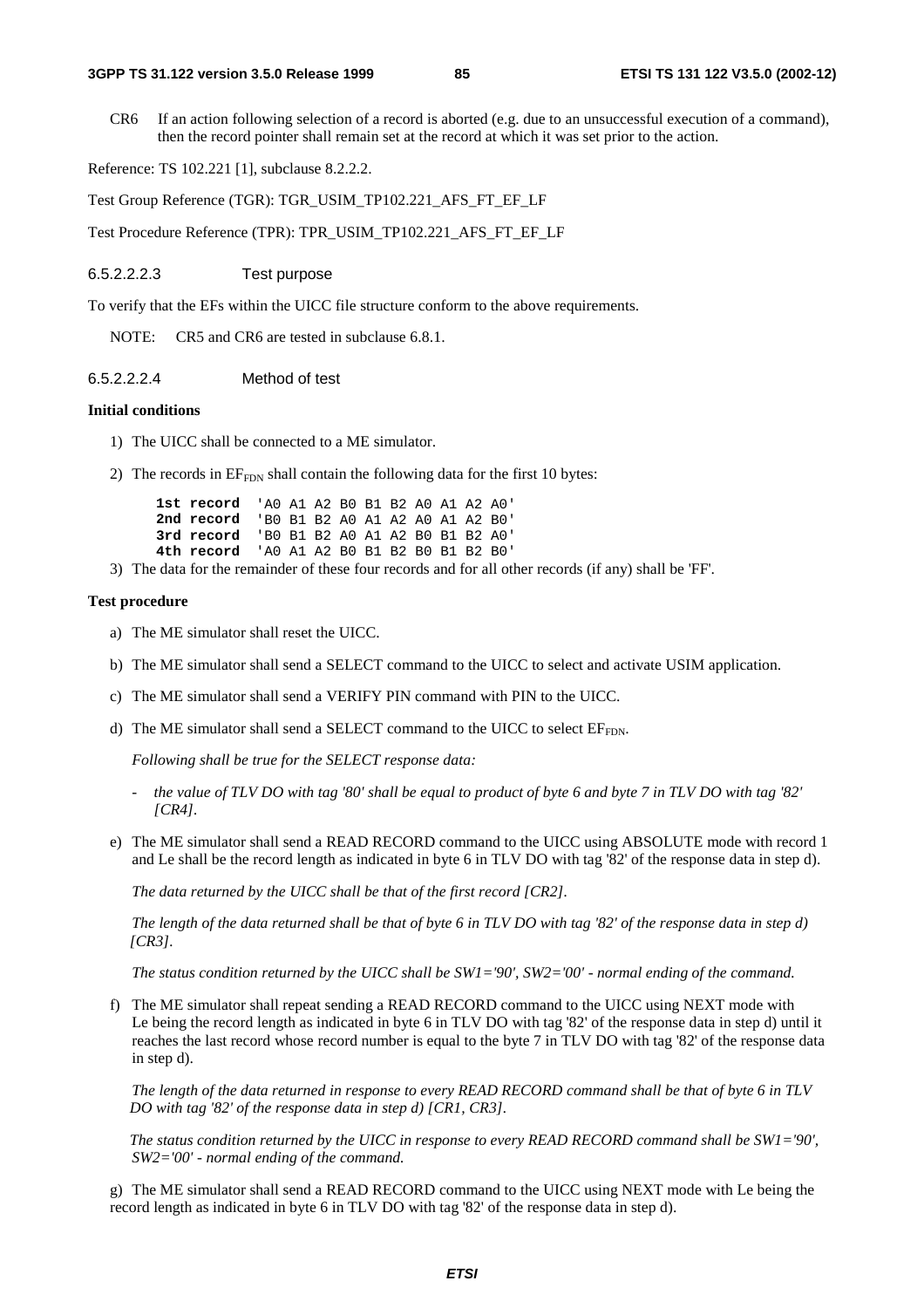*The UICC shall return an error code appropriate to the command (e.g. SW1='6A', SW2='83' - record not found) [CR4]* 

- NOTE: Step g) confirms that the number of records indicated in byte 7 in the TLV DO with tag '82' of the response data is correct.
- 6.5.2.2.3 Cyclic EF

#### 6.5.2.2.3.1 Definition and applicability

Cyclic Elementary Files structure the way in which information is held in a record format with chronological order on the UICC and provide means on how this information is accessed.

#### 6.5.2.2.3.2 Conformance requirement

- CR1 An EF with a cyclic structure consists of a fixed number of records with the same (fixed) length.
- CR2 In this file structure there shall be a link between the last record (n) and the first record.
- CR3 When the record pointer is set to the last record n, then the next record shall be record number 1.
- CR4 When the record pointer is set to record 1, then the previous record shall be record number n.
- CR5 The last updated record containing the newest data shall be record number 1, and the oldest data shall be held in record number n.
- CR6 For update operations only PREVIOUS record shall be used.
- CR7 For reading operations, the methods of addressing shall be Next, Previous, Current and Record Number.
- CR8 If an action following selection of a record is aborted (e.g. due to an unsuccessful execution of a command), then the record pointer shall remain set at the record at which it was set prior to the action.

Reference: TS 102.221 [1], subclause 8.2.2.3.

Test Group Reference (TGR): TGR\_USIM\_TP102.221\_AFS\_FT\_EF\_CF

Test Procedure Reference (TPR): TPR\_USIM\_TP102.221\_AFS\_FT\_EF\_CF

6.5.2.2.3.3 Test purpose

To verify that the EFs within the UICC file structure conform to the above requirements.

NOTE: CR8 are tested in subclause 6.8.1.

6.5.2.2.3.4 Method of test

NOTE: When  $EF_{ICI}$  is not supported by the UICC, any supported cyclic EF in  $ADF<sub>USIM</sub>$  may be chosen.

#### **Initial conditions**

- 1) The UICC shall be connected to a ME simulator.
- 2)  $EF_{\text{ICI}}$  shall have at least 4 records.
- 3) The records in  $EF_{\text{ICI}}$  shall contain the following data:

1<sup>st</sup> record '01' for all bytes<br>2<sup>nd</sup> record '02' for all bytes 2<sup>nd</sup> record '02' for all bytes<br>3<sup>rd</sup> record '03' for all bytes **3rd record** '03' for all bytes **Xth record** byte value X for all bytes

#### **Test procedure**

a) The ME simulator shall reset the UICC.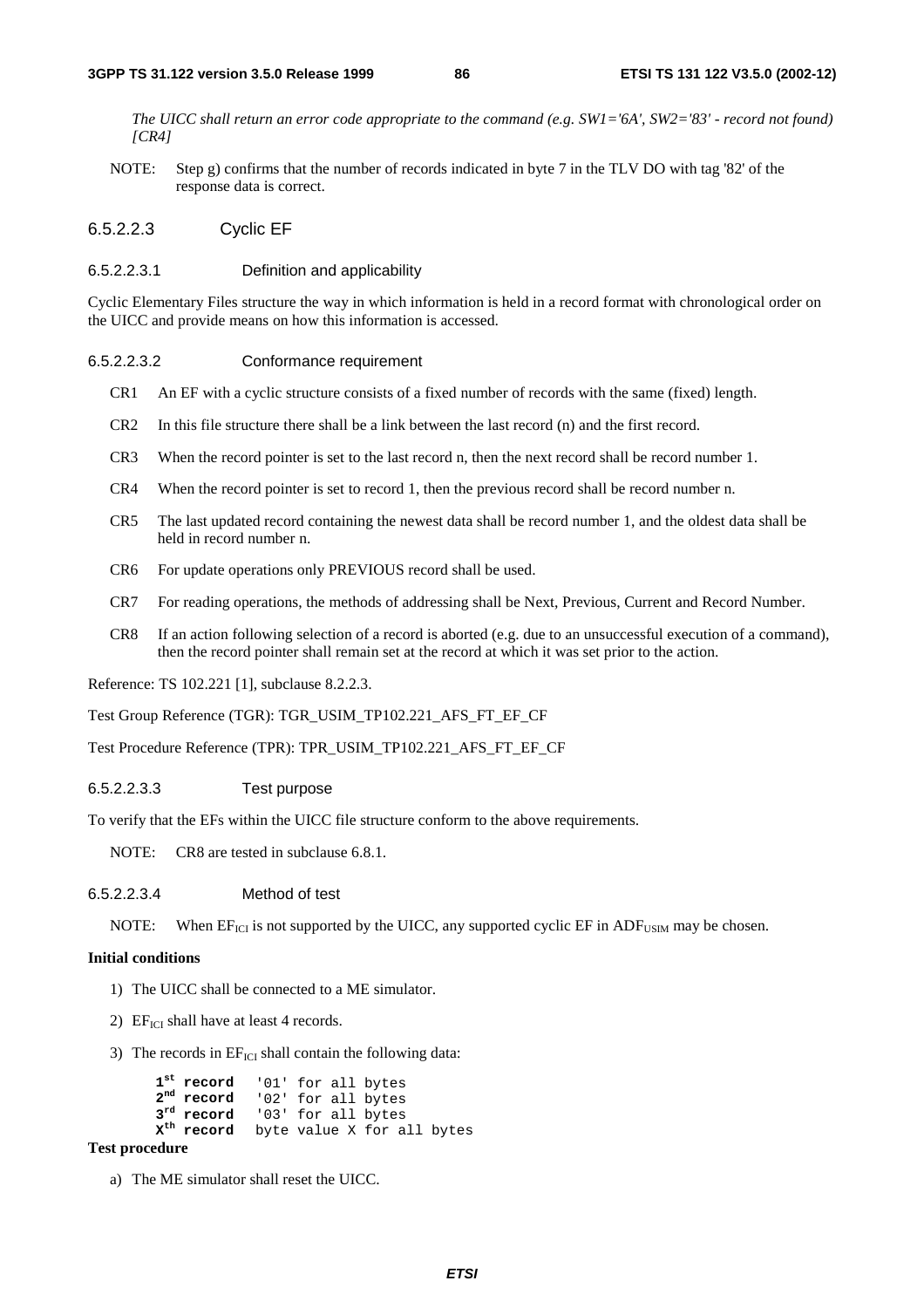- b) The ME simulator shall send a SELECT command to the UICC to select and activate USIM application.
- c) The ME simulator shall send a VERIFY PIN command with PIN to the UICC.
- d) The ME simulator shall send a SELECT command to the UICC to select  $EF<sub>ICL</sub>$ .
- e) The ME simulator shall send a READ RECORD command using NEXT mode to the UICC. The length used shall be that of bytes 5 and 6 in TLV DO with tag '82' of the response data in step d).

*The response data shall be the data in the first record [CR1].*

f) The ME simulator shall send a READ RECORD command using PREVIOUS mode to the UICC. The record length used shall be that of bytes 5 and 6 in TLV DO with tag '82' of the response data in step d).

*The response data shall be the data in the last record [CR1, CR4].*

g) The ME simulator shall send a READ RECORD command using NEXT mode to the UICC. The record length used shall be that of bytes 5 and 6 in TLV DO with tag '82' of the response data in step d).

*The response data shall be the data in the first record [CR2, CR3, CR4, CR7].*

h) The ME simulator shall send a READ RECORD command using PREVIOUS mode to the UICC. The record length used shall be that of bytes 5 and 6 in TLV DO with tag '82' of the response data in step d).

*The response data shall be the data in the last record [CR4, CR7].*

- i) The ME simulator shall send an UPDATE RECORD command using PREVIOUS mode to the UICC with 'FF' for all the bytes. The record length used shall be that of bytes 5 and 6 in TLV DO with tag '82' of the response data in step d) [CR5].
- j) The ME simulator shall send a READ RECORD command using ABSOLUTE mode with record 1 to the UICC. The length used shall be that of bytes 5 and 6 in TLV DO with tag '82' of the response data in step d).

*The response data shall be the new data that has been updated in step i) [CR5].*

k) The ME simulator shall send a READ RECORD command using PREVIOUS mode to the UICC. The length used shall be that of bytes 5 and 6 in TLV DO with tag '82' of the response data in step d).

*The response data shall be the previous data in the second last record [CR5].*

l) The ME simulator shall send an UPDATE RECORD command using ABSOLUTE mode with record 1 to the UICC with 'FF' for all the bytes. The length used shall be that of bytes 5 and 6 in TLV DO with tag '82' of the response data in step d).

*The UICC shall return an error code appropriate to the command (e.g. SW1='69', SW2='81' – command incompatible with file structure) [CR6].*

m) The ME simulator shall send an UPDATE RECORD command using CURRENT mode to the UICC with 'FF' for all the bytes. The length used shall be that of bytes 5 and 6 in TLV DO with tag '82' of the response data in step d).

 *The UICC shall return an error code appropriate to the command (e.g. SW1='69', SW2='81' – command incompatible with file structure) [CR6].*

n) The ME simulator shall send an UPDATE RECORD command using NEXT mode to the UICC with 'FF' for all the bytes. The length used shall be that of bytes 5 and 6 in TLV DO with tag '82' of the response data in step d).

 *The UICC shall return an error code appropriate to the command (e.g. SW1='69', SW2='81' – command incompatible with file structure) [CR6].*

# 6.5.3 File referencing

### 6.5.3.1 Definition and applicability

A file identifier is used to identify each specific file. There are a number of rules regarding file ID assignment.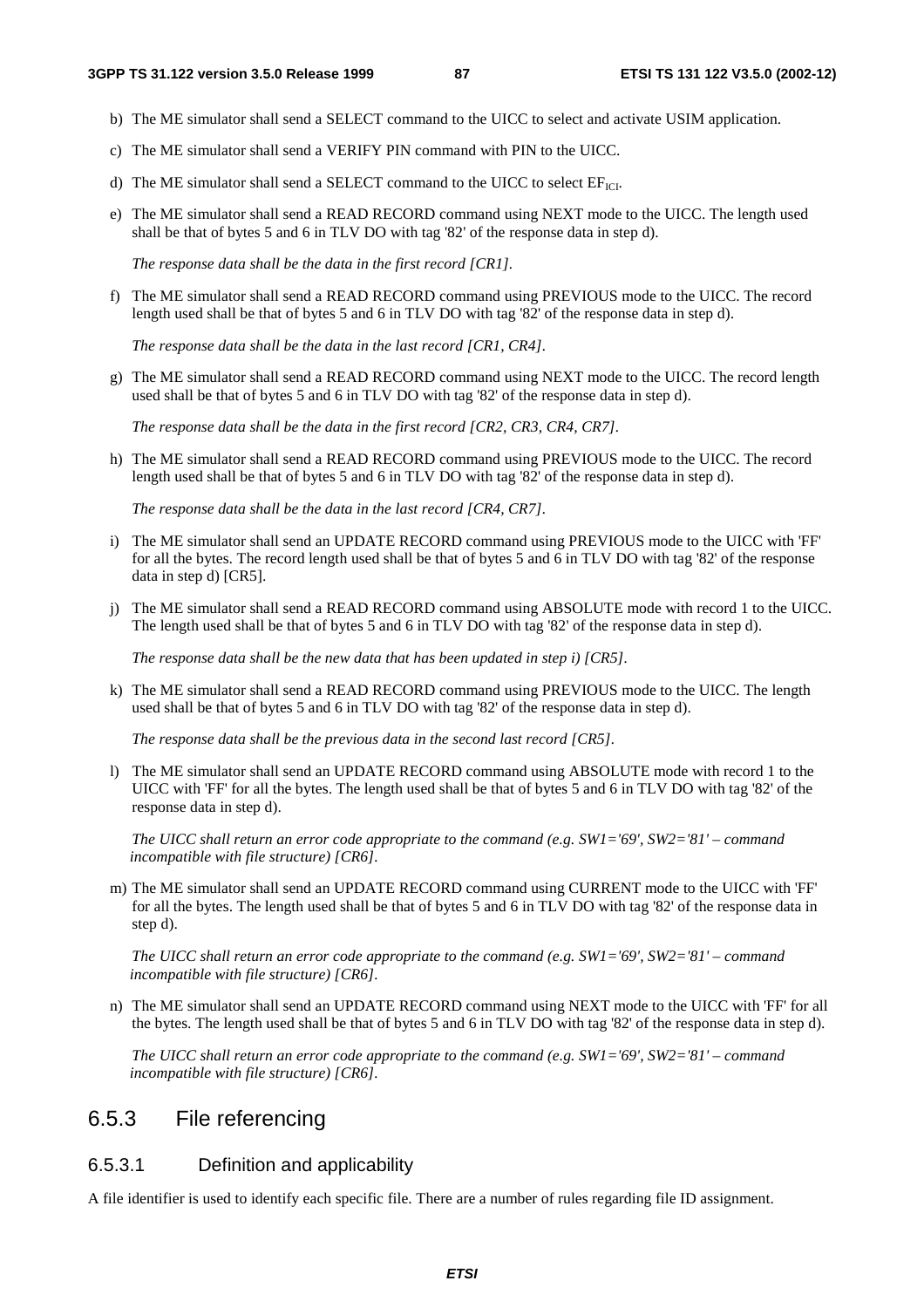### 6.5.3.2 Conformance requirement

- CR1 A file ID shall be assigned at the time of creation of the file concerned.
- CR2 Two files under the same parent shall never have the same ID.
- CR3 The immediate children of the current DF, the parent DF or the immediate children of the parent DF shall not have the same FID.
- CR4 No two files under the same parent shall have the same SFI.
- CR5 The DF name shall be unique within a card.

Reference: TS 102.221 [1], subclause 8.3.

Test Group Reference (TGR): TGR\_USIM\_TP102.221\_AFS\_FR

Test Procedure Reference (TPR): TPR\_USIM\_TP102.221\_AFS\_FR

#### 6.5.3.3 Test purpose

To verify that all files within the UICC structure conform to the above requirements.

NOTE 1: CR1 shall not be tested as the SELECT function requires the file ID in order to select files.

- NOTE 2: CR2, CR3 and CR5 shall not be tested due to the operation of the SELECT function which should only ever select a single file for a given file ID.
- NOTE 3: CR4 shall not be tested due to the operation of commands which supports SFI referencing, they should only ever select a single file for a given SFI.

### 6.5.3.4 Method of test

#### **Initial conditions**

N/A

#### **Test procedure**

N/A

- 6.5.4 Methods for selecting a file
- 6.5.4.1 SELECT by File Identifier Referencing

#### 6.5.4.1.1 Definition and applicability

The ME accesses information on the UICC navigating around the file structure by selecting ADFs, DFs and EFs as required. There are a number of rules regarding which file elements may be selected from a given ADF, DF or EF.

#### 6.5.4.1.2 Conformance requirement

- CR1 Selection of an ADF, DF or MF shall set the current Directory on the UICC.
- CR2 After a selection of an ADF, DF or MF, there shall be no current EF.
- CR3 After a selection of an EF, the current EF shall be set to this EF and the current Directory shall remain the ADF, DF or MF which is the parent of this EF.
- CR4 Any application specific command shall only be operable if it is specific to the current Directory.
- CR5 It shall be possible to select the following from the last selected file: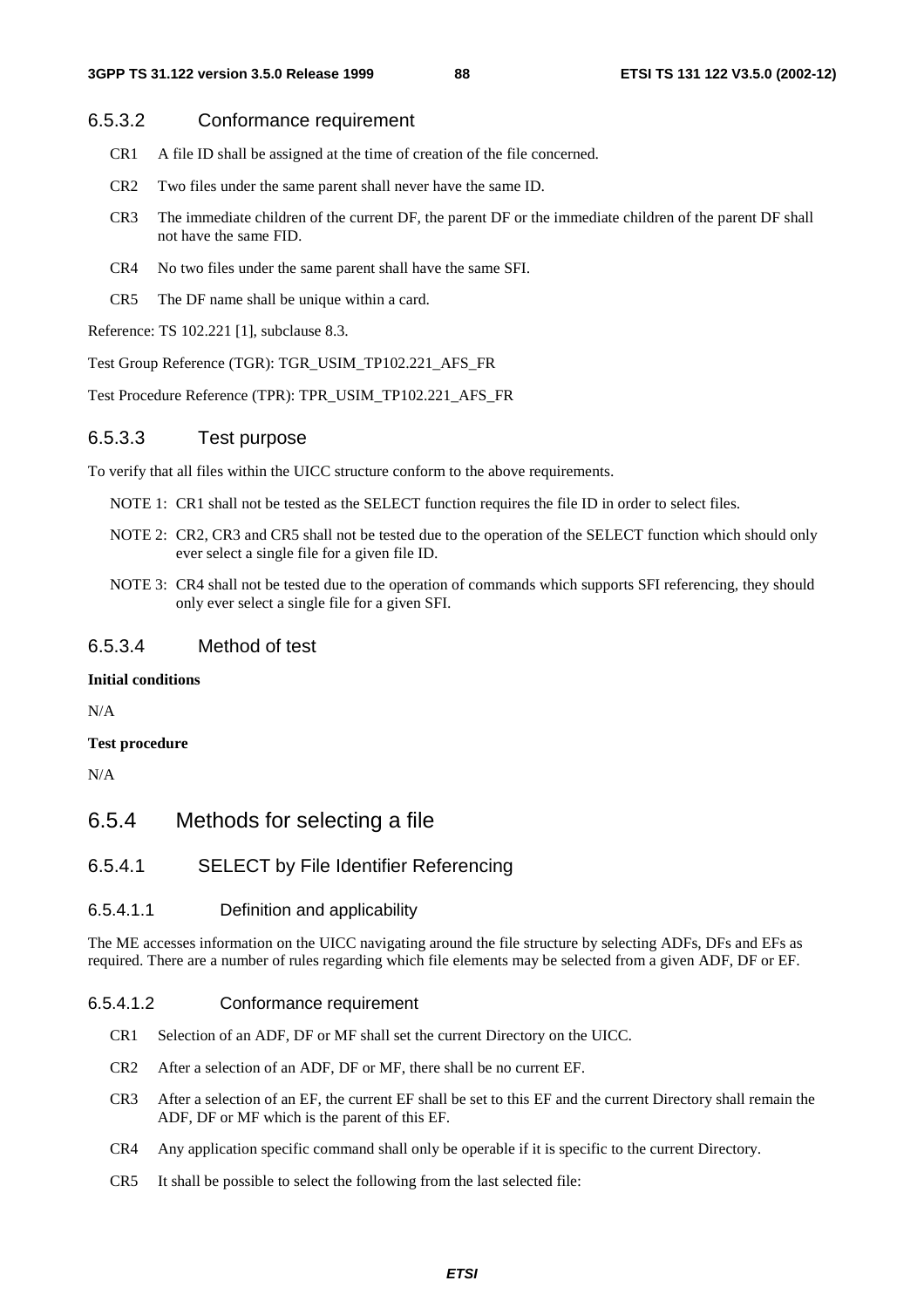- a) any file which is an immediate child of the current Directory;
- b) any DF which is an immediate child of the parent of the current DF;
- c) the parent of the current Directory;
- d) the current DF or ADF;
- e) the MF.
- NOTE: Reselection of the last selected file shall be allowed.
- CR6 It shall be possible to select any of the 'valid selections' in Table 8.1, subclause 8.4.1 of TS 102.221 [1] for each of the 'last selected file' entries.

Reference: TS 102.221 [1], subclause 8.4.1.

Test Group Reference (TGR): TGR\_USIM\_TP102.221\_AFS\_MSF\_SFIR

Test Procedure Reference (TPR): TPR\_USIM\_TP102.221\_AFS\_MSF\_SFIR

### 6.5.4.1.3 Test purpose

To verify that the UICC conforms to the above requirements with regard to file selection by File Identifier Referencing.

NOTE 1: CR4 shall not be tested as it is outside the scope of the present document.

### 6.5.4.1.4 Method of test

#### **Initial conditions**

1) The UICC shall be connected to a ME simulator.

#### **Test procedure**

- a) The ME simulator shall reset the UICC.
- b) The ME simulator shall send a SELECT command to the UICC to select and activate USIM application.
- c) The ME simulator shall send a STATUS command to the UICC.

*if a TLV DO with tag '83' is present ,then the response data shall indicate that ADF<sub>USIM</sub> is the currently selected directory [CR1].*

d) The ME simulator shall send a READ BINARY command using a length of 1 byte to the UICC.

 *The status condition returned by the UICC shall be SW1 = '69', SW2 = '86' – command not allowed (no EF selected) [CR2].*

e) The ME simulator shall send a SELECT command to the UICC to select  $EF_{AD}$ .

*TLV DO with tag '83' of the response data shall indicate that*  $EF_{AD}$  *is the currently selected EF [CR3].* 

f) The ME simulator shall send a STATUS command to the UICC.

*If a TLV DO with tag '83' is present, then the response data shall indicate that ADF<sub>USIM</sub> is the currently selected directory [CR3].*

- g) Step h) shall be carried out for each line in Table 8.1, subclause 8.4.1 of TS 102.221 [1] for which a file is defined in Table 3.
- h) Step i) shall be carried out for each one of the 'valid selections' in that line of the table.
- i) Steps j) and then k) shall be carried out in turn.
- j) The ME simulator shall send a SELECT command to the UICC to select the 'last selected file'.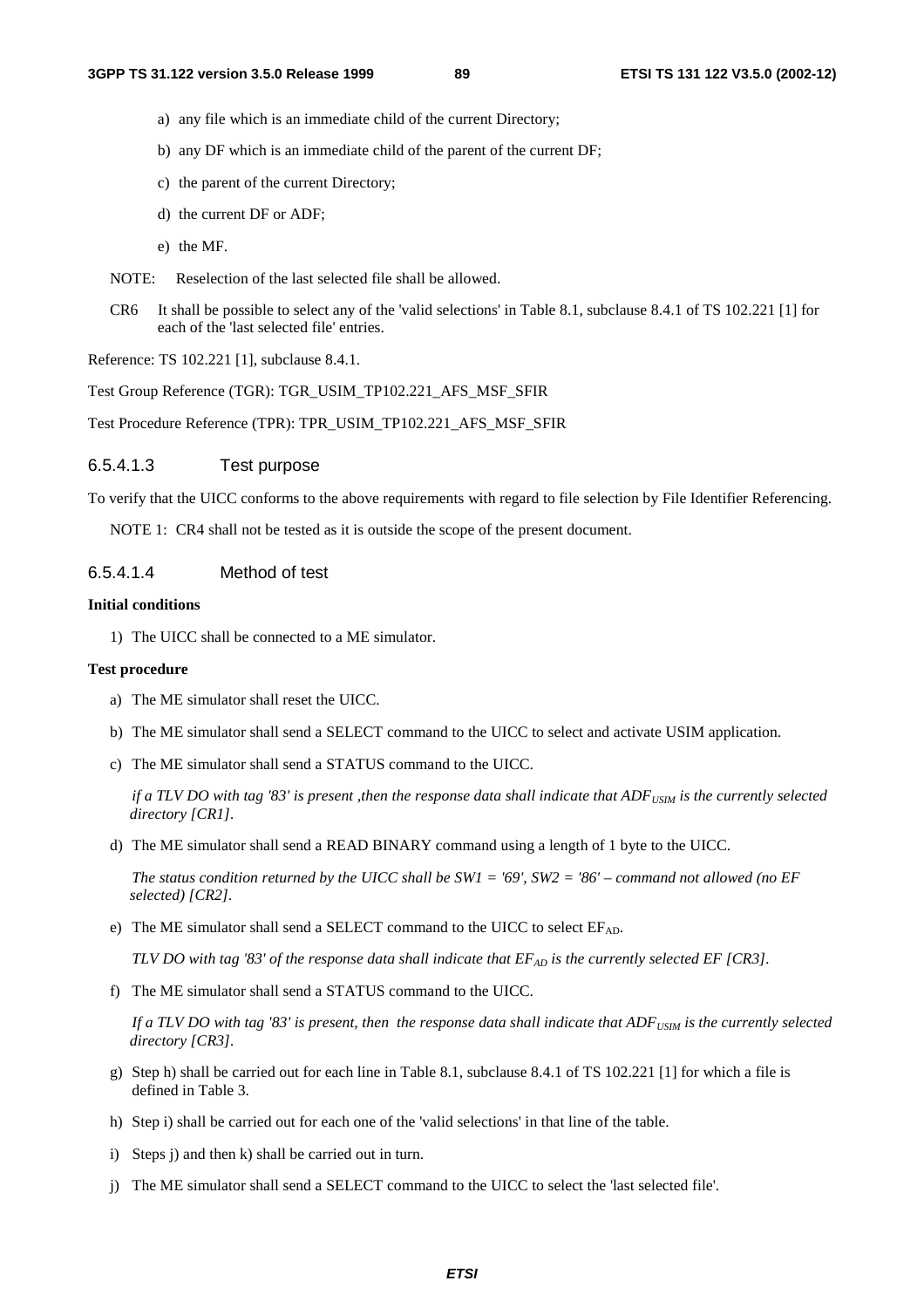k) The ME simulator shall send a SELECT command to the UICC to select the 'valid selection'.

 *The status condition returned by the UICC shall be SW1 = '90', SW2 = '00' – normal ending of the command [CR6, CR7].*

l) The following file IDs shall be used to represent the IDs in the table:

| Table           | Actual              |  |  |  |  |  |  |
|-----------------|---------------------|--|--|--|--|--|--|
| MF              | MF                  |  |  |  |  |  |  |
| ADF1            | ADF <sub>USIM</sub> |  |  |  |  |  |  |
| DF1             | <b>DFTELECOM</b>    |  |  |  |  |  |  |
| DF4             | <b>DF</b> PHONEBOOK |  |  |  |  |  |  |
| FF <sub>1</sub> | EF <sub>ICCID</sub> |  |  |  |  |  |  |
| EF <sub>2</sub> | <b>EFADN</b>        |  |  |  |  |  |  |
| EF3             | $EF_{AD}$           |  |  |  |  |  |  |
| EF <sub>5</sub> | <b>EFPBR</b>        |  |  |  |  |  |  |

|  |  |  | Table 3: Actual File Selection |
|--|--|--|--------------------------------|
|--|--|--|--------------------------------|

- NOTE 1: When  $EF_{ADN}$  is not supported by the UICC, any supported  $EF$  in  $DF_{TELECOM}$  may be chosen.
- NOTE 2: When  $E_{PR}$  is not supported by the UICC, any supported  $E$ F in  $DF_{PHONEROOK}$  may be chosen.

### 6.5.4.2 SELECT by Path Referencing

#### 6.5.4.2.1 Definition and applicability

The ME accesses information on the UICC navigating around the file structure by selecting DFs and EFs as required. There are a number of rules regarding which file elements may be selected from a given DF or EF.

#### 6.5.4.2.2 Conformance requirement

CR1 It shall be possible to select any of the 'valid selections' in Table 8.2, subclause 8.4.2 of TS 102.221 [1] for each of the 'last selected file' entries, assuming the current ADF has been previously selected.

Reference: TS 102.221 [1], subclause 8.4.2.

Test Group Reference (TGR): TGR\_USIM\_TP102.221\_AFS\_MSF\_SPR

Test Procedure Reference (TPR): TPR\_USIM\_TP102.221\_AFS\_MSF\_SPR

#### 6.5.4.2.3 Test purpose

To verify that the UICC conforms to the above requirements with regard to file selection by path referencing.

#### 6.5.4.2.4 Method of test

#### **Initial conditions**

1) The UICC shall be connected to a ME simulator.

#### **Test procedure**

- a) The ME simulator shall reset the UICC.
- b) Step c) shall be carried out for each line in Table 8.2, subclause 8.4.2 of TS 102.221 [1] for which a file is defined in Table 3.
- c) Step d) shall be carried out for each one of the 'example selections' in that line of the table.
- d) Steps e) and then f) shall be carried out in turn.
- e) The ME simulator shall send a SELECT command to the UICC to select the 'last selected DF'.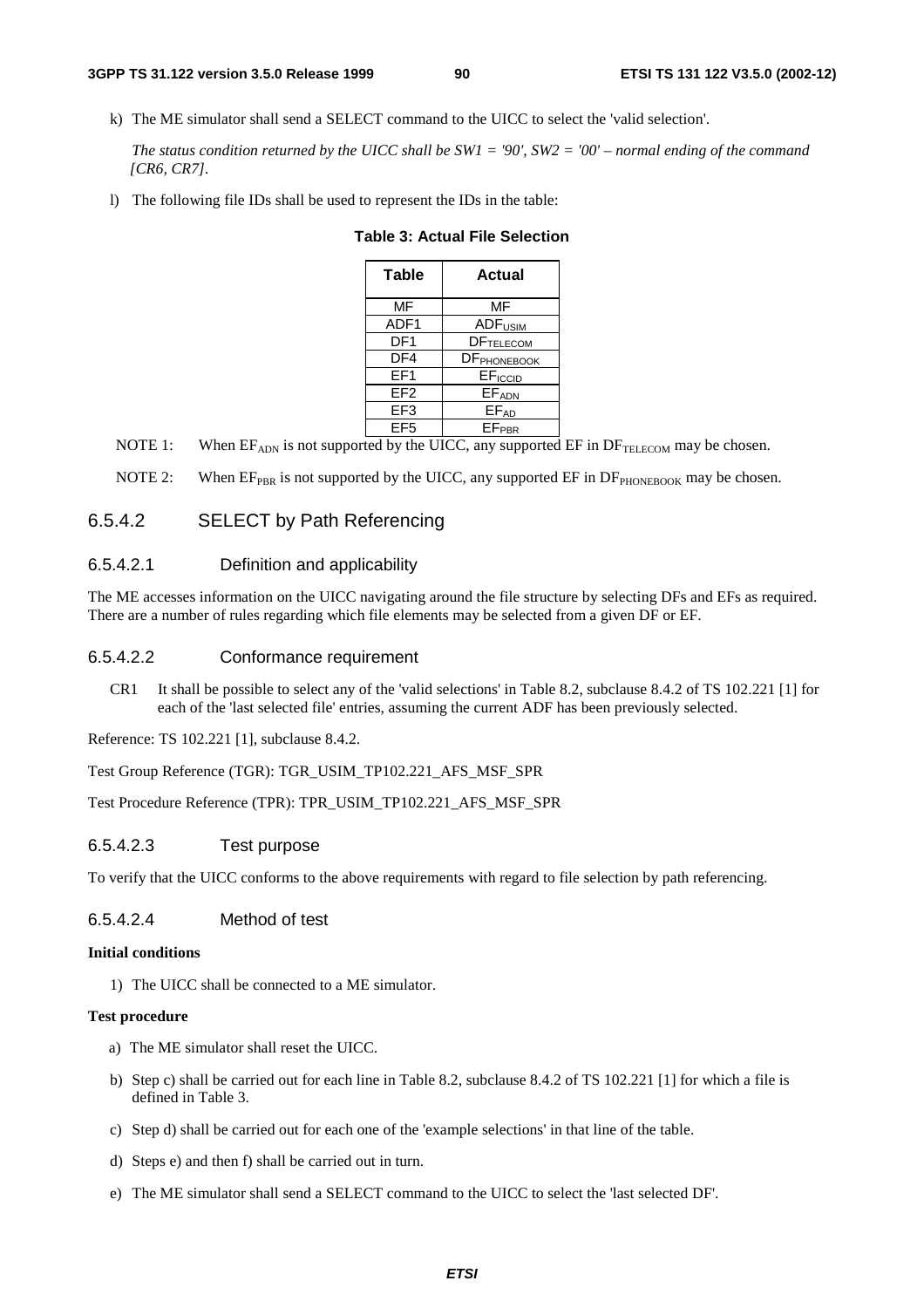f) The ME simulator shall send a SELECT command to the UICC to select the 'example selections'.

 *The status condition returned by the UICC shall be SW1 = '90', SW2 = '00' – normal ending of the command [CR2].*

### 6.5.4.3 Short File Identifier

### 6.5.4.3.1 Definition and applicability

Any EF within a DF can be implicitly selected without giving a SELECT command by applying one of the following commands at the DF or ADF level and giving a Short File Identifier (SFI) as a part of the command:

### 6.5.4.3.2 Conformance requirement

- CR1 It shall be possible to use to the following commands.
	- a) READ RECORD;
	- b) UPDATE RECORD;
	- c) READ BINARY;
	- d) UPDATE BINARY;
	- e) INCREASE;
	- f) SEARCH RECORD.
- CR2 SFI shall be found in the TLV DO with tag '88'.
- CR3 If the length of the TLV DO with tag '88' is 0, it indicates that the file does not support referencing by SFI.
- CR4 If TLV DO is absent, the least significant 5 bits of the file identifier shall be used as SFI.
- CR5 SFI shall not be used in a path as file identifier.
- CR6 When the READ RECORD command contains a valid SFI, it shall set the file as the current EF and reset the current record pointer. Subsequent records are read with the READ RECORD command without SFI.
- CR7 When the UPDATE RECORD command contains a valid SFI, it shall set the file as the current EF and reset the current record pointer. Subsequent records are updated with the UPDATE RECORD command without SFI.
- CR8 When the INCREASE command contains a valid SFI, it shall set the file as the current EF and reset the current record pointer. Subsequent records are increased with the INCREASE command without SFI.
- CR9 When the SEARCH RECORD command contains a valid SFI, it shall set the file as the current EF and reset the current record pointer. Subsequent records are searched with the SEARCH RECORD command without SFI.

Reference: TS 102.221 [1], subclause 8.4.3.

Test Group Reference (TGR): TGR\_USIM\_TP102.221\_AFS\_MSF\_SFI

Test Procedure Reference (TPR): TPR\_USIM\_TP102.221\_AFS\_MSF\_SFI

### 6.5.4.3.3 Test purpose

To verify that the UICC conforms to the above requirements with regard to selection by short file identifier.

NOTE 1: CR3 shall not be tested as it requires information on the files which do not support SFI.

NOTE 2: CR4 shall not be tested as it requires information on the file ID.

NOTE 3: CR1, CR6, CR7, CR8 and CR9 are tested in subclause 6.8.1.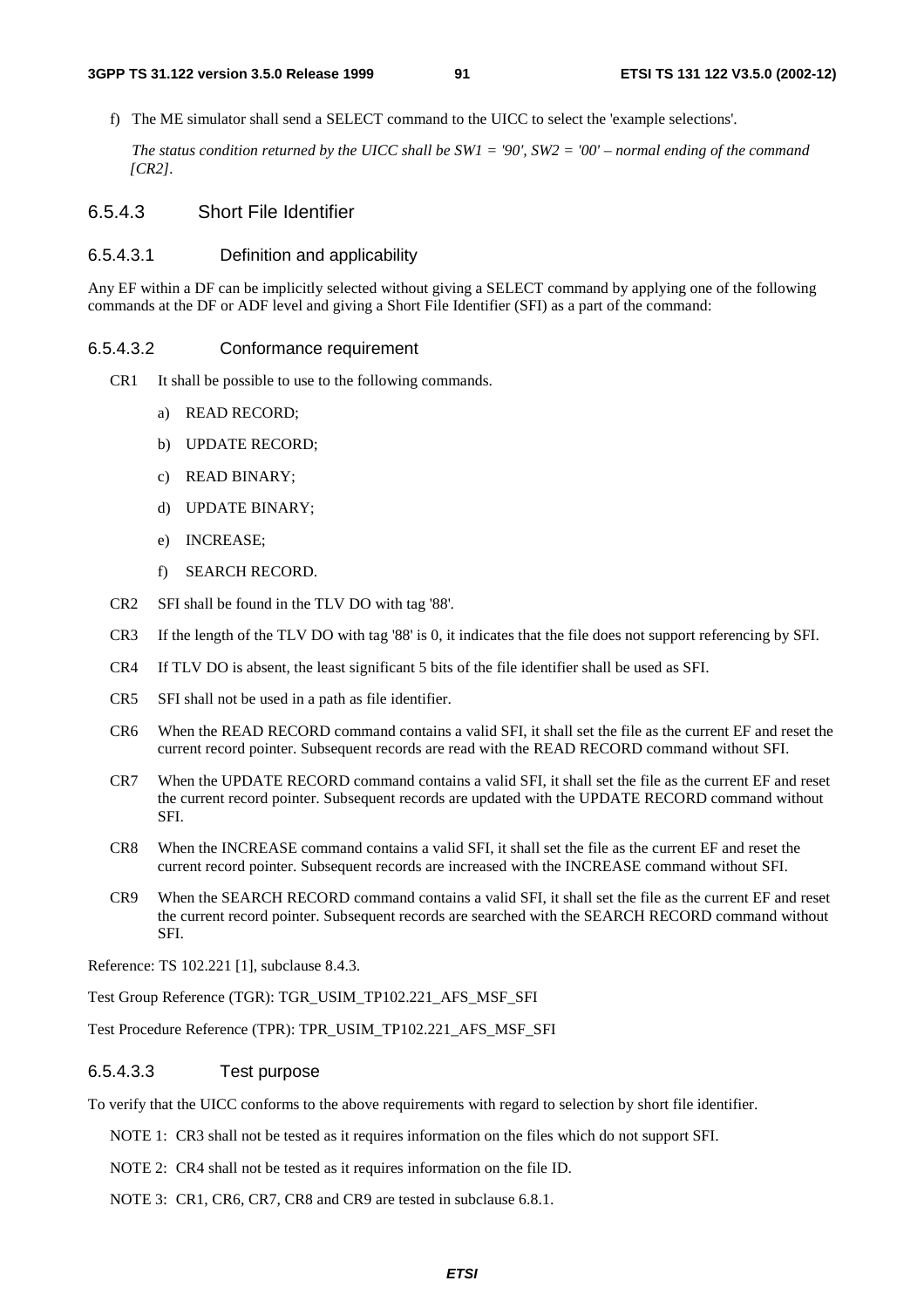### 6.5.4.3.4 Method of test

#### **Initial conditions**

1) The UICC shall be connected to a ME simulator.

#### **Test procedure**

- a) The ME simulator shall reset the UICC.
- b) The ME simulator shall send a SELECT command to the UICC to select and activate USIM application.
- c) The ME simulator shall send a SELECT command to the UICC to select  $EF_{MSE}$ .

*TLV DO with tag '88' of the response data shall indicate the SFI of the EF<sub>IMSI</sub> [CR2].* 

- d) The ME simulator shall send a SELECT command to the UICC to select and activate USIM application.
- e) The ME simulator shall send a SELECT command to the UICC to select  $E_{TMSI}$  with using the SFI in the path.  *The UICC shall return an error code appropriate to the command [CR5].*

# 6.5.5 Application characteristic

### 6.5.5.1 Explicit Application selection

6.5.5.1.1 SELECT by DF Name

#### 6.5.5.1.1.1 Definition and applicability

An application can be selected either explicitly or implicitly referenced. An application shall be explicitly referenced by selecting it with the AID.

#### 6.5.5.1.1.2 Conformance requirement

- CR1 A selectable application shall be referenced by a DF name coded on 1 to 16 bytes.
- CR2 Each name shall be unique within a UICC.
- CR3 A DF name can be used in the SELECT command to select a selectable application.

Reference: TS 102.221 [1], subclause 8.5.1.1.

Test Group Reference (TGR): TGR\_USIM\_TP102.221\_AFS\_AC\_EAS

Test Procedure Reference (TPR): TPR\_USIM\_TP102.221\_AFS\_AC\_EAS

#### 6.5.5.1.1.3 Test purpose

To verify that the UICC conforms to the above requirements.

NOTE: CR3 is tested in the subclause 6.5.5.1.

### 6.5.5.1.1.4 Method of test

#### **Initial conditions**

1) The UICC shall be connected to a ME simulator.

#### **Test procedure**

- a) The ME simulator shall reset the UICC.
- b) The ME simulator shall send a SELECT command to the UICC to select  $EF_{DIR}$ .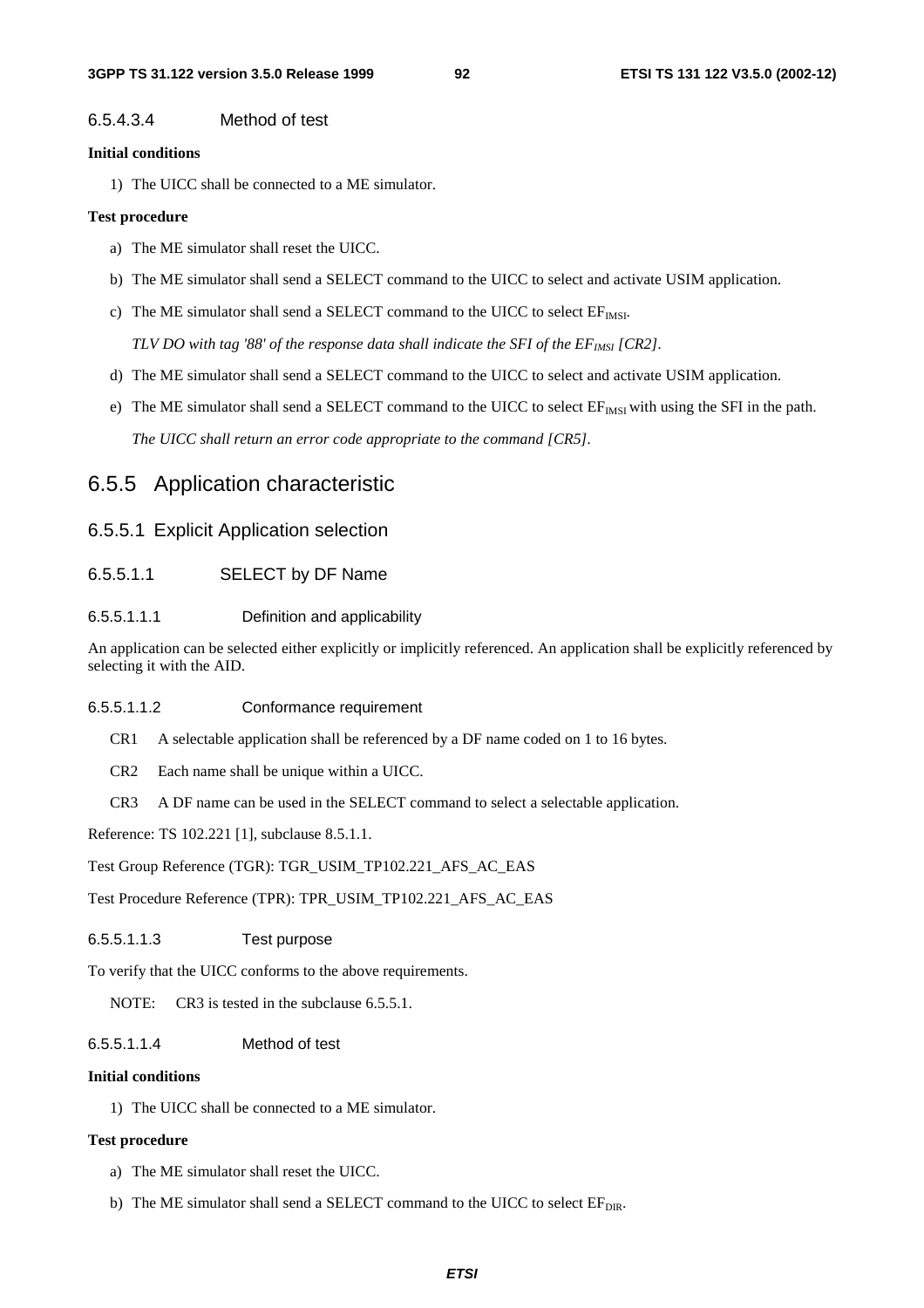c) The ME simulator shall send a READ RECORD command with NEXT mode to the UICC.

 *The length of the TLV DO with tag '4F' in the response data shall not exceed 16 bytes [CR1].* 

 *The TLV DO with tag '4F' in the response data shall not be same with any other TLV DO with tag '4F' of the other records [CR2].* 

- d) Step c) shall be repeated until it reaches the end of file.
- e) Following steps f) and g) shall be repeated for each AIDs read in the step c).
- f) The ME simulator shall reset the UICC.
- g) The ME simulator shall send a SELECT command with AID to the UICC to select and activate the ADF.

 *The status condition returned by the UICC shall be SW1 = '90', SW2 = '00' – normal ending of the command.* 

 *The FCP shall contain the following [CR3]:* 

- *TLV DO with tag 82 shall be '38' or '78'(File Descriptor);*
- *TLV DO with tag 84 shall be the AID of the UICC (DF name AID).*

### 6.5.5.1.2 SELECT by partial DF Name

#### 6.5.5.1.2.1 Definition and applicability

An application can be selected either explicitly or implicitly referenced. An application shall be explicitly referenced by selecting it with the partial AID.

#### 6.5.5.1.2.2 Conformance requirement

- CR1 A selectable application shall be able to be selected by a partial DF name using the P2 parameters first and only occurrence, next, previous or last.
- CR2 DF name shall be right truncated.
- CR3 If P2 indicates the "last" option, the last active application shall be selected even if it was a previous cardsession.
- CR4 Selection of an application by a partial DF name shall be optional for mono application cards.
- CR5 Selection of an application by a partial DF name shall be supported for multi-application cards.
- CR6 The support of this feature shall be indicated in the 'card service data' and 'card capabilities" compact-TLV objects of the ATR historical bytes.

Reference: TS 102.221 [1], subclause 8.5.1.2.

Test Group Reference (TGR): TGR\_USIM\_TP102.221\_AFS\_AC\_EAS

Test Procedure Reference (TPR): TPR\_USIM\_TP102.221\_AFS\_AC\_EAS

#### 6.5.5.1.2.3 Test purpose

To verify that the UICC conforms to the above requirements.

NOTE: Selection by Partial DF name shall not be tested as it requires the interpretation of the next, previous and first occurrence.

### 6.5.5.1.2.4 Method of test

#### **Initial conditions**

1) The UICC shall be connected to a ME simulator.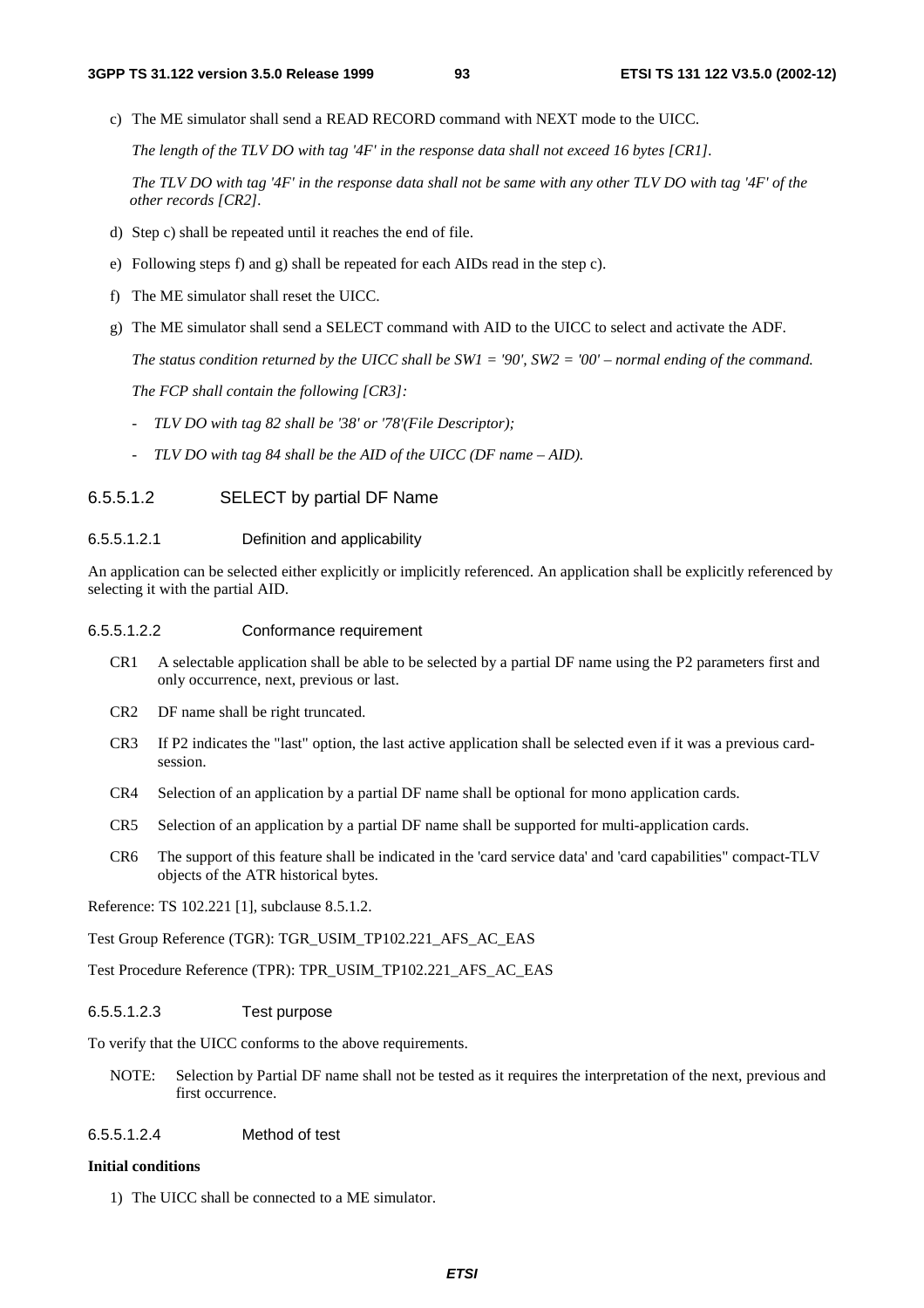#### **Test procedure**

- a) The ME simulator shall reset the UICC.
- b) The ME simulator shall send a SELECT command to select and activate the USIM application.
- c) The ME simulator shall reset the UICC.
- d) The ME simulator shall send a SELECT command with partial DF name of an USIM application and P2 indicating "last occurrence" option to select and activate the last selected application.

*The UICC shall return the response indicating the USIM application is selected [CR3].* 

#### 6.5.5.2 Application session activation

#### 6.5.5.2.1 Definition and applicability

An application session can be activated by activation procedure after the selection of the application.

#### 6.5.5.2.2 Conformance requirement

- CR1 The application session is initiated when the ME sends a SELECT command, with the application's AID, indicating in the command parameters that the application shall be activated.
- CR2 There shall be only one active session on a given logical channel.

Reference: TS 102.221 [1], subclause 8.5.2.

Test Group Reference (TGR): TGR\_USIM\_TP102.221\_AFS\_AC\_ASA

Test Procedure Reference (TPR): TPR\_USIM\_TP102.221\_AFS\_AC\_ASA

### 6.5.5.2.3 Test purpose

To verify that the UICC conforms to the above requirements.

NOTE: CR2 shall not be tested as it is impossible to investigate the number of applications which are activated in a logical channel.

#### 6.5.5.2.4 Method of test

#### **Initial conditions**

1) The UICC shall be connected to a ME simulator.

#### **Test procedure**

- a) The ME simulator shall reset the UICC.
- b) The ME simulator shall send a SELECT command with AID to the UICC to select and activate USIM application.

 *The status condition returned by the UICC shall be SW1 = '90', SW2 = '00' – normal ending of the command [CR1].* 

c) The ME simulator shall send a STATUS command with P2 = '01' to the UICC.

 *The response data shall contain the following [CR1]:* 

*- TLV DO with tag '84' shall indicate an AID of the USIM application.*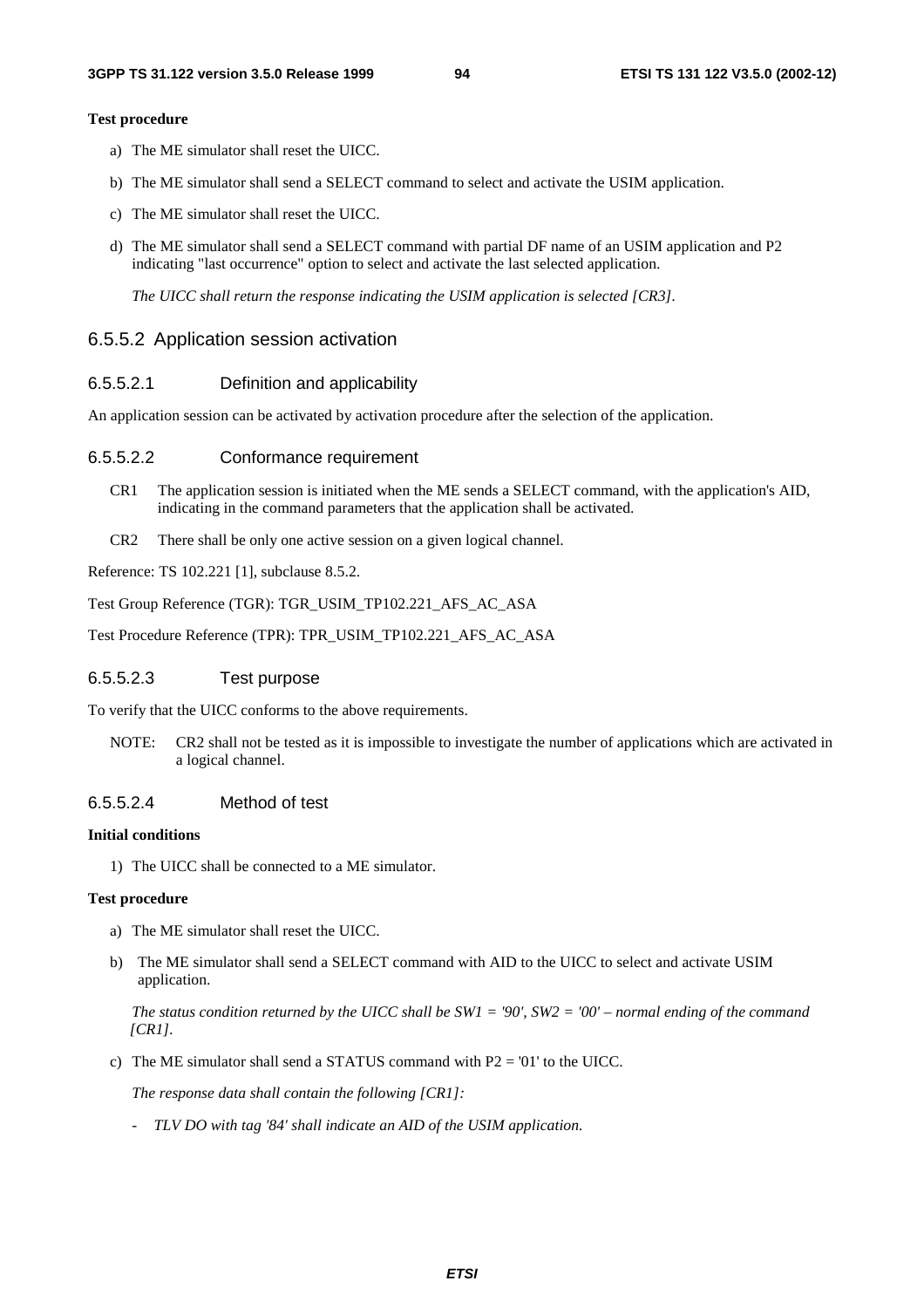#### 6.5.5.3 Application session termination

### 6.5.5.3.1 Definition and applicability

An application session can be terminated by termination procedure.

#### 6.5.5.3.2 Conformance requirement

- CR1 An application session shall be terminated if one of the following events occur on the same logical channel that the application session has been previously activated on:
	- a) implicitly; if a SELECT by DFNAME command with an AID different from the currently active application is performed by the UICC;
	- b) explicitly; if the application is reselected using the SELECT command indicating in the command parameters that the application shall be terminated;
	- c) the ME performs a reset of the UICC.

Reference: TS 102.221 [1], subclause 8.5.3.

Test Group Reference (TGR): TGR\_USIM\_TP102.221\_AFS\_AC\_AST

Test Procedure Reference (TPR): TPR\_USIM\_TP102.221\_AFS\_AC\_AST

#### 6.5.5.3.3 Test purpose

To verify that the UICC conforms to the above requirements.

#### 6.5.5.3.4 Method of test

#### **Initial conditions**

1) The UICC shall be connected to a ME simulator.

#### **Test procedure**

- a) The ME simulator shall reset the UICC.
- b) If no other application than the USIM application exists in the UICC, steps c), d) and e) shall not be carried out.
- c) The ME simulator shall send a SELECT command with AID to the UICC to select and activate the USIM application.
- d) The ME simulator shall send a SELECT command with AID to the UICC to select and activate an application different from the selected USIM application.
- e) The ME simulator shall send a STATUS command with P2 = '01' to the UICC.

 *The response data shall contain the following [CR1a]:* 

- *TLV DO with tag '84' shall indicate an AID of the selected application different from the selected USIM application in step c).*
- f) The ME simulator shall send a SELECT command with AID to the UICC to select and activate the USIM application.
- g) The ME simulator shall send a SELECT command with AID to the UICC to select and terminate the USIM application.
- h) The ME simulator shall send a STATUS command with  $P2 = 0'$  to the UICC.

 *The response data shall not be that of the USIM application activated in step f) [CR1b].*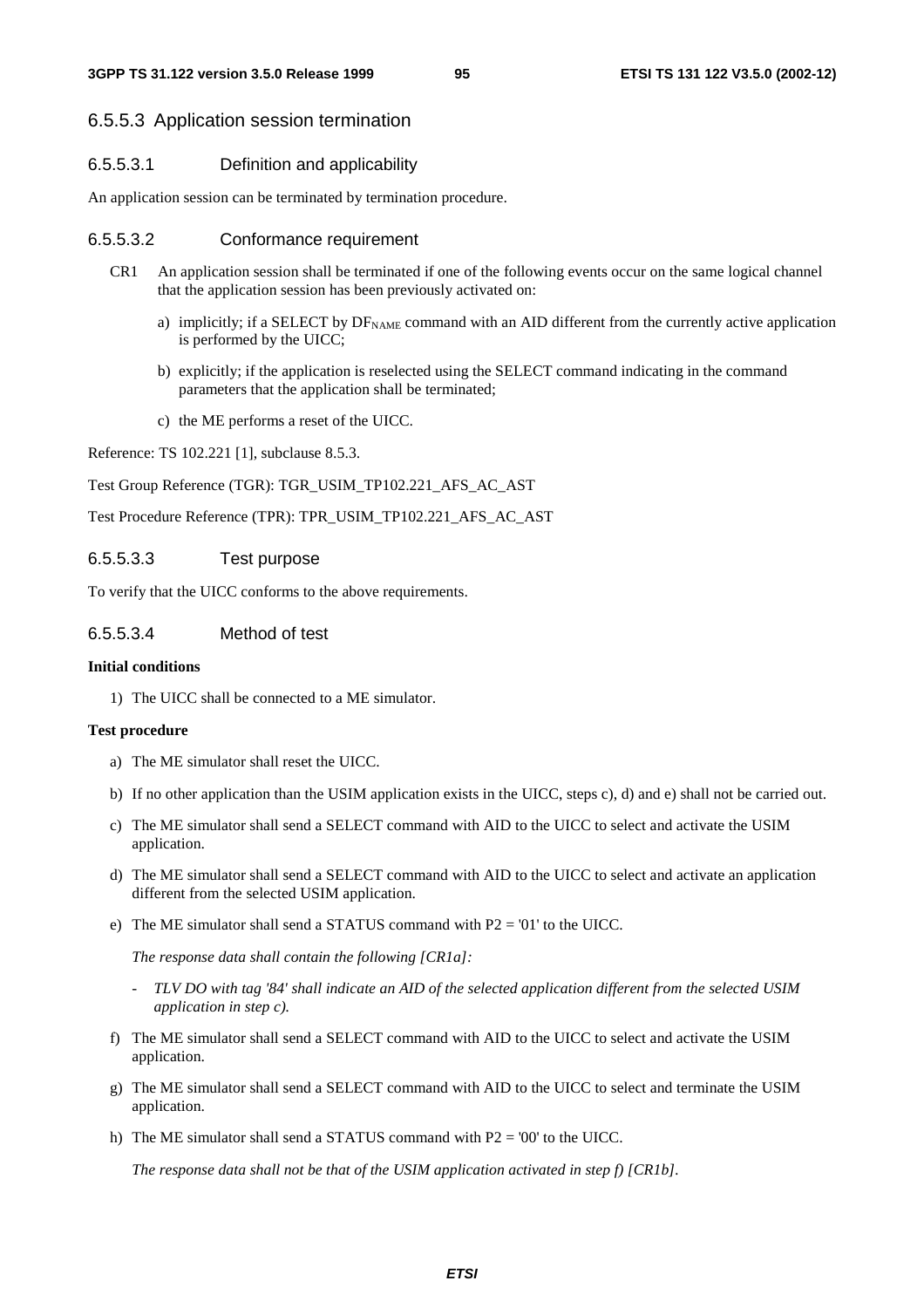- i) The ME simulator shall send a SELECT command with AID to the UICC to select and activate the USIM application.
- j) The ME simulator shall send a STATUS command with  $P2 = '01'$  to the UICC.

 *The response data shall contain the following:* 

- *TLV DO with tag '84' is the AID of the USIM application (DF name AID).*
- k) The ME simulator shall reset the UICC.
- l) The ME simulator shall send a STATUS command with P2='00' to the UICC.

 *The response data shall not be that of the USIM application activated in step i) [CR1c].*

### 6.5.5.4 Application session reset

#### 6.5.5.4.1 Definition and applicability

An application can be reset using the SELECT command.

#### 6.5.5.4.2 Conformance requirement

CR1 An application shall be reset if the application is reselected using the SELECT command indicating in the command parameters that the application shall be activated.

Reference: TS 102.221 [1], subclause 8.5.4.

Test Group Reference (TGR): TGR\_USIM\_TP102.221\_AFS\_AC\_ASR

Test Procedure Reference (TPR): TPR\_USIM\_TP102.221\_AFS\_AC\_ASR

### 6.5.5.4.3 Test purpose

To verify that the UICC conforms to the above requirements.

#### 6.5.5.4.4 Method of test

#### **Initial conditions**

1) The UICC shall be connected to a ME simulator.

#### **Test procedure**

- a) The ME simulator shall reset the UICC.
- b) The ME simulator shall send a SELECT command with AID to the UICC to select and activate the USIM application.
- c) The ME simulator shall send a SELECT command to the UICC with  $EF<sub>LOCI</sub>$ .
- d) The ME simulator shall send a VERIFY PIN command with PIN to the UICC.
- e) The ME simulator shall send a READ BINARY command to the UICC.

*The status condition returned by the UICC shall be SW1 = '90', SW2 = '00' – normal ending of the command.*

f) The ME simulator shall send a STATUS command with  $P2 = 01'$  to the UICC.

 *The response data shall contain the following:* 

 *- TLV DO with tag '84' is the AID of the USIM application (DF name - AID).* 

g) The ME simulator shall send a SELECT command with AID to the UICC to select and activate the USIM application.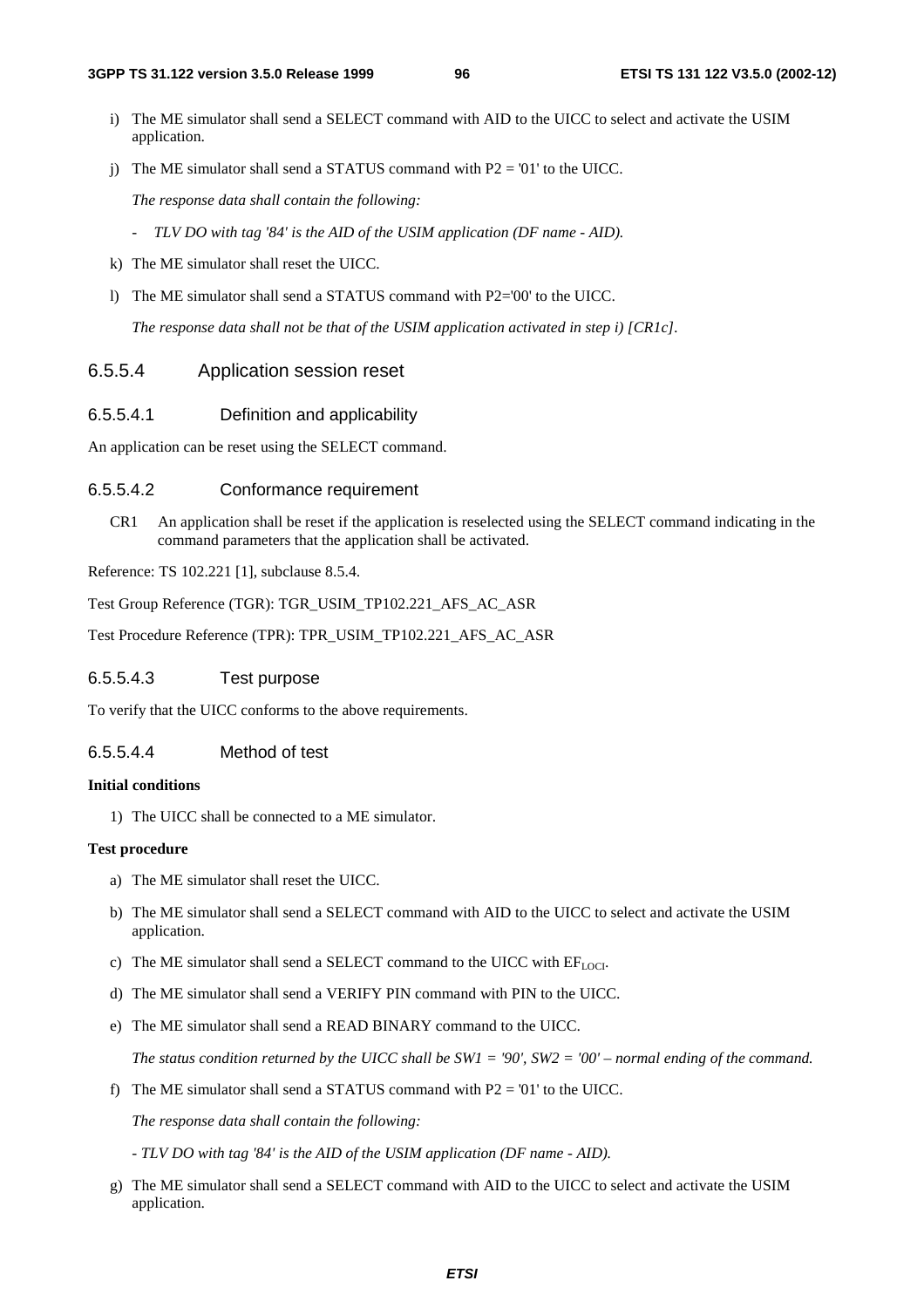*The status condition returned by the USIM shall be SW1 = '90', SW2 = '00' [CR1].*

### 6.5.5.5 GSM/USIM application interaction and restrictions

#### 6.5.5.5.1 Definition and applicability

Interaction between a GSM session and a USIM session shall be done through the activation procedure.

#### 6.5.5.5.2 Conformance requirement

- CR1 Activation of a USIM session shall exclude the activation of a GSM session.
- CR2 Once a USIM application session has been activated, commands sent to the UICC with CLA byte set to 'A0' shall return SW1SW2 '6E 00' (class not supported) to the ME.
- CR3 Activation of a GSM session shall exclude the activation of a USIM session.

Reference: TS 102.221 [1], subclause 8.5.5.

Test Group Reference (TGR): TGR\_USIM\_TP102.221\_AFS\_AC\_GUAIR

Test Procedure Reference (TPR): TPR\_USIM\_TP102.221\_AFS\_AC\_GUAIR

#### 6.5.5.5.3 Test purpose

To verify that the UICC conforms to the above requirements.

NOTE: CR3 is not tested as it is out of the scope of the present document.

### 6.5.5.5.4 Method of test

#### **Initial conditions**

1) The UICC shall be connected to a ME simulator.

#### **Test procedure**

- a) The ME simulator shall reset the UICC.
- b) The ME simulator shall send a SELECT command to the UICC to select and activate USIM application.
- c) The ME simulator shall send a STATUS command with 'A0' as the class byte.

 *The status condition returned by the UICC shall be SW1 = '6E', SW2 = '00' – class not supported [CR1, CR2].* 

d) The ME simulator shall send a STATUS command with '80' as the class byte.

 *The status condition returned by the UICC shall be SW1 = '90', SW2 = '00' – normal ending of a command [CR1].*

# 6.5.6 Reservation of file IDs

### 6.5.6.1 Definition and applicability

In order to accommodate planned and possible future requirements, certain file IDs are considered reserved, and shall not be used in a UICC file structure.

### 6.5.6.2 Conformance requirement

CR1 The following Application Dedicated File IDs shall be reserved for operational use by UICC:

'7F FF'.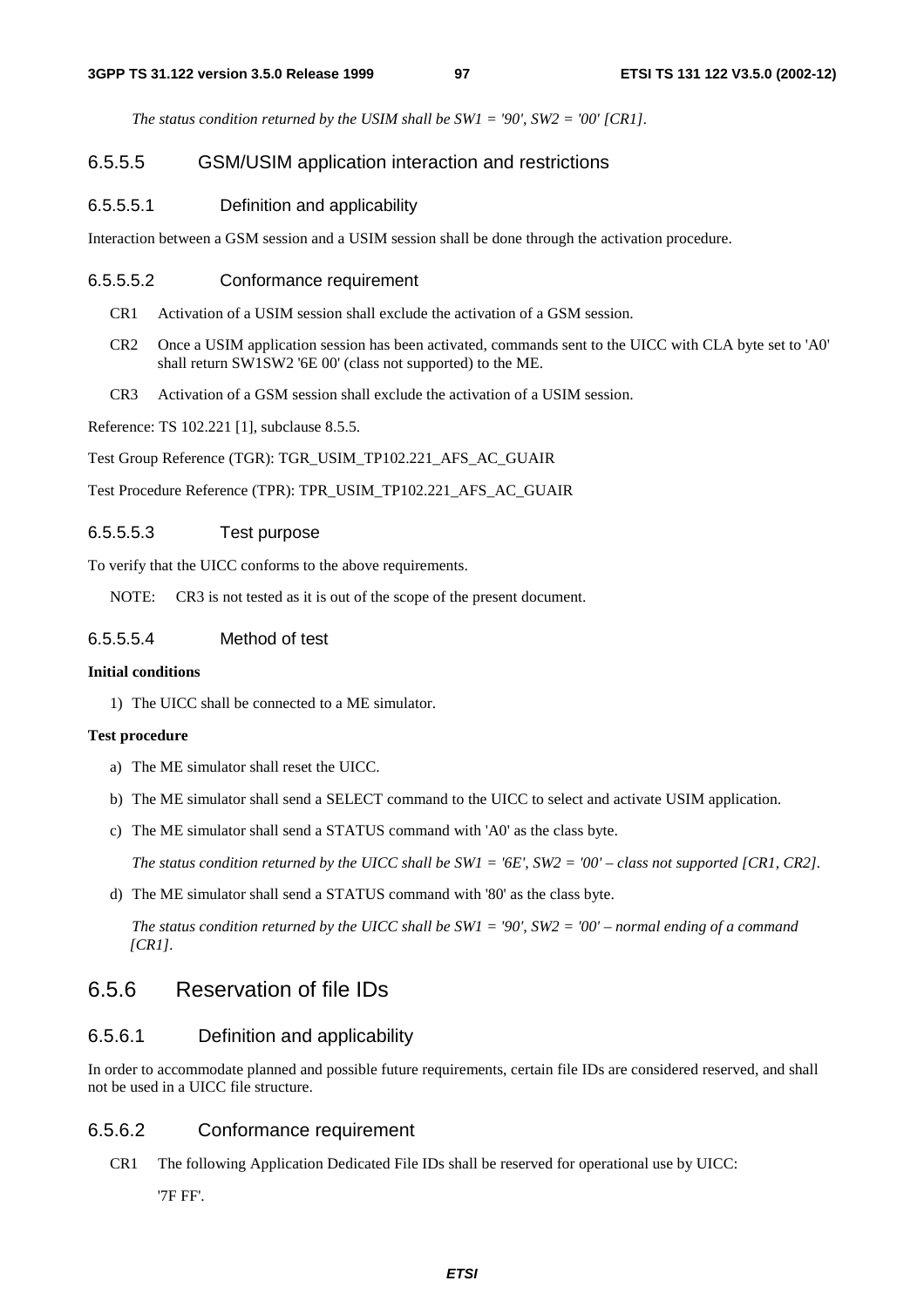- CR2 The following Dedicated File IDs shall be reserved for operational use by UICC: '7F 10', '7F 2X', '7F 80' and '7F 90'.
- CR3 The following Elementary File IDs shall be reserved for operational use by UICC: '6F 2X', '6F 3X', '6F 4X' in '7F 10' and '7F 2X'; '5F50' and '5F 3A'; '4F YX', where Y ranges from '2' to 'F' in all  $2<sup>nd</sup>$  level DFs;

'2F05', '2F06' and '2F 1X' in the MF '3F 00';

'2F00', '2F01' in the MF '3F00'.

- CR4 The following Dedicated File IDs shall be reserved for administrative use by UICC: '7F 4X', '7F 4X', '5F1X' and '5F2X'.
- CR5 The following Elementary File IDs shall be reserved for administrative use by UICC:

'6F XX' in the DFs '7F 4X'; '4F XX' in the DFs '5F 1X', '5F2X';

'6F 1X' in the DFs '7F 10', '7F 20', '7F 21';

'4F  $1X'$  in all  $2<sup>nd</sup>$  level DFs;

'2F EX' in the MF '3F 00'.

Reference: TS 102.221 [1], subclause 8.6.

Test Group Reference (TGR): TGR\_USIM\_TP102.221\_AFS\_RID

Test Procedure Reference (TPR): TPR\_USIM\_TP102.221\_AFS\_RID

### 6.5.6.3 Test purpose

To verify that the UICC conforms to the above requirements.

NOTE: CR4 and CR5 shall not be tested as the administrative functionality is outside the scope of this test specification.

# 6.5.6.4 Method of test

### **Initial conditions**

1) The UICC shall be connected to a ME simulator.

### **Test procedure**

- a) The ME simulator shall reset the UICC.
- b) The ME simulator shall send a SELECT command to the UICC to select and activate USIM application.
- c) The ME simulator shall send a SELECT command using FID '7F FF' to the UICC to select and activate USIM application.

 *The response data shall contain the following:* 

- *TLV DO with tag '84' is the AID of the UICC (DF name AID) shall be the same as in step b) [CR1].*
- d) For all possible DFs and EFs on the UICC, the ME simulator shall send a SELECT command to the UICC to select each file in sequence.

 *For all successful selections, the ID of the selected file shall be one of those in Figure 4.1 and Figure 4.2, subclause 4.7 of 3G TS 31.102 [3] or shall not be one of those listed as reserved for operational use [CR2, CR3].*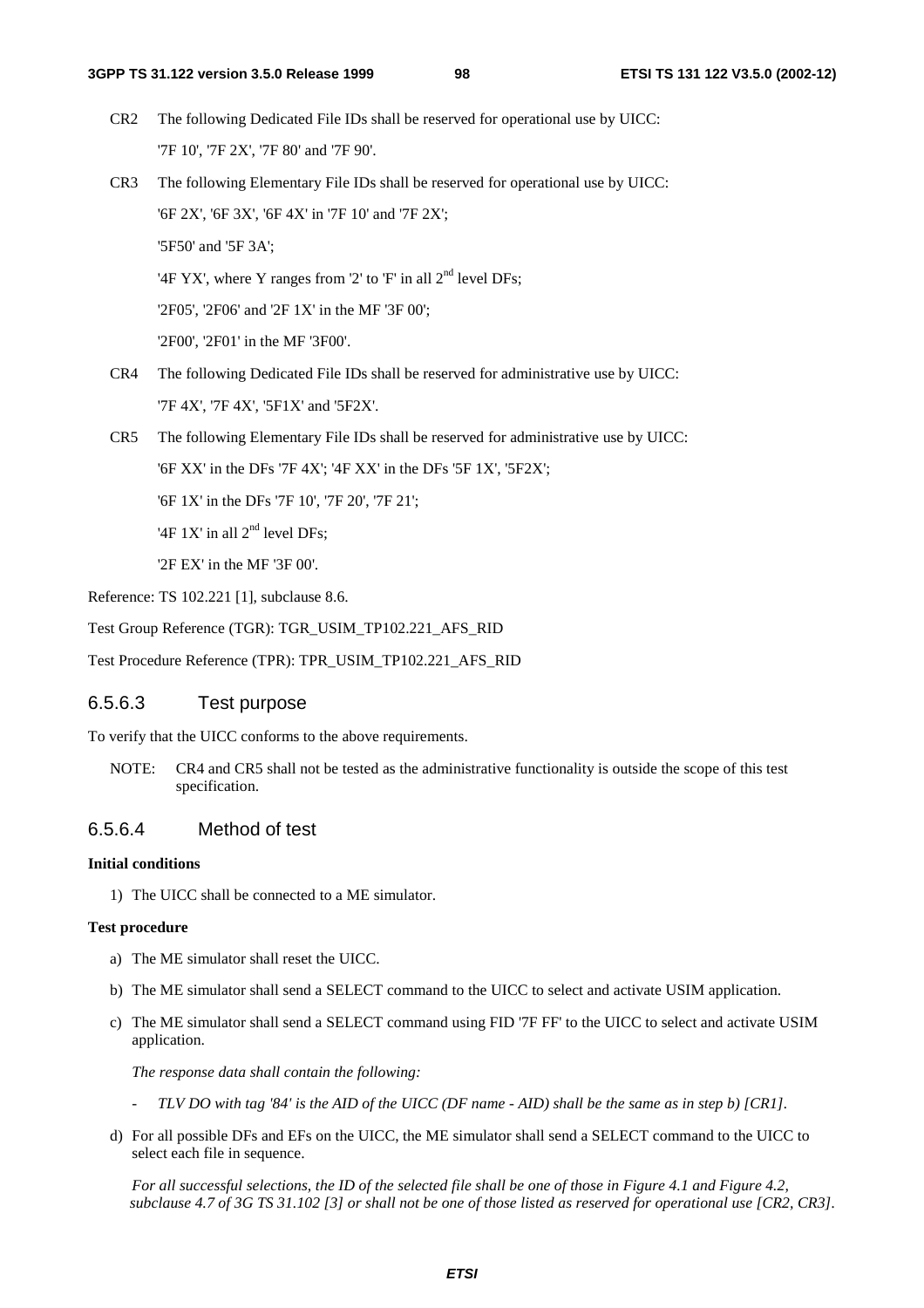# 6.6 Security features

Two types of UICC are defined in TS 102.221 [1], single verification capable UICC and multi-verification capable UICC. Every application shall conform to the security features defined in TS 102.221 [1].

# 6.6.1 Supported security features

# 6.6.1.1 Definition and applicability

The UICC shall be designed to support single and multi-applications. In the single verification capable UICC, it may have multi-applications. As for the multi-verification capable UICC, it shall only have one application for Release 99 card implementations.

# 6.6.1.2 Conformance requirement

### **For a multi-verification capable UICC**

- CR1 The UICC shall support more than one level 1 user verification requirement (PIN).
- CR2 The UICC shall support the use of a universal PIN.
- CR3 The UICC shall have a level 2 user verification requirement (PIN2) on the application level, if assigned.
- CR4 The UICC shall support access rules defined in security attributes indicated in tag '8B' (i.e. referenced to expanded format).

### **For a single verification capable UICC**

- CR5 The UICC shall support one level 1 user verification requirement (PIN) as defined in table 9.3 in TS 102.221 [1].
- CR6 The UICC shall have a level 2 user verification requirement (PIN2) on the application level, if assigned.

Reference: TS 102.221 [1], subclause 9.1.

Test Group Reference (TGR): TGR\_USIM\_TP102.221\_SEC1\_SSF

Test Procedure Reference (TPR): TPR\_USIM\_TP102.221\_SEC1\_SSF

# 6.6.1.3 Test purpose

To verify that the UICC conforms to the above requirements.

# 6.6.1.4 Method of test

### **Initial conditions**

1) The UICC shall be connected to a ME simulator.

### **Test procedure**

# **For a multi-verification capable UICC**

- a) The ME simulator shall reset the UICC.
- b) The ME simulator shall send a SELECT command to the UICC to select and activate USIM application.

 *The following shall be true for PS Template DO (tag 'C6') in the response data:* 

- *TLV DO with tag '83' shall be '11' (Universal PIN) [CR2];*
- *TLV DO with tag '83' shall be '01' (PIN Application 1) [CR1];*
- *TLV DO with tag '83' shall be '81' (Second PIN Application 1) [CR3], if assigned;*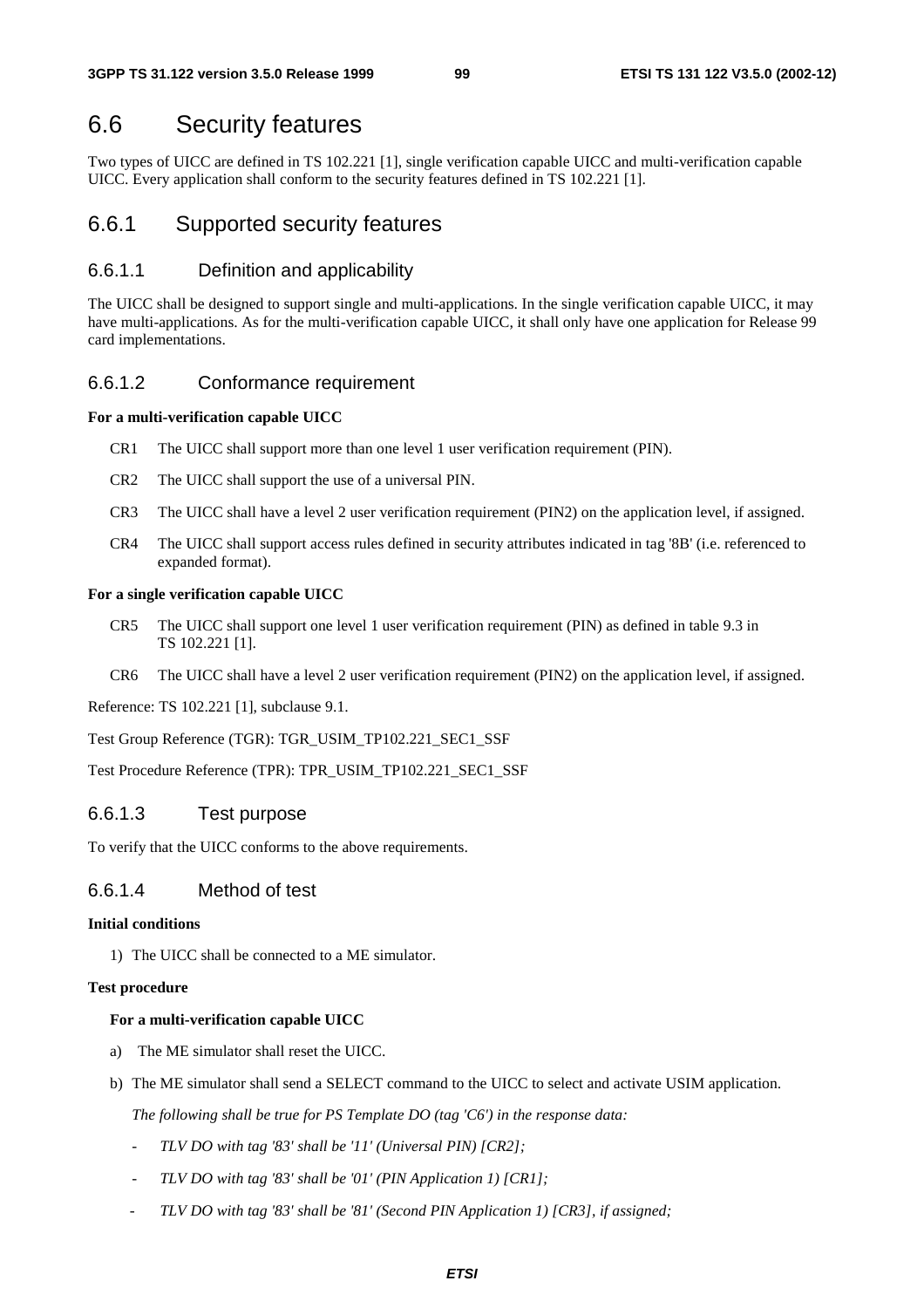*The response data shall also contain TLV DO with tag '8B' [CR4].* 

#### **For a single verification capable UICC**

- a) The ME simulator shall reset the UICC.
- b) The ME simulator shall send a SELECT command to the UICC to select and activate USIM application.

 *The following shall be true for PS Template DO (tag 'C6') in the response data:* 

- *TLV DO with tag '83' shall be '01' (PIN) [CR5];*
- *TLV DO with tag '83' shall be '81' (PIN2) [CR6], if assigned.*
- c) Step b) shall be repeated for all the other USIM applications in the UICC.

# 6.6.2 Security architecture

### 6.6.2.1 Definition and applicability

The security architecture of the UICC shall conform to ISO/IEC 7816-9 [11]. It sets the access conditions of the ADF/DF and EF in the UICC.

### 6.6.2.2 Conformance requirement

- CR1 The security architecture shall contain the following:
	- a) security attributes as part of the DF/EF FCP using tag '8B', tag '8C' or tag 'AB';
	- b) access mode data object (AM\_DO) defining for which group/type of command(s) the security condition apply;
	- c) security condition data object (SC\_DO) indicating which security related procedures (user PIN verification) shall be satisfied before a command may be performed on a file;
	- d) access rule shall be stored in the  $EF_{ARR}$  which may be shared between files in the UICC.
- CR2 In order to perform commands other than SELECT and STATUS/GET RESPONSE the security condition for the file shall be met.
- CR3 The content of each AM byte (in compact format) or AM\_DO (in expanded format) shall be unique within the same access rule.
- CR4 SC\_DOs OR and AND relations shall contain at least two access conditions.

Reference: TS 102.221 [1], subclause 9.2.

Test Group Reference (TGR): TGR\_USIM\_TP102.221\_SEC1\_SA

Test Procedure Reference (TPR): TPR\_USIM\_TP102.221\_SEC1\_SA

### 6.6.2.3 Test purpose

To verify that the UICC conforms to the above requirements.

NOTE: CR2 is tested in the subclause 6.8.1.

### 6.6.2.4 Method of test

#### **Initial conditions**

1) The UICC shall be connected to a ME simulator.

#### **Test procedure**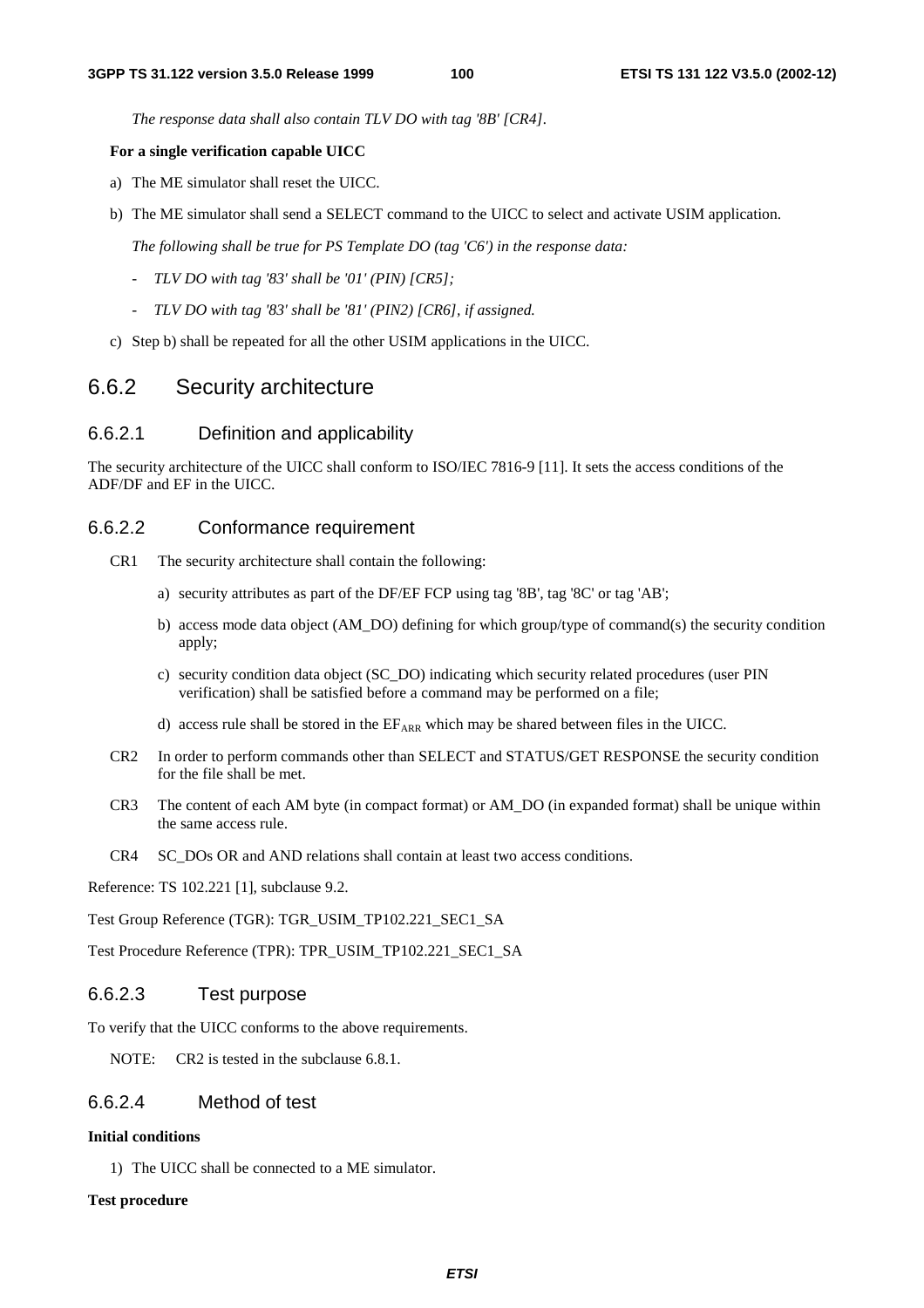- a) The ME simulator shall reset the UICC.
- b) The ME simulator shall send a SELECT command to the UICC to select and activate USIM application.
- c) The ME simulator shall send a SELECT command to the UICC to select  $EF<sub>MST</sub>$ .

 *The response data shall contain either TLV DO with tag '8B', '8C' or 'AB' [CR1a].* 

 *If the TLV DO with tag '8B' is present, the structure shall be the same as stated in subclause 9.2.7of TS 102.221 [1] and the AM\_DO and SC\_DO shall be stored in EF<sub>ARR</sub> [CR1d].* 

 *If the TLV DO with tag '8C' is present, the AM\_DO and SC\_DO shall be in a compact format according to ISO/IEC 7816-9 [11] [CR1b, CR1c].* 

 *If the TLV DO with tag 'AB' is present, the AM\_DO and SC\_DO shall be in an expanded format according to ISO/IEC 7816-9 [11] [CR1b, CR1c].* 

- d) The ME simulator shall send a SELECT command to select  $E_{ARR}$  if the TLV DO with tag '8B' is present in the response data returned in step b) [CR1d].
- e) The ME simulator shall send a READ RECORD command to read record 1 of  $E_{ARR}$ .

 *The response data shall contain the AM\_DO and SC\_DO in an expanded format according to ISO/IEC 7816-9 [11][CR1b, CR1c, CR4].*

f) Step e) shall be repeated for all the records in  $EF_{ARR}$  [CR1d].

*The content of each AM byte (in compact format) or AM\_DO (in expanded format) shall be unique within the same access rule [CR3].* 

# 6.6.3 Security Environment

### 6.6.3.1 Definition and applicability

The security environment is a mechanism to specify for the card system the security functions that are available to provide protection to commands for a specific application of the UICC.

### 6.6.3.2 Conformance requirement

- CR1 For Release '99 (Card implementation) SE01 (default SE) and SE00 (no authentication method required) are defined.
- CR2 When the SE00 is active, Universal PIN shall be used if known and enabled, otherwise no PIN shall be used.
- CR3 When the SE00 is active, Application PIN shall be disabled.
- CR4 When the SE01 is active, Application PIN shall be used if enabled, otherwise no PIN shall be used.
- CR5 A multi-verification capable UICC shall support the use of SE00 and SE01 in order to allow application verification requirement to be replaced by the Universal PIN.
- CR6 The PIN shall map to the SE ID according to table 9.1 of the TS 102.221 [1].

Reference: TS 102.221 [1], subclause 9.3.1.

Test Group Reference (TGR): TGR\_USIM\_TP102.221\_SEC1\_SE

Test Procedure Reference (TPR): TPR\_USIM\_TP102.221\_SEC1\_SE

### 6.6.3.3 Test purpose

To verify that the UICC conforms to the above requirements.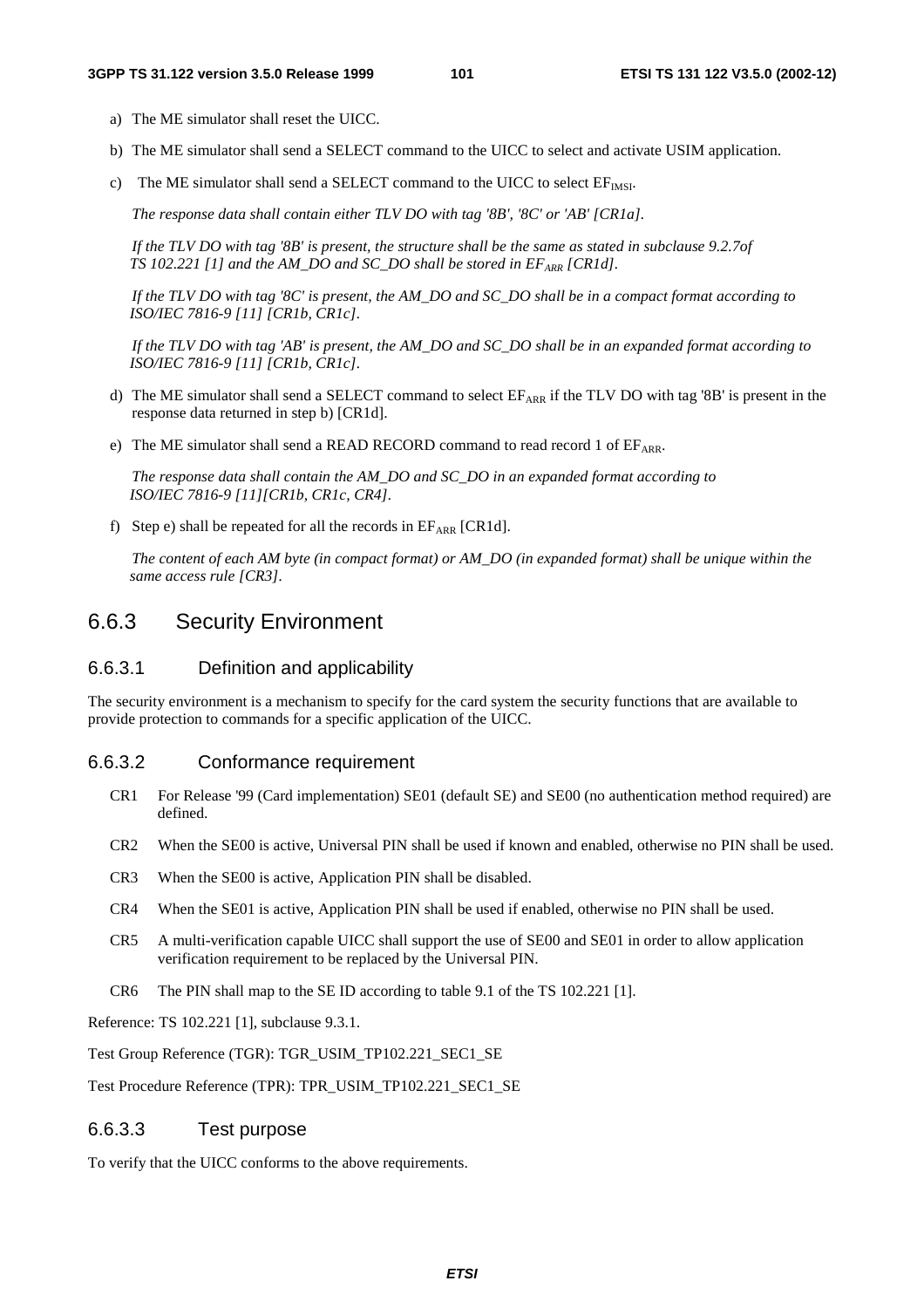### 6.6.3.4 Method of test

NOTE: The following test procedures shall be applicable only to a multi-verification capable UICC.

#### **Initial conditions**

- 1) The UICC shall be connected to a ME simulator.
- 2) SE01 shall be active.

#### **Test procedures**

#### **For a multi-verification capable UICC**

- a) The ME simulator shall reset the UICC.
- c) The ME simulator shall send a SELECT command to the UICC to select and activate USIM application [CR1].

 *The following shall be true of the response data:* 

- *TLV DO with tag '90' (PIN Status) under TLV DO with tag 'C6' shall indicate that the Application PINs and the Universal PIN are enabled;*
- *TLV DO with tag '8B' shall be as follows:*

EFARR FID SE ID1 Record No X SE ID2 Record No Y  *where - SE ID1 and SE ID2 can be either 00 or 01, but SE ID1 shall not be the same as SE ID2.* 

- *Record No X and Y are the record number of the*  $EF_{ARR.}$ *.*
- d) The ME simulator shall send a READ RECORD command to read the record number X of EFARR [CR4].

 *If SE ID1 is 00, either one of the following shall be true of the response data:* 

- The TLV\_DO with tag '83' in the SC\_DO shall be '11';
- *The SC\_DO shall be '90 00'.*

 *If SE ID1 is 01, either one of the following shall be true of the response data:* 

- *The TLV\_DO with tag '83' in the SC\_DO shall be '01';*
- *The SC\_DO shall be '90 00'.*
- e) Step d) shall be repeated for record number Y for SE ID2 [CR4].
- f) If the TLV\_DO with tag 83 is '01' for SE01, steps f) to v shall be carried out.
- g) The ME simulator shall send a SELECT command to the UICC to select EFICCID.
- h) The ME simulator shall send a READ BINARY command to the UICC.

*The response data returned by the UICC shall be SW1 = '90', SW2 = '00' – normal ending of the command [CR6].* 

- i) The ME simulator shall send a SELECT command to the UICC to select EFIMSI under ADFUSIM.
- j) The ME simulator shall send a READ BINARY command to the UICC.

*The response data returned by the UICC shall be SW1 = '69', SW2 = '82' – security status not satisfied.* 

k) The ME simulator shall send a VERIFY PIN command using Universal PIN to the UICC.

*The response data returned by the UICC shall be SW1 = '90', SW2 = '00' – normal ending of the command [CR4].* 

l) The ME simulator shall send a READ BINARY command to the UICC.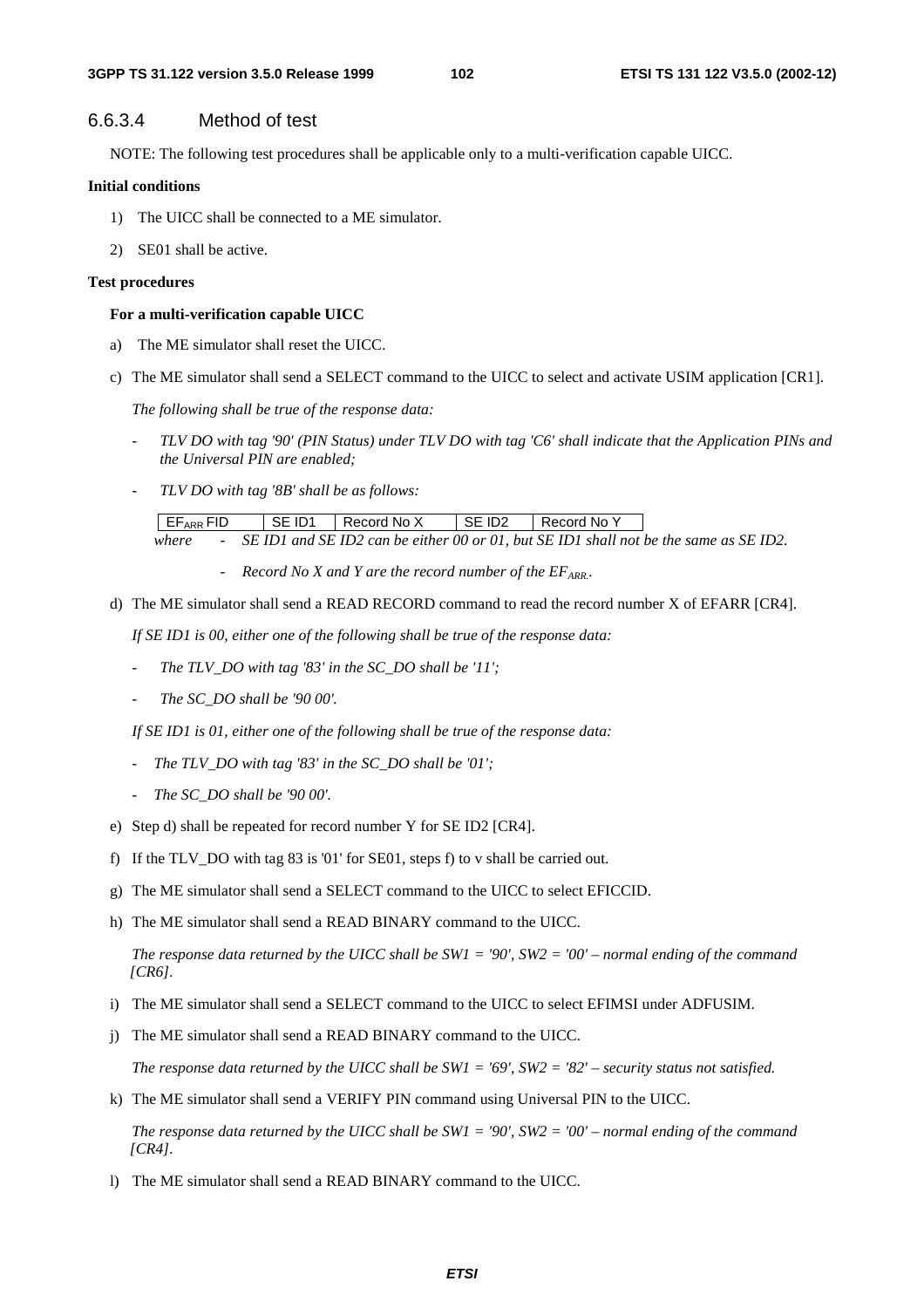*The response data returned by the UICC shall be SW1 = '69', SW2 = '82' – security status not satisfied.* 

m) The ME simulator shall send a VERIFY PIN command using PIN Application 1 to the UICC.

*The response data returned by the UICC shall be SW1 = '90', SW2 = '00' – normal ending of the command [CR4].* 

n) The ME simulator shall send a READ BINARY command to the UICC.

*The response data returned by the UICC shall be SW1 = '90', SW2 = '00' – normal ending of the command [CR4, CR6].* 

- o) The ME simulator shall send a DISABLE PIN command to disable the PIN Application 1 to the UICC.
- p) The ME simulator shall send a SELECT command to the UICC to select and activate USIM application.

 *The following shall be true of the response data:* 

- *TLV DO with tag '90' (PIN Status) under TLV DO with tag 'C6' shall indicate that the PIN Application 1 is disabled, and the Universal PIN is enabled and its Usage Qualifier is set to '00'.*
- q) The ME simulator shall send a SELECT command to the UICC to select EFICCID.
- r) The ME simulator shall send a READ BINARY command to the UICC.

*The response data returned by the UICC shall be SW1 = '90', SW2 = '00' – normal ending of the command [CR6].* 

- s) The ME simulator shall send a SELECT command to the UICC to select EFIMSI under ADFUSIM.
- t) The ME simulator shall send a READ BINARY command to the UICC.

*The response data returned by the UICC shall be SW1 = '90', SW2 = '00' – normal ending of the command [CR4, CR6].* 

- u) The ME simulator shall send an ENABLE PIN command to enable the PIN Application 1 to the UICC.
- v) The ME simulator shall send a DISABLE PIN command to disable and indicate the Universal PIN as a replacement of the PIN Application 1 to the UICC [CR5].
- w) The ME simulator shall reset the UICC.
- x) The ME simulator shall send a SELECT command to the UICC to select and activate USIM application.

 *The following shall be true of the response data:* 

- *TLV DO with tag '90' (PIN Status) under TLV DO with tag 'C6' shall indicate that the PIN Application 1 is disabled and the Universal Pin is enabled [CR2, CR3].*
- y) If the TLV\_DO with tag 83 is '11' for SE00, steps z to mm) shall be carried out.
- z) The ME simulator shall send a SELECT command to the UICC to select EFICCID.
- aa) The ME simulator shall send a READ BINARY command to the UICC.

*The response data returned by the UICC shall be SW1 = '90', SW2 = '00' – normal ending of the command [CR6].* 

- bb) The ME simulator shall send a SELECT command to the UICC to select EFIMSI under ADFUSIM.
- cc) The ME simulator shall send a READ BINARY command to the UICC.

*The response data returned by the UICC shall be SW1 = '69', SW2 = '82' – security status not satisfied.* 

dd) The ME simulator shall send a VERIFY PIN command using PIN Application 1 to the UICC.

*The response data returned by the UICC shall indicate an error.*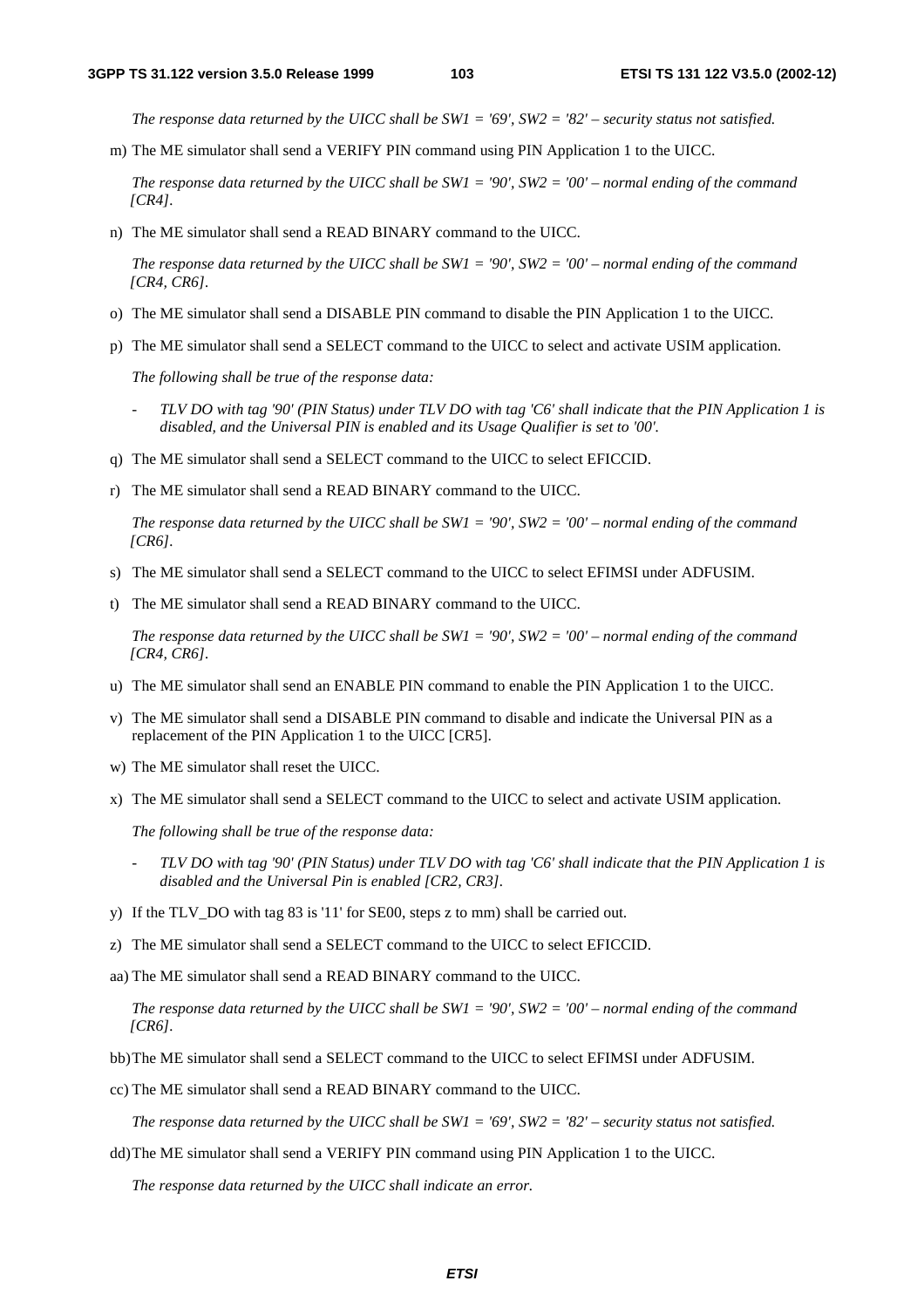ee) The ME simulator shall send a VERIFY PIN command using Universal PIN to the UICC.

*The response data returned by the UICC shall be SW1 = '90', SW2 = '00' – normal ending of the command [CR2].* 

ff) The ME simulator shall send a READ BINARY command to the UICC.

*The response data returned by the UICC shall be SW1 = '90', SW2 = '00' – normal ending of the command [CR2, CR6].* 

- gg) The ME simulator shall send a DISABLE PIN command to disable the Universal PIN to the UICC.
- hh) The ME simulator shall send a SELECT command to the UICC to select and activate USIM application.

 *The following shall be true of the response data:* 

- *TLV DO with tag '90' (PIN Status) under TLV DO with tag 'C6' shall indicate that the PIN Application 1 and the Universal Pin are disabled.*
- ii) The ME simulator shall send a SELECT command to the UICC to select EFICCID.
- jj) The ME simulator shall send a READ BINARY command to the UICC.

*The response data returned by the UICC shall be SW1 = '90', SW2 = '00' – normal ending of the command [CR6].* 

kk) The ME simulator shall send a SELECT command to the UICC to select EFIMSI under ADFUSIM.

ll The ME simulator shall send a READ BINARY command to the UICC.

*The response data returned by the UICC shall be SW1 = '90', SW2 = '00' – normal ending of the command [CR2, CR6].* 

mm) The ME simulator shall send an ENABLE PIN command to enable the Universal PIN to the UICC.

nn) The ME simulator shall send an ENABLE PIN command to enable the PIN Application 1 to the UICC.

# 6.6.4 PIN definitions

### 6.6.4.1 Definition and applicability

Several types of PIN shall exist in the UICC. Different types of the PIN shall be used for different access conditions of the application.

#### 6.6.4.2 Conformance requirement

- CR1 A multi-verification capable UICC shall support the usage of Universal PIN.
- CR2 The key reference value '11' shall only be reserved for Universal PIN.
- CR3 The Universal PIN shall be part of the access condition for each USIM application on a multi-verification capable UICC.
- CR4 In case of a single verification capable UICC the Universal PIN shall not be used.
- CR5 An application PIN shall be used based on which application it is assigned.
- CR6 A local PIN shall only be valid within the ADF/DF except for  $DF_{TELECOM}$  where it is indicated in the FCP.

Reference: TS 102.221 [1], subclause 9.4.

Test Group Reference (TGR): TGR\_USIM\_TP102.221\_SEC1\_PIND

Test Procedure Reference (TPR): TPR\_USIM\_TP102.221\_SEC1\_PIND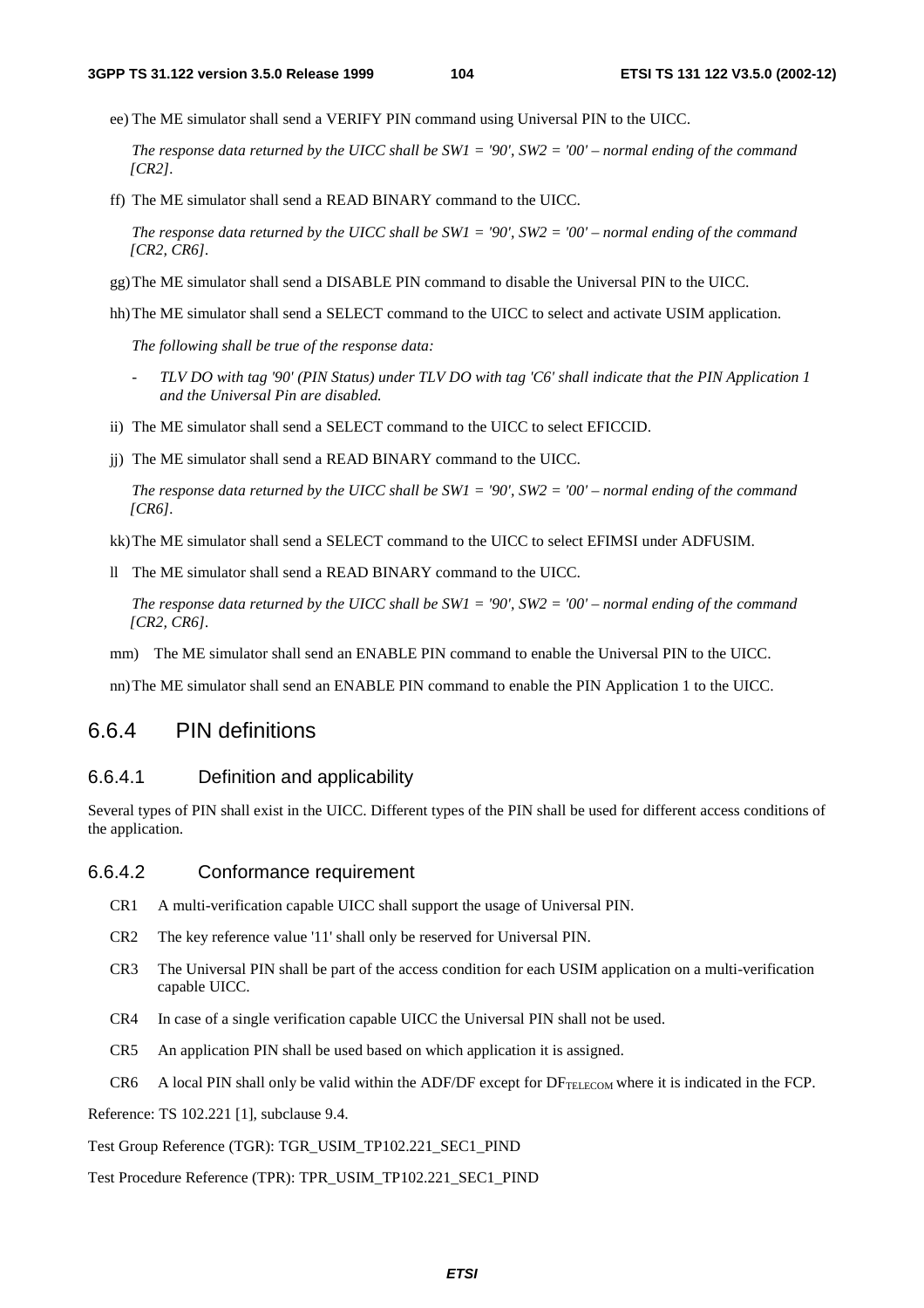# 6.6.4.3 Test purpose

To verify that the UICC conforms to the above requirements.

NOTE: CR3 is tested in subclause 6.6.3.

## 6.6.4.4 Method of test

### **Initial conditions**

1) The UICC shall be connected to a ME simulator.

### **For a multi-verification capable UICC**

2) SE01 shall be active.

### **Test procedure**

### **For a multi-verification capable UICC**

- a) The ME simulator shall reset the UICC.
- b) The ME simulator shall send a SELECT command to the UICC to select and activate USIM application.

 *The response data shall contain PS Template DO with tag 'C6'.* 

 *The following shall be true of the PS Template DO:* 

- *One of the TLV DO with tag '83' shall be '11' indicating the key reference value for Universal PIN [CR1, CR2];*
- *One of the TLV DO with tag '83' shall be '01' indicating the key reference value for PIN Application 1 [CR5];*
- *One of the TLV DO with tag '83' shall be '81' indicating the key reference value for second Application/local PIN except for DF<sub>TELECOM</sub>, if the second Application/local PIN is assigned [CR6].*

### **For a single verification capable UICC**

- a) The ME simulator shall reset the UICC.
- b) The ME simulator shall send a SELECT command to the UICC to select and activate USIM application.

 *The response data shall contain PS Template DO with tag 'C6'.* 

 *The following shall be true of the PS Template DO:* 

- *Any of the TLV DO with tag '83' shall not be '11' indicating the key reference value for Universal PIN [CR4];*
- *One of the TLV DO with tag '83' shall be '01' indicating the key reference value for PIN Application 1 [CR5];*
- *One of the TLV DO with tag '83' shall be '81' indicating the key reference value for second Application/local PIN except for DF<sub>TELECOM</sub>, if the second Application/local PIN is assigned [CR6].*
- c) Step b) shall be repeated for the remaining  $ADF<sub>USIM</sub>s$  and DFs.

# 6.6.5 PIN and key reference relationship

# 6.6.5.1 Definition and applicability

The relationship between the user verification requirement PIN and the referencing to a PIN in the commands VERIFY, CHANGE, DISABLE/ENABLE, and UNBLOCK is defined in the subclause 9.5 of TS 102.221 [1].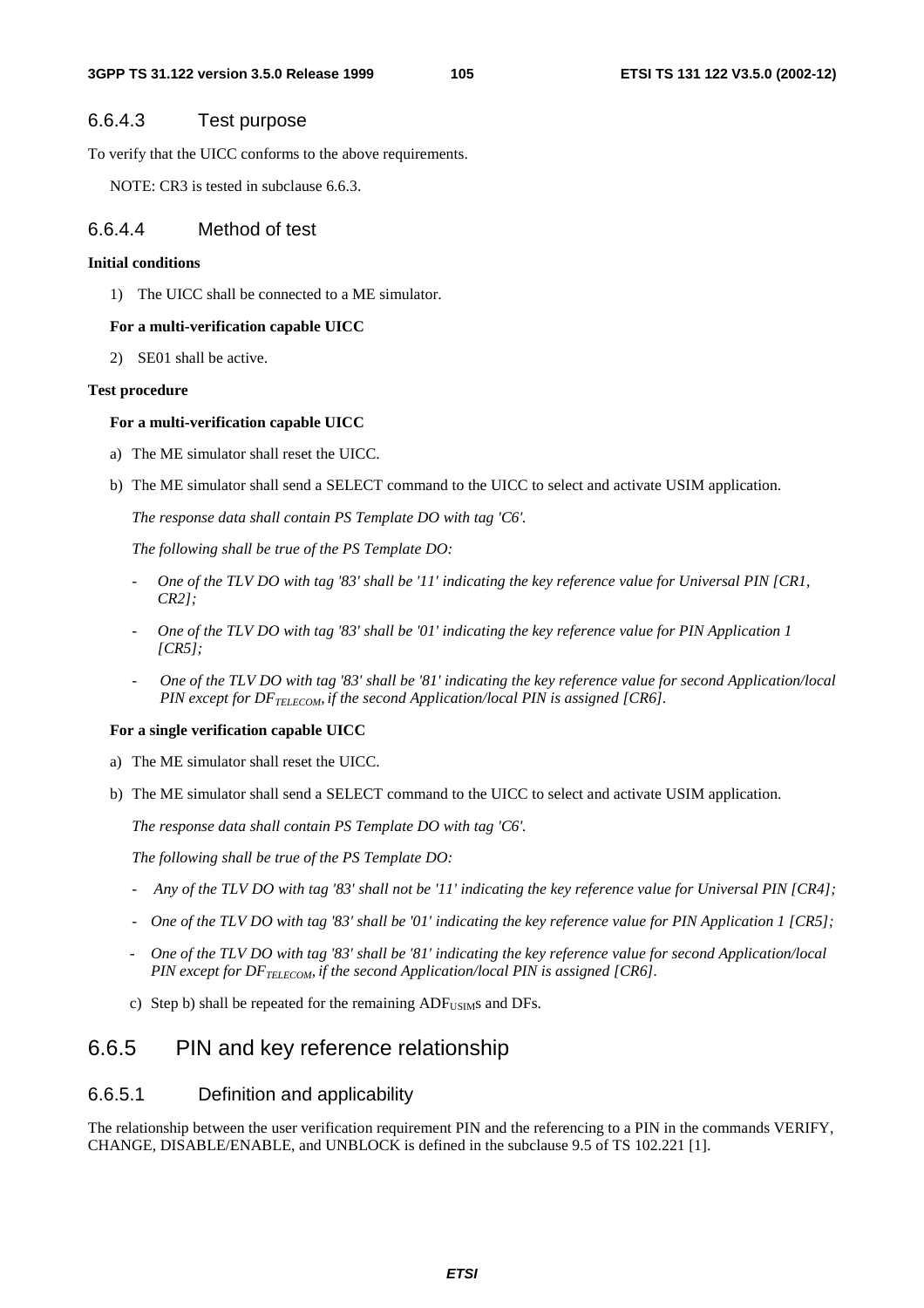### 6.6.5.2 Conformance requirement

- CR1 For access condition ALWAYS, the command shall be performed without any restriction.
- CR2 For access condition PIN, the command shall only be possible if the relevant application PIN is verified successfully.
- CR3 For access condition Second PIN, the command shall only be possible if the relevant application PIN2 is verified successfully.
- CR4 For access condition NEVER, the command shall not be possible over the UICC/ME interface.
- CR5 The status of a PIN shall be stored in the PS Template DO with tag 'C6' and shall be indicated in the FCP in a response to the SELECT or STATUS command issued at the application/DF level.
- CR6 The Universal PIN shall not be part of the PS Template DO in the single verification capable UICC.

Reference: TS 102.221 [1], subclause 9.5.

Test Group Reference (TGR): TGR\_USIM\_TP102.221\_SEC1\_PKRR

Test Procedure Reference (TPR): TPR\_USIM\_TP102.221\_SEC1\_PKRR

### 6.6.5.3 Test purpose

To verify that the UICC conforms to the above requirements.

NOTE: Allocation of ADM levels and the respective requirements for their fulfilment are the responsibility of the appropriate administrative authority.

### 6.6.5.4 Method of test

NOTE: When  $E_{FDN}$  is not supported by the UICC, any supported linear  $E\ddot{F}$  in ADF<sub>USIM</sub> may be chosen.

#### **Initial conditions**

- 1) The UICC shall be connected to a ME simulator.
- 2) The records in  $EF_{FDN}$  shall contain the following data for the first 10 bytes:

| 1st record 'AO A1 A2 BO B1 B2 AO A1 A2 AO' |  |  |  |  |  |
|--------------------------------------------|--|--|--|--|--|
| 2nd record 'BO B1 B2 A0 A1 A2 A0 A1 A2 B0' |  |  |  |  |  |
| 3rd record 'B0 B1 B2 A0 A1 A2 B0 B1 B2 A0' |  |  |  |  |  |
| 4th record 'AO A1 A2 BO B1 B2 BO B1 B2 BO' |  |  |  |  |  |

3) The data for the remainder of these four records and for all other records (if any) shall be 'FF'.

#### **For a multi-verification capable UICC**

4) SE01 shall be active.

#### **Test procedure**

#### **For a multi-verification capable UICC**

- a) The ME simulator shall reset the UICC.
- b) The ME simulator shall send a SELECT command to the UICC to select and activate USIM application.

 *The response data shall indicate the PS Template DO with tag 'C6' [CR5].* 

 *The PS Template DO with tag 'C6' shall contain for the Universal PIN the TLV DO with tag '95' indicating the usage qualifier [CR6].* 

 *The status condition returned by the UICC shall be SW1 = '90', SW2 = '00' - normal ending of the command [CR1].* 

c) The ME simulator shall send a STATUS command to the UICC.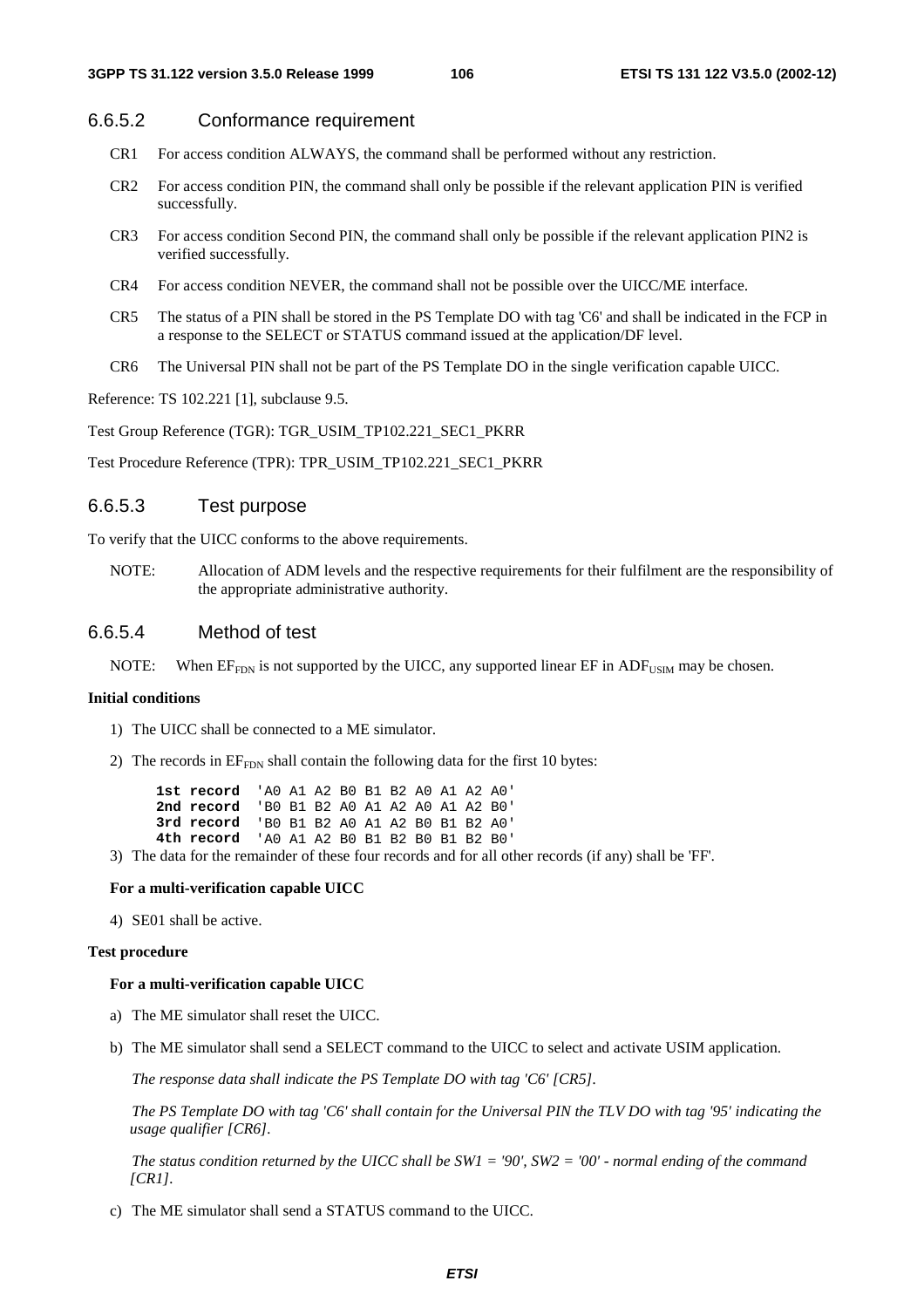*The response data shall indicate the PS Template DO with tag 'C6' [CR5].* 

 *The PS Template DO with tag 'C6' shall contain for the Universal PIN the TLV DO with tag '95' indicating the usage qualifier [CR6].* 

d) The ME simulator shall send a SELECT command to the UICC to select  $E_{\text{FDM}}$ .

*The response data shall not contain the PS Template DO with tag 'C6' [CR5].* 

e) The ME simulator shall send a READ RECORD command to the UICC to read the first record in  $E_{F_{\text{FDN}}}$ .

 *The status condition returned by the UICC shall be SW1 = '69', SW2 = '82' – security status not satisfied [CR2].*

- f) The ME simulator shall gain PIN Application 1 security access.
- g) The ME simulator shall send a READ RECORD command to the UICC to read the first record in  $E_{FDDN}$ .

*The data string returned shall be 'A0 A1 A2 B0 B1 B2 A0 A1 A2 A0'. The data for the remainder of the returned data string shall be 'FF'.* 

 *The status condition returned by the UICC shall be SW1 = '90', SW2 = '00' - normal ending of the command [CR2].*

h) The ME simulator shall send an UPDATE RECORD command using CURRENT mode with data string 'B0' for all bytes to the UICC to update the first record in  $EF_{FDN}$ .

 *The status condition returned by the UICC shall be SW1 = '69', SW2 = '82' - security status not satisfied [CR3].*

i) The ME simulator shall send a READ RECORD command using NEXT mode to the UICC to read the first record in  $EF_{\text{FDN}}$ .

*The data string returned shall be 'A0 A1 A2 B0 B1 B2 A0 A1 A2 A0'. The data for the remainder of the returned data string shall be 'FF'.* 

 *The status condition returned by the UICC shall be SW1 = '90', SW2 = '00' - normal ending of the command [CR2].*

- j) The ME simulator shall gain the second PIN Application 2 security access.
- k) The ME simulator shall send an UPDATE RECORD command using CURRENT mode with data string 'B1' for all bytes to the UICC to update the first record in  $EF_{FDN}$ .

 *The status condition returned by the UICC shall be SW1 = '90', SW2 = '00' - normal ending of the command [CR3].*

l) The ME simulator shall send a READ RECORD command to the UICC to read the first record in  $E_{F_{\text{FDN}}}$ .

*The data string returned shall be 'B1' for all bytes.* 

 *The status condition returned by the UICC shall be SW1 = '90', SW2 = '00' - normal ending of the command [CR2].*

- m) The ME simulator shall send a SELECT command to the UICC to select MF.
- n) The ME simulator shall send a SELECT command to the UICC to select  $EF_{\text{ICTD}}$ .
- o) The ME simulator shall send a READ BINARY command to the UICC to read the byte in the  $EF_{\text{tCCD}}$ .

*The status condition returned by the UICC shall be SW1 = '90', SW2 = '00' – normal ending of the command [CR1].* 

p) The ME simulator shall send an UPDATE BINARY command to the UICC to update the byte in  $E_{\text{ICCID}}$ .

 *The status condition returned by the UICC shall be SW1 = '69', SW2 = '82' - security status not satisfied [CR4].* 

q) The ME simulator shall send a SELECT command to the UICC to select and activate USIM application.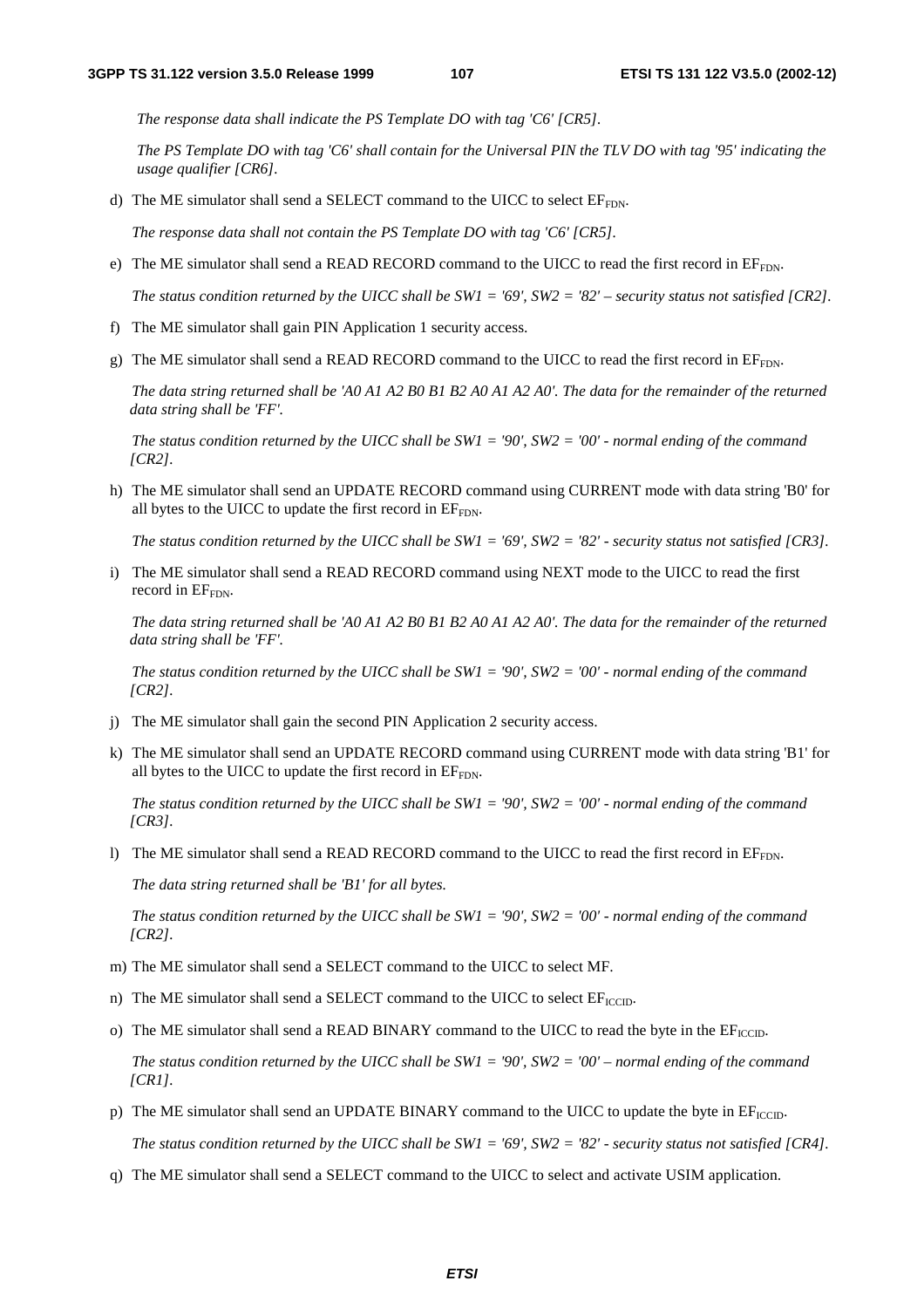- r) The ME simulator shall send a DISABLE PIN command to disable and indicate the Universal PIN as a replacement of the PIN Application 1 to the UICC.
- s) The ME simulator shall send a SELECT command to the UICC to select  $EF_{FDN}$ .
- t) The ME simulator shall send a READ RECORD command to the UICC to read the first record in  $E_{F_{FDN}}$ .

 *The status condition returned by the UICC shall be SW1 = '69', SW2 = '82' – security status not satisfied [CR2].*

- u) The ME simulator shall gain Universal PIN security access.
- v) The ME simulator shall send a READ RECORD command using NEXT mode to the UICC to read the first record in EF<sub>FDN</sub>.

*The data string returned shall be 'B1' for all bytes.* 

 *The status condition returned by the UICC shall be SW1 = '90', SW2 = '00' - normal ending of the command [CR2].*

w) The ME simulator shall send an UPDATE RECORD command using CURRENT mode with data string 'B2' for all bytes to the UICC to update the first record in EFFDN.

 *The status condition returned by the UICC shall be SW1 = '69', SW2 = '82' - security status not satisfied [CR3].*

- x) The ME simulator shall gain the second PIN Application 2 security access.
- y) The ME simulator shall send an UPDATE RECORD command using CURRENT mode with data string 'B3' for all bytes to the UICC to update the first record in  $EF_{FDN}$ .

 *The status condition returned by the UICC shall be SW1 = '90', SW2 = '00' - normal ending of the command [CR3].*

- z) The ME simulator shall send an ENABLE PIN command to enable PIN Application 1 to the UICC.
- aa) The ME simulator shall send a SELECT command to the UICC to select and activate USIM application.
- bb) The ME simulator shall send a READ RECORD command to the UICC to read the first record in  $E_{F_{\text{FDN}}}$ .

 *The status condition returned by the UICC shall be SW1 = '69', SW2 = '82' – security status not satisfied [CR2].*

- cc) The ME simulator shall gain PIN Application 1 security access.
- dd) The ME simulator shall send a READ RECORD command to the UICC to read the first record in  $E_{FDDN}$ .

*The data string returned shall be 'B3' for all bytes.* 

 *The status condition returned by the UICC shall be SW1 = '90', SW2 = '00' - normal ending of the command [CR2].*

ee) The ME simulator shall send an UPDATE RECORD command using CURRENT mode with data string 'B4' for all bytes to the UICC to update the first record in  $E_{FDN}$ .

 *The status condition returned by the UICC shall be SW1 = '69', SW2 = '82' - security status not satisfied [CR3].*

- ff) The ME simulator shall gain the second PIN Application 2 security access.
- gg) The ME simulator shall send an UPDATE RECORD command using CURRENT mode with data string 'A0 A1 A2 B0 B1 B2 A0 A1 A2 A0' to the UICC to update record in EF<sub>FDN</sub>.

 *The status condition returned by the UICC shall be SW1 = '90', SW2 = '00' - normal ending of the command [CR3].*

#### **For a single verification capable UICC**

- a) The ME simulator shall reset the UICC.
- b) The ME simulator shall send a SELECT command to the UICC to select and activate USIM application.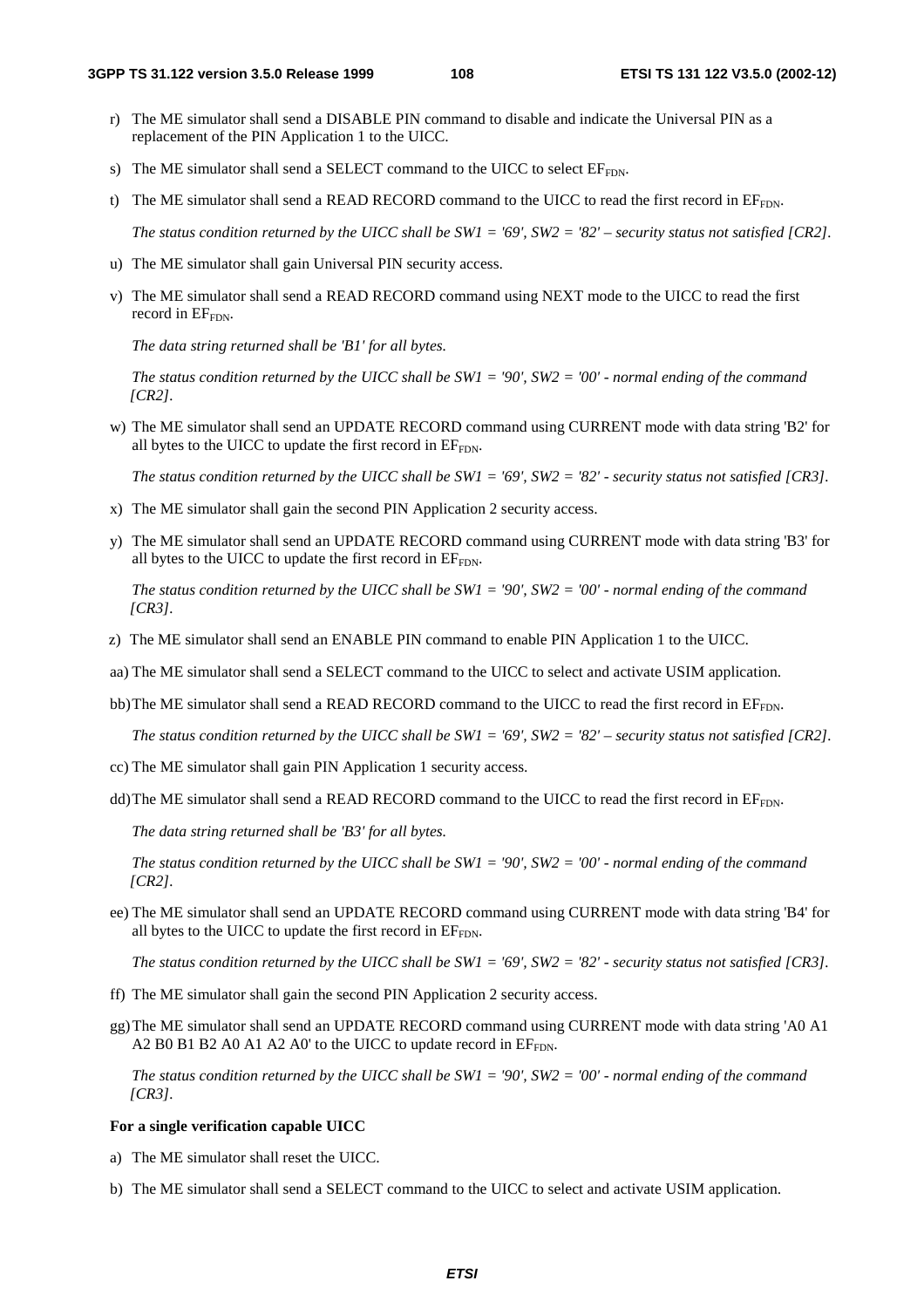*The response data shall indicate the PS Template DO with tag 'C6' [CR5].* 

 *The PS Template DO with tag 'C6' shall not contain the Universal PIN key reference '11' [CR6].* 

 *The status condition returned by the UICC shall be SW1 = '90', SW2 = '00' - normal ending of the command [CR1].* 

c) The ME simulator shall send a STATUS command to the UICC.

 *The response data shall indicate the PS Template DO with tag 'C6' [CR5].* 

 *The PS Template DO with tag 'C6' shall not contain the Universal PIN key reference '11' [CR6].* 

d) The ME simulator shall send a SELECT command to the UICC to select  $EF_{FDN}$ .

*The response data shall not contain the PS Template DO with tag 'C6' [CR5].* 

e) The ME simulator shall send a READ RECORD command to the UICC to read the first record in  $E_{FDN}$ .

 *The status condition returned by the UICC shall be SW1 = '69', SW2 = '82' – security status not satisfied [CR2].*

- f) The ME simulator shall gain PIN security access.
- g) The ME simulator shall send a READ RECORD command to the UICC to read the first record in  $E_{F_{FDN}}$ .

*The data string returned shall be 'A0 A1 A2 B0 B1 B2 A0 A1 A2 A0'. The data for the remainder of the returned data string shall be 'FF'.* 

 *The status condition returned by the UICC shall be SW1 = '90', SW2 = '00' - normal ending of the command [CR2].*

h) The ME simulator shall send an UPDATE RECORD command using CURRENT mode with data string 'C0' for all bytes to the UICC to update the first record in EF<sub>FDN</sub>.

 *The status condition returned by the UICC shall be SW1 = '69', SW2 = '82' - security status not satisfied [CR3].*

- i) The ME simulator shall gain the PIN2 security access.
- j) The ME simulator shall send an UPDATE RECORD command using CURRENT mode with data string 'C1' for all bytes to the UICC to update the first record in  $E_{FDN}$ .

 *The status condition returned by the UICC shall be SW1 = '90', SW2 = '00' - normal ending of the command [CR3].*

k) The ME simulator shall send a READ RECORD command to the UICC to read the first record in  $E_{F_{\text{FDN}}}$ .

*The data string returned shall be 'C1' for all bytes.* 

 *The status condition returned by the UICC shall be SW1 = '90', SW2 = '00' - normal ending of the command [CR2].*

- l) The ME simulator shall send an UPDATE RECORD command using CURRENT mode with data string 'A0 A1 A2 B0 B1 B2 A0 A1 A2 A0' to the UICC to update record in  $EF_{END}$ .
- m) The ME simulator shall send a SELECT command to the UICC to select MF.
- n) The ME simulator shall send a SELECT command to the UICC to select  $EF_{\text{ICCD}}$ .
- o) The ME simulator shall send a READ BINARY command to the UICC to read the byte in the  $E_{\text{ICCID}}$ .

*The status condition returned by the UICC shall be SW1 = '90', SW2 = '00' – normal ending of the command [CR1].* 

p) The ME simulator shall send an UPDATE BINARY command to the UICC to update the byte in  $EF_{\text{ICCD}}$ .

 *The status condition returned by the UICC shall be SW1 = '69', SW2 = '82' - security status not satisfied [CR4].*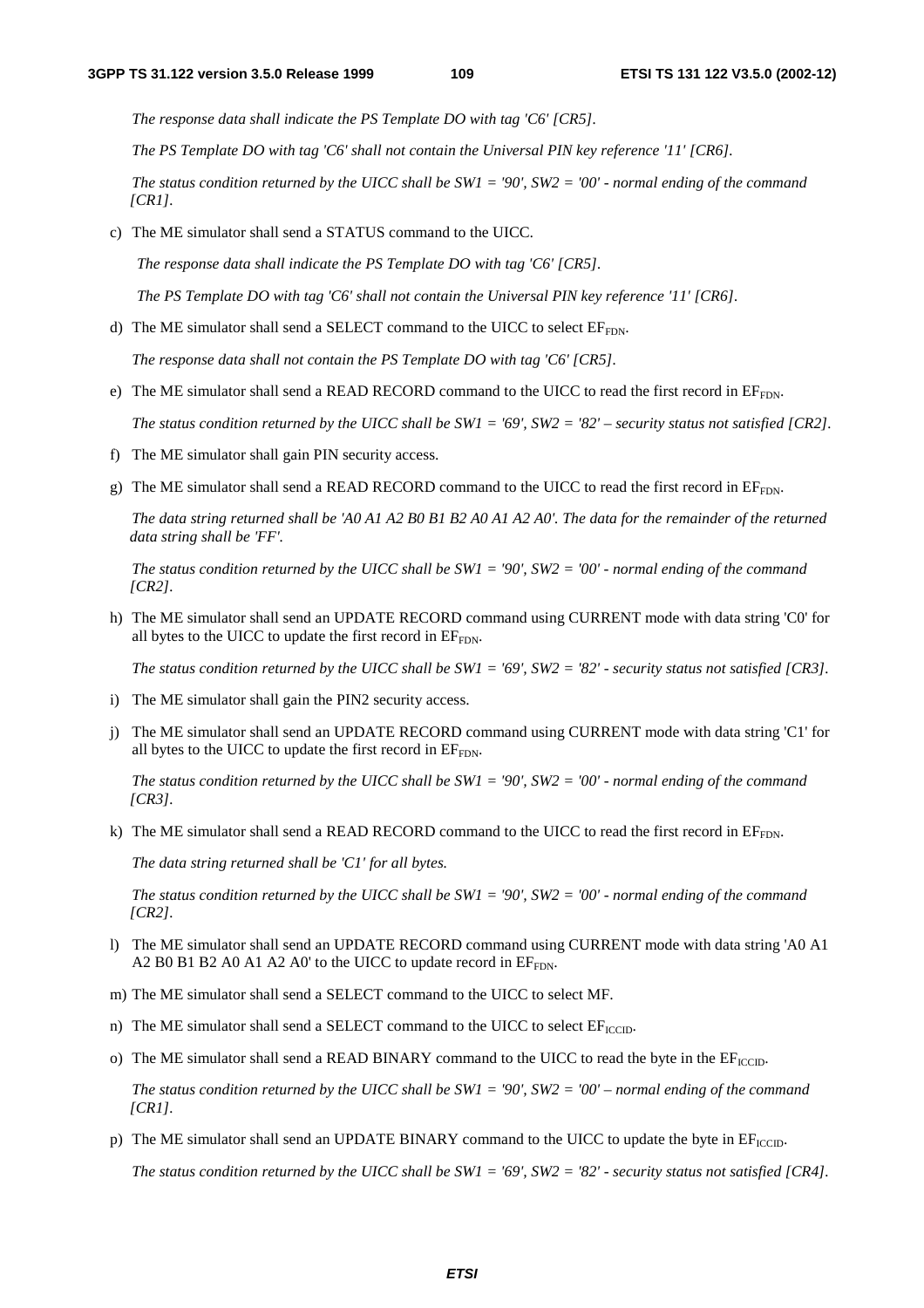# 6.7 Structure of commands and responses

The tests in this subclause ensure that the IUT conforms to the specification for the mapping of functions onto Application Protocol Data Units (APDUs) which are used by the transmission protocol.

# 6.7.1 Mapping principles

# 6.7.1.1 Definition and applicability

The transmission protocol requires that the command and response Application Protocol Data Units (APDUs) are mapped using certain principles, in order to ensure correct operation in the 3G environment.

# 6.7.1.2 Conformance requirement

- CR1 The command APDU shall have format (CLA, INS, P1, P2 {, Lc, Data}{, Le}).
- CR2 The response APDU shall have format ({data,} SW1, SW2).
- CR3 The class '8X' and '0X' shall be accepted by the UICC with USIM application.

Reference: TS 3G TS 102.221, subclause 10.1 and 10.2.

Test Group Reference (TGR): TGR\_USIM\_TP102.221\_CS\_MP

Test Procedure Reference (TPR): TPR\_USIM\_TP102.221\_CS\_MP

# 6.7.1.3 Test purpose

To verify that the UICC conforms to the above requirements.

# 6.7.1.4 Method of test

#### **Initial conditions**

1) The UICC shall be connected to a ME simulator.

#### **Test procedure**

- a) The ME simulator shall reset the UICC.
- b) The ME simulator shall send a SELECT command to the UICC to select MF with P2 = '04'. [Bytes sent: CLA = '00', INS = 'A4', P1 = '00', P2 = '04', Lc = '02', data = '3F 00', Le = '00' (Case 4)] [Bytes received: data, SW1, SW2]

 *The status condition returned by the UICC shall be SW1 = '90', SW2 = '00' – normal ending of the command [CR1, CR2, CR3].*

c) The ME simulator shall send a SELECT command to the UICC to select MF with  $P2 = '0C'$ . [Bytes sent: CLA = '00', INS = 'A4', P1 = '00', P2 = '0C', Lc = '02', data = '3F 00' (Case 3)] [Bytes received: SW1, SW2]

*The status condition returned by the UICC shall be SW1 = '90', SW2 = '00' – normal ending of the command [CR1, CR2, CR3].* 

d) The ME simulator shall send a STATUS command to the UICC with P2 = '00'. [Bytes sent: CLA = '80', INS = 'F2', P1 = '00', P2 = '00', Le = '00' (Case 2)] [Bytes received: data, SW1, SW2]

 *The status condition returned by the UICC shall be SW1 = '90', SW2 = '00' – normal ending of the command [CR1, CR2, CR3].*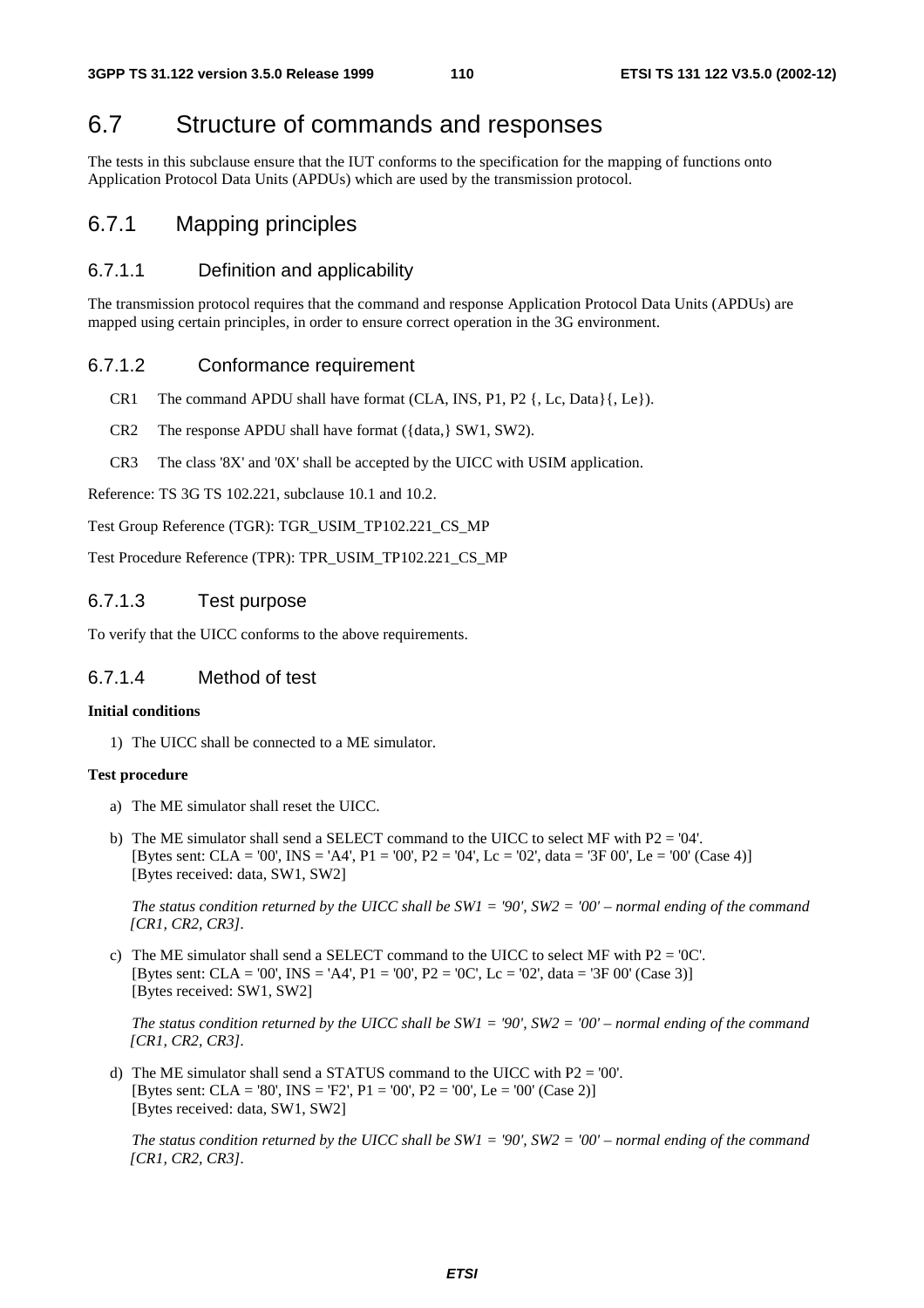e) The ME simulator shall send a STATUS command to the UICC. [Bytes sent: CLA = '80', INS = 'F2', P1 = '00', P2 = '0C' (Case 1)] [Bytes received: SW1, SW2]

 *The status condition returned by the UICC shall be SW1 = '90', SW2 = '00' – normal ending of the command [CR1, CR2, CR3].*

# 6.7.2 Response APDU Structure

# 6.7.2.1 Status Conditions Returned by the UICC

### 6.7.2.1.1 Definition and applicability

The status words SW1 and SW2 provide the method with which the UICC can respond to the ME after executing a command.

## 6.7.2.1.2 Conformance requirement

- CR1 The UICC shall respond with the appropriate SW1 and SW2 status words for commands which are correctly executed.
- CR2 The UICC shall respond with the appropriate SW1 and SW2 status words for commands which produce warnings.
- CR3 The UICC shall respond with the appropriate SW1 and SW2 status words for commands which produce execution errors.
- CR4 The UICC shall respond with the appropriate SW1 and SW2 status words for commands which produce checking errors.
- CR5 The UICC shall respond with the appropriate SW1 and SW2 status words for commands which produce application errors.

Reference: TS 102.221 [1], subclause 10.2.1.

Test Group Reference (TGR): TGR\_USIM\_TP102.221\_CS\_RS\_SC

Test Procedure Reference (TPR): TPR\_USIM\_TP102.221\_CS\_RS\_SC

#### 6.7.2.1.3 Test purpose

To verify that the UICC conforms to the above requirements when issuing SW1 and SW2 status words.

NOTE 1: CR3 is not tested as it is not possible to force a UICC to produce an execution error.

NOTE 2: CR5 is tested in subclause 6.8.1.8.

6.7.2.1.4 Method of test

#### **Initial conditions**

1) The UICC shall be connected to a ME simulator.

#### **Test procedure**

- a) The ME simulator shall reset the UICC.
- b) The ME simulator shall send a VERIFY PIN command with PIN to the UICC.

 *The status condition returned by the UICC shall be SW1 = '90', SW2 = '00' - normal ending of the command [CR1].*

c) The ME simulator shall send a SELECT command to the UICC to select and activate USIM application.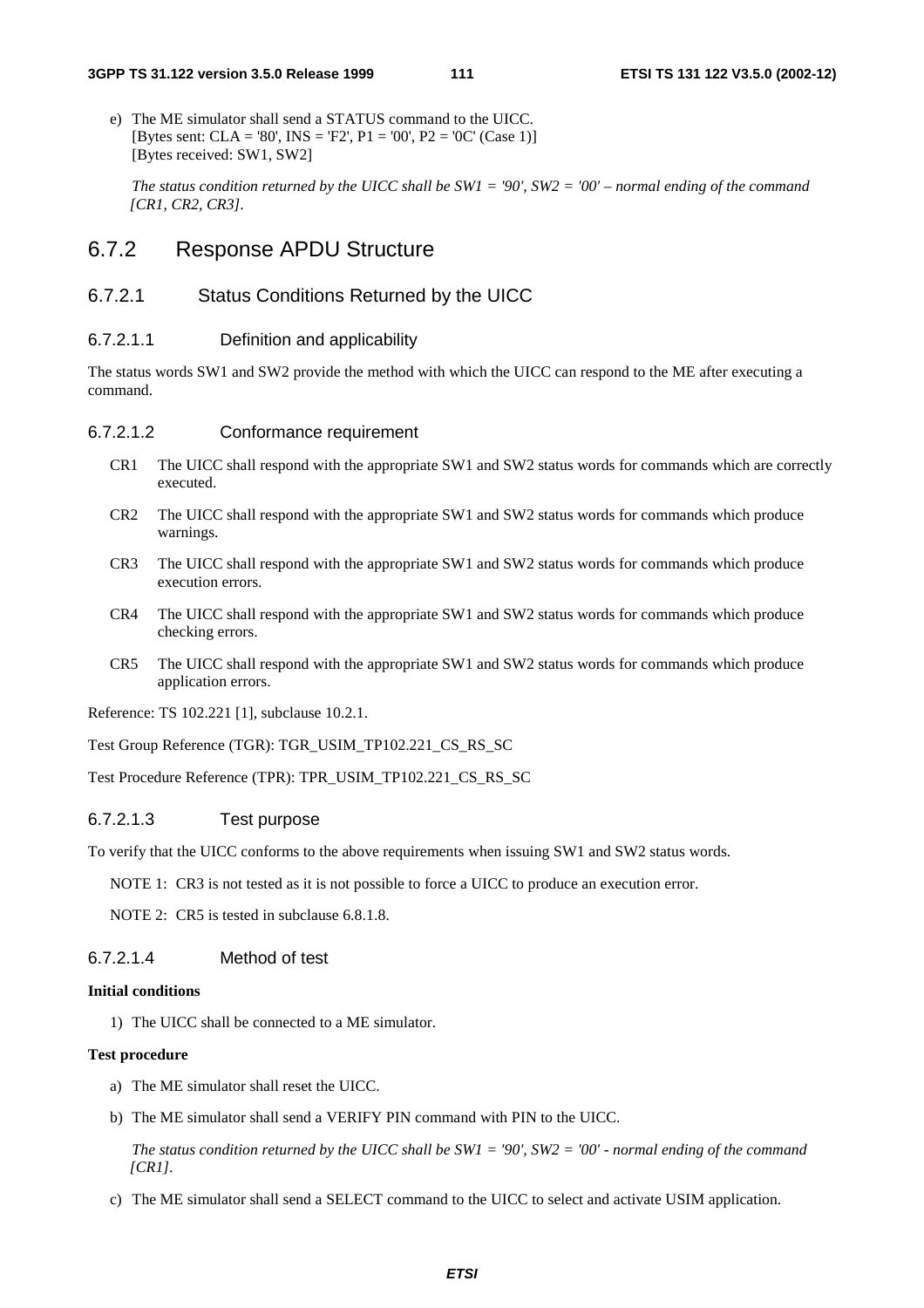d) The ME simulator shall send a READ BINARY command without SFI referencing to the UICC.

 *The status condition returned by the UICC shall be SW1 = '69', SW2 = '86' - command not allowed (no EF selected) [CR4].*

- e) The ME simulator shall send a SELECT command to the UICC to select  $EF_{\text{IMSI}}$ .
- f) The ME simulator shall send a READ BINARY command with  $P2 = '0F'$  to the UICC.

 *The status condition returned by the UICC shall be SW1 = '6B', SW2 = '00' - wrong parameter(s) P1-P2, or SW1 = '6A', SW2 = '86' – incorrect parameters P1-P2 [CR4].*

- g) The ME simulator shall send a SELECT command to the UICC to select  $EF_{ECC}$ .
- h) The ME simulator shall send a READ RECORD command using PREVIOUS mode to the UICC.
- i) The ME simulator shall send a READ RECORD command using NEXT mode to the UICC.

 *The status condition returned by the UICC shall be SW1 = '6A', SW2 = '83' - record not found [CR4].*

j) The ME simulator shall send a READ BINARY command using a length of 1 byte to the UICC.

 *The status condition returned by the UICC shall be SW1 = '69', SW2 = '81' – command incompatible with file structure [CR4].*

k) The ME simulator shall send a SELECT command to the UICC to select  $EF_{\text{LOCI}}$  with  $Lc = 1$ .

 *The status condition returned by the UICC shall be SW1 = '67', SW2 = '00' - wrong length, or SW1 = '6A', SW2 = '87' – Lc inconsistent with P1 - P2 [CR4].*

l) The ME simulator shall send a VERIFY PIN command with incorrect PIN to the UICC.

 *The status condition returned by the UICC shall be SW1 = '63', SW2 = 'C2' – security status not satisfied [CR2].*

m) The ME simulator shall send a VERIFY PIN command with incorrect PIN to the UICC.

 *The status condition returned by the UICC shall be SW1 = '63', SW2 = 'C1' – security status not satisfied [CR2].*

n) The ME simulator shall send a VERIFY PIN command with incorrect PIN to the UICC.

 *The status condition returned by the UICC shall be SW1 = '63', SW2 = 'C0' – security status not satisfied [CR2].*

o) The ME simulator shall send a VERIFY PIN command with incorrect PIN to the UICC.

 *The status condition returned by the UICC shall be SW1 = '69', SW2 = '83' – authentication method blocked [CR4].*

- p) The ME simulator shall send an UNBLOCK PIN command with Unblock PIN to the UICC.
- q) The ME simulator shall send a READ RECORD command using  $P2 = '01'$  to the UICC.

 *The status condition returned by the UICC shall be SW1 = '6B', SW2 = '00' – wrong parameter(s) P1 - P2, or SW1 = '6A', SW2 = '86' - incorrect parameter P1 or P2 [CR4].*

r) The ME simulator shall send the following APDU to the UICC. [Bytes sent: CLA = '00', INS = '6F', P1 = '00', P2 = '00', P3 = '00']

 *The status condition returned by the UICC shall be SW1 = '6D', SW2 = '00' - instruction code not supported or invalid [CR4].*

s) The ME simulator shall send a GET RESPONSE command to the UICC.

 *The status condition returned by the UICC shall be SW1 = '6F', SW2 = '00' - technical problem, no precise diagnosis [CR4].*

t) The ME simulator shall send the following APDU to the UICC. [Bytes sent: CLA = '40', INS = 'C0', P1 = '00', P2 = '00', P3 = '00']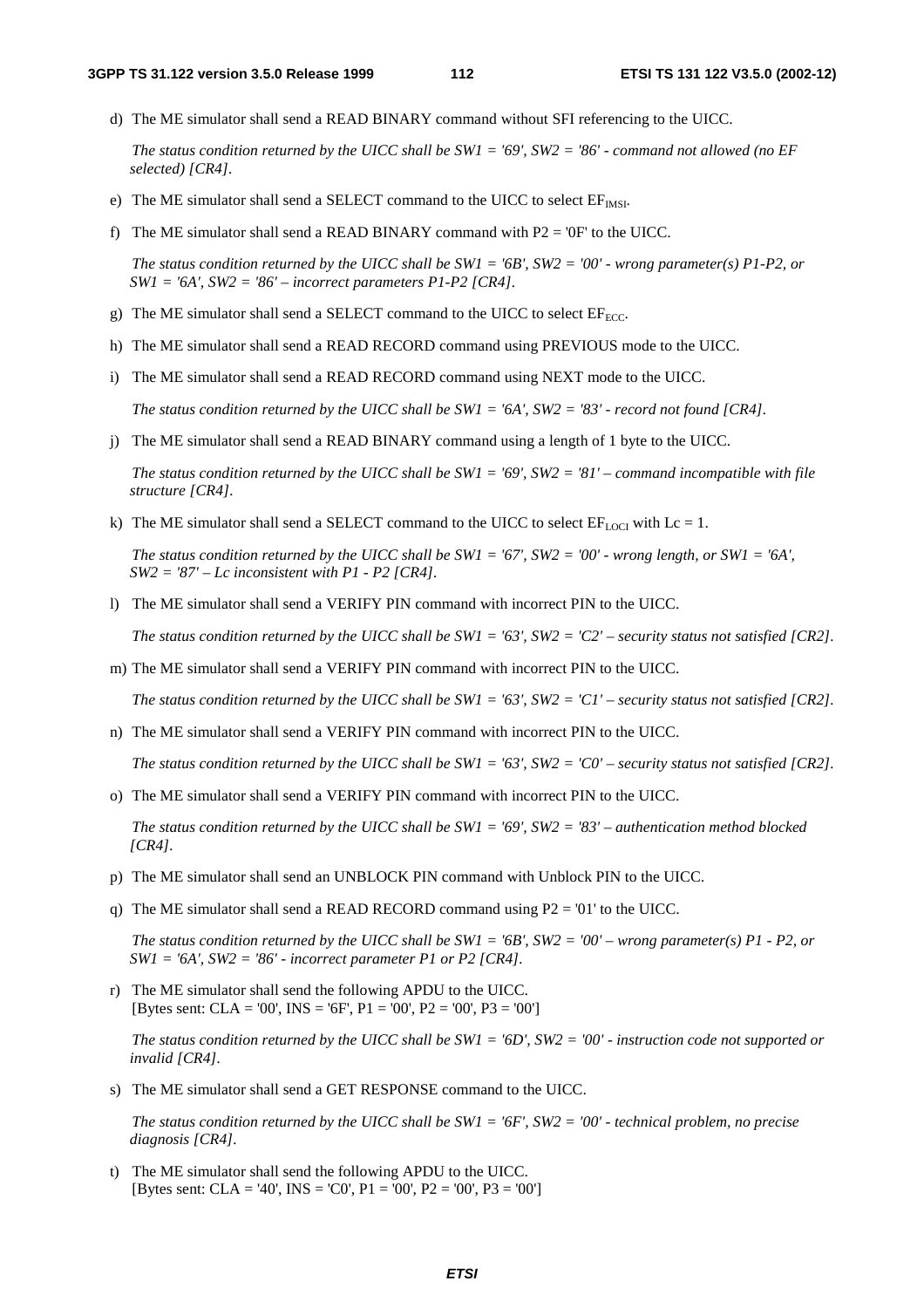*The status condition returned by the UICC shall be SW1 = '6E', SW2 = '00' – class not supported [CR4].*

u) The ME simulator shall send a STATUS command with CLA = '81' to the UICC.

 *The status condition returned by the UICC shall be SW1 = '68', SW2 = '81' – logical channel not supported or SW1 = '6E', SW2 = '00 ' – class not supported [CR4].*

v) The ME simulator shall send a STATUS command with CLA = '84' to the UICC. [Bytes sent: CLA = '84', INS = 'F2', P1 = '00', P2 = '00', Le = '02']

 *The status condition returned by the UICC shall be SW1 = '68', SW2 = '82' – secure messaging not supported or SW1 = '6E', SW2 = '00 ' – class not supported [CR4].*

- w) The ME simulator shall reset the UICC.
- x) The ME simulator shall send a SELECT command with an incorrect file ID to the UICC. [Bytes sent: CLA = '00', INS = 'A4', P1 = '00', P2 = '04', Lc = '02', data = '12 34']

 *The status condition returned by the UICC shall be SW1 = '6A', SW2 = '82' – file not found [CR4].*

- y) The ME simulator shall send a SELECT command to the UICC to select  $EF_{\text{ICCD}}$ .
- z) The ME simulator shall send an UPDATE BINARY command to the UICC. The data used shall be '00 00'.

 *The status condition returned by the UICC shall be SW1 = '69', SW2 = '82' – security status not satisfied [CR4].*

| SW <sub>1</sub>  | SW <sub>2</sub>  | <b>Description</b>                                                                 | <b>CR</b>       | <b>TP</b>          |
|------------------|------------------|------------------------------------------------------------------------------------|-----------------|--------------------|
| '90'             | '00'             | Normal ending of the command                                                       | CR1             | b)                 |
| '91'             | 'XX'             | - Normal ending of the command, with extra information from                        | <b>USAT</b>     | N/A                |
|                  |                  | the proactive UICC containing a command for the ME.                                |                 |                    |
|                  |                  | Length 'XX' of the response data                                                   |                 |                    |
| SW <sub>1</sub>  | SW2              | <b>Error description</b>                                                           |                 |                    |
| '93'             | '00'             | SIM Application Toolkit is busy. Command cannot be                                 | <b>USAT</b>     | N/A                |
|                  |                  | executed at present, further normal commands are allowed.                          |                 |                    |
| SW <sub>1</sub>  | SW <sub>2</sub>  | <b>Description</b>                                                                 |                 |                    |
| '62'             | '00'             | No information given, state of non volatile memory                                 | CR <sub>2</sub> | N/A                |
|                  |                  | unchanged                                                                          |                 |                    |
| $\overline{62}$  | '81'             | - Part of returned data may be corrupted                                           | CR <sub>2</sub> | N/A                |
| '62'             | '82'             | End of file/record reached before reading Le bytes                                 | CR <sub>2</sub> | N/A                |
| $\overline{6}2'$ | '83'<br>'CX'     | Selected file invalidated                                                          | CR <sub>2</sub> | N/A                |
| $\overline{63}$  |                  | - Command successful but after using an internal update retry<br>routine 'X' times | CR <sub>2</sub> | l, m), n)          |
|                  |                  | - Verification failed, 'X' retries remaining                                       |                 |                    |
| SW <sub>1</sub>  | SW <sub>2</sub>  | <b>Description</b>                                                                 |                 |                    |
| '64'             | '00'             | No information given, state of non-volatile memory<br>÷,                           | CR <sub>3</sub> | N/A                |
|                  |                  | unchanged                                                                          |                 |                    |
| $\overline{65}$  | '00'             | No information given, state of non-volatile memory changed                         | CR <sub>3</sub> | N/A                |
| $\overline{65}$  | $\overline{81}$  | Memory problem                                                                     | CR3             | N/A                |
| SW <sub>1</sub>  | SW <sub>2</sub>  | <b>Description</b>                                                                 |                 |                    |
| '67'             | '00'             | Wrong length                                                                       | CR4             | $\mathsf{k}$       |
| $\overline{67}$  | 'XX'             | The interpretation of this status word is command<br>÷,                            | CR4             | N/A                |
|                  |                  | dependent, except for SW2 = '00'                                                   |                 |                    |
| $\overline{6B}$  | $\overline{100}$ | ÷,<br>Wrong parameter(s) P1-P2                                                     | CR4             | $f$ , q)           |
| '6D'             | '00'             | $\overline{\phantom{a}}$<br>Instruction code not supported or invalid              | CR4             | r)                 |
| '6E'             | '00'             | L.<br>Class not supported                                                          | CR4             | $t)$ , $u)$ , $v)$ |
| '6F'             | '00'             | Technical problem, no precise diagnosis<br>÷,                                      | CR4             | s)                 |
| '6F'             | 'XX'             | The interpretation of this status word is command<br>$\blacksquare$                | CR4             | N/A                |
|                  |                  | dependent, except for SW2 = '00'                                                   |                 |                    |
| SW1              | SW <sub>2</sub>  | <b>Description</b>                                                                 |                 |                    |
| '68'             | '00'             | No information given<br>$\blacksquare$                                             | CR4             | N/A                |
| $\overline{68}$  | '81'             | Logical channel not supported<br>$\overline{\phantom{a}}$                          | CR4             | u)                 |
| '68'             | $\overline{82}$  | Secure messaging not supported<br>$\overline{a}$                                   | CR4             | V)                 |
| SW <sub>1</sub>  | SW <sub>2</sub>  | <b>Description</b>                                                                 |                 |                    |
| '69'             | '00'             | No information given                                                               | CR4             | N/A                |
| '69'             | '81'             | Command incompatible with file structure<br>ä,                                     | CR4             | j)                 |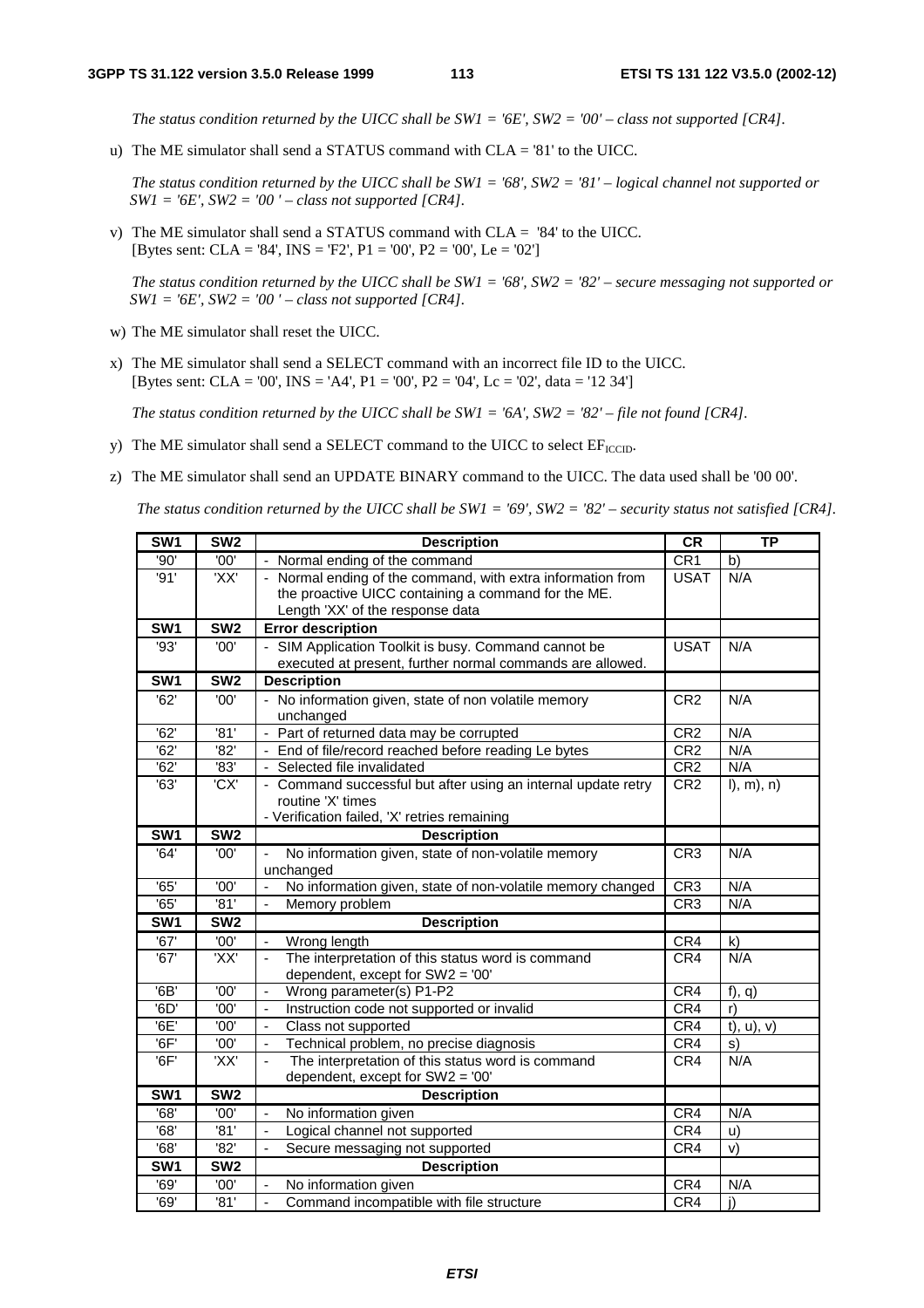| '69'            | '82'            | Security status not satisfied                         | CR4             | Z)          |
|-----------------|-----------------|-------------------------------------------------------|-----------------|-------------|
| '69'            | '83'            | Authentication method blocked<br>۰                    | CR4             | $\circ$     |
| '69'            | '84'            | Referenced data invalidated<br>٠                      | CR4             | N/A         |
| '69'            | '85'            | Conditions of used not satisfied<br>٠                 | CR4             | N/A         |
| '69'            | '86'            | Command not allowed (no EF selected)<br>۰             | CR4             | d)          |
| SW <sub>1</sub> | SW <sub>2</sub> | <b>Description</b>                                    |                 |             |
| '6A'            | '80'            | Incorrect parameters in the data field<br>٠           | CR4             | N/A         |
| '6A'            | '81'            | Function not supported<br>-                           | CR4             | N/A         |
| '6A'            | '82'            | File not found<br>۰                                   | CR4             | X)          |
| '6A'            | '83'            | Record not found<br>۰                                 | CR4             | i)          |
| '6A'            | '86'            | Incorrect parameters P1-P2<br>۰                       | CR4             | $f$ , q)    |
| '6A'            | '87'            | Lc inconsistent with P1-P2<br>٠                       | CR4             | k)          |
| '6A'            | '88'            | Referenced data not found<br>٠                        | CR4             | N/A         |
| SW <sub>1</sub> | SW <sub>2</sub> | <b>Error description</b>                              |                 |             |
| '98'            | '50'            | INCREASE cannot be performed, max value reached.<br>٠ | CR <sub>5</sub> | 6.8.1.8.4 h |
| '98'            | '62'            | Authentication error, application specific<br>٠       | CR <sub>5</sub> | N/A         |

# 6.7.2.2 Status Words of the Commands

# 6.7.2.2.1 Definition and applicability

Limiting the status conditions for each command to a defined set allows the ME to efficiently manage the handling of the status condition.

# 6.7.2.2.2 Conformance requirement

CR1 Table 10.16 in TS 102.221 [1], subclause 10.2.2 shows for each command the possible status conditions returned (marked by an asterisk \*). The UICC shall not generate status conditions other than those allowed for each command.

Reference: TS 102.221 [1], subclause 10.2.2.

Test Group Reference (TGR): TGR\_USIM\_TP102.221\_CS\_RS\_SW

Test Procedure Reference (TPR): TPR\_USIM\_TP102.221\_CS\_RS\_SW

# 6.7.2.2.3 Test purpose

To verify for each command that the UICC only generates the allowed status conditions.

NOTE: The CR1 is tested in the subclause 6.7.2 and subclause 6.8.1

# 6.7.2.2.4 Method of test

# **Initial conditions**

N/A

#### **Test procedure**

N/A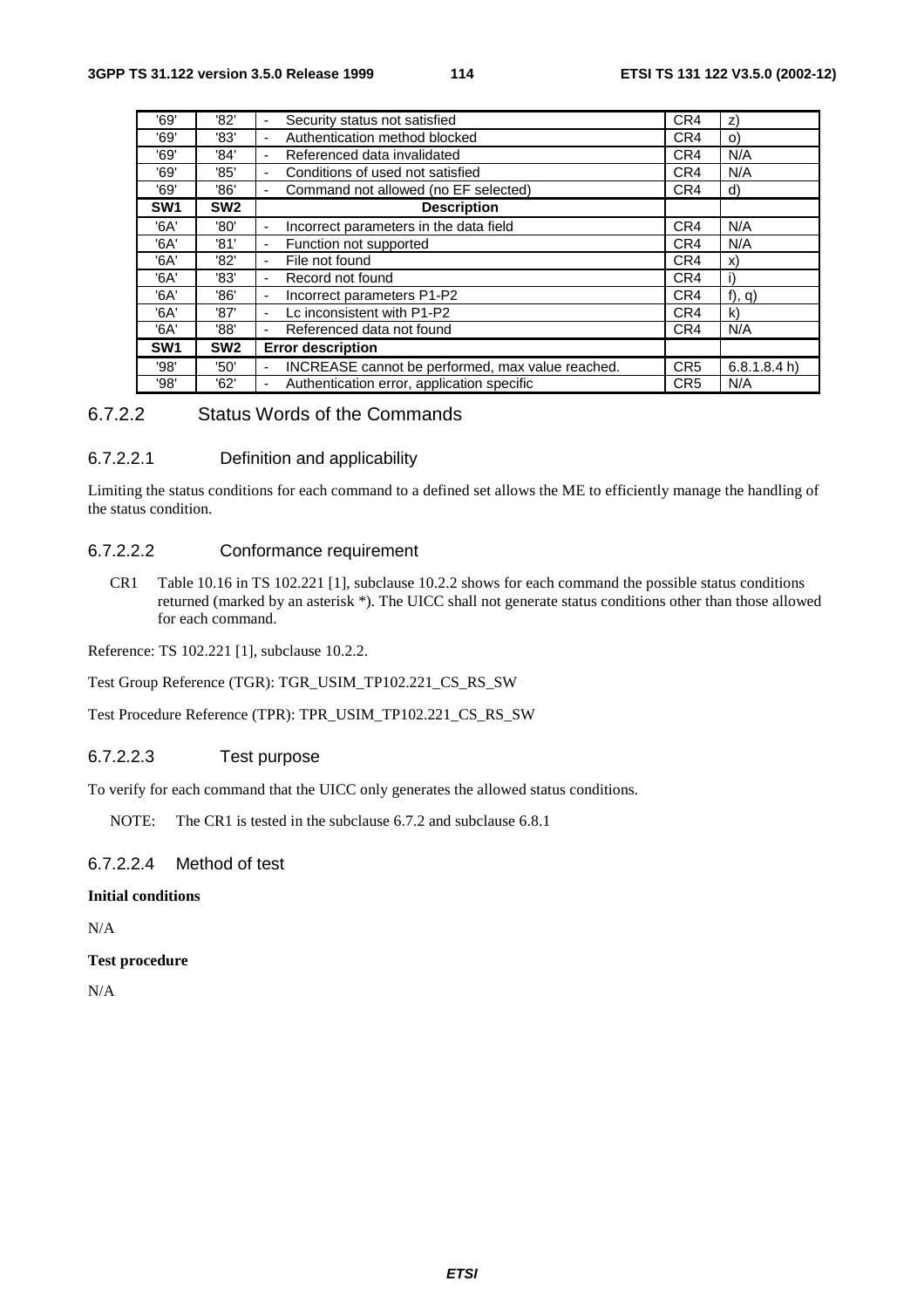# 6.8 Commands

# 6.8.1 Generic Commands

# 6.8.1.1 SELECT

#### 6.8.1.1.1 Definition and applicability

It shall be mandatory for all cards complying with TS 102.221 [1] to support all functions described therein.

#### 6.8.1.1.2 Conformance requirement

- CR1 This function shall select a file according to the methods described in subclause 8.4 of TS 102.221 [1].
- CR2 The function shall accept as an input:
	- a) a file ID (FID);
	- b) an application ID (AID);
	- c) a path;
	- d) empty.
- CR3 If the selected file is the MF or a DF, then the function shall output the file descriptor, file identifier, UICC characteristics, life cycle status integer, security attributes and PIN status.
- CR4 If the selected file is the a ADF, then the function shall output the file descriptor, DF name, UICC characteristics, life cycle status integer, security attributes and PIN status.
- CR5 If the selected file is an EF, then the function shall output the file descriptor, file identifier, UICC characteristics, security attributes, life cycle status integer and file size.
- CR6 After a successful selection the record pointer shall be undefined.
- CR7 If  $P2 = '0C'$  the function shall output only SW1 and SW2.
- CR8 If P1 = '00' and if the data field is empty or equal to '3F 00' then the function shall select the MF.
- CR9 If  $P1 = '00'$  and if the data field is equal to '7F FF' then the function shall select the ADF of the current application.
- CR10 It is mandatory for data objects to be provided in the order given in the description of each response.

Reference: TS 102.221 [1], subclause 11.1.1.

Test Group Reference (TGR): TGR\_USIM\_TP102.221\_CMD\_GC

Test Procedure Reference (TPR): TPR\_USIM\_TP102.221\_CMD\_GC\_SEL

# 6.8.1.1.3 Test purpose

To verify that the SELECT function conforms to the above requirements for the different file types available.

NOTE: CR1 is tested in subclause 6.5.4.

# 6.8.1.1.4 Method of test

# **Initial conditions**

1) The UICC shall be connected to a ME simulator.

#### **Test procedure**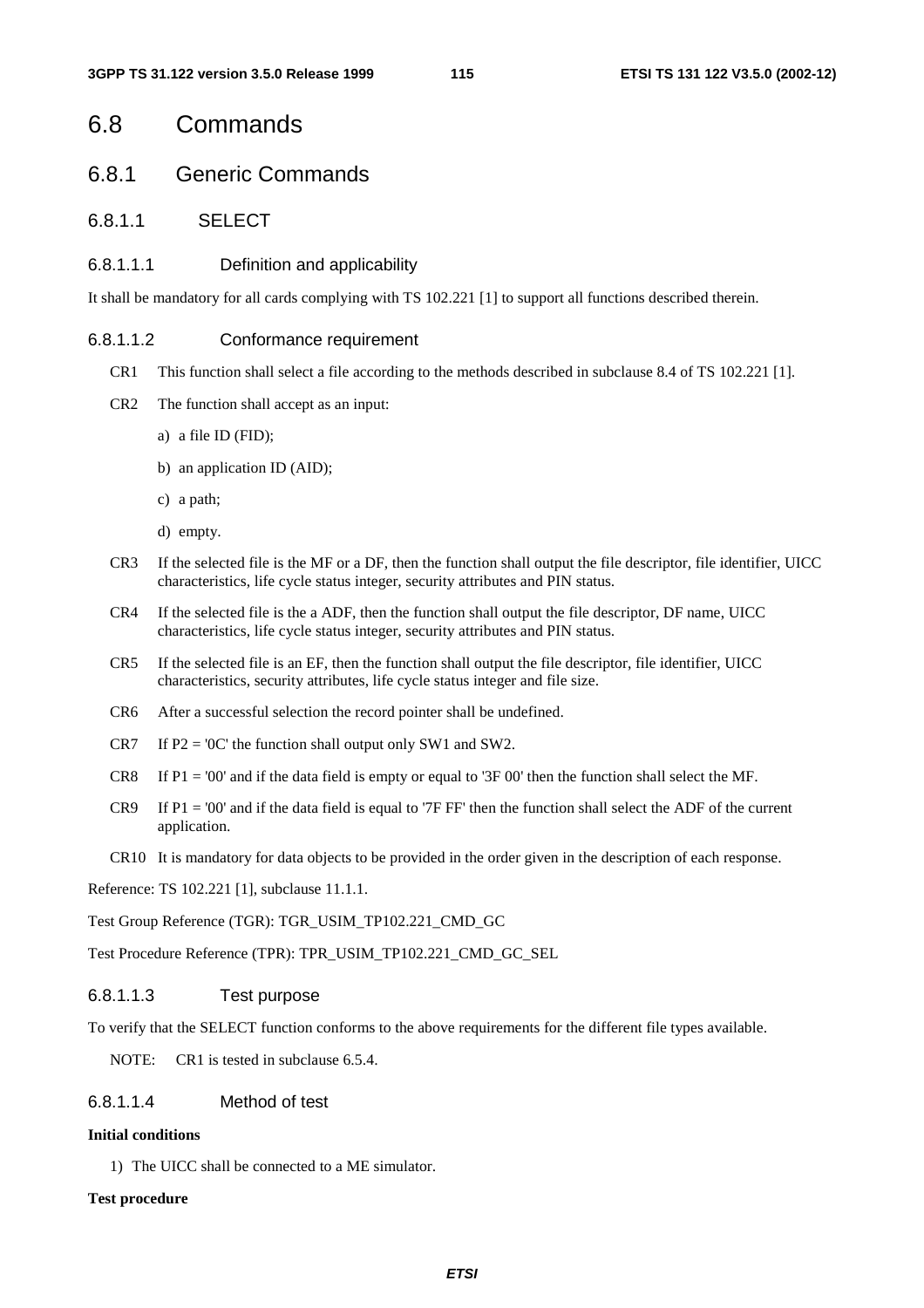#### **3GPP TS 31.122 version 3.5.0 Release 1999 116 ETSI TS 131 122 V3.5.0 (2002-12)**

- a) The ME simulator shall reset the UICC.
- b) The ME simulator shall send a SELECT command to the UICC to select  $DF_{TELECOM}$ .  *The status returned by the UICC shall be SW1 = '90', SW2 = '00' – normal ending of the command [CR2a]. The FCP shall contain the following tags [CR3]:* 
	- *Tag '82' (File Descriptor)* 
		- *The first byte shall be '38' or '78' (indicating a DF or ADF);*
	- *Tag '83' (File Identifier)* 
		- *The value shall be '7F 10' (indicating*  $DF_{TELECOM}$ *);*
	- *Tag 'A5' (Proprietary information)* 
		- *It shall contain tag '80' (UICC characteristics);*
	- *Tag '8A' (Life Cycle Status Integer);*
	- *Tag 'C6' (PIN Status Template DO)* 
		- *It shall contain tag '90' (PS\_DO).*

*The FCP shall contain exactly one of the following tags:* 

- *Tag '8C' (Compact format);*
- *Tag 'AB' (Expanded format);*
- *Tag '8B' (Referenced to Expanded Format).*

*The TLV DOs with the above Tags shall be provided in FCP in order given in the Table 11.3 of subclause 11.1.1.3 of the TS 102.221 [1] [CR10].* 

c) The ME simulator shall send a SELECT command to the UICC to select the MF.

*The status returned by the UICC shall be SW1 = '90', SW2 = '00' – normal ending of the command [CR2a].*

*The FCP shall contain the following tags [CR3]:* 

- *Tag '82' (File Descriptor)* 

 *The first byte shall be '38' or '78' (indicating a DF or ADF);* 

- *Tag '83' (File Identifier)* 

 *The value shall be '3F 00' (indicating MF);* 

- *Tag 'A5' (Proprietary information)* 

 *It shall contain tag '80' (UICC characteristics);* 

- *Tag '8A' (Life Cycle Status Integer);*
- *Tag 'C6' (PIN Status Template DO)*

*It shall contain tag '90' (PS\_DO).* 

*The FCP shall contain exactly one of the following tags:* 

- *Tag '8C' (Compact format);*
- *Tag 'AB' (Expanded format);*
- *Tag '8B' (Referenced to Expanded Format).*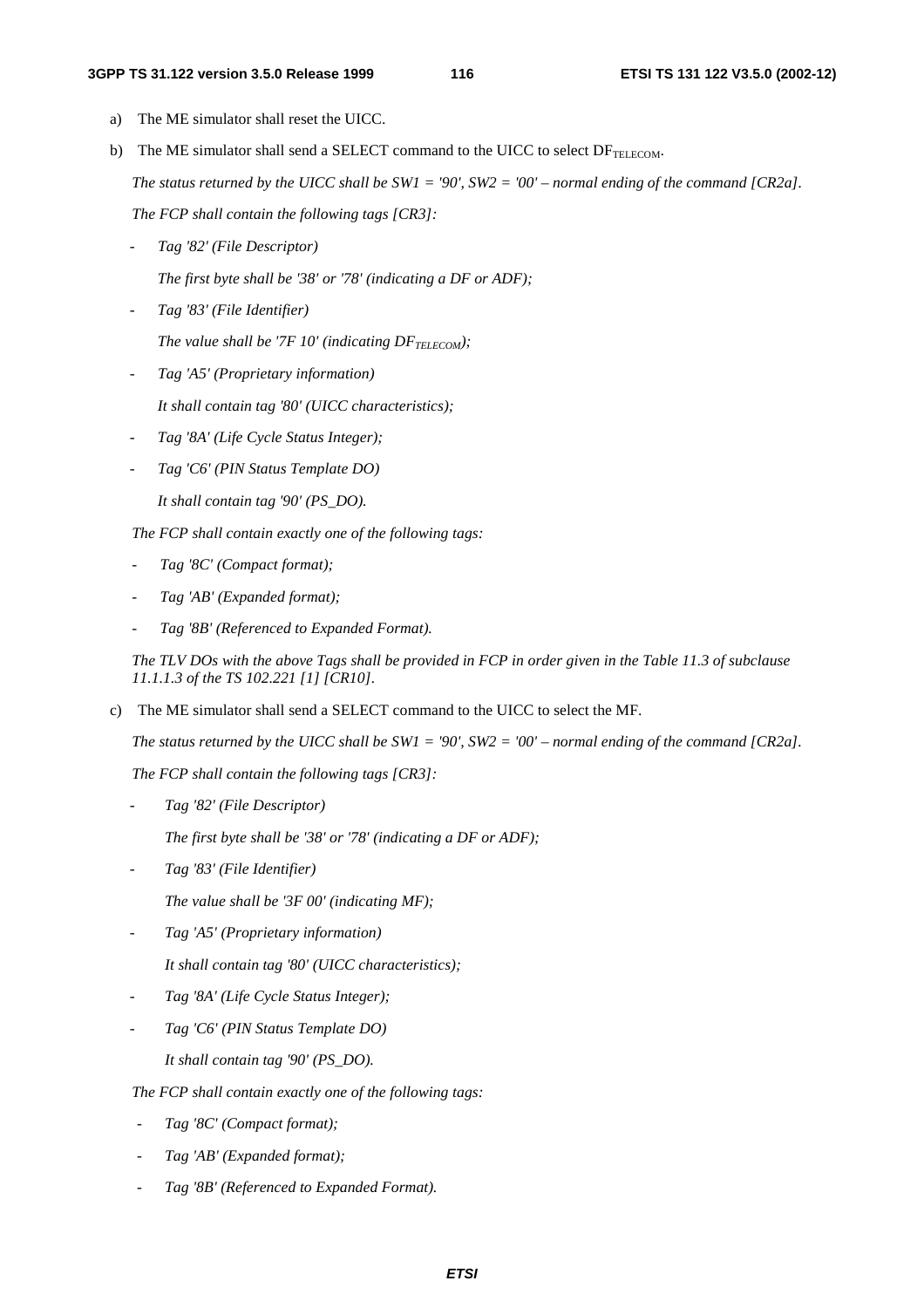*The TLV DOs with the above Tags shall be provided in FCP in order given in the Table 11.3 of subclause 11.1.1.3 of the TS 102.221 [1] [CR10].* 

d) The ME simulator shall send a SELECT command to the UICC to select  $EF_{\text{DIR}}$ .

*The status returned by the UICC shall be SW1 = '90', SW2 = '00' – normal ending of the command [CR2a].*

*The FCP shall contain the following tags [CR5]:* 

*- Tag '82' (File Descriptor)* 

*The first byte shall be '02' or '42' (indicating a linear fixed EF);* 

*The length shall be '05' (i.e. containing record length etc);* 

*- Tag '83' (File Identifier)* 

The value shall be '2F  $00'$  (indicating  $EF_{DIR}$ );

- *Tag 'A5' (Proprietary information) It shall contain tag '80' (UICC characteristics);*
- *Tag '8A' (Life Cycle Status Integer);*
- *Tag '80' (File size).*

*The FCP shall contain exactly one of the following tags:* 

- *Tag '8C' (Compact format);*
- *Tag 'AB' (Expanded format);*
- *Tag '8B' (Referenced to Expanded Format).*

*The TLV DOs with the above Tags shall be provided in FCP in order given in the Table 11.4 of subclause 11.1.1.3 of the TS 102.221 [1] [CR10].* 

e) The ME simulator shall send a READ RECORD command using CURRENT mode to the UICC.

*The UICC shall return an error code appropriate to the command (e.g. SW1 = '6A', SW2 = '83' - Record not found) [CR6].*

f) The ME simulator shall send a SELECT command with  $P2 = '0C'$  to the UICC to select the MF.

*The response from the UICC shall be only SW1 = '90', SW2 = '00' – normal ending of the command [CR7].*

g) The ME simulator shall send a SELECT command to the UICC to select the EFARR under DFTELECOM by path selection

*The response from the UICC shall be only SW1 = '90', SW2 = '00' – normal ending of the command.*

*The TLV DO with Tag '83' in the FCP shall indicate the current EF is EF<sub>ARR</sub> [CR2c].* 

h) The ME simulator shall send a SELECT command to the UICC to select the parent DF.

*The response from the UICC shall be only SW1 = '90', SW2 = '00' – normal ending of the command.*

*The TLV DO with Tag '83' in the FCP shall indicate the current DF is MF [CR2d].* 

i) The ME simulator shall send a SELECT command with AID to the UICC to select and activate the USIM application.

*The status returned by the UICC shall be SW1 = '90', SW2 = '00' – normal ending of the command [CR2b].*

*The FCP shall contain the following tags [CR4]:* 

*- Tag '82' (File Descriptor)*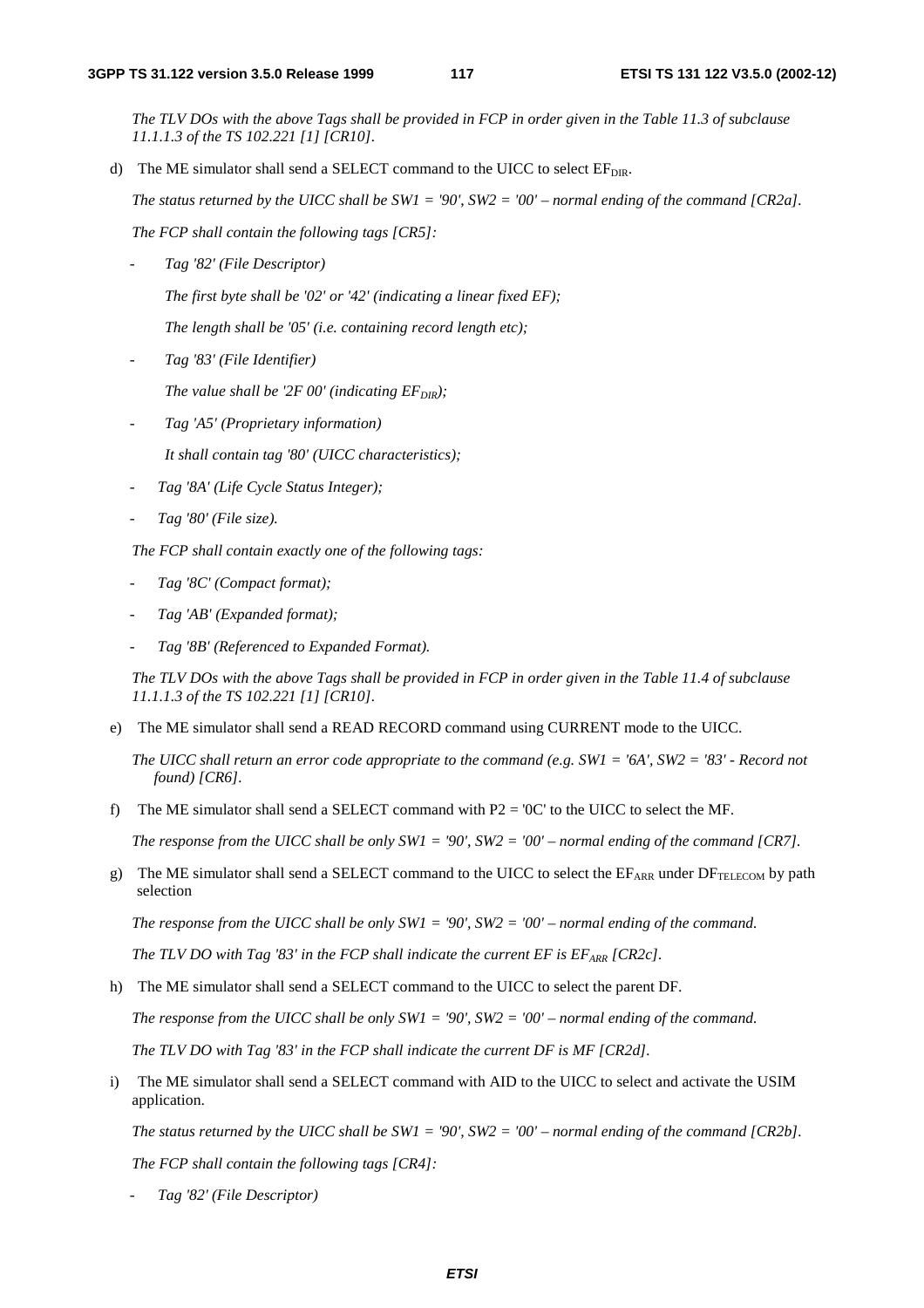*The first byte shall be '38' or '78' (indicating a DF or ADF);* 

*- Tag '84' (DF name - AID)* 

 *The value shall be the AID of the USIM application;* 

*- Tag 'A5' (Proprietary information)* 

 *It shall contain tag '80' (UICC characteristics);* 

- *Tag '8A' (Life Cycle Status Integer);*
- *Tag 'C6' (PIN Status Template DO)*

 *It shall contain tag '90' (PS\_DO).* 

*The FCP shall contain exactly one of the following tags:* 

- *Tag '8C' (Compact format);*
- *Tag 'AB' (Expanded format);*
- *Tag '8B' (Referenced to Expanded Format).*

*The TLV DOs with the above Tags shall be provided in FCP in order given in the Table 11.4 of subclause 11.1.1.3 of the TS 102.221 [1] [CR10].* 

- j) The ME simulator shall send a SELECT command to the UICC to select  $DF_{\text{TEIECOM}}$ .
- k) The ME simulator shall send a SELECT command with  $P1 = 00'$  and data field equals to '7FFF' to the UICC to select the ADF of the current USIM application.

*The status returned by the UICC shall be SW1 = '90', SW2 = '00' – normal ending of the command [CR9].* 

*The FCP returned shall be as same as those returned in step i) above [CR4].*

l) The ME simulator shall send a SELECT command with P1 = '00' and data field equals to '3F00' to the UICC to select the MF.

*The status returned by the UICC shall be SW1 = '90', SW2 = '00' – normal ending of the command [CR8].* 

*The FCP returned shall be as same as those returned in step c) above [CR3].*

m) The ME simulator shall send a SELECT command with  $P1 = '00'$ ,  $P2 = '0C'$  and with empty data field to the UICC to select the MF.

*The response from the UICC shall be only SW1 = '90', SW2 = '00' – normal ending of the command [CR7, CR8].* 

# 6.8.1.2 STATUS

### 6.8.1.2.1 Definition and applicability

It shall be mandatory for all cards complying with TS 102.221 [1] to support all functions described therein.

#### 6.8.1.2.2 Conformance requirement

- CR1 If the parameter  $P2 = 0'$ , then the STATUS function shall output the FCP of the currently selected MF, DF or ADF.
- CR2 If the parameter  $P2 = 01'$ , then the STATUS function shall output the DF<sub>NAME</sub> TLV DO of the currently selected ADF.
- CR3 If the parameter  $P2 = '0C'$ , then the STATUS function shall output only SW1 and SW2.

Reference: TS 102.221 [1], subclause 11.1.2.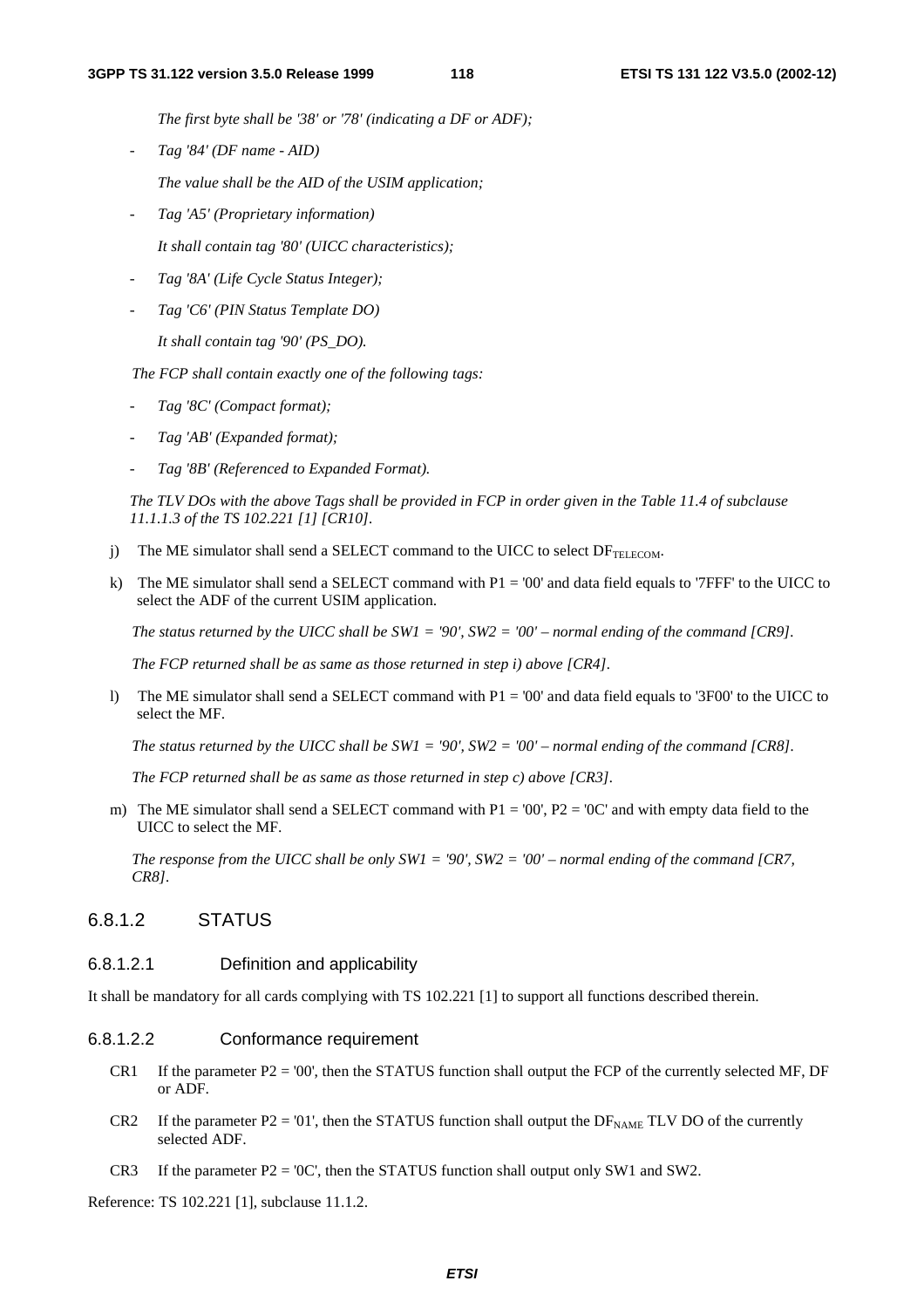Test Group Reference (TGR): TGR\_USIM\_TP102.221\_CMD\_GC

Test Procedure Reference (TPR): TPR\_USIM\_TP102.221\_CMD\_GC\_STATUS

# 6.8.1.2.3 Test purpose

To verify that the UICC conforms to the above requirements.

# 6.8.1.2.4 Method of test

#### **Initial conditions**

1) The UICC shall be connected to a ME simulator.

#### **Test procedure**

- a) The ME simulator shall reset the UICC.
- b) The ME simulator shall send a STATUS command with P2 = '00' to the UICC.
	- *The FCP shall contain the following tags [CR1]:*
	- *Tag '82' (File Descriptor)*

*The first byte shall be '38' or '78' (indicating a DF);* 

- *Tag '83' (File Identifier)* 
	- *The value shall be '3F 00' (indicating MF);*
- *Tag 'A5' (Proprietary information) It shall contain tag '80' (UICC characteristics);*
- *Tag '8A' (Life Cycle Status Integer);*
- *Tag 'C6' (PIN Status Template DO)*

*It shall contain tag '90' (PS\_DO).* 

- *The FCP shall contain exactly one of the following tags:*
- *Tag '8C' (Compact format);*
- *Tag 'AB' (Expanded format);*
- *Tag '8B' (Referenced to Expanded Format).*
- c) The ME simulator shall send a SELECT command to select  $DF_{TELECOM}$ .
- d) The ME simulator shall send a STATUS command with  $P2 = 0'$  to the UICC.

*The FCP shall contain the following tags [CR1]:*

- *Tag '82' (File Descriptor)* 
	- *The first byte shall be '38' or '78' (indicating a DF);*
- *Tag '83' (File Identifier) The value shall be '7F 10' (indicating*  $DF_{TELECOM}$ *);*
- *Tag 'A5' (Proprietary information) It shall contain tag '80' (UICC characteristics);*
- *Tag '8A' (Life Cycle Status Integer);*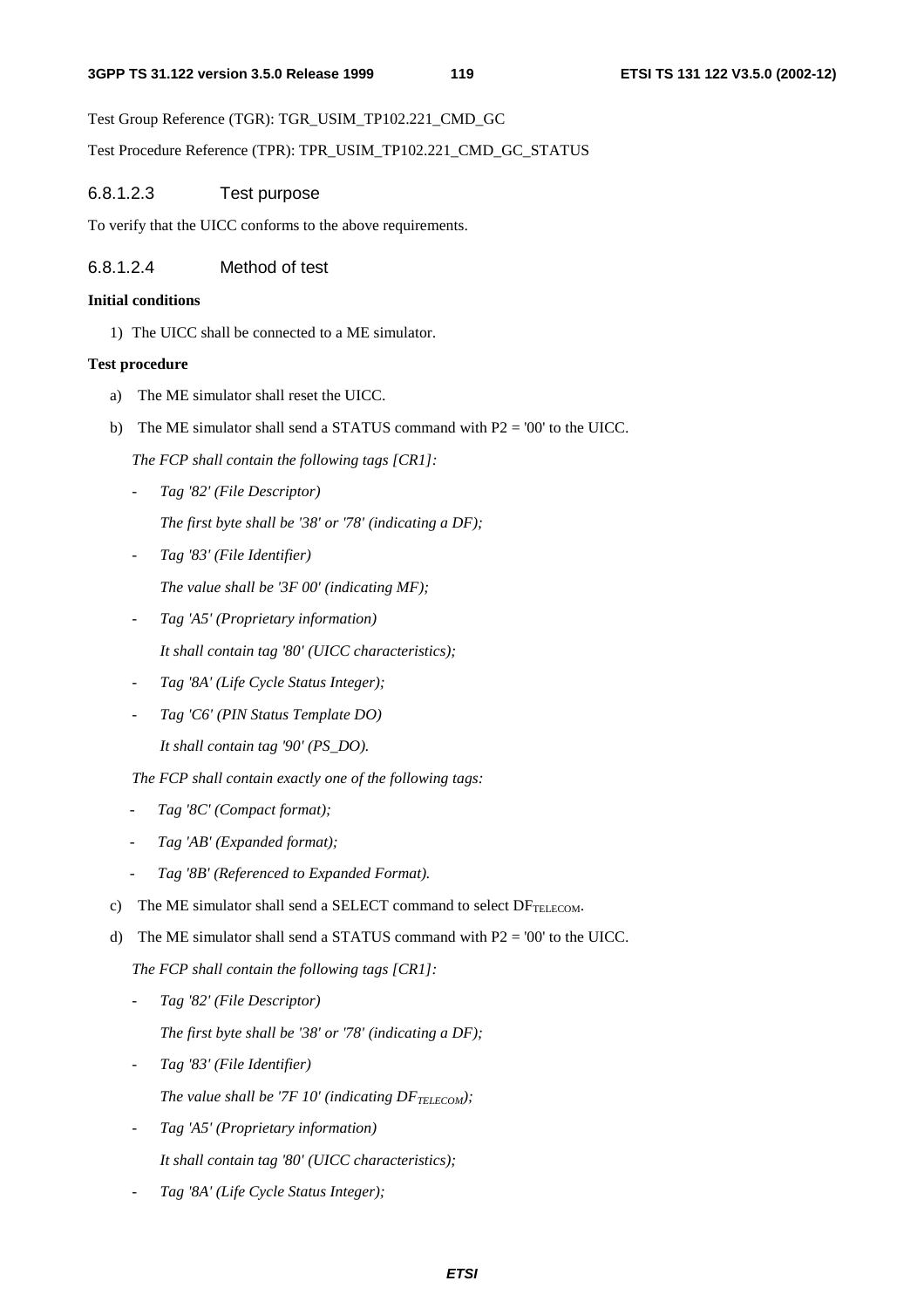- *Tag 'C6' (PIN Status Template DO)* 

*It shall contain tag '90' (PS\_DO).* 

*The FCP shall contain exactly one of the following tags:* 

- *Tag '8C' (Compact format);*
- *Tag 'AB' (Expanded format);*
- *Tag '8B' (Referenced to Expanded Format).*
- e) The ME simulator shall send a STATUS command with  $P2 = 01'$  to the UICC.

*The UICC shall return an error code appropriate to the command [CR2].* 

- f) The ME simulator shall send a SELECT command to the UICC to select and activate the USIM application.
- g) The ME simulator shall send a STATUS command with  $P2 = 00'$  to the UICC.

 *The FCP shall contain the following tags [CR1]:*

- *Tag '82' (File Descriptor)* 

*The first byte shall be '38' or '78' (indicating an ADF);* 

- *Tag '84' (DF name AID)* 
	- *The value shall be the AID of the USIM application;*
- *Tag 'A5' (Proprietary information)*

*It shall contain tag '80' (UICC characteristics);* 

- *Tag '8A' (Life Cycle Status Integer);*
- *Tag 'C6' (PIN Status Template DO) It shall contain tag '90' (PS\_DO).*

*The FCP shall contain exactly one of the following tags:* 

- *Tag '8C' (Compact format);*
- *Tag 'AB' (Expanded format);*
- *Tag '8B' (Referenced to Expanded Format).*
- h) The ME simulator shall send a SELECT command to the UICC to select the  $DF_{PHONEBOOK}$ .
- i) The ME simulator shall send a STATUS command with  $P2 = 0'$  to the UICC.

*The FCP shall contain the following tags [CR1]:*

- *Tag '82' (File Descriptor)* 

*The first byte shall be '38' or '78' (indicating a DF);* 

- *Tag 'A5' (Proprietary information)* 

*It shall contain tag '80' (UICC characteristics);* 

- *Tag '8A' (Life Cycle Status Integer);*
- *Tag 'C6' (PIN Status Template DO)* 
	- *It shall contain tag '90' (PS\_DO).*

*The FCP shall contain exactly one of the following tags:*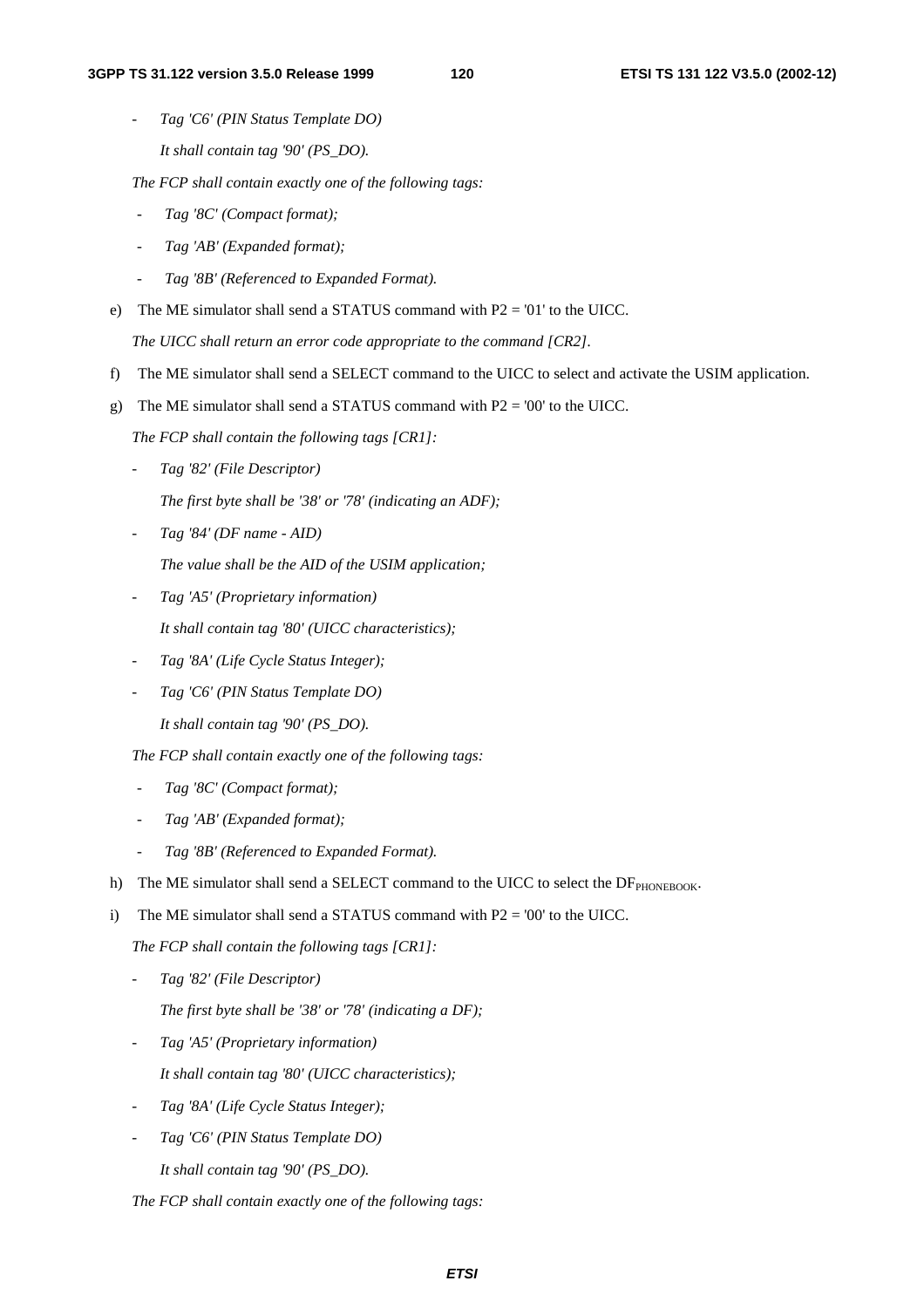- *Tag '8C' (Compact format);*
- *Tag 'AB' (Expanded format);*
- *Tag '8B' (Referenced to Expanded Format).*
- j) The ME simulator shall send a STATUS command with  $P2 = 01'$  to the UICC.

 *The following shall be true of the response data [CR2]:* 

*Value of tag '84' shall be the AID of the USIM application.* 

k) The ME simulator shall send a STATUS command with  $P2 = '0C'$  to the UICC.

 *The following shall be true of the response data [CR3]:* 

- The response data from the UICC shall be only  $SW1 = '90'$ ,  $SW2 = '00'$  normal ending of the command *[CR3].*
- l) The ME simulator shall send a SELECT command to select  $DF_{TELECOM}$ .
- m) The ME simulator shall send a STATUS command with  $P2 = 00'$  to the UICC.

*The FCP shall contain the following tags [CR1]:*

- *Tag '82' (File Descriptor)* 
	- *The first byte shall be '38' or '78' (indicating a DF);*
- *Tag '83' (File Identifier)*

The value shall be '7F  $10'$  (indicating  $DF_{TELECOM}$ );

- *Tag 'A5' (Proprietary information)* 

*It shall contain tag '80' (UICC characteristics);* 

- *Tag '8A' (Life Cycle Status Integer);*
- *Tag 'C6' (PIN Status Template DO)*

*It shall contain tag '90' (PS\_DO).* 

- *The FCP shall contain exactly one of the following tags:*
- *Tag '8C' (Compact format);*
- *Tag 'AB' (Expanded format);*
- *Tag '8B' (Referenced to Expanded Format).*
- n) The ME simulator shall send a STATUS command with  $P2 = 01'$  to the UICC.

 *The following shall be true of the response data [CR2]:* 

*Value of tag '84' shall be the AID of the USIM application.* 

# 6.8.1.3 READ BINARY

# 6.8.1.3.1 Definition and applicability

It shall be mandatory for all cards complying with TS 102.221 [1] to support all functions described therein.

# 6.8.1.3.2 Conformance requirement

CR1 The READ BINARY function shall read a string of bytes from the current transparent EF.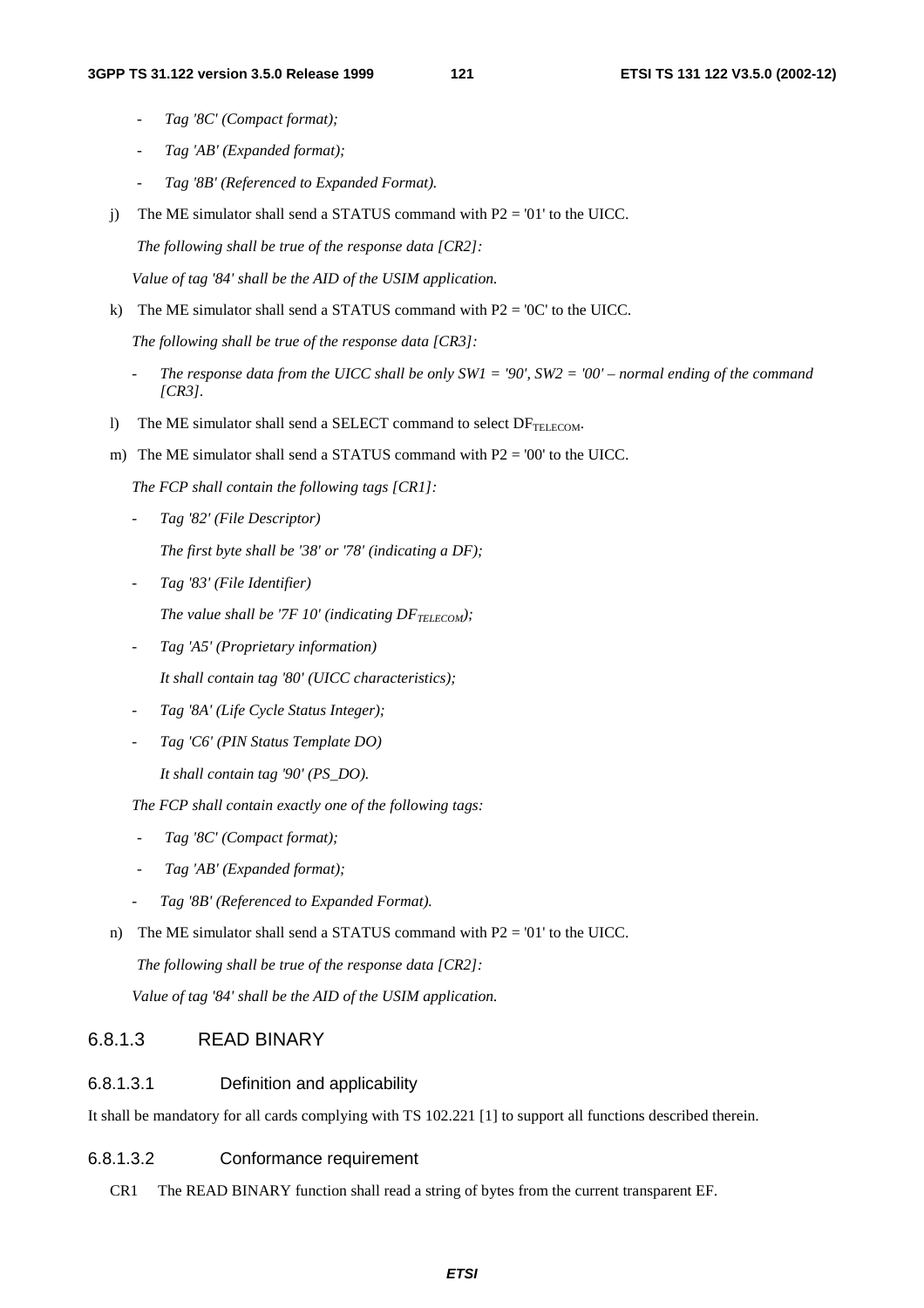- CR2 The function shall accept as an input, the relative address (offset) and the length (in bytes) of the string.
- CR3 The function shall output the string of bytes.
- CR4 The function shall only be performed if the READ access condition for the current EF is satisfied.
- CR5 The function shall accept SFI referencing.
- CR6 The function shall be aborted if it is applied to an EF without transparent structure.

Reference: TS 102.221 [1], subclause 11.1.3.

Test Group Reference (TGR): TGR\_USIM\_TP102.221\_CMD\_GC

Test Procedure Reference (TPR): TPR\_USIM\_TP102.221\_CMD\_GC\_RDBIN

#### 6.8.1.3.3 Test purpose

To verify that the READ BINARY function conforms to the above requirements.

#### 6.8.1.3.4 Method of test

#### **Initial conditions**

- 1) The UICC shall be connected to a ME simulator.
- 2) EF<sub>LOCI</sub> shall contain the data string: 'A1 A2 A3 A4 A5 A6 A7 A8 A9 00 00'.

#### **Test procedure**

- a) The ME simulator shall reset the UICC.
- b) The ME simulator shall send a SELECT command to the UICC to select the USIM application.
- c) The ME simulator shall send a SELECT command to the UICC to select EFLOCI.
- d) The ME simulator shall send a READ BINARY command using a length of 11 bytes to the UICC.

 *The status condition returned by the UICC shall be SW1 = '69', SW2 = '82' – security status not satisfied [CR4].*

- e) The ME simulator shall send a VERIFY PIN command with PIN to the UICC to gain the access condition for EF<sub>LOCI</sub>.
- f) The ME simulator shall send a READ BINARY command using a length of 11 bytes to the UICC.

 *The status condition returned by the UICC shall be SW1 = '90', SW2 = '00' - normal ending of the command [CR1-CR4].*

 *The data string returned shall be 'A1 A2 A3 A4 A5 A6 A7 A8 A9 00 00' [CR1- CR4].* 

g) The ME simulator shall send a READ BINARY command using a length of 1 byte to the UICC.

 *The data string returned shall be 'A1' [CR2].*

h) The ME simulator shall send a READ BINARY command using an offset of '00 01' and length 10 bytes to the UICC.

 *The data string returned shall be 'A2 A3 A4 A5 A6 A7 A8 A9 00 00' [CR2].*

- i) The ME simulator shall send a SELECT command to the UICC to select  $EF_{\text{Kevs}}$ .
- j) The ME simulator shall send a READ BINARY command using SFI reference to select  $E_{[10]CI}$  and length 11 bytes to the UICC.

 *The data string returned shall be 'A1 A2 A3 A4 A5 A6 A7 A8 A9 00 00' [CR3, CR5].*

k) The ME simulator shall send a SELECT command to the UICC to select MF.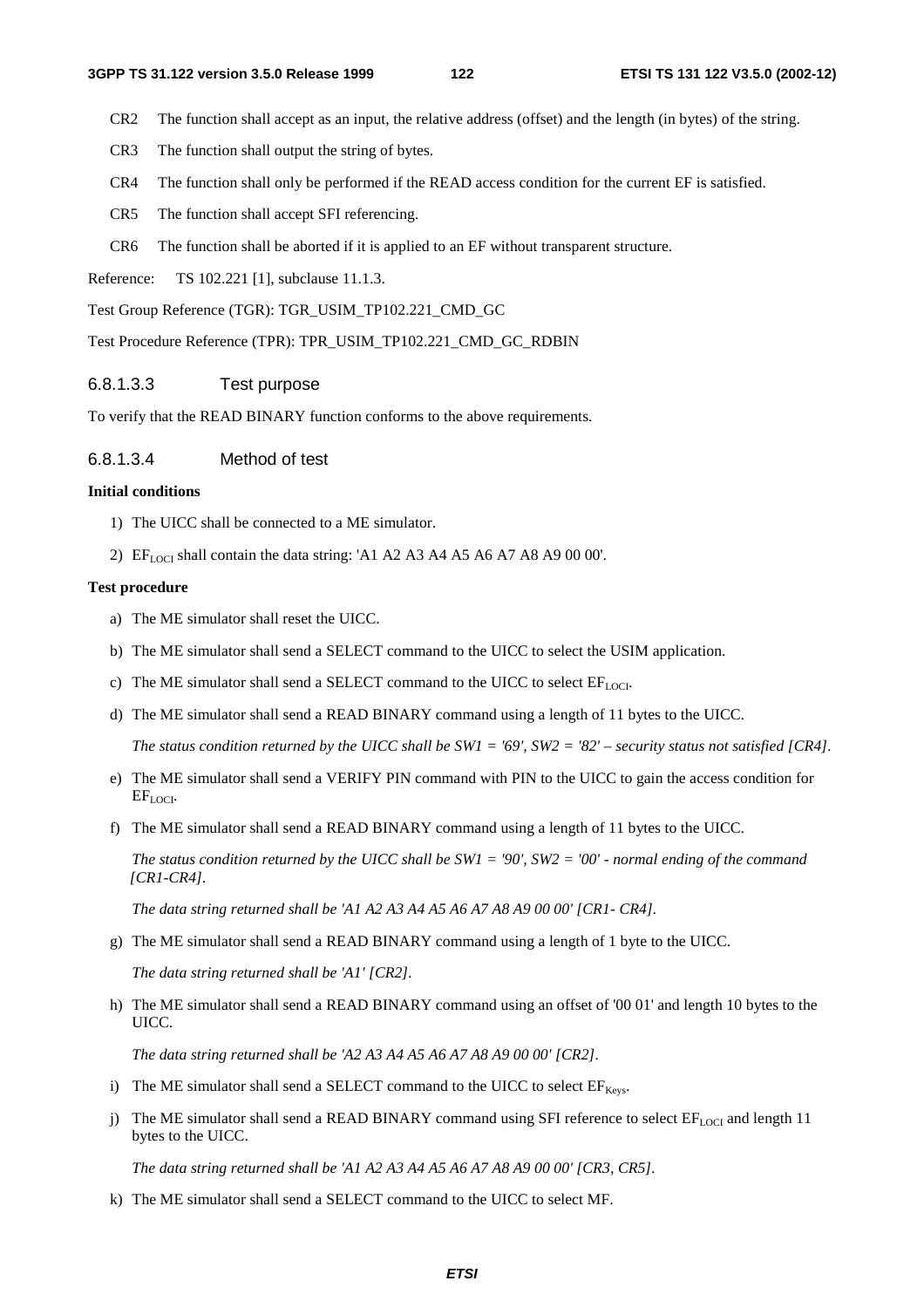- l) The ME simulator shall send a SELECT command to the UICC to select  $E_{\text{DIR}}$ .
- m) The ME simulator shall send a READ BINARY command using a length of 1 byte to the UICC.

 *The status condition returned by the UICC shall be SW1 = '69', SW2 = '81' - command incompatible with file structure [CR6].*

# 6.8.1.4 UPDATE BINARY

#### 6.8.1.4.1 Definition and applicability

It shall be mandatory for all cards complying with TS 102.221 [1] to support all functions described therein.

#### 6.8.1.4.2 Conformance requirement

- CR1 The UPDATE BINARY function shall update the current transparent EF with a string of bytes.
- CR2 The function shall accept as an input, the relative address (offset), the length (in bytes) of the string, and the string of bytes.
- CR3 The function shall only be performed if the UPDATE access condition for the current EF is satisfied.
- CR4 The function shall accept SFI referencing.
- CR5 The function shall be aborted if it is applied to an EF without transparent structure.

Reference: TS 102.221 [1], subclause 11.1.4.

Test Group Reference (TGR): TGR\_USIM\_TP102.221\_CMD\_GC

Test Procedure Reference (TPR): TPR\_USIM\_TP102.221\_CMD\_GC\_UPBIN

# 6.8.1.4.3 Test purpose

To verify that the UPDATE BINARY function conforms to the above requirements.

### 6.8.1.4.4 Method of test

#### **Initial conditions**

- 1) The UICC shall be connected to a ME simulator.
- 2)  $EF_{LOCI}$  shall contain the data string: 'A1 A2 A3 A4 A5 A6 A7 A8 A9 00 00'.

#### **Test procedure**

- a) The ME simulator shall reset the UICC.
- b) The ME simulator shall send a SELECT command to the UICC to select and activate USIM application.
- c) The ME simulator shall send a SELECT command to the UICC to select  $EF_{LOCL}$
- d) The ME simulator shall send an UPDATE BINARY command using a length of 11 bytes, and data string 'FF FF FF FF FF FF FF FF FF 00 00' to the UICC.

*The status condition returned by the UICC shall be SW1 = '69', SW2 = '82' – security status not satisfied [CR3].* 

- e) The ME simulator shall send a VERIFY PIN command with PIN to the UICC to gain the access condition for the  $EF_{LOCI}$ .
- f) The ME simulator shall send a READ BINARY command using a length of 11 bytes to the UICC.

*The data string returned shall be ' A1 A2 A3 A4 A5 A6 A7 A8 A9 00.*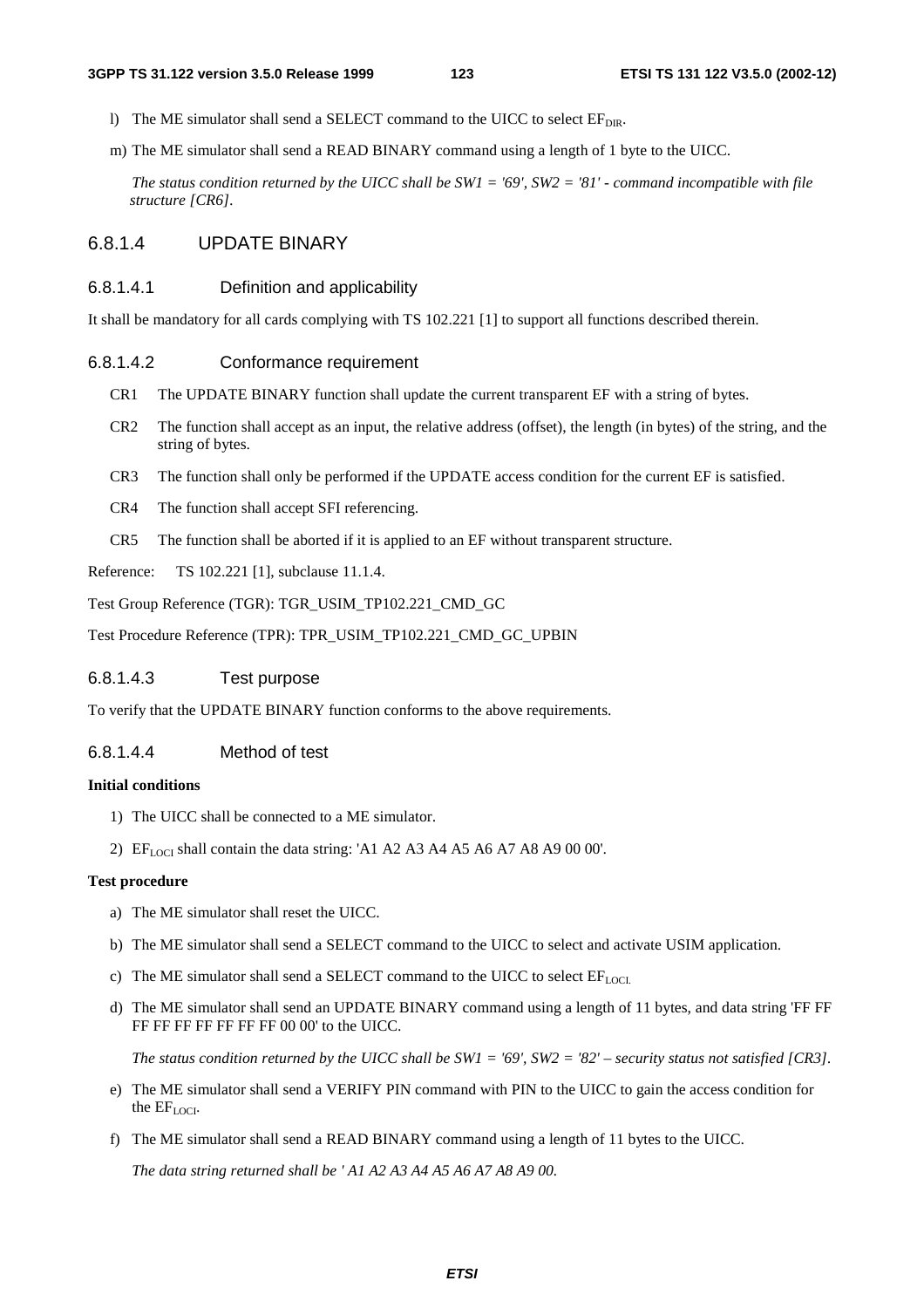g) The ME simulator shall send an UPDATE BINARY command using a length of 11 bytes, and data string 'FF FF FF FF FF FF FF FF FF 00 00' to the UICC.

*The status condition returned by the UICC shall be SW1 = '90', SW2 = '00' [CR3].* 

h) The ME simulator shall send a READ BINARY command using a length of 11 bytes to the UICC.

*The data string returned shall be 'FF FF FF FF FF FF FF FF FF 00 00' [CR1].* 

- i) The ME simulator shall send an UPDATE BINARY command using a length of 1 byte, and data string 'E4' to the UICC.
- j) The ME simulator shall send a READ BINARY command using a length of 11 bytes to the UICC.

*The data string returned shall be 'E4 FF FF FF FF FF FF FF FF 00 00' [CR1].* 

- k) The ME simulator shall send an UPDATE BINARY command using an offset of '00 01', a length 1 byte, and data string 'E5' to the UICC.
- l) The ME simulator shall send a READ BINARY command using a length of 11 bytes to the UICC.

*The data string returned shall be 'E4 E5 FF FF FF FF FF FF FF 00 00' [CR1, CR2].* 

- m) The ME simulator shall send a SELECT command to the UICC to select  $EF_{Kevs}$ .
- n) The ME simulator shall send an UPDATE BINARY command using SFI reference to select  $EF_{\text{LOCI}}$  and a length 1 byte, and string 'D1' to the UICC.
- o) The ME simulator shall send a READ BINARY command using a length of 11 bytes to the UICC.

*The data string returned shall be 'D1 E5 FF FF FF FF FF FF FF 00 00' [CR1, CR4].* 

- p) The ME simulator shall send a SELECT command to the UICC to select EF<sub>SMS</sub>.
- q) The ME simulator shall send an UPDATE BINARY command using a length 1 byte and data string 'D2' to the UICC.

*The status condition returned by the UICC shall be SW1 = '69', SW2 = '81' - command incompatible with file structure [CR5].* 

r) The ME simulator shall send an UPDATE BINARY command using SFI reference to select  $EF_{LOCI}$  and a length 11 byte, and string ''A1 A2 A3 A4 A5 A6 A7 A8 A9 00 00' to the UICC.

# 6.8.1.5 READ RECORD

# 6.8.1.5.1 Definition and applicability

It shall be mandatory for all cards complying with TS 102.221 [1] to support all functions described therein.

# 6.8.1.5.2 Conformance requirement

- CR1 The READ RECORD function shall read one complete record in the current linear fixed or cyclic EF.
- CR2 The function shall accept as an input, the mode, record number if absolute mode, and the length of the record.
- CR3 The function shall output the record specified by the mode.
- CR4 The function shall only be performed if the READ access condition for the current EF is satisfied.
- CR5 If the mode is CURRENT, the current record shall be read.
- CR6 If the mode is CURRENT, the record pointer shall not affected.
- CR7 If the mode is ABSOLUTE, the record given by the record number shall be read.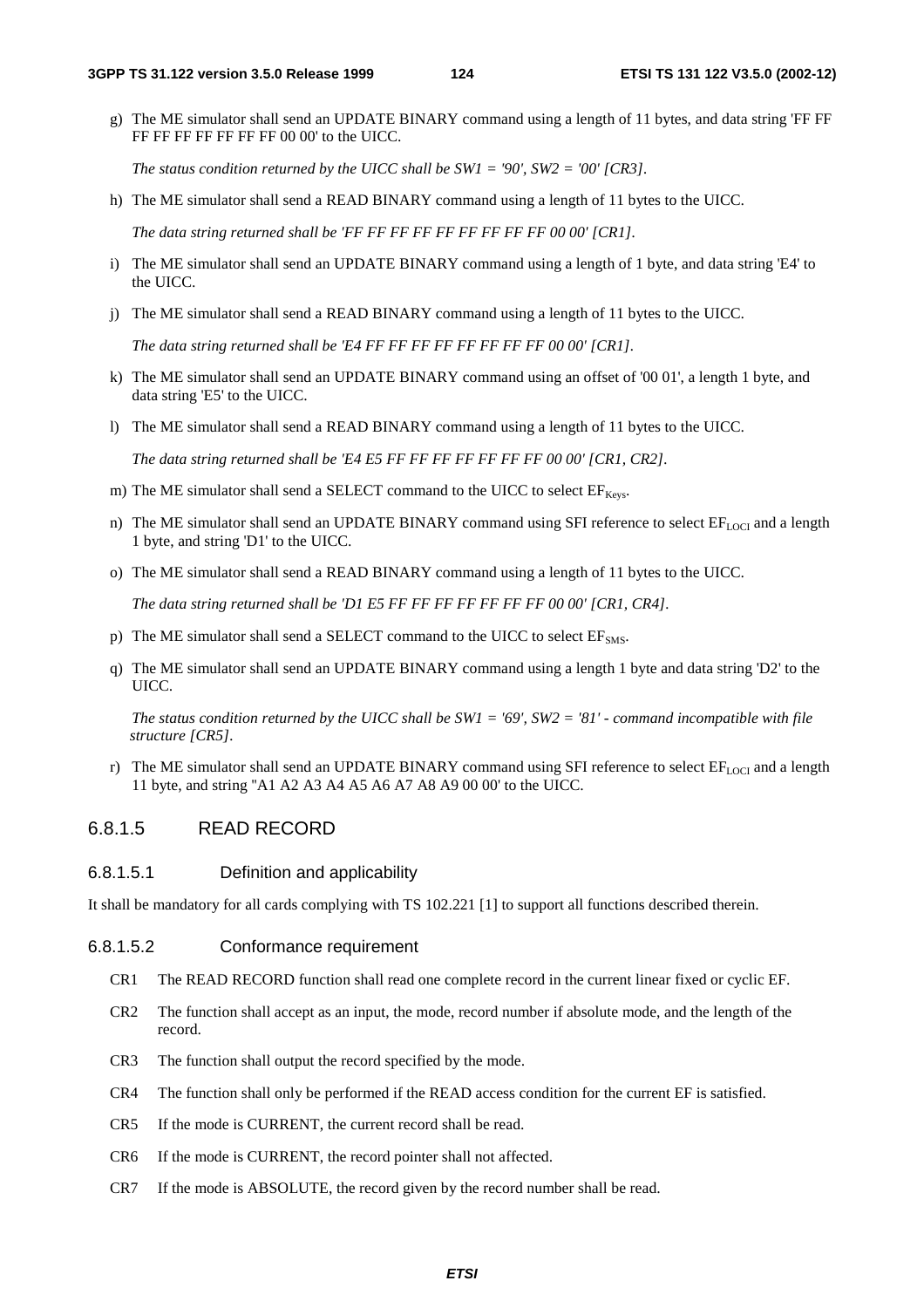- CR8 If the mode is ABSOLUTE, the record pointer shall not be affected.
- CR9 If the mode is NEXT, the record pointer shall be incremented before the function is performed and the pointed record shall be read.
- CR10 If the mode is NEXT, and the record pointer has not been previously been set within the selected EF, the first record shall be read and the record pointer shall be set to this record.
- CR11 If the mode is NEXT, and the record pointer addresses the last record in a linear fixed EF, the record pointer shall not change and no data shall be read.
- CR12 If the mode is NEXT, and the record pointer addresses the last record in a cyclic EF, the first record shall be read and the record pointer shall be set to this record.
- CR13 If the mode is PREVIOUS, the record pointer shall be decremented before the function is performed and the pointed record shall be read.
- CR14 If the mode is PREVIOUS, and the record pointer has not been previously been set within the selected EF, the last record shall be read and the record pointer shall be set to this record.
- CR15 If the mode is PREVIOUS, and the record pointer addresses the first record in a linear fixed EF, the record pointer shall not change and no data shall be read.
- CR16 If the mode is PREVIOUS, and the record pointer addresses the first record in a cyclic EF, the last record shall be read and the record pointer shall be set to this record.
- CR17 The record pointer shall not be changed if the function is unsuccessful.
- CR18 The function shall accept the SFI as an input.
- CR19 When the command contains a valid SFI, it shall set the file as the current EF, reset the current record pointer and subsequent records are read with the READ RECORD command without SFI.

Reference: TS 102.221 [1], subclause 8.4.3 and 11.1.5.

Test Group Reference (TGR): TGR\_USIM\_TP102.221\_CMD\_GC

Test Procedure Reference (TPR): TPR\_USIM\_TP102.221\_CMD\_GC\_RDREC

# 6.8.1.5.3 Test purpose

To verify that the READ RECORD function conforms to the above requirements using three test procedures.

NOTE: CR12 and CR16 can only be tested if any cyclic EFs are present.

# 6.8.1.5.4 Method of test

- NOTE 1: Test procedures have been separated into 3 parts. The first part is for testing CURRENT and ABSOLUTE mode, the second part is for testing NEXT and PREVIOUS mode and the third part is for testing the SFI referencing.
- NOTE 2: When  $E_{CCP2}$  is not supported by the UICC, any supported linear EF in  $ADF_{USIM}$  supporting SFI may be chosen.
- NOTE 3: When  $EF_{ACM}$  is not supported by the UICC, any supported cyclic EF in ADF<sub>USIM</sub> may be chosen.

# **Initial conditions**

- 1) The UICC shall be connected to a ME simulator.
- 2) The records in  $EF_{CCP2}$  shall contain the following data: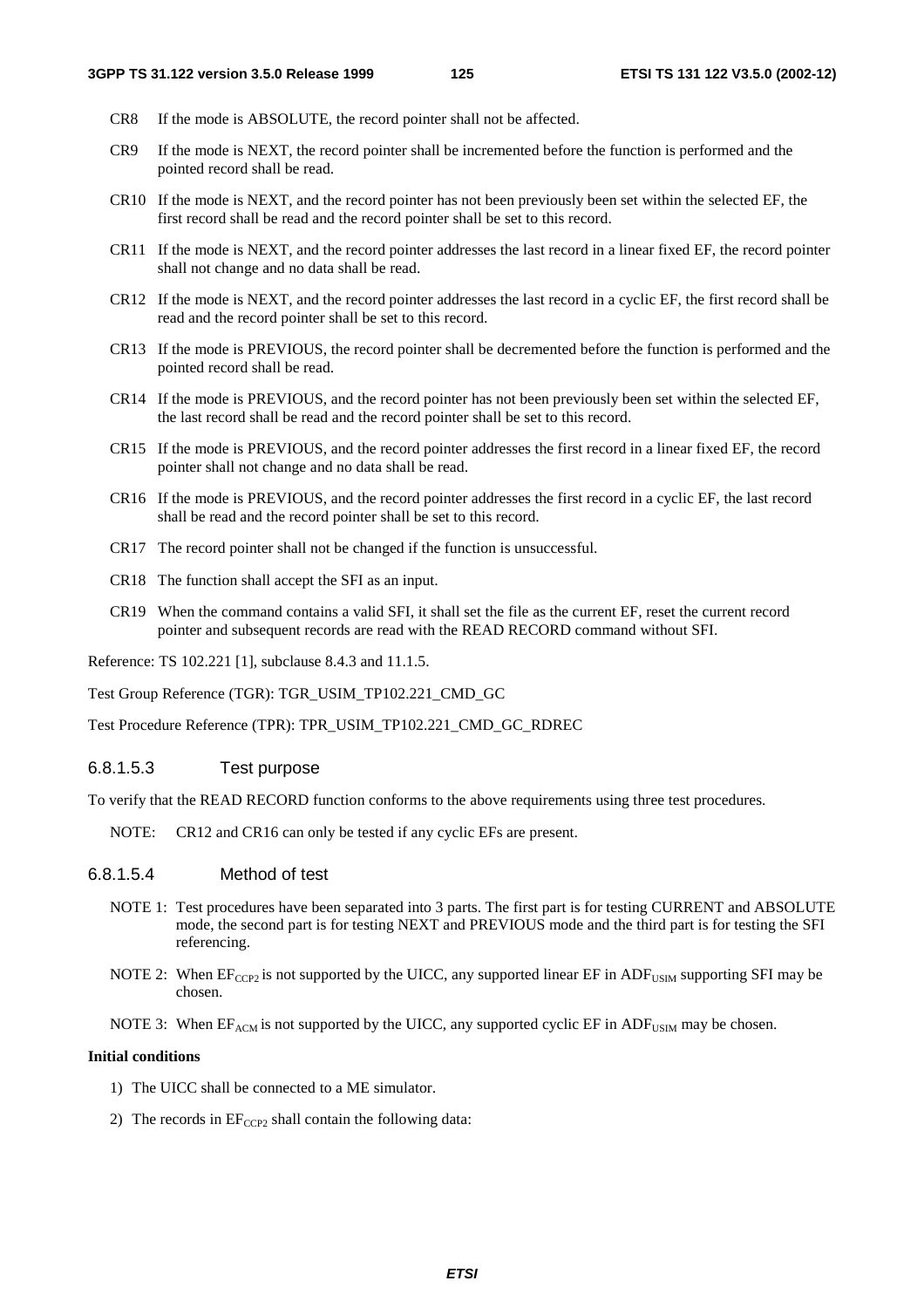| $1^{\rm st}$ record                                                                | '10 11 12 13 14 15 16 17 18 19 1A 1B 1C 1D 1E' |  |  |  |  |  |  |  |  |  |  |  |  |
|------------------------------------------------------------------------------------|------------------------------------------------|--|--|--|--|--|--|--|--|--|--|--|--|
| $2nd$ record                                                                       | '20 21 22 23 24 25 26 27 28 29 2A 2B 2C 2D 2E' |  |  |  |  |  |  |  |  |  |  |  |  |
| $2nd$ last record                                                                  | 'EO E1 E2 E3 E4 E5 E6 E7 E8 E9 EA EB EC ED EE' |  |  |  |  |  |  |  |  |  |  |  |  |
| Last record                                                                        | 'FO F1 F2 F3 F4 F5 F6 F7 F8 F9 FA FB FC FD FE' |  |  |  |  |  |  |  |  |  |  |  |  |
| 3) The records in $EF_{ACM}$ shall contain the following data, if it is supported: |                                                |  |  |  |  |  |  |  |  |  |  |  |  |

```
1^{st} record 1000001'(last updated record)<br>2^{nd} record 1000002'
2<sup>nd</sup> record
3rd record '00 00 03'<br>
x<sup>th</sup> record '00 00' fo
                   '00 00' followed by byte value X (first updated record)
```
#### **Test procedure 1 (CURRENT and ABSOLUTE mode)**

- a) The ME simulator shall reset the UICC.
- b) The ME simulator shall send a SELECT command to the UICC to select and activate USIM application.
- c) The ME simulator shall send a SELECT command to the UICC to select  $E_{CCP2}$ .
- d) The ME simulator shall send a READ RECORD command using ABSOLUTE mode with record 1 to the UICC.  *The status condition returned by the UICC shall be SW1 = '69', SW2 = '82' – security status not satisfied [CR4].*
- e) The ME simulator shall send a VERIFY PIN command with PIN to the UICC.
- f) The ME simulator shall send a READ RECORD command using ABSOLUTE mode with record 1 to the UICC.

 *The status condition returned by the UICC shall be SW1 = '90', SW2 = '00' - normal ending of the command [CR4].*

*The record data returned shall be that of the first record in the*  $EF_{CCP2}$  *[CR1-CR4, CR7].* 

- g) The ME simulator shall send a SELECT command to the UICC to select  $E_{CCP2}$ .
- h) The ME simulator shall send a READ RECORD command using NEXT mode to the UICC.

The record data returned shall be that of the first record in the  $EF_{CCP2}$ .

- i) The ME simulator shall send a READ RECORD command using ABSOLUTE mode with record 2 to the UICC. *The record data returned shall be that of the second record in the*  $EF_{CCP2}$  *[CR7].*
- j) The ME simulator shall send a READ RECORD command using CURRENT mode to the UICC. The record data returned shall be that of the first record in the  $EF_{CCP2}$  [CR5, CR8].
- k) The ME simulator shall send a READ RECORD command using NEXT mode to the UICC. *The record data returned shall be that of the second record in the*  $EF_{CCP2}$  *[CR6].*
- l) The ME simulator shall send a READ RECORD command using ABSOLUTE mode with the last record to the UICC.

*The record data returned shall be that of the last record in the*  $EF_{CCP2}$  *[CR7].* 

m) The ME simulator shall send a READ RECORD command using ABSOLUTE mode with the last record + 1 to the UICC.

 *The status condition returned by the UICC shall be SW1 = '6A', SW2 = '83' – record not found.*

- n) The ME simulator shall send a READ RECORD command using CURRENT mode to the UICC. *The record data returned shall be that of the second record in the*  $EF_{CCP2}$  *[CR17].*
- o) The ME simulator shall send a SELECT command to the UICC to select  $EF_{ACM}$ .
- p) The ME simulator shall send a READ RECORD command using NEXT mode to the UICC. The record data returned shall be that of the first record in the  $EF_{ACM}$  [CR1].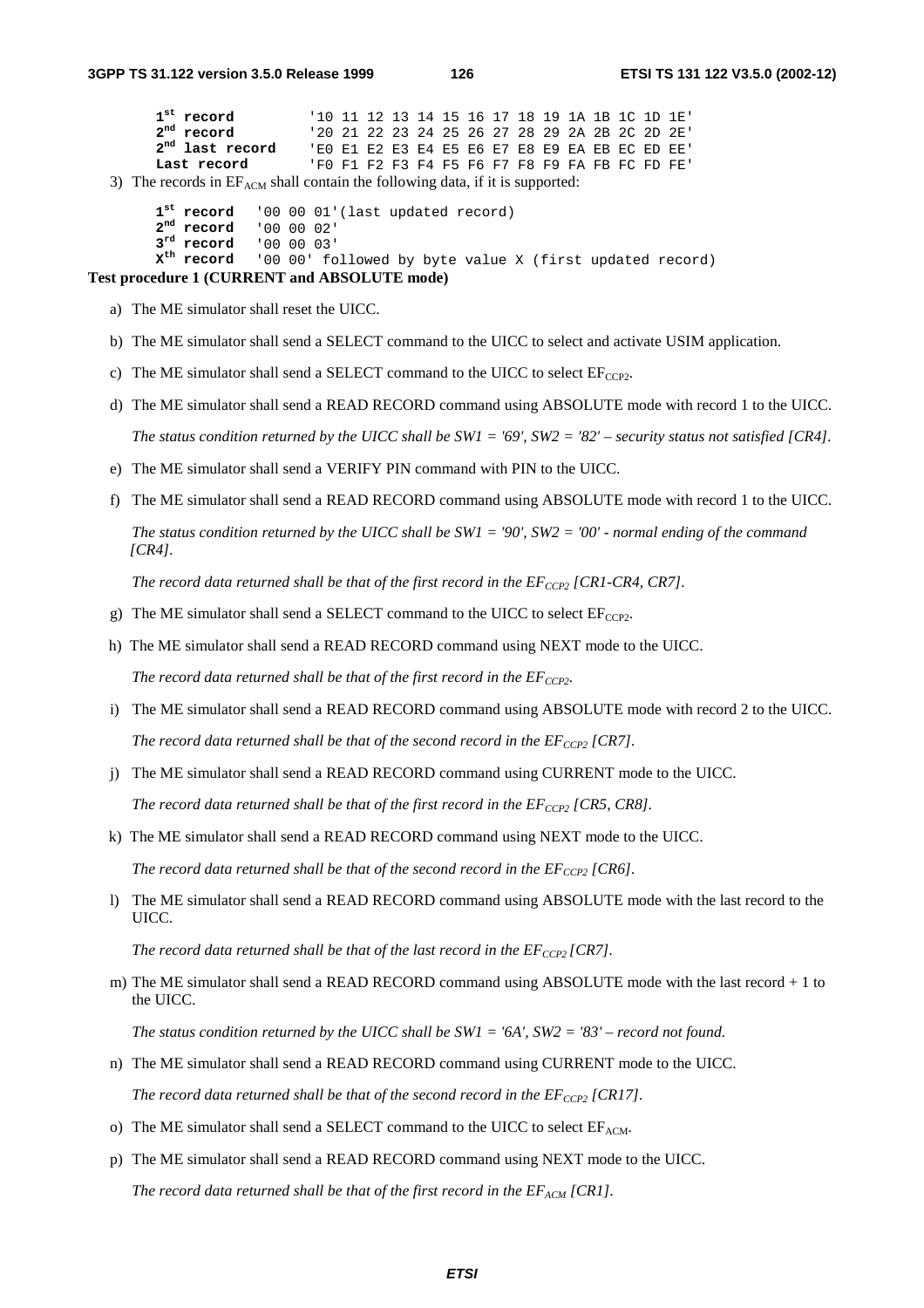q) The ME simulator shall send a READ RECORD command using CURRENT mode to the UICC.

*The record data returned shall be that of the first record in the*  $EF_{ACM}$  *[CR5].* 

- r) The ME simulator shall send a READ RECORD command using ABSOLUTE mode with record 3 to the UICC. *The record data returned shall be that of the record 3 in the*  $EF_{ACM}$  *[CR1, CR7].*
- s) The ME simulator shall send a READ RECORD command using ABSOLUTE mode with the last record + 1 to the UICC.

 *The status condition returned by the UICC shall be SW1 = '6A', SW2 = '83' – record not found.*

t) The ME simulator shall send a READ RECORD command using CURRENT mode to the UICC. The record data returned shall be that of the first record in the  $EF_{ACM}$  [CR17].

#### **Test procedure 2 (NEXT and PREVIOUS mode)**

- a) The ME simulator shall reset the UICC.
- b) The ME simulator shall send a SELECT command to the UICC to select and activate USIM application.
- c) The ME simulator shall send a SELECT command to the UICC to select  $EF_{CCP2}$ .
- d) The ME simulator shall send a VERIFY PIN command with PIN to the UICC.
- e) The ME simulator shall send a READ RECORD command using NEXT mode to the UICC. *The record data returned shall be that of the first record in the*  $EF_{CCP2}$  *[CR10].*
- f) The ME simulator shall send a READ RECORD command using CURRENT mode to the UICC. The record data returned shall be that of the first record in the  $EF_{CCP2}$  [CR10].
- g) The ME simulator shall send a READ RECORD command using NEXT mode to the UICC.

 *The status condition returned by the UICC shall be SW1 = '90', SW2 = '00' - normal ending of the command [CR11].*

*The record data returned shall be that of the second record in the*  $EF_{CCP2}$  *[CR9].* 

- h) The ME simulator shall send a READ RECORD command using CURRENT mode to the UICC. The record data returned shall be that of the second record in the  $EF_{CCP2}$  [CR9].
- i) The ME simulator shall send a SELECT command to the UICC to select  $EF_{CCP2}$ .
- j) The ME simulator shall send a READ RECORD command using PREVIOUS mode to the UICC. *The record data returned shall be that of the last record in the*  $EF_{CCP2}$  *[CR14].*
- k) The ME simulator shall send a READ RECORD command using NEXT mode to the UICC.  *The status condition returned by the UICC shall be SW1 = '6A', SW2 = '83' – Record not found [CR11].*
- l) The ME simulator shall send a READ RECORD command using CURRENT mode to the UICC. The record data returned shall be that of the last record in the  $EF_{CCP2}$  [CR11].
- m) The ME simulator shall send a READ RECORD command using PREVIOUS mode to the UICC.  *The status condition returned by the UICC shall be SW1 = '90', SW2 = '00' - normal ending of the command [CR18].*

*The record data returned shall be that of the second last record in the*  $EF_{CCP2}$  *[CR13].* 

n) The ME simulator shall send a SELECT command to the UICC to select  $EF_{CCP2}$ .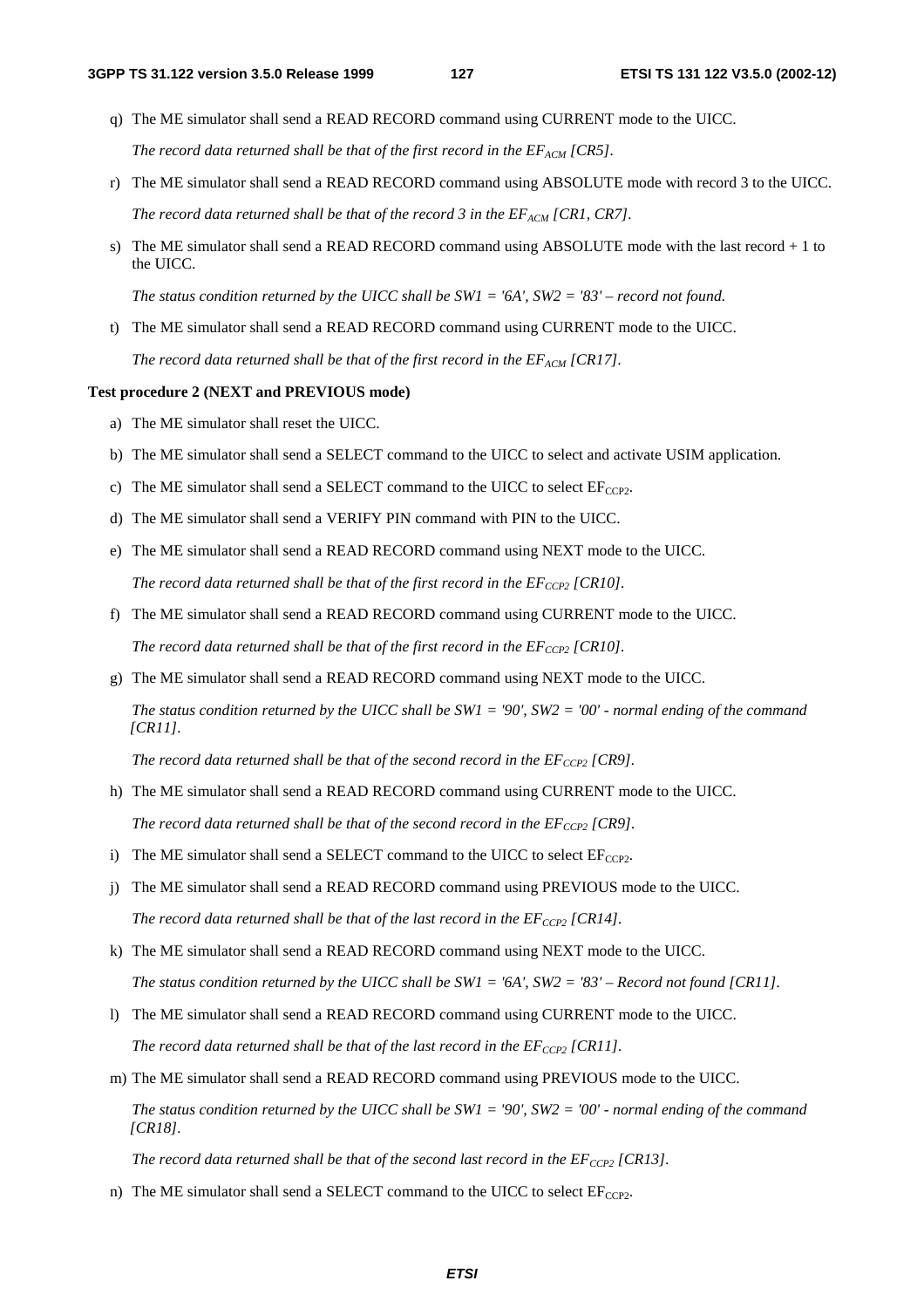- o) The ME simulator shall send a READ RECORD command using NEXT mode to the UICC. *The record data returned shall be that of the first record in the*  $EF_{CCP2}$  *[CR10].*
- p) The ME simulator shall send a READ RECORD command using PREVIOUS mode to the UICC.  *The status condition returned by the UICC shall be SW1 = '6A', SW2 = '83' – record not found [CR15].*
- q) The ME simulator shall send a READ RECORD command using CURRENT mode to the UICC. *The record data returned shall be that of the first record in the*  $EF_{CCP2}$  *[CR15].*
- r) The ME simulator shall send a SELECT command to the UICC to select  $E_{ACM}$ .
- s) The ME simulator shall send a READ RECORD command using PREVIOUS mode to the UICC. *The record data returned shall be that of the last record (record X) in the*  $EF_{AGM}$  *[CR16].*
- t) The ME simulator shall send a READ RECORD command using CURRENT mode to the UICC. *The record data returned shall be that of the last record (record X) in the*  $EF_{AGM}$  *[CR16].*
- u) The ME simulator shall send a READ RECORD command using NEXT mode to the UICC. *The record data returned shall be that of the first record (record 1) in the*  $EF_{ACM}$  *[CR12].*
- v) The ME simulator shall send a READ RECORD command using PREVIOUS mode to the UICC. The record data returned shall be that of the last record (record X) in the  $E_{ACM}$  [CR16].

#### **Test procedure 3 (SFI referencing)**

- a) The ME simulator shall reset the UICC.
- b) The ME simulator shall send a SELECT command to the UICC to select and activate USIM application.
- c) The ME simulator shall send a VERIFY PIN command with PIN to the UICC.
- d) The ME simulator shall send a READ RECORD command using ABSOLUTE mode with record 1 and with SFI to select  $EF_{CCP2}$  to the UICC.

 *The status condition returned by the UICC shall be SW1 = '90', SW2 = '00' - normal ending of the command [CR18].* 

The record data returned shall be that of the first record in the  $EF_{CCP2}$  [CR18].

- e) The ME simulator shall send a READ RECORD command using CURRENT mode to the UICC.  *The status condition returned by the UICC shall be SW1 = '6A', SW2 = '83' – record not found [CR19].*
- f) The ME simulator shall send a READ RECORD command using NEXT mode to the UICC.

*The record data returned shall be that of the first record (record 1) in the*  $E_{CCP2}$  *[CR19].* 

# 6.8.1.6 UPDATE RECORD

#### 6.8.1.6.1 Definition and applicability

It shall be mandatory for all cards complying with TS 102.221 [1] to support all functions described therein.

#### 6.8.1.6.2 Conformance requirement

- CR1 The UPDATE RECORD function shall update one complete record in the current linear fixed or cyclic EF.
- CR2 The function shall accept as an input, the mode, record number if absolute mode, the length of the record, and the data used for updating the record.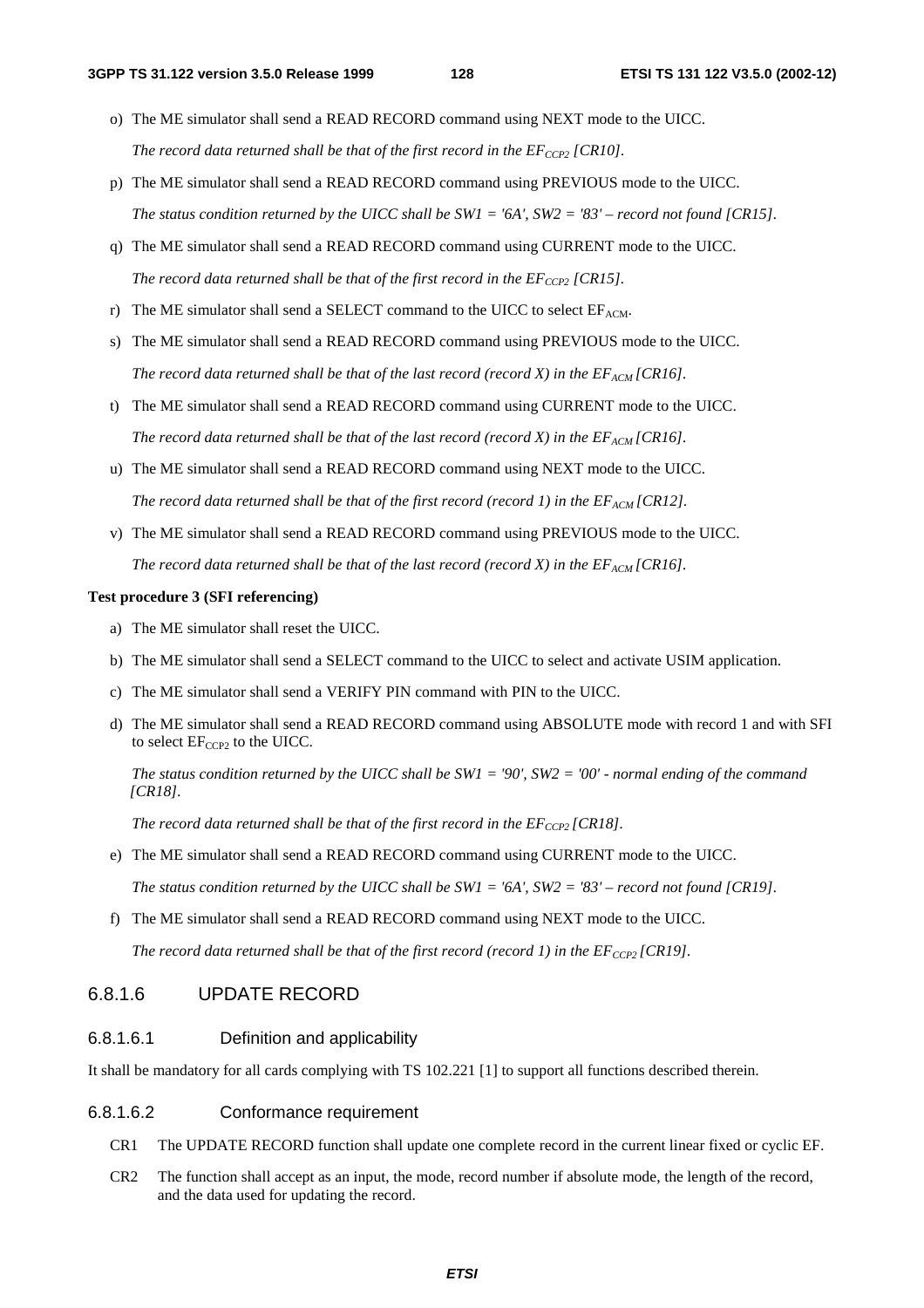- CR3 The function shall only be performed if the UPDATE access condition for the current EF is satisfied.
- CR4 For cyclic files, only PREVIOUS mode shall be allowed.
- CR5 If the mode is CURRENT, the current record shall be updated.
- CR6 If the mode is CURRENT, the record pointer shall not be affected.
- CR7 If the mode is ABSOLUTE, the record given by the record number shall be updated.
- CR8 If the mode is ABSOLUTE, the record pointer shall not be affected.
- CR9 If the mode is NEXT, the record pointer shall be incremented before the function is performed and the pointed record shall be updated.
- CR10 If the mode is NEXT, and the record pointer has not previously been set within the selected EF, the first record shall be updated and the record pointer shall be set to this record.
- CR11 If the mode is NEXT, and the record pointer addresses the last record, the record pointer shall not change and no record shall be updated.
- CR12 If the mode is PREVIOUS, the record pointer shall be decremented before the function shall be performed and the pointed record shall be updated.
- CR13 If the mode is PREVIOUS, and the record pointer has not previously been set within the selected EF, the last record shall be updated and the record pointer set to this record.
- CR14 If the mode is PREVIOUS, the EF is a linear fixed, and the record pointer addresses the first record, the record pointer shall not change and no record shall be updated.
- CR15 If the mode is PREVIOUS and the EF is a cyclic file, the oldest record shall be updated, the record pointer set to this record, and this record shall become the first record.
- CR16 The record pointer shall not be changed if the function is unsuccessful.
- CR17 For modes NEXT and PREVIOUS, P1 has no significance and shall not be interpreted by the USIM.
- CR18 The function shall accept the SFI as an input.
- CR19 When the command contains a valid SFI, it shall set the file as the current EF and resets the current record pointer.

Reference: TS 102.221 [1], subclause 8.4.3 and 11.1.6.

Test Group Reference (TGR): TGR\_USIM\_TP102.221\_CMD\_GC

Test Procedure Reference (TPR): TPR\_USIM\_TP102.221\_CMD\_GC\_UPREC

### 6.8.1.6.3 Test purpose

To verify that the UPDATE RECORD function conforms to the above requirements for the different modes available.

NOTE: CR4 and CR13 can only be tested if any cyclic EF is present.

### 6.8.1.6.4 Method of test

- NOTE 1: Test procedures have been separated into 3 parts. The first part is for testing CURRENT and ABSOLUTE mode, and the second part is for testing NEXT and PREVIOUS mode and the third part is for testing the SFI referencing.
- NOTE 2: When  $E_{CCP2}$  is not supported by the UICC, any supported linear EF in ADF<sub>USIM</sub> supporting SFI may be chosen.
- NOTE 3: When  $EF_{ACM}$  is not supported by the UICC, any supported cyclic EF in ADF<sub>USIM</sub> may be chosen.

#### **Initial conditions**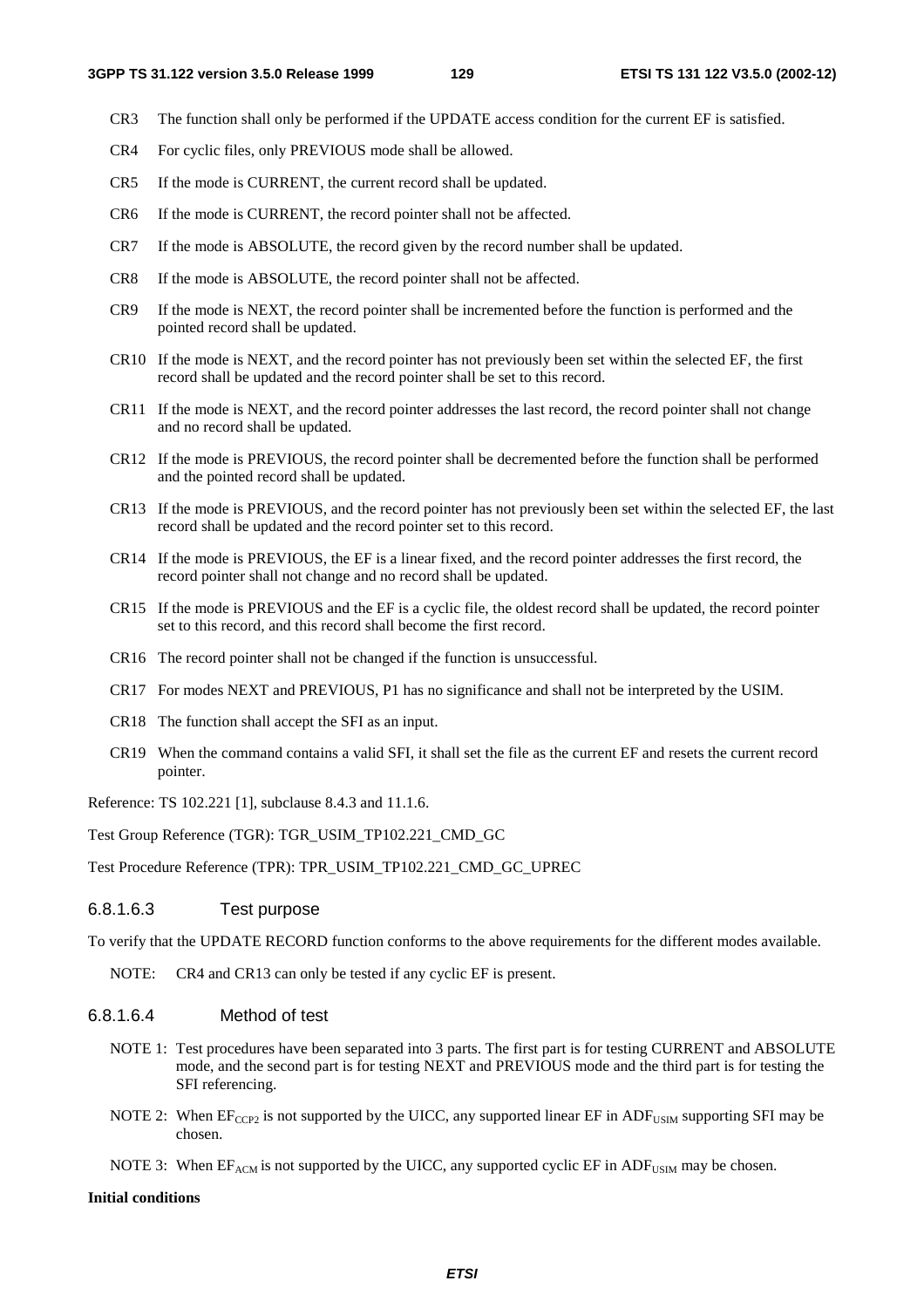1) The UICC shall be connected to a ME simulator.

#### **Test procedure 1 (CURRENT and ABSOLUTE mode)**

- a) The ME simulator shall reset the UICC.
- b) The ME simulator shall send a SELECT command to the UICC to select and activate USIM application.
- c) The ME simulator shall send a SELECT command to the UICC to select  $EF_{CCP2}$ .
- d) The ME simulator shall send an UPDATE RECORD command using ABSOLUTE mode with record 1 to the UICC. The data used shall be 'C1' for all bytes.

 *The status condition returned by the UICC shall be SW1 = '69', SW2 = '82' - security status not satisfied [CR3].*

- e) The ME simulator shall send a VERIFY PIN command with PIN to the UICC.
- f) The ME simulator shall send an UPDATE RECORD command using ABSOLUTE mode with record 1 to the UICC. The data used shall be 'C2' for all bytes.

 *The status condition returned by the UICC shall be SW1 = '90', SW2 = '00' - normal ending of the command [CR3].*

g) The ME simulator shall send a READ RECORD command using ABSOLUTE mode with record 1 to the UICC.

 *The record data returned shall be 'C2' for all bytes [CR1-CR3, CR7].*

- h) The ME simulator shall send a SELECT command to the UICC to select  $EF_{CCP2}$ .
- i) The ME simulator shall send an UPDATE RECORD command using NEXT mode to the UICC. The data used shall be 'FF' for all bytes.
- j) The ME simulator shall send a READ RECORD command using ABSOLUTE mode with record 1 to the UICC.

 *The record data returned shall be 'FF' for all bytes [CR7].*

- k) The ME simulator shall send an UPDATE RECORD command using ABSOLUTE mode with record 2 to the UICC. The data used shall be 'C3' for all bytes.
- l) The ME simulator shall send a READ RECORD command using ABSOLUTE mode with record 2 to the UICC.

 *The record data returned shall be 'C3' for all bytes [CR7].*

- m) The ME simulator shall send an UPDATE RECORD command using CURRENT mode to the UICC. The data used shall be 'C4' for all bytes.
- n) The ME simulator shall send a READ RECORD command using ABSOLUTE mode with record 1 to the UICC.

*The record data returned shall be 'C4' for all bytes [CR5, CR8].*

- o) The ME simulator shall send an UPDATE RECORD command using NEXT mode to the UICC. The data used shall be 'C5' for all bytes.
- p) The ME simulator shall send a READ RECORD command using ABSOLUTE mode with record 2 to the UICC.

*The record data returned shall be 'C5' for all bytes [CR8].*

- q) The ME simulator shall send an UPDATE RECORD command using ABSOLUTE mode with the last record to the UICC. The data used shall be 'C6' for all bytes.
- r) The ME simulator shall send a READ RECORD command using ABSOLUTE mode with the last record to the UICC.

*The record data returned shall be 'C6' for all bytes [CR7].*

s) The ME simulator shall send an UPDATE RECORD command using ABSOLUTE mode with the last record + 1 to the UICC. The data used shall be 'C7' for all bytes.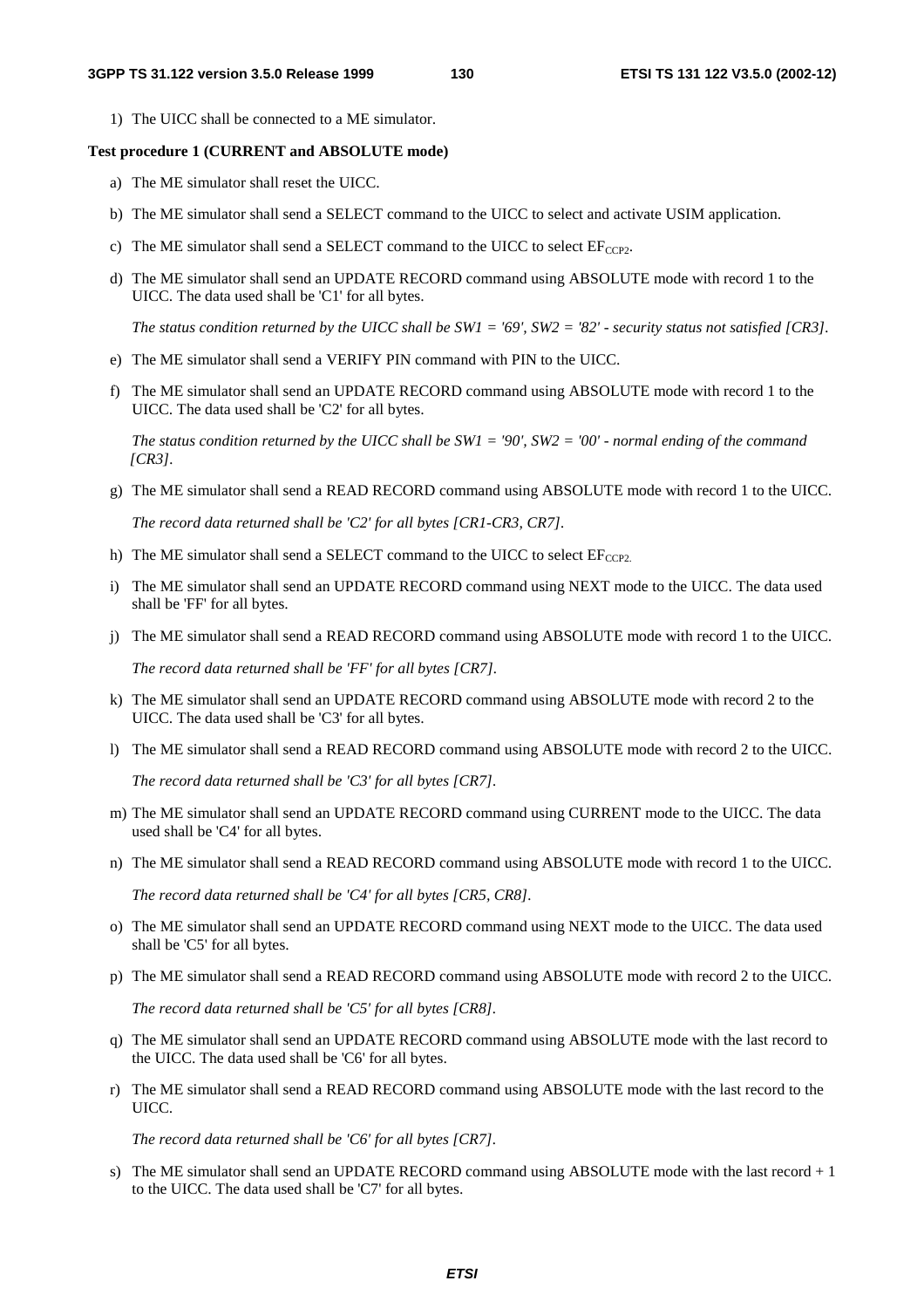*The status condition returned by the UICC shall be SW1 = '6A', SW2 = '83' – record not found.*

- t) The ME simulator shall send an UPDATE RECORD command using CURRENT mode to the UICC. The data used shall be 'C8' for all bytes.
- u) The ME simulator shall send a READ RECORD command using ABSOLUTE mode with record 2 to the UICC. *The record data returned shall be 'C8' for all bytes [CR16].*
- v) The ME simulator shall send a SELECT command to the UICC to select  $E_{ACM}$ .
- w) The ME simulator shall send a VERIFY PIN command with the relevant PIN to the UICC.
- x) The ME simulator shall send an UPDATE RECORD command using CURRENT mode to the UICC. The data used shall be 'C9' for all bytes.

*The UICC shall return an error code appropriate to the command [CR4].*

y) The ME simulator shall send an UPDATE RECORD command using ABSOLUTE mode with record 3 to the UICC. The data used shall be 'CA' for all bytes.

*The UICC shall return an error code appropriate to the command [CR4].*

z) The ME simulator shall send an UPDATE RECORD command using NEXT mode to the UICC. The data used shall be 'CB' for all bytes.

 *The UICC shall return an error code appropriate to the command [CR4].* 

aa) The ME simulator shall send an UPDATE RECORD command using PREVIOUS mode to the UICC. The data used shall be 'CC' for all bytes.

*The status condition returned by the UICC shall be SW1 = '90', SW2 = '00' - normal ending of the command [CR4].*

bb) The ME simulator shall send a READ RECORD command using ABSOLUTE mode with record 1 to the UICC.

*The record data returned shall be 'CC' for all bytes [CR16].* 

cc) The ME simulator shall send an UPDATE RECORD command using PREVIOUS mode to the UICC. The data used shall be '00 00 01'.

*The status condition returned by the UICC shall be SW1 = '90', SW2 = '00' - normal ending of the command [CR4].*

### **Test procedure 2 (NEXT and PREVIOUS mode)**

- a) The ME simulator shall reset the UICC.
- b) The ME simulator shall send a SELECT command to the UICC to select and activate USIM application.
- c) The ME simulator shall send a SELECT command to the UICC to select  $EF_{CCP2}$ .
- d) The ME simulator shall send a VERIFY PIN command with PIN to the UICC.
- e) The ME simulator shall send an UPDATE RECORD command using NEXT mode to the UICC. The data used shall be 'C2' for all bytes.
- f) The ME simulator shall send a READ RECORD command using ABSOLUTE mode with record 1 to the UICC.

 *The record data returned shall be 'C2' for all bytes [CR10].*

- g) The ME simulator shall send an UPDATE RECORD command using CURRENT mode to the UICC. The data used shall be 'C3' for all bytes.
- h) The ME simulator shall send a READ RECORD command using ABSOLUTE mode with record 1 to the UICC.  *The record data returned shall be 'C3' for all bytes [CR10].*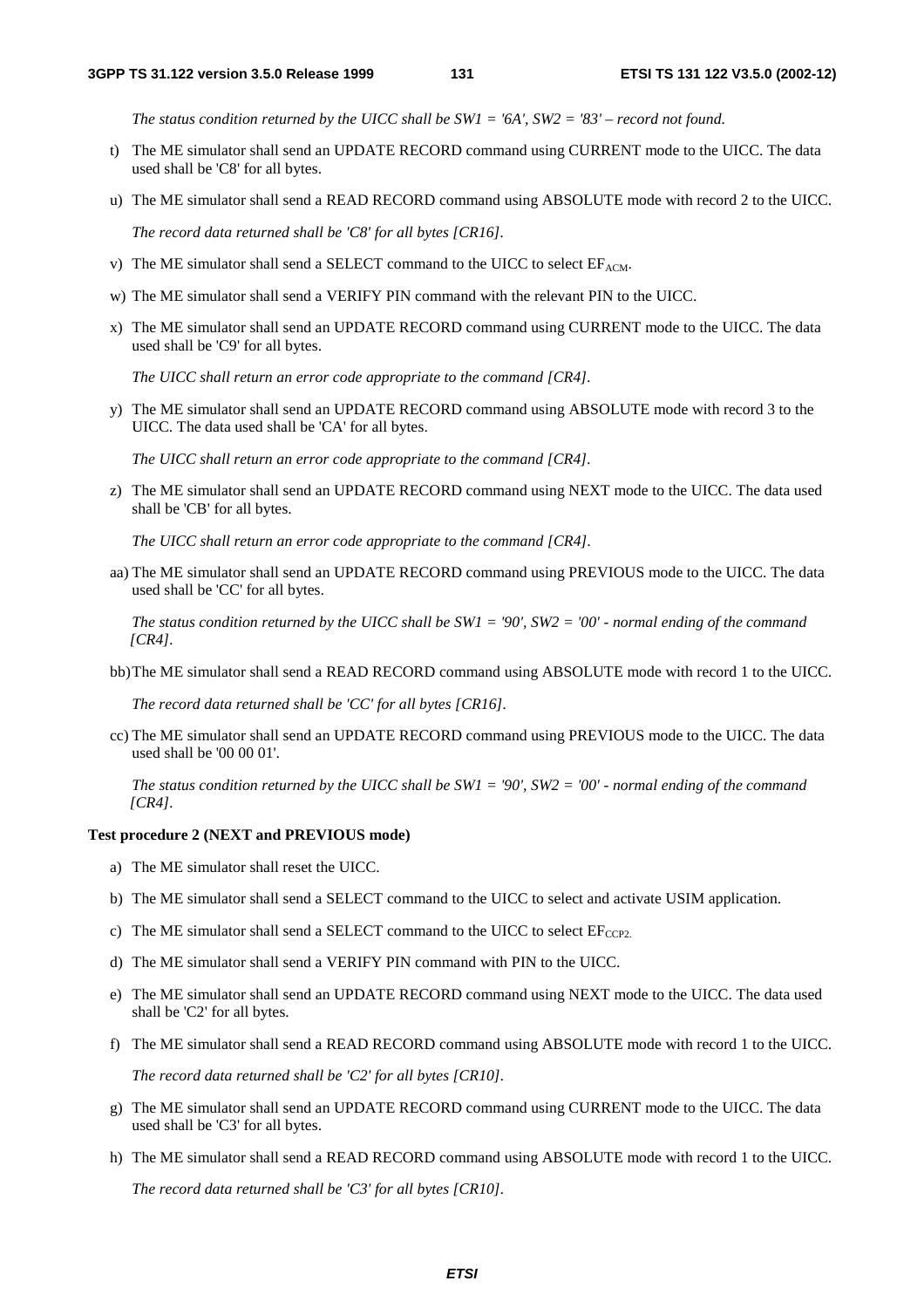i) The ME simulator shall send an UPDATE RECORD command using NEXT mode to the UICC. The data used shall be 'C4' for all bytes.

 *The status condition returned by the UICC shall be SW1 = '90', SW2 = '00' - normal ending of the command [CR17].*

j) The ME simulator shall send a READ RECORD command using ABSOLUTE mode with record 2 to the UICC.

 *The record data returned shall be 'C4' for all bytes [CR9, CR17].*

- k) The ME simulator shall send an UPDATE RECORD command using CURRENT mode to the UICC. The data used shall be 'C5' for all bytes.
- l) The ME simulator shall send a READ RECORD command using ABSOLUTE mode with record 2 to the UICC.

 *The record data returned shall be 'C5' for all bytes [CR9].*

- m) The ME simulator shall send a SELECT command to the UICC to select  $E_{CCP2}$ .
- n) The ME simulator shall send an UPDATE RECORD command using PREVIOUS mode to the UICC. The data used shall be 'C6' for all bytes.
- o) The ME simulator shall send a READ RECORD command using ABSOLUTE mode with the last record to the UICC.

 *The record data returned shall be 'C6' for all bytes [CR13].*

p) The ME simulator shall send an UPDATE RECORD command using NEXT mode to the UICC. The data used shall be 'C7' for all bytes.

 *The status condition returned by the UICC shall be SW1 = '6A', SW2 = '83' – record not found [CR11].*

- q) The ME simulator shall send an UPDATE RECORD command using CURRENT mode to the UICC. The data used shall be 'C8' for all bytes.
- r) The ME simulator shall send a READ RECORD command using ABSOLUTE mode with the last record to the UICC.

 *The record data returned shall be 'C8' for all bytes [CR16].*

s) The ME simulator shall send an UPDATE RECORD command using PREVIOUS mode to the UICC. The data used shall be 'C9' for all bytes.

 *The status condition returned by the UICC shall be SW1 = '90', SW2 = '00' - normal ending of the command [CR17].*

t) The ME simulator shall send a READ RECORD command using ABSOLUTE mode with the second last record to the UICC.

 *The record data returned shall be 'C9' for all bytes [CR12, CR17].*

- u) The ME simulator shall send a SELECT command to the UICC to select  $EF_{CCP2}$ .
- v) The ME simulator shall send an UPDATE RECORD command using NEXT mode to the UICC. The data used shall be 'CA' for all bytes.

 *The status condition returned by the UICC shall be SW1 = '90', SW2 = '00' - normal ending of the command.*

w) The ME simulator shall send an UPDATE RECORD command using PREVIOUS mode to the UICC. The data used shall be 'CB' for all bytes.

 *The status condition returned by the UICC shall be SW1 = '6A', SW2 = '83' - record not found [CR13].*

x) The ME simulator shall send an UPDATE RECORD command using CURRENT mode to the UICC. The data used shall be 'CC' for all bytes.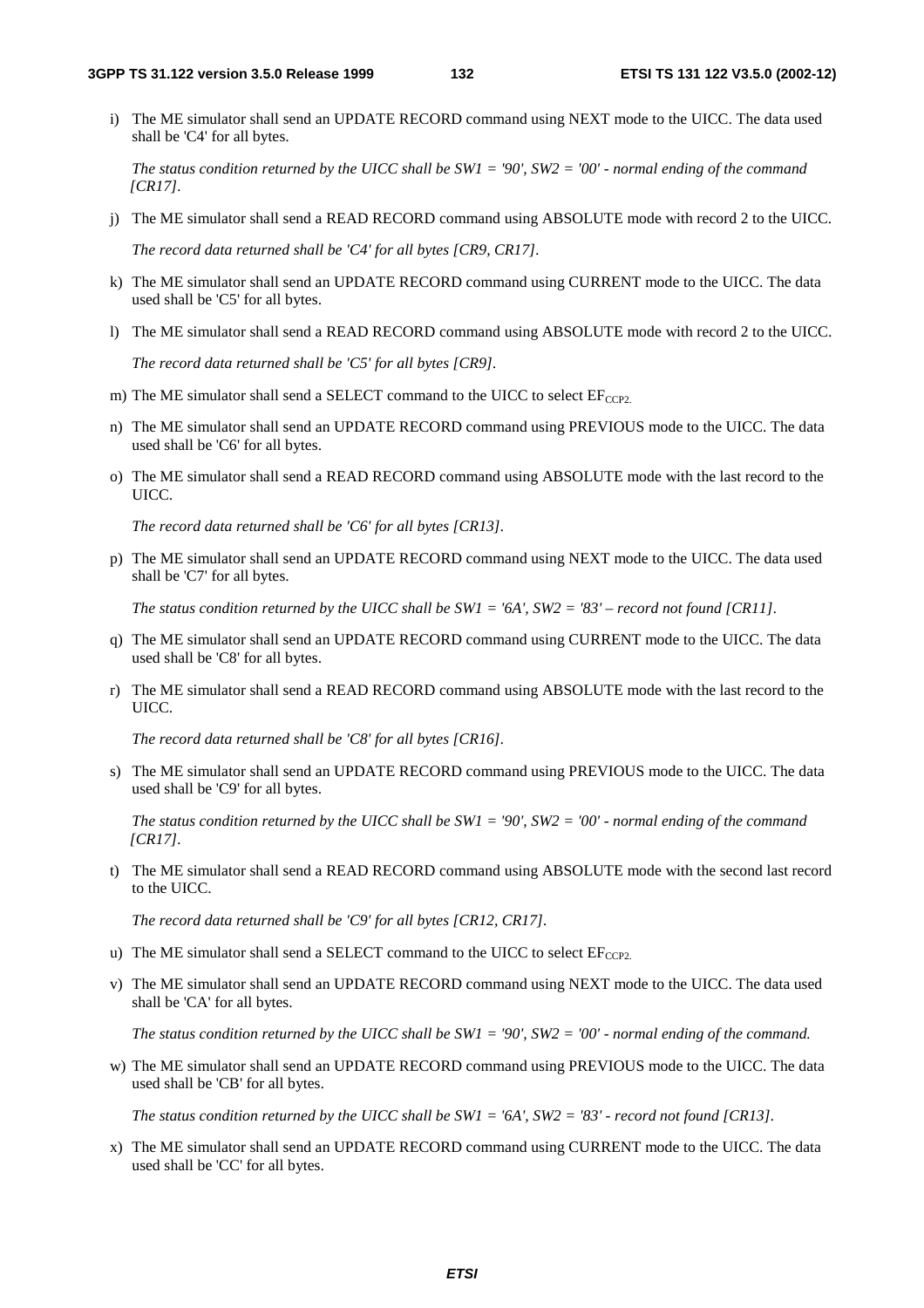*The status condition returned by the UICC shall be SW1 = '90', SW2 = '00' – normal ending of the command [CR13].*

y) The ME simulator shall send a READ RECORD command using ABSOLUTE mode with record 1 to the UICC.

 *The record data returned shall be 'CC' for all bytes [CR16].*

#### **Test procedure 3 (SFI referencing)**

- a) The ME simulator shall reset the UICC.
- b) The ME simulator shall send a SELECT command to the UICC to select and activate USIM application.
- c) The ME simulator shall send a VERIFY PIN command with PIN to the UICC.
- d) The ME simulator shall send an UPDATE RECORD command using ABSOLUTE mode with record 1 and with SFI to select  $EF_{CCP2}$  under  $ADF_{USIM}$  to the UICC. The data used shall be 'C0' for all bytes.

 *The status condition returned by the UICC shall be SW1 = '90', SW2 = '00' - normal ending of the command [CR18].*

e) The ME simulator shall send a READ RECORD command using CURRENT mode to the UICC.

 *The UICC shall return an error code appropriate to the command (e.g. SW1 = '6A', SW2 = '83' – record not found) [CR19].*

f) The ME simulator shall send a READ RECORD command using NEXT mode to the UICC.

 *The record data returned shall be 'C0' for all bytes [CR19].* 

# 6.8.1.7 SEARCH RECORD

# 6.8.1.7.1 Definition and applicability

It shall be mandatory for all cards complying with TS 102.221 [1] to support all functions described therein.

#### 6.8.1.7.2 Conformance requirement

- CR1 The SEARCH RECORD function shall search through a linear fixed EF or cyclic EF to find record(s) containing a specific pattern.
- CR2 The function shall only be performed if the READ access condition for the current EF is satisfied.
- CR3 The search shall start:
	- a) at the first byte of the record $(s)$ ;
	- b) from a given offset in the record $(s)$ ;
	- c) from the first occurrence of a given byte in the record(s).
- CR4 If one or more matches are found the record pointer shall be set to the first record where the search pattern was found.
- CR5 For a simple search, the function shall accept as input, the record number, search mode and search pattern.
- CR6 For an enhanced search, the function shall accept as input, the record number, search mode, search pattern and offset.
- CR7 The SEARCH RECORD function shall output either:
	- a) none, if Le is empty or no matches were found;
	- b) at most the number of record(s) number(s) defined in Le.
- CR8 For a simple search, the function shall support the following modes: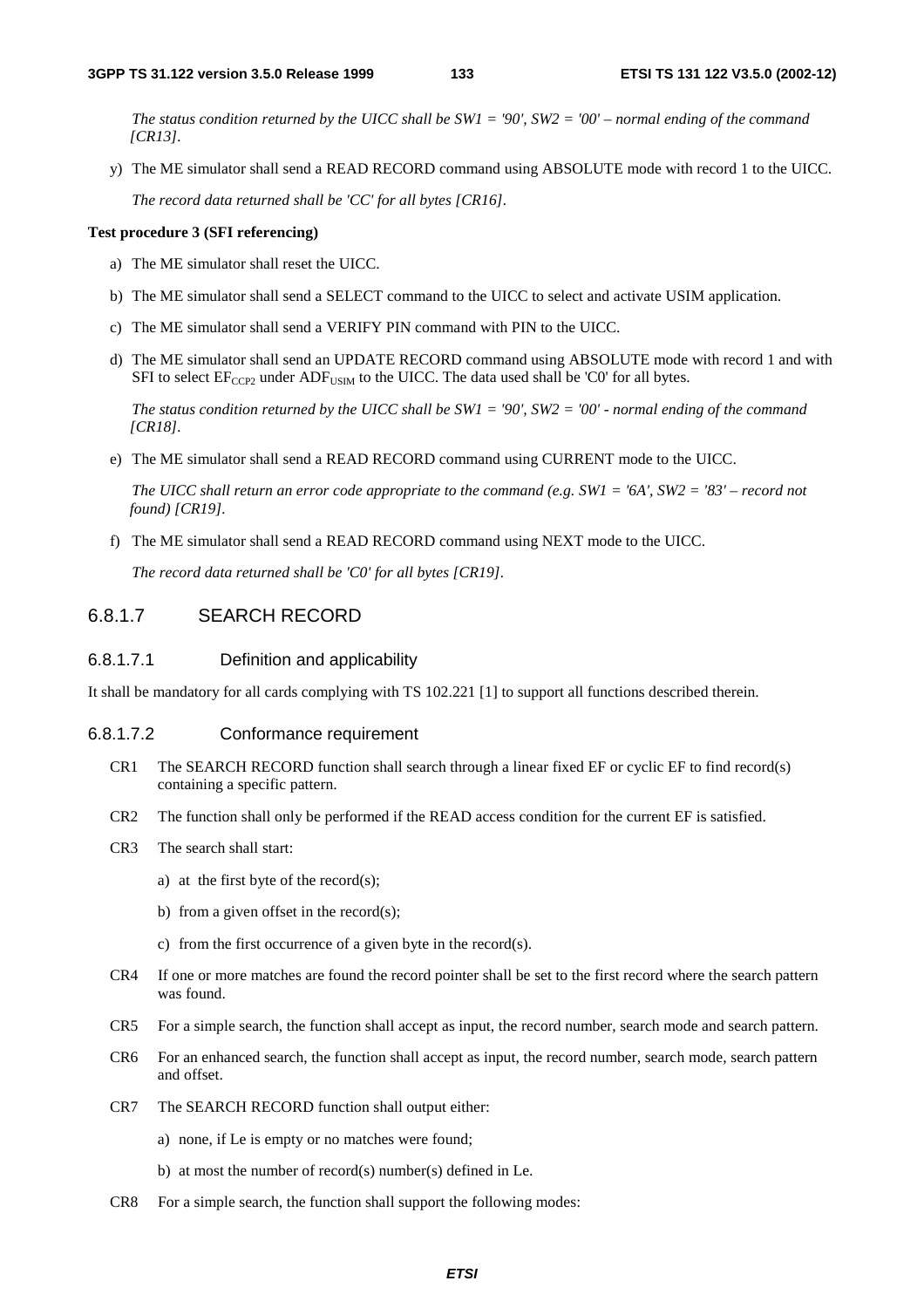- a) start forward search from record indicated in P1;
- b) start backward search from record indicated in P1.
- CR9 For an enhanced search, the SEARCH RECORD function shall support the following modes:
	- a) start forward search from record indicated in P1 with search indication;
	- b) start backward search from record indicated in P1 with search indication;
	- c) start forward search from next record with search indication;
	- d) start backward search from previous record with search indication.
- CR10 For the modes "forward search from next record" and "backward search from previous record", P1 has no significance within the scope of the present document and shall be set to '00'.
- CR11 For a SEARCH RECORD function of forward search from next record (enhanced search), if the record pointer has not been previously set within the selected linear fixed or cyclic EF, the search shall begin with the first record.
- CR12 For a SEARCH RECORD function of backward search from previous record (enhanced search), if the record pointer has not been previously set within the selected linear fixed EF, the search shall begin with the last record.
- CR13 The record pointer shall not be changed by an unsuccessful SEARCH RECORD function.
- CR14 The function shall accept the SFI as an input.
- CR15 When the SEARCH RECORD command contains a valid SFI, it shall set the file as the current EF and resets the current record pointer.

Reference: TS 102.221 [1], subclause 8.2.2, 8.4.3 and 11.1.7.

Test Group Reference (TGR): TGR\_USIM\_TP102.221\_CMD\_GC

Test Procedure Reference (TPR): TPR\_USIM\_TP102.221\_CMD\_GC\_SRREC

# 6.8.1.7.3 Test purpose

To verify that the SEARCH RECORD function conforms to the above requirements for the different modes available.

#### 6.8.1.7.4 Method of test

- NOTE 1: CR7 can not be tested for  $T = 0$  protocol as the Le byte is not transmitted to the UICC. It is dependent on the design of the transport layer of a ME whether to pass all the response data bytes from the UICC to its application layer according to the Le byte. (CR7 is tested in test procedure 4)
- NOTE 2: When  $EF<sub>SMS</sub>$  does not support the SFI, any other linear fixed EF in  $ADF<sub>USIM</sub>$  supporting SFI and capable of storing at least 20 bytes of data shall be chosen for test procedure 3 (SFI).
- NOTE 3: When EF <sub>SMS</sub> is not supported by the USIM application, any other linear fixed EF capable of storing at least 20 bytes of data may be used.

#### **Initial conditions**

- 1) The UICC shall be connected to a ME simulator.
- 2) The records in  $EF<sub>SMS</sub>$  shall contain the following data for the first 20 bytes:

| 1st record 'AO A1 A2 BO B1 B2 AO A1 A2 AO A1 A2 FF AO A1 A2 A3 A4 A5 A6'        |  |  |  |  |  |  |  |  |  |  |
|---------------------------------------------------------------------------------|--|--|--|--|--|--|--|--|--|--|
| <b>2nd record</b> 'BO B1 B2 AO A1 A2 AO A1 A2 BO B1 B2 FF BO B1 B2 B3 B4 B5 B6' |  |  |  |  |  |  |  |  |  |  |
| 3rd record 'BO B1 B2 AO A1 A2 BO B1 B2 AO A1 A2 FF CO C1 C2 C3 C4 C5 C6'        |  |  |  |  |  |  |  |  |  |  |
| 4th record 'AO A1 A2 BO B1 B2 BO B1 B2 BO B1 B2 FF DO D1 D2 D3 D4 D5 D6'        |  |  |  |  |  |  |  |  |  |  |
|                                                                                 |  |  |  |  |  |  |  |  |  |  |

3) The data for the remainder of these four records and for all other records shall be 'FF'.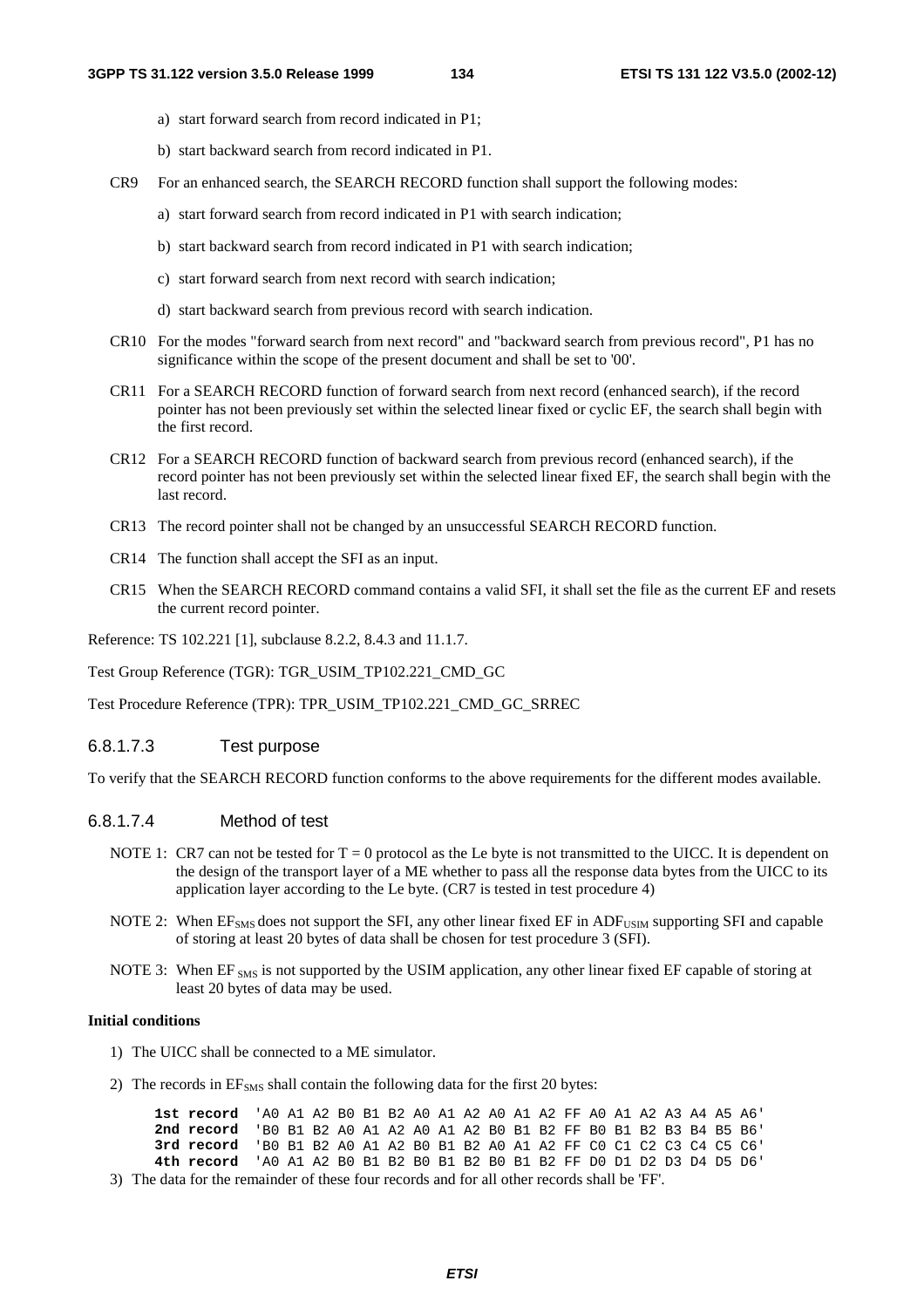#### **Test procedure 1 (simple search)**

- a) The ME simulator shall reset the UICC.
- b) The ME simulator shall send a SELECT command to the UICC to select and activate USIM application.
- c) The ME simulator shall send a SELECT command to the UICC to select  $EF<sub>SMS</sub>$ .
- d) The ME simulator shall send a SEARCH RECORD command using the record number '01', the 'simple forward search from record indicated in P1' mode and search pattern 'A0 A1 A2 B0' with Le = '00' to the UICC.

 *The status condition returned by the UICC shall be SW1 = '69', SW2 = '82' – security status not satisfied [CR2].*

- e) The ME simulator shall send a VERIFY PIN command with PIN to the UICC.
- f) The ME simulator shall send a SEARCH RECORD command using the record number '01', the 'simple forward search from record indicated in P1' mode and search pattern 'A0 A1 A2 B0' with Le = '00' to the UICC.

 *The UICC shall return '01 02 03 04' indicating that first, second, third and fourth record have been found [CR3a, CR8a].* 

*The status condition returned by the UICC shall be SW1='90', SW2='00' - normal ending of the command [CR1, CR2, CR5].* 

g) The ME simulator shall send a SEARCH RECORD command using the record number '02', the 'simple backward search from record indicated in P1' mode and search pattern 'A0 A1 A2 B0' with Le = '00' to the UICC.

 *The response data shall be '02 01' indicating that the first and second record have been found [CR3a, CR8b].* 

*The status condition returned by the UICC shall be SW1 = '90', SW2 = '00' - normal ending of the command.* 

h) The ME simulator shall send a READ RECORD command using CURRENT mode to the UICC.

*The record data returned shall be that of the second record in EF<sub>SMS</sub> [CR4].* 

i) The ME simulator shall send a SEARCH RECORD command using the record number '01', the 'simple forward search from record indicated in P1' mode and search pattern 'A0 A2 A3 A4' with Le = '00' to the UICC.

 *No data shall be returned by the UICC as this search pattern can not be found in any of the records [CR7a].* 

j) The ME simulator shall send a READ RECORD command using CURRENT mode to the UICC.

*The record data returned shall be that of the second record in EF<sub>SMS</sub> [CR13].* 

- k) The ME simulator shall send a SELECT command to the UICC to select  $EF<sub>SMS</sub>$ .
- l) The ME simulator shall send a SEARCH RECORD command using the record number '00' (current record), the 'simple forward search from record indicated in P1' mode, search pattern 'A0 A1 A2 B0' with Le = '00' to the UICC.

*The UICC shall return an error code appropriate to the command, as no current record exists.* 

- m) The ME simulator shall send a READ RECORD command using NEXT mode to the UICC.
- n) The ME simulator shall send a SEARCH RECORD command using the record number '00' (current record), the 'simple forward search from record indicated in P1' mode, search pattern 'A0 A1 A2 B0' with Le = '00' to the UICC.

*The response data shall be '01 02 03 04' indicating that the first, second, third and fourth record have been found [CR3a, CR8a].* 

*The status condition returned by the UICC shall be SW1 = '90', SW2 = '00' - normal ending of the command.* 

o) The ME simulator shall send a SELECT command to the UICC to select  $EF<sub>SMS</sub>$ .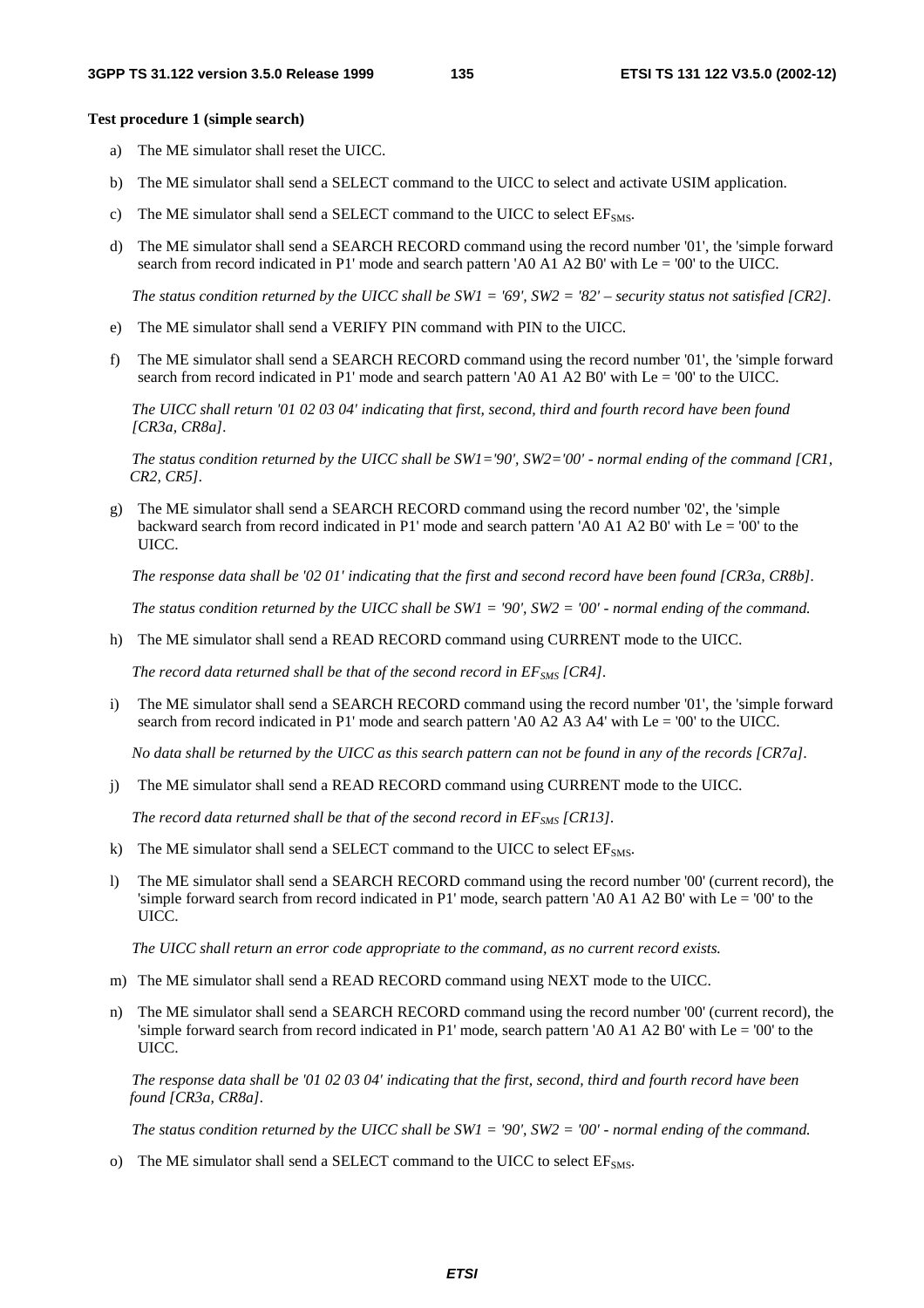p) The ME simulator shall send a SEARCH RECORD command using the record number '00' (current record), the 'simple backward search from record indicated in P1' mode, search pattern 'A0 A1 A2 B0' with Le = '00' to the UICC.

*The UICC shall return an error code appropriate to the command, as no current record exists.*

- q) The ME simulator shall send a READ RECORD command using PREVIOUS mode to the UICC.
- r) The ME simulator shall send a SEARCH RECORD command using the record number '00' (current record), the 'simple backward search from record indicated in P1' mode, search pattern 'A0 A1 A2 B0' with Le = '00' to the UICC.

*The response data shall be '04 03 02 01' indicating that the first, second, third and fourth record have been found [CR3a, CR8b].* 

*The status condition returned by the UICC shall be SW1 = '90', SW2 = '00' - normal ending of the command.* 

#### **Test procedure 2 (enhanced search)**

- a) The ME simulator shall reset the UICC.
- b) The ME simulator shall send a SELECT command to the UICC to select and activate USIM application.
- c) The ME simulator shall send a SELECT command to the UICC to select  $EF<sub>SMS</sub>$ .
- d) The ME simulator shall send a VERIFY PIN command with PIN to the UICC.
- e) The ME simulator shall send a SEARCH RECORD command using the record number = '01', the 'enhanced forward search from record indicated in P1' mode, search pattern 'A0 A1 A2 B0' with Le = '00' to the UICC. The bit 4 of the first byte in the search indication shall be set to '0' and the second byte shall be set to '03' indicating that the search shall start from that offset.

*The data returned shall be '02 03' indicating that the second and third records have been found [CR3b, CR9b].* 

 *The status condition returned by the UICC shall be SW1 = '90', SW2 = '00' - normal ending of the command.* 

f) The ME simulator shall send a SEARCH RECORD command using the record number = '02', the 'enhanced backward search from record indicated in P1' mode, search pattern 'A0 A1 A2 B0' with Le = '00' to the UICC. The bit 4 of the first byte in the search indication shall be set to '0' and the second byte shall be set to '03' indicating that the search shall start from that offset.

 *The response data shall be '02' indicating that the second record has been found [CR3b, CR9b].* 

*The status condition returned by the UICC shall be SW1 = '90', SW2 = '00' - normal ending of the command.*

g) The ME simulator shall send a SEARCH RECORD command using the P1 = '00', the 'enhanced forward search from next record' mode, search pattern 'A1 A2' with Le = '00' to the UICC. The bit 4 of the first byte in the search indication shall be set to '0' and the second byte shall be set to '07' indicating that the search shall start from that offset.

*The response data shall be '03' indicating that the third record has been found [CR3b, CR9c].* 

*The status condition returned by the UICC shall be SW1 = '90', SW2 = '00' - normal ending of the command.* 

h) The ME simulator shall send a SEARCH RECORD command using the  $P1 = 01'$ , the 'enhanced forward search from next record' mode, search pattern 'A1 A2' with  $Le = 0'$  to the UICC. The bit 4 of the first byte in the search indication shall be set to '0' and the second byte shall be set to '07' indicating that the search shall start from that offset.

*The UICC shall return an error code appropriate to the command [CR10].*

i) The ME simulator shall send a SEARCH RECORD command using the  $P1 = 04'$ , the 'enhanced backward' search from previous record' mode, search pattern 'A1 A2' with Le = '00' to the UICC. The bit 4 of the first byte in the search indication shall be set to '0' and the second byte shall be set to '07' indicating that the search shall start from that offset.

*The UICC shall return an error code appropriate to the command [CR10].*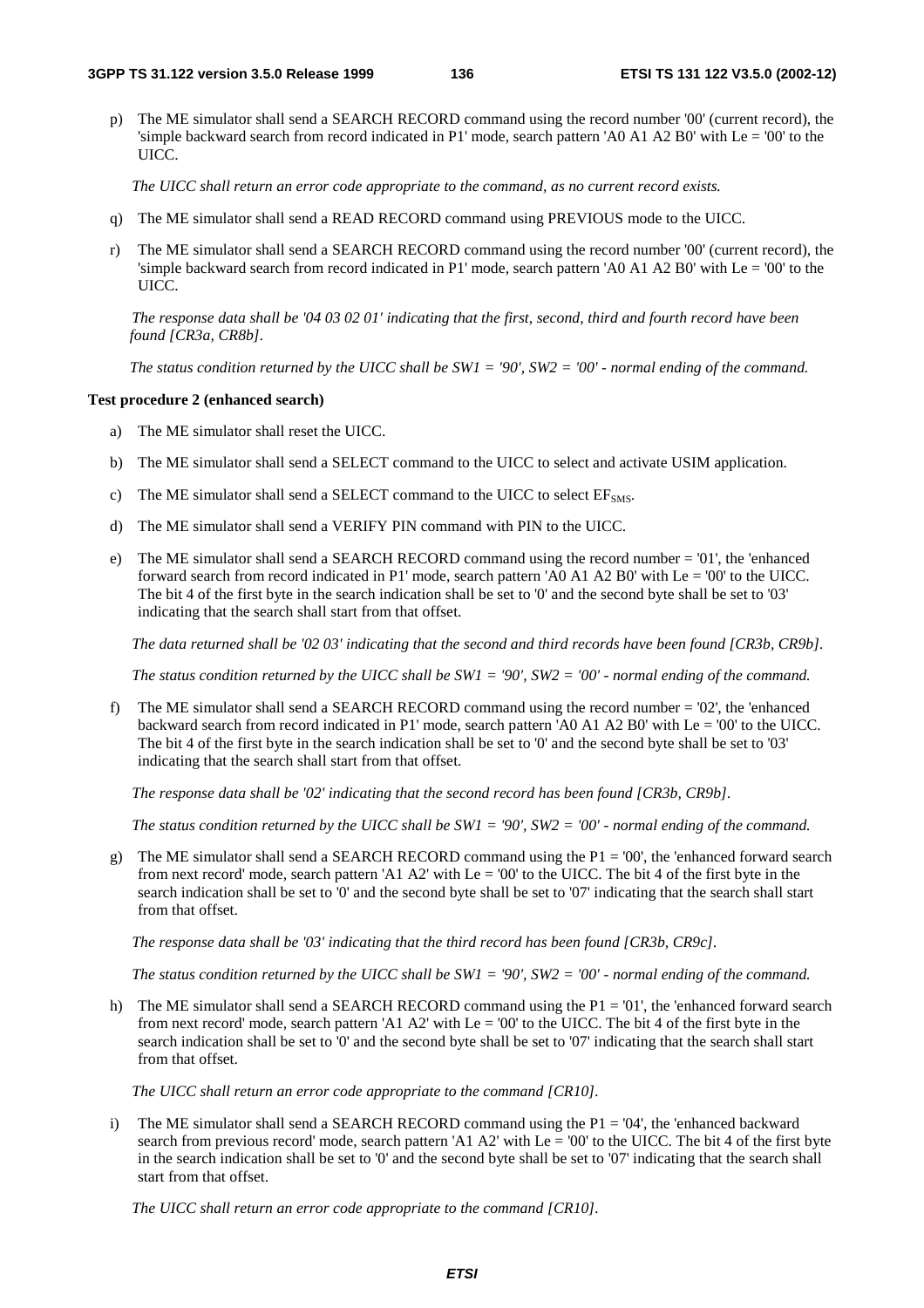j) The ME simulator shall send a SEARCH RECORD command using the  $P1 = 00'$ , the 'enhanced backward search from previous record' mode, search pattern 'B1 B2' with Le = '00' to the UICC. The bit 4 of the first byte in the search indication shall be set to '0' and the second byte shall be set to '07' indicating that the search shall start from that offset.

 *The response data shall be '02' indicating that the second record has been found [CR3b, CR9d].*

*The status condition returned by the UICC shall be SW1 = '90', SW2 = '00' - normal ending of the command.*

k) The ME simulator shall send a SEARCH RECORD command using the record number = '03', the 'enhanced forward search from record indicated in P1' mode, search pattern 'B1 B2 A0' with Le = '00' to the UICC. The bit 4 of the first byte in the search indication shall be set to '1' and the second byte shall be set to 'B0' indicating that the search shall start after the first occurrence of the value.

*The response data shall be '03' indicating that the third record has been found [CR3c, CR9a].* 

*The status condition returned by the UICC shall be SW1 = '90', SW2 = '00' - normal ending of the command.* 

The ME simulator shall send a SEARCH RECORD command using the record number = '02', the 'enhanced' backward search from record indicated in P1' mode, search pattern 'B1 B2 A0' with Le = '00' to the UICC. The bit 4 of the first byte in the search indication shall be set to '1' and the second byte shall be set to 'B0' indicating that the search shall start after the first occurrence of the value.

*The response data shall be '02 01' indicating that the first and second record has been found [CR3c, CR9b].* 

*The status condition returned by the UICC shall be SW1 = '90', SW2 = '00' - normal ending of the command.* 

m) The ME simulator shall send a SEARCH RECORD command using the  $P1 = 00'$ , the 'enhanced forward search from next record' mode, search pattern 'B0 B1' with  $Le = '00'$  to the UICC. The bit 4 of the first byte in the search indication shall be set to '1' and the second byte shall be set to 'A2' indicating that the search shall start after the first occurrence of the value.

*The response data shall be '03 04' indicating that the third and fourth record have been found [CR3c, CR9c].* 

*The status condition returned by the UICC shall be SW1 = '90', SW2 = '00' - normal ending of the command.* 

n) The ME simulator shall send a SEARCH RECORD command using the P1 = '00', the 'enhanced backward search from previous record' mode, search pattern 'B0 B1' with Le = '00' to the UICC. The bit 4 of the first byte in the search indication shall be set to '1' and the second byte shall be set to 'A2' indicating that the search shall start after the first occurrence of the value.

*The response data shall be '02 01' indicating that the first and second record have been found [CR3c, CR9d].* 

*The status condition returned by the UICC shall be SW1 = '90', SW2 = '00' - normal ending of the command.* 

o) The ME simulator shall send a SEARCH RECORD command using the  $P1 = 00'$ , the 'enhanced forward search from next record' mode, search pattern 'FF B0' with  $Le = '00'$  to the UICC. The bit 4 of the first byte in the search indication shall be set to '1' and the second byte shall be set to 'FF' indicating that the search shall start after the first occurrence of the value.

 *No data shall be returned by the UICC as this search pattern can not be found in any of the records [CR7a].* 

- p) The ME simulator shall send a SELECT command to the UICC to select  $EF<sub>SMS</sub>$ .
- q) The ME simulator shall send a SEARCH RECORD command using the P1 = '00', the 'enhanced forward search from record indicated in P1' mode, search pattern 'A0 A1 A2' with Le = '00' to the UICC. The bit 4 of the first byte in the search indication shall be set to '0' and the second byte shall be set to '00' indicating that the search shall start from that offset.

*The UICC shall return an error code appropriate to the command, as no current record exists.* 

r) The ME simulator shall send a SEARCH RECORD command using the  $P1 = 00'$ , the 'enhanced forward search from next record' mode, search pattern 'A0 A1 A2' with Le = '00' to the UICC. The bit 4 of the first byte in the search indication shall be set to '0' and the second byte shall be set to '00' indicating that the search shall start from that offset.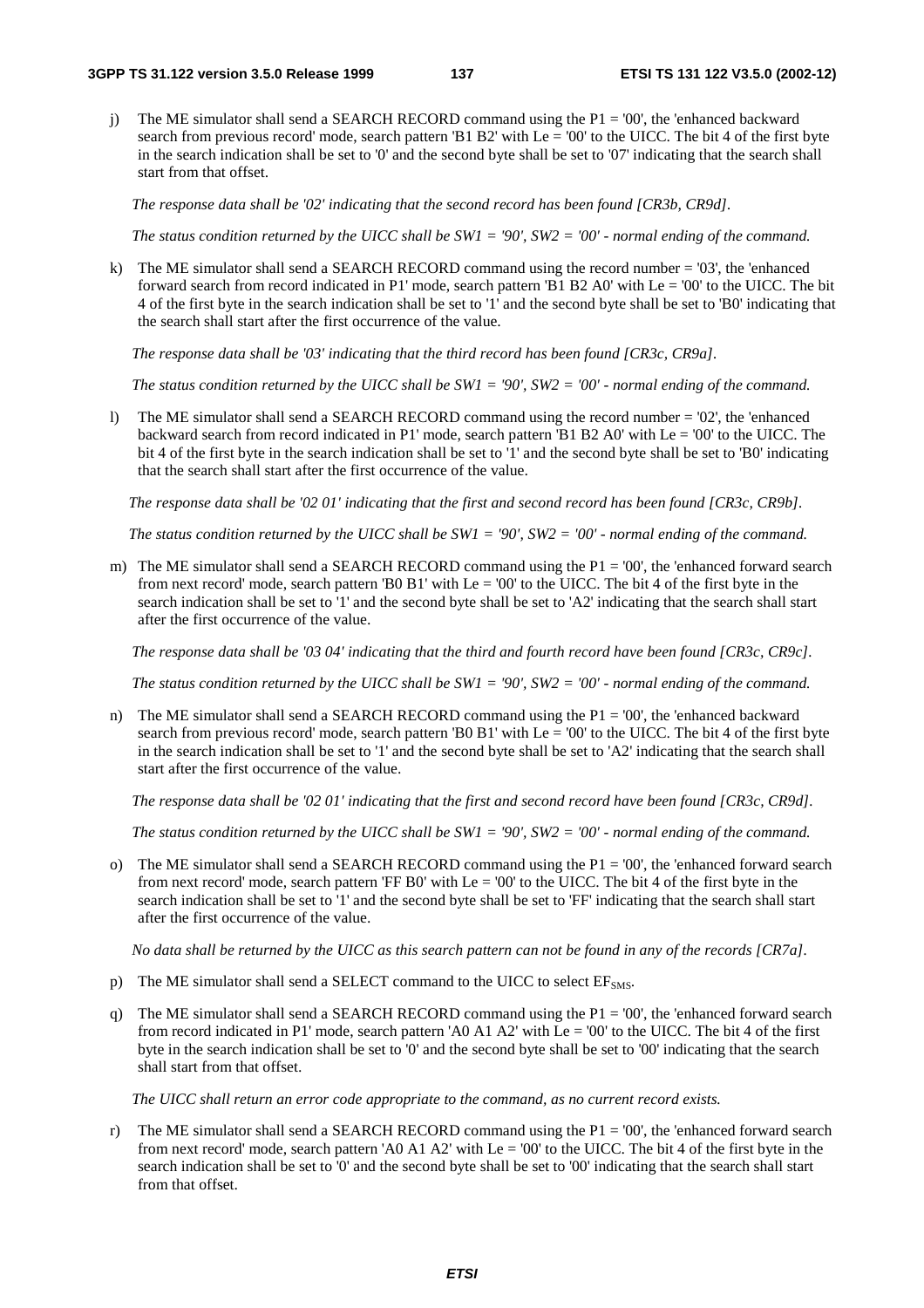*The response data shall be '01 02 03 04' indicating that the first, second, third and fourth record have been found [CR 11].* 

*The status condition returned by the UICC shall be SW1 = '90', SW2 = '00' - normal ending of the command.* 

s) The ME simulator shall send a SEARCH RECORD command using the  $P1 = 00'$ , the 'enhanced forward search from next record' mode, search pattern 'A0 A1 A2' with Le = '00' to the UICC. The bit 4 of the first byte in the search indication shall be set to '0' and the second byte shall be set to '00' indicating that the search shall start from that offset.

*The response data shall be '02 03 04' indicating that the second, third and fourth record have been found [CR4, CR9c].* 

*The status condition returned by the UICC shall be SW1 = '90', SW2 = '00' - normal ending of the command.*

- t) The ME simulator shall send a SELECT command to the UICC to select  $EF<sub>SMS</sub>$ .
- u) The ME simulator shall send a SEARCH RECORD command using the P1 = '00', the 'enhanced backward search from record indicated in P1' mode, search pattern 'A0 A1 A2' with Le = '00' to the UICC. The bit 4 of the first byte in the search indication shall be set to '0' and the second byte shall be set to '00' indicating that the search shall start from that offset.

*The UICC shall return an error code appropriate to the command, as no current record exists.*

v) The ME simulator shall send a SEARCH RECORD command using the  $P1 = 00$ ', the 'enhanced backward' search from previous record' mode, search pattern 'A0 A1 A2' with Le = '00' to the UICC. The bit 4 of the first byte in the search indication shall be set to '0' and the second byte shall be set to '00' indicating that the search shall start from that offset.

*The response data shall be '04 03 02 01' indicating that the first, second, third and fourth record have been found [CR12].* 

*The status condition returned by the UICC shall be SW1 = '90', SW2 = '00' - normal ending of the command.* 

w) The ME simulator shall send a SEARCH RECORD command using the P1 = '00', the 'enhanced backward search from previous record' mode, search pattern 'A0 A1 A2' with  $\text{Le} = 0'$ ' to the UICC. The bit 4 of the first byte in the search indication shall be set to '0' and the second byte shall be set to '00' indicating that the search shall start from that offset.

*The response data shall be '03 02 01' indicating that the first, second and third record have been found [CR4, CR9d].* 

*The status condition returned by the UICC shall be SW1 = '90', SW2 = '00' - normal ending of the command.* 

x) The ME simulator shall send a SEARCH RECORD command using the  $P1 = 01'$ , the 'enhanced forward search from next record' mode, search pattern 'A0 A1 A2' with Le = '00' to the UICC. The bit 4 of the first byte in the search indication shall be set to '0' and the second byte shall be set to '00' indicating that the search shall start from that offset.

*The UICC shall return an error code appropriate to the command [CR 10].* 

y) The ME simulator shall send a SEARCH RECORD command using the  $P1 = 01'$ , the 'enhanced backward' search from previous record' mode, search pattern 'A0 A1 A2' with Le = '00' to the UICC. The bit 4 of the first byte in the search indication shall be set to '0' and the second byte shall be set to '00' indicating that the search shall start from that offset.

*The UICC shall return an error code appropriate to the command [CR 10].* 

z) The ME simulator shall send a SEARCH RECORD command using the record number  $= 01'$ , the 'enhanced forward search from record indicated in P1' mode and search pattern 'A0 A2 A3 A4' with  $Le = 00'$  to the UICC. The bit 4 of the first byte in the search indication shall be set to '0' and the second byte shall be set to '03' indicating that the search shall start from that offset.

 *No data shall be returned by the UICC as this search pattern can not be found in any of the records [CR7a].* 

aa) The ME simulator shall send a READ RECORD command using CURRENT mode to the UICC.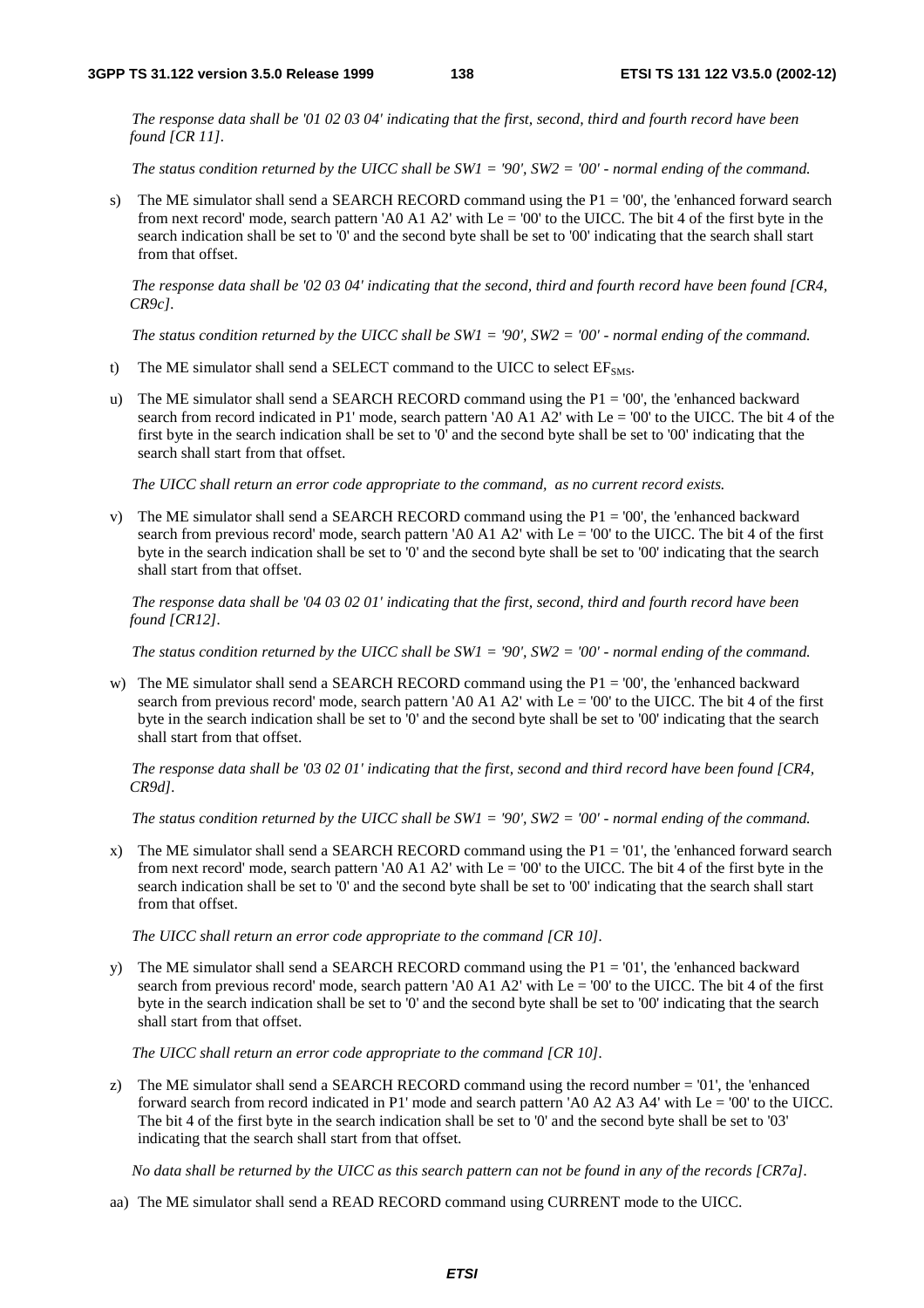The record data returned shall be that of the third record in EF<sub>SMS</sub> [CR13].

#### **Test procedure 3 (SFI)**

- a) The ME simulator shall reset the UICC.
- b) The ME simulator shall send a SELECT command to the UICC to select and activate USIM application.
- c) The ME simulator shall send a VERIFY PIN command with PIN to the UICC.
- d) The ME simulator shall send a SEARCH RECORD command using the SFI of  $EF<sub>5M</sub>s$ , the record number = '01', the 'simple forward search from record indicated in P1' mode and search pattern 'A0 A1 A2' with Le = '00' to the UICC.

*The data returned shall be '01 02 03 04' indicating that the first, second, third and fourth records have been found.* 

*The status condition returned shall be SW1 = '90', SW2 = '00' - normal ending of the command [CR14].* 

e) The ME simulator shall send a SEARCH RECORD command using the SFI of  $EF<sub>5M5</sub>$ , the record number = '01', the 'simple forward search from record indicated in P1' mode and search pattern 'A0 A2 A3' with Le = '00' to the UICC.

*No data shall be returned by the UICC as this search pattern can not be found in any of the records.*

f) The ME simulator shall send a READ RECORD command using NEXT mode to the UICC.

*The record data returned shall be that of the first record in EF<sub>SMS</sub> [CR15].* 

#### **Test procedure 4 (Only applicable for T=1 protocol)**

- a) The ME simulator shall reset the UICC.
- b) The ME simulator shall send a SELECT command to the UICC to select and activate USIM application.
- c) The ME simulator shall send a SELECT command to the UICC to select  $EF<sub>SMS</sub>$ .
- d) The ME simulator shall send a VERIFY PIN command with PIN to the UICC.
- e) The ME simulator shall send a SEARCH RECORD command using the record number = '01', the 'simple forward search from record indicated in P1' mode and search pattern 'A0 A1 A2 B0' with an empty Le to the UICC.

*The UICC shall not return any response data bytes [CR7a].* 

*The status condition returned by the UICC shall be SW1='90', SW2='00' - normal ending of the command.*

f) The ME simulator shall send a SEARCH RECORD command using the record number  $=$  '01', the 'simple forward search from record indicated in P1' mode and search pattern 'A0 A2 A3 A4' with Le = '01' to the UICC.

*No data shall be returned by the UICC as this search pattern can not be found in any of the records [CR7a].* 

g) The ME simulator shall send a SEARCH RECORD command using the record number  $=$  '01', the 'simple forward search from record indicated in P1' mode and search pattern 'A0 A1 A2 B0' with Le = '01' to the UICC.

*The data returned shall be '01' indicating that the first record has been found [CR7b].* 

*The status condition returned by the UICC shall be SW1='90', SW2='00' - normal ending of the command.*

h) The ME simulator shall send a SEARCH RECORD command using the record number = '01', the 'simple forward search from record indicated in P1' mode and search pattern 'A0 A1 A2 B0' with Le = '04' to the UICC.

*The data returned shall be '01 02 03 04' indicating that the first, second, third and fourth record have been found [CR7b].* 

*The status condition returned by the UICC shall be SW1='90', SW2='00' - normal ending of the command.*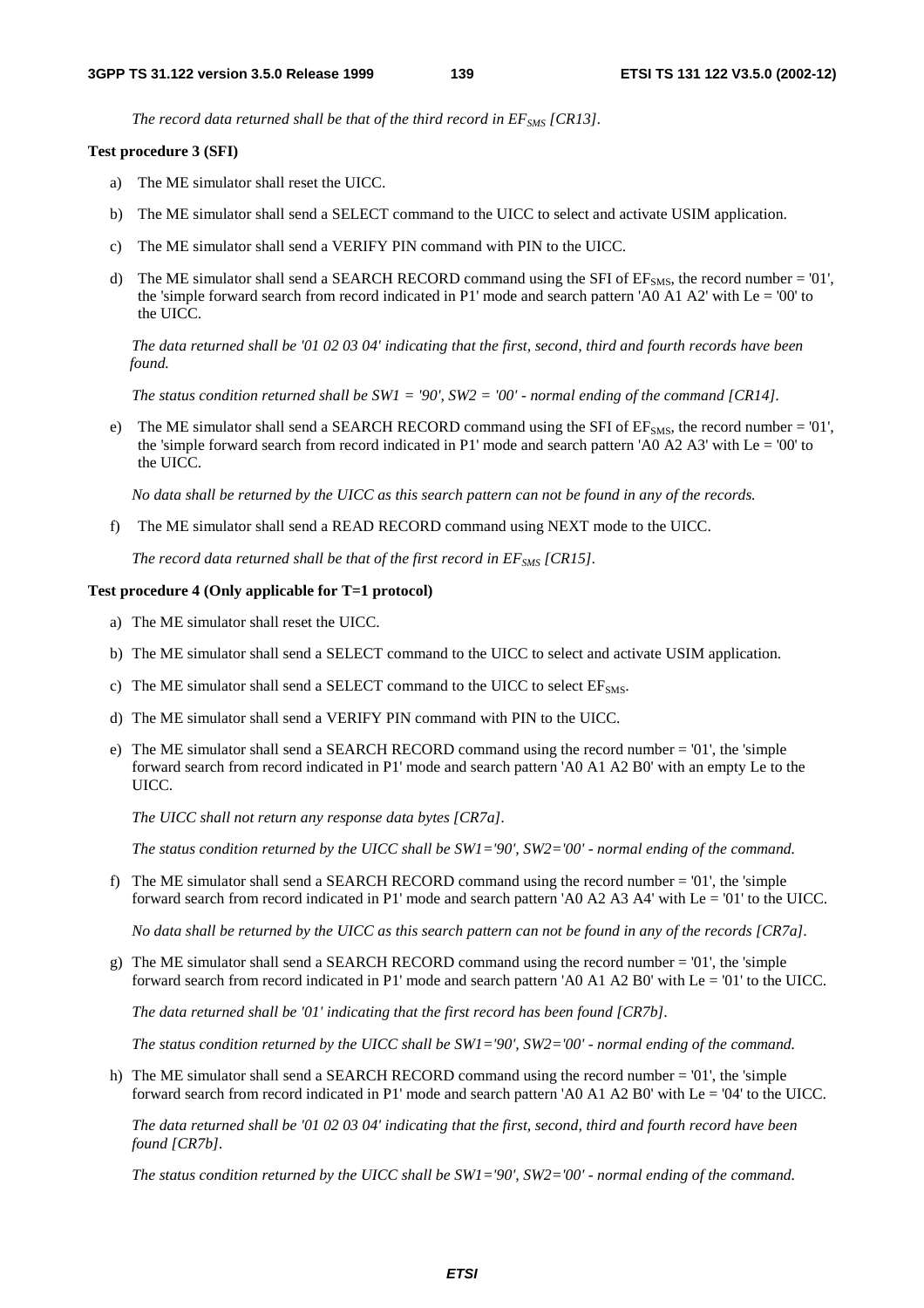i) The ME simulator shall send a SEARCH RECORD command using the record number = '01', the 'enhanced forward search from record indicated in P1' mode, search pattern 'A0 A1 A2 B0' with Le = '04' to the UICC. The bit 4 of the first byte in the search indication shall be set to '0' and the second byte shall be set to '03' indicating that the search shall start from that offset.

*The data returned shall be ' 02 03' indicating that the second and third record have been found [CR7b].*

# 6.8.1.8 INCREASE

### 6.8.1.8.1 Definition and applicability

It shall be mandatory for all cards complying with TS 102.221 [1] and containing EFs which have the INCREASE access condition assigned i.e.  $E_{ACM}$  associated with  $E_{ACM}$ <sub>max</sub>,  $E_{TCT}$  or  $E_{OCT}$ , to support all functions described therein.

# 6.8.1.8.2 Conformance requirement

- CR1 This function shall add the value given by the ME to the value of the last increased/updated record of the current cyclic EF and store the result into the oldest record.
- CR2 The record pointer shall be set to this record and this record becomes the record number 1.
- CR3 The function shall only be used if the INCREASE access condition is fulfilled.
- CR4 The function shall accept the input as the value to be added.
- CR5 The function shall output the value of the increased record and the value which has been added.
- CR6 The UICC shall not perform the INCREASE if the result would exceed the maximum value of the record (represented by all bytes set to 'FF').
- CR7 This command shall only be used on files that refer to an access rule where this INS code is indicated as part of the rule.

Reference: TS 102.221 [1], subclause 11.1.8.

Test Group Reference (TGR): TGR\_USIM\_TP102.221\_CMD\_GC

Test Procedure Reference (TPR): TPR\_USIM\_TP102.221\_CMD\_GC\_INC

# 6.8.1.8.3 Test purpose

To verify that the INCREASE function conforms to the above requirements.

# 6.8.1.8.4 Method of test

NOTE 1: When EF  $_{ACM}$  is not supported by the USIM application, any other cyclic EF which have the INCREASE access condition assigned may be used. In such case, the length of the value to be sent with an INCREASE command shall be equal to the record length of that EF.

### **Initial conditions**

- 1) The UICC shall be connected to a ME simulator.
- 2) Each record in  $EF_{ACM}$  shall contain the data '00 00 01'.

#### **Test procedure**

- a) The ME simulator shall reset the UICC.
- b) The ME simulator shall send a SELECT command to the UICC to select and activate USIM application.
- c) The ME simulator shall send a SELECT command to the UICC to select  $EF_{ACM}$ .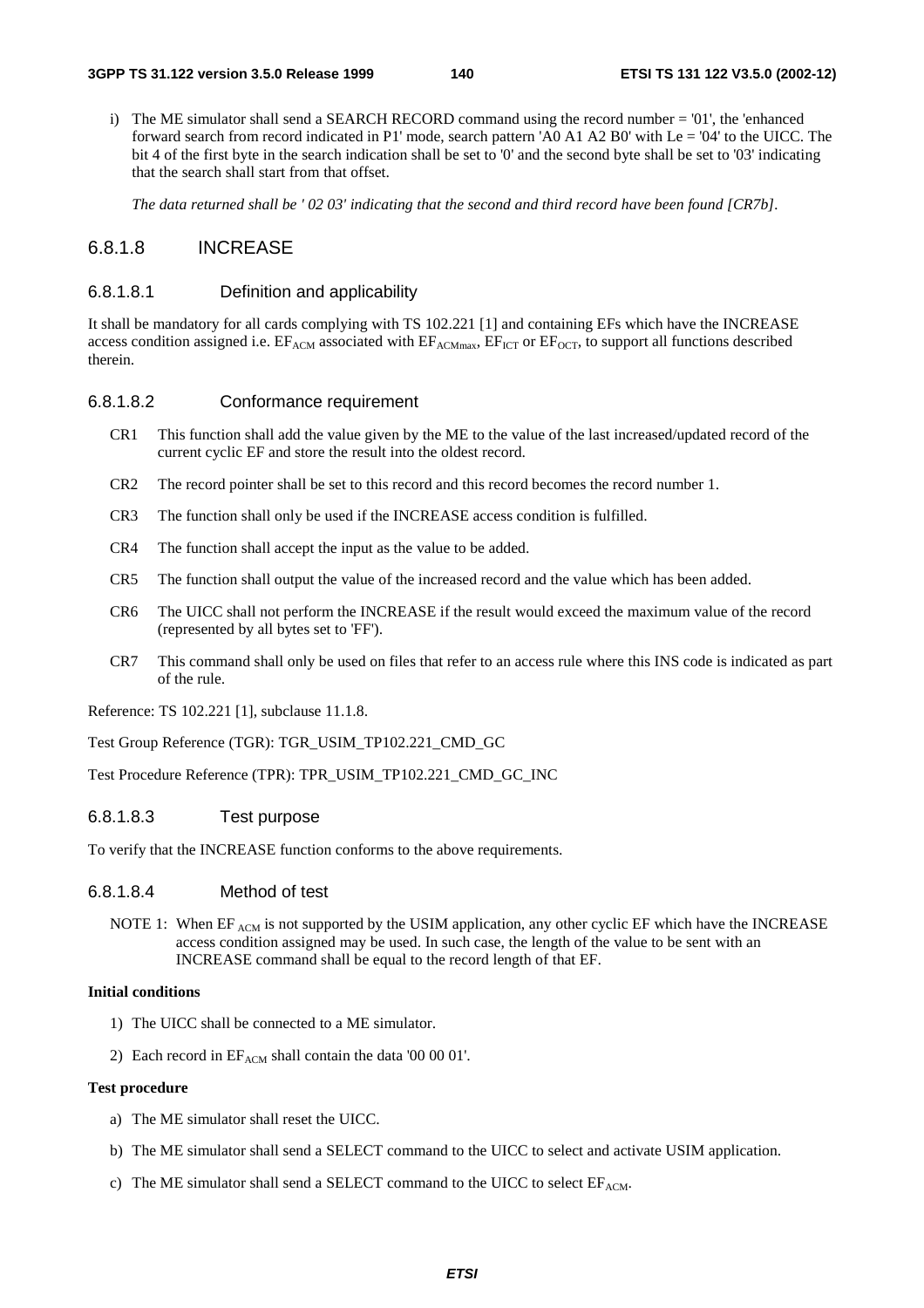- d) The ME simulator shall send an INCREASE command with value '00 00 02' to the UICC. *The status condition returned by the UICC shall be SW1 = '69', SW2 = '82' – security status not satisfied [CR3].*
- e) The ME simulator shall send a VERIFY PIN command with PIN to the UICC.
- f) The ME simulator shall send an INCREASE command with value '00 00 03' to the UICC. *The response data shall be '00 00 04 00 00 03' [CR1, CR4, CR5].*
- g) The ME simulator shall send an INCREASE command with value '01 02 00' to the UICC. *The response data shall be '01 02 04 01 02 00' [CR1].*
- h) The ME simulator shall send a READ RECORD command using ABSOLUTE mode with record 1 to the UICC. *The data read shall be '01 02 04' [CR2].*
- i) The ME simulator shall send an INCREASE command with value 'FF 00 00' to the UICC.

*The status condition returned by the UICC shall be SW1 = '98', SW2 = '50' - INCREASE cannot be performed, maximum value reached [CR6].*

j) The ME simulator shall send an INCREASE command with value '00 FF FD' to the UICC.

*The response data shall be '02 02 01 00 FF FD' [CR5].*

- k) The ME simulator shall send a SELECT command to the UICC to select  $EF_{ICI}$ .
- l) The ME simulator shall send an INCREASE command with value '01 02 00' to the UICC.

*The UICC shall return an error code appropriate to the command [CR7].* 

# 6.8.1.9 VERIFY PIN

#### 6.8.1.9.1 Definition and applicability

It shall be mandatory for all cards complying with TS 102.221 [1] to support all functions described therein.

#### 6.8.1.9.2 Conformance requirement

- CR1 This command shall initiate the comparison in the UICC of the PIN verification data sent from the ME with the PIN reference data stored in the card.
- CR2 The function shall accept as an input, an indication of PIN (key reference number), the PIN value, or empty.
- CR3 The verification process shall be subject to the following conditions being fulfilled:
	- a) PIN is not disabled;
	- b) PIN is not blocked.
- CR4 If the access condition for a function to be performed on the last selected file is PIN, then a successful verification of PIN shall be required prior to the use of the function on this file unless the PIN is disabled.
- CR5 If the PIN presented is correct, the number of remaining PIN attempts for that PIN shall be reset to its initial value 3.
- CR6 If the PIN presented is false, the number of remaining PIN attempts for that PIN shall be decremented.
- CR7 After 3 consecutive false PIN presentations, not necessarily in the same card session, the respective PIN shall be blocked.
- CR8 The value of the retry counter and how many verification attempts are left, shall be obtained in the following ways: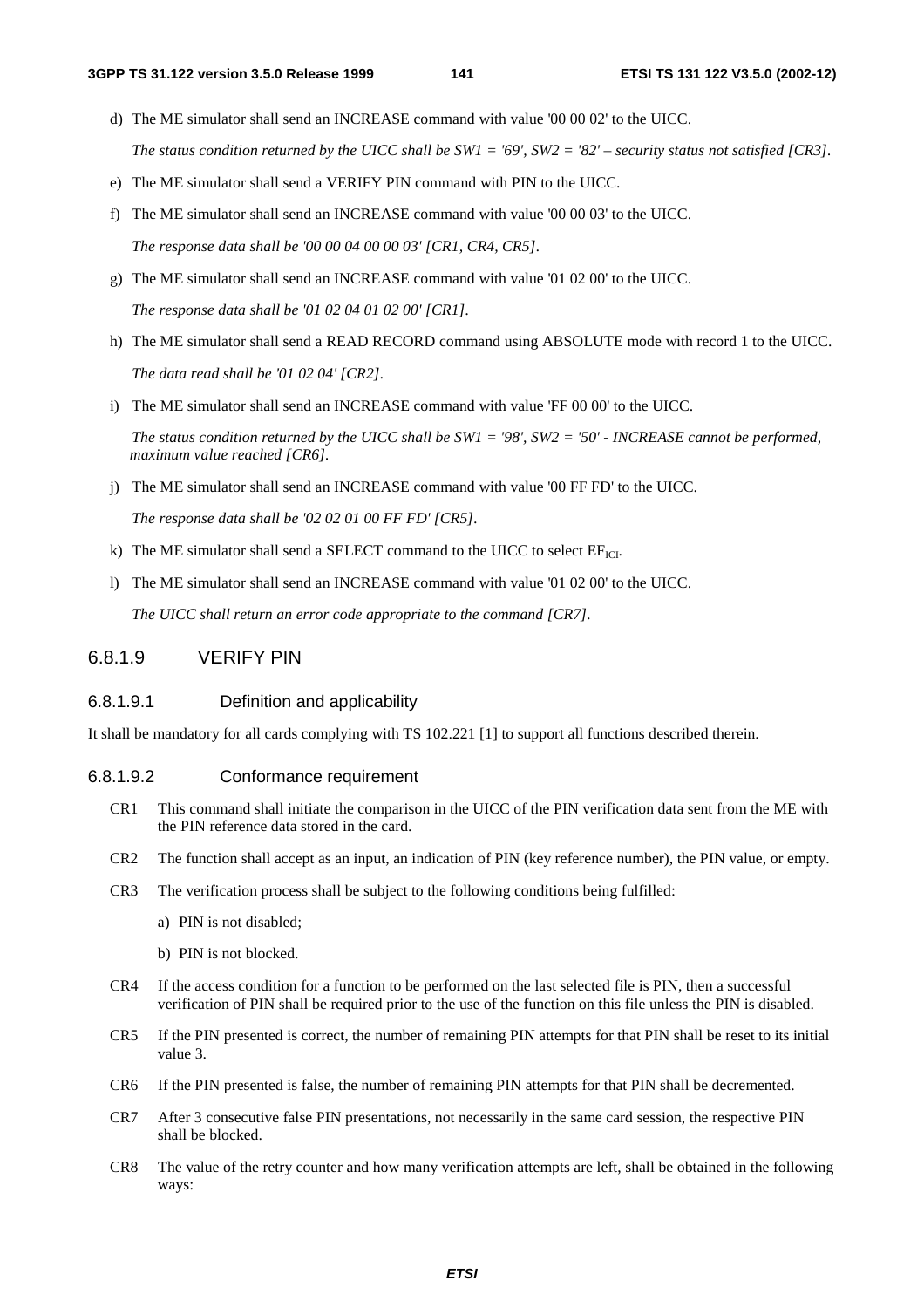- a) The VERIFY command is sent to the UICC with parameter P2 indicating PIN for which the retry counter value is to be retrieved with an empty data field (response SW1, SW2 '63 CX' where X indicates the number of further allowed retries);
- b) In case of an unsuccessful PIN verification and if the PIN was not previously blocked prior to the execution of the command, the UICC shall return the remaining retry value in the response parameters SW1, SW2 (response '63 CX' where X indicates the number of further allowed retries).
- CR9 The access condition can never be fulfilled until the UNBLOCK PIN function has been successfully performed on the respective PIN.

Reference: TS 102.221 [1], subclause 11.1.9.

Test Group Reference (TGR): TGR\_USIM\_TP102.221\_CMD\_GC

Test Procedure Reference (TPR): TPR\_USIM\_TP102.221\_CMD\_GC\_VERPIN

# 6.8.1.9.3 Test purpose

To verify that the VERIFY PIN function conforms to the above requirements.

NOTE: This function is only tested for PIN. It is assumed that if the function operates correctly for PIN, it will also operate correctly for PIN2 or other PIN.

# 6.8.1.9.4 Method of test

#### **Initial conditions**

1) The UICC shall be connected to a ME simulator.

#### **Test procedure**

- a) The ME simulator shall reset the UICC.
- b) The ME simulator shall send a SELECT command to the UICC to select and activate USIM application.
- c) The ME simulator shall send a SELECT command to the UICC to select  $EF_{MSI}$ .
- d) The ME simulator shall send a READ BINARY command using a length of 2 bytes to the UICC.

 *The status condition returned by the UICC shall be SW1 = '69', SW2 = '82' - access condition not fulfilled [CR4].*

e) The ME simulator shall send a VERIFY PIN command with PIN to the UICC.

 *The status condition returned by the UICC shall be SW1 = '90', SW2 = '00' - normal ending of the command [CR1, CR2].*

f) The ME simulator shall send a READ BINARY command using a length of 2 bytes to the UICC.

 *The status condition returned by the UICC shall be SW1 = '90', SW2 = '00' - normal ending of the command [CR4].*

g) The ME simulator shall send a VERIFY PIN command with incorrect PIN to the UICC.

 *The status condition returned by the UICC shall be SW1 = '63', SW2 = 'C2' - unsuccessful PIN verification, 2 attempts left [CR6, CR8b].*

- h) The ME simulator shall send a VERIFY PIN command with PIN to the UICC.
- i) The ME simulator shall send a VERIFY PIN command with an empty data field to the UICC.

 *The status condition returned by the UICC shall be SW1 = '63', SW2 = 'C3' - unsuccessful PIN verification, 3 attempts left [CR5, CR8a].*

j) The ME simulator shall send a VERIFY PIN command with incorrect PIN to the UICC.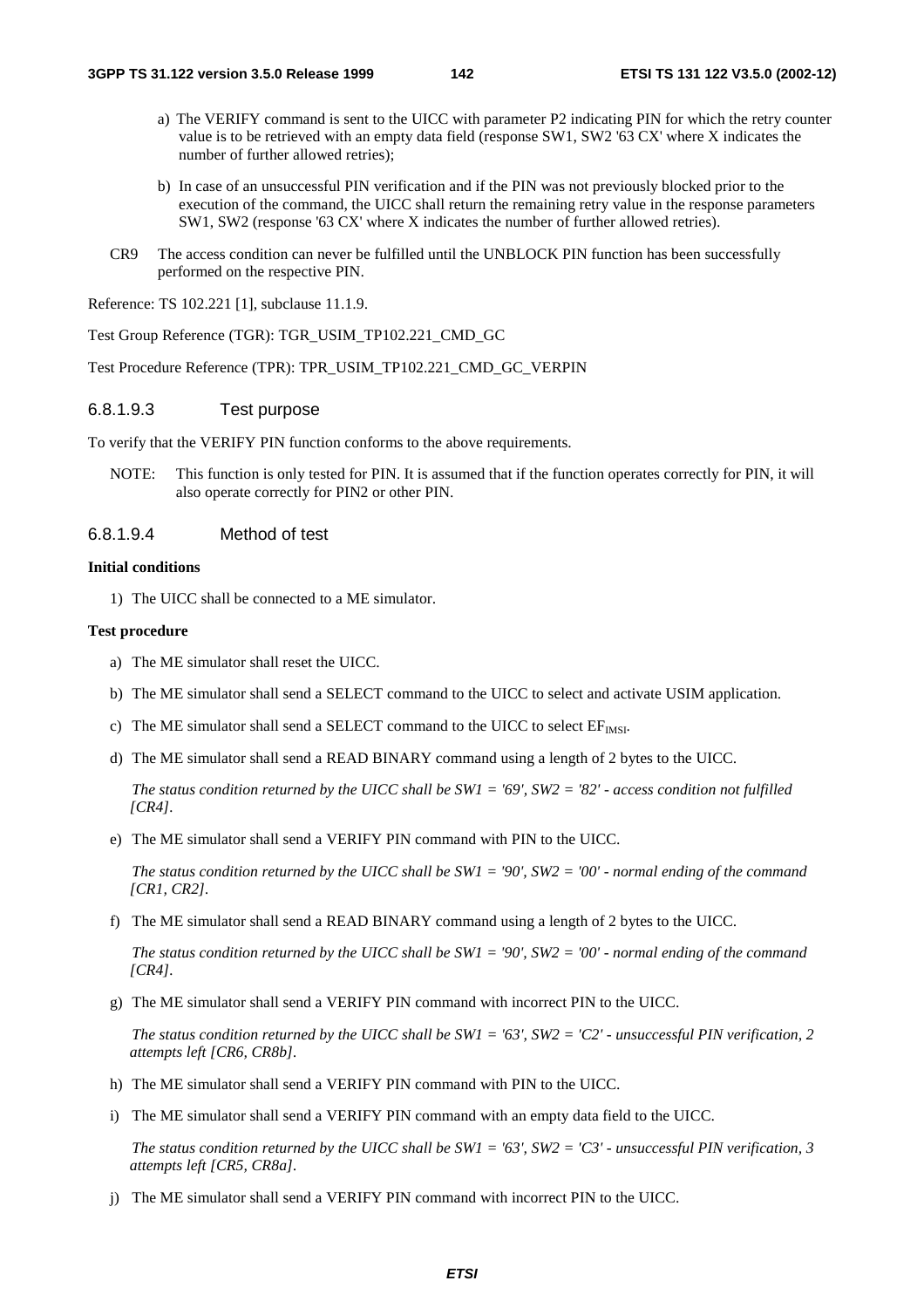*The status condition returned by the UICC shall be SW1 = '63', SW2 = 'C2' - unsuccessful PIN verification, 2 attempt left [CR8b].*

k) The ME simulator shall send a VERIFY PIN command with incorrect PIN to the UICC.

 *The status condition returned by the UICC shall be SW1 = '63', SW2 = 'C1' - unsuccessful PIN verification, 1 attempt left [CR8b].*

- l) The ME simulator shall reset the UICC and select USIM application.
- m) The ME simulator shall send a VERIFY PIN command with incorrect PIN to the UICC.

 *The status condition returned by the UICC shall be SW1 = '63', SW2 = 'C0' - unsuccessful PIN verification, no attempts left [CR7, CR8b].* 

n) The ME simulator shall send a VERIFY PIN command with incorrect PIN to the UICC.

*The status condition returned by the UICC shall be SW1 = '69', SW2 = '83' - unsuccessful PIN verification, no attempts left [CR7].*

o) The ME simulator shall send a VERIFY PIN command with PIN to the UICC.

 *The status condition returned by the UICC shall be SW1 = '69', SW2 = '83' - PIN blocked [CR3b, CR7].*

- p) The ME simulator shall reset the UICC and select and activate USIM application.
- q) The ME simulator shall send a VERIFY PIN command with PIN to the UICC.

 *The status condition returned by the UICC shall be SW1 = '69', SW2 = '83' - PIN blocked [CR3b, CR7].*

- r) The ME simulator shall send a SELECT command to the UICC to select  $EF_{MSI}$ .
- s) The ME simulator shall send a READ BINARY command using a length of 2 bytes to the UICC. *The status condition returned by the UICC shall be SW1 = '69', SW2 = '82' - security status not satisfied [CR7].*
- t) The ME simulator shall send an UNBLOCK PIN command to the UICC.

 *The status condition returned by the UICC shall be SW1 = '90', SW2 = '00' - normal ending of the command [CR9].* 

u) The ME simulator shall send a VERIFY PIN command with an empty data field to the UICC.

 *The status condition returned by the UICC shall be SW1 = '63', SW2 = 'C3' - unsuccessful PIN verification, 3 attempts left [CR1 of subclause 6.8.1.13.2].* 

- v) The ME simulator shall send a DISABLE PIN command to the UICC.
- w) The ME simulator shall reset the UICC.
- x) The ME simulator shall send a SELECT command to the UICC to select and activate USIM application.
- y) The ME simulator shall send a SELECT command to the UICC to select  $EF_{MSI}$ .
- z) The ME simulator shall send a READ BINARY command using a length of 2 bytes to the UICC.

 *The status condition returned by the UICC shall be SW1 = '90', SW2 = '00' - normal ending of the command [CR4].*

aa) The ME simulator shall send a VERIFY PIN command with PIN to the UICC.

*The UICC shall return an error code appropriate to the command [CR3a].* 

bb)The ME simulator shall send an ENABLE PIN command with PIN to the UICC.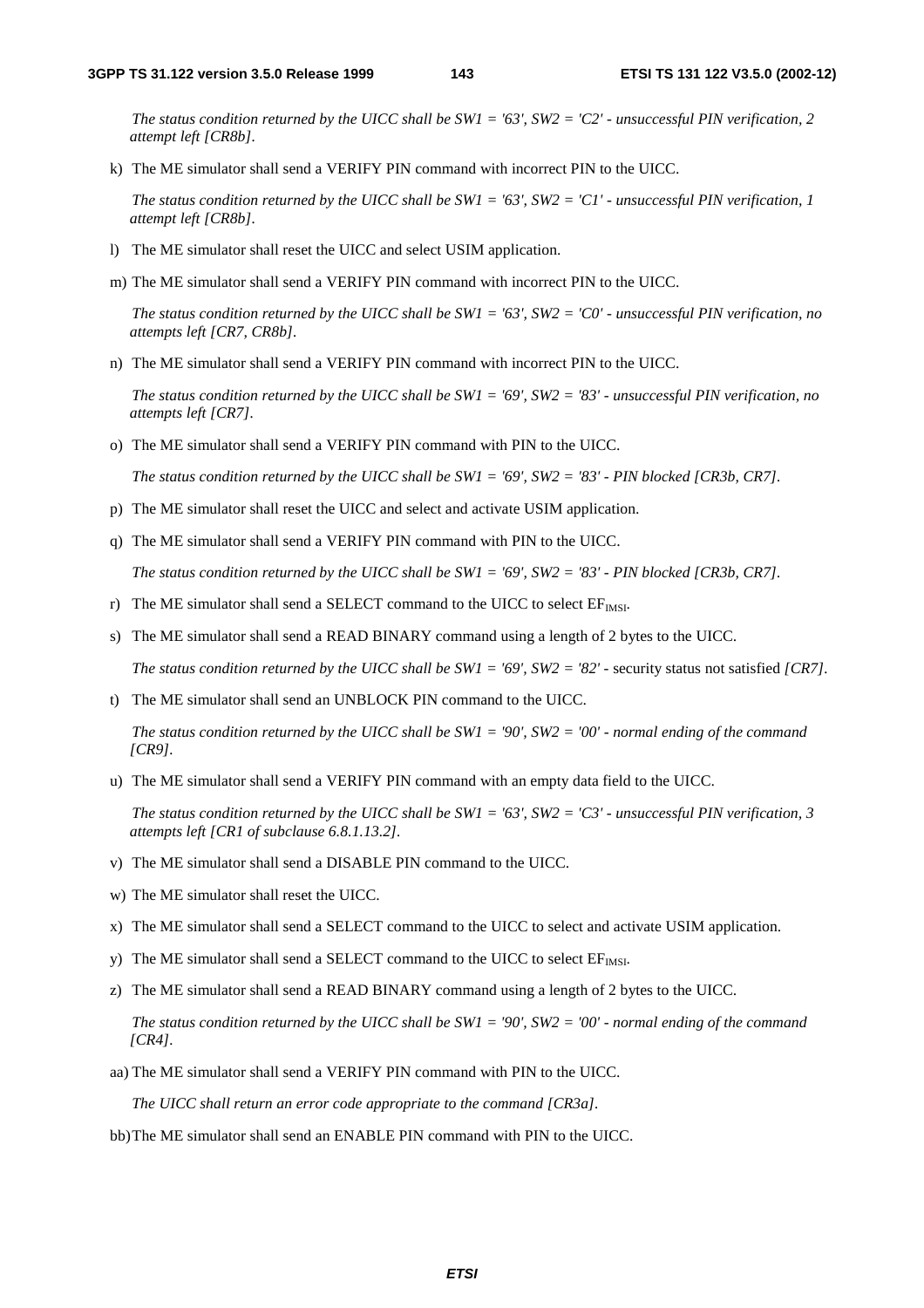## 6.8.1.10 CHANGE PIN

### 6.8.1.10.1 Definition and applicability

It shall be mandatory for all cards complying with TS 102.221 [1] to support all functions described therein.

### 6.8.1.10.2 Conformance requirement

- CR1 This command shall be used to initiate the comparison of the verification data with the PIN, and then to conditionally replace the existing PIN with the new PIN sent to the UICC in the command.
- CR2 This function shall assign a new value to the relevant PIN subject to the following conditions being fulfilled:
	- a) PIN is not disabled;
	- b) PIN is not blocked.
- CR3 The function shall accept as input, an indication of PIN (key reference number), the old and new PIN.
- CR4 If the old PIN presented is correct, the number of remaining PIN attempts for that PIN shall be reset to its initial value 3 and the new value for the PIN becomes valid.
- CR5 If the old PIN presented is false, the number of remaining PIN attempts for that PIN shall be decremented and the value of the PIN shall remain unchanged.
- CR6 After 3 consecutive false PIN presentations, not necessarily in the same card session, the respective PIN shall be blocked and the access condition can never be fulfilled until the UNBLOCK PIN function has been performed successfully on the respective PIN.

Reference: TS 102.221 [1], subclause 11.1.10.

Test Group Reference (TGR): TGR\_USIM\_TP102.221\_CMD\_GC

Test Procedure Reference (TPR): TPR\_USIM\_TP102.221\_CMD\_GC\_CHPIN

### 6.8.1.10.3 Test purpose

To verify that the CHANGE PIN function conforms to the above requirements.

NOTE: This function is only tested for PIN. It is assumed that if the function operates correctly for PIN, it will also operate correctly for PIN2 or other PIN.

## 6.8.1.10.4 Method of test

### **Initial conditions**

- 1) The UICC shall be connected to a ME simulator.
- 2) PIN of the UICC shall be set to '00000000'.

### **Test procedure**

- a) The ME simulator shall reset the UICC.
- b) The ME simulator shall send a SELECT command to the UICC to select and activate USIM application.
- c) The ME simulator shall send a CHANGE PIN command with an incorrect old PIN and new PIN of '33333333' to the UICC.

*The status condition returned by the UICC shall be SW1 = '63', SW2 = 'C2' - unsuccessful PIN verification, 2 attempts left [CR5].* 

d) The ME simulator shall send a CHANGE PIN command with a correct old PIN and new PIN of '33333333' to the UICC.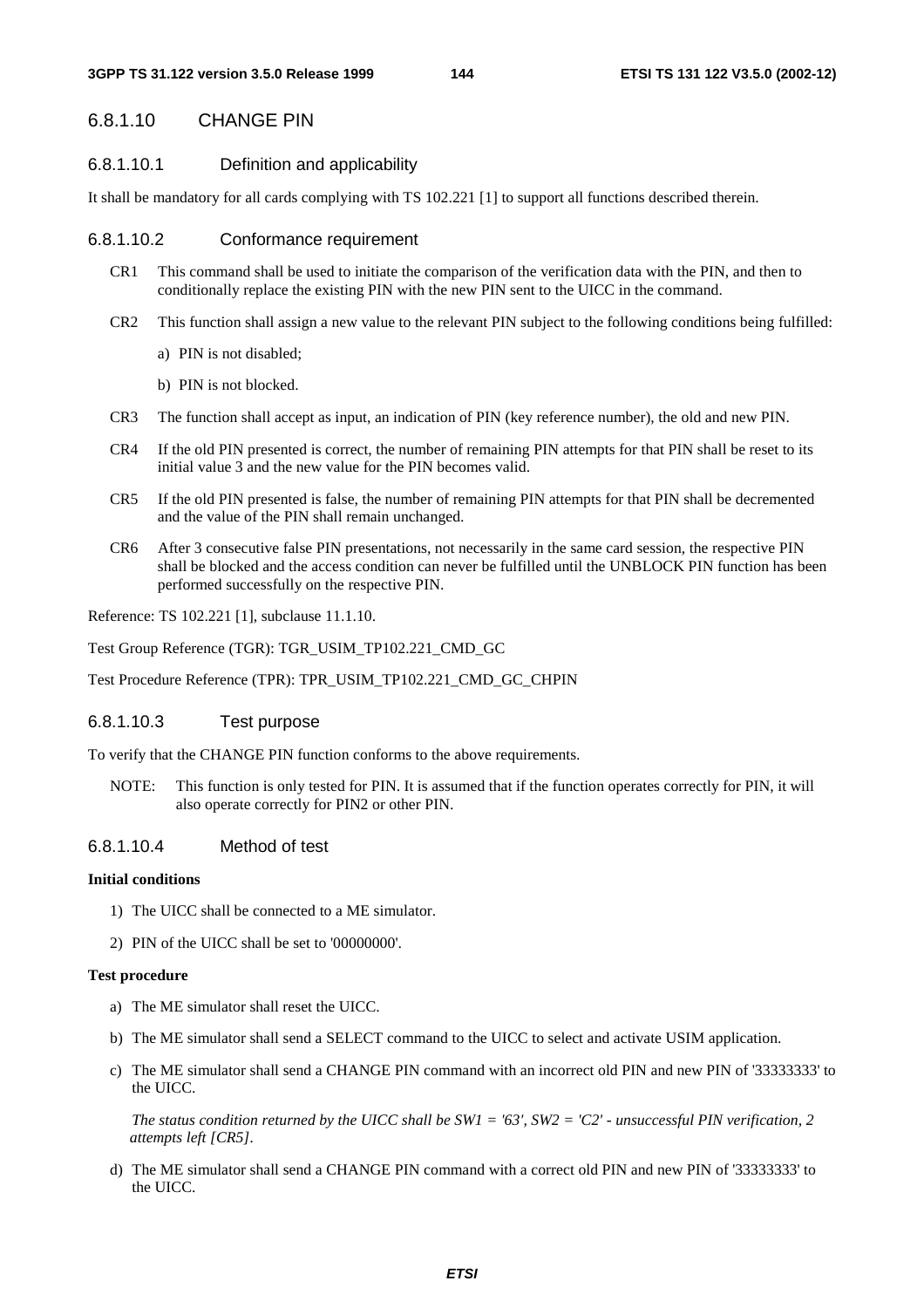*The status condition returned by the UICC shall be SW1 = '90', SW2 = '00' - normal ending of the command [CR1, CR2, CR3].*

e) The ME simulator shall send a VERIFY PIN command with an empty data field to the UICC.

 *The status condition returned by the UICC shall be SW1 = '63', SW2 = 'C3' - unsuccessful PIN verification, 3 attempts left [CR4].* 

f) The ME simulator shall send a VERIFY PIN command with a new PIN of '33333333' to the UICC.

*The status condition returned by the UICC shall be SW1 = '90', SW2 = '00' - normal ending of the command [CR1, CR4].*

g) The ME simulator shall send a CHANGE PIN command with an incorrect old PIN and new PIN of '55555555' to the UICC.

 *The status condition returned by the UICC shall be SW1 = '63', SW2 = 'C2' - unsuccessful PIN verification, 2 attempts left [CR5].* 

h) The ME simulator shall send a CHANGE PIN command with an incorrect old PIN and new PIN of '555555555' to the UICC.

 *The status condition returned by the UICC shall be SW1 = '63', SW2 = 'C1' - unsuccessful PIN verification, 1 attempt left [CR5].*

- i) The ME simulator shall reset the UICC.
- j) The ME simulator shall send a CHANGE PIN command with an incorrect old PIN and new PIN of '55555555' to the UICC.

 *The status condition returned by the UICC shall be SW1 = '63', SW2 = 'C0' - unsuccessful PIN verification, no attempt left [CR5].* 

k) The ME simulator shall send a VERIFY PIN command with incorrect PIN to the UICC.

*The status condition returned by the UICC shall be SW1 = '69', SW2 = '83' - PIN blocked [CR6]..*

- l) The ME simulator shall reset the UICC.
- m) The ME simulator shall send a CHANGE PIN command with an old PIN of '33333333' and new PIN of '55555555' to the UICC.

 *The status condition returned by the UICC shall be SW1 = '69', SW2 = '83' - PIN blocked [CR2b].*

- n) The ME simulator shall send an UNBLOCK PIN command with Unblock PIN and a new PIN of '55555555' to the UICC.
- o) The ME simulator shall send a VERIFY PIN command with an empty data field to the UICC.

*The status condition returned by the UICC shall be SW1 = '63', SW2 = 'C3' -unsuccessful PIN verification, 3 attempts left [CR1 of subclause 6.8.1.13.2].*

p) The ME simulator shall send a VERIFY PIN command with a new PIN of '55555555' to the UICC.

*The status condition returned by the UICC shall be SW1 = '90', SW2 = '00' - normal ending of the command [CR3].*

- q) The ME simulator shall send a DISABLE PIN command to the UICC.
- r) The ME simulator shall reset the UICC.
- s) The ME simulator shall send a SELECT command to the UICC to select and activate USIM application.
- t) The ME simulator shall send a CHANGE PIN command with an old PIN '55555555' and new PIN of '77777777' to the UICC.

 *The UICC shall return an error code appropriate to the command [CR2a].*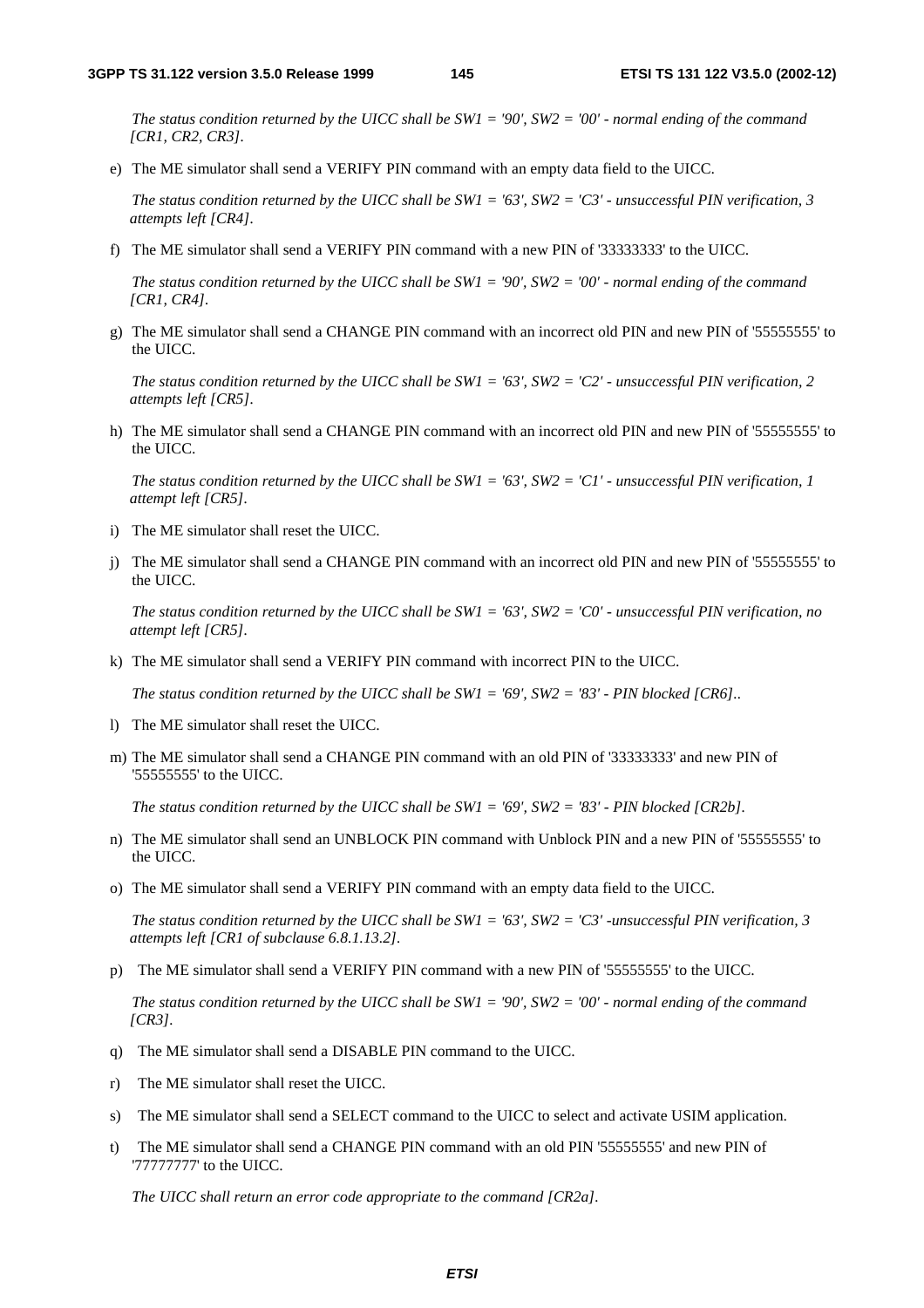u) The ME simulator shall send an ENABLE PIN command to the *UICC* with PIN '55555555'.

 *The status condition returned by the UICC shall be SW1 = '90', SW2 = '00' - normal ending of the command.* 

v) The ME simulator shall send a CHANGE PIN command with an old PIN '55555555' and new PIN of '00000000' to the UICC.

### 6.8.1.11 DISABLE PIN

### 6.8.1.11.1 Definition and applicability

It shall be mandatory for all cards complying with TS 102.221 [1] to support all functions described therein.

### 6.8.1.11.2 Conformance requirement

- CR1 This function shall switch off the requirement to compare the PIN verification data with the PIN reference data.
- CR2 The command shall allow an indication whether to use an alternative global key reference, if enabled, or not when the application PIN is disabled.
- CR3 If an alternative global key reference is used as a replacement for the application PIN, the verification of the alternative global key reference shall be performed instead of the application PIN verification to get access to the application.
- CR4 The successful execution of this function shall have the effect that files protected by PIN are now accessible as if they were marked "ALWAYS", except in the case where the alternative global key reference is to be used as a replacement for the disabled PIN.
- CR5 In the case where the alternative global key reference is to be used as a replacement for the disabled PIN, the access condition for files containing only a reference to the disabled PIN is the alternative global key reference.
- CR6 The function shall accept as input, PIN indication and PIN.
- CR7 The function shall accept as input, Global key reference data number for verification replacement, PIN indication and PIN.
- CR8 For files having more than one global key reference indicated in the access rules the access condition is "ALWAYS" after disabling on of the key references used in the access rules.
- CR9 The function shall not be executed by the UICC when PIN is already disabled or blocked.
- CR10 If the PIN presented is correct, the number of remaining PIN attempts shall be reset to its initial value 3 and PIN shall be disabled.
- CR11 If the PIN presented is false, the number of remaining PIN attempts shall be decremented and PIN remains enabled.
- CR12 After 3 consecutive false PIN presentations, not necessarily in the same card session, the PIN shall be blocked and the access condition can never be fulfilled until the UNBLOCK PIN function has been successfully performed on PIN.

Reference: TS 102.221 [1], subclause 11.1.11.

Test Group Reference (TGR): TGR\_USIM\_TP102.221\_CMD\_GC

Test Procedure Reference (TPR): TPR\_USIM\_TP102.221\_CMD\_GC\_DISPIN

### 6.8.1.11.3 Test purpose

To verify that the DISABLE PIN function conforms to the above requirements.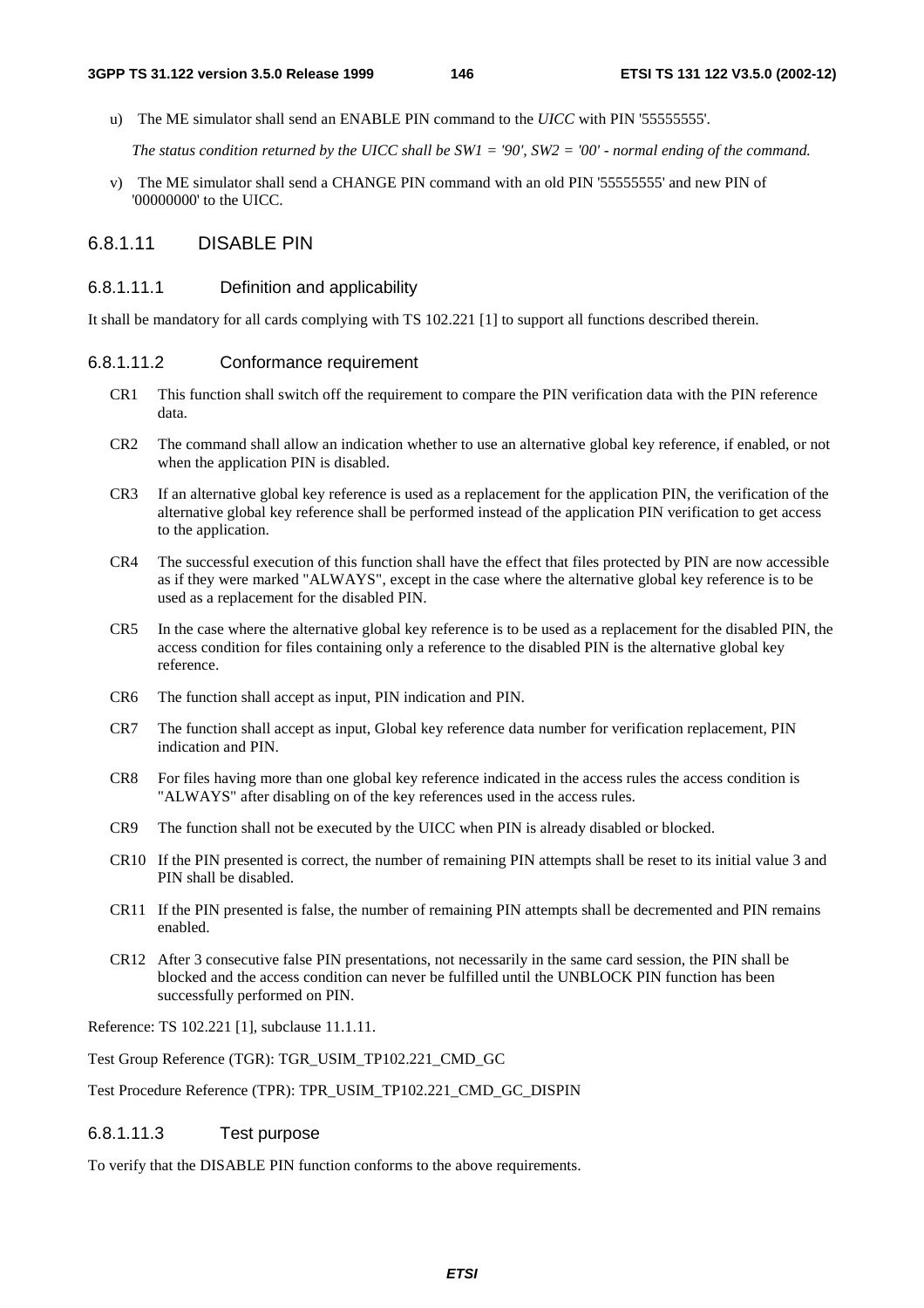NOTE: The test procedure for an alternative global key reference is not included as it is out of the scope of the present document.

### 6.8.1.11.4 Method of test

### **Initial conditions**

1) The UICC shall be connected to a ME simulator.

### **Test procedure**

- a) The ME simulator shall reset the UICC.
- b) The ME simulator shall send a SELECT command to the UICC to select and activate USIM application.
- c) The ME simulator shall send a SELECT command to the UICC to select  $EF_{MST}$ .
- d) The ME simulator shall send a READ BINARY command using a length of 2 bytes to the UICC.

 *The status condition returned by the UICC shall be SW1 = '69', SW2 = '82' - access condition not fulfilled.*

e) The ME simulator shall send a DISABLE PIN command with incorrect PIN to the UICC.

*The status condition returned by the UICC shall be SW1 = '63', SW2 = 'C2' - unsuccessful PIN verification, 2 attempts left [CR11].*

f) The ME simulator shall send a READ BINARY command using a length of 2 bytes to the UICC.

 *The status condition returned by the UICC shall be SW1 = '69', SW2 = '82' - access condition not fulfilled [CR11].*

g) The ME simulator shall send a STATUS command to the UICC.

*The following shall be true of the response data [CR11]:* 

*TLV DO with tag '90' in tag 'C6' in tag '62' shall be '80' indicating that PIN is still enabled.* 

h) The ME simulator shall send a VERIFY PIN command with an empty data field to the UICC.

 *The status condition returned by the UICC shall be SW1 = '63', SW2 = 'C2' - unsuccessful PIN verification, 2 attempts left [CR11].*

i) The ME simulator shall send a DISABLE PIN command with PIN to the UICC.

 *The status condition returned by the UICC shall be SW1 = '90', SW2 = '00' - normal ending of the command [CR6].*

j) The ME simulator shall send a STATUS command to the UICC.

 *The following shall be true of the response data [CR10]:* 

- *TLV DO with tag '90' in the PS template DO of the response data shall indicate that PIN is disabled.*
- k) The ME simulator shall send a VERIFY PIN command with an empty data field to the UICC.

 *The status condition returned by the UICC shall be SW1 = '63', SW2 = 'C3' - unsuccessful PIN verification, 3 attempts left [CR10].*

- l) The ME simulator shall reset the UICC.
- m) The ME simulator shall send a SELECT command to the UICC to select and activate USIM application.
- n) The ME simulator shall send a SELECT command to the UICC to select EF<sub>IMSI</sub>.
- o) The ME simulator shall send a READ BINARY command using a length of 2 bytes to the UICC.

 *The status condition returned by the UICC shall be SW1 = '90', SW2 = '00' - normal ending of the command [CR1].*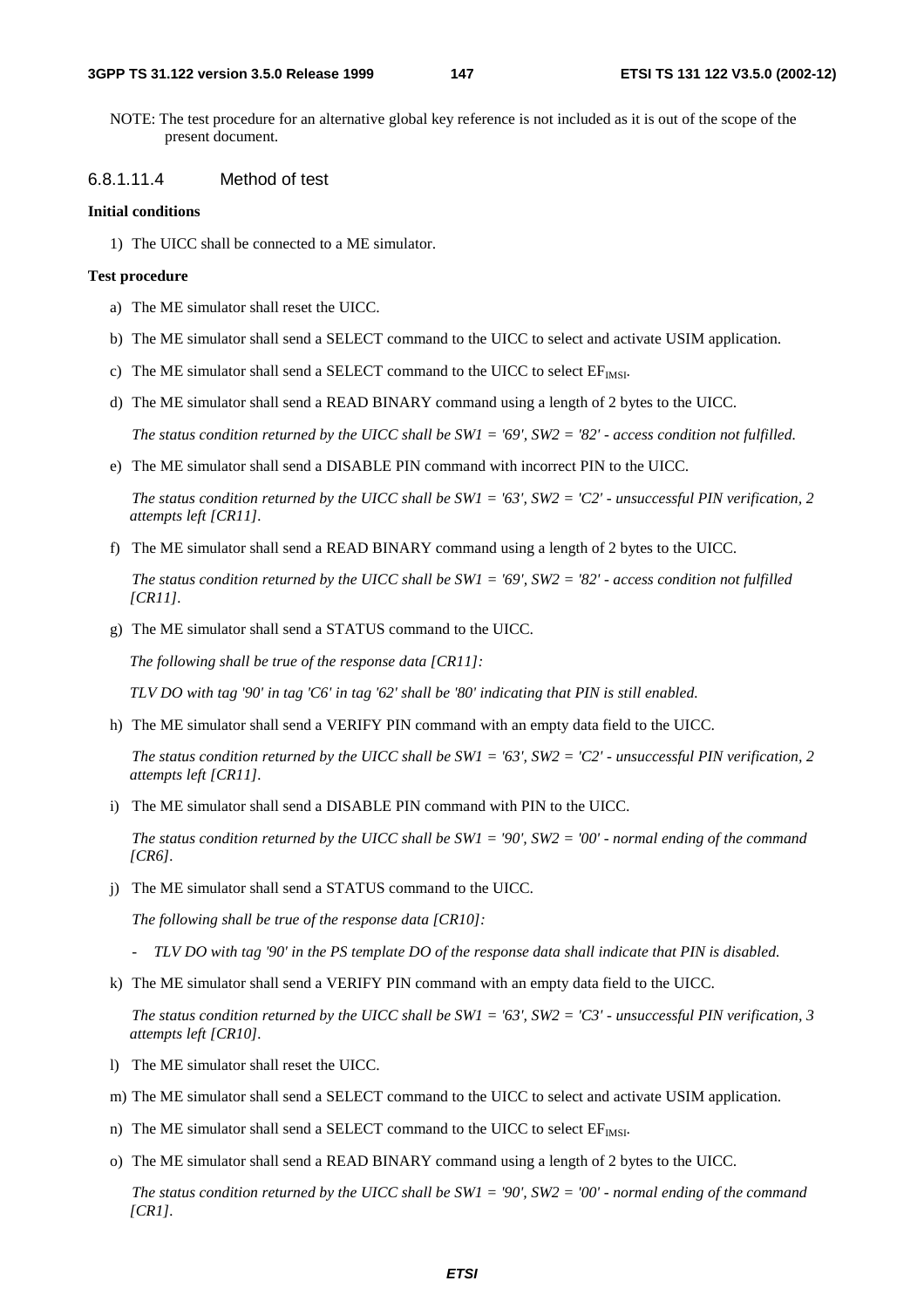p) The ME simulator shall send an ENABLE PIN command with PIN to the UICC.

 *The status condition returned by the UICC shall be SW1 = '90', SW2 = '00' - normal ending of the command.* 

q) The ME simulator shall send a DISABLE PIN command with incorrect PIN to the UICC.

 *The status condition returned by the UICC shall be SW1 = '63', SW2 = 'C2' - unsuccessful PIN verification, 2 attempt left.*

r) The ME simulator shall send a DISABLE PIN command with incorrect PIN to the UICC.

 *The status condition returned by the UICC shall be SW1 = '63', SW2 = 'C1' - unsuccessful PIN verification, 1 attempt left.*

- s) The ME simulator shall reset the UICC.
- t) The ME simulator shall send a DISABLE PIN command with incorrect PIN to the UICC.

 *The status condition returned by the UICC shall be SW1 = '63', SW2 = 'C0' - unsuccessful PIN verification, no attempt left [CR12].*

u) The ME simulator shall send a VERIFY PIN command with incorrect PIN to the UICC.

*The status condition returned by the UICC shall be SW1 = '69', SW2 = '83' - unsuccessful PIN verification, no attempt left [CR7, CR8b].*

- v) The ME simulator shall reset the UICC.
- w) The ME simulator shall send a DISABLE PIN command with PIN to the UICC.

 *The status condition returned by the UICC shall be SW1 = '69', SW2 = '83' - PIN blocked [CR9].*

x) The ME simulator shall send an UNBLOCK PIN command with Unblock PIN to the UICC.

 *The status condition returned by the UICC shall be SW1 = '90', SW2 = '00' - normal ending of the command.*

y) The ME simulator shall send a VERIFY PIN command with an empty data field to the UICC.

*The status condition returned by the UICC shall be SW1 = '63', SW2 = 'C3' - unsuccessful PIN verification, 3 attempts left [CR1 of subclause 6.8.1.13.2].*

z) The ME simulator shall send a DISABLE PIN command with PIN to the UICC.

*The status condition returned by the UICC shall be SW1 = '90', SW2 = '00' - normal ending of the command [CR6].* 

aa) The ME simulator shall send a DISABLE PIN command with PIN to the UICC.

 *The UICC shall return an error code appropriate to the command [CR9].* 

bb) The ME simulator shall send an ENABLE PIN command with PIN to the UICC.

## 6.8.1.12 ENABLE PIN

## 6.8.1.12.1 Definition and applicability

It shall be mandatory for all cards complying with TS 102.221 [1] to support all functions described therein.

### 6.8.1.12.2 Conformance requirement

- CR1 This function shall switch on the requirement to compare the PIN verification data with the PIN reference data.
- CR2 The function shall not be executed by the UICC when PIN is already enabled or blocked.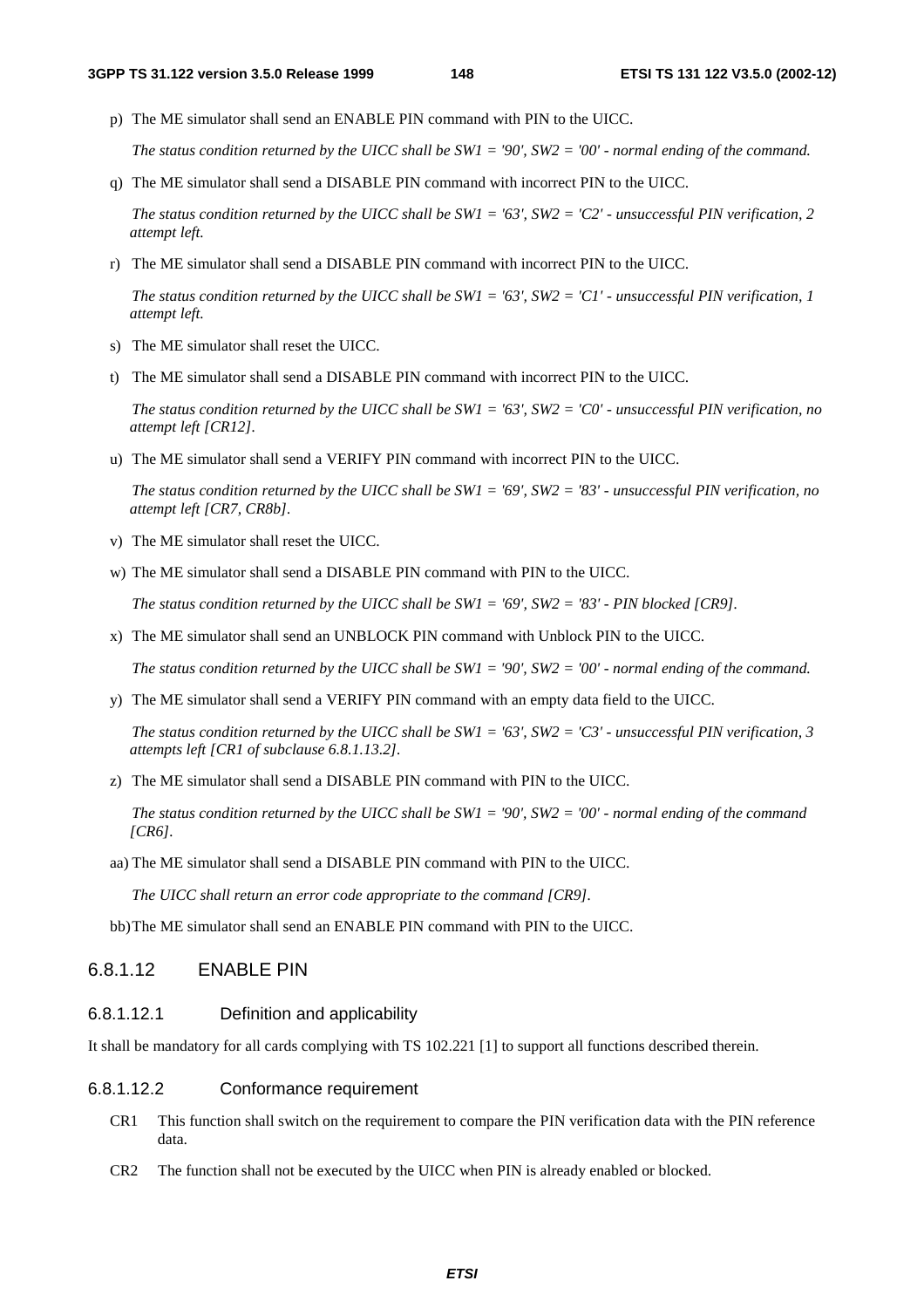- CR3 If the PIN presented is correct, the number of remaining PIN attempts shall be reset to its initial value 3 and PIN shall be enabled.
- CR4 If the PIN presented is false, the number of remaining PIN attempts shall be decremented and PIN shall remains disabled.
- CR5 After 3 consecutive false PIN presentations, not necessarily in the same card session, PIN shall be blocked.
- CR6 If the PIN is blocked and enabled, the access condition can never be fulfilled until the UNBLOCK PIN function has been successfully performed on PIN.
- CR7 The function shall accept as input, PIN.
- CR8 The usage of the alternative global key reference as a replacement shall be disabled upon enabling the PIN for which the alternative global key reference has been a replacement.
- CR9 If the PIN is blocked and disabled, the access condition shall remain granted.

Reference: TS 102.221 [1], subclause 11.1.12.

Test Group Reference (TGR): TGR\_USIM\_TP102.221\_CMD\_GC

Test Procedure Reference (TPR): TPR\_USIM\_TP102.221\_CMD\_GC\_ENPIN

### 6.8.1.12.3 Test purpose

To verify that the ENABLE PIN function conforms to the above requirements.

NOTE: CR8 is tested in subclause 6.6.5.

### 6.8.1.12.4 Method of test

### **Initial conditions**

1) The UICC shall be connected to a ME simulator.

#### **Test procedure**

- a) The ME simulator shall reset the UICC.
- b) The ME simulator shall send a DISABLE PIN command with PIN to the UICC.
- c) The ME simulator shall reset the UICC.
- d) The ME simulator shall send a SELECT command to the UICC to select and activate USIM application.
- e) The ME simulator shall send a SELECT command to the UICC to select  $EF_{MST}$ .
- f) The ME simulator shall send a READ BINARY command using a length of 2 bytes to the UICC.

 *The status condition returned by the UICC shall be SW1 = '90', SW2 = '00' - normal ending of the command.*

g) The ME simulator shall send an ENABLE PIN command with incorrect PIN to the UICC.

*The status condition returned by the UICC shall be SW1 = '63', SW2 = 'C2' – unsuccessful PIN verification, 2 attempts left [CR4].*

h) The ME simulator shall send a READ BINARY command using a length of 2 bytes to the UICC.

 *The status condition returned by the UICC shall be SW1 = '90', SW2 = '00' – normal ending of the command [CR1].*

i) The ME simulator shall send a STATUS command to the UICC.

 *The following shall be true of the response data [CR4]:* 

*- TLV DO with tag '90' in the PS template DO of the response data shall indicate that PIN is still disabled.*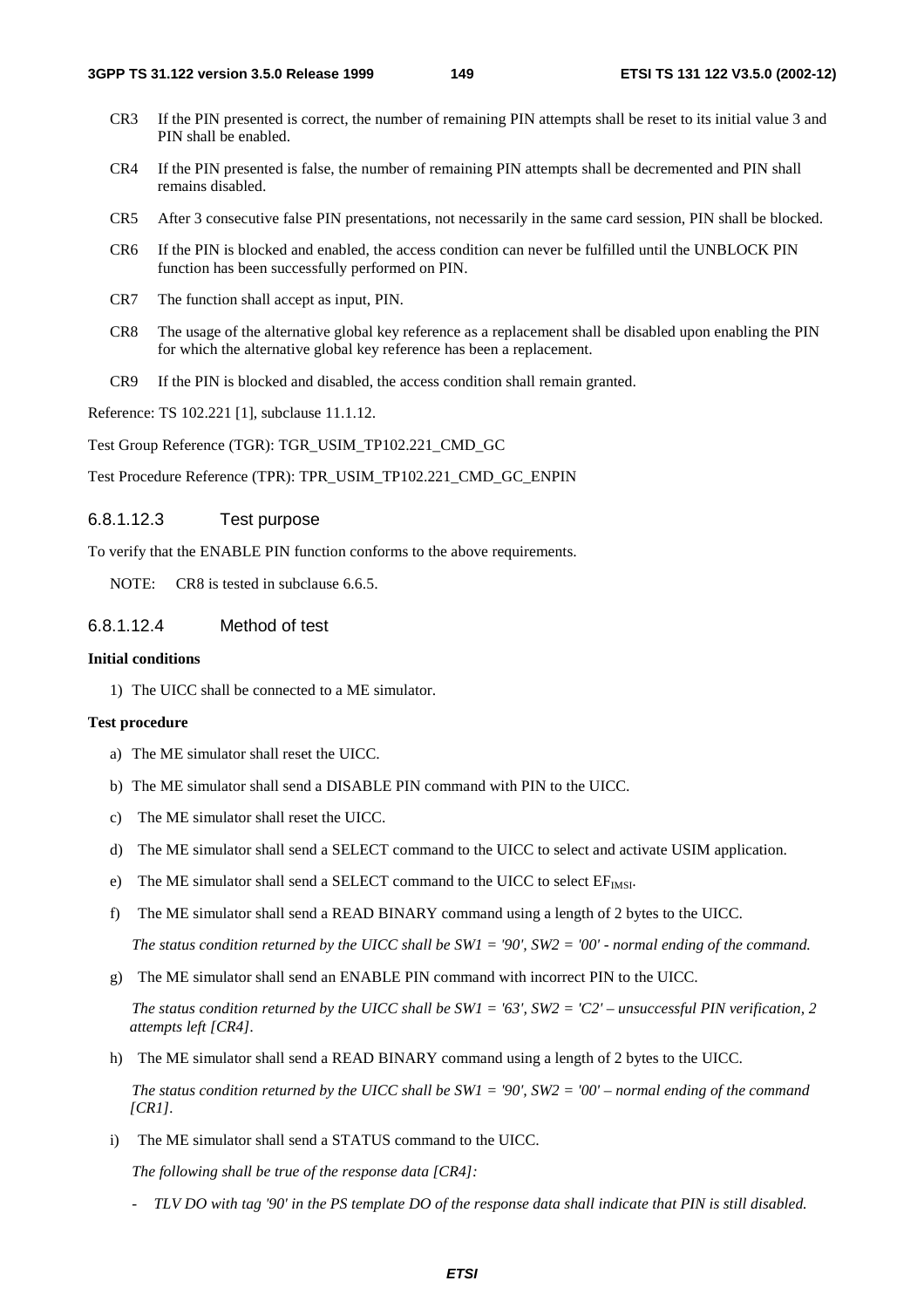j) The ME simulator shall send an ENABLE PIN command with incorrect PIN to the UICC.

 *The status condition returned by the UICC shall be SW1 = '63', SW2 = 'C1' - unsuccessful PIN verification, 1 attempt left.*

k) The ME simulator shall send an ENABLE PIN command with PIN to the UICC.

 *The status condition returned by the UICC shall be SW1 = '90', SW2 = '00' - normal ending of the command [CR2, CR7].*

l) The ME simulator shall send a STATUS command to the UICC.

 *The following shall be true of the response data [CR4]:* 

- *TLV DO with tag '90' in the PS template DO of the response data shall indicate that PIN is now enabled.*
- m) The ME simulator shall send a VERIFY PIN command with an empty data field to the UICC.

 *The status condition returned by the UICC shall be SW1 = '63', SW2 = 'C3' - unsuccessful PIN verification, 3 attempts left [CR3].* 

- n) The ME simulator shall reset the UICC.
- o) The ME simulator shall send a SELECT command to the UICC to select and activate USIM application.
- p) The ME simulator shall send a SELECT command to the UICC to select  $EF_{MSL}$ .
- q) The ME simulator shall send a READ BINARY command using a length of 2 bytes to the UICC.

 *The status condition returned by the UICC shall be SW1 = '69', SW2 = '82' - access condition not fulfilled [CR1].*

r) The ME simulator shall send a DISABLE PIN command with PIN to the UICC.

*The status condition returned by the UICC shall be SW1 = '90', SW2 = '00' - normal ending of the command*

s) The ME simulator shall send an ENABLE PIN command with incorrect PIN to the UICC.

 *The status condition returned by the UICC shall be SW1 = '63', SW2 = 'C2' - unsuccessful PIN verification, 2 attempt left.*

t) The ME simulator shall send an ENABLE PIN command with incorrect PIN to the UICC.

 *The status condition returned by the UICC shall be SW1 = '63', SW2 = 'C1' - unsuccessful PIN verification, 1 attempt left.*

- u) The ME simulator shall reset the UICC.
- v) The ME simulator shall send an ENABLE PIN command with incorrect PIN to the UICC.

 *The status condition returned by the UICC shall be SW1 = '63', SW2 = 'C0' - unsuccessful PIN verification, no attempt left [CR5].* 

w) The ME simulator shall send an ENABLE PIN command with incorrect PIN to the UICC.

*The status condition returned by the UICC shall be SW1 = '69', SW2 = '83' – PIN blocked [CR5].*

- x) The ME simulator shall send a SELECT command to the UICC to select and activate USIM application.
- y) The ME simulator shall send a SELECT command to the UICC to select  $EF_{MSE}$ .
- z) The ME simulator shall send a STATUS command to the UICC.

*If TLV DO with tag '90' in the PS template DO of the response data indicates that PIN is enabled, then aa1) to aa3) shall be carried out.* 

*If TLV DO with tag '90' in the PS template DO of the response data indicates that PIN is disabled, then aa4) to aa6) shall be carried out.*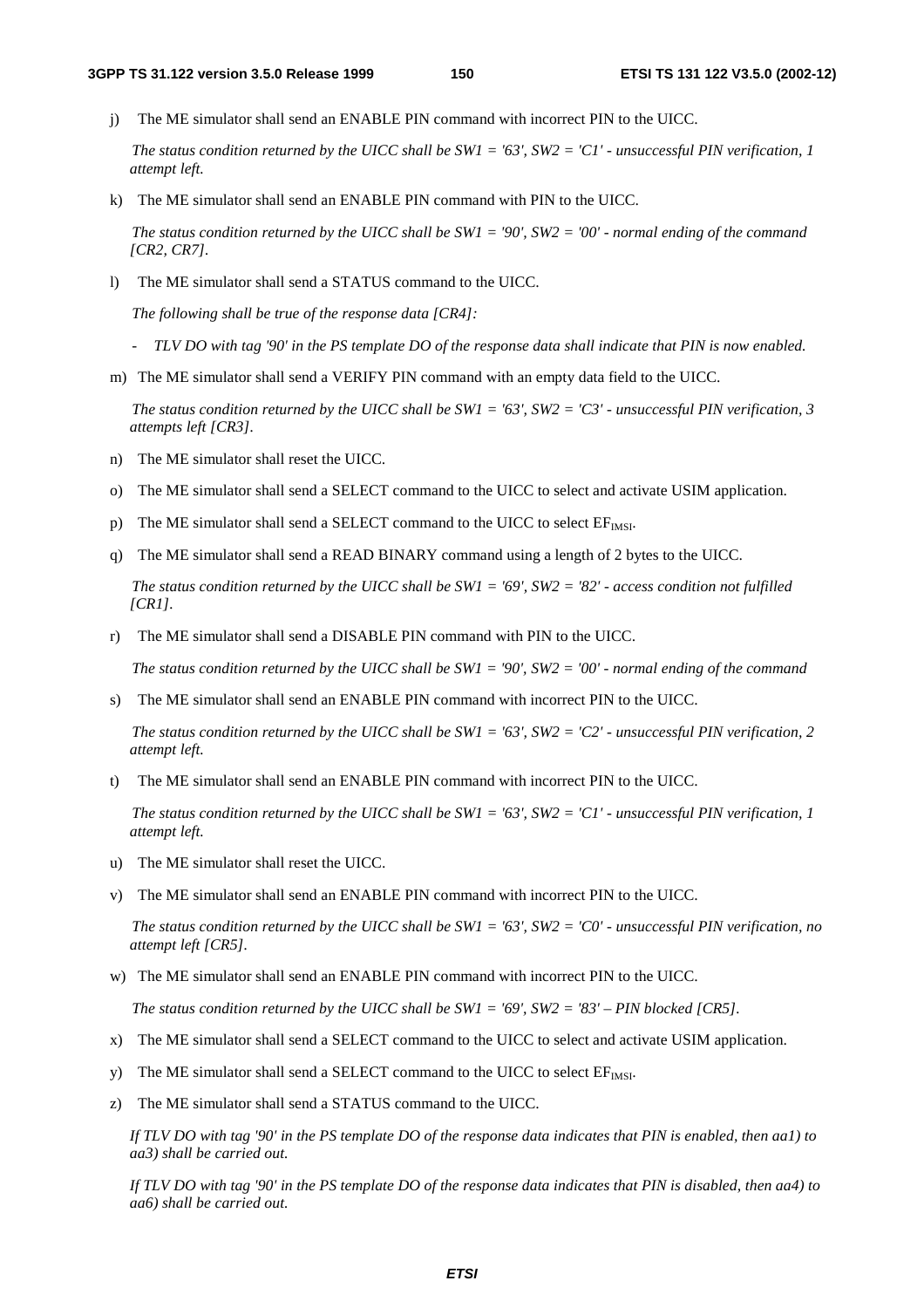aa1)The ME simulator shall send a READ BINARY command using a length of 2 bytes to the UICC.

*The status condition returned by the UICC shall be SW1 = '69', SW2 = '82' - security status not satisfied [CR6].* 

aa2)The ME simulator shall send a VERIFY PIN command with PIN to the UICC.

*The status condition returned by the UICC shall be SW1 = '69', SW2 = '83' - PIN blocked.* 

aa3)The ME simulator shall send a UNBLOCK PIN command with Unblock PIN to the UICC.

*The status condition returned by the UICC shall be SW1 = '90', SW2 = '00' - normal ending of the command.* 

aa4)The ME simulator shall send a READ BINARY command using a length of 2 bytes to the UICC.

*The status condition returned by the UICC shall be SW1 = '90', SW2 = '00' - normal ending of the command [CR9].* 

aa5)The ME simulator shall send an ENABLE PIN command with PIN to the UICC.

 *The status condition returned by the UICC shall be SW1 = '69', SW2 = '83' - PIN blocked [CR2].*

aa6)The ME simulator shall send a UNBLOCK PIN command with Unblock PIN to the UICC.

*The status condition returned by the UICC shall be SW1 = '90', SW2 = '00' - normal ending of the command.* 

bb) The ME simulator shall reset the UICC.

cc) The ME simulator shall send a STATUS command to the UICC.

*The following shall be true of the response data [CR5]:* 

*The TLV DO with tag '90' in the PS template DO of the response data shall indicate that PIN is enabled.* 

dd) The ME simulator shall send an ENABLE PIN command with PIN to the UICC.

*The UICC shall return an error or warning code appropriate to the command [CR2].* 

## 6.8.1.13 UNBLOCK PIN

### 6.8.1.13.1 Definition and applicability

It shall be mandatory for all UICC complying with TS 102.221 [1] to support all functions described therein.

### 6.8.1.13.2 Conformance requirement

- CR1 This function shall be used to reset the PIN retry counter to its initial value and then to conditionally set a new PIN value.
- CR2 The function shall accept as input, an indication of PIN, the Unblock PIN and the new PIN.
- CR3 This function shall be performed regardless of whether or not the relevant PIN is blocked.
- CR4 If the Unblock PIN presented is correct, the new PIN value, presented together with the Unblock PIN shall be stored in the relevant EF, the number of remaining UNBLOCK PIN attempts for that Unblock PIN shall be reset to its initial value 10 and the number of remaining PIN attempts for that PIN shall be reset to its initial value 3.
- CR5 After a successful unblocking attempt, the PIN shall be enabled, and the relevant access condition level satisfied.
- CR6 If the presented Unblock PIN is false, the number of remaining UNBLOCK PIN attempts for that Unblock PIN shall be decremented.
- CR7 After 10 consecutive false Unblock PIN presentations, not necessarily in the same card session, the respective Unblock PIN shall be blocked.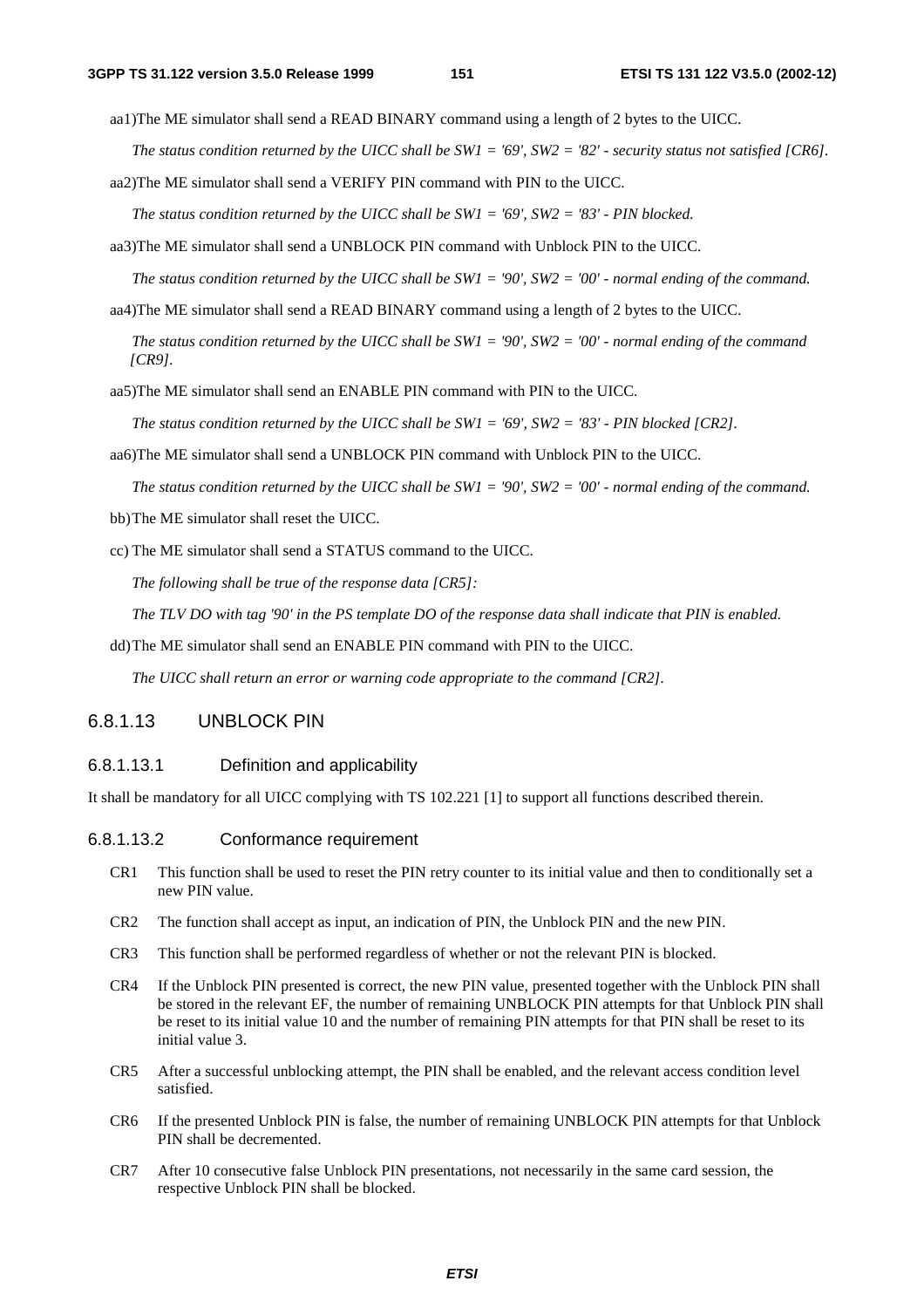- CR8 A false Unblock PIN shall have no effect on the status of the respective PIN itself.
- CR9 If the data field is empty, this UICC shall return the value of retry counter with response status word '63CX'.
- CR10 In case of an unsuccessful PIN verification, the UICC shall return an error.

Reference: TS 102.221 [1], subclause 11.1.13.

Test Group Reference (TGR): TGR\_USIM\_TP102.221\_CMD\_GC

Test Procedure Reference (TPR): TPR\_USIM\_TP102.221\_CMD\_GC\_UNPIN

### 6.8.1.13.3 Test purpose

To verify that the UNBLOCK PIN function conforms to the above requirements.

- NOTE 1: CR1 is tested in subclauses 6.8.1.9, 6.8.1.10, 6.8.1.11, 6.8.1.12.
- NOTE 2: This function is only tested for PIN. It is assumed that if the function operates correctly for PIN, it will also operate correctly for PIN2 or other PIN.

### 6.8.1.13.4 Method of test

#### **Initial conditions**

1) The UICC shall be connected to a ME simulator.

#### **Test procedure 1**

- a) The ME simulator shall reset the UICC.
- b) The ME simulator shall send a SELECT command to the UICC to select and activate USIM application.
- c) The ME simulator shall send an UNBLOCK PIN command with incorrect Unblock PIN to the UICC.

 *The status condition returned by the UICC shall be SW1 = '63', SW2 = 'C9' - unsuccessful Unblock PIN verification, 9 attempts left [CR10].* 

d) The ME simulator shall send a STATUS command to the UICC.

 *The following shall be true of the response data [CR6, CR8]:* 

- *TLV DO with tag '90' in the PS template DO of the response data shall indicate that PIN is enabled.*
- e) The ME simulator shall send a VERIFY PIN command with an empty data field to the UICC.

*The status condition returned by the UICC shall be SW1 = '63', SW2 = 'C3' - unsuccessful PIN verification, 3 attempts left.*

f) The ME simulator shall send an UNBLOCK PIN command with an empty data field to the UICC.

*The status condition returned by the UICC shall be SW1 = '63', SW2 = 'C9' - unsuccessful PIN verification, 9 attempts left [CR9].* 

g) The ME simulator shall send a DISABLE PIN command with PIN to the UICC.

*The status condition returned by the UICC shall be SW1 = '90', SW2 = '00' – normal ending of the command.* 

h) The ME simulator shall send an UNBLOCK PIN command with incorrect Unblock PIN to the UICC.

*The status condition returned by the UICC shall be SW1 = '63', SW2 = 'C8' - unsuccessful Unblock PIN verification, 8 attempts left.*

i) The ME simulator shall send a STATUS command to the UICC.

 *The following shall be true of the response data [CR6, CR8]:*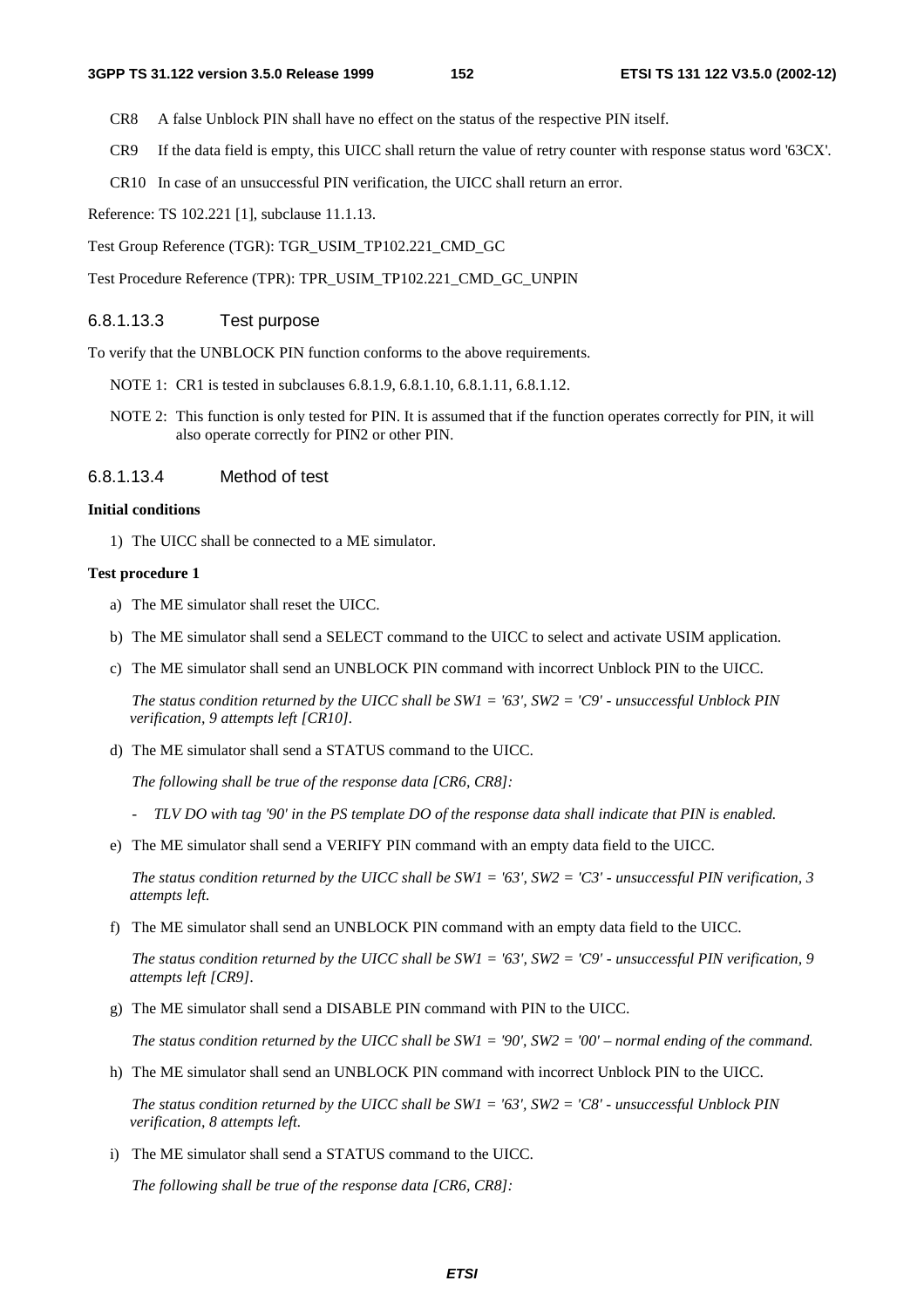- *TLV DO with tag '90' in the PS template DO of the response data shall indicate that PIN is disabled.*
- j) The ME simulator shall send an ENABLE PIN command with PIN to the UICC.

*The status condition returned by the UICC shall be SW1 = '90', SW2 = '00' – normal ending of the command.* 

k) The ME simulator shall send a VERIFY PIN command with incorrect PIN to the UICC.

*The status condition returned by the UICC shall be SW1 = '63', SW2 = 'C2' - unsuccessful PIN verification, 2 attempts left.* 

l) The ME simulator shall send an UNBLOCK PIN command with Unblock PIN and new PIN '33333333' to the UICC.

 *The status condition returned by the UICC shall be SW1 = '90', SW2 = '00' - normal ending of the command [CR2].*

m) The ME simulator shall send a STATUS command to the UICC.

 *The following shall be true of the response data [CR4, CR5]:* 

- *TLV DO with tag '90' in the PS template DO of the response data shall indicate that PIN is enabled*.
- n) The ME simulator shall send a VERIFY PIN command with an empty data field to the UICC.

*The status condition returned by the UICC shall be SW1 = '63', SW2 = 'C3' - unsuccessful PIN verification, 3 attempts left [CR4].*

o) The ME simulator shall send a VERIFY PIN command with the new PIN to the UICC.

*The status condition returned by the UICC shall be SW1 = '90', SW2 = '00' – normal ending of the command [CR1].*

p) The ME simulator shall send an UNBLOCK PIN command with an empty data field to the UICC.

*The status condition returned by the UICC shall be SW1 = '63', SW2 = 'CA' - unsuccessful PIN verification, 10 attempts left [CR4].*

q) The ME simulator shall send a VERIFY PIN command with incorrect PIN to the UICC.

*The status condition returned by the UICC shall be SW1 = '63', SW2 = 'C2' - unsuccessful PIN verification, 2 attempt left.*

r) The ME simulator shall send a VERIFY PIN command with incorrect PIN to the UICC.

 *The status condition returned by the UICC shall be SW1 = '63', SW2 = 'C1' - unsuccessful PIN verification, 1 attempt left.*

s) The ME simulator shall send a VERIFY PIN command with incorrect PIN to the UICC.

 *The status condition returned by the UICC shall be SW1 = '63', SW2 = 'C0' - unsuccessful PIN verification, no attempt left.* 

t) The ME simulator shall send a VERIFY PIN command with incorrect PIN to the UICC.

*The status condition returned by the UICC shall be SW1 = '69', SW2 = '83' - unsuccessful PIN verification, no attempt left.*

u) The ME simulator shall send an UNBLOCK PIN command with Unblock PIN and new PIN '00000000' to the UICC.

 *The status condition returned by the UICC shall be SW1 = '90', SW2 = '00' - normal ending of the command [CR3].*

v) The ME simulator shall send a VERIFY PIN command with an empty data field to the UICC.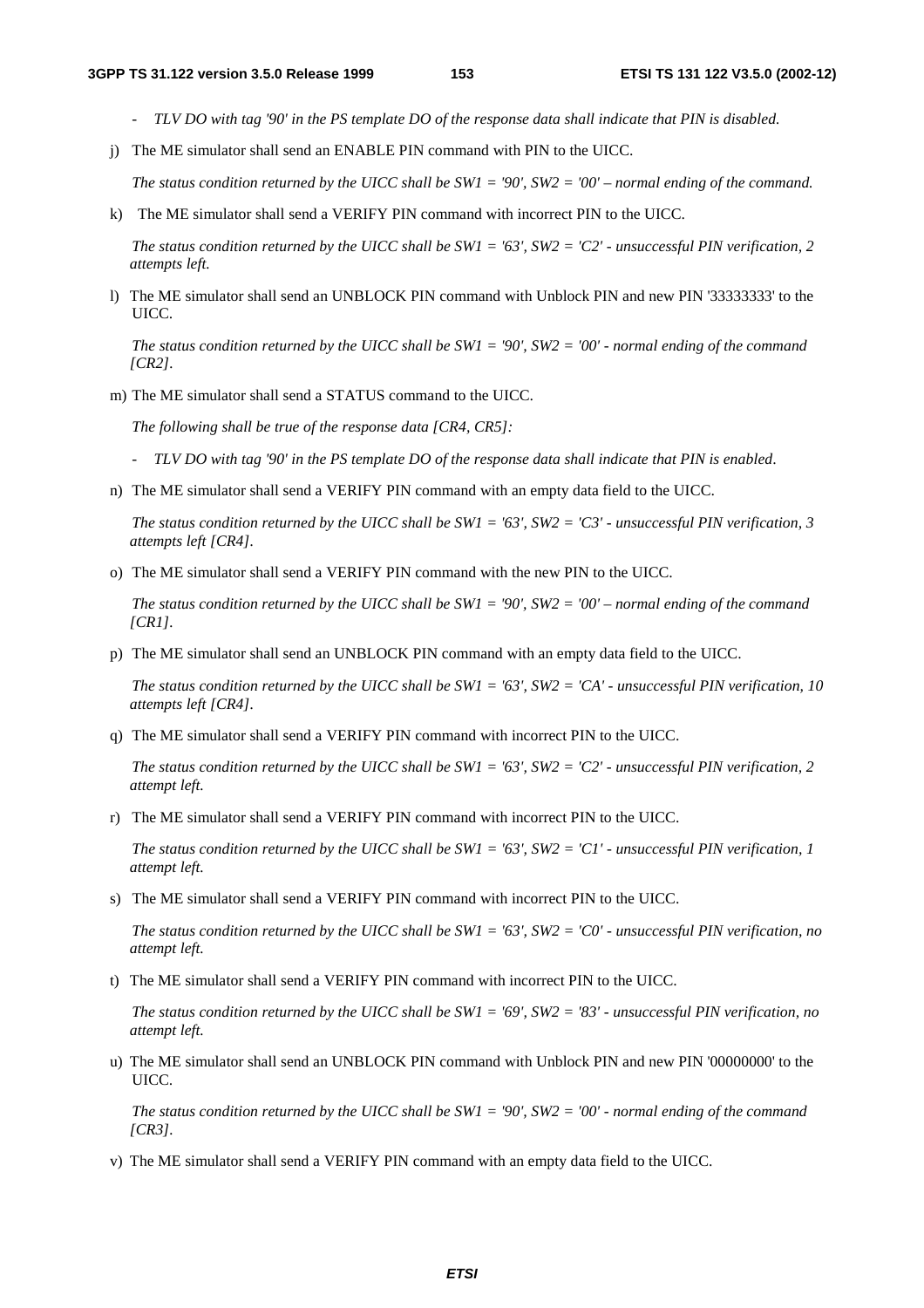*The status condition returned by the UICC shall be SW1 = '63', SW2 = 'C3' - unsuccessful PIN verification, 3 attempts left [CR3].*

#### **Test procedure 2 - \*\*\* Destructive test \*\*\***

- a) The ME simulator shall reset the UICC.
- b) The ME simulator shall send 9 UNBLOCK PIN command with incorrect Unblock PIN to the UICC.

 *The status condition returned by the UICC each time shall be SW1 = '63', SW2 = 'CX' - unsuccessful Unblock PIN verification 'X' retries remaining. After 9 times of unsuccessful Unblock PIN verification, the SW shall be SW1 = '63', SW2 = 'C1', at least one attempt left [CR6, CR10].*

- c) The ME simulator shall reset the UICC.
- d) The ME simulator shall send an UNBLOCK PIN command with incorrect Unblock PIN to the UICC.

 *The status condition returned by the UICC shall be SW1 = '63', SW2 = 'C0' - unsuccessful Unblock PIN verification, no attempt left [CR7].*

e) The ME simulator shall send an UNBLOCK PIN command with Unblock PIN to the UICC.

 *The status condition returned by the UICC shall be SW1 = '69', SW2 = '83' - Unblock PIN blocked [CR7].*

## 6.8.1.14 DEACTIVATE FILE

### 6.8.1.14.1 Definition and applicability

It shall be mandatory for all UICC complying with TS 102.221 [1] to support all functions described therein.

### 6.8.1.14.2 Conformance requirement

- CR1 This function shall deactivate the EF.
- CR2 The target EF shall be selected by following ways:
	- a) Select by file id  $(P1 = '00')$ ;
	- b) Select by path from MF ( $P1 = '08$ );
	- c) Select by path from current DF ( $P1 = 09$ ).
- CR3 After a DEACTIVATE FILE function the respective flag in the file LCSI\_DO shall be changed accordingly.
- CR4 The function shall only be performed if the DEACTIVATE FILE access condition for the designated EF is satisfied.
- CR5 In case of successful execution of the command, the EF on which the command was applied shall become the current EF.
- CR6 After unsuccessful execution, the current EF and current DF shall remain the same as prior to the execution.
- CR7 A deactivated file shall no longer be available within the application for any function except for the SELECT and ACTIVATE FILE functions.
- CR8 If  $P1 = P2 = '00'$  and the data field is empty, then the command shall apply to the current EF.

Reference: TS 102.221 [1], subclause 11.1.14.

Test Group Reference (TGR): TGR\_USIM\_TP102.221\_CMD\_GC

Test Procedure Reference (TPR): TPR\_USIM\_TP102.221\_CMD\_GC\_DEACTV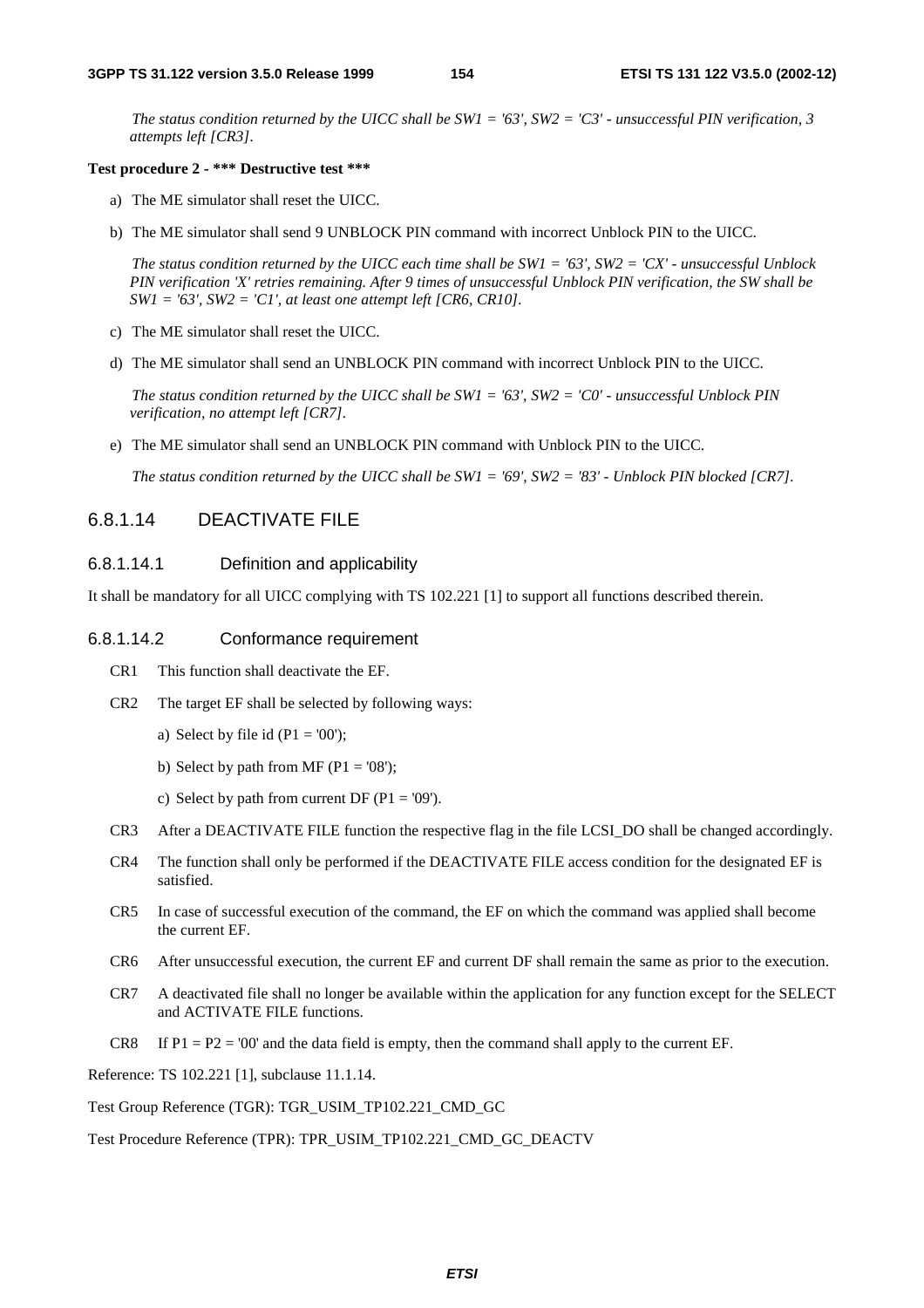### 6.8.1.14.3 Test purpose

To verify that the DEACTIVATE FILE function conforms to the above requirements.

### 6.8.1.14.4 Method of test

- NOTE 1: Deactivation requires the verification of ADM, and the respective requirements for their fulfilment are the responsibility of the appropriate administrative authority. Therefore, the following test procedure shall be understood as an example.
- NOTE 2: When  $E_{CCP2}$  under  $ADF_{USIM}$  is not supported by the UICC, any supported linear fixed EF in the USIM application may be chosen.

### **Initial conditions**

1) The UICC shall be connected to a ME simulator.

#### **Test procedure**

- a) The ME simulator shall reset the UICC.
- b) The ME simulator shall send a SELECT command to the UICC to select and activate the USIM application.
- c) The ME simulator shall send a DEACTIVATE FILE command using "file ID selection" to the UICC to  $deactive EF<sub>CCP2</sub>$ .

 *The status condition returned by the UICC shall be SW1 = '69', SW2 = '82' - access condition not fulfilled [CR4].*

- d) The ME simulator shall send a VERIFY PIN command with PIN to the UICC.
- e) The ME simulator shall send a READ RECORD command to the UICC to read record 1.

*The status condition returned by the UICC shall be SW1 = '69', SW2 = '86' – command not allowed (no EF selected) [CR6].*

- f) The ME simulator shall reset the UICC.
- g) The ME simulator shall send a SELECT command to the UICC to select and activate USIM application.
- h) The ME simulator shall gain the security access condition(s) specified for both DEACTIVATE and ACTIVATE on  $EF_{CCP2}$ . (This procedure is dependent on the respective requirements of appropriate administrative authority and may require several steps).
- i) The ME simulator shall send a SELECT command to the UICC to select  $EF_{CCP2}$ .

 *The following shall be true of the response data:* 

- *The value of Life Cycle Status Integer of the response data shall indicate that the EF is activated.*
- j) The ME simulator shall send a DEACTIVATE FILE command using 'file ID selection' to the UICC to deactivate  $EF_{CCP2}$ .

 *The status condition returned by the UICC shall be SW1 = '90', SW2 = '00' - normal ending of the command [CR2a, CR3, CR4].*

- k) The ME simulator shall send a VERIFY PIN command with PIN to the UICC.
- l) The ME simulator shall send an UPDATE RECORD command to the UICC to update record 1.

 *The UICC shall return an error code appropriate to the command [CR5, CR7].*

m) The ME simulator shall send a SELECT command to the UICC to select  $EF_{CCP2}$ .

*The value of Life Cycle Status Integer of the response data shall indicate that the EF is deactivated.* 

*The status condition returned by the UICC shall be SW1 = '62', SW2 = '83' – selected file invalidated.*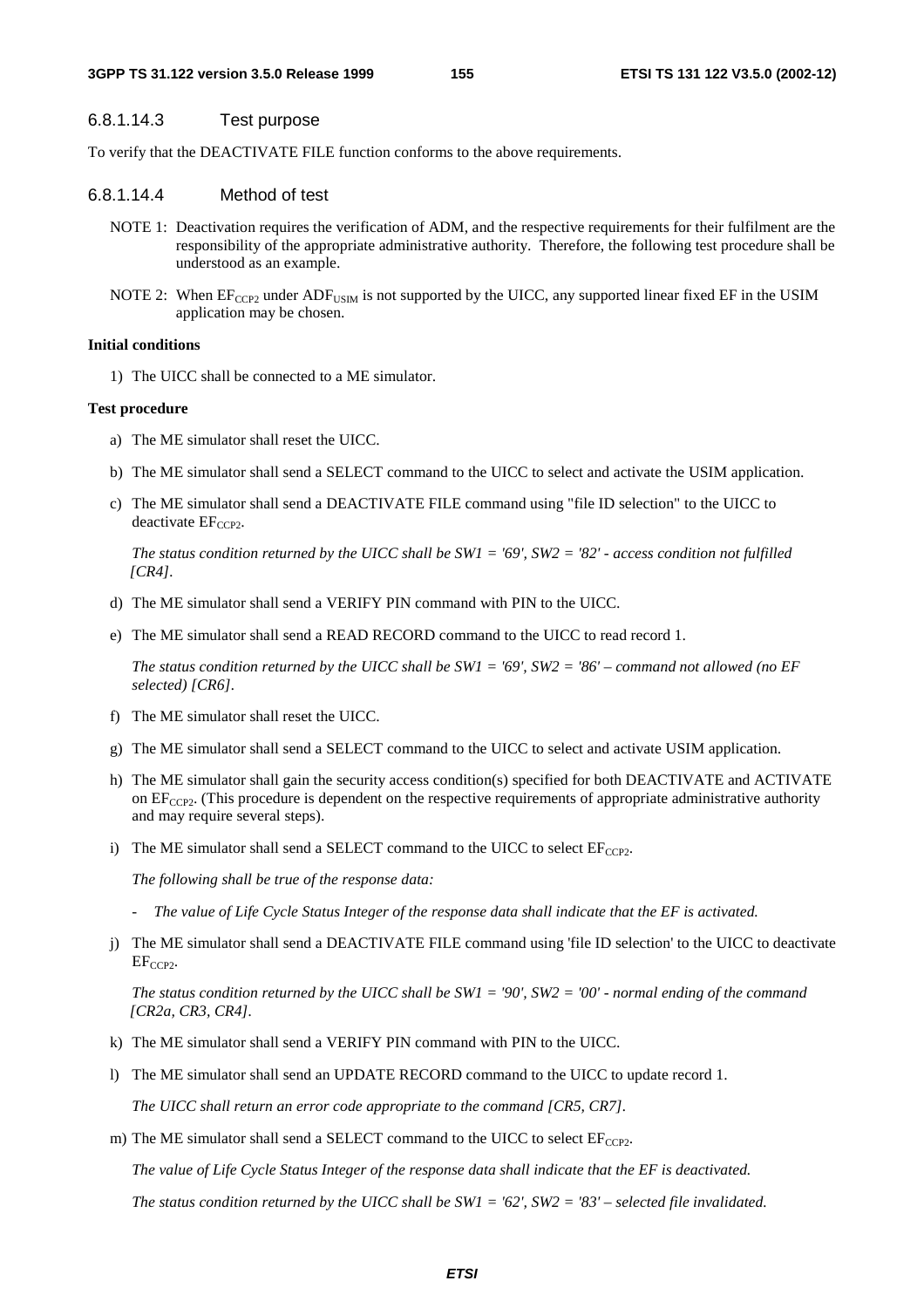n) The ME simulator shall send an UPDATE RECORD command to the UICC to update record 1.

*The UICC shall return an error code appropriate to the command [CR7].*

- o) The ME simulator shall send an ACTIVATE FILE command to the UICC to select and activate  $EF_{CCP2}$ .
- p) The ME simulator shall reset the UICC.
- q) The ME simulator shall send a SELECT command to the UICC to select and activate USIM application.
- r) The ME simulator shall gain the security access condition(s) specified for both DEACTIVATE and ACTIVATE on  $EF_{CCP2}$ . (This procedure is dependent on the respective requirements of appropriate administrative authority and may require several steps.)
- s) The ME simulator shall send a DEACTIVATE command using 'path selection from MF' to the UICC to deactivate  $EF_{CCP2}$ .

 *The status condition returned by the UICC shall be SW1 = '90', SW2 = '00' - normal ending of the command.*

t) The ME simulator shall send a SELECT command to the UICC to select the  $E_{CCP2}$ .

*The value of Life Cycle Status Integer of the response data shall indicate that the EF is deactivated [CR2b].* 

*The status condition returned by the UICC shall be SW1 = '62', SW2 = '83' – selected file invalidated*.

- u) The ME simulator shall send an ACTIVATE FILE command to the UICC to select and activate  $EF_{CCP2}$ .
- v) The ME simulator shall reset the UICC.
- w) The ME simulator shall send a SELECT command to the UICC to select and activate USIM application.
- x) The ME simulator shall gain the security access condition(s) specified for both DEACTIVATE and ACTIVATE on  $EF_{CCP2}$ . (This procedure is dependent on the respective requirements of appropriate administrative authority and may require several steps.)
- y) The ME simulator shall send a DEACTIVATE FILE command using 'path selection from current DF' to the UICC to deactivate  $EF_{CCP2}$ .

*The status condition returned by the UICC shall be SW1 = '90', SW2 = '00' - normal ending of the command.*

z) The ME simulator shall send a SELECT command to the UICC to select  $EF_{CCP2}$ .

*The value of Life Cycle Status Integer of the response data shall indicate that the EF is deactivated [CR2b].* 

*The status condition returned by the UICC shall be SW1 = '62', SW2 = '83' – selected file invalidated.* 

- aa) The ME simulator shall send an ACTIVATE FILE command to the UICC to select and activate  $E_{CCP2}$ .
- bb)The ME simulator shall reset the UICC.
- cc) The ME simulator shall send a SELECT command to the UICC to select and activate USIM application.
- dd)The ME simulator shall gain the security access condition(s) specified for both DEACTIVATE and ACTIVATE on  $EF_{CCP2}$ . (This procedure is dependent on the respective requirements of appropriate administrative authority and may require several steps.)
- ee) The ME simulator shall send a SELECT command to the UICC to select  $EF_{CCP2}$ .
- ff) The ME simulator shall send a DEACTIVATE FILE command with  $P1 = P2 = 0$ <sup>o</sup> and with the empty data field to the UICC.

*The status condition returned by the UICC shall be SW1 = '90', SW2 = '00' - normal ending of the command [CR8].*

gg) The ME simulator shall send a SELECT command to the UICC to select  $EF_{CCP2}$ .

*The value of Life Cycle Status Integer of the response data shall indicate that the EF is deactivated [CR8].*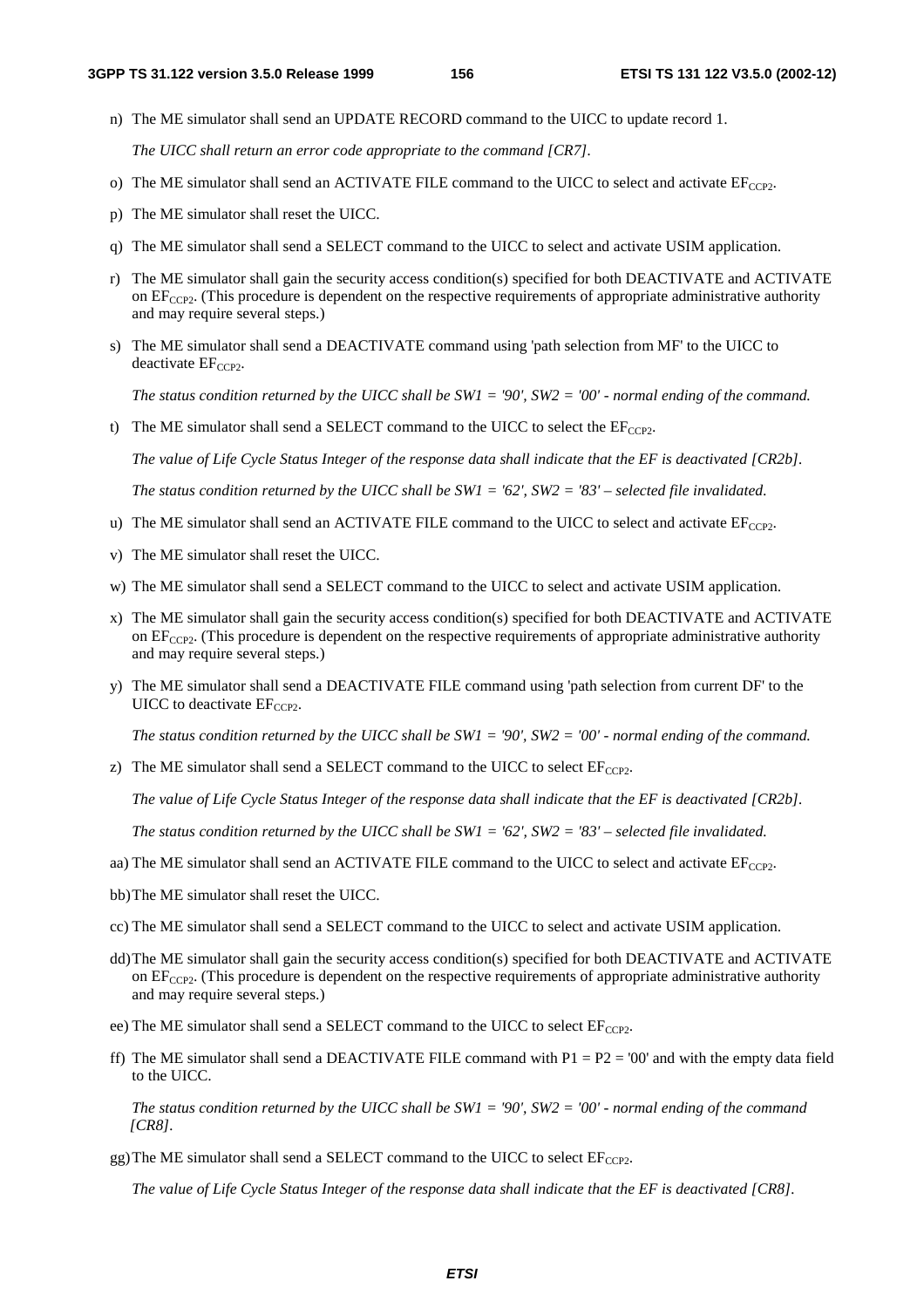*The status condition returned by the UICC shall be SW1 = '62', SW2 = '83' – selected file invalidated.* 

hh) The ME simulator shall send an ACTIVATE FILE command to the UICC to select and activate  $EF_{CCP2}$ .

## 6.8.1.15 ACTIVATE FILE

### 6.8.1.15.1 Definition and applicability

It shall be mandatory for all UICC complying with TS 102.221 [1] to support all functions described therein.

### 6.8.1.15.2 Conformance requirement

- CR1 This function shall activate a deactivated EF.
- CR2 The target EF shall be selected by following ways:
	- a) Select by file id  $(P1 = '00')$ ;
	- b) Select by path from MF ( $P1 = '08'$ );
	- c) Select by path from current DF ( $P1 = '09'$ ).
- CR3 After an ACTIVATE FILE function the respective flag in the file LCSI\_DO byte shall be changed accordingly.
- CR4 The function shall only be performed if the ACTIVATE FILE access condition for the designated EF is satisfied.
- CR5 In case of successful execution of the command, the EF on which the command was applied shall become the current EF.
- CR6 After unsuccessful execution, the current EF and current DF shall remain the same as prior to the execution.
- CR7 If  $P1 = P2 = '00'$  and the data field is empty, the command shall be applicable to the current EF.

Reference: TS 102.221 [1], subclause 11.1.15.

Test Group Reference (TGR): TGR\_USIM\_TP102.221\_CMD\_GC

Test Procedure Reference (TPR): TPR\_USIM\_TP102.221\_CMD\_GC\_ACTV

### 6.8.1.15.3 Test purpose

To verify that the ACTIVATE FILE function conforms to the above requirements.

### 6.8.1.15.4 Method of test

- NOTE 1: Activation requires the verification of ADM, and the respective requirements for their fulfilment are the responsibility of the appropriate administrative authority. Therefore, the following test procedure shall be understood as an example.
- NOTE 2: When  $E_{\text{CCP2}}$  under ADF<sub>USIM</sub> is not supported by the UICC, any supported linear fixed EF in the USIM application may be chosen.

### **Initial conditions**

1) The UICC shall be connected to a ME simulator.

### **Test procedure**

- a) The ME simulator shall reset the UICC.
- b) The ME simulator shall send a SELECT command to the UICC to select and activate the USIM application.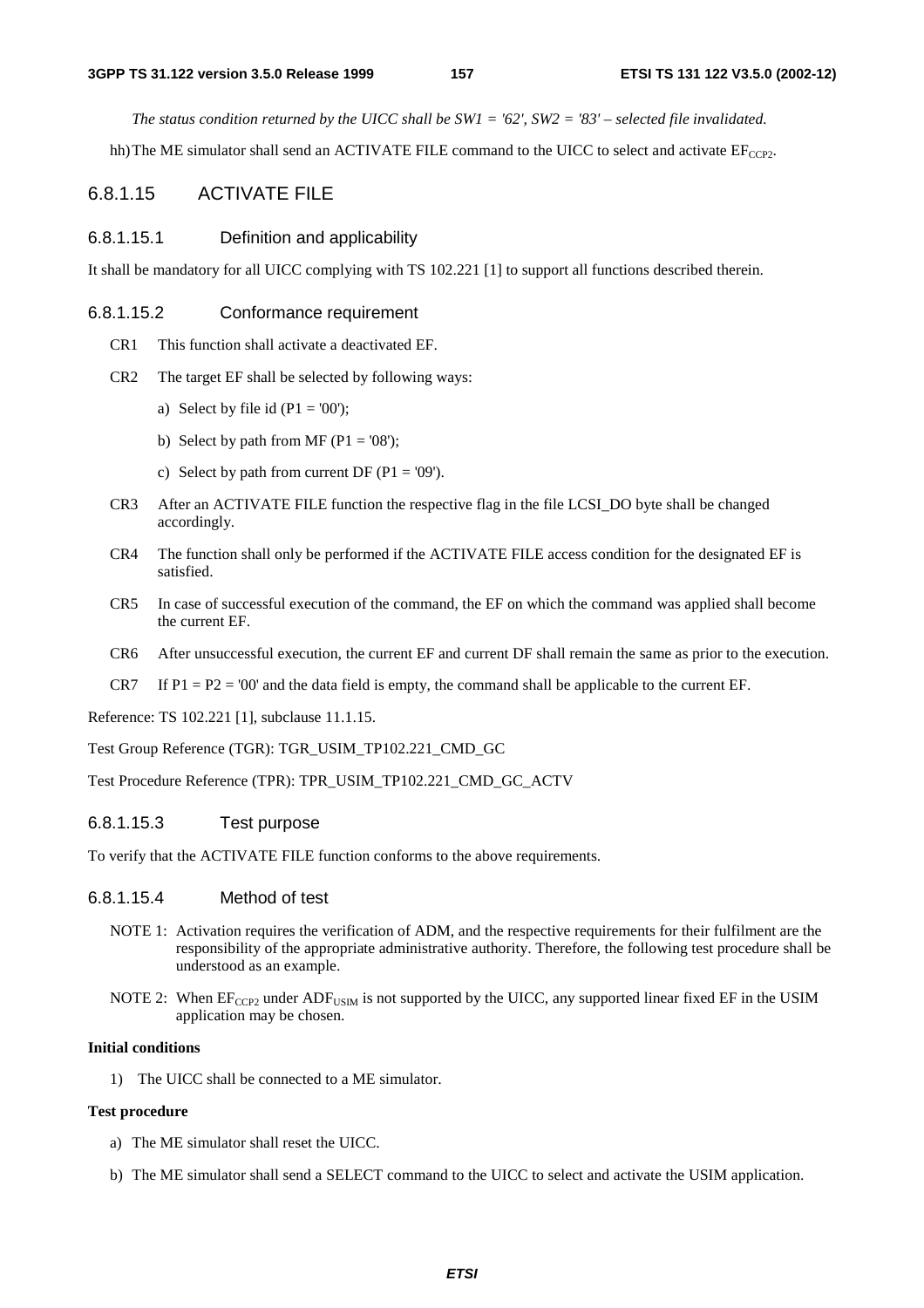- c) The ME simulator shall gain the security access condition(s) specified for both DEACTIVATE and ACTIVATE on  $EF_{CCP2}$ . (This procedure is dependent on the respective requirements of appropriate administrative authority and may require several steps.)
- d) The ME simulator shall send a SELECT command to the UICC to select  $EF_{CCP2}$ .
- e) The ME simulator shall send a DEACTIVATE FILE command to the UICC to deactivate  $EF_{CCP2}$ .
- f) The ME simulator shall reset the UICC.
- g) The ME simulator shall send a SELECT command to the UICC to select and activate the USIM application.
- h) The ME simulator shall send an ACTIVATE FILE command using 'file ID selection' to the UICC to select and activate  $EF_{CCP2}$ .

 *The status condition returned by the UICC shall be SW1 = '69', SW2 = '82' - access condition not fulfilled [CR4].*

- i) The ME simulator shall send a VERIFY PIN command with PIN to the UICC.
- j) The ME simulator shall send a READ RECORD command to the UICC to read record 1.

*The status condition returned by the UICC shall be SW1 = '69', SW2 = '86' – command not allowed (no EF selected) [CR6].*

- k) The ME simulator shall reset the UICC.
- l) The ME simulator shall send a SELECT command to the UICC to select and activate the USIM application.
- m) The ME simulator shall gain the security access condition(s) specified for both DEACTIVATE and ACTIVATE on  $EF_{CCP2}$ . (This procedure is dependent on the respective requirements of appropriate administrative authority and may require several steps.)
- n) The ME simulator shall send a SELECT command to the UICC to select  $EF_{CCP2}$ .

*The value of Life Cycle Status Integer of the response data shall indicate that the EF is deactivated.* 

*The status condition returned by the UICC shall be SW1 = '62', SW2 = '83' – selected file invalidated.* 

o) The ME simulator shall send an ACTIVATE FILE command using 'file ID selection' to the UICC to select and activate  $EF_{CCP2}$ .

 *The status condition returned by the UICC shall be SW1 = '90', SW2 = '00' - normal ending of the command [CR1, CR2a, CR3, CR4].*

- p) The ME simulator shall send a VERIFY PIN command with PIN to the UICC.
- q) The ME simulator shall send a READ RECORD command to the UICC.

 *The status condition returned by the UICC shall be SW1 = '90', SW2 = '00' – normal ending of the command [CR5].*

r) The ME simulator shall send a SELECT command to the UICC to select  $EF_{CCP2}$ .

*The value of Life Cycle Status Integer of the response data shall indicate that the EF is activated.* 

- s) The ME simulator shall send a DEACTIVATE FILE command to the UICC to deactivate  $EF_{CCP2}$ .
- t) The ME simulator shall reset the UICC.
- u) The ME simulator shall send a SELECT command to the UICC to select and activate USIM application.
- v) The ME simulator shall gain the security access condition(s) specified for both DEACTIVATE and ACTIVATE on  $EF_{CCP2}$ . (This procedure is dependent on the respective requirements of appropriate administrative authority and may require several steps.)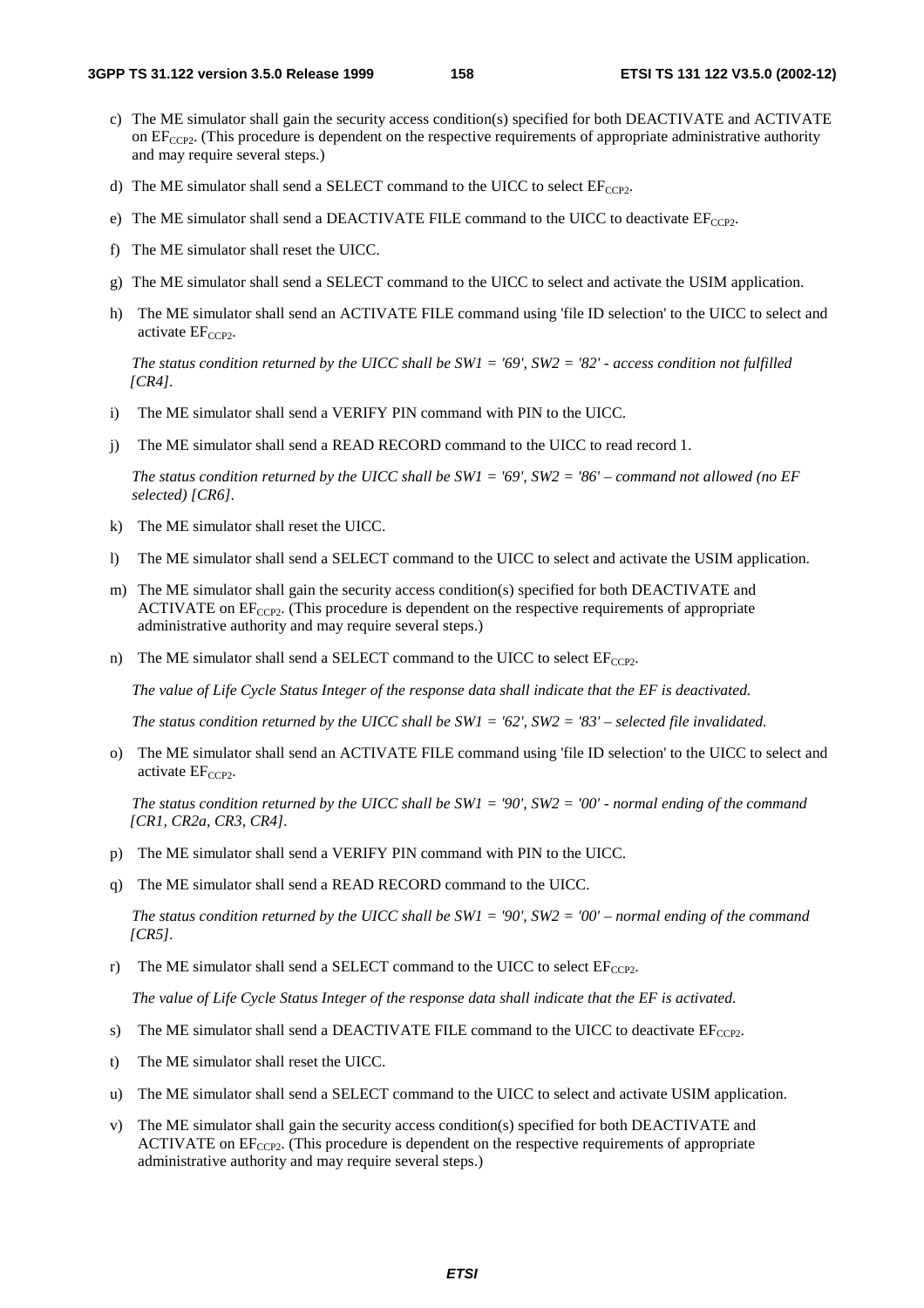w) The ME simulator shall send an ACTIVATE command using 'path selection from MF' to the UICC to select and activate  $EF_{CCP2}$ .

 *The status condition returned by the UICC shall be SW1 = '90', SW2 = '00' - normal ending of the command.*

x) The ME simulator shall send a SELECT command to the UICC to select  $EF_{CCP2}$ .

*The value of Life Cycle Status Integer of the response data shall indicate that the EF is activated.* 

- y) The ME simulator shall send a DEACTIVATE FILE command to the UICC to deactivate  $EF_{CCP2}$ .
- z) The ME simulator shall reset the UICC.
- aa) The ME simulator shall send a SELECT command to the UICC to select and activate USIM application.
- bb) The ME simulator shall gain the security access condition(s) specified for both DEACTIVATE and  $ACTIVATE$  on  $EF<sub>CCP2</sub>$ . (This procedure is dependent on the respective requirements of appropriate administrative authority and may require several steps.)
- cc) The ME simulator shall send an ACTIVATE FILE command using 'path selection from current DF' to the UICC to select and activate  $EF_{CCP2}$ .

*The status condition returned by the UICC shall be SW1 = '90', SW2 = '00' - normal ending of the command.*

dd) The ME simulator shall send a SELECT command to the UICC to select  $EF_{CCP2}$ .

*The value of Life Cycle Status Integer of the response data shall indicate that the EF is activated.* 

- ee) The ME simulator shall send a DEACTIVATE FILE command to the UICC to deactivate  $EF_{CCP2}$ .
- ff) The ME simulator shall reset the UICC.
- gg) The ME simulator shall send a SELECT command to the UICC to select and activate USIM application.
- hh) The ME simulator shall gain the security access condition(s) specified for both DEACTIVATE and ACTIVATE on  $EF_{CCP2}$ . (This procedure is dependent on the respective requirements of appropriate administrative authority and may require several steps.)
- ii) The ME simulator shall send a SELECT command to the UICC to select  $E_{CCP2}$ .
- j) The ME simulator shall send an ACTIVATE FILE command with  $P1 = P2 = '00'$  and with the empty data field to the UICC.

*The status condition returned by the UICC shall be SW1 = '90', SW2 = '00' - normal ending of the command [CR7].*

kk) The ME simulator shall send a SELECT command to the UICC to select  $EF_{CCP2}$ .

*The value of Life Cycle Status Integer of the response data shall indicate that the EF is activated [CR7].* 

*The status condition returned by the UICC shall be SW1 = '90', SW2 = '00' – normal ending of the command.*

### 6.8.1.16 AUTHENTICATE

### 6.8.1.16.1 Definition and applicability

It shall be mandatory for all UICC complying with TS 102.221 [1] to support all functions described therein.

### 6.8.1.16.2 Conformance requirement

CR1 An appropriate application shall be selected in the UICC before issuing this command.

Reference: TS 102.221 [1], subclause 11.1.16.

### Test Group Reference (TGR): TGR\_USIM\_TP102.221\_CMD\_GC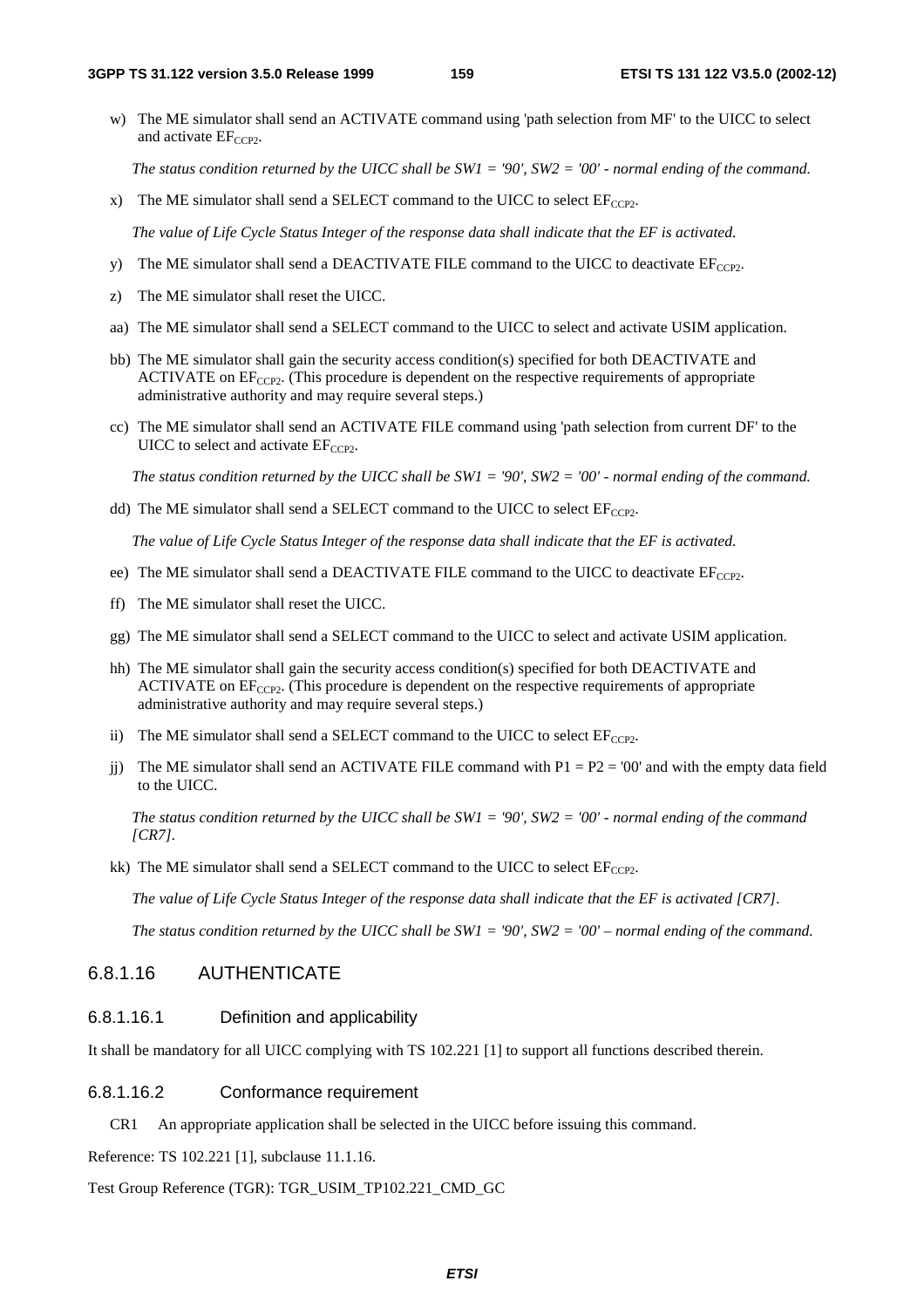Test Procedure Reference (TPR): TPR\_USIM\_TP102.221\_CMD\_GC\_AUTH

### 6.8.1.16.3 Test purpose

To verify that the AUTHENTICATE function conforms to the above requirements.

### 6.8.1.16.4 Method of test

- NOTE 1: Consequences are not clearly defined when the AUTHENTICATE command is performed where no application is being selected. Therefore, the test for CR1 should be left N/A.
- NOTE 2: Authentication procedure for USIM application is tested in subclause 7.3.1 of this present document.

### **Initial conditions**

 $N/A$ 

### **Test procedure**

N/A

## 6.8.1.17 MANAGE CHANNEL

This command is for further study by 3GPP TSG-T WG3.

## 6.9 Transmission Oriented Commands

- $6.9.1$   $T = 0$  specific commands
- 6.9.1.1 GET RESPONSE

### 6.9.1.1.1 Definition and applicability

It shall be mandatory for all cards complying with TS 102.221 [1] to support all functions described therein when operating in  $T = 0$  protocol.

6.9.1.1.2 Conformance requirement

- CR1 The GET RESPONSE command shall provide response data after the execution of commands AUTHENTICATE, SEARCH RECORD, SELECT and INCREASE.
- CR2 It is required that the GET RESPONSE command is executed immediately after the command it is related to (no other command shall come between the command/response pair and the command GET RESPONSE).
- CR3 If the sequence is not respected, the UICC shall send the status information '6FXX' as a reaction to the GET RESPONSE.

Reference: TS 102.221 [1], subclause 12.1.1.

Test Group Reference (TGR): TGR\_USIM\_TP102.221\_TOC

Test Procedure Reference (TPR): TPR\_USIM\_TP102.221\_TOC\_T0\_GETRSP

### 6.9.1.1.3 Test purpose

To verify that the coding of the GET RESPONSE command conforms to the above requirements.

NOTE: CR1 is tested in subclauses 6.8.8.1, 6.8.8.7, 6.8.8.8, 6.8.8.16 and 6.8.8.17.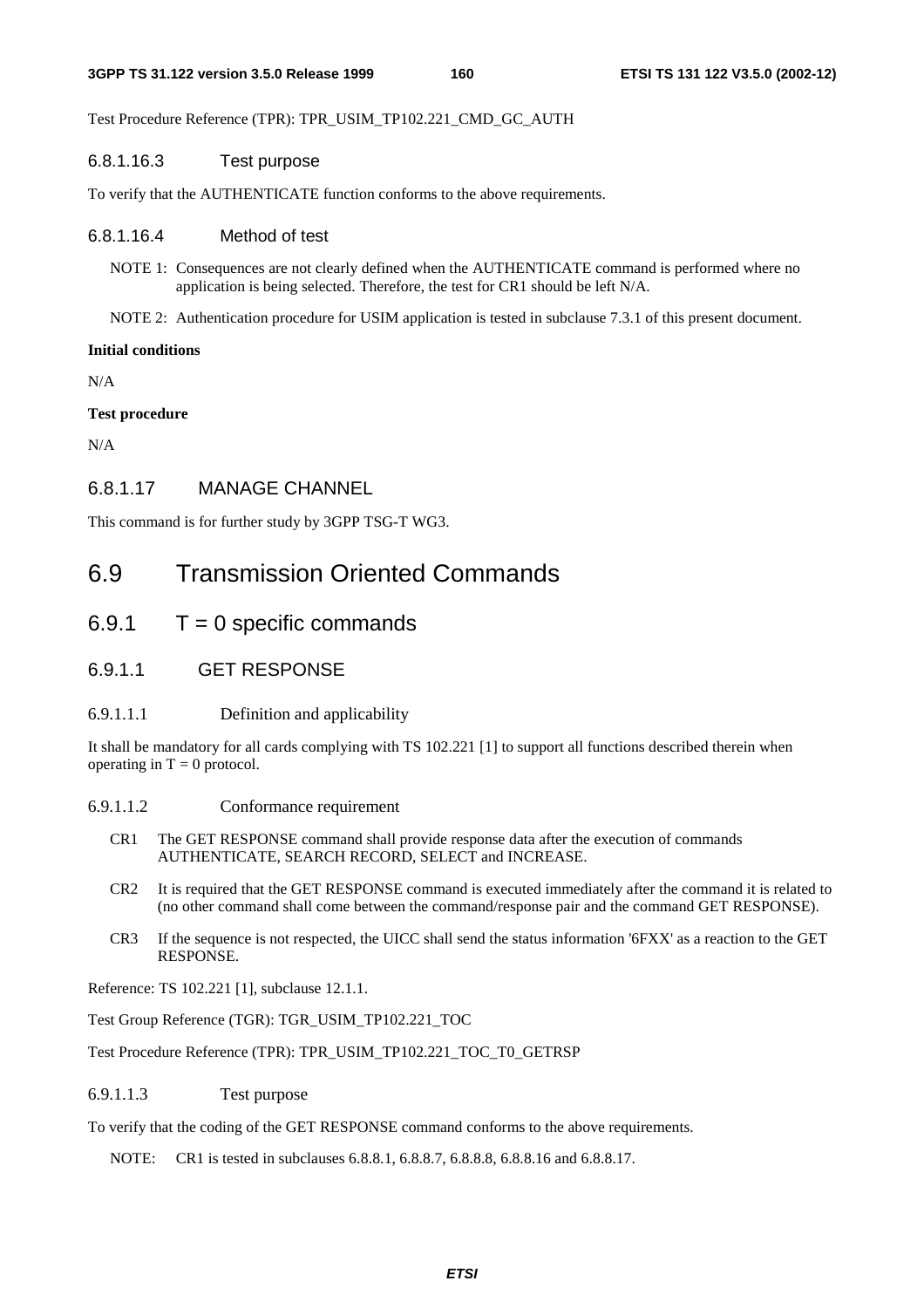6.9.1.1.4 Method of test

### **Initial conditions**

1) The UICC shall be connected to a ME simulator.

### **Test procedure**

- a) The ME simulator shall reset the UICC.
- b) The ME simulator shall send a SELECT command to select the MF to the UICC.
- c) The ME simulator shall send a GET RESPONSE command to the UICC.

 *The UICC shall send a valid FCP.* 

*TLV DO with tag '83' in tag '62' shall indicate that MF is the currently selected file [CR4].* 

- d) The ME simulator shall send a STATUS command to the UICC with P2 = '0C'.
- e) The ME simulator shall send a GET RESPONSE command to the UICC.

 *The status condition returned by the UICC shall be SW1 = '6F', SW2 = 'XX' [CR2, CR3].*

## 6.10 Application independent files

The subclause provides tests to ensure that the IUT contains all of the EFs need for a 3GPP session.

## 6.10.1 Definition and applicability

The Elementary Files described in TS 102.221 [1], clause 13 are required on the UICC in order for a 3GPP session to be carried out.

## 6.10.2 Conformance requirement

The following conformance requirements refer to the tables for each EF in TS 102.221 [1], clause 13.

- CR1 Each existing EF shall be selectable under the MF using the identifier given in the table for that EF.
- CR2 All mandatory EFs shall exist on the UICC.
- CR3 The identifier of the EF shall be that given in the table for that EF.
- CR4 The type and structure of the EF shall be that given in the table for that EF.
- CR5 The file size shall be at least that given in the table for that EF.
- CR6 The short file identifier shall exist if it is mandatory in the table for that EF.
- CR7 The access conditions shall be those given in the table for that EF.

Reference: TS 102.221 [1], clause 13.

Test Group Reference (TGR): TGR\_USIM\_TP102.221\_APF

Test Procedure Reference (TPR): TPR\_USIM\_TP102.221\_APF

## 6.10.3 Test purpose

To verify that the UICC conforms to the above requirements.

NOTE: The contents and coding of the data within the files are not tested, but shall conform to the respective contents and coding of the data given for each file in TS 102.221 [1], clause 13.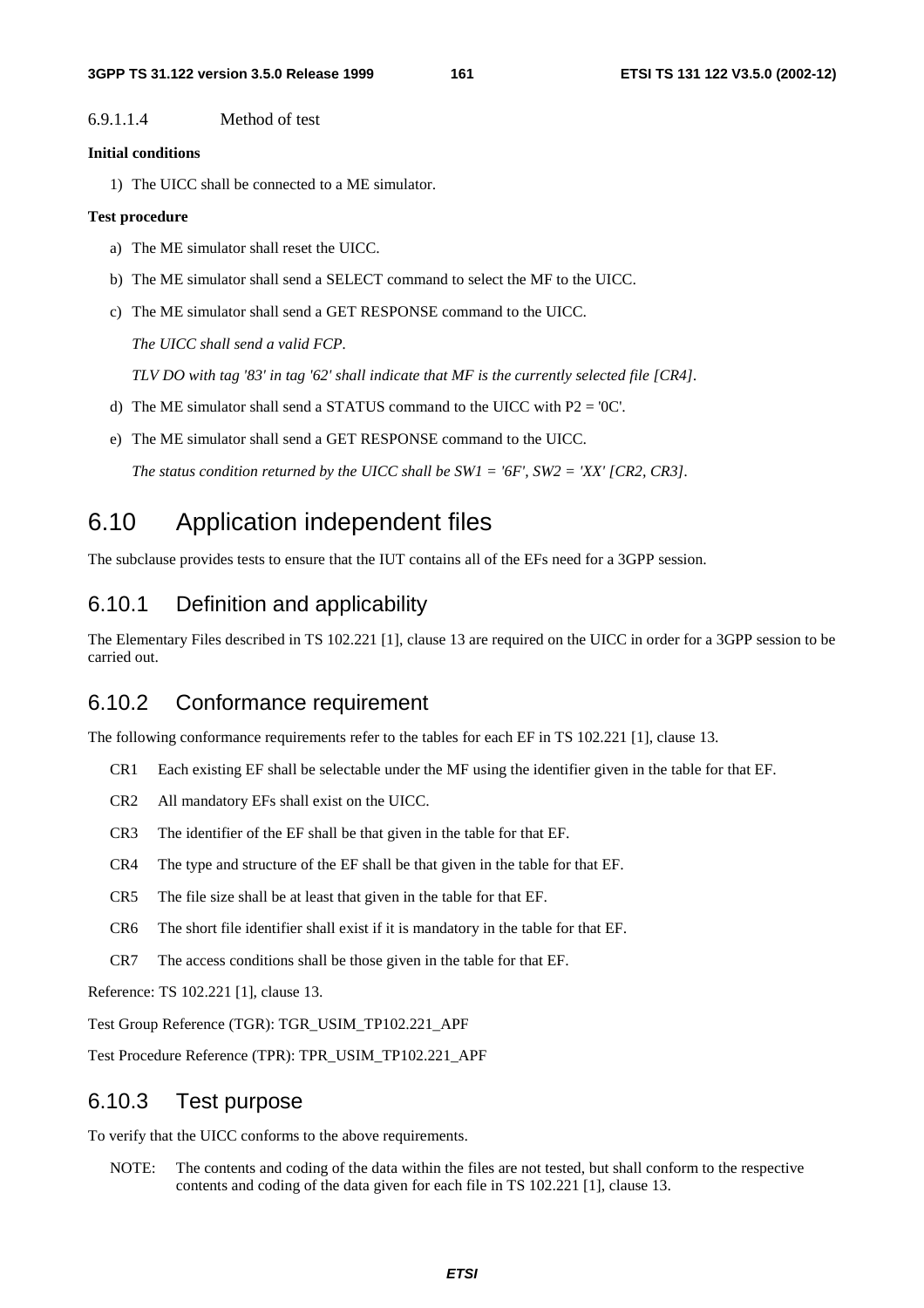## 6.10.4 Method of test

### **Initial conditions**

1) The UICC shall be connected to a ME simulator.

### **Test procedure**

- a) The ME simulator shall reset the UICC.
- b) The ME simulator shall send a STATUS command to the UICC.

*TLV DO with tag '83' in the response data shall indicate the identifier of the MF '3F 00'.*

*The status condition returned by the UICC shall be SW1 = '90', SW2 = '00' - normal ending of the command [CR1].*

c) The ME simulator shall send a SELECT command to the UICC to select the first EF clause 13 of TS 102.221 [1].

*The status condition returned by the UICC shall be SW1 = '90', SW2 = '00' - normal ending of the command [CR1, CR2].*

*The following shall be true of the response data:* 

- *TLV DO with tag '83' shall indicate the identifier of the file selected [CR3];*
- *TLV DO with tag '82' shall not be '38' and '78' indicating EF [CR4];*
- *TLV DO with tag '82' shall indicate the structure given in the table for the file in clause 13 of TS 102.221 [1] [CR4];*
- *TLV DO with tag '80' shall be at least the minimum file size given in the table for the file in clause 13 of TS 102.221 [1]. if the EF is transparent [CR5];*
- *Byte 5 and 6 of TLV DO with tag '82' shall be in accordance with the record length given in the table for the file in clause 13 of TS 102.221 [1]. if the EF is linear fixed or cyclic [CR5];*
- *TLV DO with tag '80' shall be an integer multiple of the record length if the EF is linear fixed or cyclic [CR5];*
- TLV DO with tag '88' shall indicate the short file identifier given in the table for the file in clause 13 of TS 102.221 [1] [CR5, CR6];
- *TLV DO with tag '86' or '8B' or '8C' or 'AB' shall indicate the access conditions given in the table for the file in clause 13 of TS 102.221 [1] [CR8]. Note: if the access conditions indicate referenced security, the referenced record in the EF<sub>ARR</sub> may be read at this point if necessary.*
- d) Steps a) to c) shall be repeated for the remaining mandatory EFs in clause 13 of TS 102.221 [1].
- e) Steps a) to c) shall be repeated for the existing optional EFs in clause 13 of TS 102.221 [1].

# 7 Test Procedure (31.102)

This clause details each of the tests in each of the test groups within the Test Group TP31.102. This test suite allows testing of the IUT against the base specification with respect to:

- Contents of the Elementary Files
- Security Features supported by USIM
- USIM commands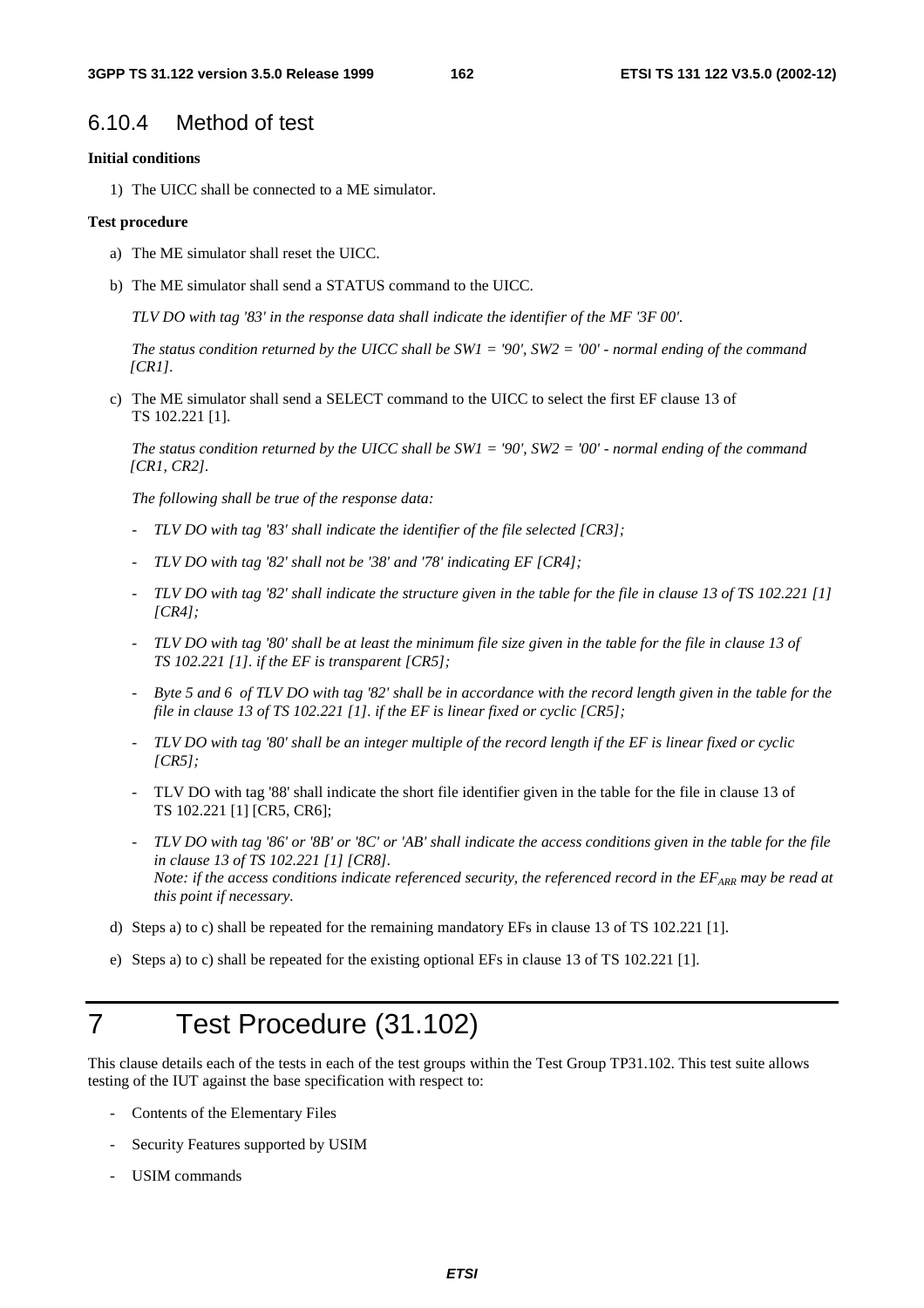## 7.1 Contents of the Elementary Files (EF)

The subclause provides tests to ensure that the IUT contains all of the EFs need for a Telecom session.

## 7.1.1 Definition and applicability

The Elementary Files described in 3G TS 31.102 [3], clause 4 are required on the UICC in order for a 3GPP session to be carried out.

The contents of these files are not tested as they are card/personalisation specific.

## 7.1.2 Conformance requirement

The following conformance requirements refer to the tables for each EF in 3G TS 31.102 [3], clause 4.

- CR1 Each existing EF shall be selectable under the respective DF using the identifier given in the table for that EF.
- CR2 All mandatory EFs shall exist on the UICC.
- CR3 The identifier of the EF shall be that given in the table for that EF.
- CR4 The type and structure of the EF shall be that given in the table for that EF.
- CR5 The file size shall be at least that given in the table for that EF.
- CR6 The short file identifier shall be those given in the table for that EF.
- CR7 The short file identifier shall exist if it is mandatory in the table for that EF.
- CR8 The access conditions shall be those given in the table for that EF.

Reference: 3G TS 31.102 [3], clause 4.

Test Group Reference (TGR): TGR\_USIM\_TP31.102\_CEF

Test Procedure Reference (TPR): TPR\_USIM\_TP31.102\_CEF

## 7.1.3 Test purpose

To verify that the UICC conforms to the above requirements.

NOTE: The contents and coding of the data within the files are not tested, but shall conform to the respective contents and coding of the data given for each file in 3G TS 31.102 [3], clause 4.

## 7.1.4 Method of test

### **Initial conditions**

1) The UICC shall be connected to a ME simulator.

### **Test procedure**

- a) The ME simulator shall reset the UICC.
- b) The ME simulator shall send a SELECT command to the UICC to select the respective DF for the first EF in clause 4 of 3G TS 31.102 [3].

*The status condition returned by the UICC shall be SW1 = '90', SW2 = '00' - normal ending of the command [CR1].*

c) The ME simulator shall send a SELECT command to the UICC to select the first EF in clause 4 of 3G TS 31.102 [3].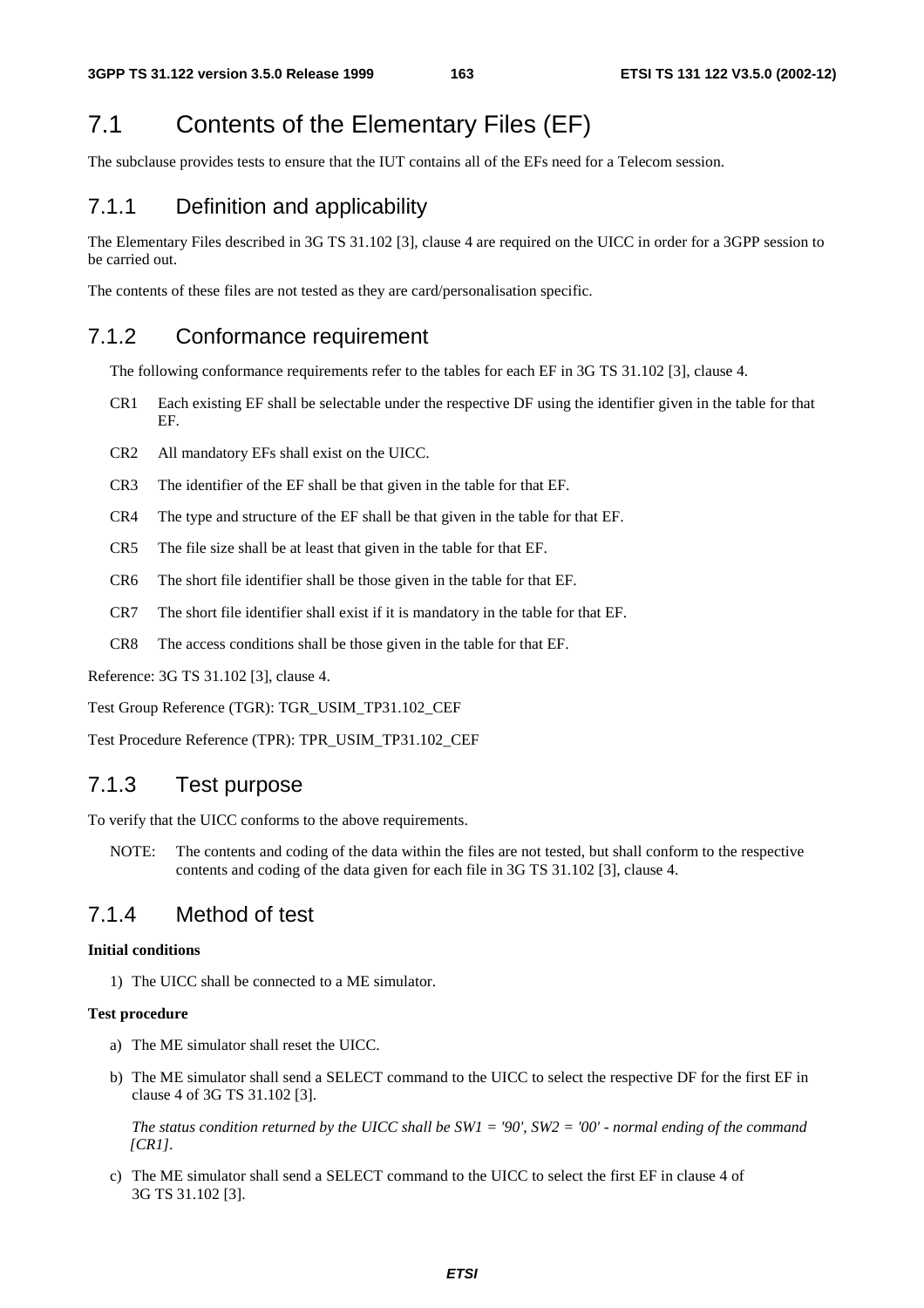*The status condition returned by the UICC shall be SW1 = '90', SW2 = '00' - normal ending of the command [CR1, CR2].*

*The following shall be true of the response data:* 

- *TLV DO with tag '83' shall indicate the identifier of the file selected [CR3];*
- *TLV DO with tag '82' shall not be '38' and '78' indicating EF [CR4];*
- *TLV DO with tag '82' shall indicate the structure given in the table for the file in clause 4 of 3G TS 31.102 [3] [CR4];*
- *TLV DO with tag '80' shall be at least the minimum file size given in the table for the file in clause 4 of 3G TS 31.102 [3]. if the EF is transparent [CR5];*
- *Byte 5 and 6 of TLV DO with tag '82' shall be in accordance with the record length given in the table for the file in clause 4 of 3G TS 31.102 [3]. if the EF is linear fixed or cyclic [CR5];*
- *TLV DO with tag '80' shall be an integer multiple of the record length if the EF is linear fixed or cyclic [CR5];*
- *TLV DO with tag '88' shall indicate the short file identifier given in the table for the file in clause 4 of 3G TS 31.102 [3] [CR5, CR6];*
- *TLV DO with tag '86' or '8B' or '8C' or 'AB' shall indicate the access conditions given in the table for the file in clause 4 of 3G TS 31.102 [3] [CR8]. Note: if the access conditions indicate referenced security, the referenced record in the*  $EF_{ARR}$  *may be read at this point if necessary.*
- d) Steps a) to c) shall be repeated for the remaining mandatory EFs clause 4 of 3G TS 31.102 [3].
- e) Steps a) to c) shall be repeated for the existing optional EFs clause 4 of 3G TS 31.102 [3].

## 7.2 Security features

## 7.2.1 Definition and applicability

Every file has its own specific access condition for each command which shall be fulfilled before the command can take place.

## 7.2.2 Conformance requirement

- CR1 The USIM application shall use key reference '01' as PIN and key reference '81' as PIN2.
- CR2 Access with PIN2 shall be limited to the USIM application (i.e. PIN2 is used only in the ADF).
- CR3 For a USIM application on a multi-verification capable UICC, the only valid usage qualifiers shall be '00' and '08' which mean verification requirements is not used and user authentication knowledge based (PIN) as defined in ISO/IEC 7816-9 [11].
- CR4 Every file in the USIM application shall have a reference to an access rule stored in  $E_{ARR}$ .
- CR5 Every file under  $DF_{TELECOM}$  shall have a reference to an access rule stored in  $EF_{ARR}$  under  $DF_{TELECOM}$ .
- CR6 A multi-verification capable UICC (from the security context point of view) shall support the referenced format using SE ID as defined in TS 102.221 [1].
- CR7 A multi-verification capable UICC (from the security context point of view) shall support the replacement of a UICC application PIN with the Universal PIN, key reference '11', as defined in TS 102.221 [1]. Only the Universal PIN is allowed as a replacement.

Reference: 3G TS 31.102 [3], subclause 6.4.

Test Group Reference (TGR): TGR\_USIM\_TP31.102\_SEC2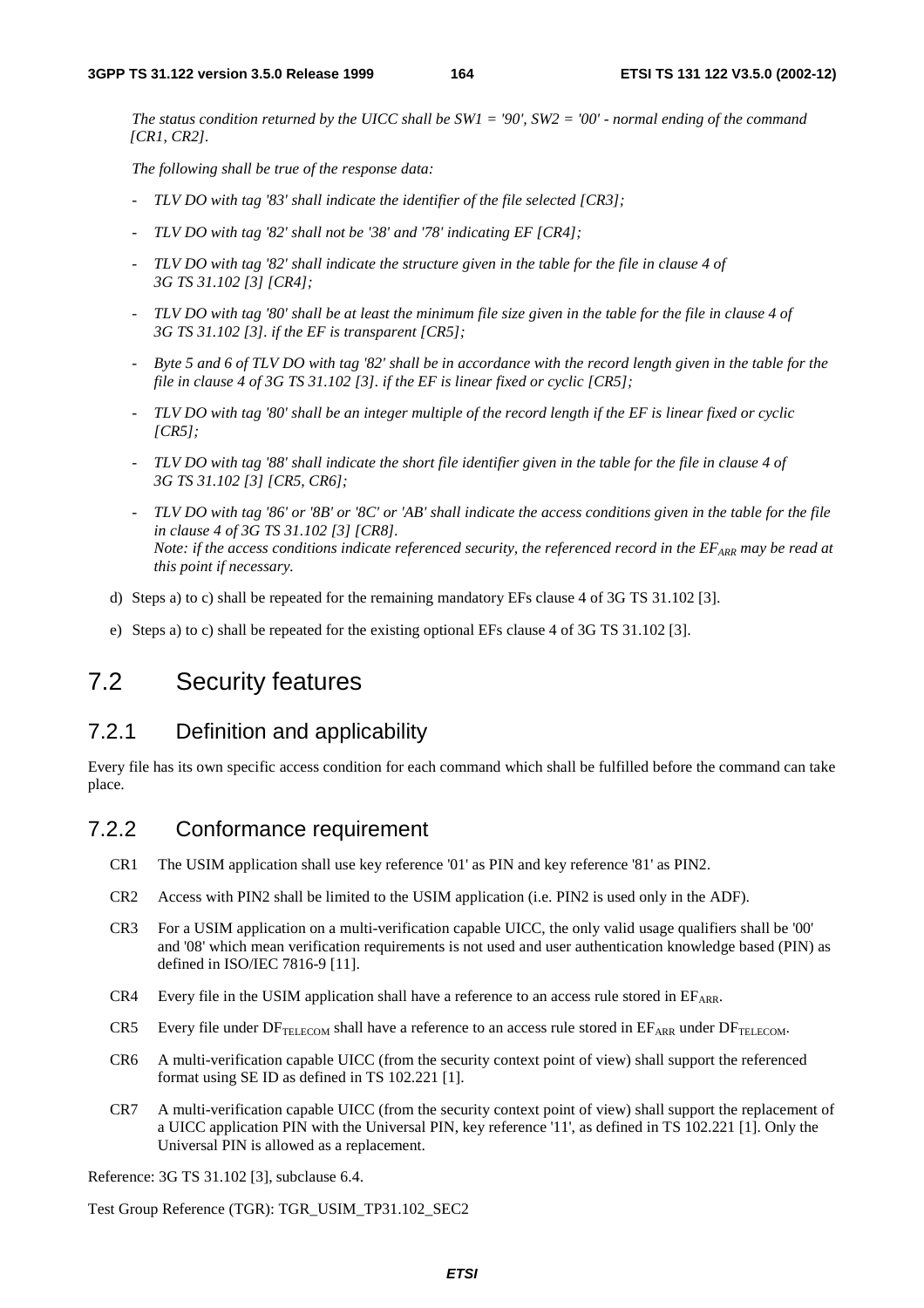Test Procedure Reference (TPR): TPR\_USIM\_TP31.102\_SEC2

## 7.2.3 Test purpose

To verify that the UICC conforms to the above requirements.

NOTE 1: CR1, CR2 are tested in the subclause 6.6.4.

NOTE 2: CR6 is tested in the subclause 6.6.3.

## 7.2.4 Method of test

### **Initial conditions**

1) The UICC shall be connected to a ME simulator.

#### **Test procedure**

#### **For a multi-verification capable UICC**

- a) The ME simulator shall reset the UICC.
- b) The ME simulator shall send a SELECT command to the UICC to select  $DF_{TELECOM}$ .
- c) The ME simulator shall send a SELECT command to the UICC to select the first EF under DFTELECOM.

*The response data shall contain the TLV DO with tag '8B' indicating Referenced Security Attributes[CR5].* 

- d) The step c) shall be repeated for all the EFs under  $DF_{TELECOM}$  in the UICC [CR5].
- e) The ME simulator shall send a SELECT command to the UICC to select and activate USIM application.

*The following shall be true of the response data:* 

- *TLV DO with tag 'C6' (PS Template DO) shall contain for the Universal PIN the TLV DO with tag '95' (Usage Qualifier) and the value of this TLV shall be '00' or '08' [CR3];*
- f) The ME simulator shall send a SELECT command to the UICC to select the first EF in the USIM application.

*The response data shall contain the TLV DO with with tag '8B' indicating Referenced Security Attributes and shall contain the SE ID number(s) and*  $EF_{ARR}$  *record number(s) [CR5, CR6].* 

g) Step f) shall be repeated for all the EFs under the selected ADF in the UICC [CR4].

### **For a single verification capable UICC**

- a) The ME simulator shall reset the UICC.
- b) The ME simulator shall send a SELECT command to the UICC to select  $DF_{\text{TELECOM}}$ .
- c) The ME simulator shall send a SELECT command to the UICC to select the first EF under  $DF_{TELECOM}$ .

The response data shall contain the TLV DO with tag '8B' indicating Referenced Security Attributes and shall contain a reference to an access rule stored in  $EF_{ARR}$ .

- d) The step c) shall be repeated for all the EFs under  $DF_{TELECOM}$  in the UICC [CR5].
- e) The step c) shall be repeated for all the  $ADE_{USIM}$ s and the EFs under the selected ADF in the UICC [CR4].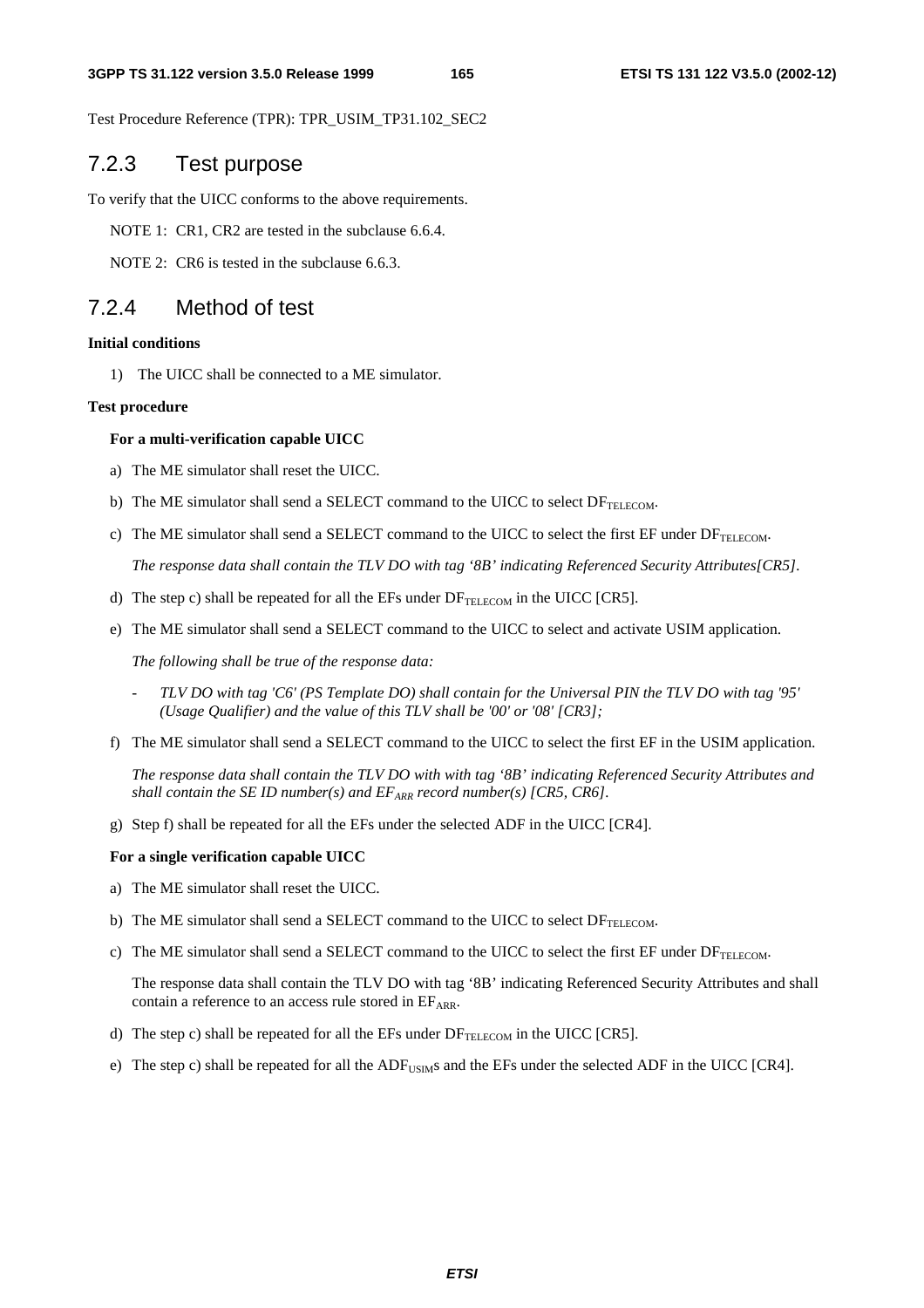## 7.3 USIM commands

## 7.3.1 AUTHENTICATE

### 7.3.1.1 Definition and applicability

It shall be mandatory for all cards complying with TS 102.221 [1] and 3G TS 31.102 [3] to support all functions described therein.

### 7.3.1.2 Conformance requirement

- CR1 This function shall cause the UICC to run the f1, f2, f3, f4, f5, and f1\* algorithms using a 16 bytes random number, AUTN, and the subscriber authentication key K stored in the UICC.
- CR2 If the received sequence number SQN is in the correct range, the function shall return the response RES, cipher key CK, and integrity key IK.
- CR3 If the UICC detects the sequence numbers are not in the valid range, the function shall return the signed response AUTS.
- CR4 The function shall not be executable unless a particular USIM application or any sub-directory has been selected as the Current Directory.
- CR5 The function shall not be executable unless a successful PIN verification procedure has been performed.
- CR6 The function shall not be executable unless the expected MAC-A is received.
- CR7 If the UICC does not support 'GSM context' which is indicated in parameter P2, the function shall not be executable.

Reference: 3G TS 31.102 [3], subclause 7.1.

Test Group Reference (TGR): TGR\_USIM\_TP31.102\_UCMD\_AUTH

Test Procedure Reference (TPR): TPR\_USIM\_TP31.102\_UCMD\_AUTH

### 7.3.1.3 Test purpose

To verify that the UICC conforms to the above requirements.

### 7.3.1.4 Method of test

### **Initial conditions**

1) The UICC shall be connected to a ME simulator.

### **Test procedure**

- a) The ME simulator shall reset the UICC.
- b) The ME simulator shall send a SELECT command to the UICC to select the USIM application.
- c) The ME simulator shall send an AUTHENTICATE command to the UICC.

*The status condition returned by the UICC shall be SW1 = '69', SW2 = '82' - security status not satisfied [CR5].*

- d) The ME simulator shall reset the UICC.
- e) The ME simulator shall send a SELECT command to the UICC to select the USIM application.
- f) The ME simulator shall send a VERIFY PIN command with PIN to the UICC.
- g) The ME simulator shall send a SELECT command to the UICC to select the MF.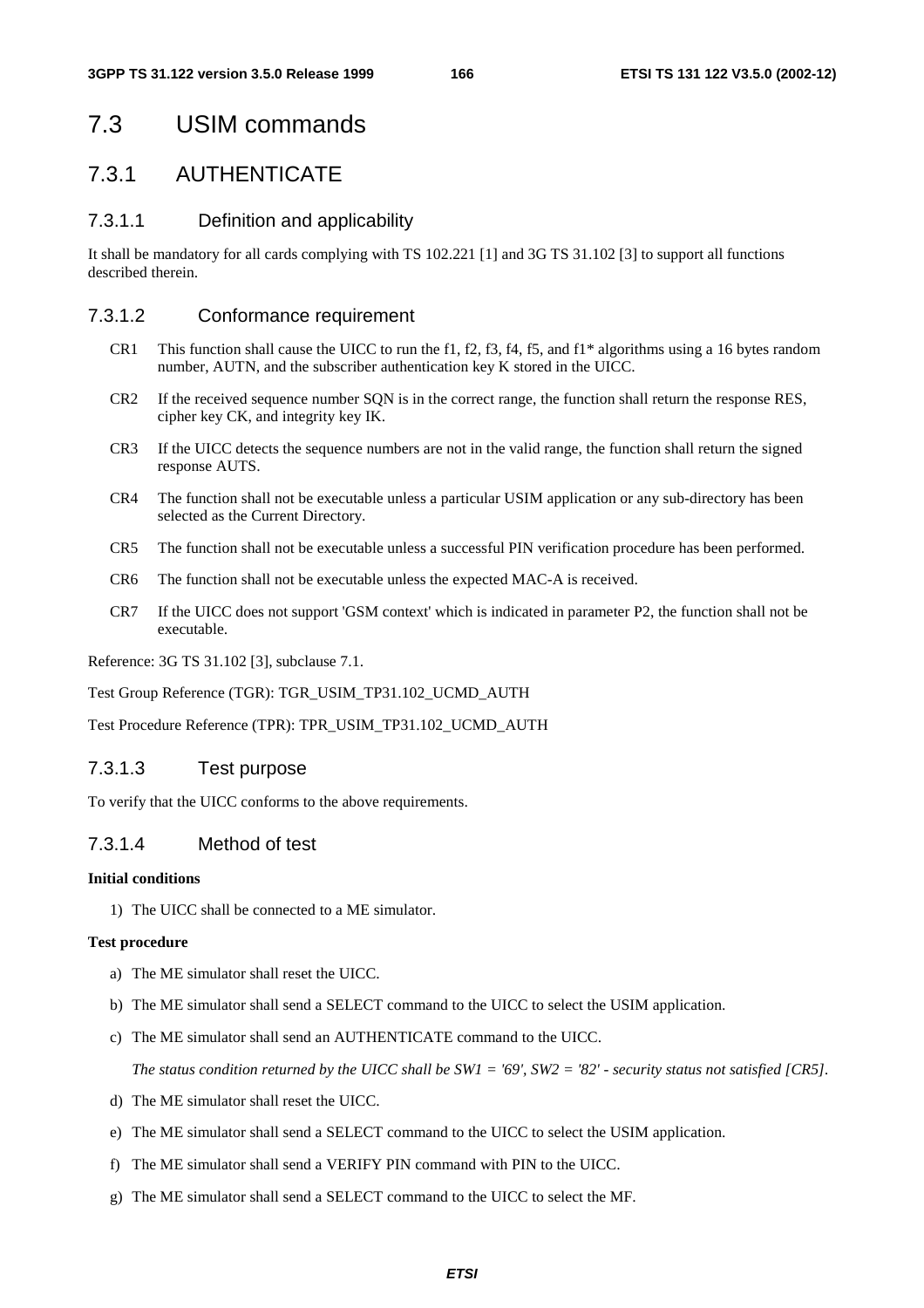h) The ME simulator shall send an AUTHENTICATE command to the UICC.

*The command shall be aborted [CR4].* 

- i) The ME simulator shall send a SELECT command to the UICC to select the current ADF ('7FFF').
- j) The ME simulator shall send an AUTHENTICATE command to the UICC with incorrect signed data.

*The status condition returned by the UICC shall be SW1 = '98', SW2 = '62' - authentication error, incorrect MAC [CR6].*

k) If the 'GSM context' is not supported, the ME simulator shall send an AUTHENTICATE command with parameter P2 indicating 'GSM context'.

*The status condition returned by the UICC shall be SW1 = '98', SW2 = '64' - authentication error, GSM security context not supported [CR7].*

l) The ME simulator shall send an AUTHENTICATE command to the UICC with incorrect sequence number SQN.

*The data field returned shall begin with the tag 'DC', and the data shall be correct for the given f1\* and f5 algorithms and K stored in the UICC [CR1, CR3].*

m) The ME simulator shall send an AUTHENTICATE command to the UICC with correct data.

*The data field returned shall begin with the tag 'DB', and the data shall be correct for the given f2, f3 and f4 algorithms and K stored in the UICC [CR1, CR2].*

## 7.3.2 Status Conditions Returned by the UICC

### 7.3.2.1 Security management

### 7.3.2.1.1 Definition and applicability

The status words SW1 and SW2 provide the method with which the UICC can respond to the ME after executing a command.

### 7.3.2.1.2 Conformance requirement

CR1 The UICC shall respond with the correct SW1 and SW2 status words for commands which produce authentication errors.

Reference: 3G TS 31.102 [3], subclause 7.3.1.

Test Group Reference (TGR): TGR\_USIM\_TP31.102\_UCMD\_SCR\_SM

Test Procedure Reference (TPR): TPR\_USIM\_TP31.102\_UCMD\_SCR\_SM

### 7.3.2.1.3 Test purpose

To verify that the UICC conforms to the above requirements when issuing SW1 and SW2 status words.

### 7.3.2.1.4 Method of test

### **Initial conditions**

1) The UICC shall be connected to a ME simulator.

### **Test procedure**

- a) The ME simulator shall reset the UICC.
- b) The ME simulator shall send a SELECT command to the UICC to select the USIM application.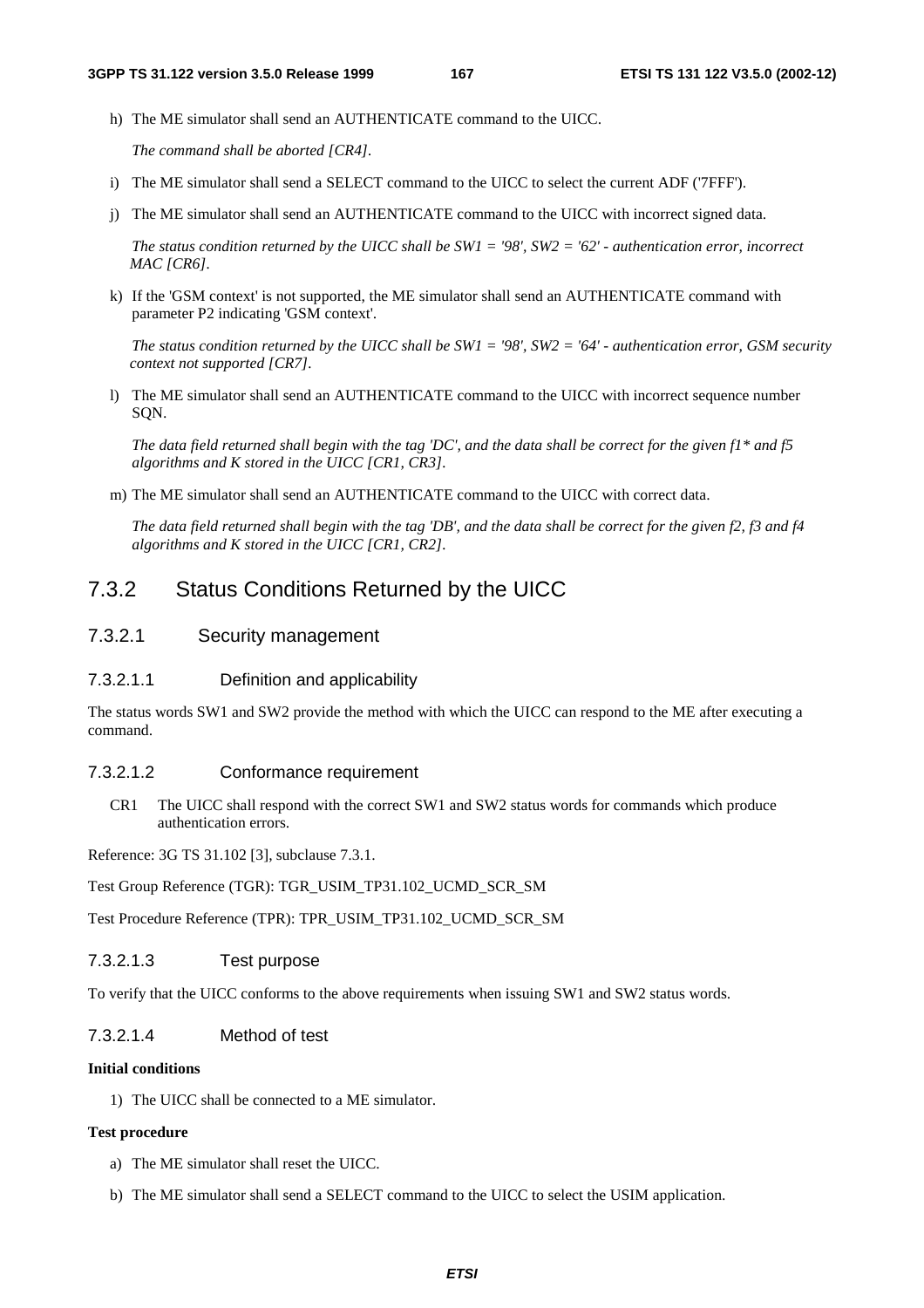- c) The ME simulator shall send a VERIFY PIN command with relevant PIN to the UICC.
- d) The ME simulator shall send an AUTHENTICATE command to the UICC with incorrect MAC.

*The status condition returned by the UICC shall be SW1 = '98', SW2 = '62' - authentication error, incorrect MAC [CR1].*

e) If the 'GSM context' is not supported, the ME simulator shall send an AUTHENTICATE command with parameter P2 indicating 'GSM context'.

*The status condition returned by the UICC shall be SW1 = '98', SW2 = '64' - authentication error, GSM security context not supported [CR1].*

## 7.3.2.2 Status Words of the Commands

## 7.3.2.2.1 Definition and applicability

Limiting the status conditions for each command to a defined set allows the ME to efficiently manage the handling of the status condition.

## 7.3.2.2.2 Conformance requirement

CR1 Table in 3G TS 31.102 [3], subclause 7.3.2 shows for each command the possible status conditions returned (marked by an asterisk \*). The UICC shall not generate status conditions other than those allowed for each command.

Reference: 3G TS 31.102 [3], subclause 7.3.2.

Test Group Reference (TGR): TGR\_USIM\_TP31.102\_UCMD\_SCR\_SW

Test Procedure Reference (TPR): TPR\_USIM\_TP31.102\_UCMD\_SCR\_SW

## 7.3.2.2.3 Test purpose

To verify for each command that the UICC will only generate the allowed status conditions.

NOTE: CR1 shall not be tested as it is not possible to force the UICC to generate all of the allowed and disallowed status conditions for each command.

## 7.3.2.2.4 Method of test

## **Initial conditions**

N/A

**Test procedure** 

N/A

## 7.3.3 VERIFY command

## 7.3.3.1 Definition and applicability

It shall be mandatory for all cards complying with TS 102.221 [1] and 3G TS 31.102 [3] to support all functions described therein.

## 7.3.3.2 Conformance requirement

- CR1 For the USIM application during the 3G session, the parameter P2 shall be restricted to '01' indicating verification of the PIN, or '81' indicating the verification of PIN2.
- CR2 After 3 unsuccessful verification of attempts, not necessarily in the same session, the PIN shall be blocked.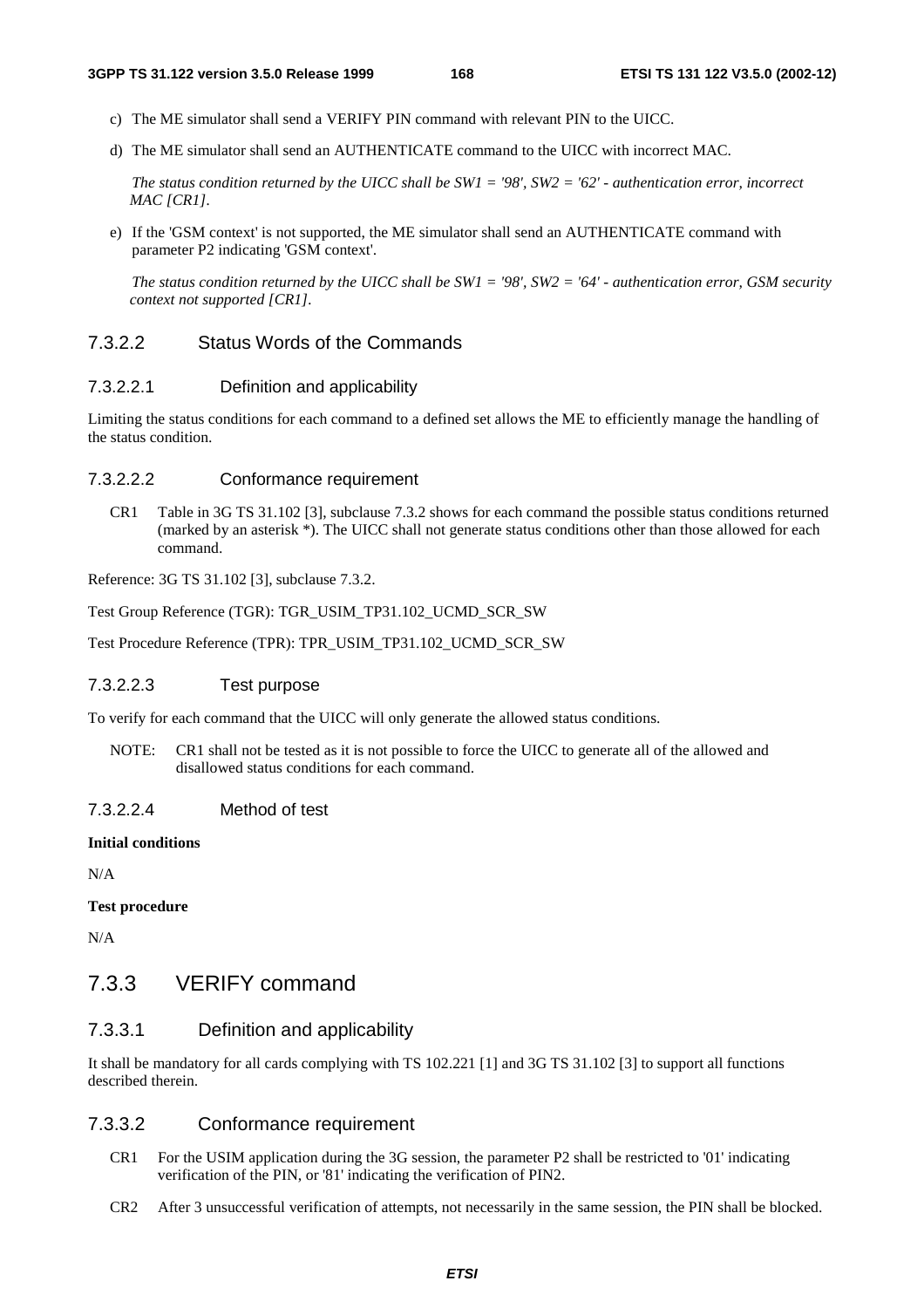Reference: 3G TS 31.102 [3], subclause 7.4.

Test Group Reference (TGR): TGR\_USIM\_TP31.102\_UCMD\_VER

Test Procedure Reference (TPR): TPR\_USIM\_TP31.102\_UCMD\_VER

## 7.3.3.3 Test purpose

To verify that the UICC conforms to the above requirements.

NOTE: CR2 is tested in subclause 6.8.1.9.

## 7.3.3.4 Method of test

## **Initial conditions**

N/A

**Test procedure** 

N/A

## 7.4 UICC Characteristics

## 7.4.1 Voltage classes

## 7.4.1.1 Definition and applicability

It shall be mandatory for all cards complying with TS 102.221 [1] and 3G TS 31.102 [3] to support all functions described therein.

## 7.4.1.2 Conformance requirement

- CR1 A UICC holding a USIM application shall support at least two consecutive voltage classes as defined in TS 102.221 [1], e.g. AB or BC.
- CR2 If the UICC supports more than two classes, they shall all be consecutive, e.g. ABC.

Reference: 3G TS 31.102 [3], subclause 8.1.

Test Group Reference (TGR): TGR\_USIM\_TP31.102\_UCH\_VC

Test Procedure Reference (TPR): TPR\_USIM\_TP31.102\_UCH\_VC

## 7.4.1.3 Test purpose

To verify that the UICC conforms to the above requirements.

## 7.4.1.4 Method of test

### **Initial conditions**

1) The UICC shall be connected to a ME simulator.

### **Test procedure**

a) The ME simulator shall reset the UICC.

 *The UICC shall send the ATR sequence.*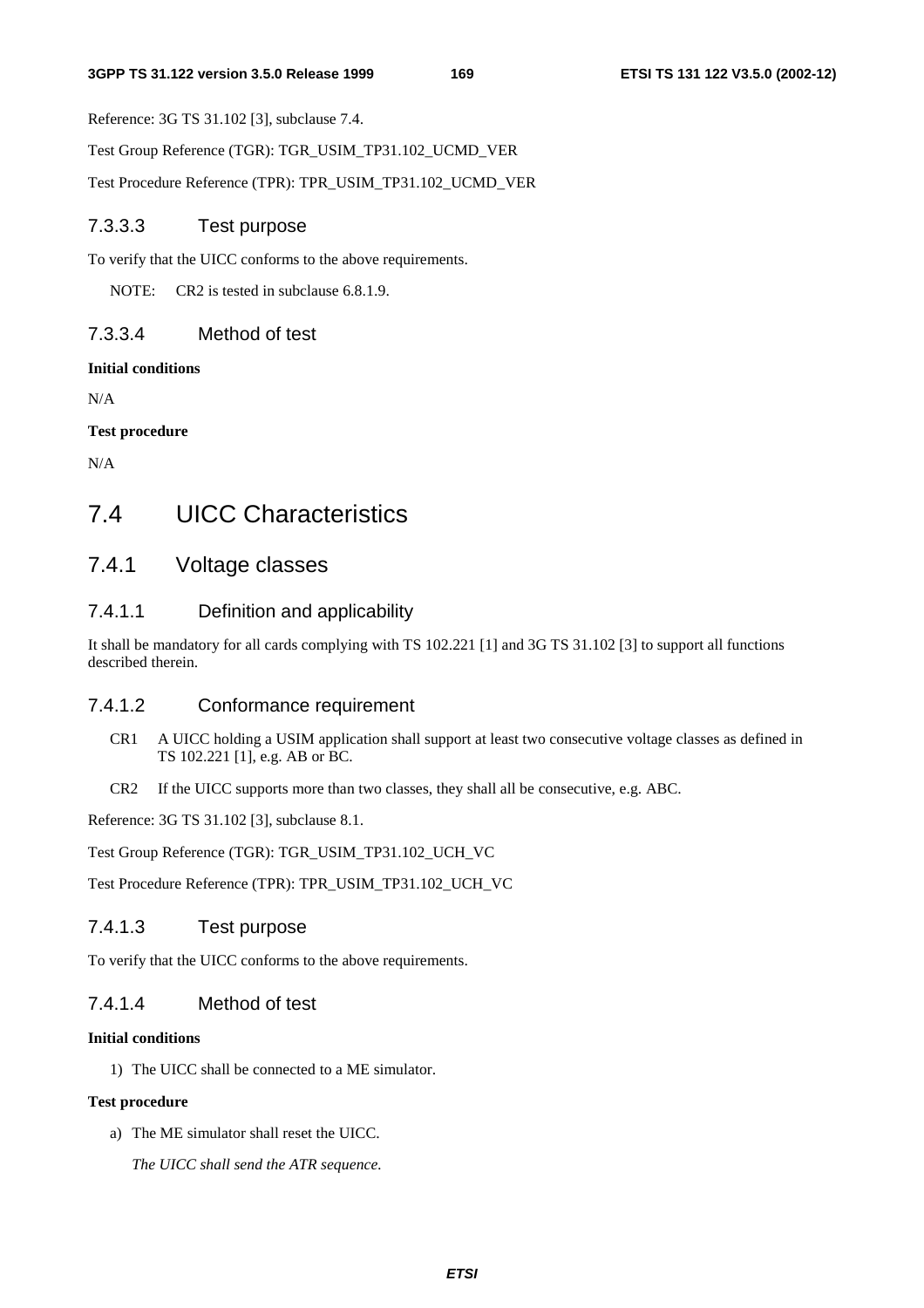*The supply voltage class indicator (the lower 6 bits in TA(i) after the first occurrence of T = 15 in TD(i-1) for I > 2) shall be exist and one of the following values:* 

*- '03', '06', '07' [CR1, CR2].*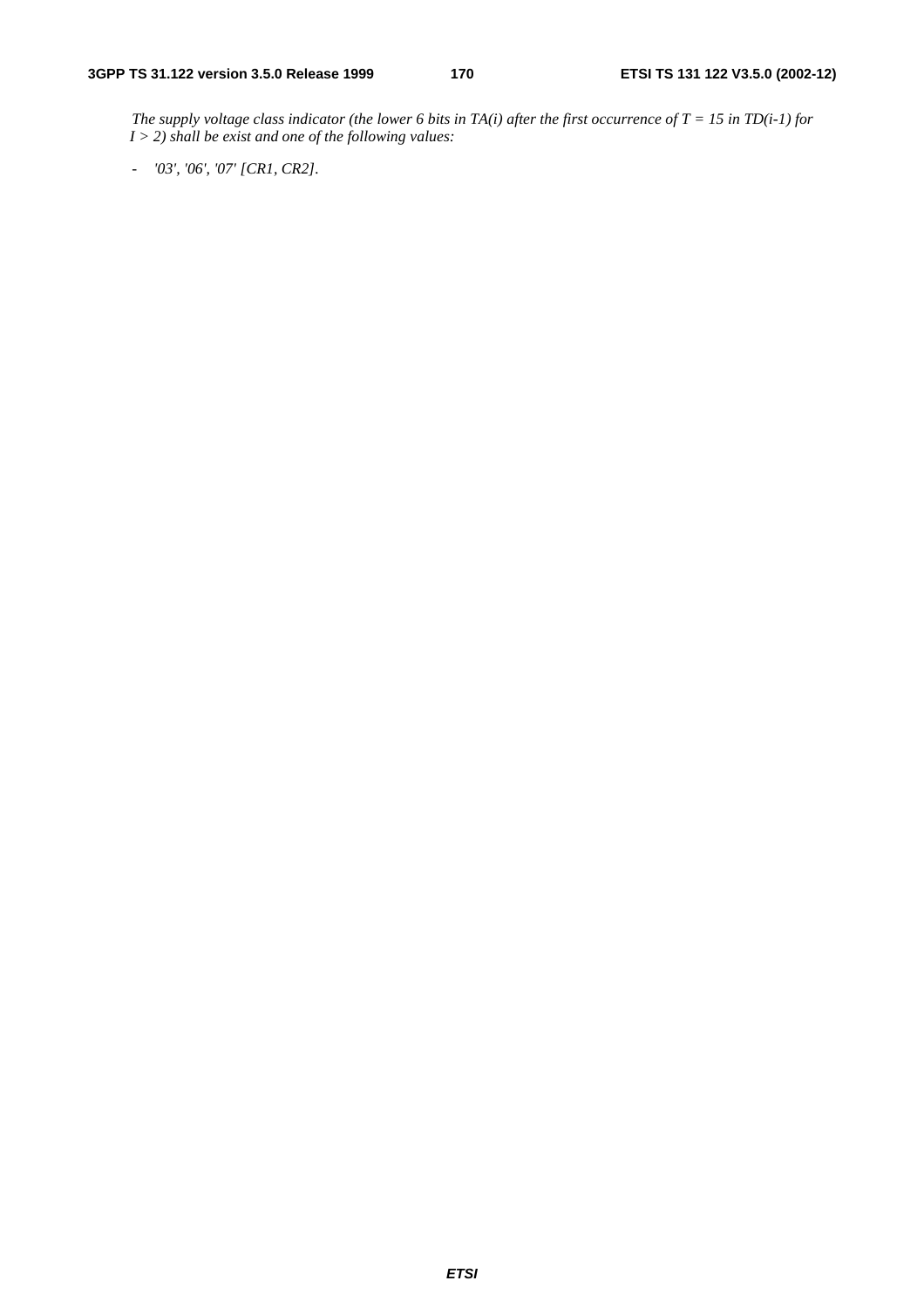# Annex A (informative): Change history

The table below indicates all change requests that have been incorporated into the present document since it was initially approved by 3GPP TSG-T.

| <b>Change history</b> |              |                |     |                   |   |                                                           |       |            |
|-----------------------|--------------|----------------|-----|-------------------|---|-----------------------------------------------------------|-------|------------|
| <b>Date</b>           | TSG#         | <b>TSG Doc</b> |     | <b>CR Rev Cat</b> |   | <b>Subject/Comment</b>                                    | Old   | <b>New</b> |
| 2000-12               | TP-10        | TP-000206      |     |                   |   | Final draft was approved at TSG-T #10                     | 2.0.0 | 3.0.0      |
| 2001-12               | TP-10        | TP-010247      | 001 |                   | F | Corrections                                               | 3.0.0 | 3.1.0      |
|                       |              |                | 004 |                   | F | Change test for TLV DO with tag '82' and '83'             |       |            |
| 2002-03               | <b>TP-15</b> | TP-020067      | 005 |                   | F | Removal of an invalid transfer protocol test case         | 3.1.0 | 3.2.0      |
|                       |              |                | 006 |                   | F | Corrections                                               |       |            |
| 2002-06               | TP-16        | TP-020118      | 007 |                   | F | <b>General Corrections</b>                                | 3.2.0 | 3.3.0      |
|                       |              |                | 008 |                   | F | Removal of test for use of procedure byte '61xx' for case |       |            |
|                       |              |                |     |                   |   | 2 commands                                                |       |            |
| 2002-09               | <b>TP-17</b> | TP-020216      | 009 |                   | F | Expected remainder of returned data string                | 3.3.0 | 3.4.0      |
|                       |              |                | 010 |                   | F | Corrections and Clarifications                            |       |            |
|                       |              |                | 011 |                   | F | Correction of error in read binary test case for T=0      |       |            |
|                       |              |                | 012 |                   | F | Alignment of conformance requirement due to CR 088        |       |            |
|                       |              |                |     |                   |   | on TS 102 221                                             |       |            |
|                       |              |                | 013 |                   | F | Correction of case 3/case 4 command tests in case of      |       |            |
|                       |              |                |     |                   |   | wrong P1-P2.                                              |       |            |
| 2002-12               | <b>TP-18</b> | TP-020287      | 014 |                   | F | Correction of test of Read Record on Linear Fixed EF      | 3.4.0 | 3.5.0      |
|                       |              |                |     |                   |   | and $T=1$ test                                            |       |            |